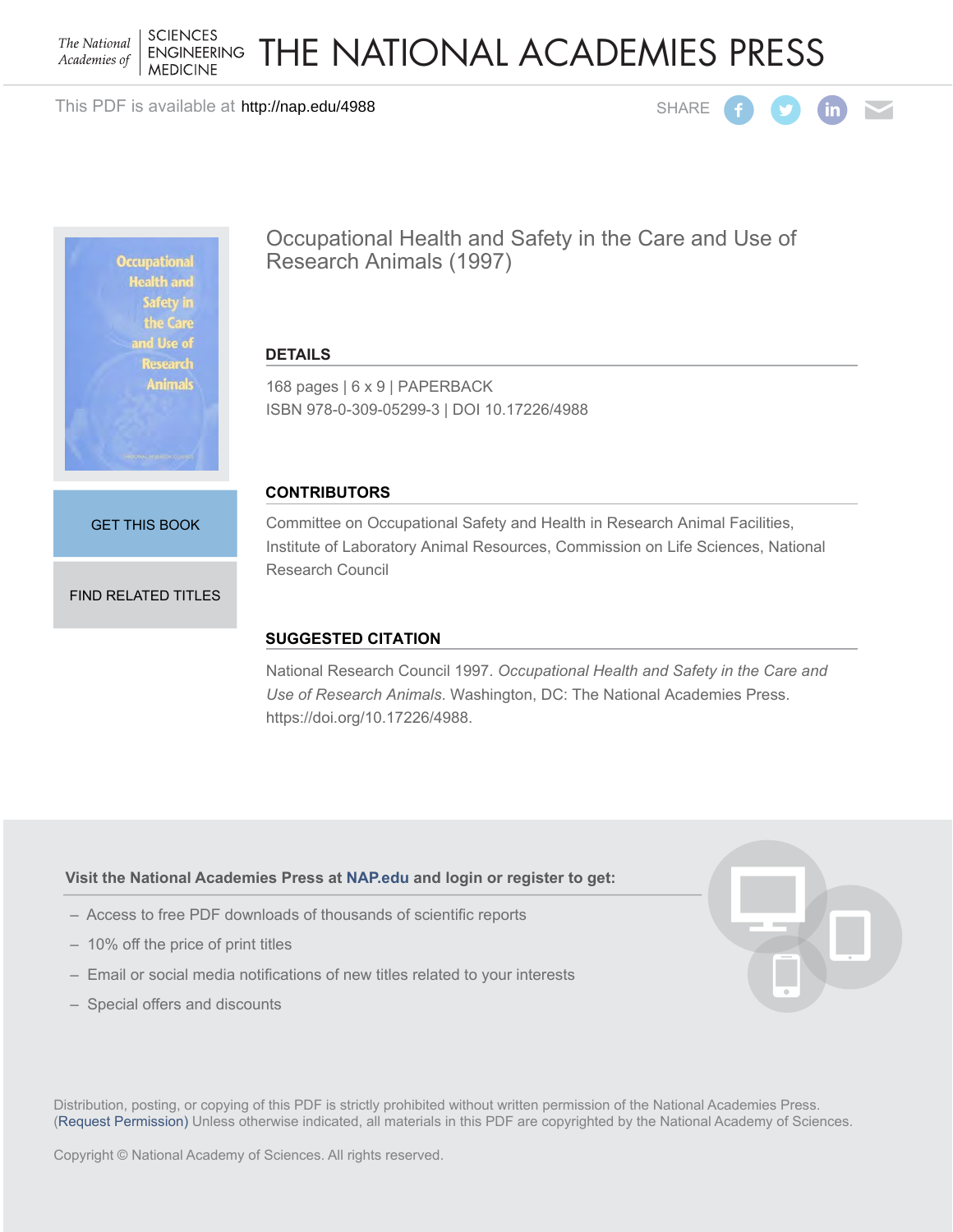# **Occupational Health and Safety in the Care and Use of Research Animals**

Committee on Occupational Safety and Health in Research Animal Facilities

Institute of Laboratory Animal Resources

Commission on Life Sciences

National Research Council

NATIONAL ACADEMY PRESS Washington, DC 1997

Copyright National Academy of Sciences. All rights reserved.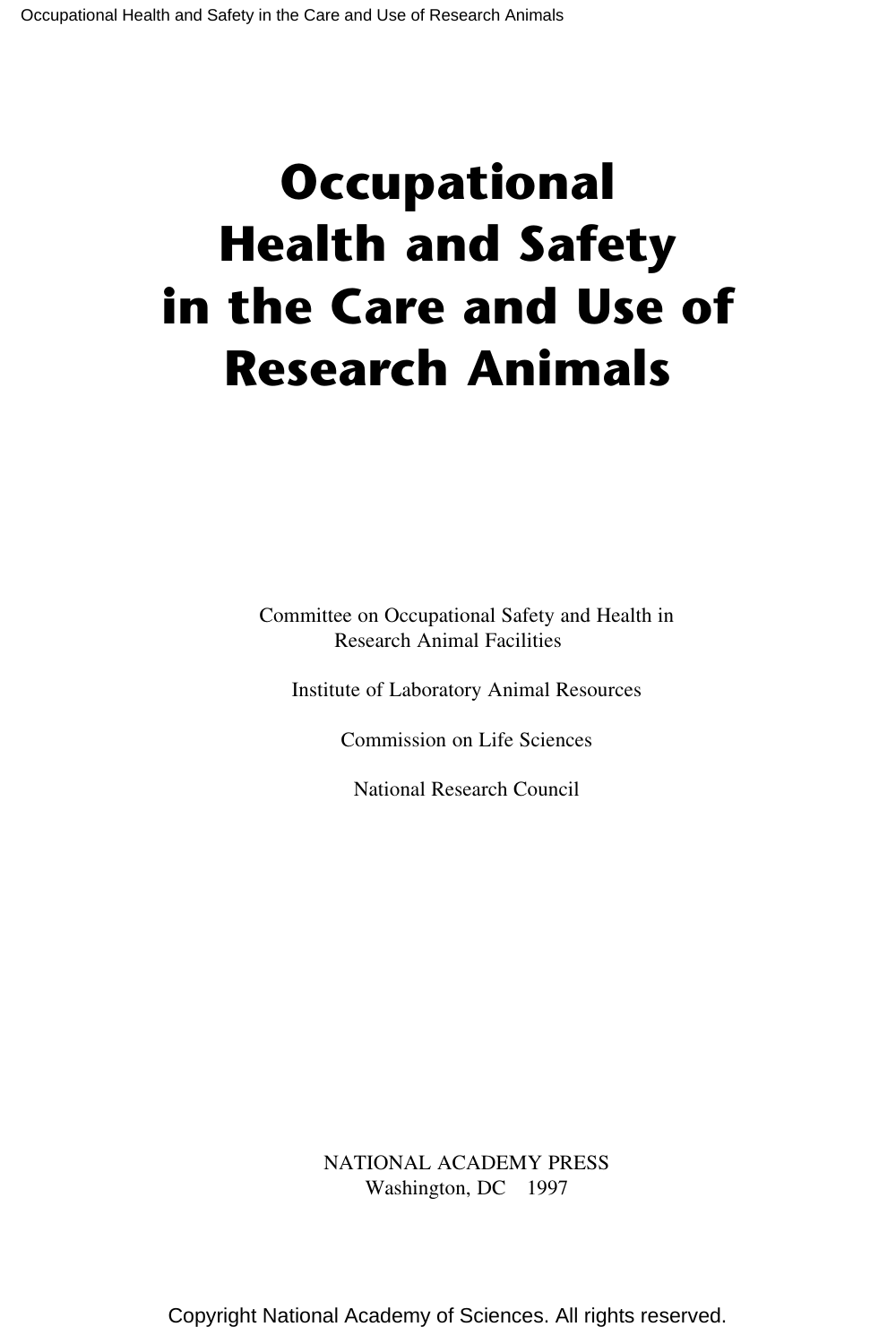### **NATIONAL ACADEMY PRESS • 2101 Constitution Avenue, NW • Washington, DC 20418**

NOTICE: The project that is the subject of this report was approved by the Governing Board of the National Research Council, whose members are drawn from the councils of the National Academy of Sciences, National Academy of Engineering, and Institute of Medicine. The members of the committee responsible for the report were chosen for their special competences and with regard for appropriate balance.

This report has been reviewed by a group other than the authors according to procedures approved by a Report Review Committee consisting of members of the National Academy of Sciences, National Academy of Engineering, and Institute of Medicine.

This study was supported under contract number NO1-RR-2-2118 by the National Center for Research Resources (NCRR), National Institutes of Health, Department of Health and Human Services (DHHS), which served as the lead agency for DHHS funding received from the Centers for Disease Control and Prevention, National Cancer Institute, National Institute on Aging, National Institute of Arthritis and Musculoskeletal and Skin Diseases, National Institute of Diabetes and Digestive and Kidney Diseases, National Institute of Environmental Health Sciences, National Institute of General Medical Sciences, National Institute of Neurological Disorders and Stroke, and the Office for Protection from Research Risks. NCRR also served as the lead agency for receipt of funding from the Agricultural Research Service, U.S. Department of Agriculture, and the Veterans Administration. Financial support was also provided by Research Resources, Merck Research Labs.

Core support is provided to the Institute of Laboratory Animal Resources by the Comparative Medicine Program, National Center for Research Resources, National Institutes of Health, through grant number 5P40RR0137; the National Science Foundation through grant number BIR-9024967; the U.S. Army Medical Research and Development Command, which serves as the lead agency for combined U.S. Department of Defense funding also received from the Human Systems Division of the U.S. Air Force Systems Command, Armed Forces Radiobiology Research Institute, Uniformed Services University of the Health Sciences, and U.S. Naval Medical Research and Development Command, through grant number DAMD17-93-J-3016; the American Cancer Society through grant number RC-1-34; and the American College of Laboratory Animal Medicine.

Any opinions, findings, and conclusions or recommendations expressed in this publication do not necessarily reflect the views of DHHS or other sponsors, nor does the mention of trade names, commercial products, or organizations imply endorsement by the U.S. government or other sponsors.

*Occupational Health and Safety in the Care and use of Research Animals* is available from the National Academy Press, 2101 Constitution Avenue, NW, Box 285, Washington DC 20055 1-800-624-6242; 202-334-3313 (in the Washington Metropolitan Area); <http://www.nap.edu>

### **Library of Congress Cataloging-in-Publication Data**

Occupational health and safety in the care and use of research animals / Committee on

Occupational Safety and Health in Research Animal Facilities, Institute of Laboratory Animal Resources, Commission on Life Sciences, National Research Council.

p. cm. Includes bibliographical references and index.

ISBN 0-309-05299-8 (pbk.)

1. Laboratory animal technicians—Health risk assessment.

2. Animal health technicians—Health risk assessment.

3. Occupational diseases—Prevention. I. Institute of Laboratory Animal Resources (U.S.). Committee on Occupational Safety and Health in Research Animal Facilities.

RC965.A6O23 1997 363.11'9619—dc21 97-4794

Copyright 1997 by the National Academy of Sciences. All right reserved. Printed in the United States of America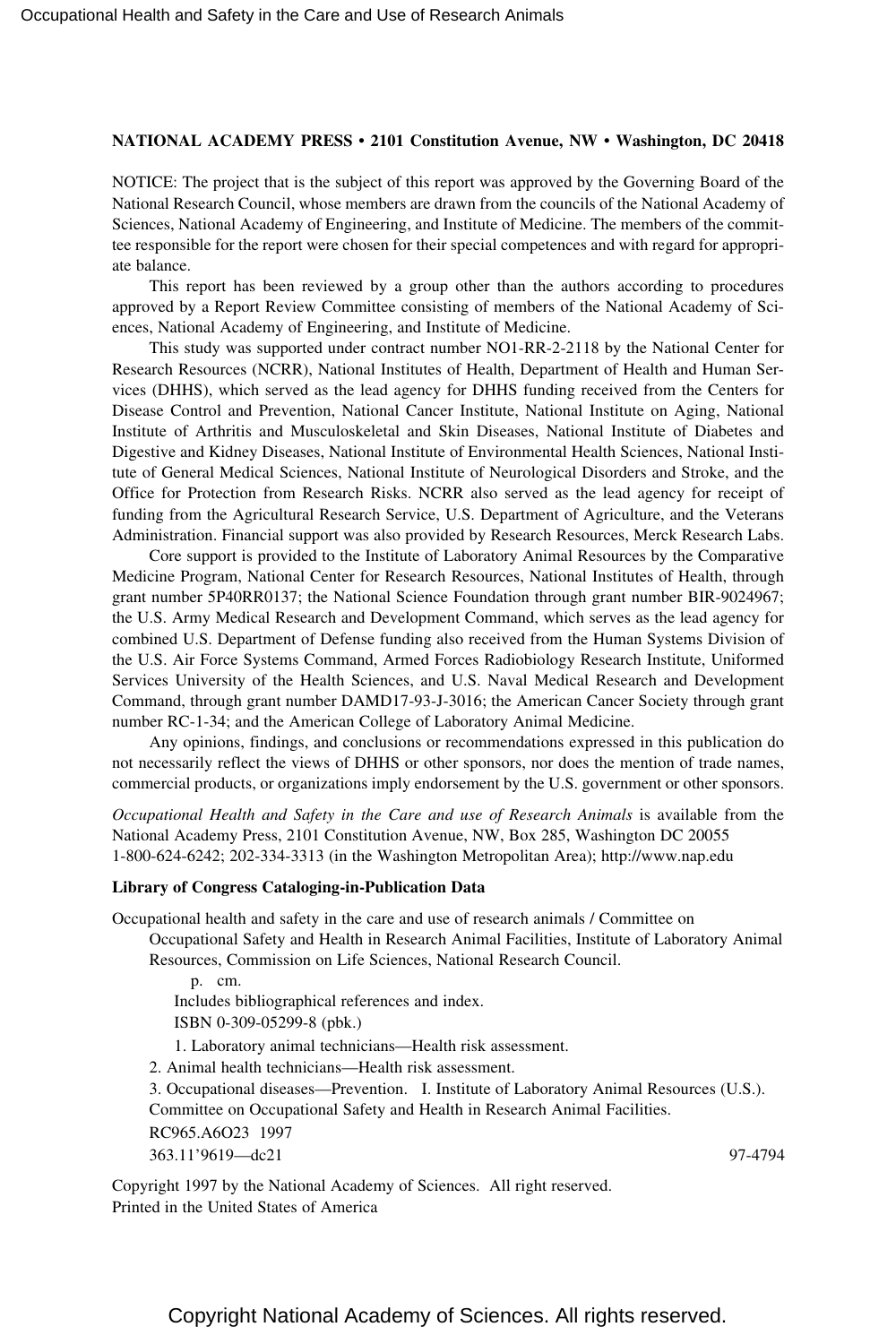### **COMMITTEE ON OCCUPATIONAL SAFETY AND HEALTH IN RESEARCH ANIMAL FACILITIES**

- **W. Emmett Barkley** (*Chair*), Laboratory Safety, Howard Hughes Medical Institute, Chevy Chase, Maryland
- **Rebecca Bascom**, University of Maryland School of Medicine, Baltimore, Maryland
- **Robert K. Bush**, Allergy Section, University of Wisconsin, and William S. Middleton VA Hospital, Madison, Wisconsin
- **Diane O. Fleming**, The Johns Hopkins University, Baltimore, Maryland
- **Peter J. Gerone**, Tulane Regional Primate Research Center, Tulane University Medical Center, Covington, Louisiana
- **Janet C. Gonder**, Baxter Healthcare Corporation, Round Lake, Illinois
- **A. Wallace Hayes**, The Gillette Company, Boston, Massachusetts
- **Julia K. Hilliard**, Department of Virology and Immunology, Southwest Foundation for Biomedical Research, San Antonio, Texas
- **Christian E. Newcomer**, Division of Laboratory Animal Medicine, School of Medicine, The University of North Carolina, Chapel Hill, North Carolina
- **James H. Stewart**, Harvard University and Data Chem Software, Westboro, Massachusetts
- **Wayne R. Thomann**, Department of Occupational and Environmental Safety, Duke University, Durham, North Carolina

### *Staff*

**Thomas L. Wolfle**, Program Director **Ralph Dell,** Visiting Scientist **Amanda Hull**, Project Assistant (through 1995) **Cheryl Mitchell,** Project Assistant **Carol M. Rozmiarek**, Project Assistant **Norman Grossblatt**, Editor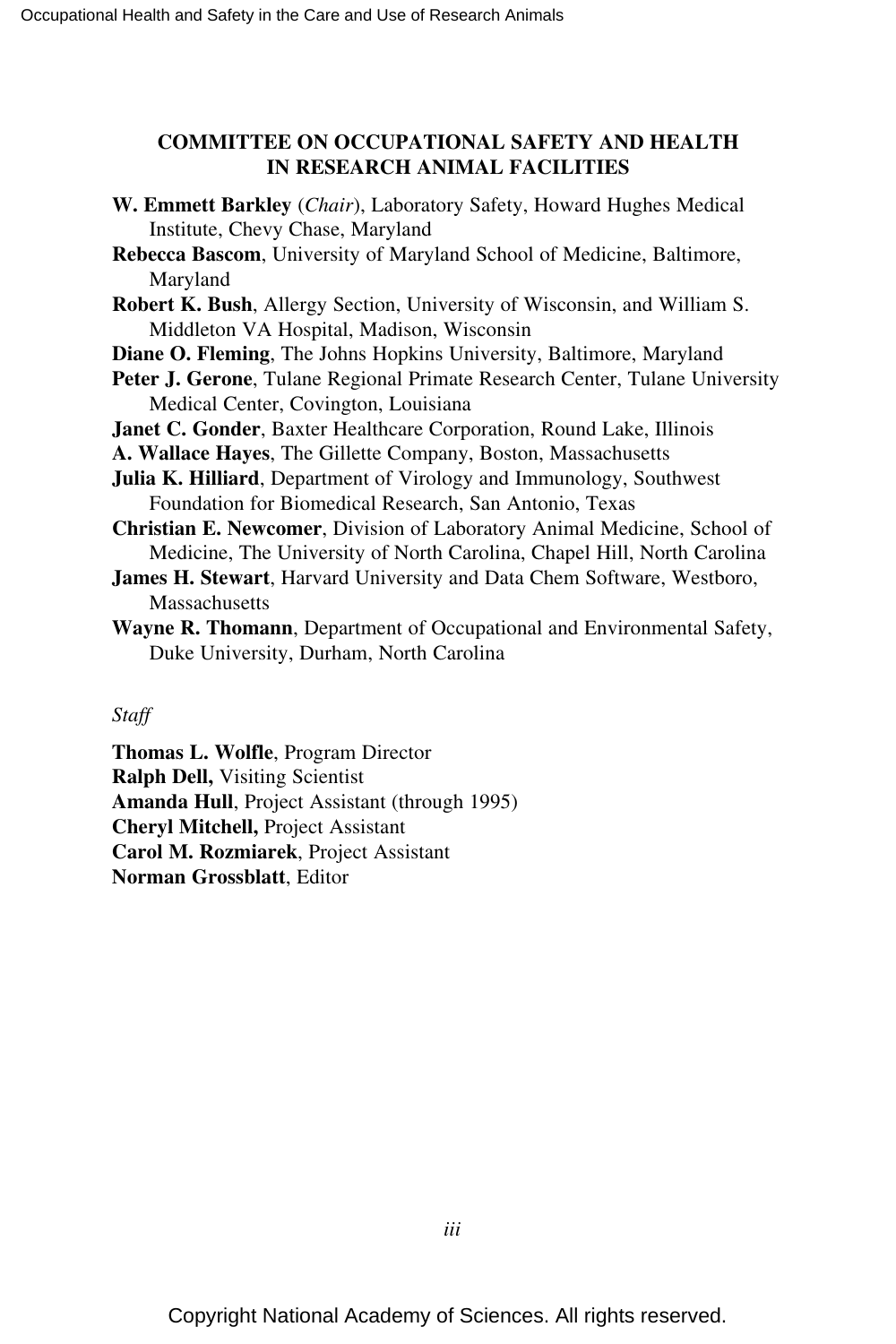### **INSTITUTE OF LABORATORY ANIMAL RESOURCES COUNCIL**

- **John L. VandeBerg** (*Chair*), Southwest Foundation for Biomedical Research, San Antonio, Texas
- **Christian R. Abee**, University of South Alabama, Mobile, Alabama
- **Muriel T. Davisson**, The Jackson Laboratory, Bar Harbor, Maine
- **Bennett Dyke**, Southwest Foundation for Biomedical Research, San Antonio, Texas
- **Neal L. First**, University of Wisconsin, Madison, Wisconsin
- **Gerald F. Gebhart,** University of Iowa, Iowa City, Iowa
- **James W. Glosser**, Massillon, Ohio
- **John P. Hearn**, Wisconsin Regional Primate Research Center, Madison, Wisconsin
- **Margaret S. Landi**, SmithKline Beecham Pharmaceuticals, King of Prussia, Pennsylvania
- **Charles R. McCarthy**, Kennedy Institute of Ethics, Georgetown University, Washington, DC
- **Robert J. Russell**, Harlan Sprague Dawley, Indianapolis, Indiana
- **Richard C. Van Sluyters**, University of California, Berkeley, California
- **John G. Vanderbergh**, North Carolina State University, Raleigh, North Carolina
- **Peter A. Ward**, University of Michigan Medical School, Ann Arbor, Michigan

**Thomas D. Pollard**, The Salk Institute for Biological Studies, La Jolla, California (ex officio member)

### *Staff*

- **Thomas L. Wolfle**, Program Director
- **Mara L. Glenshaw**, Research Assistant

**Cheryl Mitchell,** Project Assistant

**Carol M. Rozmiarek**, Project Assistant

The Institute of Laboratory Animal Resources (ILAR) was founded in 1952 under the auspices of the National Research Council. A component of the Commission on Life Sciences, ILAR develops guidelines and disseminates information on the scientific, technological, and ethical use of animals and related biological resources in research, testing, and education. ILAR promotes high-quality, humane care of animals and the appropriate use of animals and alternatives. ILAR functions within the mission of the National Academy of Sciences as an adviser to the federal government, the biomedical research community, and the public.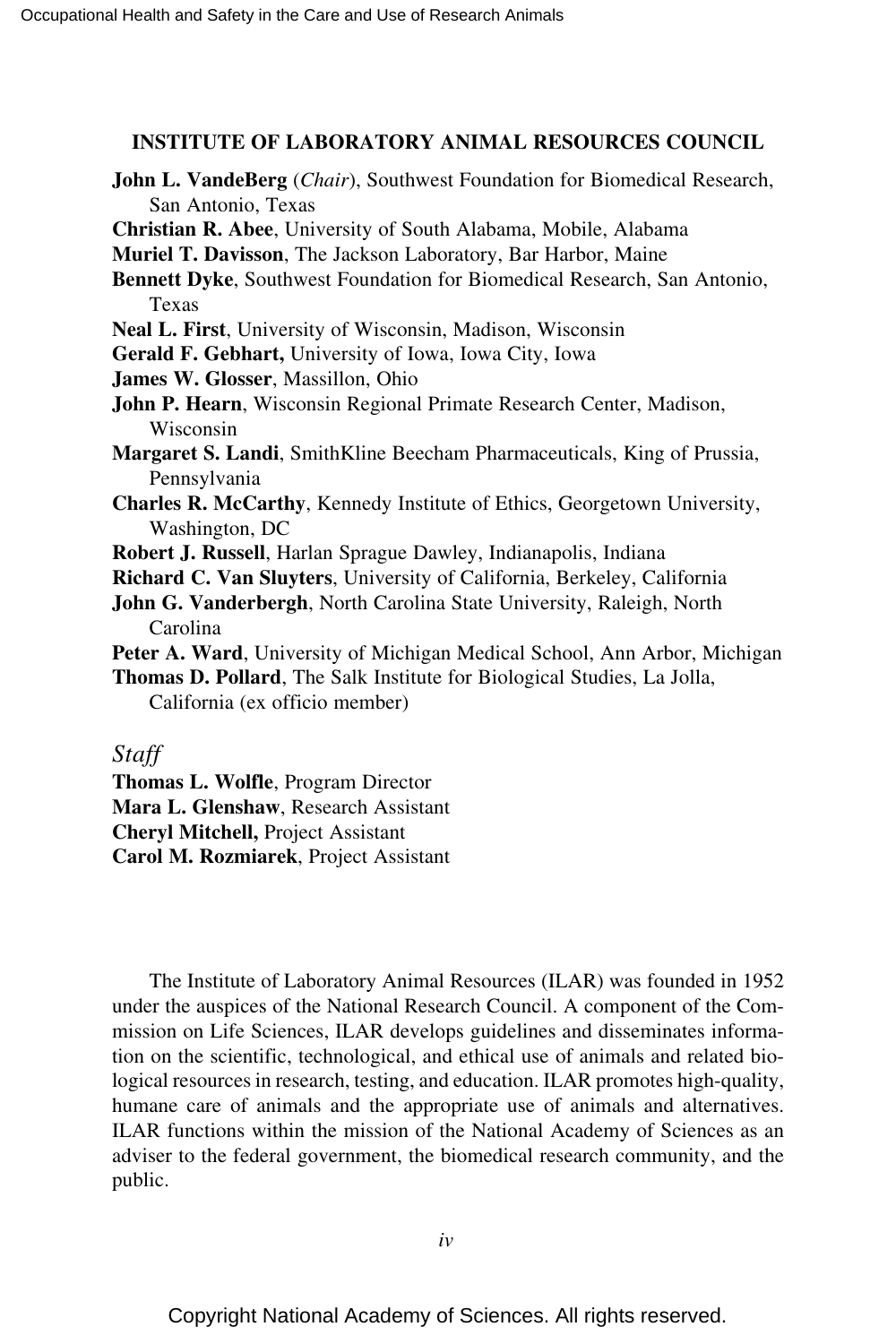### **COMMISSION ON LIFE SCIENCES**

| Thomas D. Pollard (Chairman), The Salk Institute for Biological Studies, La |  |  |  |
|-----------------------------------------------------------------------------|--|--|--|
| Jolla, California                                                           |  |  |  |

**Frederick R. Anderson**, Cadwalader, Wickersham & Taft, Washington, D.C.

**John C. Bailar III**, University of Chicago, Chicago, Illinois

**Paul Berg**, Stanford University School of Medicine, Stanford, California

**John E. Burris**, Marine Biological Laboratory, Woods Hole, Massachusetts

**Sharon L. Dunwoody** University of Wisconsin, Madison, Wisconsin

**Ursula W. Goodenough**, Washington University, St. Louis, Missouri

**Henry W. Heikkinen**, University of Northern Colorado, Greeley, Colorado

**Hans J. Kende**, Michigan State University, East Lansing, Michigan

**Susan E. Leeman**, Boston University School of Medicine, Boston, **Massachusetts** 

**Thomas E. Lovejoy**, Smithsonian Institution, Washington, D.C.

**Donald R. Mattison**, University of Pittsburgh, Pittsburgh, Pennsylvania

**Joseph E. Murray**, Wellesley Hills, Massachusetts

**Edward E. Penhoet**, Chiron Corporation, Emeryville, California

**Emil A. Pfitzer**, Research Institute for Fragrance Materials, Inc., Hackensack, New Jersey

**Malcolm C. Pike**, University of Southern California Comprehensive Cancer Center, Los Angeles, California

**Henry C. Pitot III**, McArdle Laboratory for Cancer Research, Madison, Wisconsin

**Jonathan M. Samet**, The Johns Hopkins University, Baltimore, Maryland

**Charles Stevens,** The Salk Institute for Biological Studies, La Jolla, California

**John L. VandeBerg**, Southwest Foundation for Biomedical Research, San Antonio, Texas

*Staff:* **Paul Gilman**, Executive Director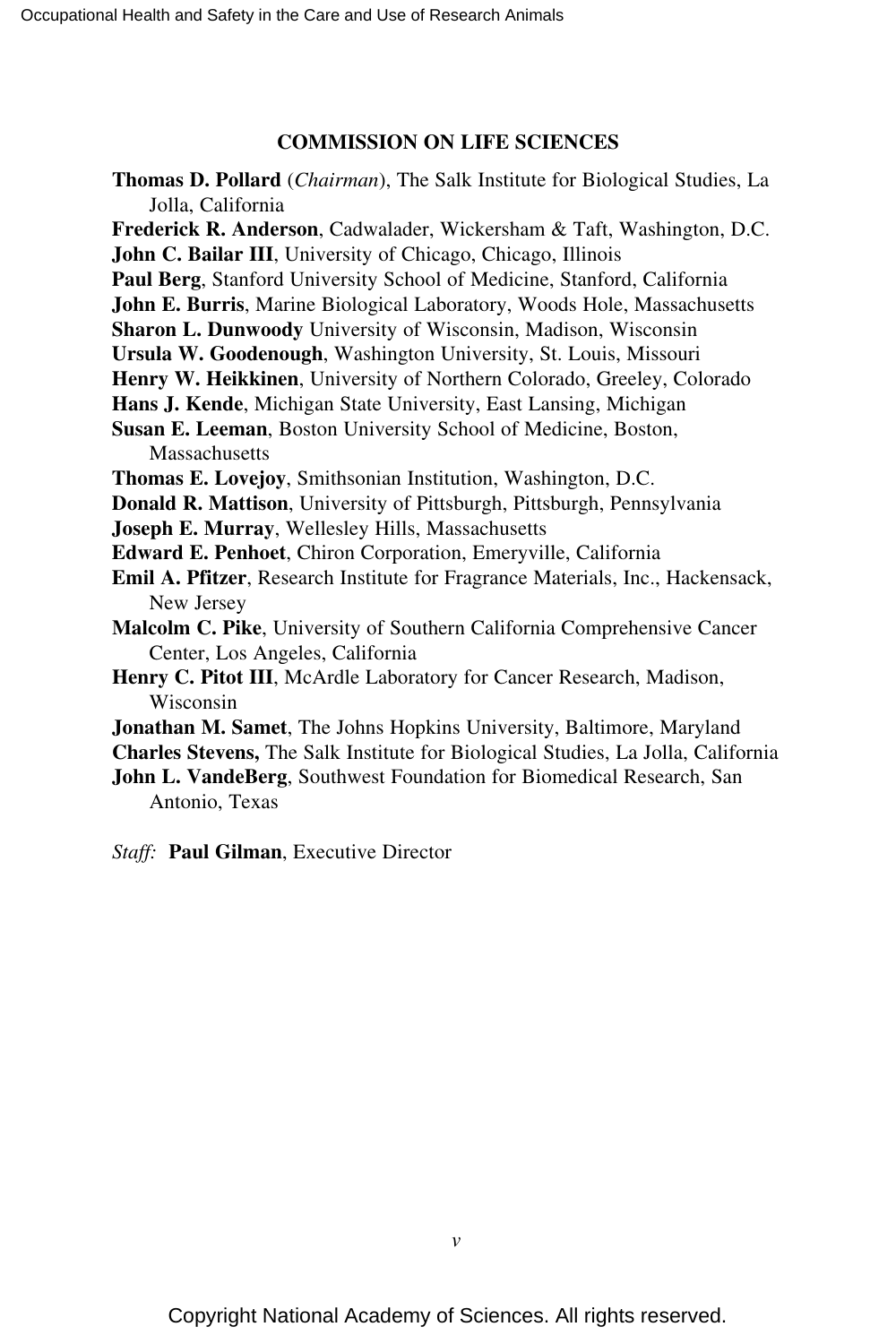The National Academy of Sciences is a private, nonprofit, self-perpetuating society of distinguished scholars engaged in scientific and engineering research, dedicated to the furtherance of science and technology and to their use for the general welfare. Upon the authority of the charter granted to it by the Congress in 1863, the Academy has a mandate that requires it to advise the federal government on scientific and technical matters. Dr. Bruce Alberts is president of the National Academy of Sciences.

The National Academy of Engineering was established in 1964, under the charter of the National Academy of Sciences, as a parallel organization of outstanding engineers. It is autonomous in its administration and in the selection of its members, sharing with the National Academy of Sciences the responsibility for advising the federal government. The National Academy of Engineering also sponsors engineering programs aimed at meeting national needs, encourages education and research, and recognizes the superior achievements of engineers. Dr. William A. Wulf is president of the National Academy of Engineering.

The Institute of Medicine was established in 1970 by the National Academy of Sciences to secure the services of eminent members of appropriate professions in the examination of policy matters pertaining to the health of the public. The Institute acts under the responsibility given to the National Academy of Sciences by its congressional charter to be an adviser to the federal government and upon its own initiative to identify issues of medical care, research, and education. Dr. Kenneth I. Shine is president of the Institute of Medicine.

The National Research Council was established by the National Academy of Sciences in 1916 to associate the broad community of science and technology with the Academy's purposes of furthering knowledge and advising the federal government. Functioning in accordance with general policies determined by the Academy, the Council has become the principal operating agency of both the National Academy of Sciences and National Academy of Engineering in the conduct of their services to the government, the public, and the scientific and engineering communities. The Council is administered jointly by both Academies and the Institute of Medicine. Dr. Bruce Alberts and Dr. William A. Wulf are chairman and vice-chairman, respectively, of the National Research Council.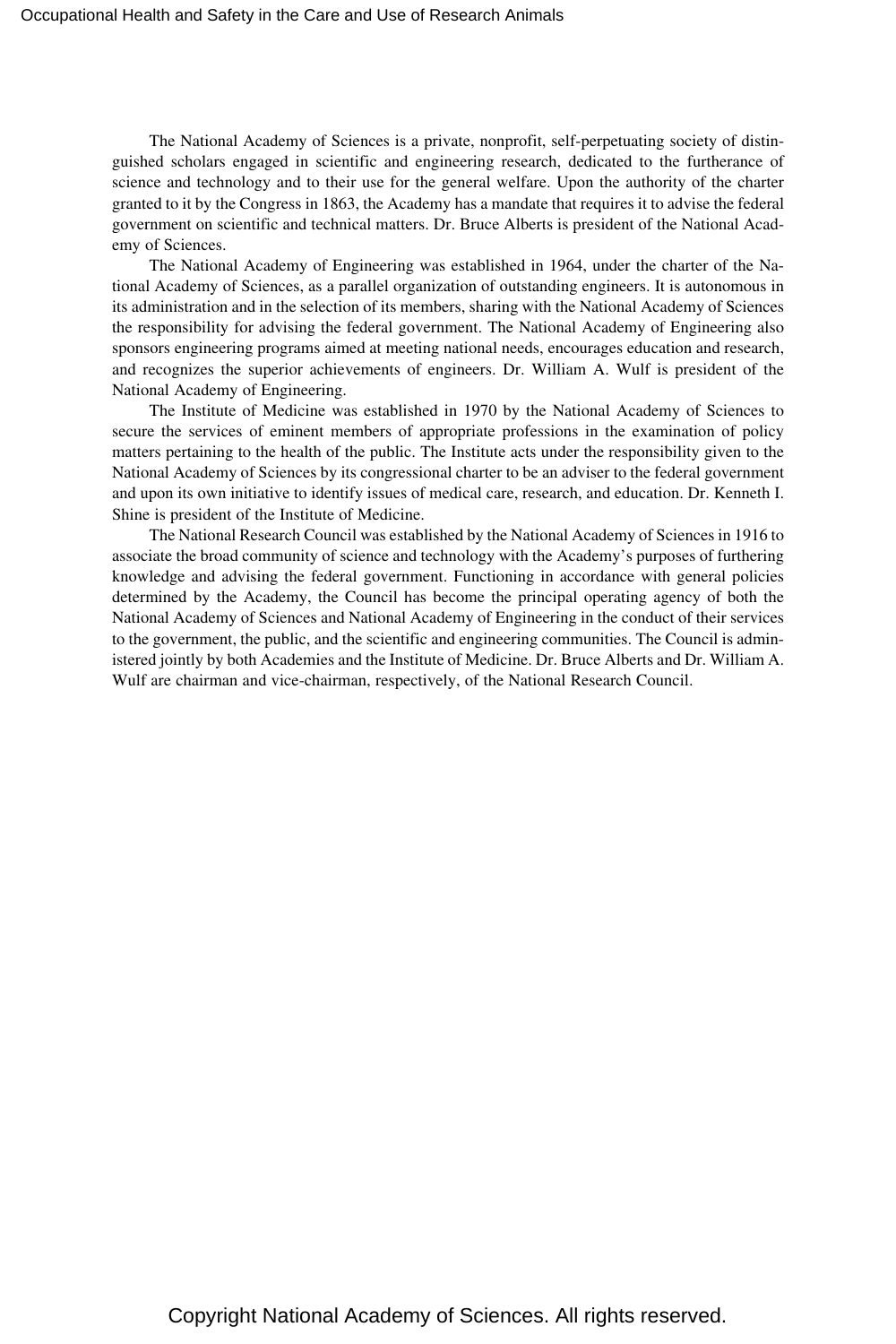# Preface

Occupational health and safety has long been a priority in the nation's research enterprise and of the National Research Council (NRC) of the National Academy of Engineering and the National Academy of Sciences. Over the last 2 decades, the NRC has provided substantive guidance in environmental health and safety to laboratory workers, managers, and government policy-makers through four major reports: *Prudent Practices for Handling Hazardous Chemicals in Laboratories* (1981), *Prudent Practices for Disposal of Chemicals from Laboratories* (1983), *Biosafety in the Laboratory: Prudent Practices for the Handling and Disposal of Infectious Materials* (1989), and *Prudent Practices in the Laboratory: Handling and Disposing of Chemicals* (1995) which consolidated and extensively revised the 1981 and 1983 reports. This tradition has now been extended to address occupational health and safety issues associated with the care and use of laboratory animals.

The Interagency Research Animal Committee (IRAC), composed of representatives of federal agencies that use or regulate the use of animals in research, asked the NRC to conduct a study and produce a report that would provide guidance for protecting the health and safety of workers who care for and use research animals. The need for such guidance was based both on the recognition of the broad array of occupational hazards in the specialized workplace of the animal research facility and on the absence of authoritative guidance that institutions could use to develop appropriate occupational health and safety programs within their animal research facilities. The IRAC and NRC considered this study particularly important because grantees of the US Public Health Service are required to address the need for an occupational health program as recommended

*vii*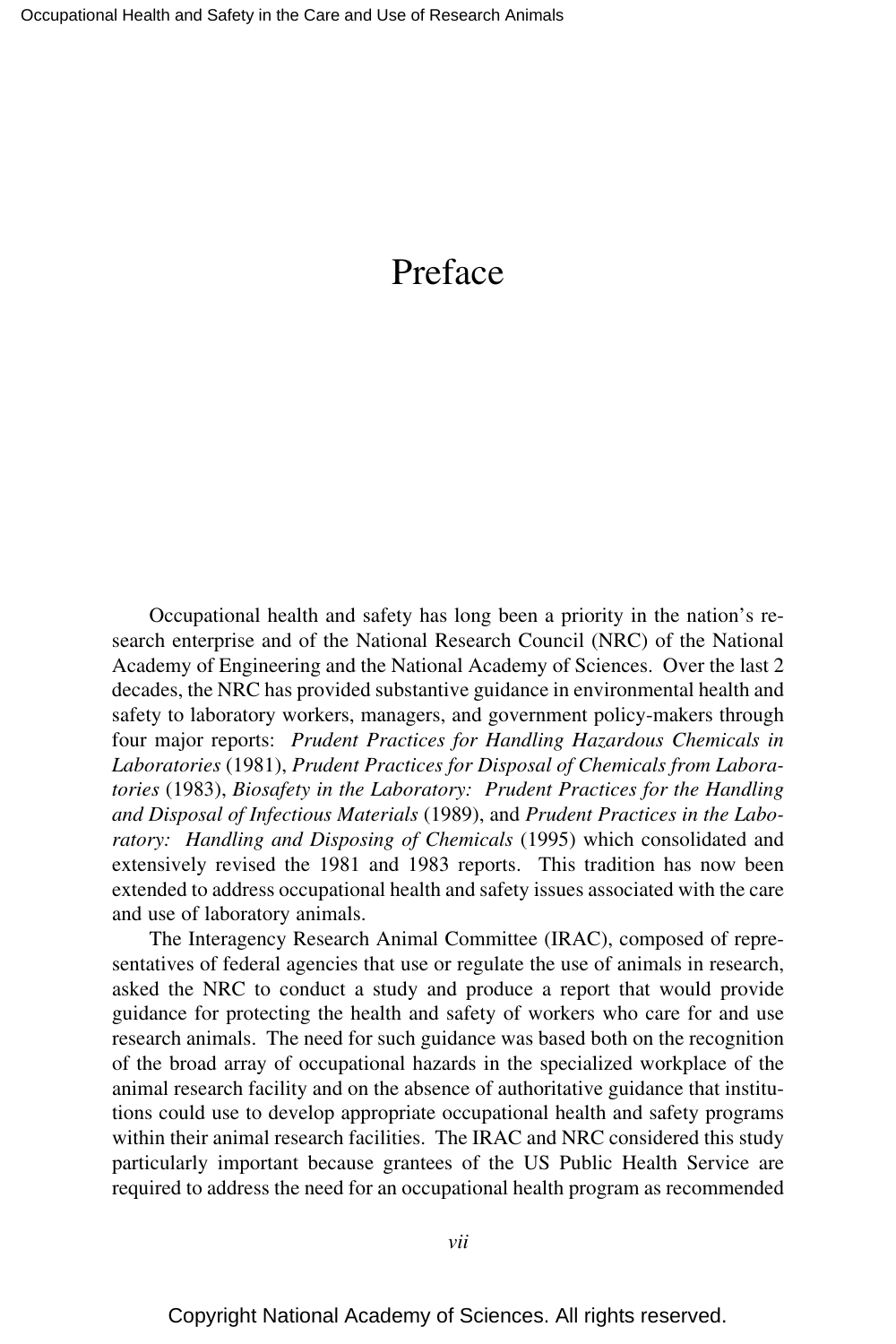in the *Guide for the Care and Use of Laboratory Animals* and particularly timely because the *Guide* was scheduled for revision. The NRC appointed the Committee on Occupational Safety and Health of Personnel in Research Animal Facilities in January 1993. The study was conducted under the auspices of the Institute of Laboratory Animal Resources (ILAR) of the Commission on Life Sciences.

The committee was charged to provide guidelines for the development of occupational health and safety programs that would be suitable for all institutions that use research animals. Specific recommendations were requested of the committee on several relevant issues, including the need for periodic physical examinations, the value of serum banking, and who should be included in the animal research institution's occupational health and safety program.

This report differs considerably from its predecessors. Although it affirms prudent practices developed in the previous studies, the committee's approach has been to address the way in which prudent practices can best be incorporated into the animal care and use programs of research institutions. When hazards associated with laboratory research are viewed in the context of the animal facility, different strategies might be appropriate for achieving a safe and healthful workplace. A new set of workers, who might be less informed of research hazards, could become exposed to potentially hazardous experimental agents under circumstances quite different from the laboratory. The safety knowledge and expertise of the responsible laboratory worker might not be easily transferable to this new setting. And the use of research animals introduces new occupational health concerns, such as the risks of zoonoses and allergies to animals.

In the course of preparing this report, the committee met with a large number of specialists as an important part of its data-gathering. The committee hosted workshops in Washington, DC, and Irvine, California, with occupational health professionals; participated in the Forum on Occupational Health and Safety sponsored by the American College of Laboratory Animal Medicine; and conducted seminars at meetings of the American Association for Laboratory Animal Science, Public Responsibility in Medicine and Research (PRIM&R), and the Applied Research Ethics National Association (ARENA). Many people participated in those sessions and contributed substantially to the formulation of the committee's recommendations. To each of them the committee is greatly indebted. Special recognition is in order for the important and continuing assistance provided by Ralph Dell, Columbia University; Alan Ducatman, West Virginia University School of Medicine; Tom Ferguson, University of California, Davis; Suzi Goldmacher, University of California, San Francisco; George Jackson, Duke University; Thomas McBride, US Department of Energy; Albert E. New, Association for Assessment and Accreditation of Laboratory Animal Care, International; Jonathan Richmond and Margaret Tipple, Centers for Disease Control and Prevention; James Schmitt, National Institutes of Health; and Ellison Wittles, Baylor University College of Medicine.

Many letters of interest and support were received from people who struggle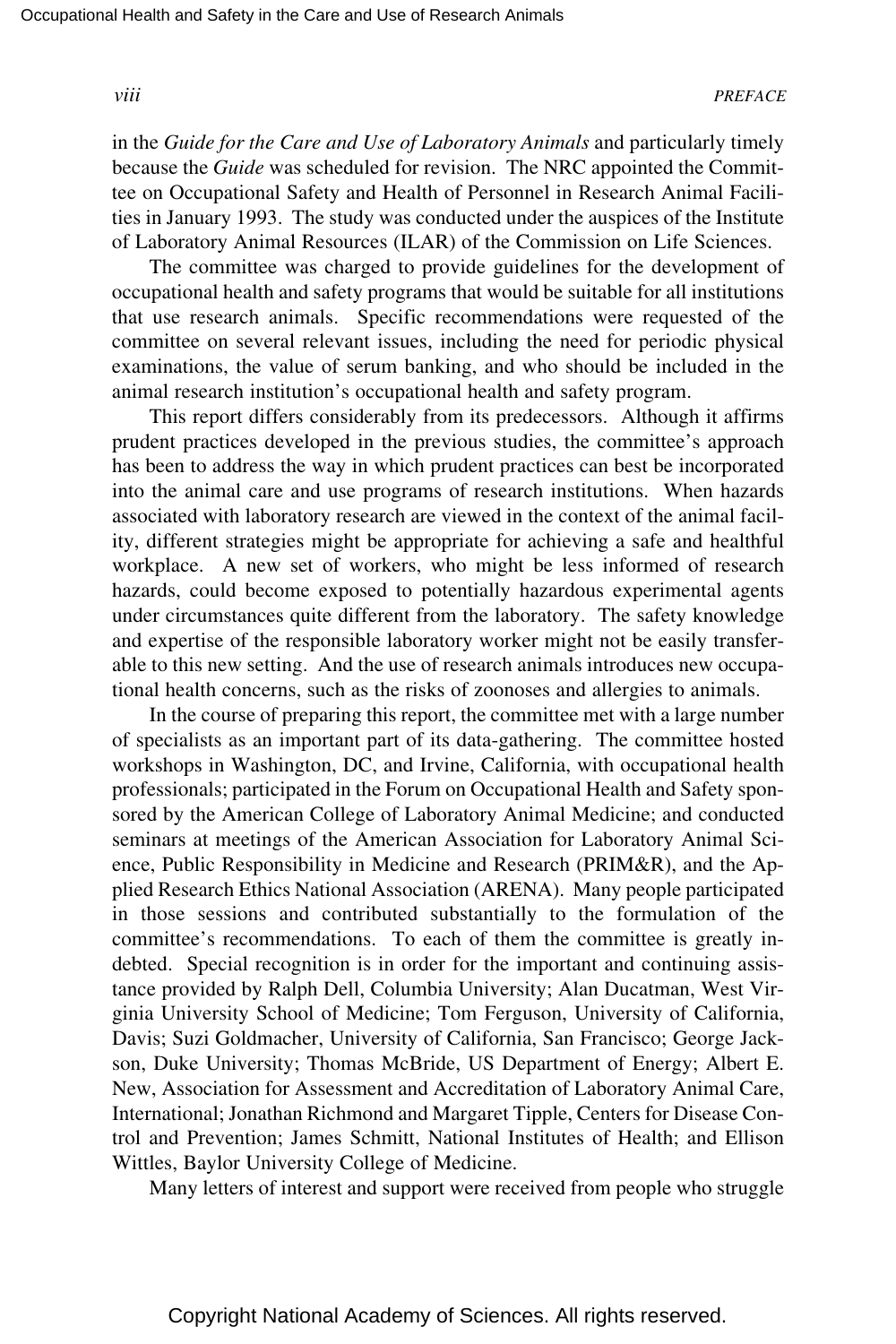### *PREFACE*

with occupational health issues at their institutions. They reminded us not to forget the small institutions, not to create costly bureaucracy, to help with the meaning of "substantial animal contact" in defining those who should be included in institutional occupational health and safety programs, and to help in determining needs for serum banking and other important parts of their occupational health programs. Their letters constituted a tremendous incentive to the committee and a constant reminder of the array of problems for which the report would be consulted.

We also want to acknowledge the contributions of the many individuals who willingly agreed to review our work. Their burden was our benefit as they thoughtfully improved the quality of this report.

The committee recognizes that this report will likely be revised in the future. It has been our intent to provide basic concepts and a valid foundation from which many models of successful occupational health and safety programs will emerge. Future revisions will benefit from this acquired experience. So we encourage readers who have evidence to support improved procedures or recommendations or who detect errors of omission or commission in this report to send their suggestions to the Institute of Laboratory Animal Resources, National Research Council, National Academy of Sciences, 2101 Constitution Avenue, NW, Washington, DC 20418.

The committee extends its appreciation to the sponsors of this report; to Norman Grossblatt for editing the manuscript; to James Glosser for his encouragement and wise counsel; to Carol Rozmiarek for her skillful support at each of the committee's meetings and for coordinating the great flow of information to and from committee members; to Amanda Hull for her steadfast assistance and polite reminders of our self-inflicted deadlines; and to Thomas Wolfle for his thoughtful nurturing, extraordinary tolerance, hard work, and firm belief that our good intentions would ultimately prevail.

> Emmett Barkley, *Chair*  Committee on Occupational Safety and Health in Research Animal Facilities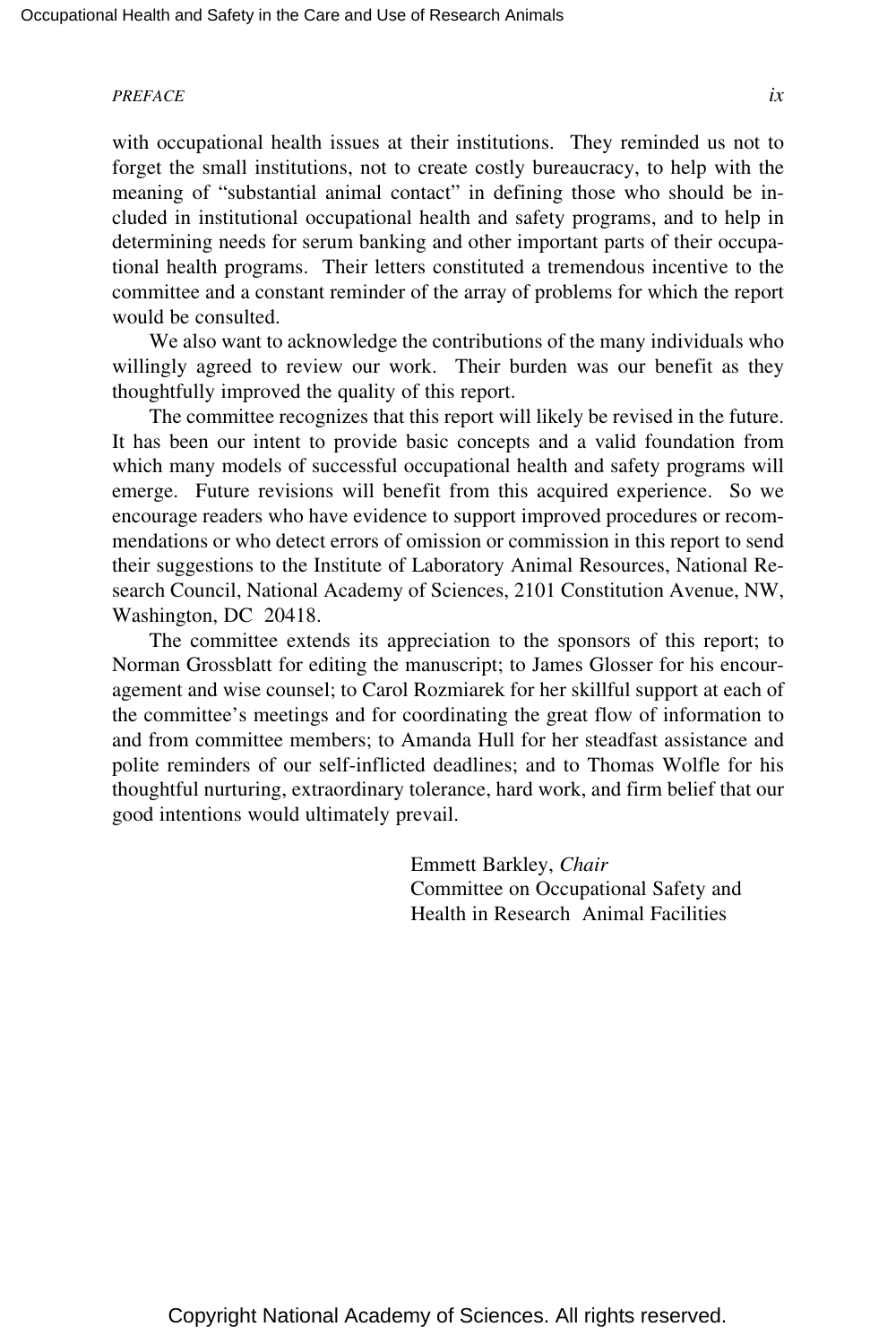Occupational Health and Safety in the Care and Use of Research Animals

Copyright National Academy of Sciences. All rights reserved.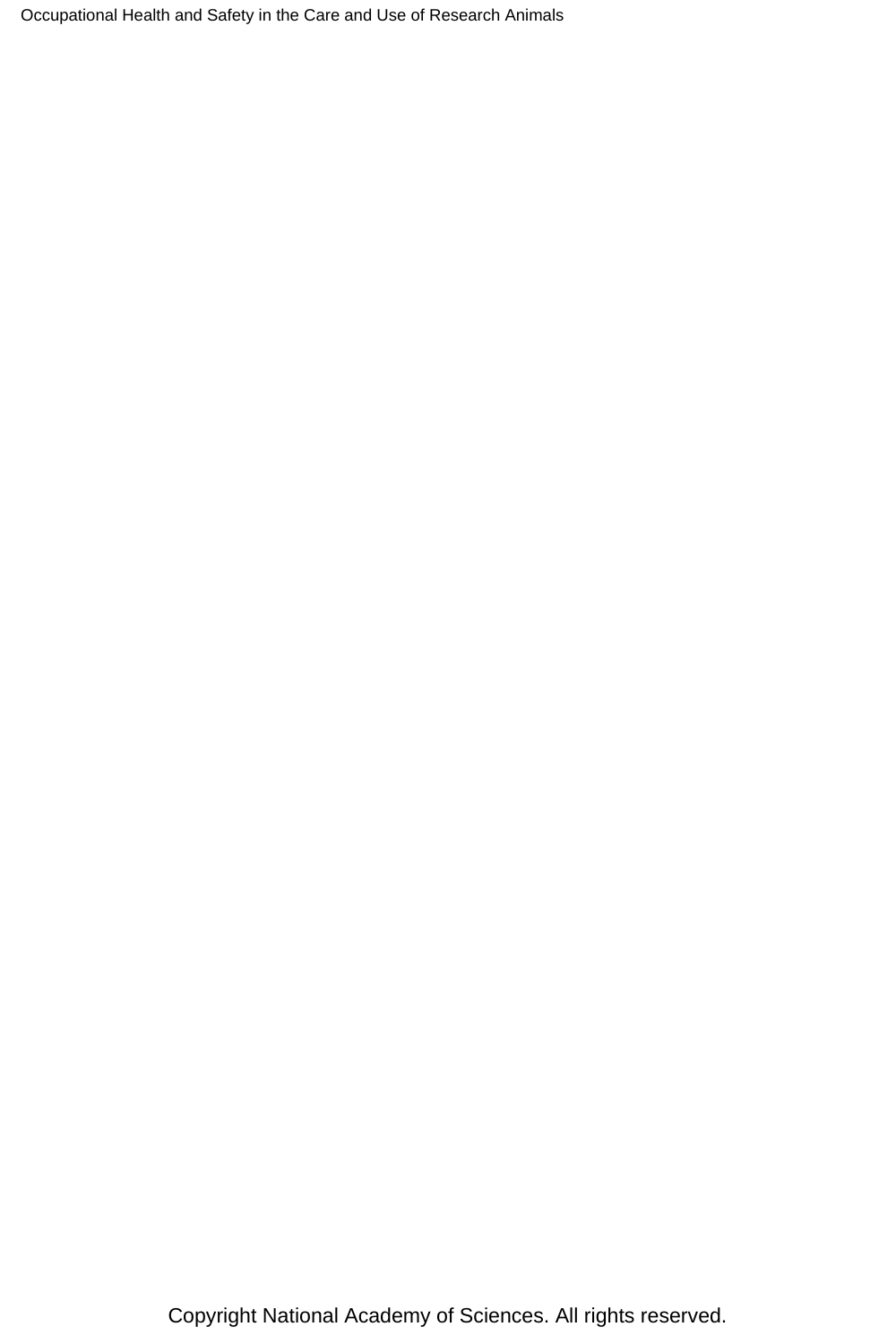# Contents

| 1              | INTRODUCTION, OVERVIEW, AND RECOMMENDATIONS<br>Introduction, 1<br>Overview, 3<br>Recommendations, 7                                                                                                                                                   | 1  |
|----------------|-------------------------------------------------------------------------------------------------------------------------------------------------------------------------------------------------------------------------------------------------------|----|
| 2              | PROGRAM DESIGN AND MANAGEMENT<br>Program Goal, 11<br>Diversity, 11<br>Basic Concepts, 13<br>Accountability and Responsibility, 15<br>Institutional Activities and Their Interactions, 18<br>Management Style and Structure, 23<br>Getting Started, 23 | 11 |
| 3              | PHYSICAL, CHEMICAL, AND PROTOCOL-RELATED HAZARDS 32<br>Physical Hazards, 32<br>Hazards Associated with Experimental Protocols, 43                                                                                                                     |    |
| $\overline{4}$ | <b>ALLERGENS</b><br>Mechanisms of Allergic Reactions, 53<br>Specific Animals That Can Provoke Allergic Reactions, 54<br>Preventive Measures and Interventions, 60<br>Evaluation of the Allergic Worker, 63<br>Anaphylaxis, 64                         | 51 |

*xi* 

Copyright National Academy of Sciences. All rights reserved.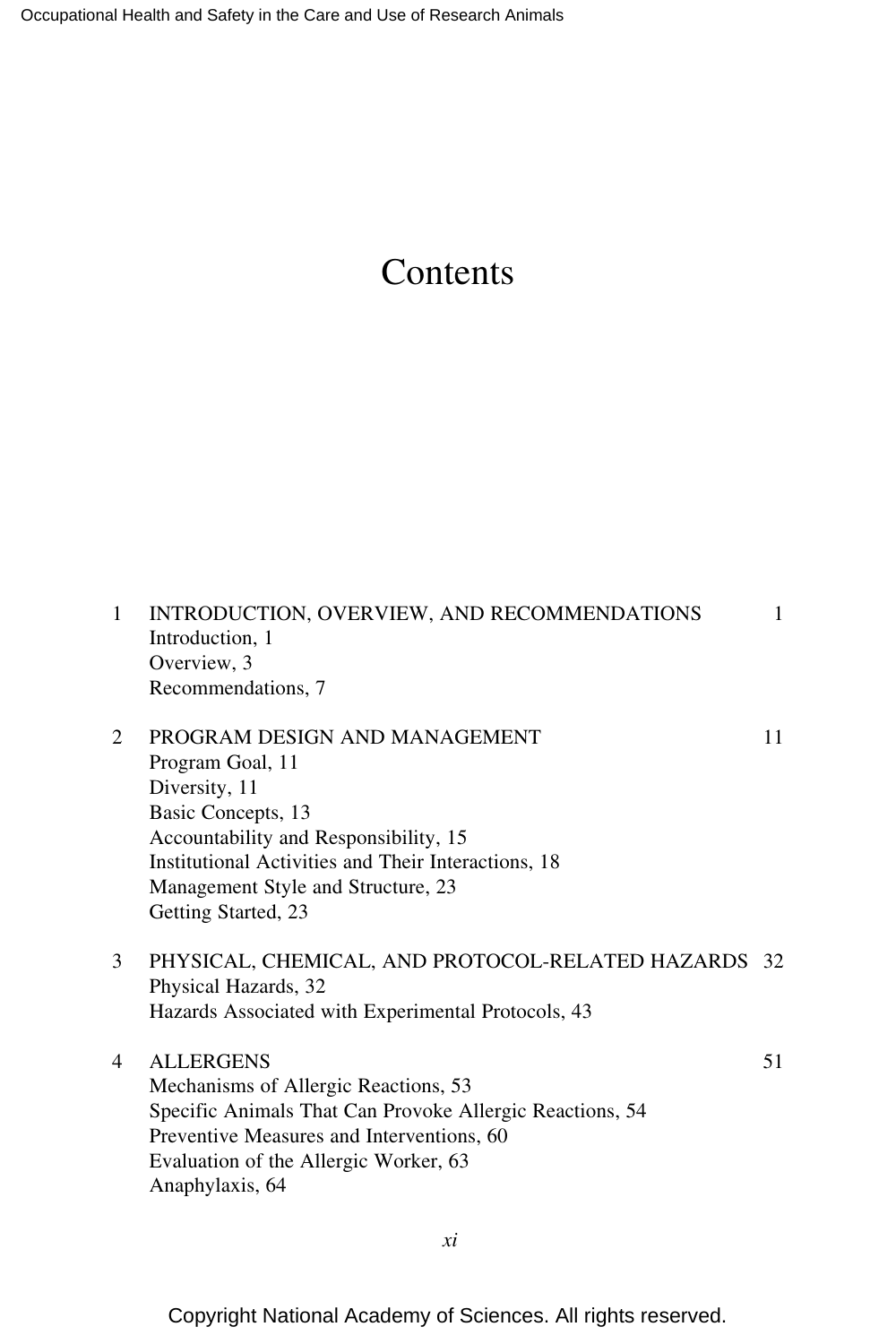| xii |                                                                                                                                                                                                                                                                                                                                        | <b>CONTENTS</b> |
|-----|----------------------------------------------------------------------------------------------------------------------------------------------------------------------------------------------------------------------------------------------------------------------------------------------------------------------------------------|-----------------|
| 5   | <b>ZOONOSES</b><br>Viral Diseases, 66<br>Rickettsial Diseases, 81<br>Bacterial Diseases, 85<br>Protozoal Diseases, 95<br>Fungal Diseases, 99<br>Helminth Infections, 101<br>Arthropod Infestations, 101                                                                                                                                | 65              |
| 6   | PRINCIPAL ELEMENTS OF AN OCCUPATIONAL<br>HEALTH AND SAFETY PROGRAM<br>Administrative Procedures, 107<br>Facility Design and Operation, 107<br><b>Exposure Control Methods, 108</b><br>Education and Training, 114<br>Equipment Performance, 116<br>Information Management, 118<br>Emergency Procedures, 120<br>Program Evaluation, 121 | 106             |
| 7   | OCCUPATIONAL HEALTH-CARE SERVICES<br>Federal Requirements and Guidelines for<br>Occupational Health-Care Services, 124<br>Assessment of Health Risks, 125<br>Responsibilities of an Occupational Health-Care Service, 125<br>Activities of an Occupational Health-Care Service, 129<br>Program Evaluation, 133                         | 123             |
|     | <b>REFERENCES</b>                                                                                                                                                                                                                                                                                                                      | 135             |
|     | <b>INDEX</b>                                                                                                                                                                                                                                                                                                                           | 147             |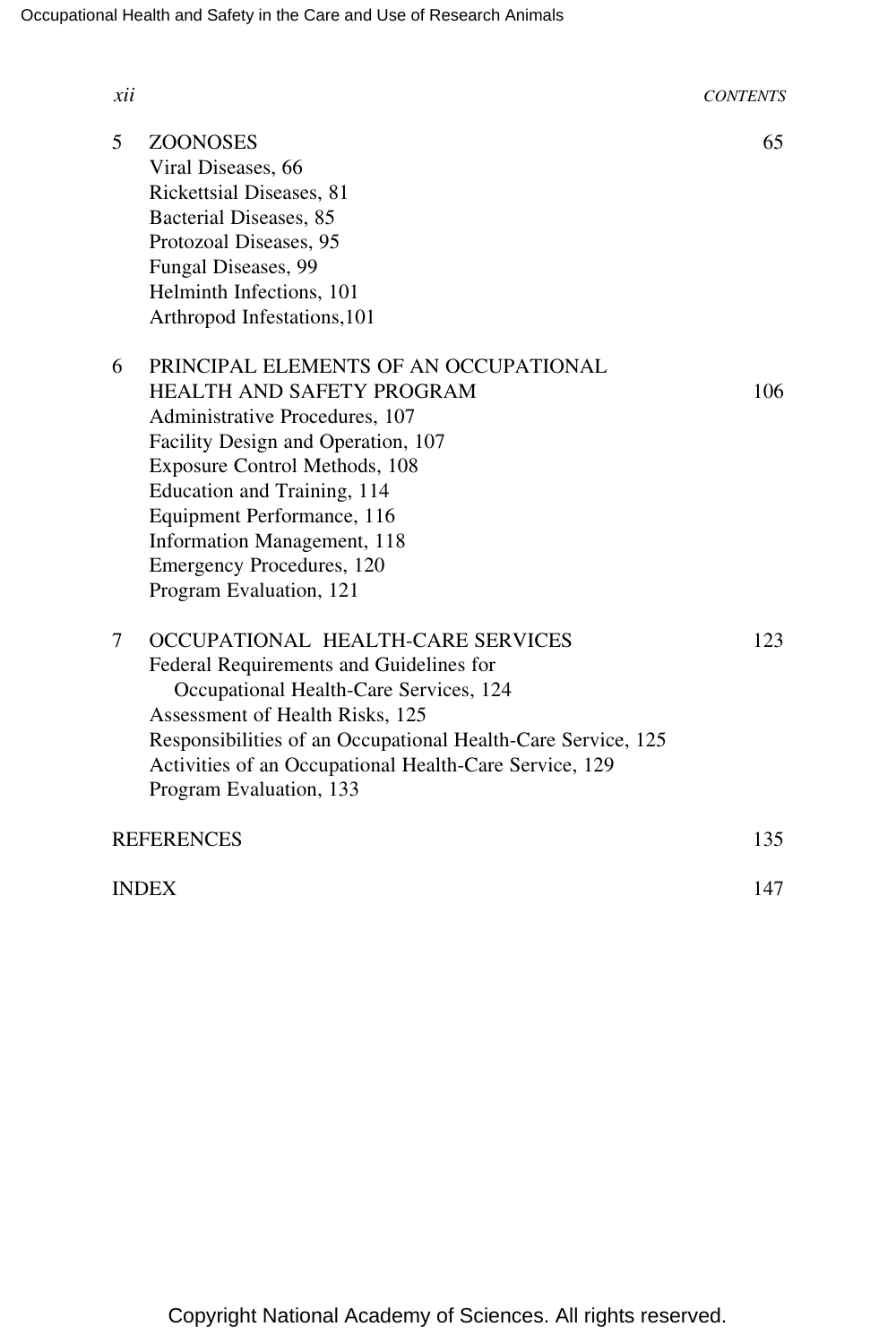## 1

# Introduction, Overview, and Recommendations

### **INTRODUCTION**

Much has been written about the obligation of institutions that care for and use research animals to be protective of the health and well-being of the animals. Thoughtful consideration of that institutional obligation has resulted in substantial improvements over the last 3 decades in animal-husbandry practices, facility design criteria, caging specifications, and institutional policies that govern the use of animals in research. But it has yielded little authoritative guidance for addressing a related institutional obligation—the protection of the health and safety of employees who care for and use research animals. Fortunately, progress in enhancing the quality of animal-care programs has had a beneficial effect in minimizing occupational-health risks of institutional employees.

This book by the Committee on Occupational Safety and Health in Research-Animal Facilities, in the Institute of Laboratory Animal Resources of the National Research Council's Commission on Life Sciences, is about the occupational health and safety of institutional employees, visitors, and students who in the course of their work with research animals might be exposed to hazards that could adversely affect their health and safety. Our task is to promote occupational health and safety by recognizing and considering hazards and health risks associated with the care and use of research animals. The book is written to be of assistance to institutions that are in the process of developing or re-evaluating occupational health and safety programs for employees engaged in animal care and use. The general concepts set forth apply to many categories of institutions: academic, industrial, and government research institutions; biomedical and agri-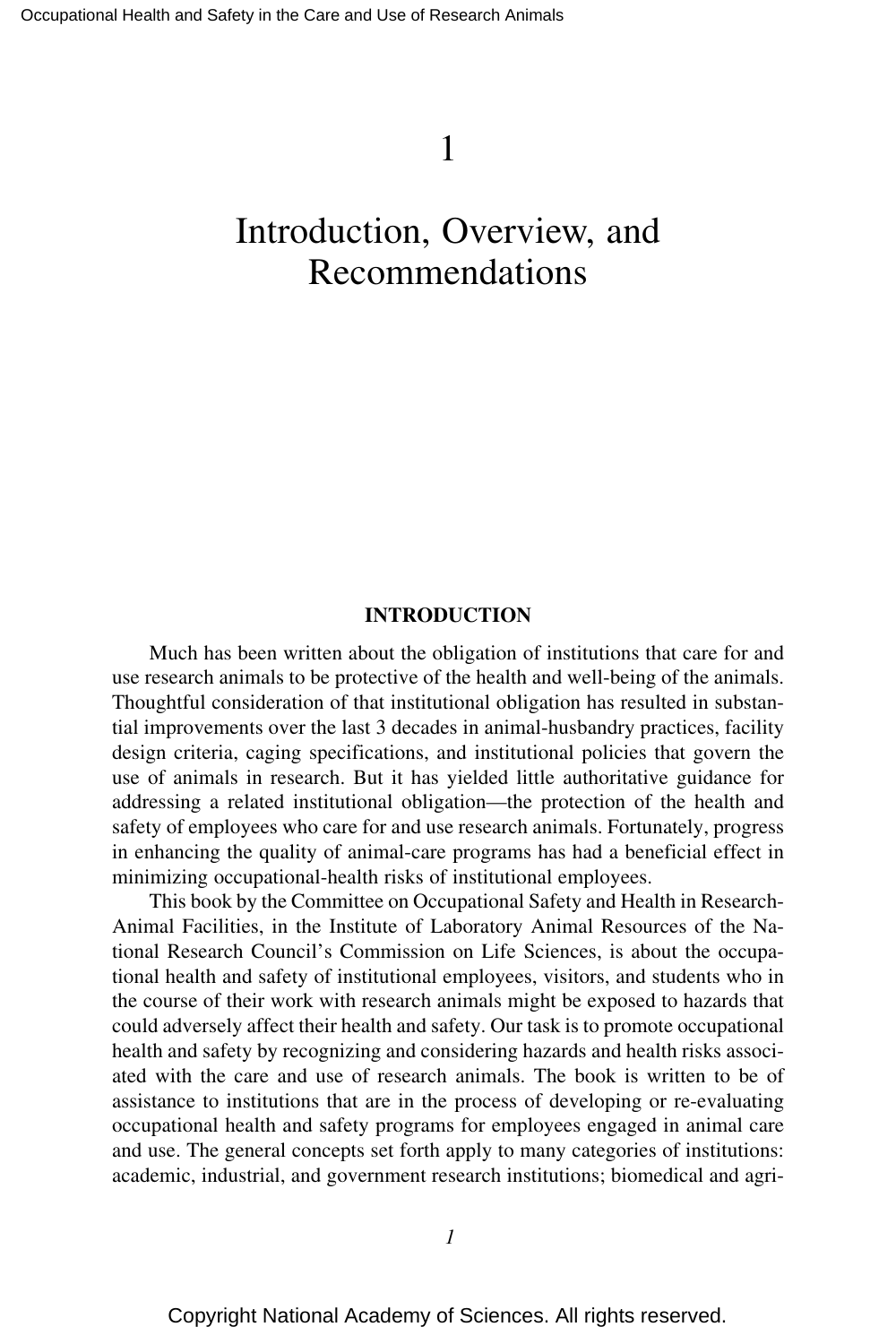cultural research institutions; and medical and veterinary educational institutions. The book should also be useful to persons responsible for overseeing the health and safety of employees in related occupations, such as those in general veterinary practices, zoologic institutions, animal shelters, and kennels; employees in these categories face many of the same risks that are associated with the care and use of research animals.

Most research institutions have established environmental health and safety offices to foster institutional compliance with regulations promulgated by the Occupational Safety and Health Administration (OSHA) and the Environmental Protection Agency. Program emphasis has been placed on general awareness of hazardous chemicals, chemical safety in laboratories, control of bloodborne pathogens, and management of hazardous wastes. Collectively, this has been an overwhelming responsibility, with few resources available to develop the new program initiatives that are required to emphasize occupational health in animal care and use programs.

At the same time, the perceived need to provide occupational-health services, such as preassignment physical examinations and medical surveillance, to employees engaged in animal care and use has been driven by institutions' interpretations of broad regulatory requirements or contractual obligations imposed by funding agencies. Confusion as to what is needed and what is required has slowed the development of relevant program activities. Some institutions have undertaken expensive efforts to provide a broad array of occupational-health services, many of which have little benefit for the employee. Others have created health and safety programs that have no occupational-health component.

Artificial barriers to intra-institutional communication have often stifled the initiative of the persons in the institution who must become involved if worthy programs to promote occupational health and safety are to be developed. For example, the rigidity of jurisdictional boundaries has caused some managers of vivariums to avoid providing safety oversight and guidance to employees in other departments who conduct research in the vivariums. The institutional animal care and use committee (IACUC) is often the only forum for interaction, but its responsibilities are related only indirectly to occupational health and safety. Continuing collaboration among scientists, safety experts, health-care professionals, veterinarians, and administrators to promote health and safety has been difficult to initiate and difficult to sustain. Other barriers to effective program development involve several commonly unresolved questions: Who is responsible? Who will provide the necessary resources? Who has the authority to act?

We recognize that institutional management, particularly the direction and guidance provided by the senior official of an institution, is the key element required for developing and sustaining any useful occupational health and safety program. A truly successful program, however, will ultimately depend on the participation of all employees whose work might affect occupational health and safety—their own, their colleagues', their subordinates', or their co-workers'.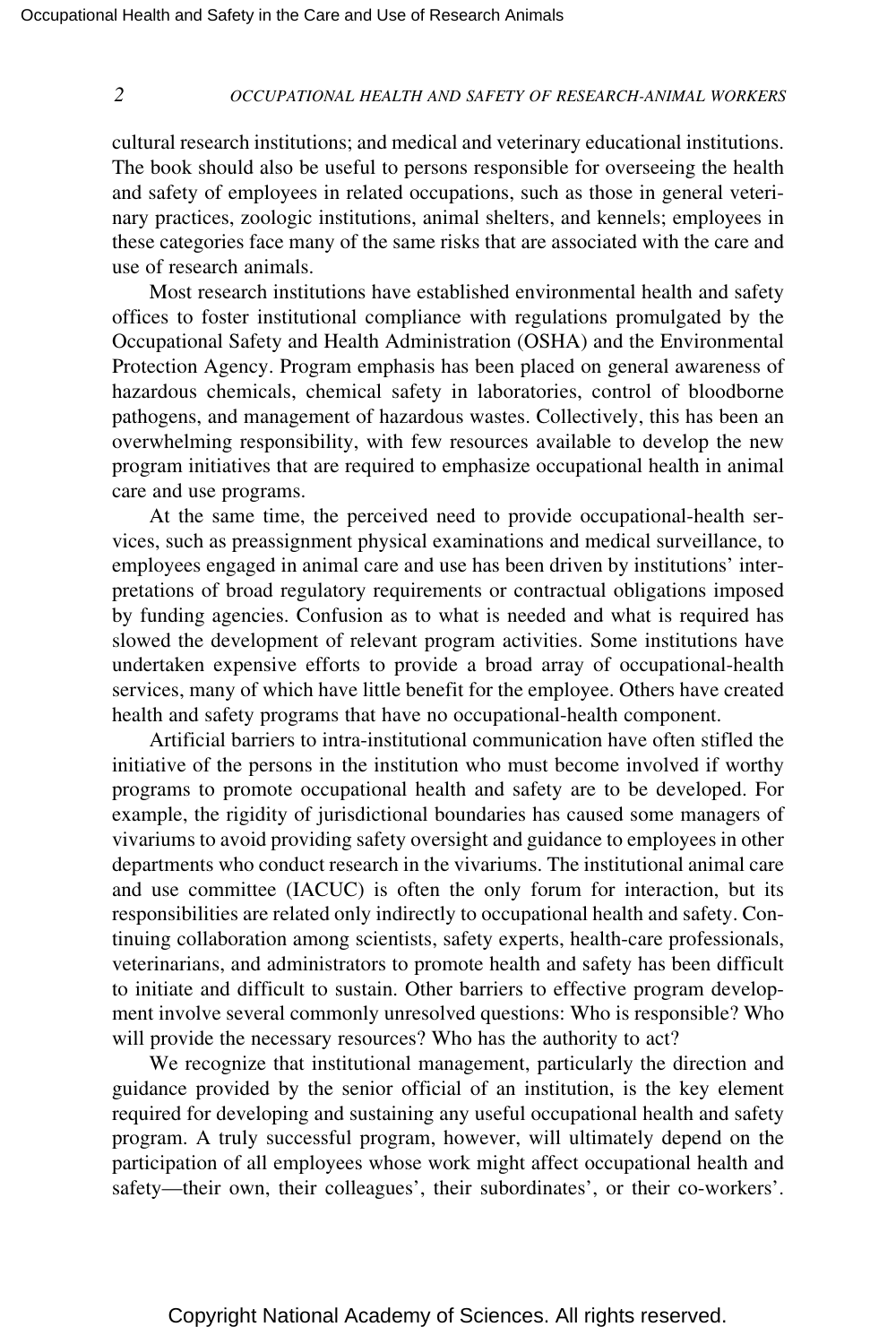### *INTRODUCTION, OVERVIEW, AND RECOMMENDATIONS*

Thus, protecting the health and safety of employees engaged in the care and use of research animals is a cooperative enterprise that requires the active participation of institutional officials, scientists who plan and carry out research involving experimental animals, persons responsible for the management of animal care and use programs, health and safety professionals, and the individual employees themselves who must share the responsibility both for their own health and safety and for the health and safety of those around them. This volume is addressed to all who are responsible for the health and safety of employees engaged in the care and use of research animals.

We have tried not to be prescriptive in writing this book, and we do not present an ideal model for an occupational health and safety program. Such an approach would destroy our very premise: that there are many valid ways to fulfill an institution's commitment to provide a healthful and safe environment for an animal care and use workforce. The best model is one that accurately reflects the risks inherent in the research activities conducted at a specific institution and allows for the careful development and use of practical and relevant methods for controlling the hazards that contribute to those risks. The guidance provided here is intended to help individual institutions to address their own circumstances comprehensively and to determine their own best courses of action. This process demands good judgment and a genuine commitment to reduce risks to an acceptable level. It also requires objectivity because a careful consideration of local circumstances might result in the elimination of activities that were once but are no longer thought to be of value.

We expect institutions to choose to address the health and safety needs of animal care and use employees within the context of their existing environmental health and safety programs. But new initiatives must be the product of interactions among employees who represent administration, research, animal care and use, and occupational health. If not all these activities are involved in the development of program initiatives, the program will lose relevance, general acceptance, and effectiveness.

This book is designed to serve as an introductory guide to hazards associated with the care and use of research animals. We have tried to be comprehensive in our treatment of hazards that are inherently associated with the use of animals, such as allergens, zoonoses, and the obvious physical hazards, e.g., biting. We have dealt only briefly with hazard-control practices that are fully treated elsewhere. Readers will be guided to other references that should be consulted for further information on safe practices appropriate to their own circumstances.

### **OVERVIEW**

The bulk of this book is divided into six chapters: Chapter 2 deals with how an institution addresses its responsibility for involving all employees and programs to meet the occupational health and safety concerns of all persons; Chapter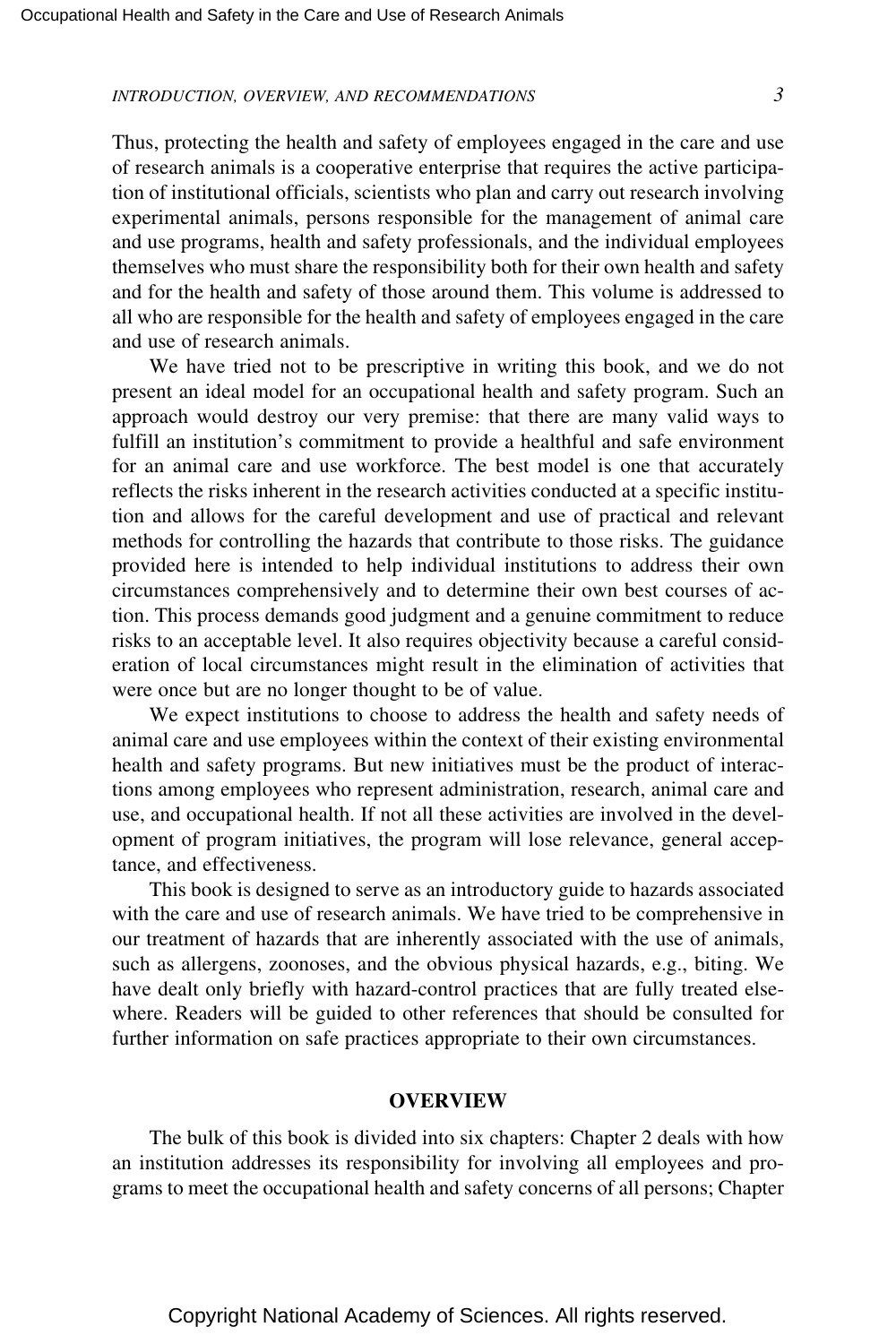3 addresses physical, chemical, and protocol-related hazards associated with animal research; Chapter 4 provides a comprehensive discussion of allergic hazards; Chapter 5 summarizes relevant information on zoonoses of common research animals; Chapter 6 provides a general discussion of the key elements that are likely to be included in effective institutional programs; and Chapter 7 introduces concepts that are important in the development of the occupational-health element of the program. A brief overview of these chapters follows.

### **Chapter 2. Program Design and Management**

The material in this chapter lays the foundation for developing an occupational health and safety program that addresses employee risks of illness and injury associated with the care and use of research animals. Program design requires an understanding of the tasks of at-risk employees; those employees' diversity in experience, education, and language proficiency; characteristics of the work environment; and the institutional mission. The work environment and mission are of paramount importance because they determine the nature of the hazards presented by the animal research activities.

The chapter defines the basic concepts that determine the effectiveness of an occupational health and safety program, which include the following:

- Knowing the hazard.
- Avoiding and controlling exposures.
- Training and education.
- Rules and guidelines.
- Consistency.
- Recordkeeping and monitoring.
- Commitment and coordination.

The importance of accountability and responsibility is stressed. Ultimate responsibility rests with the senior official of the institution. Program managers, supervisors, and employees all have key roles on which the success of the health and safety program depends.

The chapter introduces the concept that an effectively operating program depends on interaction among distinct functional parts of an institution. Five general functions are defined, and the necessary interactions among them are described. The five are

- Animal care and use.
- Research.
- Environmental health and safety.
- Occupational health.
- Administration and management.

Copyright National Academy of Sciences. All rights reserved.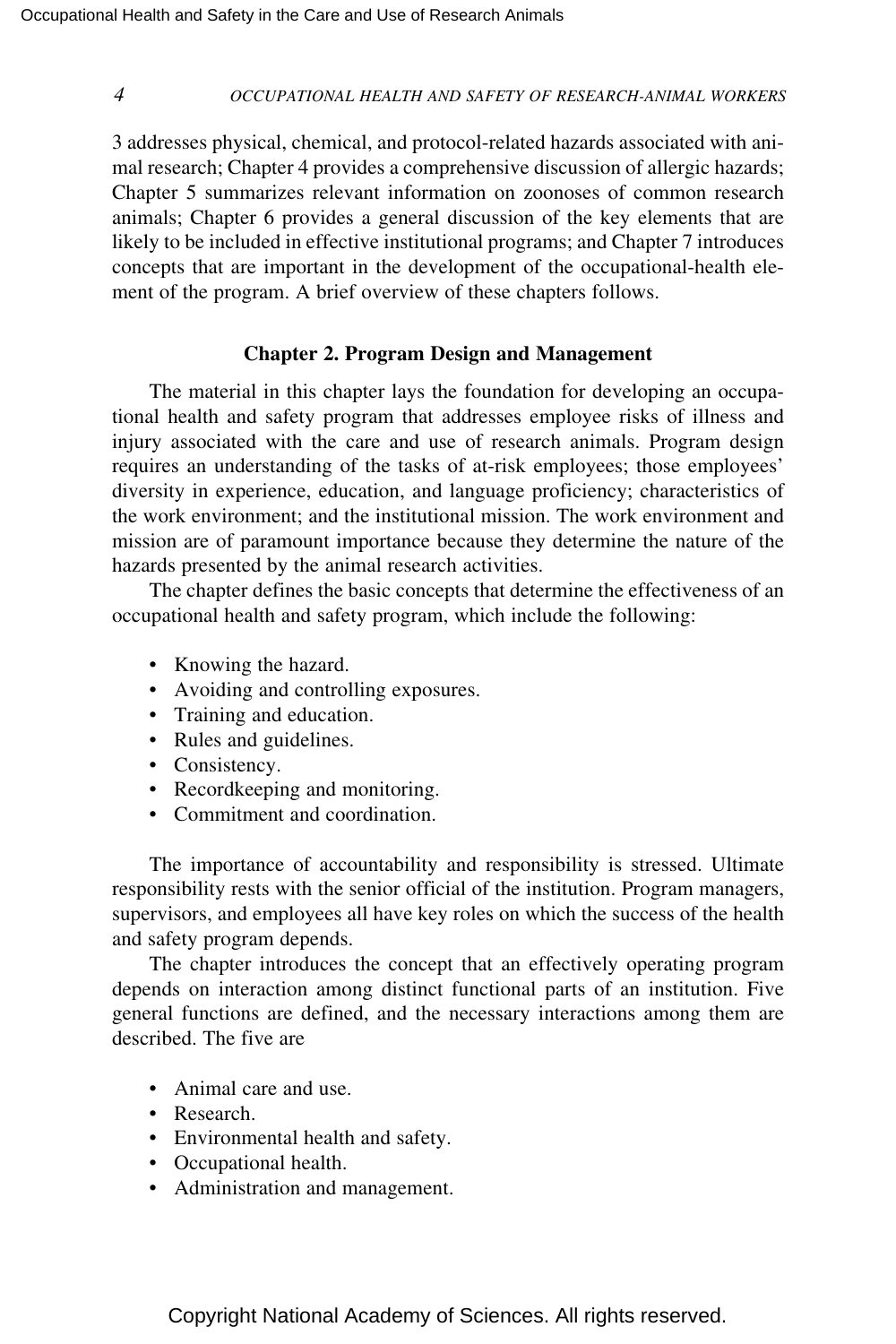### *INTRODUCTION, OVERVIEW, AND RECOMMENDATIONS*

It is suggested that the IACUC can provide helpful links among the five institutional functions.

The chapter concludes with a discussion of tasks that can aid an institution in designing an effective occupational health and safety program. The importance of hazard identification to the process is emphasized. This discussion is intended to be helpful both to institutions that have well-established health and safety programs and to institutions that are just beginning to face the task of reducing hazards to an acceptable point. For the former institutions, the discussion might help to reinforce the value of current health and safety activities and stimulate improved collaboration among programs that are supposed to protect employees. The latter institutions will find the information useful in creating a relevant health and safety program, which will require gaining an understanding of their current health and safety status, identifying existing hazards, estimating current health and safety risks and financial costs associated with them, and assessing compliance with regulations.

### **Chapter 3. Physical, Chemical, and Protocol-Related Hazards**

Development of an occupational health and safety program depends on knowing the hazards that are present in the animal care and use setting and understanding the relative importance of those hazards with respect to the risks of occupational injury and illness. This chapter provides insight into the identification of physical, chemical, and protocol-related hazards. It describes hazards that are likely to be associated with animal care and use.

The discussion on protocol-related hazards emphasizes the responsibility of investigators to identify hazards associated with their research and to select the safeguards that are necessary to protect employees involved in the care and use of their research animals. Guidelines of the National Research Council for planning experiments with hazardous chemicals are offered as a useful approach for incorporating safety considerations into the design of protocols involving the experimental exposure of animals to toxic chemicals. Recommendations of the Centers for Disease Control and Prevention and the National Institutes of Health should be followed by investigators who are planning research activities that involve experimentally or naturally infected animals; these recommendations are briefly summarized in the text.

### **Chapter 4. Allergens**

The prevalence of allergic reactions among animal-care workers suggests that allergenic hazards are ubiquitous in the setting of animal care and use. It is estimated that some 30% of persons with pre-existing allergic conditions, such as allergic rhinitis, might eventually develop allergy to animals. This chapter describes the types and mechanisms of allergic reactions that follow specific expo-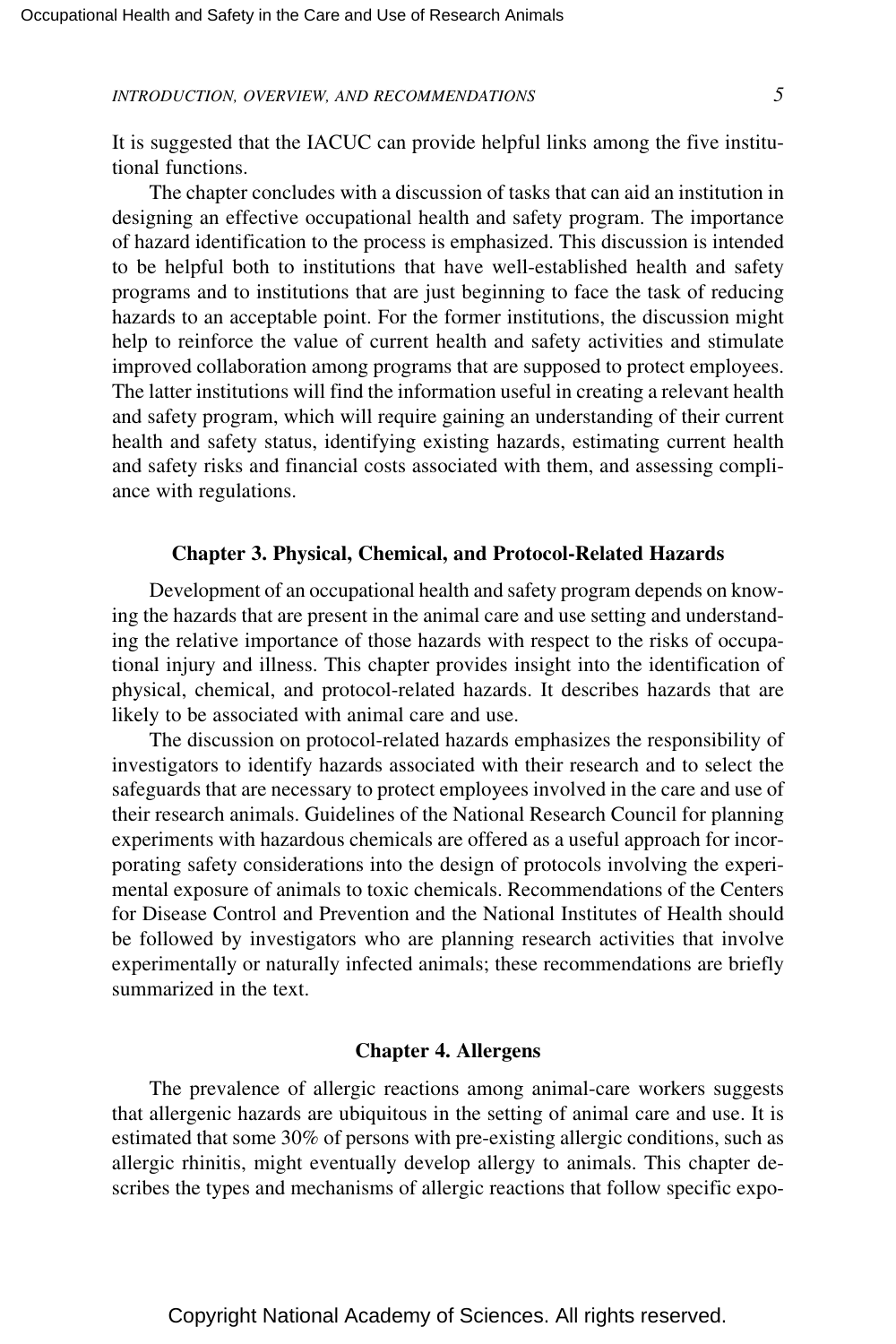sures to a variety of experimental animals. Suggestions for preventive measures and interventions are also introduced.

### **Chapter 5. Zoonoses**

This chapter's comprehensive treatment of zoonoses will be a valuable reference for everyone interested in animal care and use. The likelihood of occupationally acquired zoonoses is much lower than it is popularly perceived to be. Knowledge of the health status of research animals and improvements in veterinary care have helped to ensure the availability of healthy research-animal populations. And exposures can be reduced even more by maintaining an awareness of zoonotic hazards and routinely carrying out appropriate hazard-control measures. The chapter presents material on zoonoses by agent category. It addresses most of the zoonotic diseases important to personnel working with laboratory animals and organizes the information according to this format:

- Reservoir and incidence.
- Mode of transmission.
- Clinical signs, susceptibility, and resistance.
- Diagnosis and prevention.

### **Chapter 6. Principal Elements of an Occupational Health and Safety Program**

This chapter reviews the key elements of the traditional occupational health and safety program that contribute to the control of hazards and reduction of risks. Those elements constitute the scope of program activities that need to be considered in maintaining an effective occupational health and safety program. They are identified as

- Administrative procedures.
- Facility design and operation.
- Exposure control.
- Education and training.
- Occupational health.
- Equipment performance.
- Information management.
- Emergency procedures.
- Program evaluation.

The occupational-health element is treated in Chapter 7.

Copyright National Academy of Sciences. All rights reserved.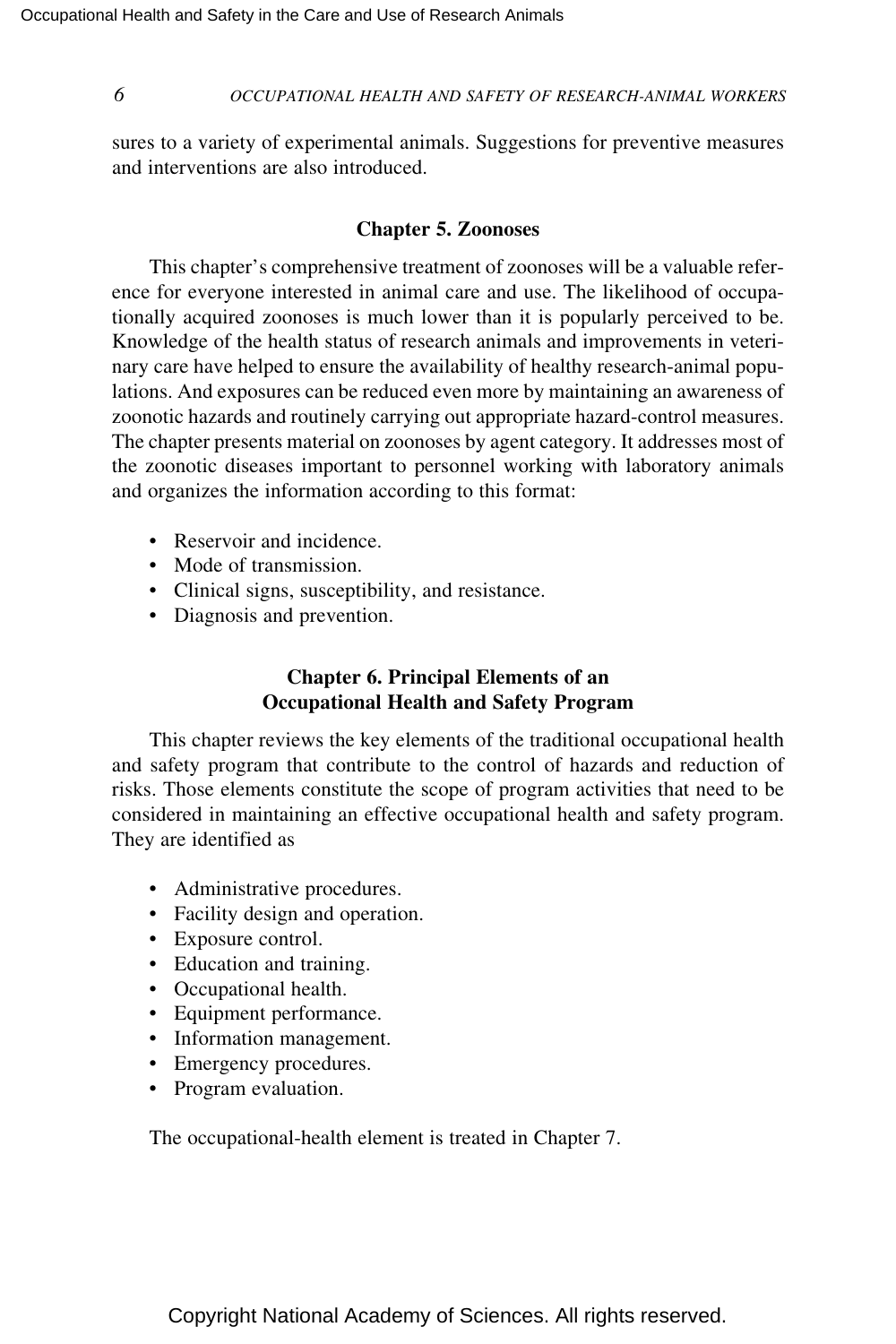This chapter focuses on the occupational health-care services of an occupational health and safety program. Health-care services that are appropriate for employees engaged in the care and use of research animals are reviewed. Contrary to the prevailing view in many institutions, few regulatory mandates require institutions to provide specific health-care services to employees, and such requirements that do exist are usually limited to circumstances that present substantial risk to employees. For example, OSHA's bloodborne-pathogens standard requires an institution to make hepatitis B vaccination available to all employees who handle blood, organs, or other tissues from experimental animals that are infected with hepatitis-B virus (HBV). However, the Public Health Service requirement that institutions that receive federal funds for animal research provide an occupational-health program for employees with substantial animal contact has been broadly interpreted as a mandate to provide a comprehensive array of health-care services, including physical examinations and preplacement baseline serum collection and storage. This chapter emphasizes that an adequate risk assessment must be a prerequisite in selecting appropriate health-care services for employees at risk. The following factors should be considered in performing an adequate risk assessment:

- Animal contact.
- Exposure intensity.
- Exposure frequency.
- Physical and biological hazards presented by the animal.
- Hazardous properties of the agents used in the research protocols.
- Susceptibility of the employee.
- Occupational-health history of employees doing similar work.

The health-care services that might be included in the occupational-health element are briefly described. We draw attention to considerations that are important in selecting specific services. Our discussion, however, is not meant to imply that a particular service is appropriate for all circumstances. We emphasize here, as we do throughout this book, that activities and services that are most likely to protect the occupational health and safety of employees will be judiciously based on an assessment of factors that place employees at risk for occupational injury or illness.

### **RECOMMENDATIONS**

In writing this book, we considered several controversial issues, such as whether "substantial animal contact" was a valid indicator for determining the need for an occupational-health program. We also debated issues that were con-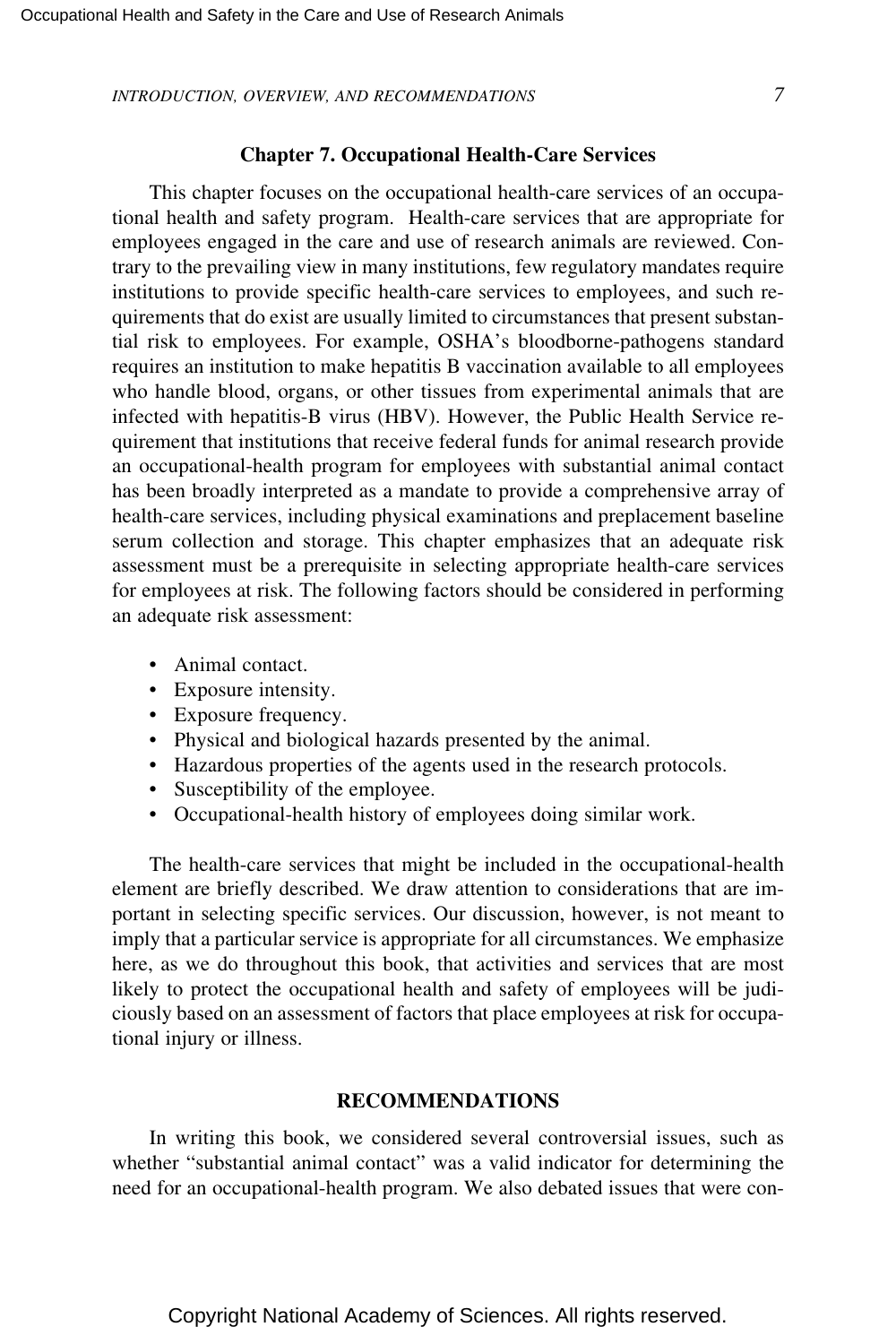sidered to lessen the effectiveness of well-intended occupational health and safety programs. The results of our deliberations are presented here in the form of specific recommendations.

### **Addressing Occupational Health and Safety in Animal Care and Use Programs**

Many institutions that support and conduct animal research have an environmental health and safety staff that helps the institution to fulfill its responsibility to provide a safe and healthful workplace for employees. The occupational-health concerns pertaining to the care and use of research animals, however, have often not been comprehensively addressed by these institutions. In particular, the occupational-health element of an occupational health and safety program might lack focus, and its contributions to a successful program might not be well understood.

We recommend that every institution initiate a concerted effort to address the health and safety hazards and the risks of occupational illness and injury that are associated with the care and use of research animals and broaden its occupational health and safety program as necessary to reduce the risks to an acceptable level. The effort should involve the collaborative participation of people representing all institutional activities related to the care and use of research animals, including not only the animal care and use program itself, but also research, environmental health and safety, occupational health, and management and administration. Those activities should interact continually to maintain a successful occupational health and safety program. Institutions should consider the value of the institutional animal care and use committee in fostering the objectives of developing collaboration and sustaining interaction.

### **Institutional Commitment and Delegation of Authority**

This report emphasizes the importance of interactions among many components of an institution in developing and maintaining a successful occupational health and safety program. Few criteria of success are more important than unambiguous identification of responsibility and delegated chains of authority.

We recommend that *the* senior official of an institution demonstrate personal commitment to a safe and healthful workplace, delegate clearly defined duties to those with authority to commit and direct institutional resources, and establish mechanisms for monitoring the success of the occupational health and safety program.

### **Risk Assessment: A Dynamic and Continuing Process**

The purpose of an occupational health and safety program is to minimize risks of occupational injury and illness by controlling or eliminating hazards in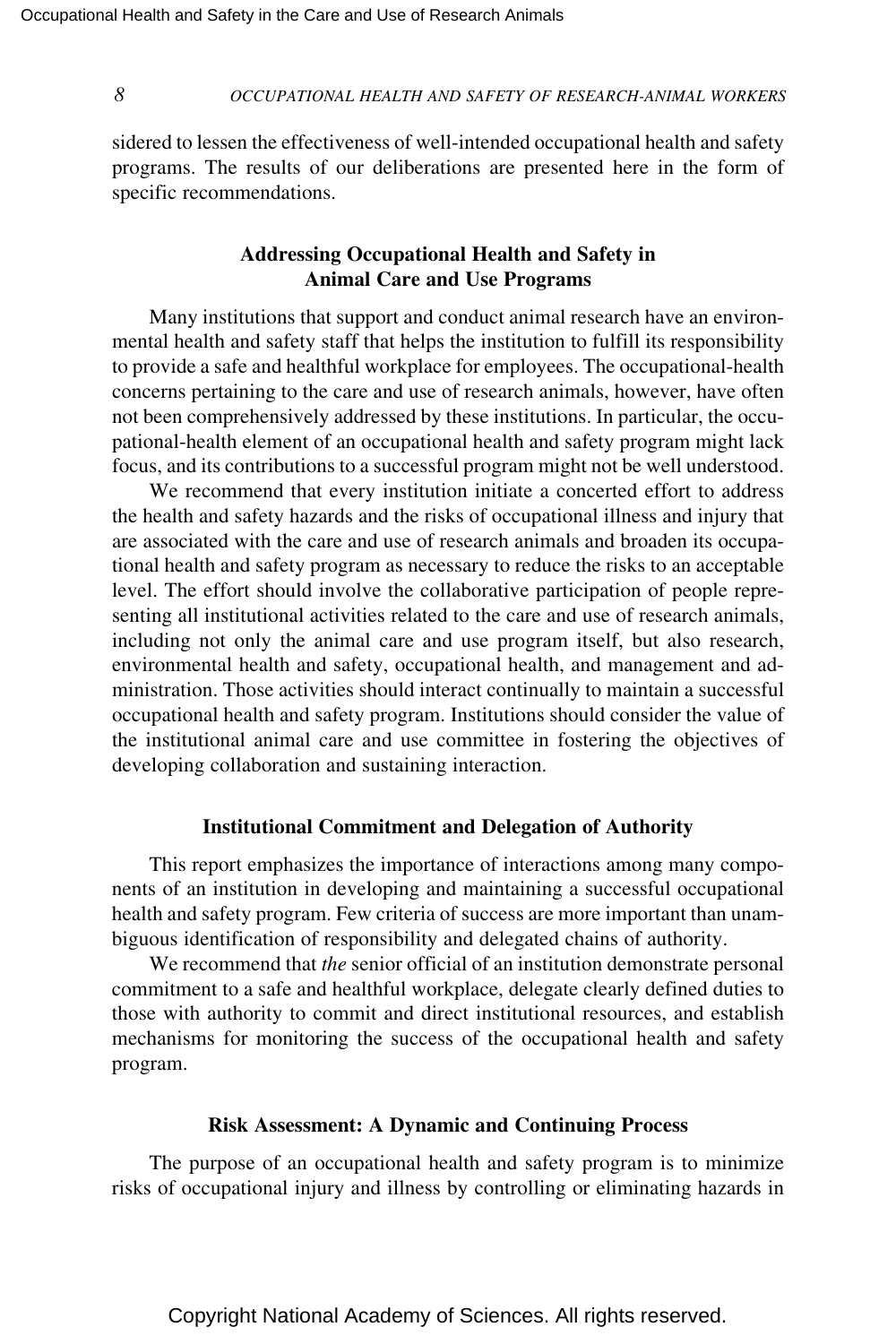### *INTRODUCTION, OVERVIEW, AND RECOMMENDATIONS*

the workplace. However, the need for a continuing process to review and address changes in the hazards and risks associated with new research programs, new technologies, emerging biological hazards, and the diversity of the workforce is often overlooked.

We recommend that every institution develop a multidisciplinary approach to occupational health and safety that permits the continuing evaluation of potential workplace hazards and of the risks to employees working with animals. The assessment of risk should not be limited to determination of frequency of contact, but should include the intensity of exposures, hazards associated with the animals being handled, the hazardous properties of agents used in research, the susceptibility of individual employees, the hazard-control measures available, and the occupational history of individual employees. Occupational health and safety programs should be dynamic and able to adapt to changing circumstances.

### **Participation in the Occupational Health and Safety Program**

Many institutions limit participation in their occupational health and safety programs to full-time employees who are involved in the care and use of animals. That approach fails to acknowledge that employment status is not a relevant criterion in exposure. Students, visiting scientists, volunteers, and other nonemployees can be subjected to substantial risks associated with exposure even during brief or sporadic involvement in animal care and use.

We recommend that an occupational health and safety program provide for the appropriate level of participation of all personnel involved in the care and use of research animals on the basis of the risks encountered, regardless of their employment status.

### **Determining Need for Health-Care Services**

Substantial contact with research animals is not a sufficient indicator of the need for health-care services. The provision of health-care services might be necessary only for particular employee groups with specifically defined occupational-health risks.

We recommend that the determination of need for health-care services be based on the nature of the hazards associated with the care and use of research animals and the intensity and frequency of employee exposure to these hazards. Overall risk assessment is key to determining this need.

### **Serum Collection and Physical Examinations**

Serum collection and storage and physical examinations have been regarded by many institutions as typical services of an occupational health and safety program and have been applied to employees who have substantial contact with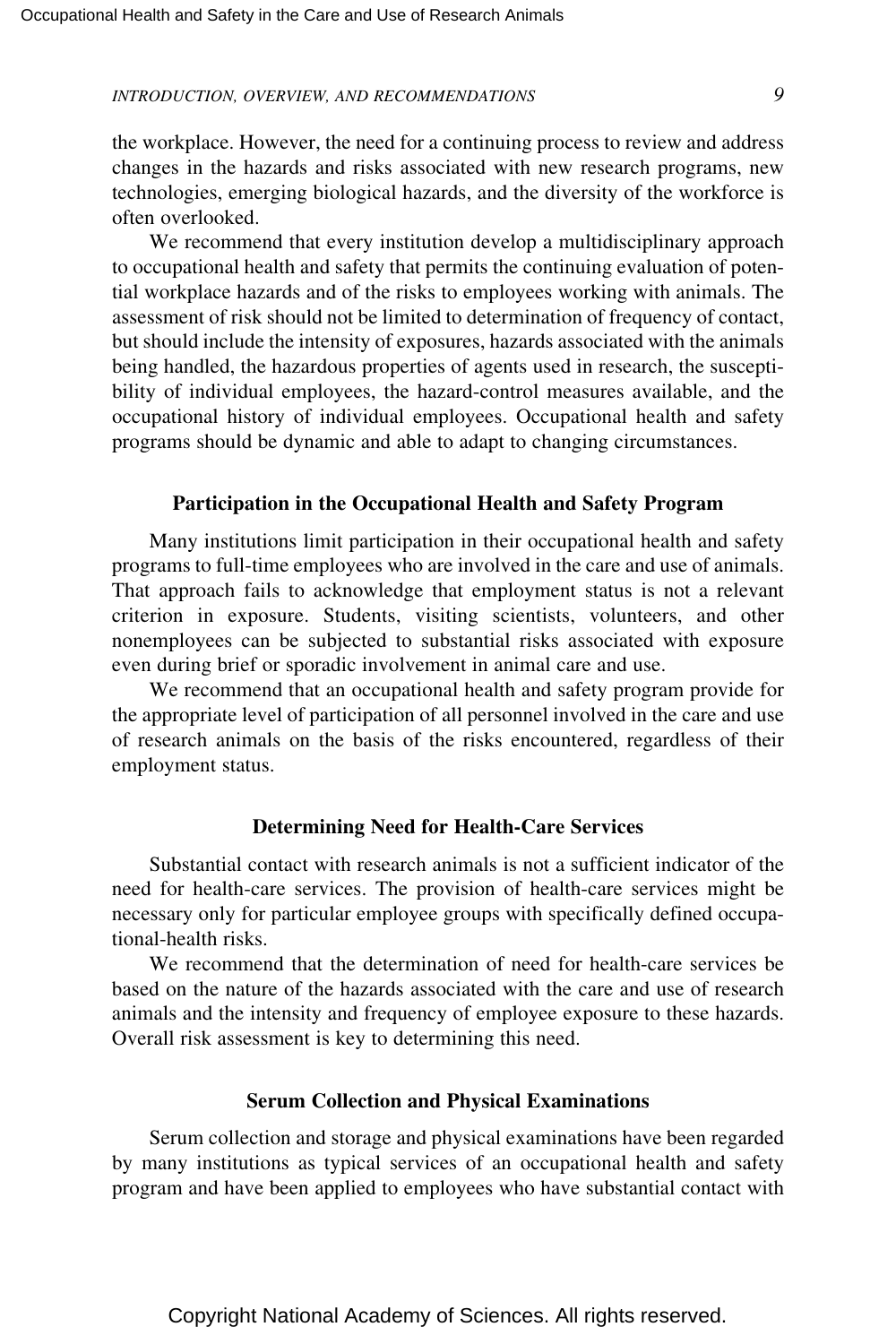research animals. Although those services might have value for some employee groups at substantial risk for occupational illness, they are neither helpful nor cost-effective strategies for protecting the health and safety of most employees who have contact with research animals.

We do not recommend serum collection and storage as standard components of an occupational health and safety program. They have value only for employees who have substantial likelihood of occupationally acquired infection with an agent that can be monitored serologically.

We do not recommend a physical examination as the principal surveillance tool for periodic health evaluations. We recommend that a careful history based on a knowledge of workplace risks be used for this purpose. It is appropriate, however, to perform a physical examination when symptoms of work-related illness become evident during an episodic health evaluation.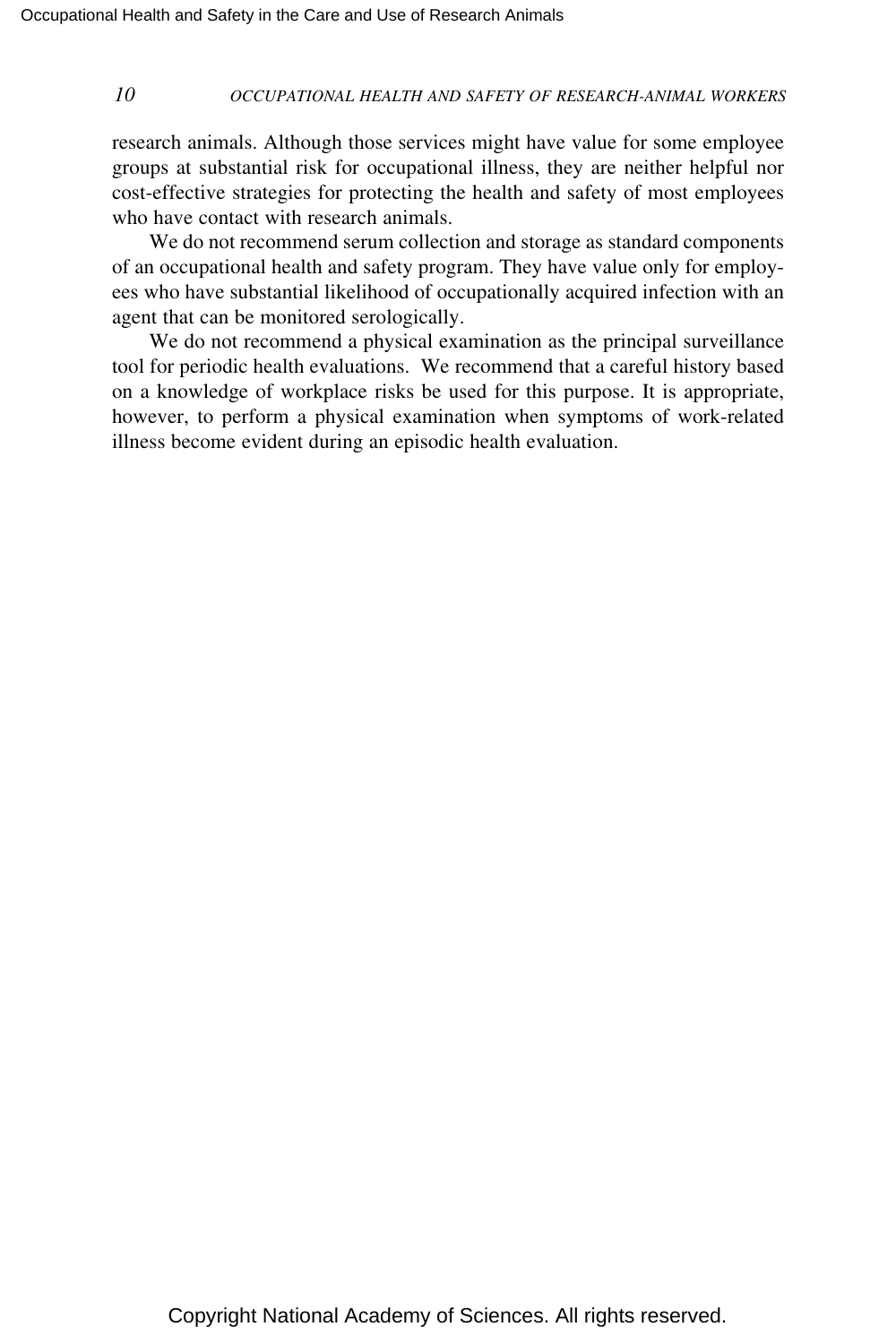2

# Program Design and Management

### **PROGRAM GOAL**

The goal of an occupational health and safety program is to prevent occupational injury and illness. The program must be consistent with federal, state, and local regulations, but the principal focus of the program should be on the control of hazards and the reduction of risks, as opposed to merely satisfying regulations. This volume is intended to raise the awareness of investigators, personnel who care for and use animals, health and safety professionals, and administrators with respect to hazards associated with the care and use of research animals and to provide some reasonable and practical approaches to minimizing health and safety risks. The principles outlined in this chapter are aimed primarily at institutions that use research animals, but they apply equally well to nonresearch animal holding, breeding, and exhibiting.

The strategies that promote health and safety in the care and use of research animals are similar to those applied generally in a research laboratory. The use of animals in research is an extension of other experimentation that occurs in the laboratory. Research animals and the procedures and techniques that attend their use, however, can present unique problems and challenges, many of which increase the hazards of experimentation. Those problems and challenges must be considered in the management of occupational health and safety programs.

### **DIVERSITY**

A sound occupational health and safety program should recognize and reflect the wide differences in job tasks in an institution and the diversity of the

*11*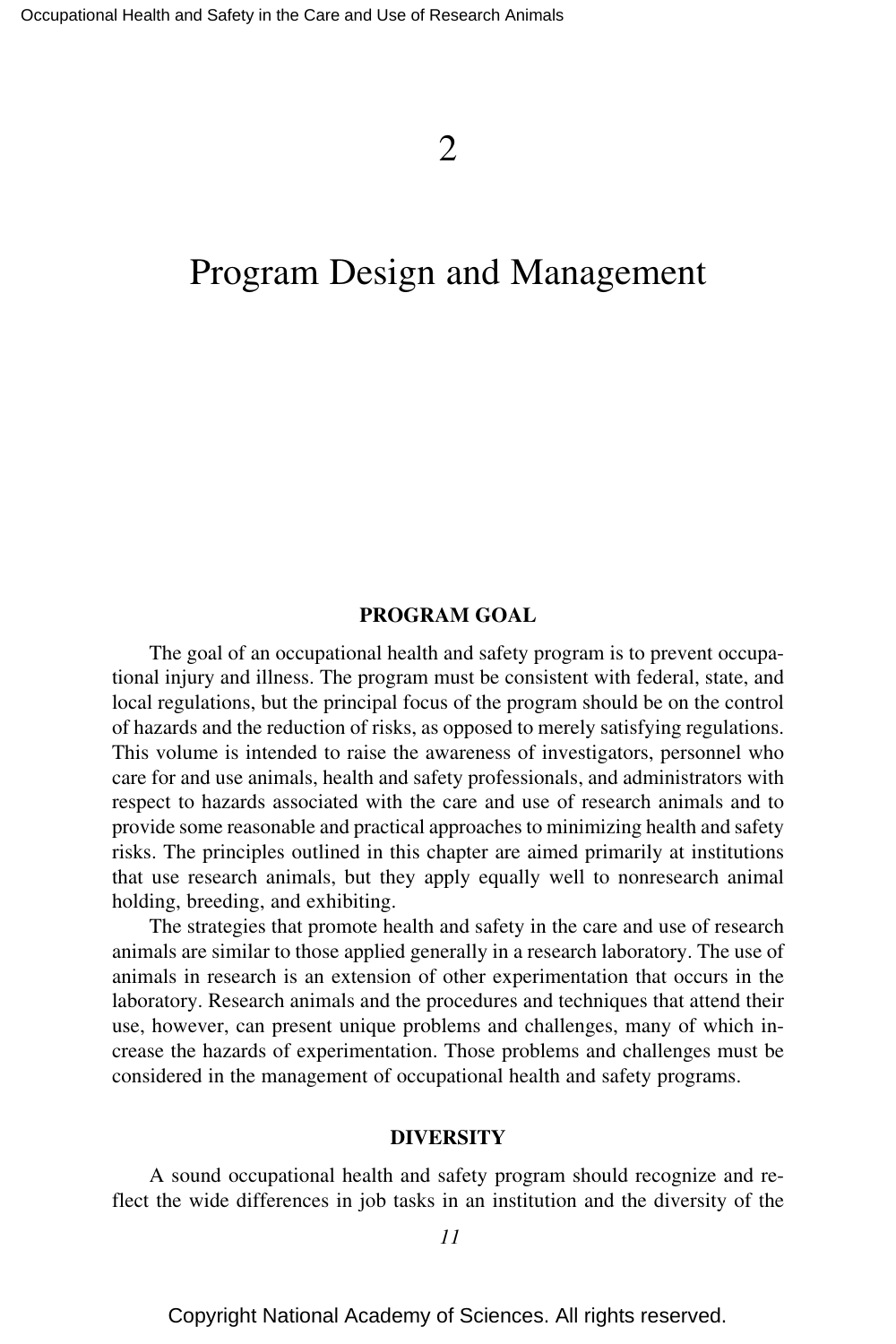personnel hired to perform those tasks. In many cases, it is difficult to identify all persons that interact directly or indirectly with animals. It is equally difficult to assign risk to each person and to determine each person's level of participation in the occupational health and safety program. Investigators, clinicians, animal-care technicians, laboratory technicians, students, workers in areas adjacent to laboratories, maintenance and custodial personnel, security personnel, and materials handlers may be included in the program. There is diversity in the health status of employees and risks associated with various work assignments performed by employees in particular job categories. Frequent turnover of employees in some job categories is inevitable and cannot be ignored in the design and implementation of a program. An accurate job description is important in identifying potential hazards.

Relevant knowledge of the people involved will vary considerably. Education and experience should be considered when assessing the need for training. The amount of and approach to training cannot be based solely on a person's educational level. For example, it is unwise to assume that someone with a graduate degree in a life science automatically requires less training in a particular aspect of the animal care and use program than someone with no college background. An experienced farm worker, however knowledgeable about a given species, might not be informed adequately on issues related to the research program and the potential hazards associated with farm-animal species in a laboratory setting. It is essential that a process be in place to assess the level of relevant training and experience of employees and to offer appropriate training at all levels.

Employees who might not be involved directly with research activities should nevertheless be included in the occupational health and safety program. For example, maintenance and custodial personnel who will have only infrequent access to animal-care areas need to be informed of the potential hazards and precautions necessary for their protection. Similarly, animal-care personnel need to be made aware of potential hazards associated with research that uses the animals under their care. Additional training might be required along those lines.

The demographics of the research community have changed. Language barriers and cultural differences must be considered and accommodated where there are people of different background and national origin, such as foreign students.

The occupational health and safety program should also recognize and reflect an understanding of the diversity of the work environment, including current facilities and potentially hazardous activities. This is a particularly important consideration during the design and construction of facilities and the renovation of existing ones. The type of research and the animal species used will influence the occupational health and safety program. For example, the use of pathogens, radioisotopes, and toxic chemicals calls for strategies different from those applied to behavioral studies in which no hazardous research agents are handled.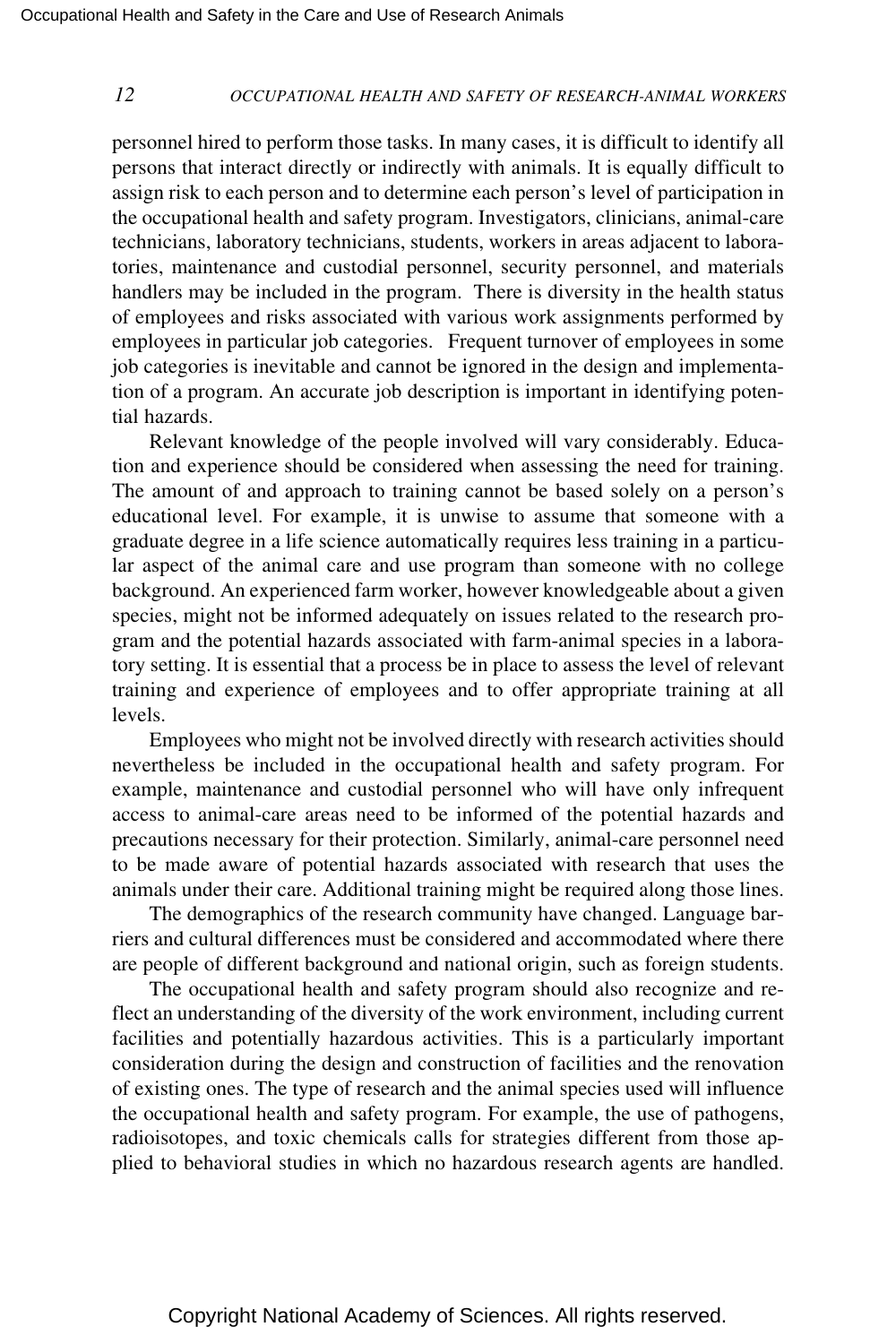*PROGRAM DESIGN AND MANAGEMENT* 

The use of wild-caught animals can introduce more hazards than the use of laboratory-bred animals.

### **BASIC CONCEPTS**

Many prudent practices to protect the health and safety of workers are already widespread in institutions that care for and use animals. Such safe practices are sometimes based on common sense and sometimes on perceptions; some have been scientifically validated. An effort is made in this volume to identify practices that data have shown to be effective; when supporting data were not available, the committee suggested widely accepted practices commonly demonstrated as effective.

Programs that are intended to protect employees vary considerably from institution to institution. That is partly because institutions' needs depend on the scope of their programs. For example, containment needs for hazardous chemicals and extremely virulent microorganisms can be quite different. Institutions vary also in the sophistication of their overall health and safety programs. This volume provides guidance for all institutions in incorporating appropriate components related to animal care and use into their overall occupational health and safety program.

An effective occupational health and safety program is based on seven basic concepts:

- Knowing the hazards.
- Avoiding and controlling exposures.
- Training and education.
- Rules and guidelines.
- Consistency.
- Recordkeeping and monitoring.
- Commitment and coordination.

### **Knowing the Hazards**

Determining the level of protection that is needed in any given situation depends on understanding the hazard in question. Defining and quantifying a hazard is sometimes referred to as risk assessment. The assessment, insofar as possible, should be based on scientific information.

In the case of infectious agents, dose-response relationships, virulence, communicability, prevalence, routes of exposure, shedding patterns, stability, and availability of prophylaxis and therapy are important considerations. For chemical agents, one has to know about toxic doses, stability, form (liquid, gas, or solid), type of toxicity (irritation, corrosion, carcinogenicity, narcosis, lethality, etc.), severity of reaction, mode of action, and metabolic products. The main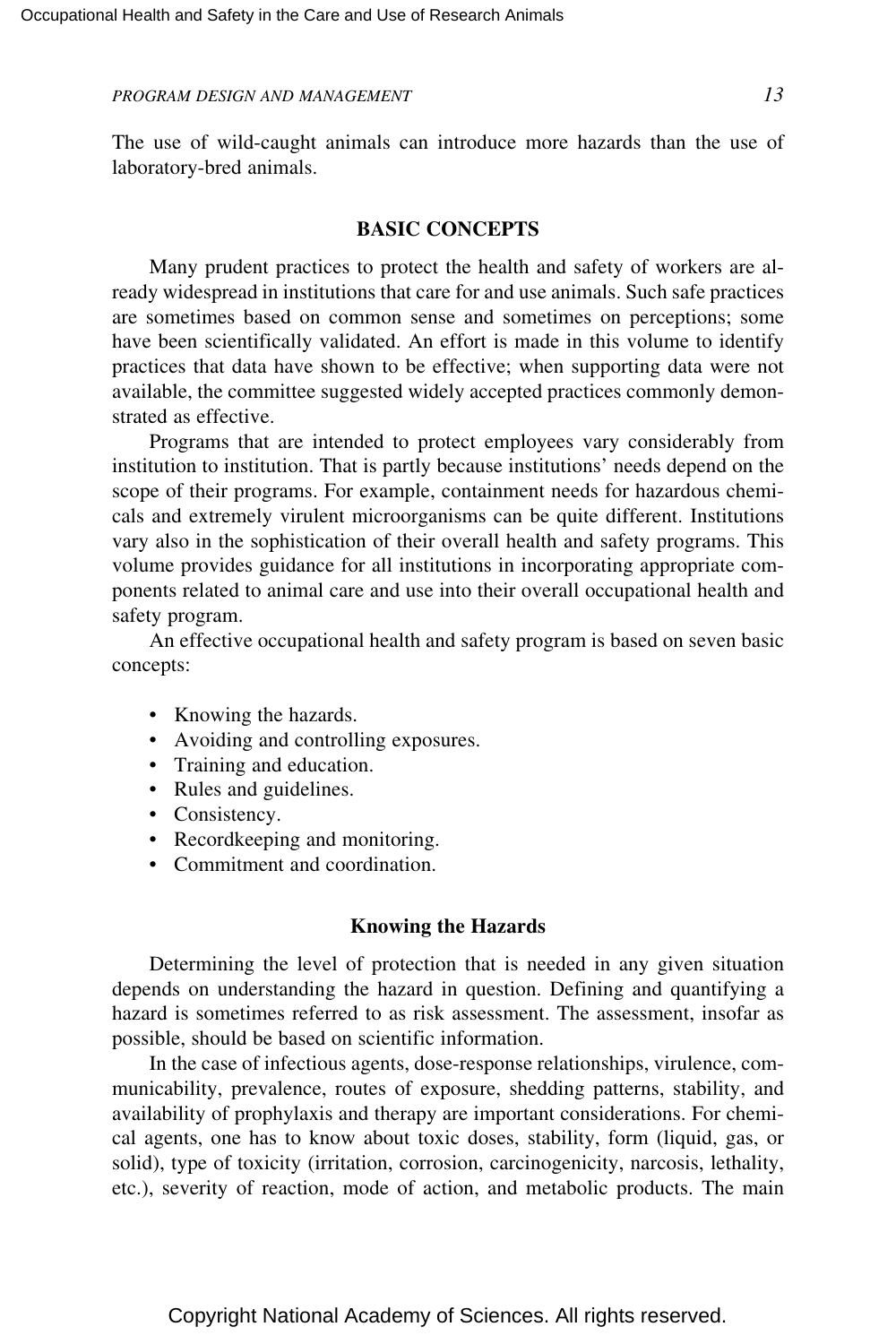sources of information for risk assessment are the scientific literature and professionals and consultants with unpublished field experience. Those sources might fail to provide the necessary information, so additional research or increased caution is sometimes warranted.

Experience has shown clearly that undetected hazards pose a major problem. Many undetected hazards are not related to the intended use of animals in a laboratory. For example, an animal might carry a human pathogen into a laboratory. Unfortunate incidents have occurred when animals harboring zoonotic diseases, such as Q fever and lymphocytic choriomeningitis, have been used in research laboratories (Bowen and others 1975; CDC 1979; Hotchin and others 1974; Jahrling and Peters 1992; Spinelli and others 1981).

### **Avoiding and Controlling Exposures**

It is common sense that it is better to avoid a hazard than to deal with the consequences of exposure to it. Measures related to this principle include training, work practices, containment equipment, personal protective equipment, control of access to hazardous areas, and use of purpose-bred animals. Safety measures should be implemented in advance rather than after a problem emerges. Although reducing risk to employees is the primary goal of an occupational health and safety program, it should be recognized that it is impossible to eliminate risk.

### **Training and Education**

Once a hazard is known, this knowledge must be communicated to animal care and use employees most directly involved and other employees (such as janitorial and maintenance workers) who might be at risk of exposure. Employee training begins with orientation immediately after hiring. Standard operating procedures should include methods for performing duties safely. New employees should be carefully instructed in those procedures by an experienced co-worker before assuming duties independently. Laboratory procedures can be reinforced with signs and posters. Periodic meetings to encourage safe work practices are advisable, and safety newsletters and electronic bulletin boards sometimes can be beneficial in keeping employees updated on changes. An institution has a crucial role in ensuring that its employees remain both well informed of relevant health and safety information and proficient in the use of safe practices.

### **Rules and Guidelines**

Rules are necessary to ensure safety in the workplace. Rules governing the training of personnel, adherence to work procedures, use of disinfectants and decontaminants, access, waste disposal, use and maintenance of equipment and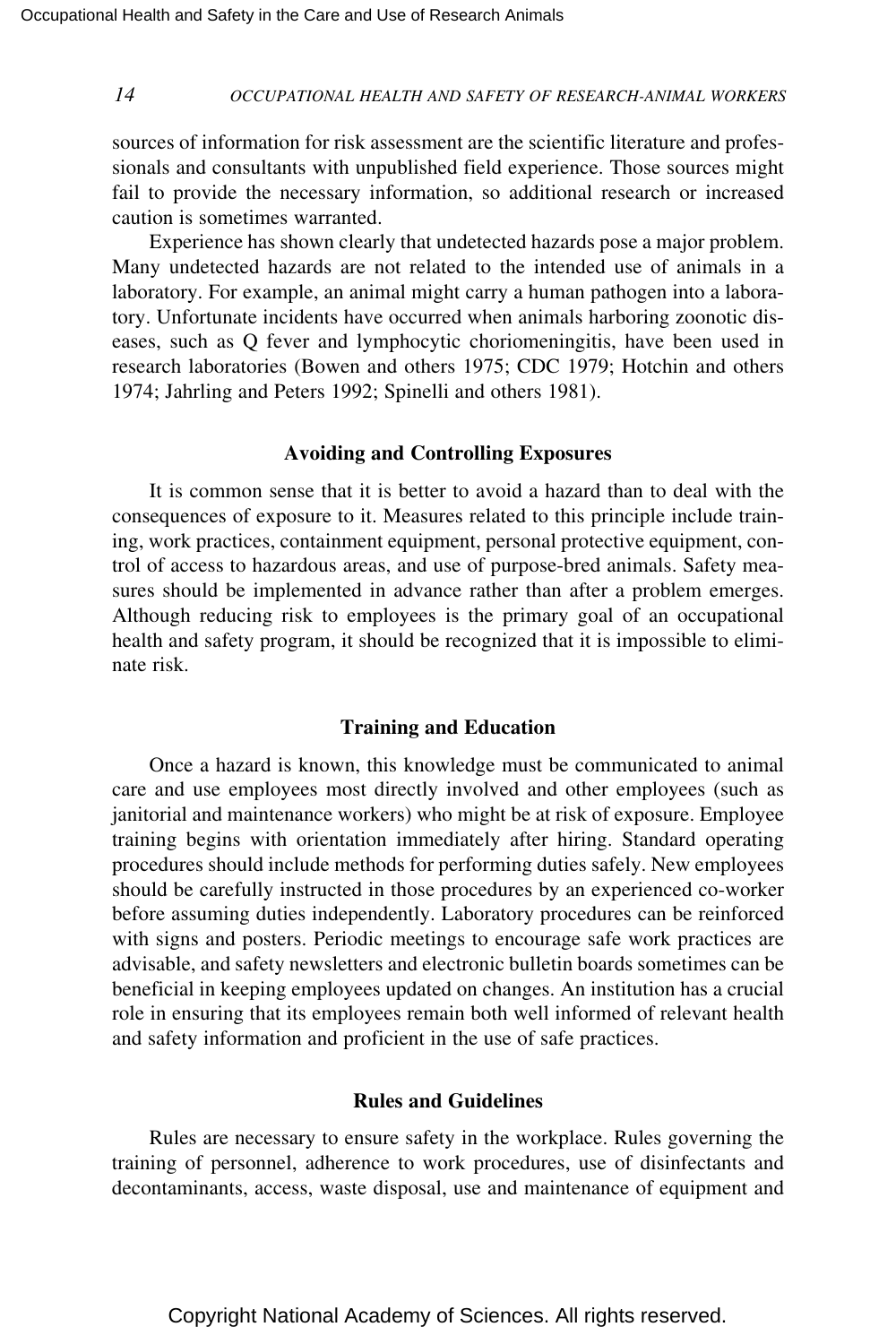*PROGRAM DESIGN AND MANAGEMENT* 

safety devices, emergency procedures, reporting of accidents and exposures, and personnel behavior (smoking, eating, and hand-washing) should be rigidly enforced. Rules are "musts," whereas guidelines are recommendations and suggestions that allow for some judgment. For example, "No smoking, eating, or drinking in the animal room" would be a rule, whereas "The recommended use of chemical restraint before the use of hands-on procedures involving aggressive animals" would be a guideline.

### **Consistency**

Consistency is essential to the success of an occupational health and safety program, including consistency in rules, enforcement, and application to all workers. Lack of consistency can undermine a program. For example, if employees are expected to wear masks and gowns to enter specified animal rooms, both supervisors and animal care and use staff should wear masks and gowns. When higherlevel personnel ignore rules, it sets a bad example. However, too-rigid safety rules, at times considered unreasonable by employees, can undermine the credibility of a program.

### **Recordkeeping and Monitoring**

Developing and maintaining records is essential in an occupational health and safety program. It might start with a medical history of each employee to discover any facts that would bear on the general susceptibility of the employee to injury or illness. Reports of accidents, exposures, and work-related illnesses are absolutely necessary and sometimes required by law. Other forms of recordkeeping can provide useful information for monitoring safety programs and identifying deficiencies.

### **Commitment and Coordination**

Commitment to safety must be a feature of an organization from top to bottom. Even the best safety program will fail if employees ignore the rules. The hierarchy of management must be committed if a safe attitude is to be instilled in workers.

Animal facilities are rarely autonomous organizations; coordination is required among administrators, research scientists, veterinarians, technicians, and maintenance workers. Every person's role should be clearly defined because safety programs can fail if responsibilities are diffuse and not well understood.

### **ACCOUNTABILITY AND RESPONSIBILITY**

Different parts of the overall occupational health and safety program are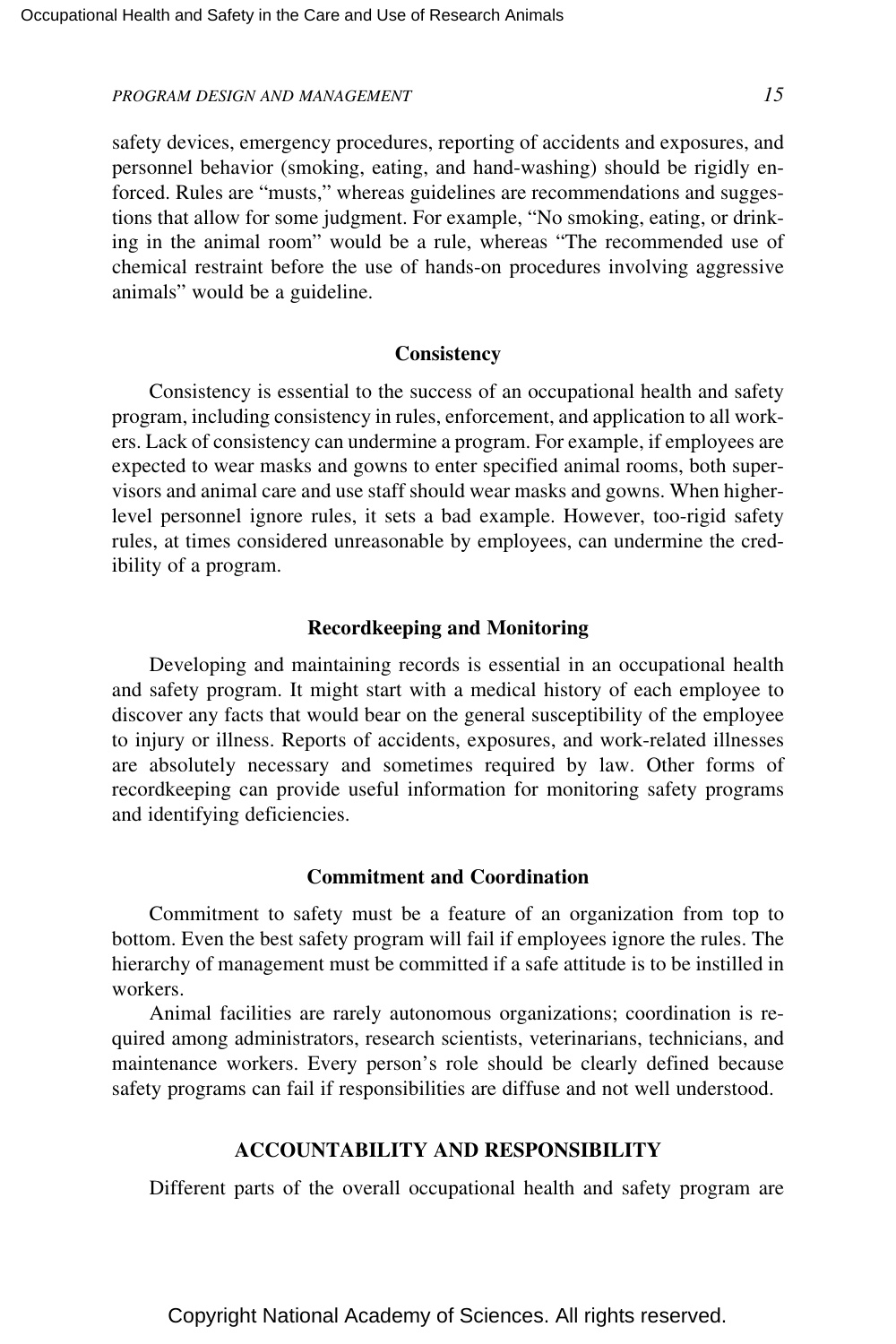necessarily managed by different people. The level of responsibility and accountability for the design of the occupational health and safety program and for the program components should be well defined and can be divided into four levels: the institution, the program managers, the program implementors, and the individual employees.

### **The Institution**

The institution, represented by its senior official (or an authorized body), has ultimate responsibility for providing a healthful and safe work environment and must have a commitment to that goal. The senior official must

- Understand the issues.
- Provide guidance.
- Establish and support institutional policies.
- Have authority to provide necessary resources.
- Bring together program managers and implementors.

Demonstrated actions of the senior official are essential to the success of the program. The senior official also makes assertions to regulatory agencies regarding compliance and must be confident that these assertions are valid and backed by appropriate documentation.

The senior official is accountable for health and safety in the work place. This official must reasonably delegate or assign responsibility and authority for the program components to other appropriate persons. The official must have an adequate understanding of both technical and management issues and should be routinely advised in matters related to the program. Either a person, a task force, or a committee might be effective in addressing the complexities of designing and implementing a sound occupational health and safety program, but throughout the process the lines of authority must be clear, with all participants understanding the communication and interaction needed to attain the objectives. A performance-based system or process, which focuses on the desired outcome of worker health and safety, can help an institution to address the many issues involved.

### **Program Managers**

An effective occupational health and safety program depends on the involvement and commitment of program managers at all levels. Key managers will be those who have specific expertise in health and safety issues or who will be charged with and have the authority to implement and enforce components of the program. The program managers should include, if appropriate, the following: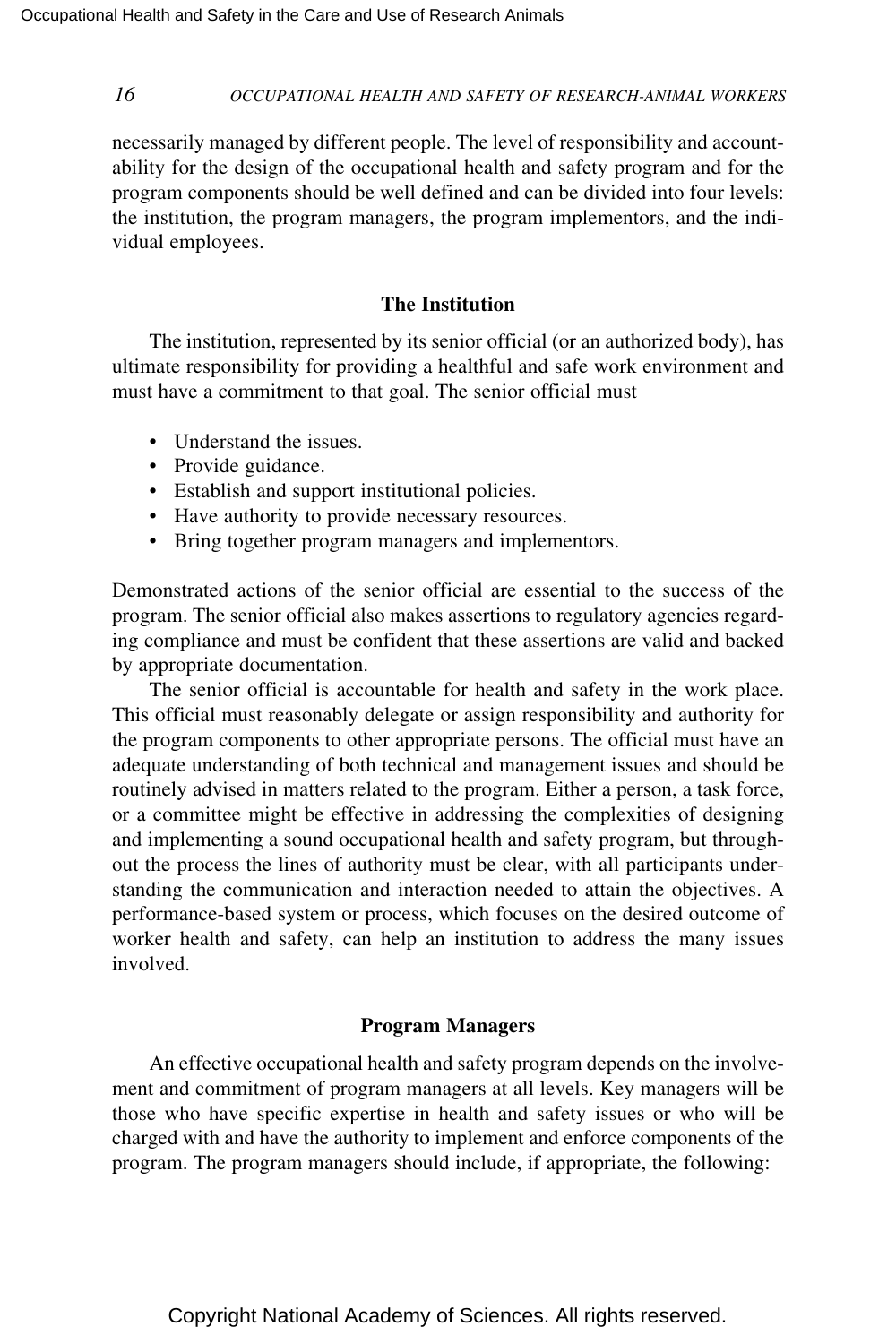### *PROGRAM DESIGN AND MANAGEMENT*

- Health professionals.
- Safety professionals.
- Veterinarians.
- Animal-facility managers or supervisors.
- Research directors and scientists.
- Laboratory supervisors.
- Human-resource and finance personnel.
- Legal advisers.
- Environmental experts.
- Facility engineers.

It is imperative that research scientists, who direct experimentation, participate in the design, implementation, and management of the occupational health and safety program.

### **Program Implementors**

Responsibility for implementation resides at the supervisory level. Training is a key function of an implementor's responsibility. Training should emphasize the active and preventive nature of effective safety programs. Training programs should provide adequate information about the risks involved and preventive measures available. Implementation also involves providing appropriate equipment for personal protection, providing appropriate facilities, and ensuring compliance of subordinate staff with established procedures and practices.

### **Employees**

For the purposes of a sound occupational health and safety program, an employee may be defined as any person who might be at risk from any activity within the institution that involves or is associated with the care and use of animals in research. All employees must share responsibility for their own health and safety and for the safety of those around them. All must work so as to protect themselves and others and incorporate safety into day-to-day activities. That requires that employees comply with rules, follow established standard procedures, report injuries, and be generally active in demonstrating safe work practices. Employees at all levels should be involved in program design and improvement.

Apart from regular employees, consideration should be given to the health and safety of students, part-time and temporary employees, full and part-time contractors, visitors, and volunteers.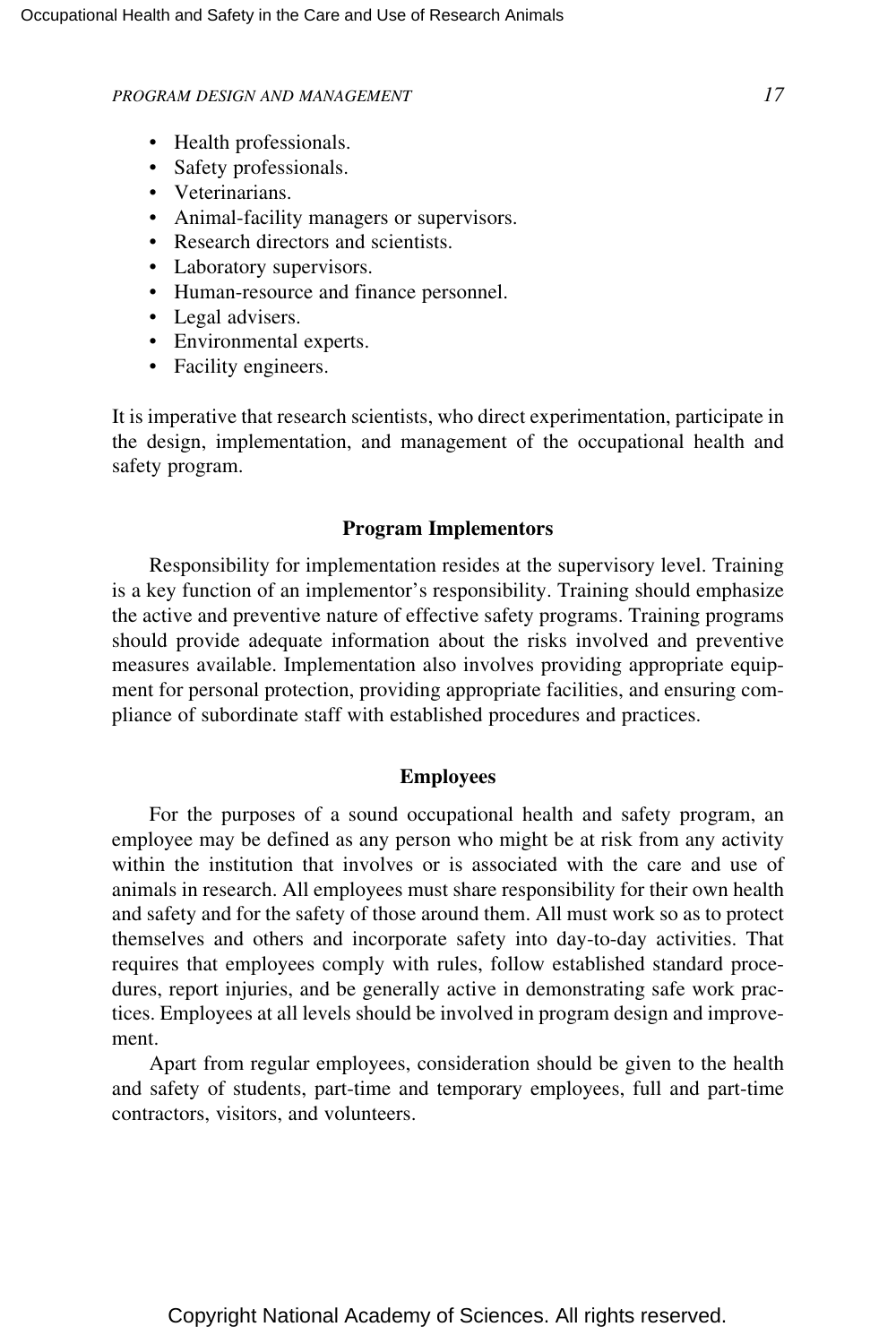### **INSTITUTIONAL ACTIVITIES AND THEIR INTERACTIONS**

An institution that uses animals in research is responsible for five main activities:

- Animal care and use.
- Research.
- Environmental health and safety.
- Occupational health.
- Administration and management.

Interactions among these activities are important for implementation and maintenance of an effective occupational health and safety program. The central focus of the health and safety issues discussed in this document is the care and use of animals in research, which includes the established animal care and use program and the institutional procedures for review and monitoring of animal use. It involves mainly a program manager, who is usually a veterinarian; the animal-care staff; and the institutional animal care and use committee.

Research involving animal use is conducted by investigators and technicians in the research laboratories and in the animal facility. Scientists' research objectives are directly supported by the animal care and use program.

The environmental health and safety activity provides technical services that assist the institution in carrying out its responsibilities associated with health and safety; it involves people who have expertise in chemical safety, biological safety, physical safety, industrial hygiene, health physics and radiation safety, engineering, environmental health, fire safety, and toxicology. Included in this activity are programs to collect, transport, and dispose of hazardous waste; manage responses to emergencies; monitor regulatory compliance; and provide training support and technical assistance. Occupational health involves primarily health-care professionals, including physicians, occupational health nurses, and specialists required to assess potential health risks and manage the care of employees who have acquired an occupational injury or illness; it is often organizationally connected with the environmental health and safety activity.

The administrative and management activities include involvement of the senior official and program managers and other human-resources, finance, riskmanagement, and property-management personnel.

This section provides examples of these interactions among the five general activities. The discussion is intended to help an institution to identify potential interactions that will make it possible to carry out an effective occupational health and safety program (Figure 2-1).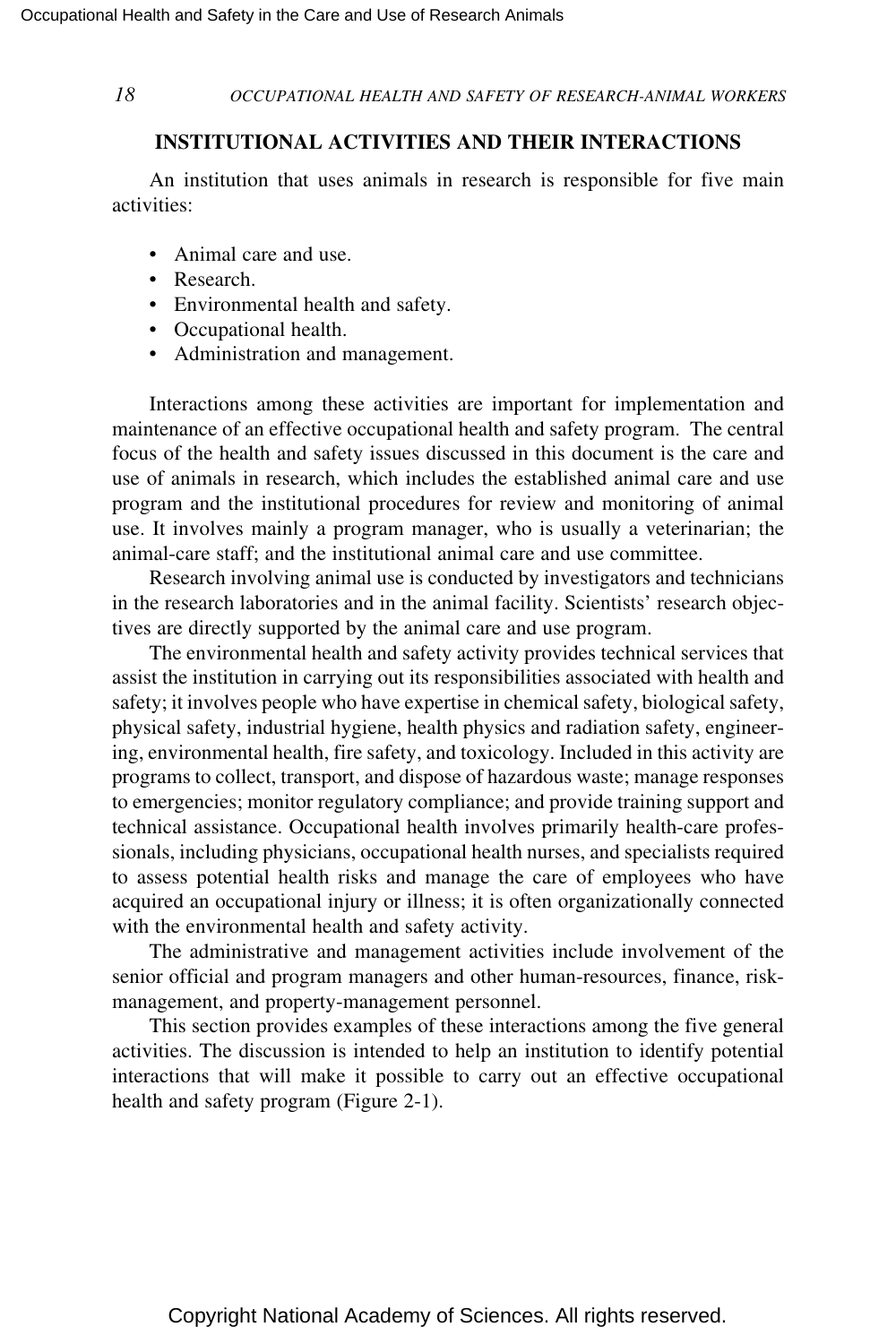*PROGRAM DESIGN AND MANAGEMENT* 



FIGURE 2-1 Pattern of interactions.

### **Animal Care and Use**

For purposes of this document, an occupational health and safety program is built around animals and their use. Most institutions have an institutional animal care and use committee (IACUC). By virtue of the IACUC's responsibility for review and monitoring of animal use, it can help to provide links among many of the institutional functions related to health and safety.

Copyright National Academy of Sciences. All rights reserved.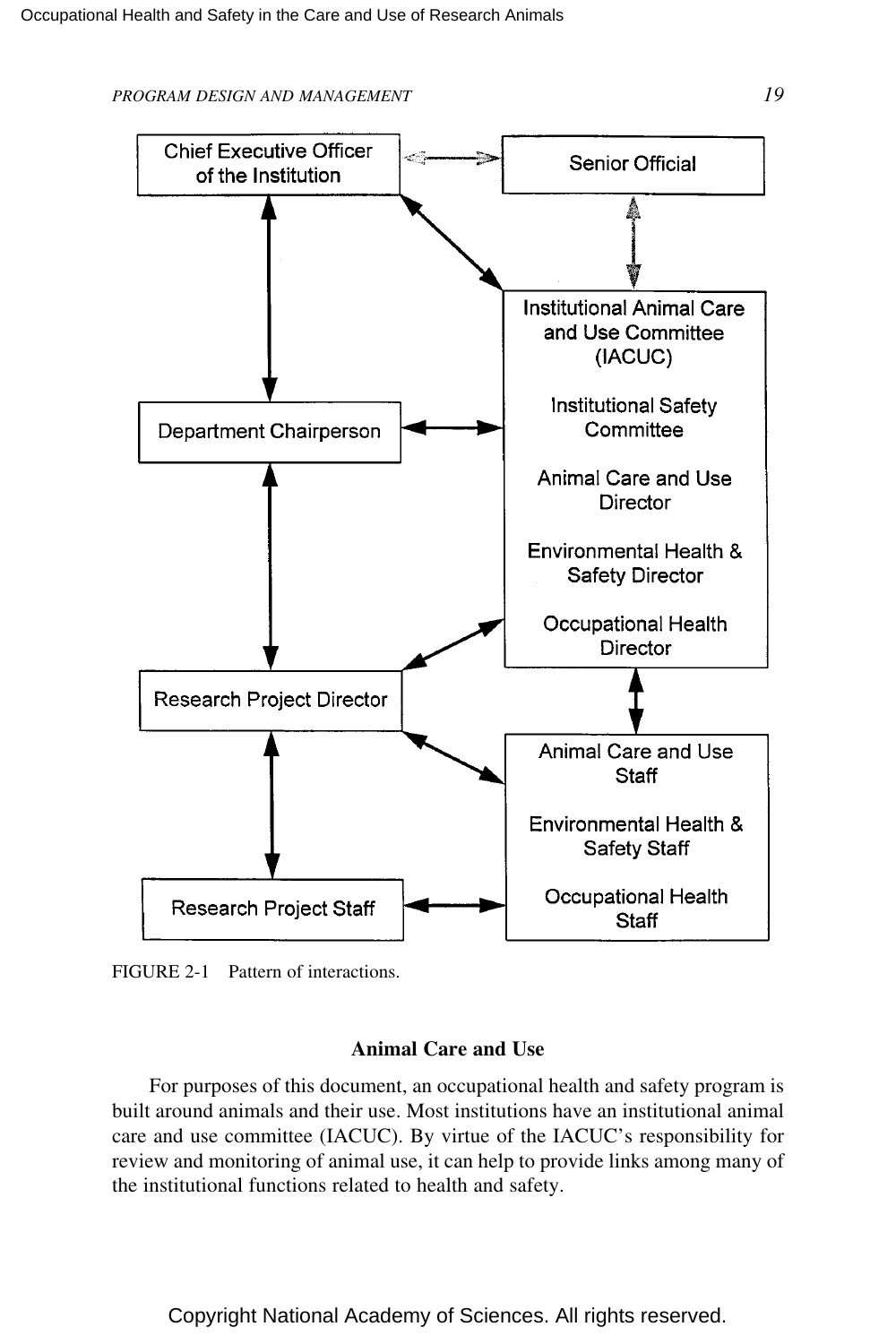### **Review of Proposed Animal Use**

A critical component of any program is the identification of potential hazards. Review of proposed animal use by the IACUC can appropriately include requests for information on the potential hazards involved in the proposed research protocols. That does not imply that the IACUC must conduct the review and assessment of potential hazards. But the committee is charged with ensuring or being assured that appropriate review is taking place. Hazard review can be accomplished by obtaining the advice or approval of other activities, committees, or responsible persons. For example, approval by the radiation-safety committee might be required before a study involving radionuclides is approved by the IACUC. Identification of potential hazards associated with research can also result in identification of concerns related to the husbandry of animals. Impacts of research on activities related to animal care, such as bedding disposal, are often overlooked. Additional training or hazard communication might be necessary for animal-care personnel in subjects not routinely encountered.

The staff veterinarian should be closely involved in the planning and review of proposed animal uses. The IACUC and the veterinarian should specifically consider the potential for zoonotic disease and other potential hazards associated with the species involved. Consideration might involve the requirement for specific training, preventive measures, or special health monitoring. Communication between the veterinarian and the investigator during the planning phase can address all those concerns before a proposal is presented to the IACUC for review and approval. In addition, changing circumstances associated with the introduction of new research projects can be considered.

The protocol-review process should provide an opportunity for identifying the personnel who will be involved in a research activity and therefore the persons potentially exposed to the associated hazards. It can stimulate close communication with the investigator regarding the necessary training and experience of research staff. Involvement of the human-resources function during the hiring process can be helpful in identifying animal users.

### **Monitoring of Animal Use**

Monitoring of animal use is a continuous process. Hazard awareness and attention to safety should be the responsibility of every employee; this responsibility includes following established rules and procedures, reporting injuries, identifying hazards, and demonstrating safe work practices at all times.

Laboratory managers and supervisors must monitor compliance with established procedures and periodically review their appropriateness. Training of personnel is an important part of this process.

The IACUC is required to conduct periodic reviews of the animal care and use program and to inspect the animal facility and animal-use areas. It is appro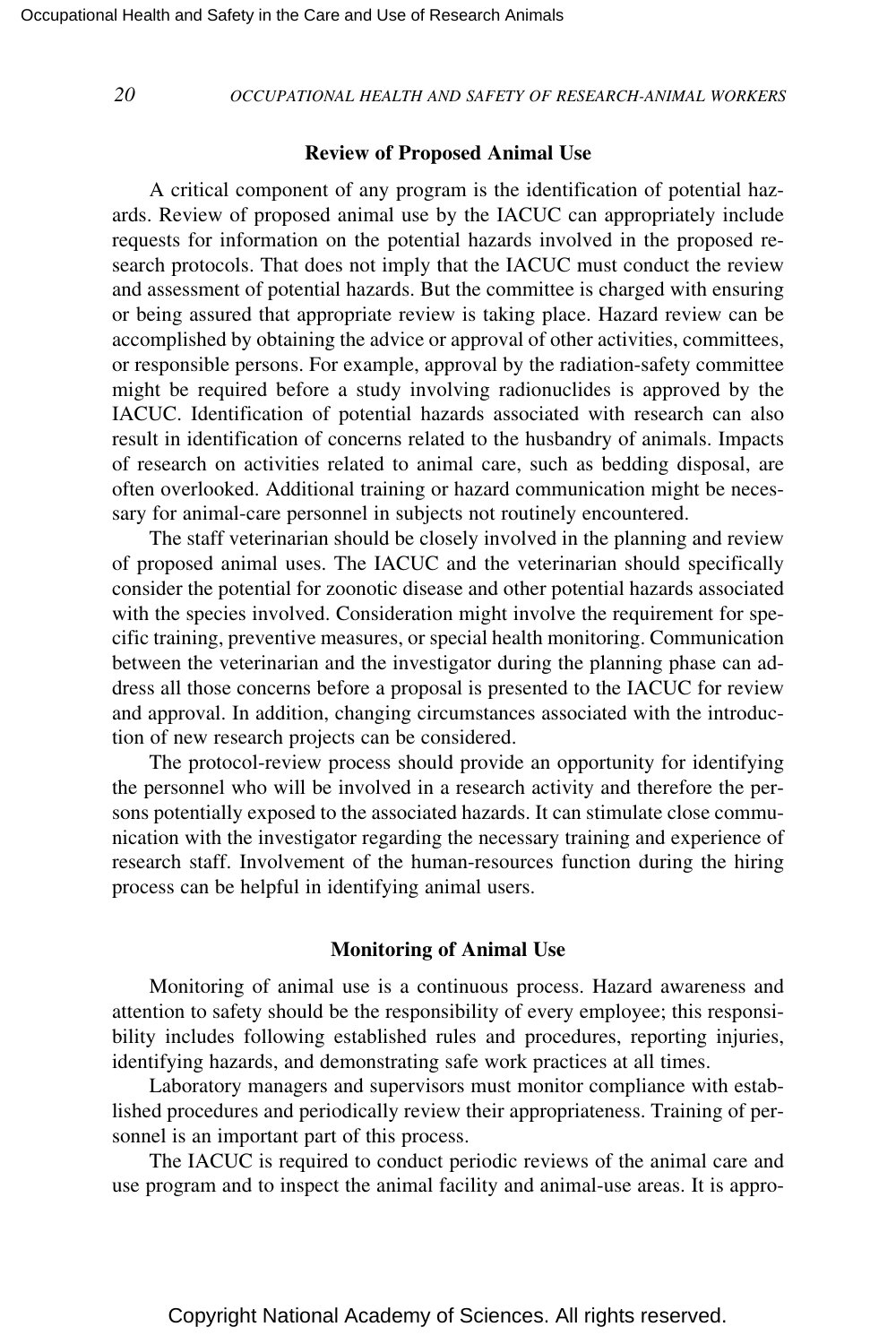*PROGRAM DESIGN AND MANAGEMENT* 

priate during review and inspection to consider all the components of the occupational health and safety program, including the research in progress. The facility inspection should include review of compliance with safe work practices and standard procedures, as well as the adequacy of the facility and equipment.

The veterinarian and animal-care staff are in a unique position to monitor animal use continuously. Daily contact with the animals gives them a direct perspective of the use of the animals and, often, of the effectiveness of and compliance with health and safety procedures.

#### **Research**

The importance of involvement of research investigators and their staff in the design, management, and implementation of an effective health and safety program has been mentioned. Interaction with the veterinarian and the IACUC during project planning has become an expected and useful kind of communication. Compliance with radiation standards and communication with the radiationsafety officer have long been practiced. Approvals for chemicals, infectious agents, or recombinant-DNA use might also be required. Many aspects of the health and safety program rely on active participation of workers in the research laboratories, not only in the animal facility.

### **Environmental Health and Safety**

Responsibility for coordinating the occupational health and safety program often is delegated to the environmental health and safety staff. This staff should be responsible for, or involved in, the establishment of prudent practices that comply with Occupational Safety and Health Administration (OSHA) standards. The staff should participate with occupational-health professionals in the assessment of risk. Training and hazard communication should involve all appropriate employees. Information on zoonoses and specific animal-facility hazards should be provided, and this requires coordinated efforts among many activities listed in this section.

The radiation-safety committee and the radiation-safety officer are responsible for establishing programs that ensure the proper use of ionizing and nonionizing radiation. The use of radionuclides in an animal-research facility—subject to environmental health and safety review—involves a coordinated effort between the radiation-safety committee, the research staff using the materials, and the animal-care staff. In most cases, the animal-care staff has little training in or understanding of radionuclide use and the associated hazards. Special training for animal-care staff, at a level of understanding necessary to provide safe routine husbandry, is required; it could be coordinated by the facility veterinarian (to identify persons involved in the care of the animals) and investigators (to determine the nature of the hazard and the potential risk to animal-care personnel).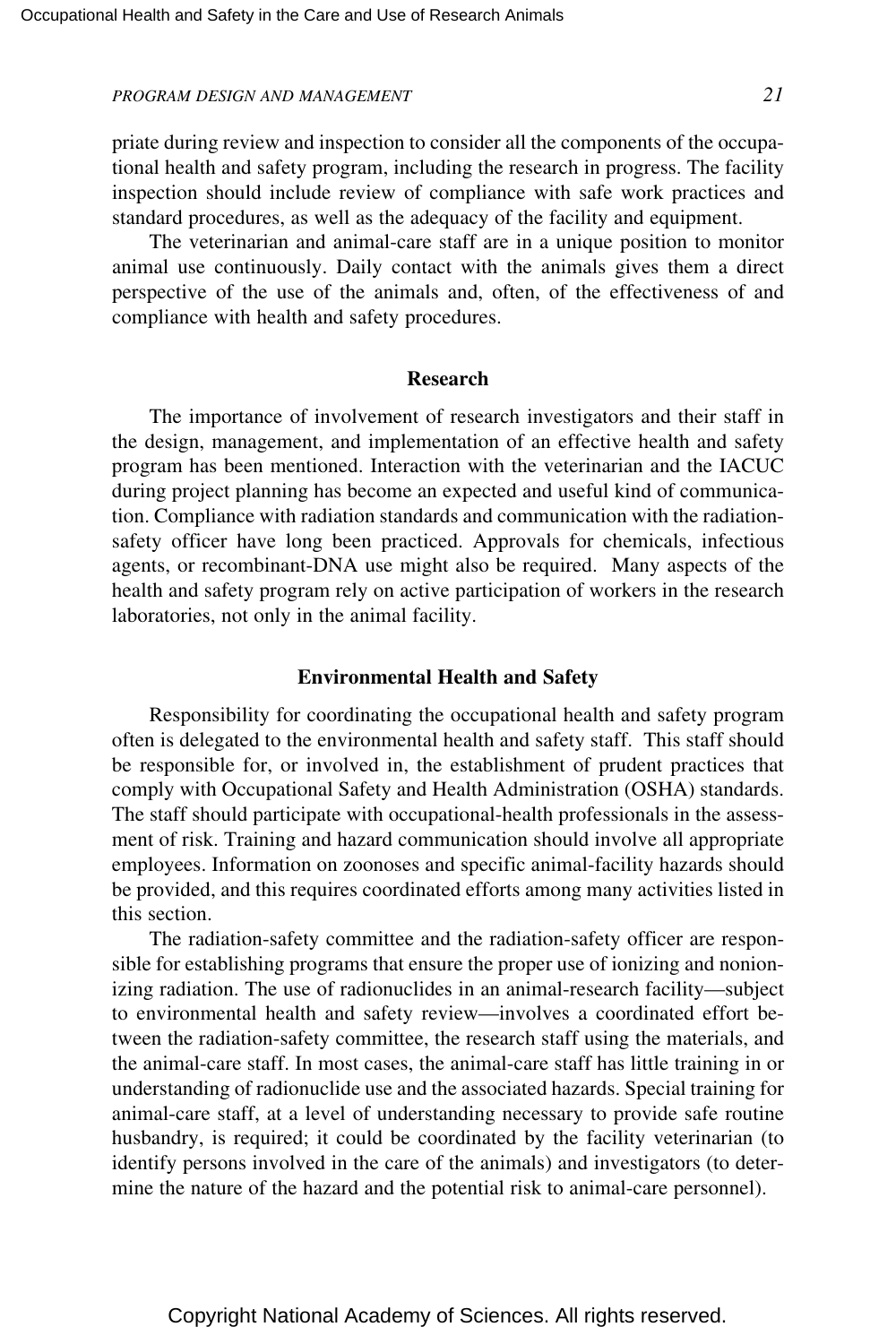Waste management should also be under the purview of the environmental health and safety staff. In association with the return of animals to the animal facility and their maintenance after experimental exposure, procedures for husbandry, waste disposal, and monitoring should be well defined, communicated to all personnel, and followed.

Monitoring the effectiveness of the occupational health and safety program depends on analysis of injury and accident data, which are generally managed by the environmental health and safety staff and the occupational health staff. Obviously, compliance of individual employees with injury-reporting requirements is essential to this effort. Close interactions among these health and safety professionals will make these retrospective studies more meaningful.

### **Occupational Health**

Identification of new employees at risk and rapid evaluation for inclusion in the occupational health component of the occupational health and safety program is essential to ensure their protection. Close involvement of the occupational health staff with the human-resources and legal staffs of the institution is desirable. Preplacement health evaluations and discussions with health professionals can provide an opportunity to establish a potential exposure profile and train and inform new employees of institutional policies and requirements.

Occupational health physicians and nurses can be most effective if closely involved in or provided with a good understanding of the specific nature of potential and actual occupational exposures. The occupational health staff should be involved in the assessment of workplace hazards and risks; this activity is generally the responsibility of environmental health and safety staff but necessitates the participation of health professionals, the veterinary staff, and the scientists conducting the research. Close links to the animal care and research activities are essential to an effective occupational health activity.

### **Administration and Management**

Ultimately, the quality of an institutional occupational health and safety program depends on the support of management. Involvement of financial-management personnel for budget planning and resource allocation is needed particularly when a comprehensive program is being implemented or equipment and facilities appropriate for the conduct of research are being provided. In addition, the periodic review of existing and desirable program elements by persons with control of institutional resources is helpful. The human-resources function can constitute an effective communication link to the research program through involvement in job classification, preparation of job descriptions, and information exchange during the hiring and orientation process.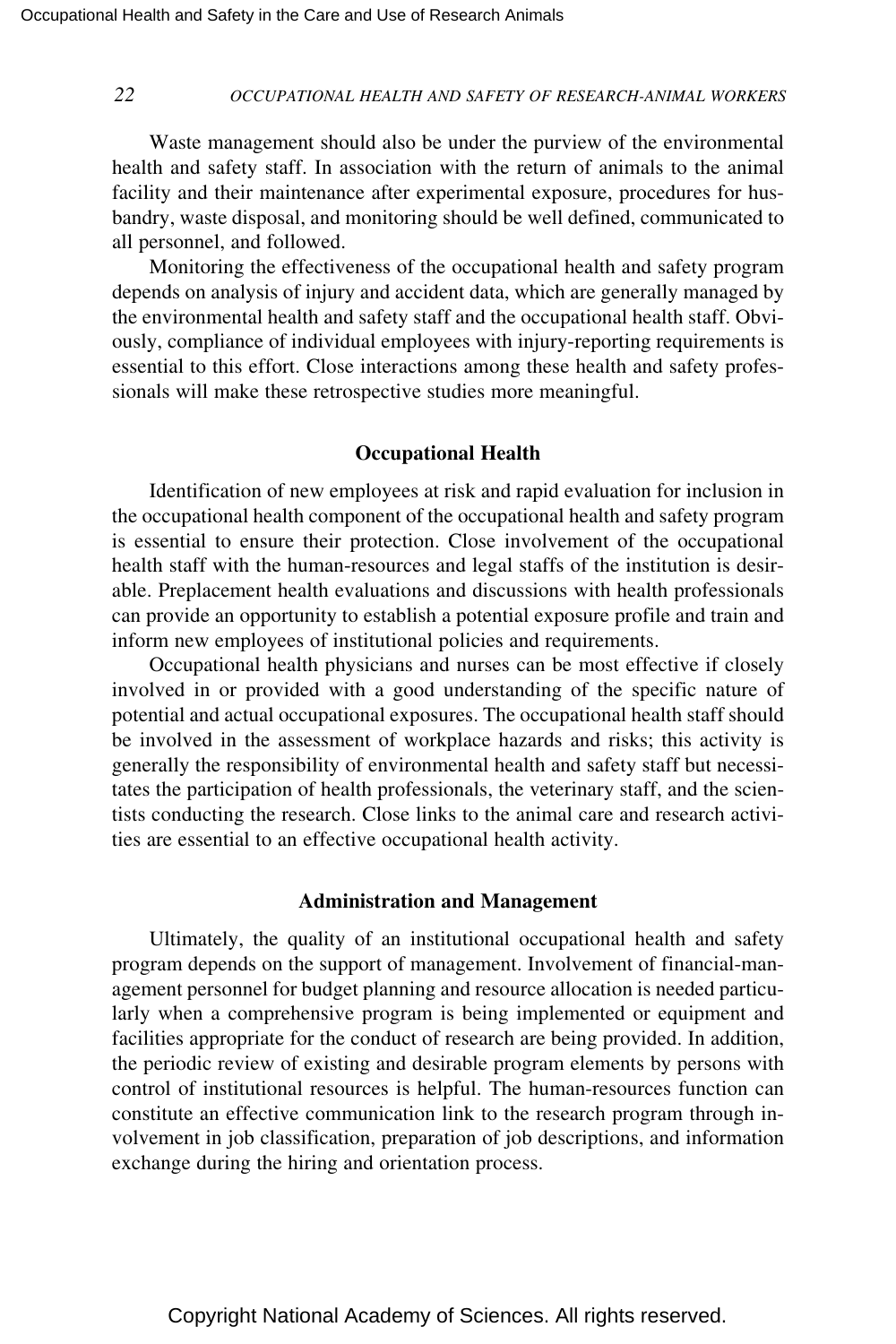*PROGRAM DESIGN AND MANAGEMENT* 

### **MANAGEMENT STYLE AND STRUCTURE**

A most-important element in managing a successful occupational health and safety program is a favorable attitude toward promoting safe working conditions. There are several ways to generate and encourage such an attitude. The foremost is to involve representatives of all activities in the task of developing the occupational health and safety program. The concept of safety must be presented in a cooperative spirit. The idea is to assist in reaching the institution's goals without sacrificing safety. Safe methods should be developed in a helpful manner and not with the threat that something will be done in some specific way or not at all.

Within the organizational hierarchy, another management style that fosters cooperation is leading by example. The converse of that is particularly damaging to a safety program; that is, if the supervisors ignore basic safety rules, they cannot expect their employees to behave differently.

Rewarding employee compliance and admonishing those who break the rules is essential in communicating the importance of safety. Safety awards provide individual recognition and reinforce employee dedication. An employee who is apathetic or indifferent about safety should be counseled that such behavior jeopardizes everyone and will not be tolerated.

There is no prescription for structuring an institutional occupational health and safety program. The size and complexity of a given institution influence the overall structure of its program. Some institutions centralize their occupational health and safety program; in others, the programs are more diffuse. In either case, it is important that all the elements of the program be covered and that responsibilities be clearly assigned.

#### **GETTING STARTED**

Each institution has its own organizational history and culture. The task of designing an occupational health and safety program for employees involved in the care and use of research animals will benefit from having an "institutional champion" to orient and guide the task group through the institutional maze; it is essential for defining the organizational boundaries of the five activities described earlier and learning helpful strategies for establishing necessary interactions among them.

The availability and effectiveness of all elements of a program will depend on one absolute consideration: the senior official of the institution must be genuinely and openly committed to maintaining an occupational health and safety program. A sincere commitment will ensure the availability of the support and resources necessary to enable the program to be operated effectively. Trying to develop an occupational health and safety program without the support of institutional leadership is a losing proposition. Only the institutional leadership can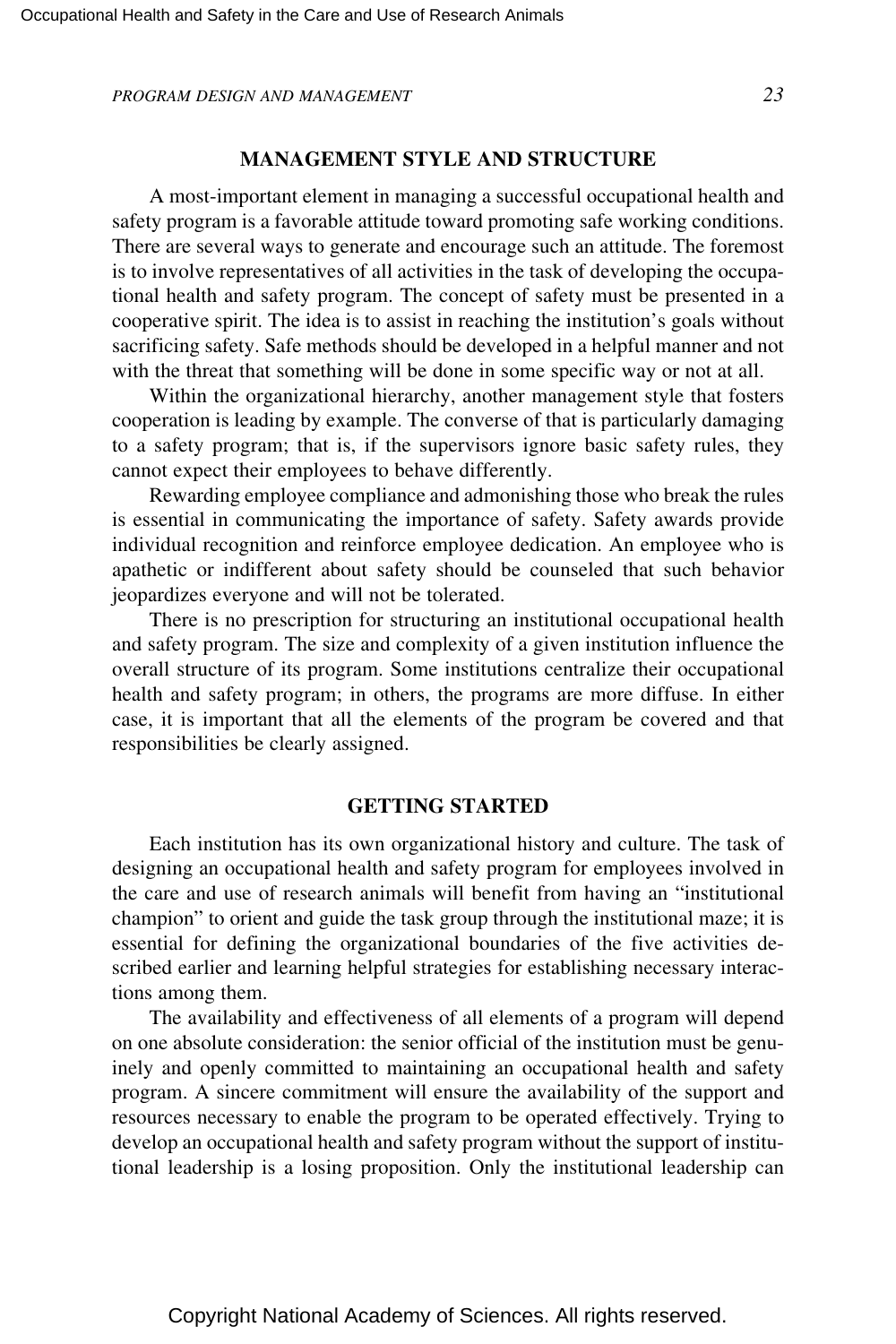identify the appropriate chains or networks of communication and authority within the institution.

# **Priority List**

Many programs stumble by trying to initiate too many program components at once. It is useful to establish a priority list based on existing hazards and the current occupational health and safety status of the institution.

Institutions typically choose to address the exposures that are causing the greatest current costs. Costs can be measured objectively, such as payments for worker compensation, or measured subjectively, such as unwanted mass-media attention, regulatory citations, or worker alarm over perceived hazards (independent of measurable risk). In the absence of an occupational health and safety program, relatively small and otherwise manageable problems can cause great institutional disruption.

Once acute problems have been addressed, a priority list can be compiled on the basis of assessment of the magnitude and severity of identified risks. An institution might choose first to address the most-common or most-severe risks, or a combination of both, and then to identify exposures that, over time, would result in an unacceptable cumulative risk. Preparing for accreditation visits or OSHA inspections can focus institutional attention on issues of particular interest to such agencies.

There is a hierarchy of control and prevention strategies. Primary prevention of occupationally acquired injury or illness is achieved by controlling or eliminating hazards, and the quality and effectiveness of an institution's occupational health and safety program will depend on how well resources are distributed to provide for and promote hazard-control strategies. Secondary prevention (premorbid case detection) and tertiary prevention (case-finding and disease management) are less desirable as means of controlling occupational health and safety risks.

# **Hazard Identification**

Identification of hazards is a challenge in all workplaces; animal care and research facilities are no exception. No databank, book, or journal will definitively identify all the hazards in the workplace. Identification of hazards is a responsibility of everyone: supervisors, managers, investigators, and other employees. Many hazards are readily apparent. For example, lifting heavy animal cages and then twisting to put them onto a conveyor belt as it enters the cagewashing unit obviously constitutes a hazard. Others might require special knowledge to identify, such as ultraviolet light sources in an area where chlorinated solvents are used (the resulting phosgene production presents a hazard). Some hazards, like allergens, are ubiquitous but complicated by individual susceptibili-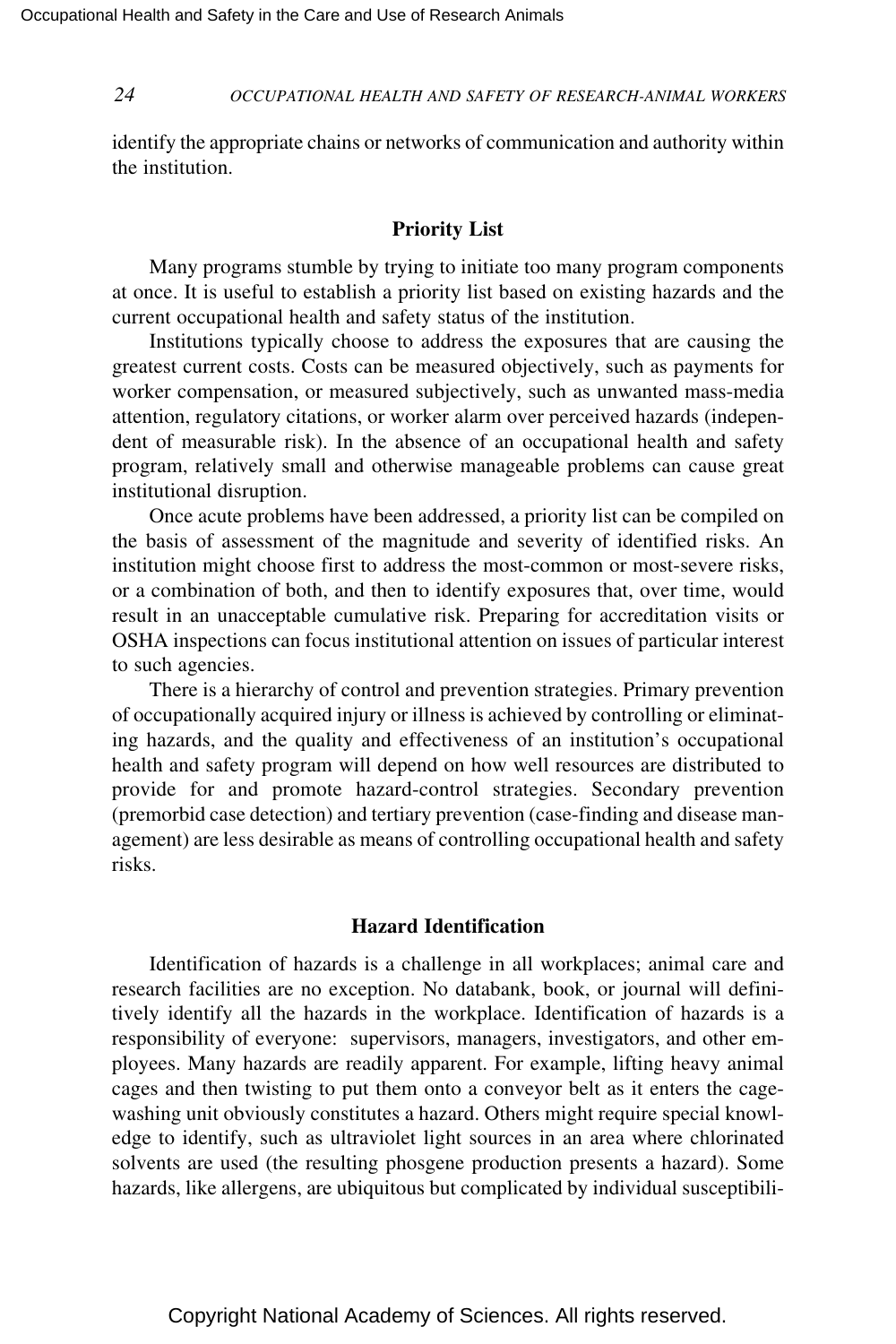### *PROGRAM DESIGN AND MANAGEMENT*

ties and nonoccupational exposures. The challenges are to identify as many hazards as possible and to keep an open mind to new ones.

An efficient way to identify hazards is to have an environmental health and safety professional who is trained in the recognition, measurement, and control of workplace hazards perform a walk-through review of the animal facility and the laboratories of investigators who conduct animal research. The quality of the review would be enhanced by the participation of a knowledgeable person from both the animal-care program and the research program. The review should be conducted when animal care and use are in progress. The reviewer should be attentive to the worker, the environment, the protocols, and the equipment. Operations that are being performed and how the employees are performing them should be carefully observed. Obvious signs of exposure—such as the presence of dust, nasal or eye irritation, chemical odors, and the accumulation of chemicals on work surfaces—should be noted. Observations should be compared to the expected performance of a well-trained worker operating properly designed equipment in a clean and safe work environment. The reviewer should understand the operations well enough to construct scenarios that might result in personal injury. The purpose of the review should be discussed openly with the workers, and their observations and viewpoints should be sought. Workers are an indispensable source of information concerning the hazards that are associated with their work and should be encouraged to report hazards observed in the workplace either to their supervisor or to the environmental health and safety office.

Many institutional data sources contain hazard information, e.g., accident reports, reviews of experimental protocols submitted by investigators, manufacturers' safety bulletins, safety reports prepared by labor unions, safety-committee reports, job-safety analyses, safety-audit reports, health and safety consultants' reports, Material-Safety Data Sheets (MSDSs), and chemical inventories. Not all those sources are available in all workplaces. The sources that do exist should be consulted because they can provide unique site-specific information.

The experience of other institutions can be helpful in identifying hazards. The Institute of Laboratory Animal Resources is an invaluable repository of relevant information and institutional contacts. Professional associations and societies are among the best sources of information on animal-related health and safety issues. Those and other professional organizations hold conferences at which health and safety issues are discussed. Much of the value of such meetings results from the focused nature of the presentations and their application to specific operations. Professional societies are excellent sites for developing networks of experts in health and safety programs.

Government agencies also have knowledgeable personnel who can be of great assistance. The relevant agencies include the National Institute for Occupational Safety and Health (NIOSH), the Occupational Safety and Health Administration (OSHA), the Centers for Disease Control and Prevention (CDC), the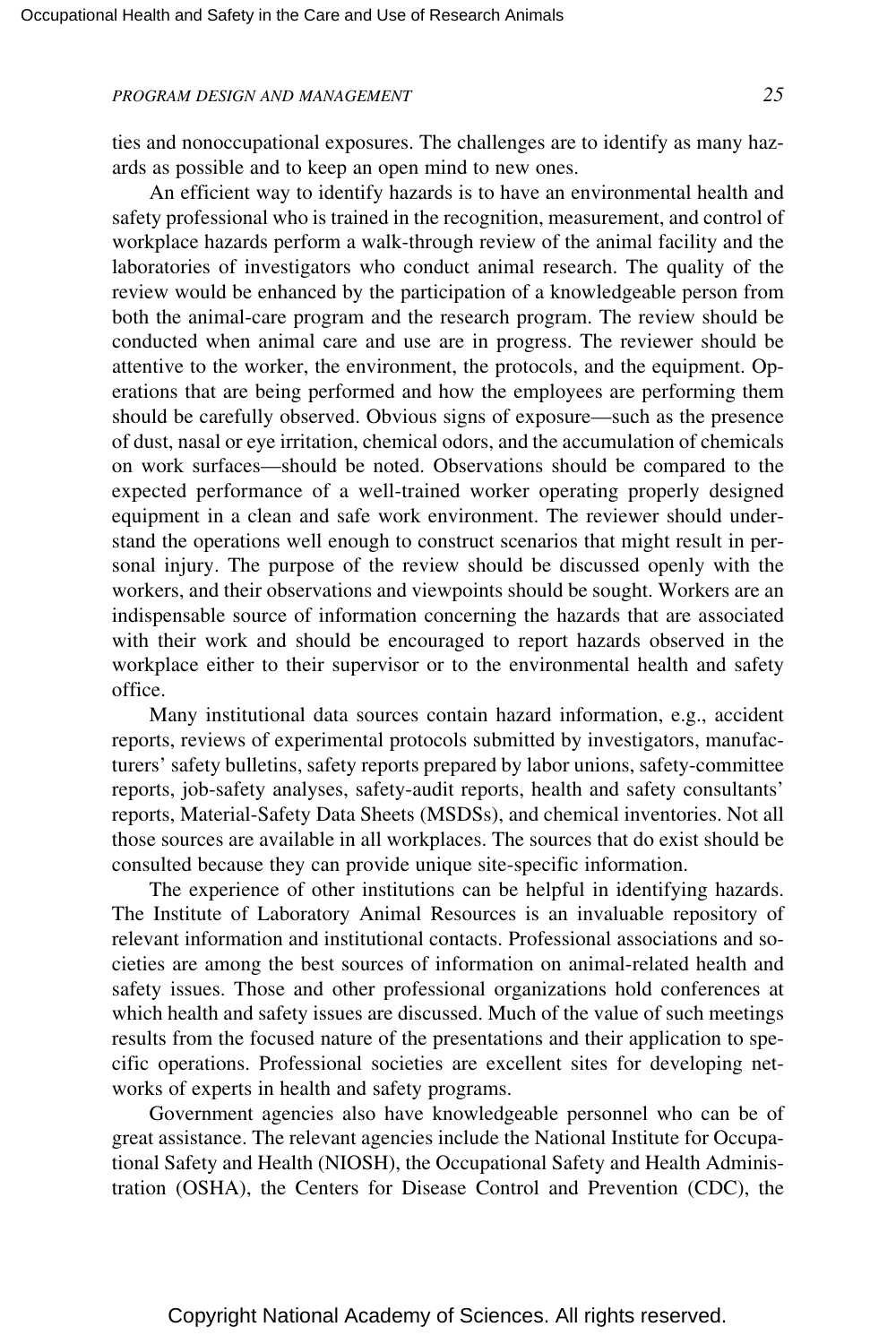National Institutes of Health (NIH), the National Animal Disease Center (NADC), the Agricultural Research Service (ARS), and the Animal and Plant Health Inspection Service (APHIS).

Given that a hazard is present in the workplace, the next question is, "How important is this hazard?" In answering this question, consideration needs to be given to the number of people who are exposed to the hazard, the potential effect of the hazard on the people, and the magnitude of the exposure. Exposure to a carcinogen from a skin-painting experiment would be considered a more-serious hazard than exposure to ammonia gas emanating from bedding materials. For the ranking process to be effective, however, it must take into account the frequency or probability of some consequence. For example, an exposed electric circuit on a cage-washing machine presents a hazard of electric shock. If, however, the unit is in a locked room and not used, the risk of an electric accident is very low. If the unit is the primary cage-washing machine and is used daily, the chance of an electric shock is much greater. In that simple example, the consequence (the electric shock) and the hazard (exposed electric contacts) are the same in both scenarios, but the likelihood of the consequence is different. Risk is a measure of the likelihood of a consequence, whereas hazard is the inherent danger in a material or system. Ranking of hazards on the basis of the characteristics of the consequence and the likelihood of the consequence enables an institution to understand the occupational health and safety risks in its animal-care and research programs and to plan appropriate risk-reduction strategies. The principal objective of an occupational health and safety program is to reduce to an acceptable level the risk associated with using materials or systems that might have inherent danger. That is accomplished by controlling or eliminating hazards.

The actual injury and illness experience within an institution among employees who are involved in the care and use of research animals is a key indicator of the presence of workplace hazards and can be used to estimate occupational risk and help to rank the importance of existing hazards. For example, animal bites and kicks are common but rarely life-threatening; back injuries are common and tend to be of greater severity and to lead to greater overall costs; laboratoryanimal allergy is common and has a wide range of severity, from mild rhinitis through chronic asthma to life-threatening asthma or anaphylaxis; dermatitis is less common and rarely severe but can reduce barriers to other hazards like infectious agents; and B-virus infection is uncommon but life-threatening.

Information about current occupational health and safety status in a particular institution can be gathered from several key sources in that institution, as shown in Table 2-1.

• Worker compensation. Worker compensation is the insurance system maintained by an institution to cover the medical costs and replace lost wages of workers with work-related illness or injury. The worker-compensation carrier typically can provide summaries of costs and lost days by medical diagnosis.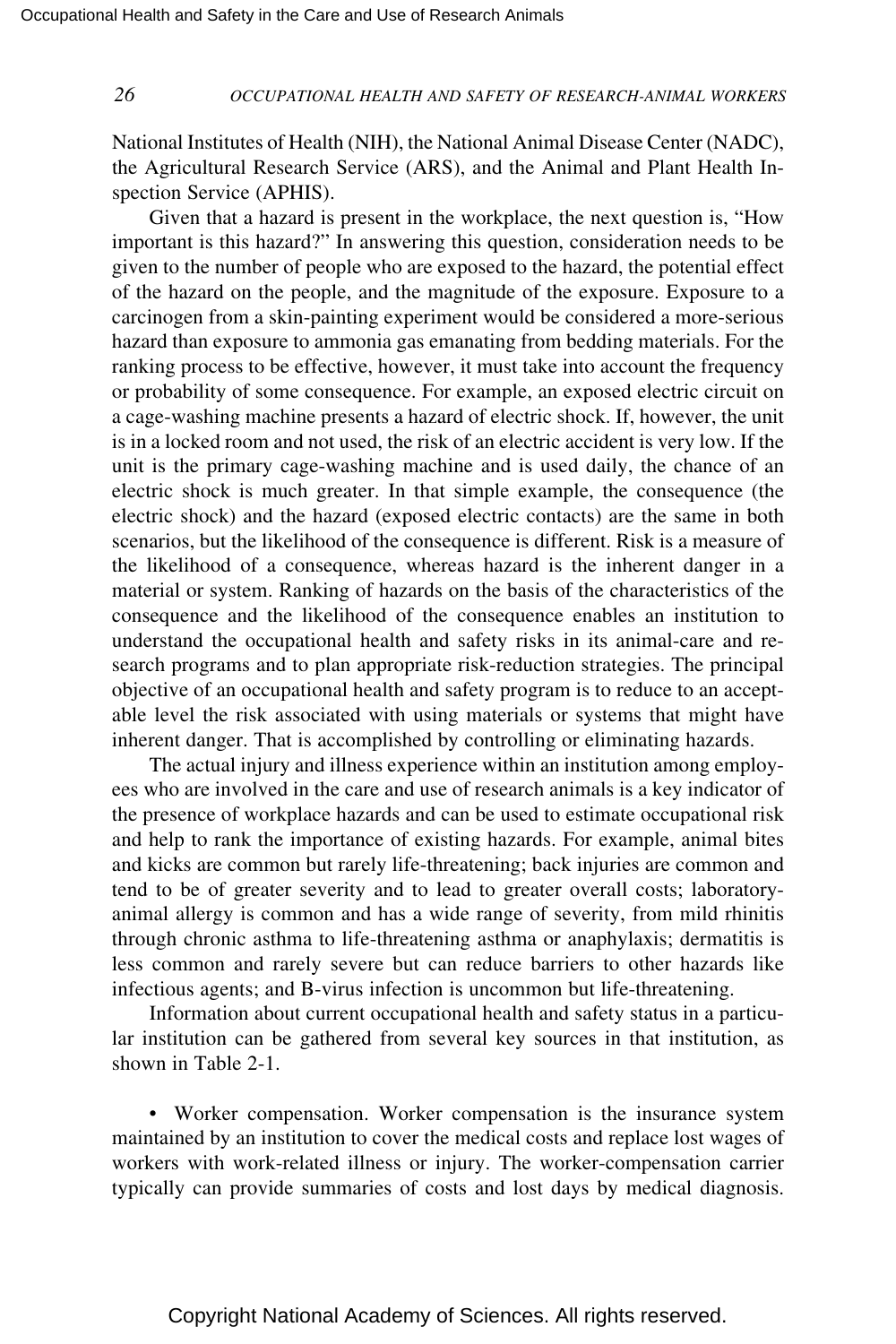| Information source                                         | Who has information                                                                            | Relevant institutional data                                            | Reference data                                                                                                                                                          |
|------------------------------------------------------------|------------------------------------------------------------------------------------------------|------------------------------------------------------------------------|-------------------------------------------------------------------------------------------------------------------------------------------------------------------------|
| · First Report of Injury or Illness<br>Worker-compensation | Administration and management                                                                  | Number of reports                                                      | Institutional trends                                                                                                                                                    |
| · Insurance companies                                      | Institution's insurance carrier                                                                | direct medical care costs<br>Claims experience:<br>and lost-time costs | Industry and company special reports,<br>Labor Statistics Supplementary Data<br>agency reports, Federal Bureau of<br>institutional trends, compensation<br>System (SDS) |
| "OSHA recordables"<br>OSHA 200 log                         | Environmental health and safety<br>management (human resources)<br>office, administration, and | Number of entries                                                      | Safety Council "Accident Book,"<br>Bureau of Labor Statistics annual<br>"compliance database," National<br>summary of injury and illness<br>Institutional trends, OSHA  |
| First-aid log                                              | Institution                                                                                    | Number of entries                                                      | Institutional trends                                                                                                                                                    |
| Occupational health log                                    | Occupational health office                                                                     | (participation rates),<br>Periodic visits<br>episodic visits           | Institutional trends                                                                                                                                                    |
| Adverse-reaction reports                                   | Environmental health and<br>safety office                                                      | Number of reports                                                      | Institutional trends                                                                                                                                                    |
|                                                            |                                                                                                |                                                                        | 27                                                                                                                                                                      |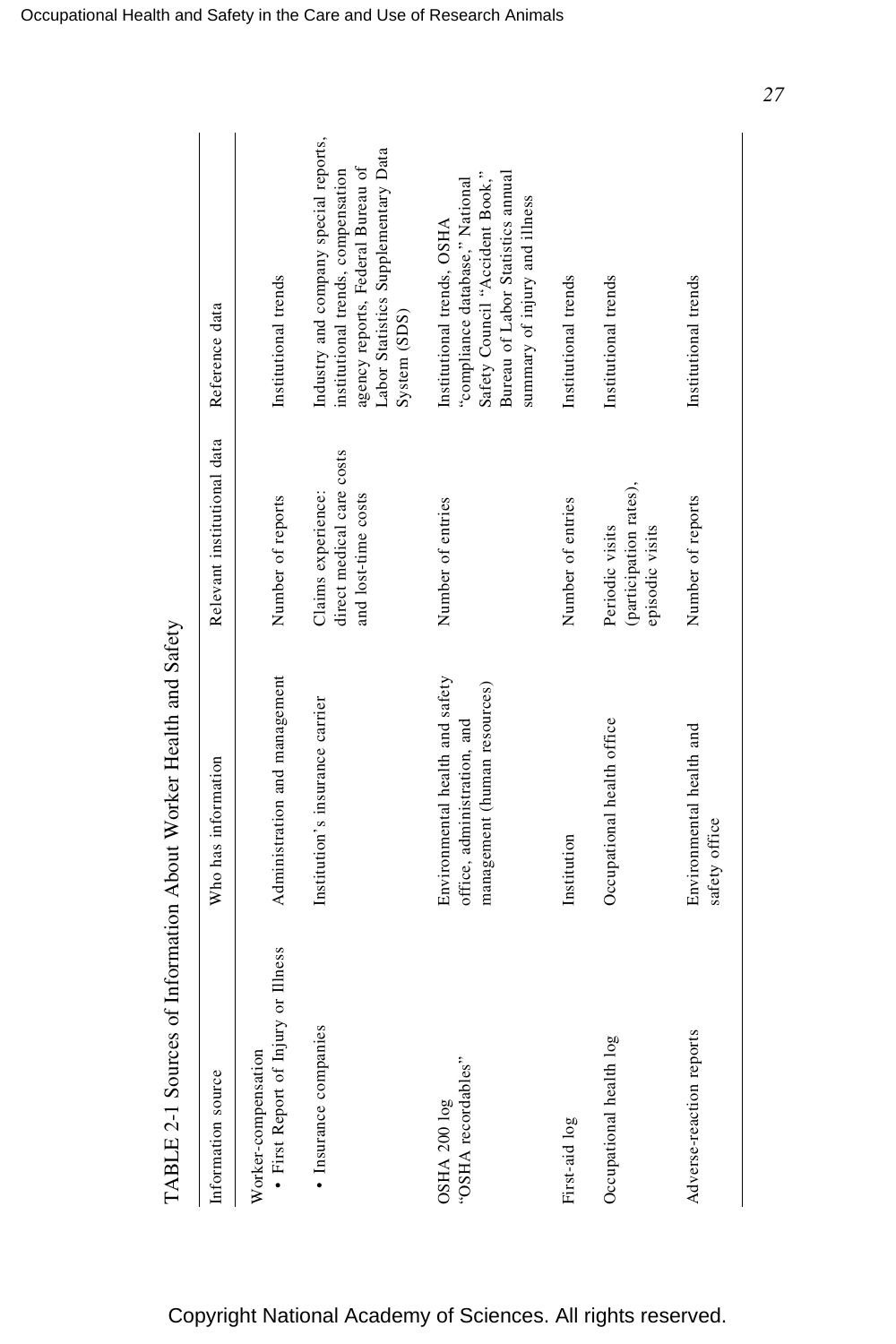Costs and lost days per case can also be summarized to provide an index of the severity of an illness or injury. This information is extremely helpful in identifying hazards that cause the greatest adverse health effects in workers. Most institutions choose to address those hazards quickly by putting into place adequate control strategies to avoid future compensation costs. The Federal Bureau of Labor Statistics receives data from 35 states that categorize and report injuries and illnesses that qualify for worker compensation. The resulting database is called the Supplementary Data System (SDS) and is available for public use. It can be searched to identify injuries and illnesses that have occurred at similar institutions and to discover the injury and illness experience of a specific group of workers. For example, the most recent publicly available data were obtained for the year 1986 on all injuries and illnesses that qualified for worker-compensation payments in California for the standard industrial classification code (SIC) 0740 (veterinary services). The data were analyzed to determine which kinds of workers were most likely to be injured and which types of injuries were most common. A total of 74 compensable injuries and illnesses were reported in this SIC. Of the 34 injuries that occurred among workers classified as "animal caretakers," 54% were due to cuts, punctures, and bites by animals and 30% to overexertion due to lifting (SDS 1994). Information of that type is helpful in developing an understanding of workplace hazards and in grouping workers on the basis of risk. Because worker-compensation insurance carriers are paid by employers, they can also provide historical data on an institution's operations and analyses of trends to help reduce injuries.

• First Report of Injury or Illness. These reports are used to inform the worker-compensation insurance carriers of the occurrence of a probable occupational injury or illness. A report generally describes the injury or illness and identifies causative factors that might be immediately apparent. Reports can be acceptable alternative records to the Supplementary Record of Occupational Injury or Illness (OSHA Form 101) that employers are required to maintain (BLS 1986).

• OSHA 200 log. Most institutions are required by law to maintain a log of work-related illness and injury, commonly known as an OSHA 200 log (US Dept. of Labor). Injuries are defined as incidents that are instantaneous, such as a bite, kick, or needlestick. Illnesses are defined as conditions arising from noninstantaneous events, such as carpal-tunnel syndrome, animal allergies, and dermatitis. An injury is recordable if it results in the death of an employee, loss of consciousness, lost work time, placement on restricted duty, or treatment other than first aid. All recognized occupational illnesses are recordable. Lost time need not be incurred for an event to be recordable. The log does not provide a comprehensive summary of all work-related events in that minor injuries might not meet any criteria for being recordable. The same single entry is required for a minor or severe illness and for a recordable injury; hence, the log does not show the intensity or cost of an individual illness or diagnosis. However, a Supplemen-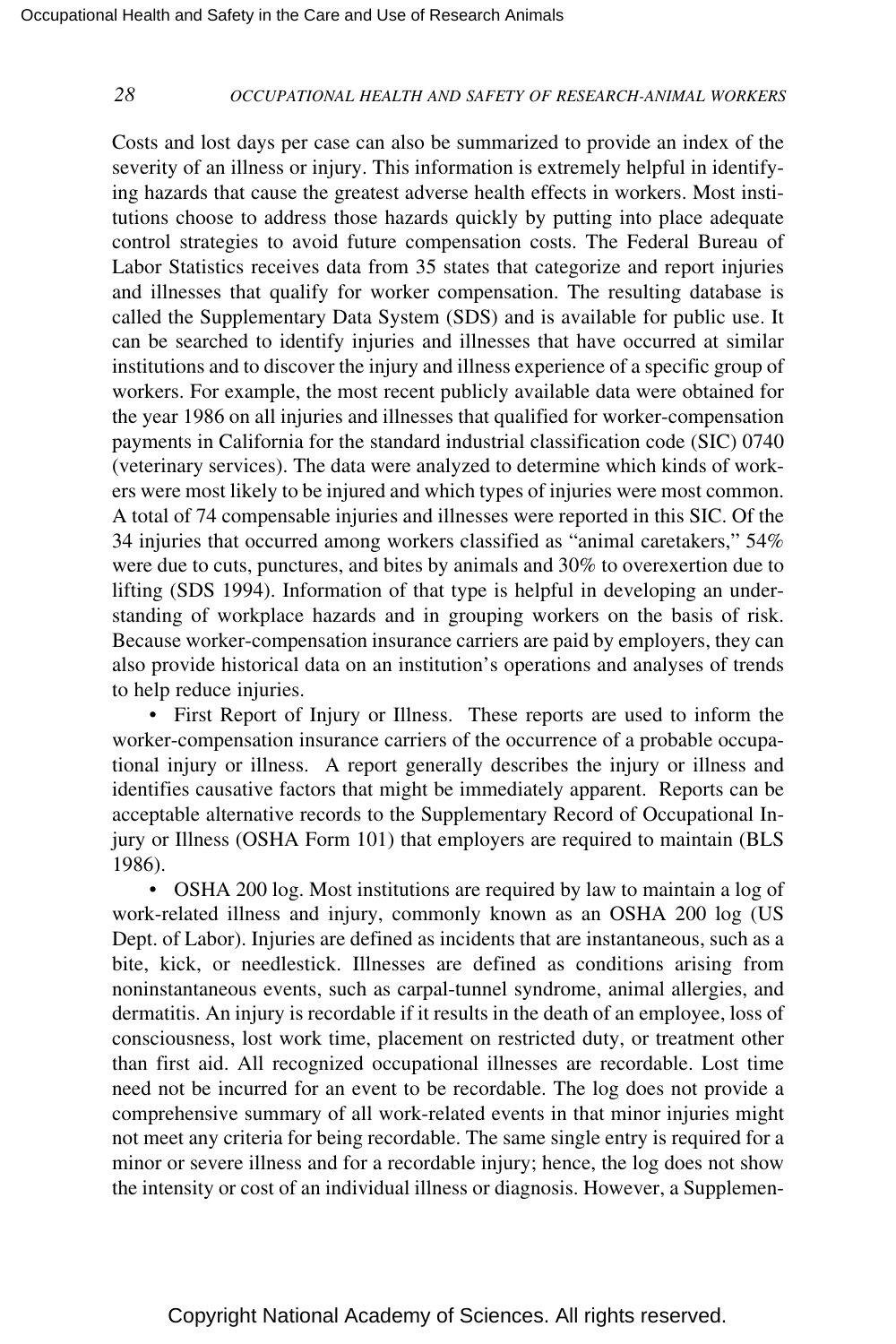*PROGRAM DESIGN AND MANAGEMENT* 

tary Record of Occupational Injury or Illness (OSHA Form 101) must be prepared and kept by employers for each OSHA 200 log entry; this record contains detailed information concerning the injury or illness in question and can be helpful in investigating their sources.

• First-aid log. First-aid logs are generally maintained by supervisors at the worksite. They are a useful source of information about minor occupational illnesses and injuries that are treated outside the occupational health unit; for example, workers with eye injuries are usually sent directly to an ophthalmologist or emergency service, and the health unit might be unaware of their occurrence. They are also a source of information about nonrecordable minor injuries.

• Occupational health log. Institutions that have health units or provide other health services to employees will have available other information useful in assessing occupational risks of employees. Periodic and episodic visits to these clinics are the source of this information. Periodic visits are routine, scheduled visits for preventive care (e.g., immunizations or surveillance evaluations). The number of periodic visits at an employee health unit is determined by the number of workers who are eligible to participate in a medical-surveillance program, the magnitude of risks, and the rate of participation in established surveillance programs. Surveillance visits can yield information on the prevalence of a condition in the worker population (e.g., the number of workers with animal-related allergy) and on the frequency of specific risks (e.g., a practitioner can ask a worker to estimate the number of times that he or she has been bitten in the preceding year). Episodic visits are nonroutine, unscheduled visits that are needed because of the occurrence of known or suspected work-related illness or injury. Episodic visits reflect the occurrence of cases of sufficient severity to require health services.

• Adverse-reaction reports. Adverse-reaction reports identify symptoms or occurrences at the worksite that suggest increased risk from a hazard. They are typically kept by the environmental health and safety office but reviewed by the occupational health unit to determine whether a medical evaluation is needed. Each worksite determines the threshold for reporting an adverse reaction. Accident reports are included in this category.

Another source of information on hazards in the workplace is the record of citations issued for violations of OSHA regulations. It is useful to know what worksite conditions are commonly monitored by OSHA and what has been the basis for citations at other institutions. Institutions with established occupational health and safety programs are a good source of clarification. Information on hazards cited by OSHA is collected by OSHA and maintained in the Compliance Database, which contains information on all the hazards and company data observed by OSHA during inspections for which a citation was issued. Although it is limited to compliance data, it is useful because it provides a nationwide view of the safety-compliance issues in similar operations. Data are available on the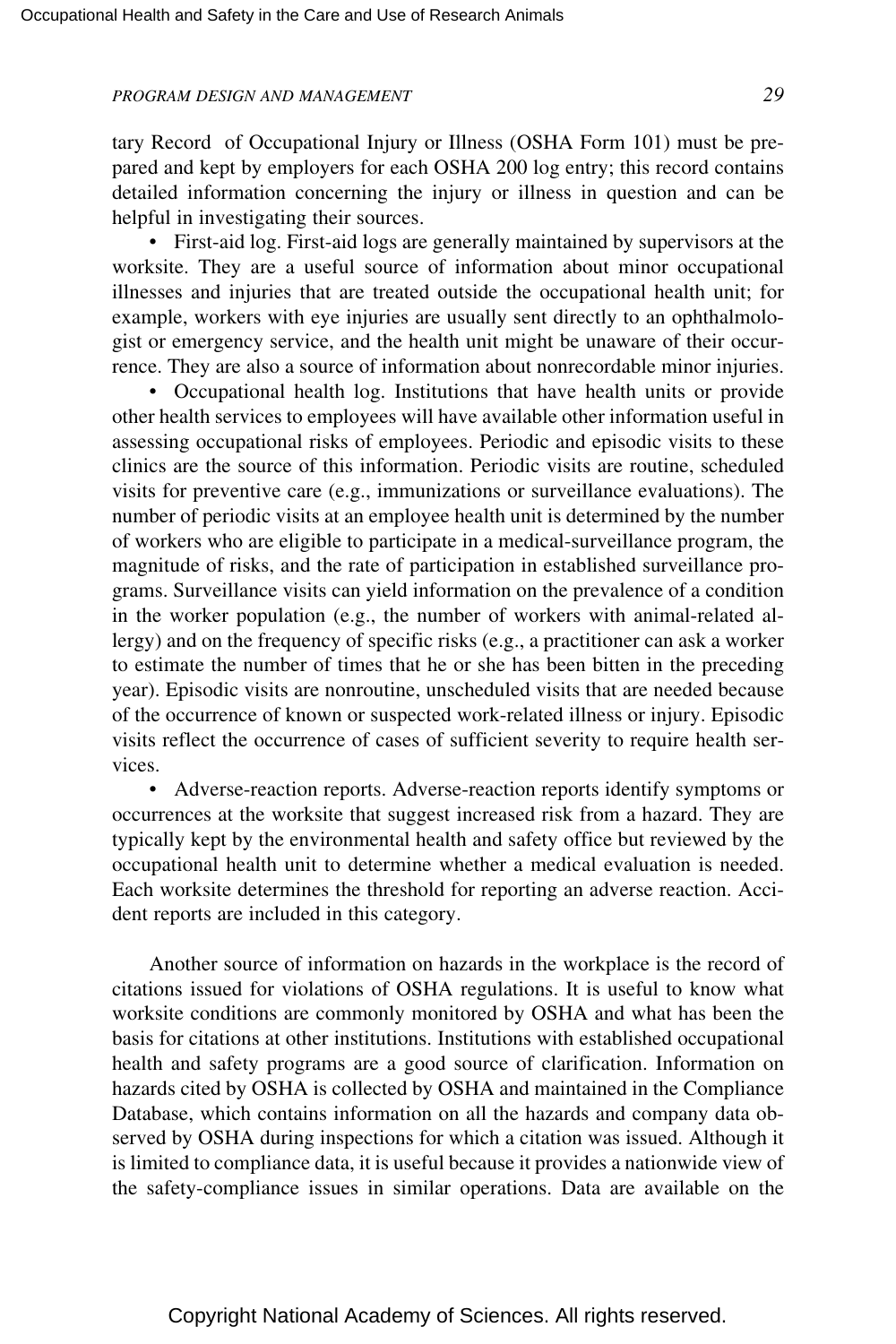organization, the type of citation, and the number of workers exposed. To obtain information in the Compliance Database, request it from one of the OSHA regional offices.

### **Work Plan**

As an occupational health and safety program is developed, periodic meetings of representatives of animal care and use, research, environmental health and safety, occupational health, and administration and management who will become involved in proper implementation are important. The meetings will promote the necessary coordination of activities. It is easier to establish or expand an occupational health and safety program if diverse program elements are represented in one room as the broad outlines of the work plan are developed. The frequency of the meetings will depend on the magnitude and complexity of the task.

Measures of program effectiveness should be established and agreed on by the group. Measures of program effectiveness could include reductions in chemical-exposure levels, specific injuries or illnesses, damaged-material costs, loss of work because of damaged equipment, and program costs per covered employee. If the program has clear goals, measuring its effectiveness can be straightforward.

### **Plan for Resource Development**

Diverse resources are needed for the successful implementation of an occupational health and safety program. Administration and management often need to be sold on the value of the program; this is sometimes a challenge because it is difficult to measure avoided costs.

A workforce that is aware of workplace hazards and proficient in practices for their control is perhaps the greatest resource that an institution can develop. It is appropriate to seek resources to train workers in the recognition and avoidance of hazards and the conduct of safe work practices. Resources should also be sought to correct workplace conditions that require workers to engage in repeated or cumbersome protection practices for safety.

Hardly any problem encountered in laboratory-animal research is new. Time and money can be saved by seeking the advice of those who have dealt with similar problems and found suitable solutions. Formal or informal consultation can provide experience and perspective on issues for which programs must be developed in a setting of uncertainty. One of the primary functions of a consultant is to inform an institution of occupational health and safety facts that provide clear direction for program development and advise of gaps in occupational health and safety facts that must be filled by considered judgment.

The work of an occupational health and safety program is accomplished by people with a detailed knowledge of the particular workplace, its research activi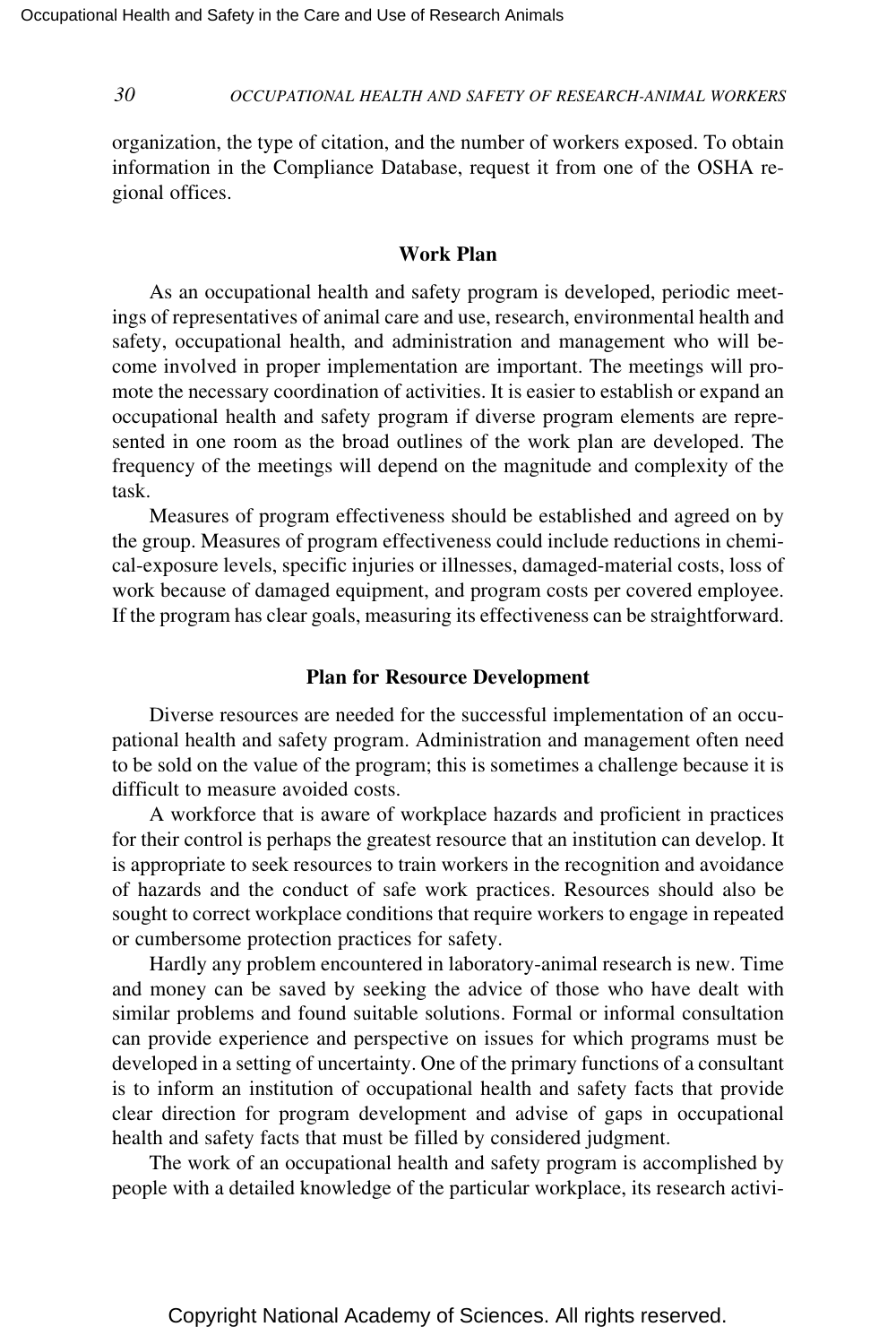ties, and the institutional history of success and failure with control strategies. It is difficult for consultants to acquire and maintain this knowledge base.

An occupational health and safety program is such a multifaceted enterprise that it is unlikely that a few persons will have all the expertise required. Specialists might have to be added to the environmental health and safety staff. In institutions that lack an occupational health staff, necessary service can be obtained by contract. Such services can be in a medical center or a free-standing clinic or can be contracted to be established on the premises. It is essential that administrative oversight and responsibility be assigned to someone within the institution. Continuity of records and continuity of services are especially important if contract services are used.

# **Plan for Evaluation and Update**

As a program develops, there can be an apparent increase in the frequency of occupational health and safety problems as case-finding increases. That is often unsettling for the administration and can mistakenly be taken as a sign of program failure. More commonly, it is a sign of a successful program, and costs of the occupational health and safety program decrease as the severity of conditions found decreases because of prevention and early diagnosis.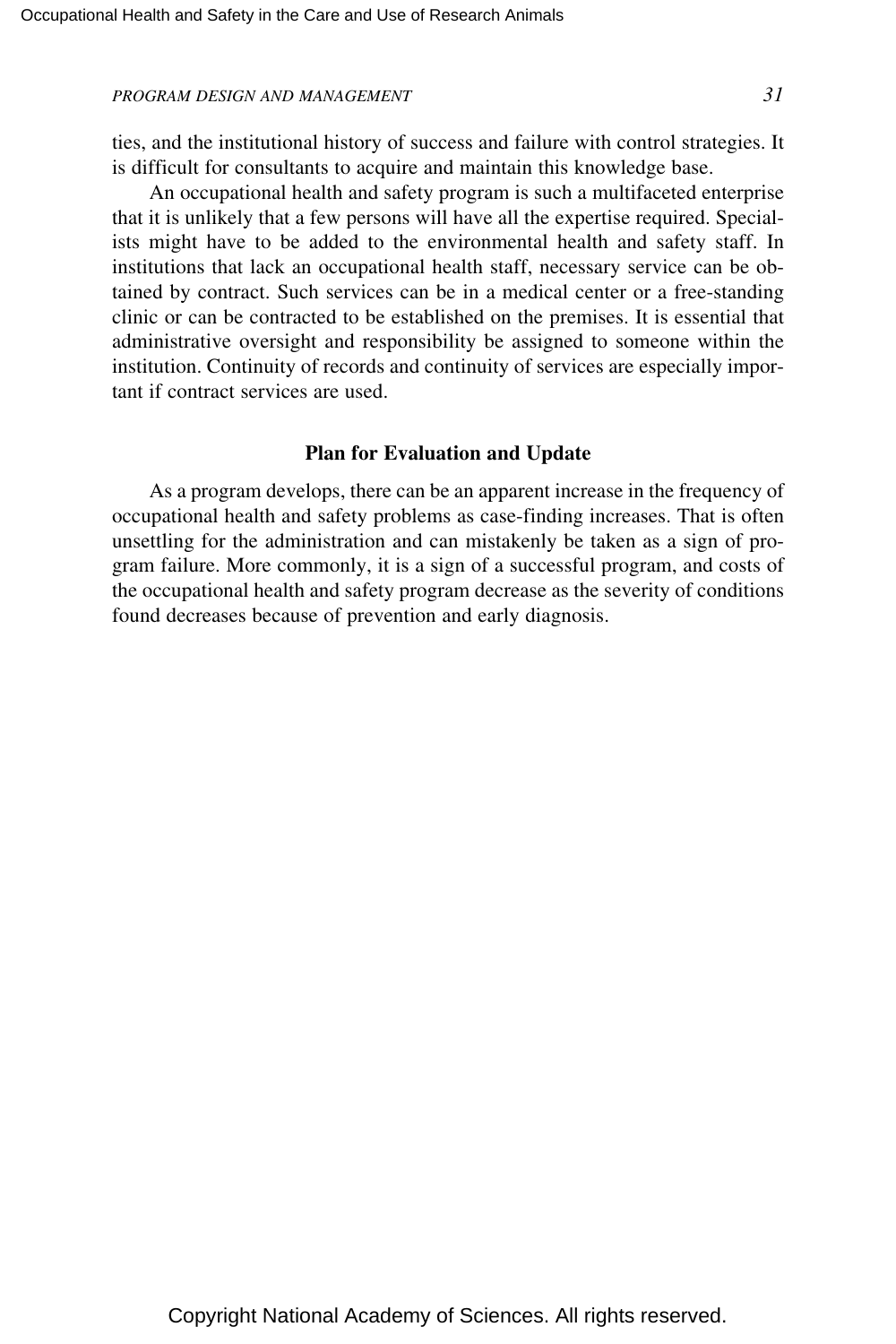3

# Physical, Chemical, and Protocol-Related Hazards

The diversity of physical, chemical, and protocol-related hazards associated with animal research is tremendous. Animals bite, scratch, and kick; moving bulky animal cages can result in sprains and strains; and electricity, machinery, and noise can cause injury. Chemicals are ubiquitous in the laboratory and animal room environments; chemicals are used to disinfect and clean surfaces, anesthetize animals, and process tissue samples. Research protocols can introduce toxic chemicals, human pathogens, or radioactive materials into animals, and these agents can enter the waste stream of the animal facility. This chapter provides a brief review of specific physical, chemical, and protocol-related hazards that are commonly observed in animal care and use programs.

# **PHYSICAL HAZARDS**

Animal care and use by their very nature present many situations that require safe practices to protect workers from physical hazards. The hazards of bites, kicks, and scratches are associated inevitably with most laboratory animal contact. A survey of animal-related injuries among veterinarians indicated that 35% required sutures for lacerations during their career. Working with heavy animals and equipment, such as metal cages, can stress muscles and joints. The potential for wet floors in animal rooms and cage washing areas increases risks of slipping and falling. Workers can also be exposed to physical hazards that are commonly found in the research environment, such as flammable solvents, ultraviolet radiation, ionizing radiation, pressure vessels, noise, and electric shock. The physical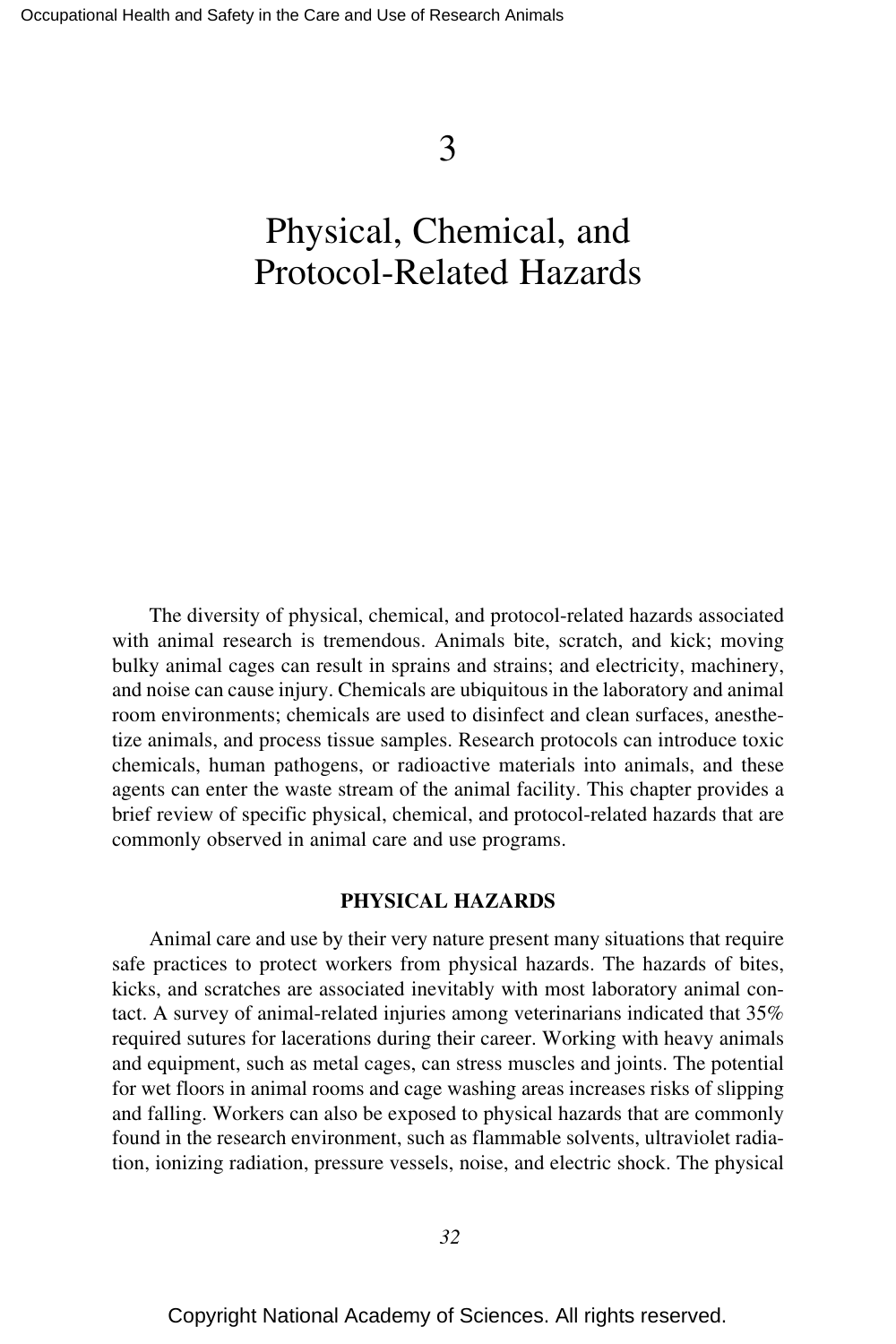hazards selected for discussion in this section present the highest potential for causing serious harm and are likely to be present in most animal facilities.

#### **Animal Bites, Scratches, Kicks, and Related Hazards**

Bites, scratches, and kicks are ubiquitous hazards associated with laboratory animal contact. They are largely preventable through proper training in animalhandling techniques. People working with large domestic animals might sustain crushing injuries when the animals kick, fall, or simply shift their body weight.

Personnel should be aware of environmental factors, as well as factors intrinsic to the animal, that can precipitate a traumatic event in a research animal facility. Several factors need to be considered in work with animals (Grandin 1987). Animals respond to sounds and smells as people do; they also hear, smell, and react to things that people might not detect. If an animal hears a high-pitched sound, it might become frightened. Such situations can result in an unexpected response that results in injury to the animal handler. Many animals have a "flight zone": approaches by another animal or a person cause an attempt to escape. Being aware of an animal's flight zone will help to avoid injuries. Many animals, including monkeys and livestock, are social and show visible signs of distress if isolated from others of their kind. Knowledge of animal behavior is important in reducing risks.

Inappropriate handling can induce discomfort, pain, and distress, provoking an animal to inflict injury on its handler. Personnel should review educational materials pertinent to safe animal-handling techniques (Fowler 1986; Kesel 1990) and should have supervised instruction before undertaking new animal-handling procedures. The institution should be prepared to evaluate the causes of any injuries that result from newly adopted procedures. The injured persons should participate in this evaluation.

Special attention should be given to the training of personnel involved in the handling and restraint of nonhuman primates. In addition to posing a bite and scratch hazard, nonhuman primates can be challenging and difficult to handle safely because of their great strength, dexterity, intelligence, and tenacity. Unsuspecting personnel have been injured when nonhuman primates have grabbed and pulled neckties, loose-fitting laboratory coats, or long hair, and some individual great apes have been known to throw their feces. When it is compatible with the experimental conditions of animal use and the clinical condition of the particular animal, consideration should be given to chemical immobilization of nonhuman primates to facilitate the ease of handling them and to reduce the risk of injury of personnel. Personnel who work with nonhuman primates should wear face shields and other protective garments and equipment appropriate for the circumstances and species involved.

In a survey of animal bites among the general population, dogs were the species most commonly involved, with cats and rodents second and third (Moore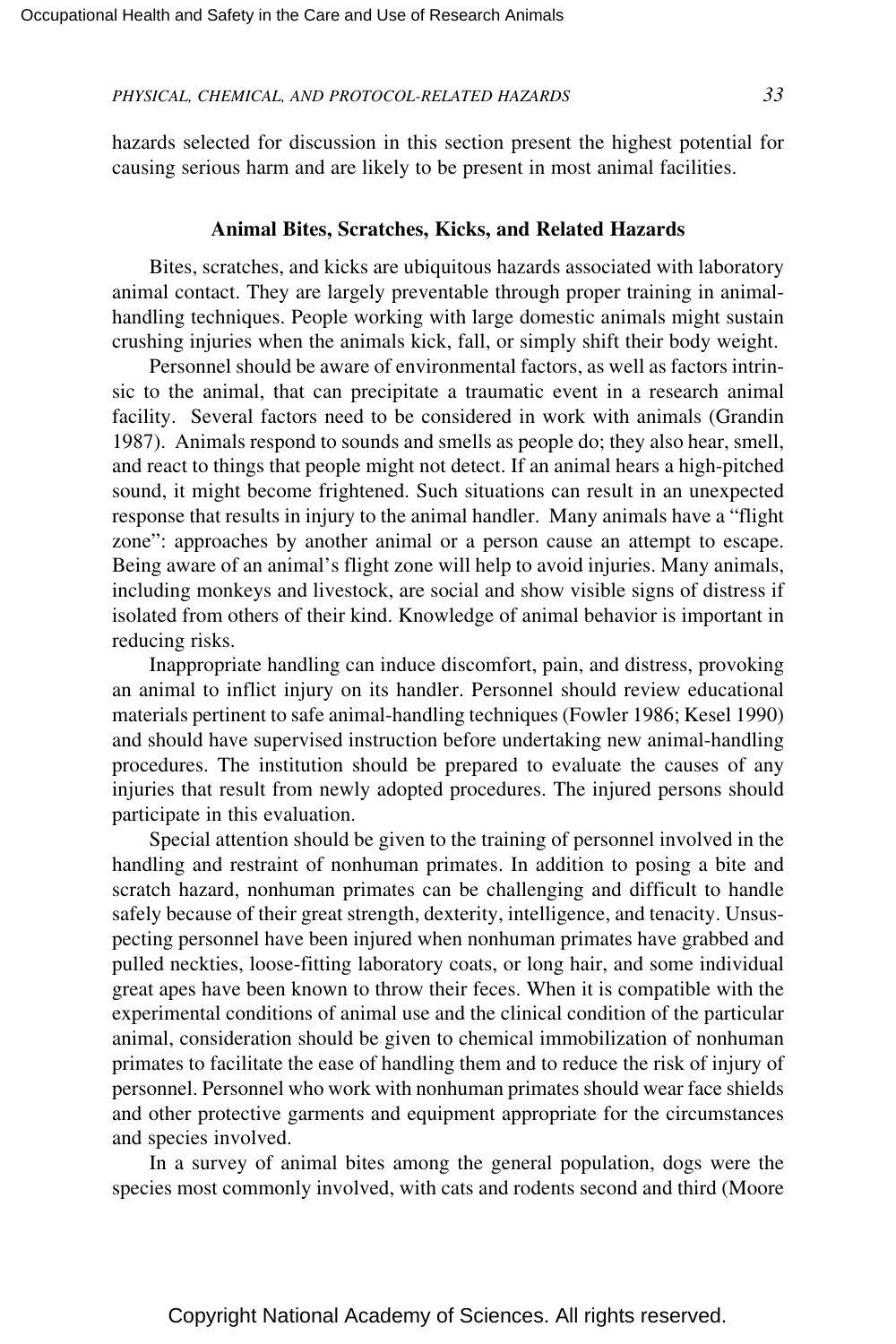and others 1977). Comparable data on bites in animal facilities are not available, but rodent bites probably predominate because of the large number of rodents used and the broader exposure of personnel to them.

Animal bites, especially those by rodents that inflict little tissue damage, are sometimes considered inconsequential by personnel who are unfamiliar with the host of diseases that can be spread by this mechanism and the complications that can result from wound contamination by the normal oral flora of the animals involved. Personnel should be alerted to the need to ascertain their current tetanus-immunization status, seek prompt medical review of wounds, and initiate veterinary evaluation of the animal involved if it is warranted. Rabies, B-virus infection, hantavirus infection, cat-scratch fever, tularemia, rat-bite fever, brucellosis, and orf are among the specific diseases that can be transmitted by animal bites with profound consequences (covered in more detail in Chapter 5).

The early initiation of antimicrobial therapy for all animal bites that are not trivial appears warranted because there is a high probability of wound contamination with a potential pathogen. That approach will limit the progression of a localized infection and avert the more serious complications of wound infection, which could include cellulitis, abscess, septic arthritis, tenosynovitis, osteomyelitis, sepsis, endocarditis, and meningitis. If infections do not respond to therapy, additional microbiological studies that encompass unusual and fastidious organisms should be pursued. Fungal agents should not be overlooked as possible wound contaminants; the transmission of blastomycosis to humans by dog bite has been reported (Gnann and others 1983).

A wide variety of poisonous and venomous reptiles (Russell 1983), marine animals (Halstead 1978), and arthropods (Biery 1977) might be maintained in the laboratory or animal facility for research or instructional purposes. Institutions that host these uncommon research animals have a special obligation to perform a comprehensive review of safety precautions to ensure the security of animal housing and the appropriate training of personnel who are involved in their care and use. Institutions also should have a plan for the immediate delivery of definitive medical care in response to envenomation, including the use of antivenin if available. Many types of envenomation cause massive tissue destruction that predisposes a wound to secondary bacterial infection and indicates a need for treatment with tetanus toxoid and antimicrobial therapy (Goldstein 1990a; Sanford 1985).

### **Sharps**

Sharps are ubiquitous in animal care. Needles, broken glass, syringes, pipettes, scalpels—all are commonly used in animal facilities and laboratories. Controls include installing puncture-resistant and leakproof containers for sharps at critical locations in the facilities. Workers should be trained to handle and dispose of sharps safely. Improper disposal of sharps with regular trash can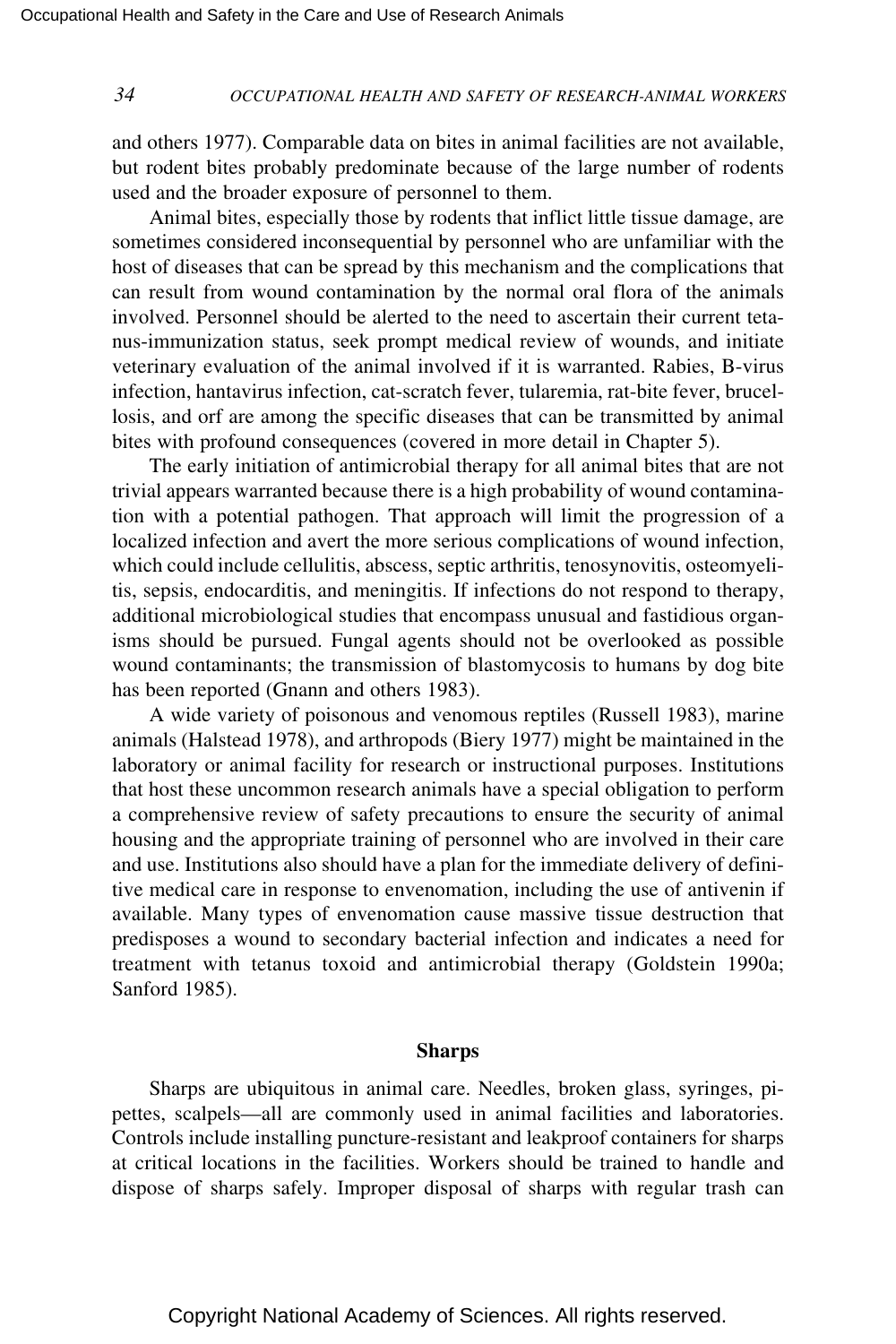expose custodial staff to puncture wounds and cuts and potentially to exposure to infectious agents and hazardous chemicals. Many states and some municipalities have regulations that specify how to dispose of sharps; these regulations should be checked to ensure that disposal practices are in compliance.

Special care is required in the use of needles and syringes to avoid needlestick injuries. This hazard presents a substantial risk for occupationally acquired infection in inoculating or drawing blood from laboratory animals (Miller and others 1987). Appropriate restraint or sedation of animals during procedures entailing the use of sharps decreases the risk of sharps injury to workers.

# **Flammable Materials**

The National Fire Protection Association (NFPA) has classified fires into four types according to the character of the flammable or combustible materials. Class A, B, and C fires involve general combustible materials (such as wood, paper, and cloth), flammable gases and liquids (such as oil and paint), and electric equipment, respectively. Class D fires involve such combustible metals as magnesium, sodium, and potassium. Class A, B, and C materials are found in all animal care facilities. Common combustible materials in Class A fires found in animal care facilities include animal bedding, paper gowns, plastic animal cages, paper towels, and laboratory wipes. Class B flammable solvents might be used in painting animal care rooms, cleaning floors and surfaces, sterilizing equipment, administering anesthesia, and performing laboratory analyses of tissues. Common Class C materials include lighting, wet vacuums, steam-cleaning units, automatic cage-washers, and many types of laboratory equipment. Explosive materials are not commonly used, however, crystallized picric acid and previously opened and expired cans of ether are common potential explosion hazards. Class D materials are not common in animal care facilities but might exist in some laboratories.

Class B liquids are classified according to their flash point, the lowest temperature at which a liquid will produce vapor sufficient to propagate a flame. Flammable liquids have flash points less than 100°F. Combustible liquids have flash points greater than  $100^{\circ}$ F but less than  $200^{\circ}$ F. The flash points of combustible liquids are higher, so they are more difficult than are flammable liquids to ignite at room temperature. Knowledge of flash points of materials can be helpful in selecting a less-flammable material for a particular use so as to lower the related fire hazard. Material Safety Data Sheets for chemicals include information on flash points. (See page 42, Chemical Hazards.) OSHA provides very strict regulations for the storage and use of flammable and combustible liquids (29 CFR 1910.106).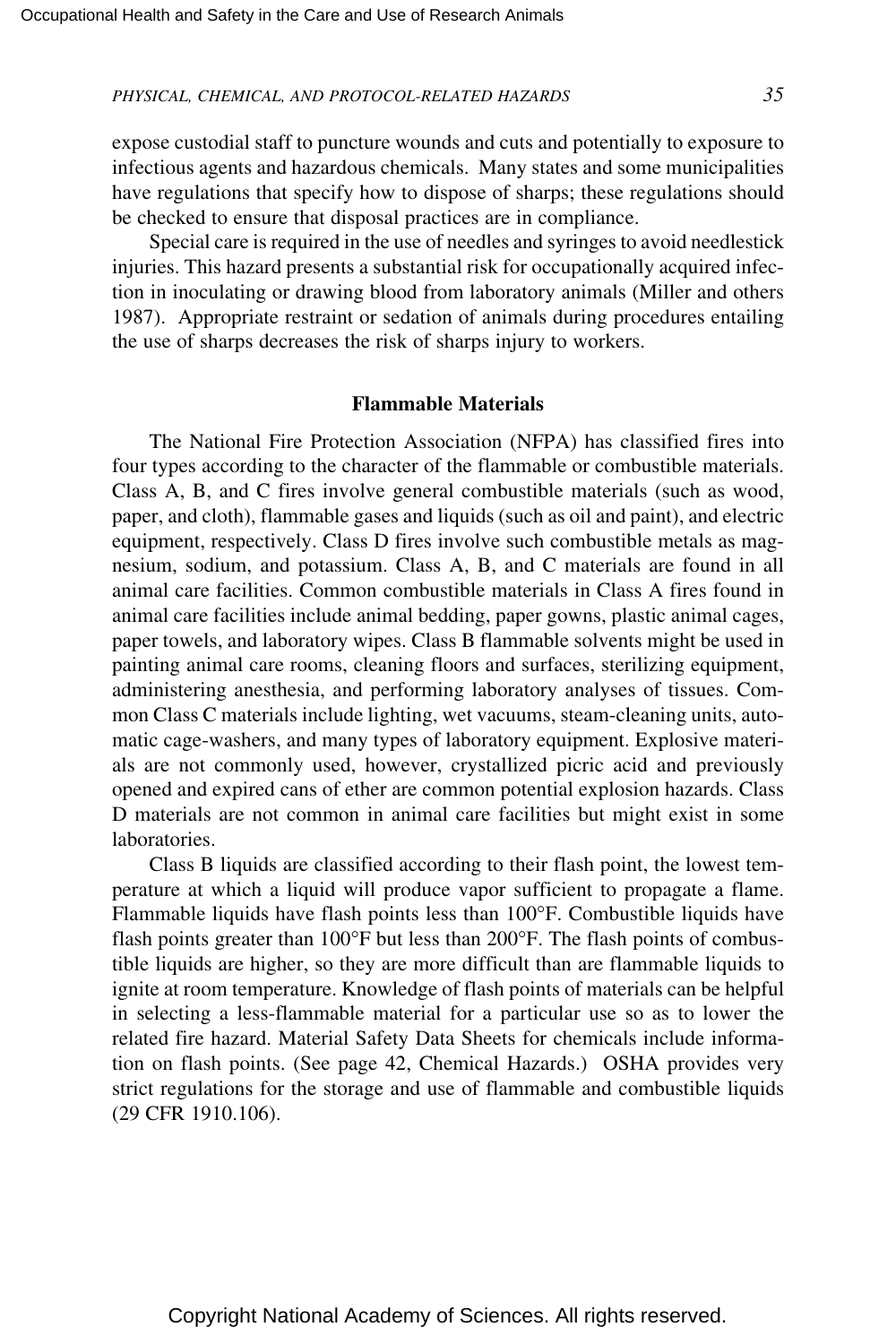# **Pressure Vessels**

Compressed-gas cylinders, air receivers, high-pressure washing equipment, hydraulic lift lines, and steam generators house high-pressure air lines (over 30 psi), and autoclaves contain steam and contents under high pressure. These vessels present a substantial hazard to workers if uncontrolled or improper release of the pressure occurs. Compressed-gas cylinders should be secured at all times.

### **Lighting**

One characteristic of animal care facilities that is not seen in many other operations is a fixed light-dark cycle. In animal care rooms, light cycles can vary, and most animals receive only artificial light. Animals can be kept on light-dark cycles that do not match the natural daily cycles. Or animals might be kept in rooms with single-color lights (usually red) or very low light. For humans, poor lighting can cause visual fatigue or create safety hazards that cause trips, slips, or falls. They might bump into corners of cages or other objects because they cannot see them easily in low light. Humans need an adjustment period for their eyes to become accustomed to the color or light levels in the room. Waiting for this adjustment will make work in the room easier and safer.

## **Electricity**

Electric hazards can be present whenever electric current is flowing. Electric hazards are ubiquitous in animal care. Most of the hazards are obvious, such as the absence of a plate on a wall socket, an open electric panel, or an ungrounded plug. Less obvious hazards are present on cage-changing tables, biological safety cabinets, and wet vacuum systems. The electric hazards associated with those and other kinds of equipment can be minimized or eliminated through such engineering controls as ground-fault interrupters, such operational procedures as the use of lockout and tagout procedures to control energy sources during repair and maintenance of equipment (CFR 1919.147), and vigilance. Equipment that has frayed or exposed wires or that is designed to be connected to an ungrounded receptacle (as with a two-pronged plug) should not be used.

### **Ultraviolet Radiation**

Exposure to ultraviolet (UV) radiation can occur in some operations involved in the care and use of laboratory animals. For example, UV germicidal lamps are used to sterilize clean surfaces in some work areas, and UV radiation is used in sterilizing water and in the diagnosis of fungal diseases. The most important exposures to UV radiation might be those of workers who perform outside work. UV radiation is divided into three classes designated UV-A, UV-B, and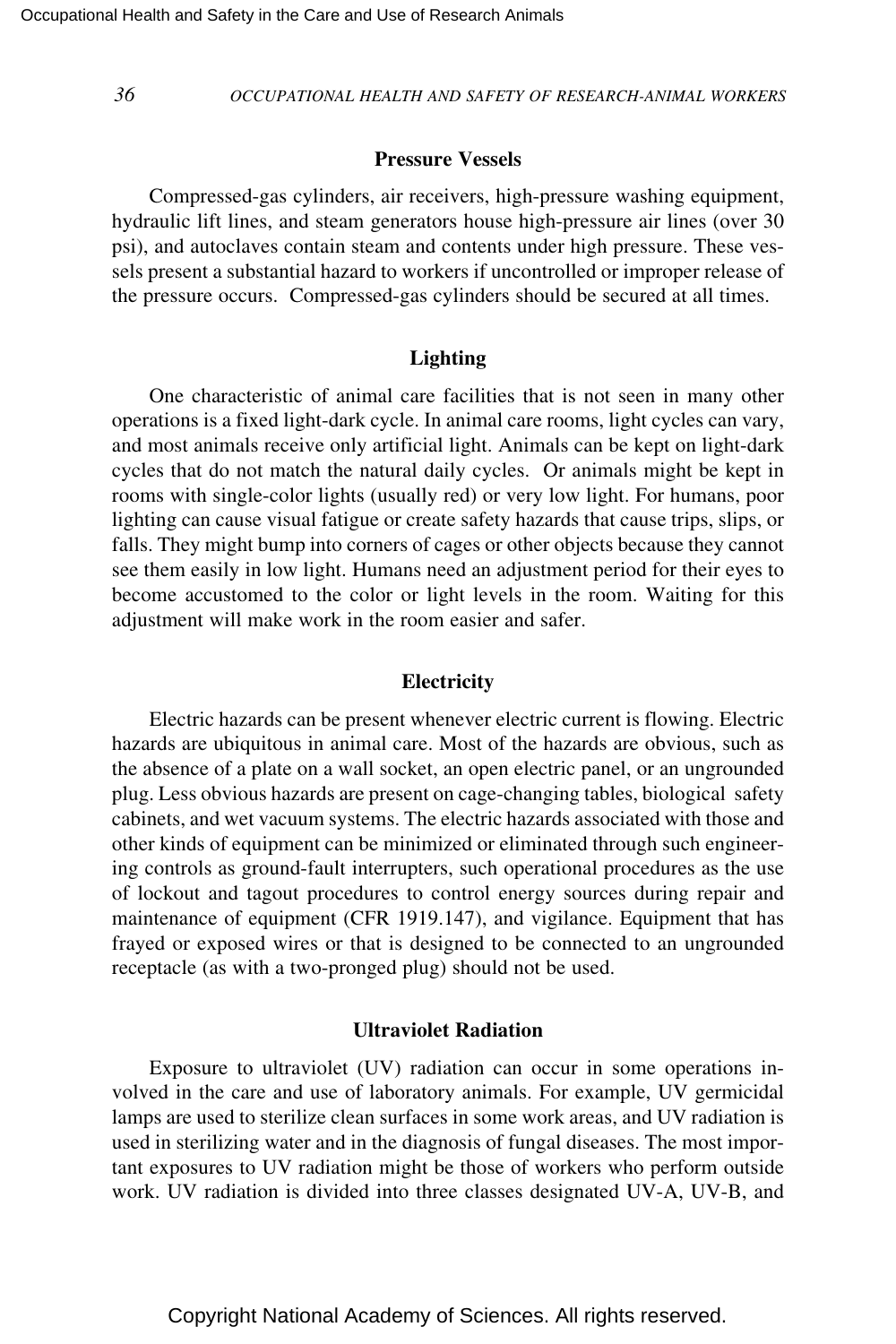### *PHYSICAL, CHEMICAL, AND PROTOCOL-RELATED HAZARDS*

| <b>UV</b> Classification       | Wavelengths (nm) | <b>Effects</b>                         | Sources                         |
|--------------------------------|------------------|----------------------------------------|---------------------------------|
| $UV-A$<br>(black-light region) | 320-400          | Pigmentation of skin                   | Sunlight, black light           |
| $UV-B$<br>(erythemal region)   | $280 - 320$      | Photokeratitis.<br>cataracts, erythema | Sunlight, artificial<br>sources |
| $UV-C$<br>(germicidal region)  | 100-280          | Germicidal effects                     | Germicidal lamps                |

### TABLE 3-1 Classification and Description of Ultraviolet Radiation

Sources: Adapted from National Safety Council 1988, pp. 227–232, and from the American Conference of Governmental Industrial Hygienists (ACGIH), 1994, p. 100.

UV-C, whose wavelengths, effects, and sources are shown in Table 3-1. UV radiation reacts with the vapors of chlorinated solvents—such as trichloroethylene, trichloroethane, and chlorofluorocarbons—to produce phosgene, a potent lung irritant. Those solvents should not be used in areas where UV-B or UV-C radiation is present.

If employees must work in the presence of UV radiation, their eyes and skin should be protected against UV exposure. Interlocking devices can be used to turn off UV sources before exposed areas are entered. Window glass is very effective at filtering out wavelengths less than 320 nm except for very intense sources.

#### **Lasers**

*Laser* is an acronym for **l**ight **a**mplification by the **s**timulated **e**mission of **r**adiation. Laser emissions are produced by solid-state, gaseous, and semiconductor lasers. Most states require lasers to be registered. The American National Standards Institute (ANSI Z–136.1 1986) has classified lasers on the basis of their power level and hazard potential as follows:

• *Class I*. Lasers that under normal operating conditions do not emit a hazardous level of radiation.

• *Class II*. Low-power lasers that do not have enough power to injure someone accidentally but do have enough power to cause injury if the beam is viewed for extended periods.

• *Class III*. Class IIIa, higher-power lasers that can cause injury if the beam is concentrated with a viewing device, such as binoculars; Class IIIb, lasers that can produce injury if viewed directly. The beam reflected off a mirror-like surface is also hazardous.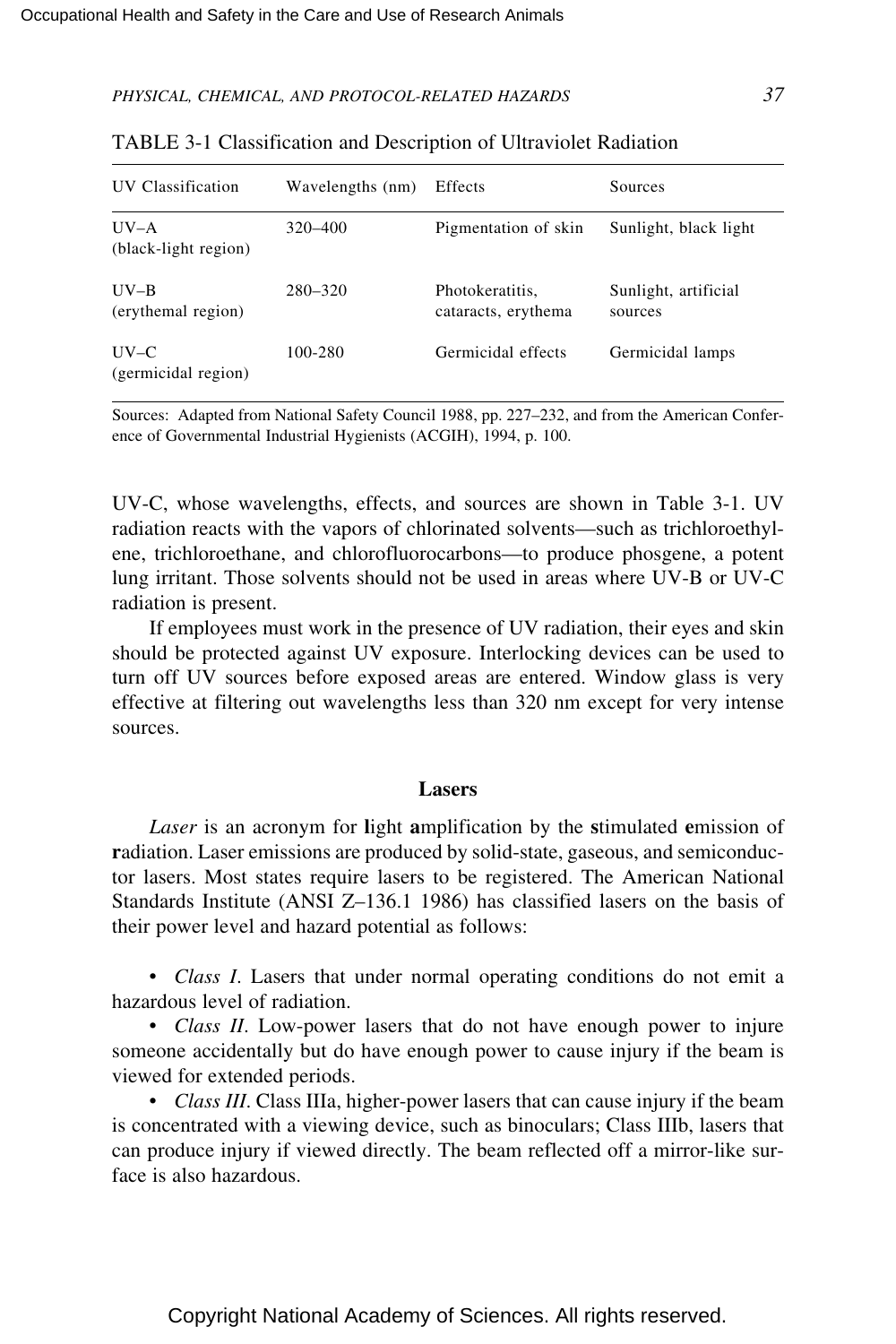• *Class IV*. Lasers that, in addition to the conditions in Class III, can present a fire hazard.

The major hazard associated with lasers is related to the beam. The beam can cause burns, eye damage, lacerations, or fires, depending on its power. In animal care operations, lasers might be used to perform surgery or to provide medical treatment. Personnel who work with or around lasers should be trained in the hazards and the means to protect themselves. In the case of higher-power lasers, enclosing or shielding the beam (if possible) and providing interlocks on doors where a laser will be used are effective ways to reduce exposure to the beam. Laser surgery can also produce substantial aerosols, fumes, and toxic gases. These hazards should be controlled to prevent harmful exposures of employees.

All lasers use electric power, some in large quantities, so the risk of electric shock should be considered and reduced. The National Safety Council (NSC 1988) has produced a list of possible steps for reducing the risk of electric shock associated with lasers.

### **Ionizing Radiation**

Ionizing radiation is ubiquitous in our daily lives. We are exposed to cosmic radiation, radon gas, natural background radiation, medical x rays, and even internal radiation from potassium-40. To be classified as ionizing, radiation must have enough energy to remove electrons from atoms and so create ions. The ionization can cause chemical changes that can be harmful to a living organism. Ionizing radiation can be classified as particulate and nonparticulate. Particulate radiation is composed of particles that are of atomic origin. Alpha particles are charged particles that each contain two neutrons and two protons. Beta particles are electrons that are emitted with very high energy from many radioisotopes. Positively charged counterparts of beta particles are called positrons. Alpha particles do not travel more than 0.5 in (1.3 cm) in air and cannot penetrate the dead layer of skin. The distance that beta particles can travel depends on their source: in air, some of the more energetic beta particles, such as those from phosphorus-32, can travel up to 30 ft (9 m), but beta particles from tritium (hydrogen-3) travel only 0.02 ft (0.6 cm). Beta particles are usually stopped by the skin but can cause serious damage to skin and eyes.

Nonparticulate radiation includes x rays and gamma rays. X rays and gamma rays are electromagnetic radiation with very short wavelengths. They are photons of energy and can penetrate matter. Photons are relatively difficult to shield. Gamma rays arise from nuclear decay; x rays arise from electron dislocation. When a radionuclide decays, it might produce alpha particles, gamma rays, beta particles, neutrons, or combinations of these. Irradiators and diagnostic x-ray machines are commonly used in research settings. Appropriate training of per-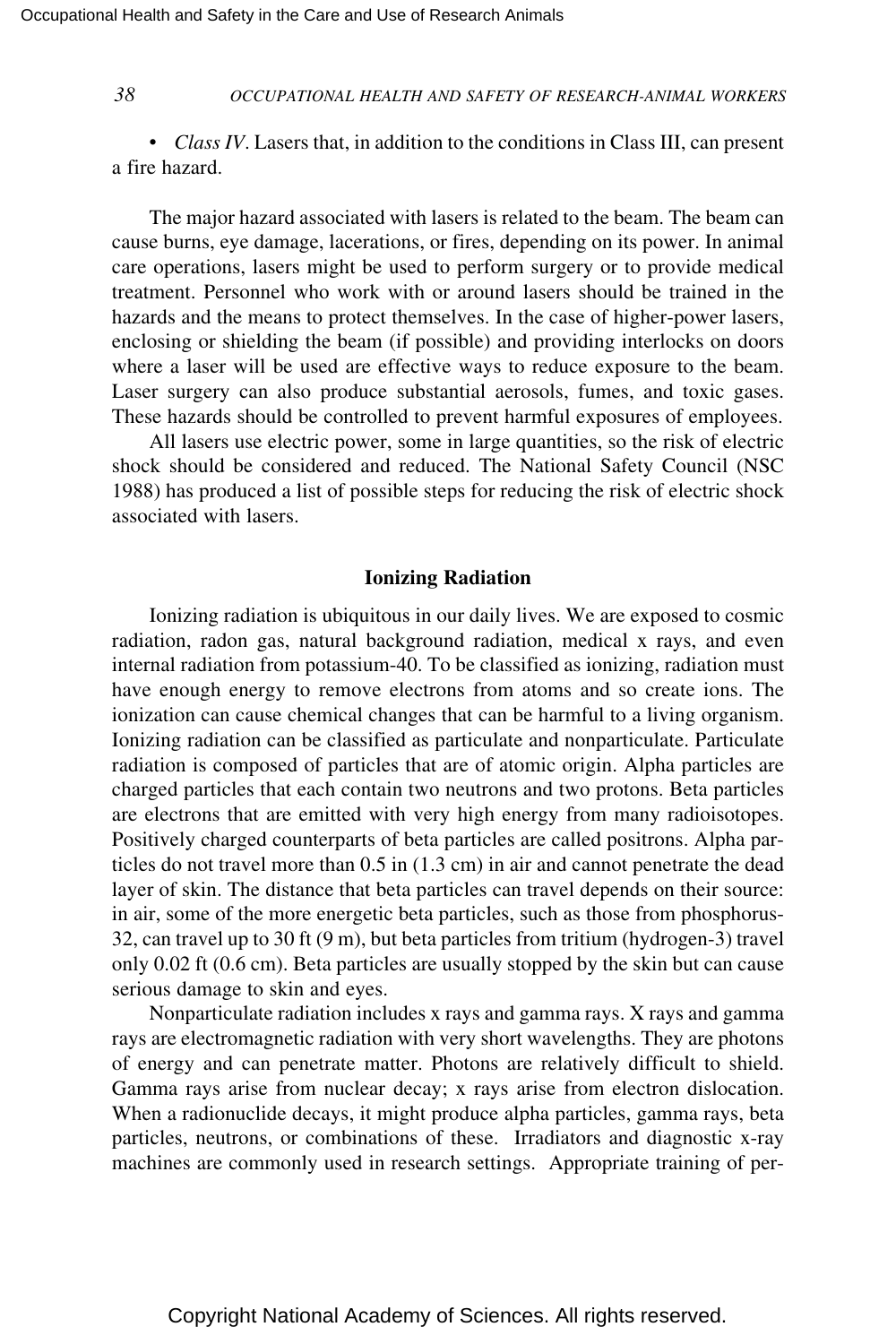#### *PHYSICAL, CHEMICAL, AND PROTOCOL-RELATED HAZARDS*

sonnel and personal protection should be provided. Preventive maintenance of equipment is also critical to safe operations.

Radiation can present a hazard through inhalation, ingestion, skin contact, or proximity. The biological effect of ionizing radiation depends on the type of radiation, its energy, and the type of tissue that absorbs it. Two types of hazard must be considered: external and internal. A radionuclide that presents a radiation hazard when it is outside the body constitutes an external hazard; a radionuclide that presents a radiation hazard when it is ingested, inhaled, or absorbed constitutes an internal hazard. Alpha and beta particles do not travel very far in air, so they present mainly internal hazards; they can produce harm by being near tissue. Some of the more-energetic beta particles can present an external hazard.

Experimentation involving animals and radioisotopes is common in molecular biology today. Use of radioisotopes in or with animals presents several new hazards that must be dealt with. For example, some isotopes can be concentrated in a specific organ, such as iodine in the thyroid. Tissue that has concentrated a radioactive material might have to be handled or disposed of differently, depending on the isotope and the concentration. Bedding material from experimental animals exposed to radioactive materials should be surveyed to determine its radioactivity and then disposed of according to applicable regulations. If an isotope could be released by exhalation, additional engineering controls might be required. The use of radioisotopes is strictly controlled by the US Nuclear Regulatory Commission (US Congress 1971). Investigators should be authorized to use radioisotopes by their institutions; authorizations are based in part on evidence of training and established work practices.

# **Housekeeping**

Good housekeeping keeps work surfaces clean and clear of obstructions, waste, and other material. If boxes, hoses, or bags of bedding material are not removed from the work area, trip hazards can be created or safe work might be impossible because working conditions are cramped. The act of cleaning itself sometimes creates hazards. For example, during steam cleaning of walls and floors of an animal room, the hoses can cause tripping hazards, high-temperature steam can cause burns, and wet floors can cause slipping hazards. Material left in hallways that are used for emergency egress poses a very serious hazard. Immediate removal of blockages of exits is imperative. Poor housekeeping practices can increase the seriousness of other hazards associated with animal care. For example, sweeping bedding, hair, and dander from floors, rather than using a vacuum cleaner with a filtered exhaust, can result in high concentrations of airborne allergens that can be distributed throughout the animal facility.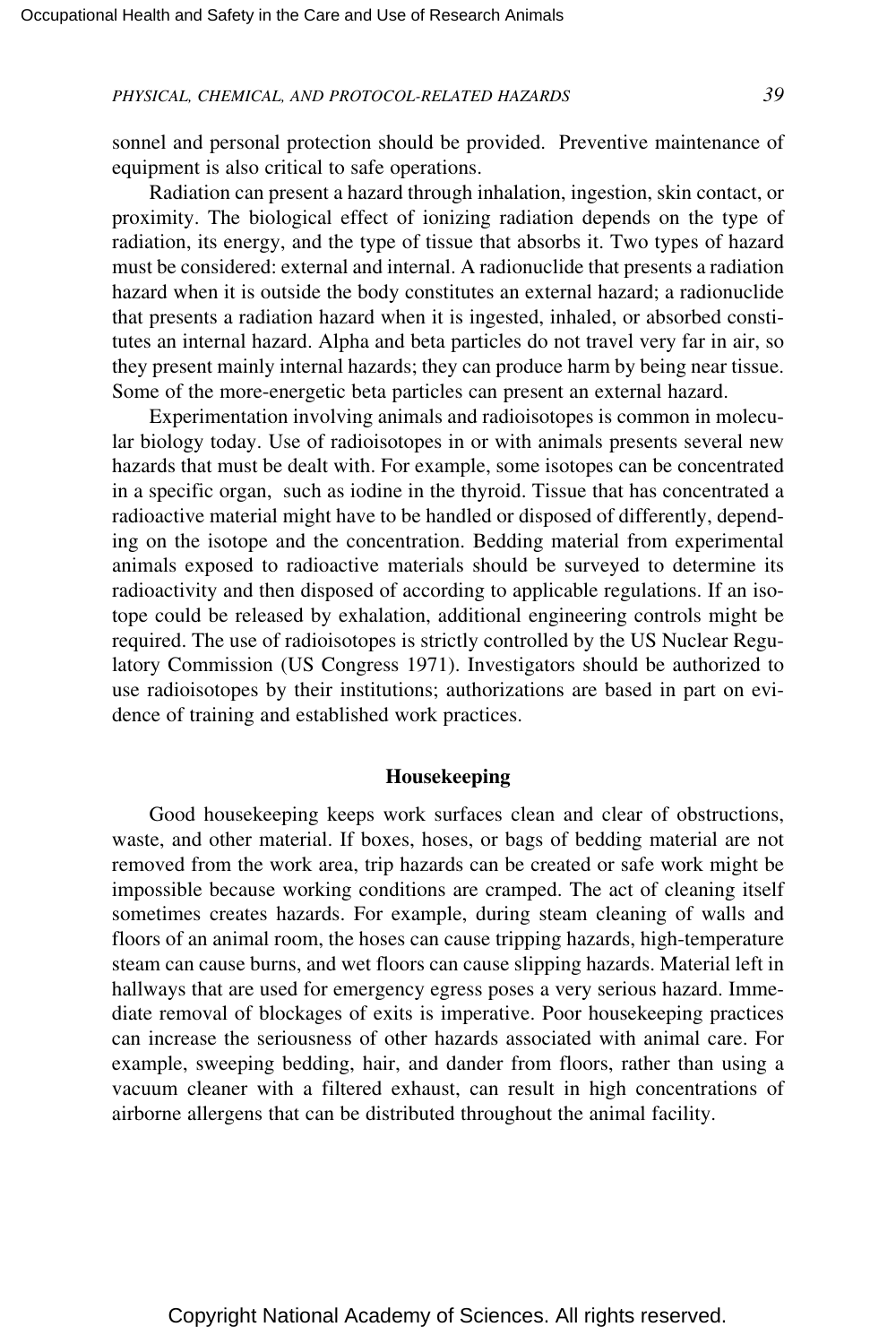### **Ergonomic Hazards**

Physical trauma can occur when workers perform tasks that require repetitive motions and lifting of heavy loads. Injuries that result from repetitive small stresses are often termed cumulative injuries. Cumulative injuries are not associated with a specific exposure incident. Common cumulative injuries include back injuries, carpal-tunnel syndrome, tennis elbow, and bursitis. Activities in animal care operations that contribute to back injuries include lifting heavy bags of feed, lifting heavy animals, lifting small weights incorrectly, moving or lifting cages, or clipping animals' fur manually. Adjusting control knobs, using a screwdriver, using pliers, opening and closing cage doors, moving small animals from cage to cage, operating video display terminals for extended periods, and mopping floors can also lead to repetitive-stress injuries. To reduce hazards due to repetitive motion, vary tasks to lessen the number of repetitions, re-engineer tasks, or redesign equipment or tools to require fewer repetitions with less strain.

Lifting heavy loads that exceed permissible-load recommendations of the National Institute for Occupational Safety and Health (NIOSH 1991) is unsafe and presents a substantial risk of acute injury. Anyone lifting heavy loads should be physically fit, should avoid sudden movements, and should use a two-handed lifting technique. Animal care operations that involve a potential for substantial physical stress include moving and restraining large animals, lifting and moving cages, lifting large feed bags, and moving high-pressure wet-vacuum systems. Engineering controls—such as the use of lifting equipment, automation of the lifting operation, or splitting of the load—can reduce the risk.

Once a hazard is recognized, employee education and engineering controls can be applied to reduce the potential for these types of injuries. Training should be updated if new tools are used in an operation and updated periodically to remind employees of proper work techniques. Employee involvement should be part of each solution.

### **Machinery**

Conveyor belts, sanders, floor polishers, cage washers, room washing equipment, and other machinery have potential to cause injury. The common types of hazards presented by machinery are in-running nip points, crush points, and pinch points. In-running nip points are places on a roller or similar moving surface where a body part of an exposed worker could be pulled into the machinery. Crush points and pinch points are areas of a machine where two surfaces could come together to crush or pinch part of the body. These all occur in machinery that has exposed moving parts. Each machine should be evaluated to determine whether a worker's hand or arm could be placed in an area where it could be injured. If a hazardous area is identified, guarding should be installed to eliminate the hazard. Guarding is important even when workers know that they are not to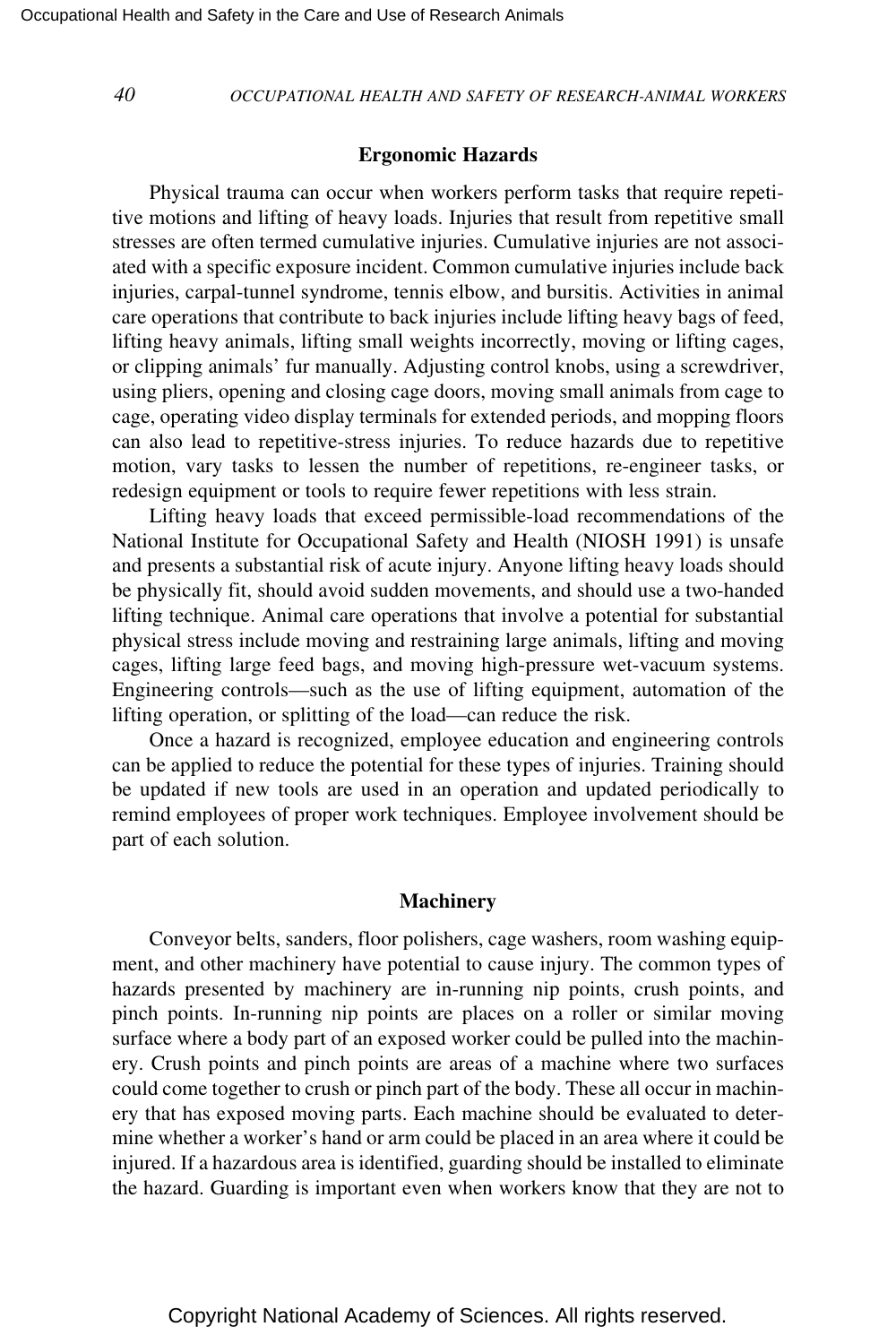### *PHYSICAL, CHEMICAL, AND PROTOCOL-RELATED HAZARDS*

place their hands in a dangerous area. Slips, falls, and loss of awareness of the hazard can cause injury if guarding is not in place. In large equipment that requires operators or repair mechanics to work in the operating chamber, such as cage washers, an internal release mechanism should be available to allow emergency escape if the equipment is inadvertently started.

# **Noise**

Exposure to intense noise can result in loss of hearing. Chronic noise-induced hearing loss is a permanent condition and cannot be treated medically. This type of hearing loss is usually characterized by declining sensitivity to frequencies above 2,000 Hz. Exposure to an intense noise for a short period can cause temporary or permanent loss of hearing. OSHA limits employee exposure to noise to 90 decibels measured on the A scale of a standard sound-level meter at slow response (dBA) averaged over an 8-h workshift (29 CFR 1910.95). The time-weighted average must be lower than 90 dBA if the workshift is longer than 8 h (29 CFR 1910.95). Where levels exceed 85dBA, the exposed employees need to participate in a hearing-conservation program that includes monitoring, audiometric testing, hearing protection, training, and record-keeping (29 CFR 1910.95 c though o). Hearing loss is not the only adverse effect of exposure to noise. Noise can make speech difficult, cause loss of concentration, distract workers, and increase fatigue (NSC 1988).

In an animal care facility, noise can result from animals, particularly pigs and dogs, and from equipment, such as cage washers, high pressure air cleaning equipment, and wet vacuum systems operated in a confined space. A useful way of assessing whether a noise exposure might be excessive is to visit the area and attempt to converse with another person or attempt to talk on the telephone. The noise is probably excessive if normal speech or talking on the telephone is difficult or impossible. When this condition is observed, the noise levels should be assessed by a person knowledgeable about noise, noise-measurement techniques, and data interpretation. Most often, such a person will be an industrial hygienist or an acoustical engineer. OSHA requires that engineering controls be applied first to control the hazard. Engineering controls include shielding, quieter equipment, and installation of sound-deadening materials on the walls and ceilings. If acceptable noise levels are not achieved that way, administrative controls or personal protective equipment will be necessary. Administrative controls include limiting the time that an employee works in the noise-hazard area. It is prudent to provide workers who are exposed to a noise hazard earplugs, earmuffs, or other protective equipment during the noise-evaluation period.

Ultrasonography is used in laboratories and animal care facilities for imaging internal structures. If the frequency is below 20 kHz, it is covered by the OSHA noise standard. Even if it is above 20 kHz, noise exposure is possible because of subharmonics at these higher frequencies (Strickoff and Walters 1990).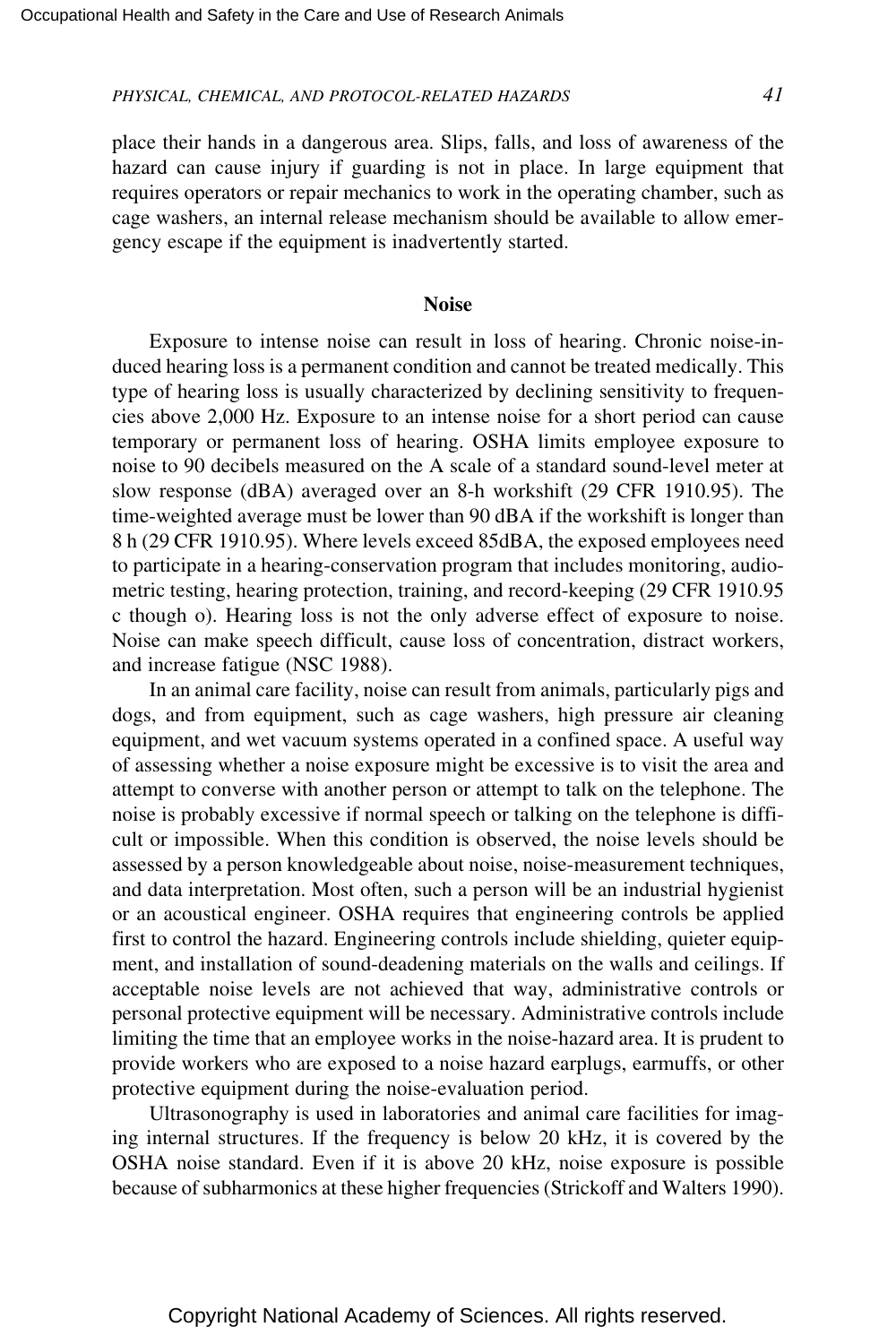# **Chemical Hazards**

Most employees engaged in the care and use of research animals are familiar with the hazards of chemicals used in animal care and laboratory environments. Employee knowledge of chemical hazards and of relevant protective measures has been focused and increased in recent years through employers' responses to two important health and safety standards promulgated by OSHA: the Hazard Communication Standard (29 CFR 1910.1200) and the Occupational Exposure to Hazardous Chemicals in Laboratories (29 CFR 1910.1450), which is known as the laboratory standard. The recognition and control of chemical hazards in research institutions have also been aided by *Prudent Practices for Handling Hazardous Chemicals in Laboratories* (NRC 1981). That volume was extensively revised and updated in 1995, and the new edition, *Prudent Practices in the Laboratory: Handling and Disposal of Chemicals* (NRC 1995), provides practical guidance for evaluating chemical hazards and for working safely with chemicals in the research setting. It extensively discusses sources of hazard information and principles for evaluating and elucidating toxic effects of chemicals. It constitutes a relevant and comprehensive reference document on the recognition and control of chemical hazards, and it should be consulted by all who have responsibility for the planning, conduct, and support of safe research.

Flammability, corrosiveness, reactivity, and explosivity are hazardous properties of chemicals that are usually well understood. Toxicity is the least-predictable hazardous property of chemicals. Exposure to toxic chemicals can cause acute or chronic health effects. General classes of toxic chemicals that might be handled in a research environment are carcinogens, allergens, asphyxiants, corrosives, hepatotoxicants, irritants, mutagens, nephrotoxicants, neurotoxicants, and teratogens. Health risks associated with toxicants depend on both the inherent toxicity of the chemicals and the nature and extent of exposure to them. Animal care activities can seriously influence the potential for employee exposure. Thus, animal care practices that might contribute to employee exposures need to be carefully assessed so that toxic hazards of chemicals associated with the care and use of research animals can be recognized and controlled. A comprehensive review of chemical-hazard assessment and control is provided in *Prudent Practices in the Laboratory: Handling and Disposal of Chemicals* (NRC 1995).

Typical sources of chemical exposure in the care and use of research animals involve the use of disinfectants, pesticides, anesthetic gases, and chemicals for preserving tissues. Sources can include animals that have been intentionally exposed to highly toxic chemicals. Another important source is the disposal of bedding and other waste materials from experimental procedures.

Disinfectants and detergents include soaps, cleaning chemicals, acid-containing chemicals, alcohols (most commonly ethanol and isopropanol), aldehydes (including formaldehyde and gluteraldehyde), and halogenated materials (such as chlorinated and iodinated bleaches). Some phenolic compounds (including potas-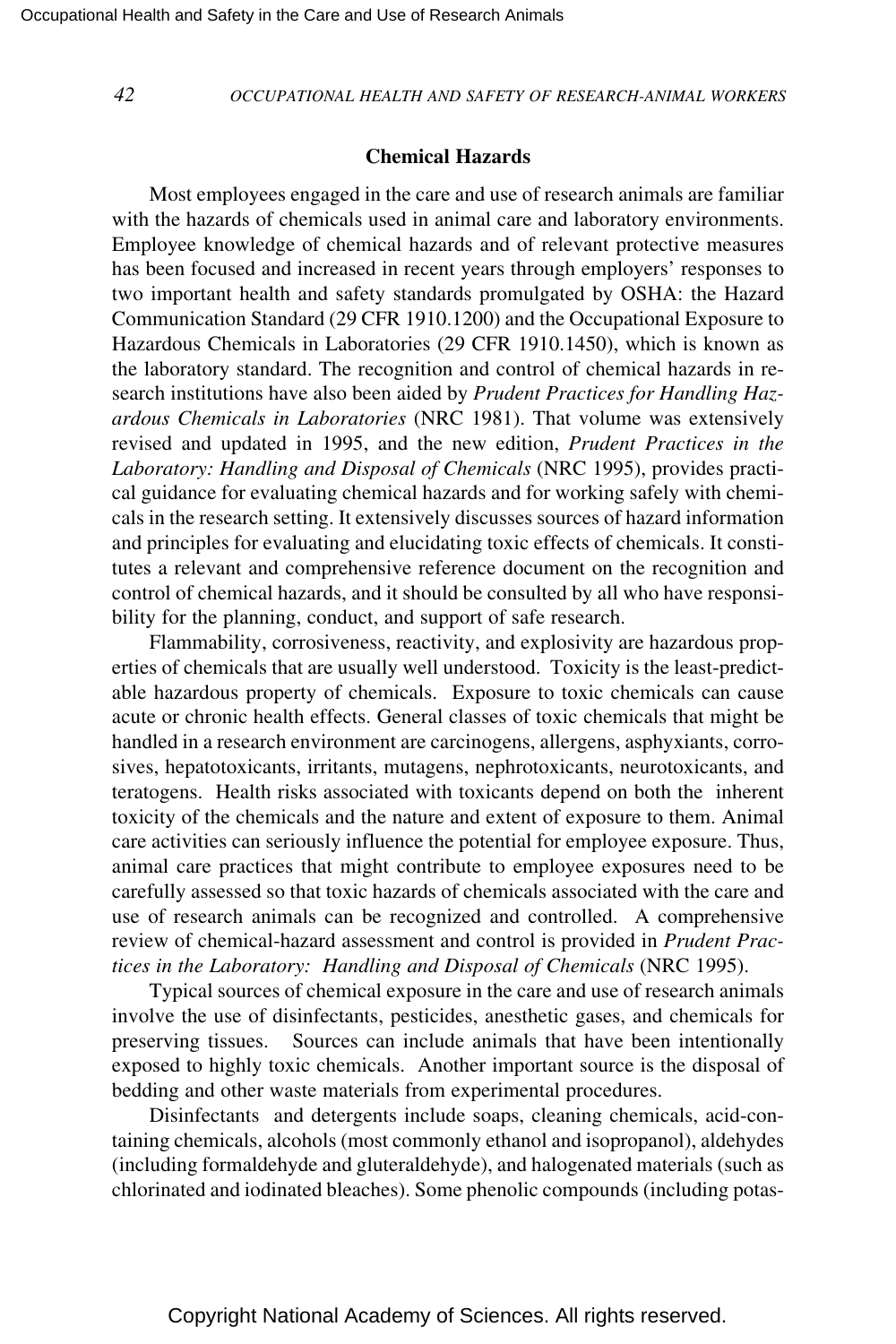### *PHYSICAL, CHEMICAL, AND PROTOCOL-RELATED HAZARDS*

sium *o*-phenylphenate and potassium *o*-benzyl-*p*-chlorophenate) and quaternary ammonium compounds are also used as disinfectants. Various pesticides can be used within animal facilities, but most animal facilities restrict the use of pesticides because of their potential effects on the animals. The primary chemical used as a preservative is formalin as a 10% neutral-buffered solution, but other materials are used from time to time.

Several occupational diseases—including cancer, spontaneous abortion, and liver disease—have been associated with exposure to waste anesthetic gases. Monitoring exposures to waste anesthetic gases in animal operating rooms is an important part of the health and safety program because of the difficulty in matching anesthetic-delivery equipment to the animals.

Burns and irritation of the skin are the most common chemical injuries associated with animal care and use. Some chemicals, such as formaldehyde and gluteraldehyde used for preserving tissue, can cause an allergic response in sensitized people. The risk of injury and illness associated with chemical use can be minimized by practices that reduce or prevent exposure.

# **HAZARDS ASSOCIATED WITH EXPERIMENTAL PROTOCOLS**

A fundamental principle in the conduct of research is the need to determine the potential hazards associated with an experiment before beginning it. That is extremely important in planning experiments that involve research animals, because investigators might be unfamiliar with the intrinsic hazards presented by the animal species of choice or tissues derived from them, and managers and their employees who care for the research animals should be informed of the hazards presented by the experimental protocol. Consideration of both animal-related hazards and protocol-related hazards would benefit from a collaborative assessment in which the investigator, the institutional veterinarian, the animal care supervisor, and a health and safety professional participate. A collaborative assessment is strongly encouraged if the animal experimentation involves either the testing of chemicals for their toxic properties or research with experimentally or naturally infected animals. Whether or not a collaborative initiative is pursued, investigators have an obligation to identify hazards associated with their research and to select the safeguards that are necessary to protect employees involved in the care and use of their research animals.

Hazards associated with experimental protocols are influenced by two principal factors: the dangerous qualities of the experimental agents and the complexity or type of the experimental operations. For example, toxicity, reactivity, flammability, and explosivity should be considered when an experimental protocol involving chemical agents is being planned, and virulence, pathogenicity, and communicability are possible hazardous qualities of biological agents.

The complexity and type of an experimental operation have a direct impact on the extent of potential exposure that an employee receives while carrying out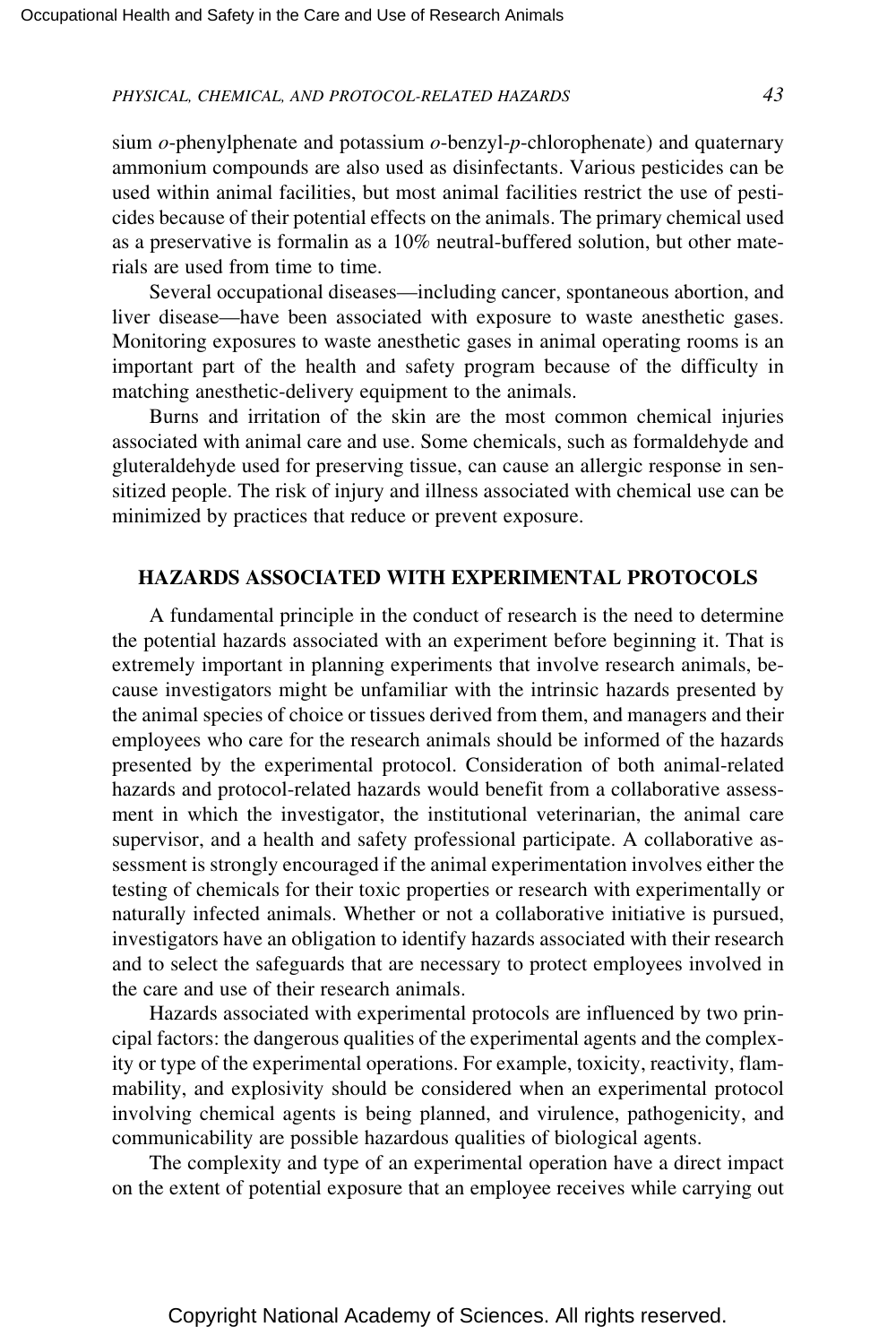or participating in an experimental protocol. For example, during incorporation of a test chemical into feed for ingestion studies, a contaminated dust created during milling and mixing and during transfer of the diet could result in respiratory and dermal exposures. Test material applied to the skin of experimental animals might be disseminated by handling of animals, clipping of hair, changing of bedding, and sweeping of the animal room floor. Vapors are potential sources of exposure during the application of test material to the skin. Exposing an animal to an agent by injection will create a risk of accidental self-inoculation. Inhalation challenges are particularly hazardous and should be conducted only by investigators who have appropriate experience and containment equipment.

# **Protocols Involving Chemicals of Unknown Hazard**

A comprehensive, rigidly followed plan is necessary for testing chemicals of unknown hazard for their toxic properties. It should be presumed that a chemical is hazardous to humans, and the plan should describe specific procedures for handling the chemical from receipt through disposal of animal waste and processing of tissues for histopathological or biochemical examination. *Prudent Practices in the Laboratory: Handling and Disposal of Chemicals* (NRC 1995) provides an excellent general model for planning experiments that involve hazardous chemicals. It was specifically structured to follow the sequence of stages that should be considered in planning a safe experiment: evaluating hazards and assessing risks in the laboratory, management of chemicals, working with chemicals, working with equipment, disposal of chemicals, laboratory facilities, and government regulation of laboratories. It is important not to underestimate the risk presented by experimental chemicals. But most references on chemical safety provide little guidance that is directly applicable to the care and use of research animals. Therefore, developing plans for a specific research protocol that involves research animals and chemicals of unknown hazard will require ingenuity, a quality best derived from a collaborative planning process.

# **Protocols Involving Infectious Agents**

Experiments involving experimentally or naturally infected research animals present recognized risks of occupationally acquired infections. In the largest survey of laboratory-acquired infections conducted to date, research animals or their ectoparasites were associated with about 17% of the reported infections (Pike 1976). In the few cases (under  $3\%$ ) in which infections were attributed to a recognized accident, the primary source was a bite or scratch from an infected animal. That survey and others (Sullivan and others 1978) have shown that trained scientific personnel and technicians were most likely to be infected, although animal care providers and janitorial and maintenance workers have been proved to be at risk for occupationally acquired infection. Most of the zoonotic infections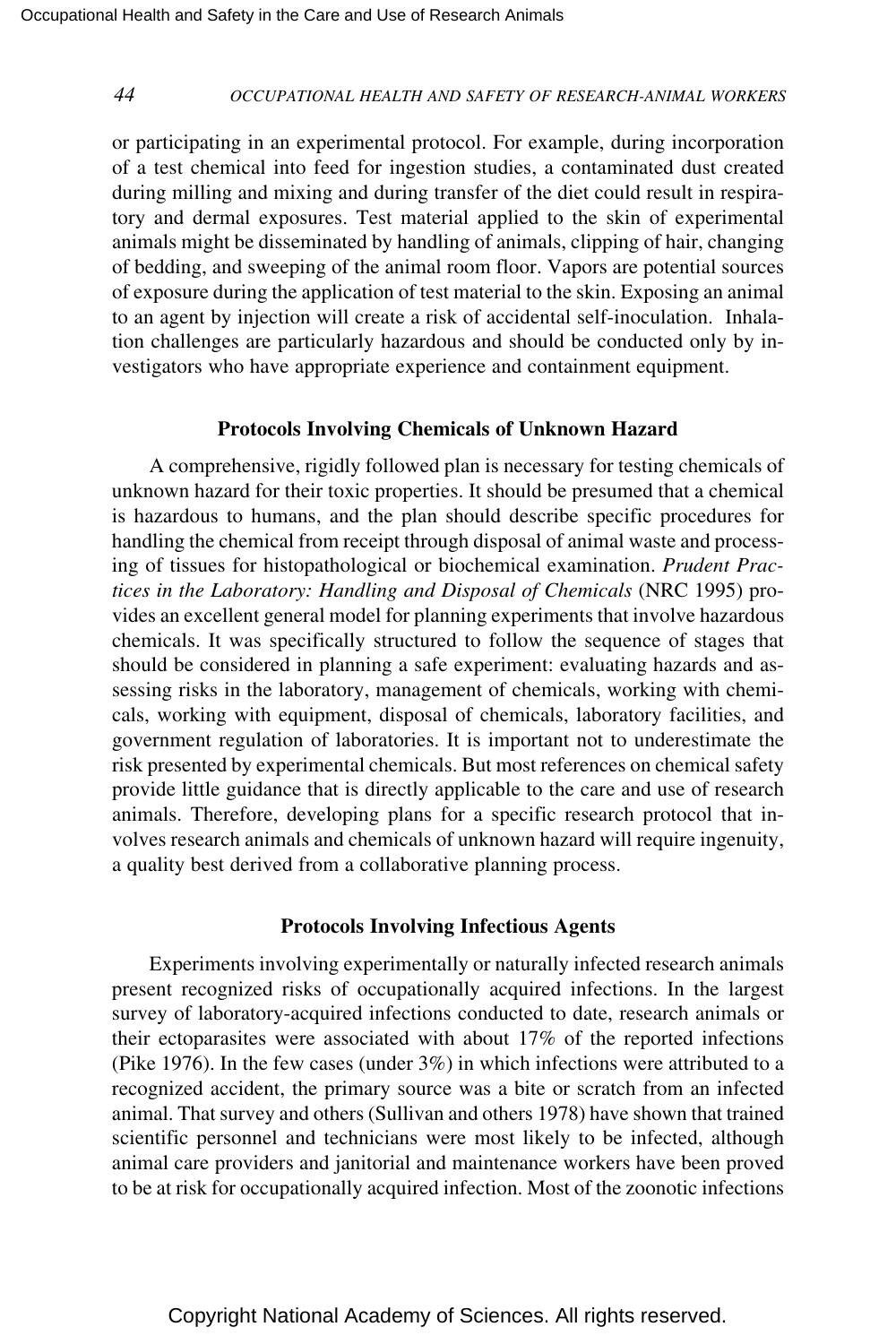### *PHYSICAL, CHEMICAL, AND PROTOCOL-RELATED HAZARDS*

cited in these surveys were associated with research activities involving experimentally infected animals. Transmission of zoonotic disease in an animal facility that is not involved with infectious disease research is rare. CDC and NIH have identified 17 infectious agents or genera other than arboviruses as proven hazards for personnel who use and care for experimentally or naturally infected research animals (CDC-NIH 1993). The agents and genera are summarized in Table 3-2. Arboviruses—most notably Venezuelan equine encephalomyelitis virus, yellow fever virus, Rift Valley virus, and Chikungunya virus—have also been responsible for laboratory animal-associated infections (Hanson and others 1950). The Subcommittee on Arbovirus Laboratory Safety (SALS) of the American Committee on Arthropod-Borne Viruses reported 818 occupationally acquired infections caused by 62 different arboviruses or related viruses (SALS 1980). A total of 19 of these infections, which were associated with 10 viruses—Semliki Forest, Venezuelan equine encephalitis, Western equine encephalitis, yellow fever, Hypr, Rift Valley fever, Congo-Crimean hemorrhagic fever, Junin, Lassa, and Machupo—resulted in death.

Investigators who are planning research activities involving experimentally or naturally infected vertebrate animals should carefully review *Biosafety in Microbiological and Biomedical Laboratories* (CDC-NIH 1993). It defines four levels of control that are appropriate for animal research with infectious agents that present occupational risks ranging from no risk of disease for healthy people to high individual risk of life-threatening disease, and it recommends guidelines for specific agents. The four levels of control, referred to as animal biosafety levels 1-4, each have appropriate microbiological practices, safety equipment, and features of animal facilities. The selection of an animal biosafety level is influenced by several characteristics of the infectious agent, the most important of which are the severity of the disease, the documented mode of transmission of the infectious agent, the availability of protective immunization or effective therapy, and the relative risk of exposure created by manipulation in handling the agent and caring for infected animals.

Animal biosafety level 1 is the basic level of protection appropriate for wellcharacterized agents that are not known to cause disease in healthy humans. Animal biosafety level 2 is appropriate for handling a broad spectrum of moderate-risk agents that cause human disease by ingestion or through percutaneous or mucous-membrane exposure. Extreme precautions with needles or sharp instruments are emphasized at this level. Animal biosafety level 3 is appropriate for agents that present risks of respiratory transmission and that can cause serious and potentially lethal infections. Emphasis is placed on the control of aerosols by containing all manipulations and housing infected animals in isolators or ventilated cages. At this level, the animal facility is designed to control access to areas where animals are kept and includes a specialized ventilation system that is designed to maintain directional airflow. Exotic agents that pose a high individual risk of life-threatening disease by the aerosol route and for which no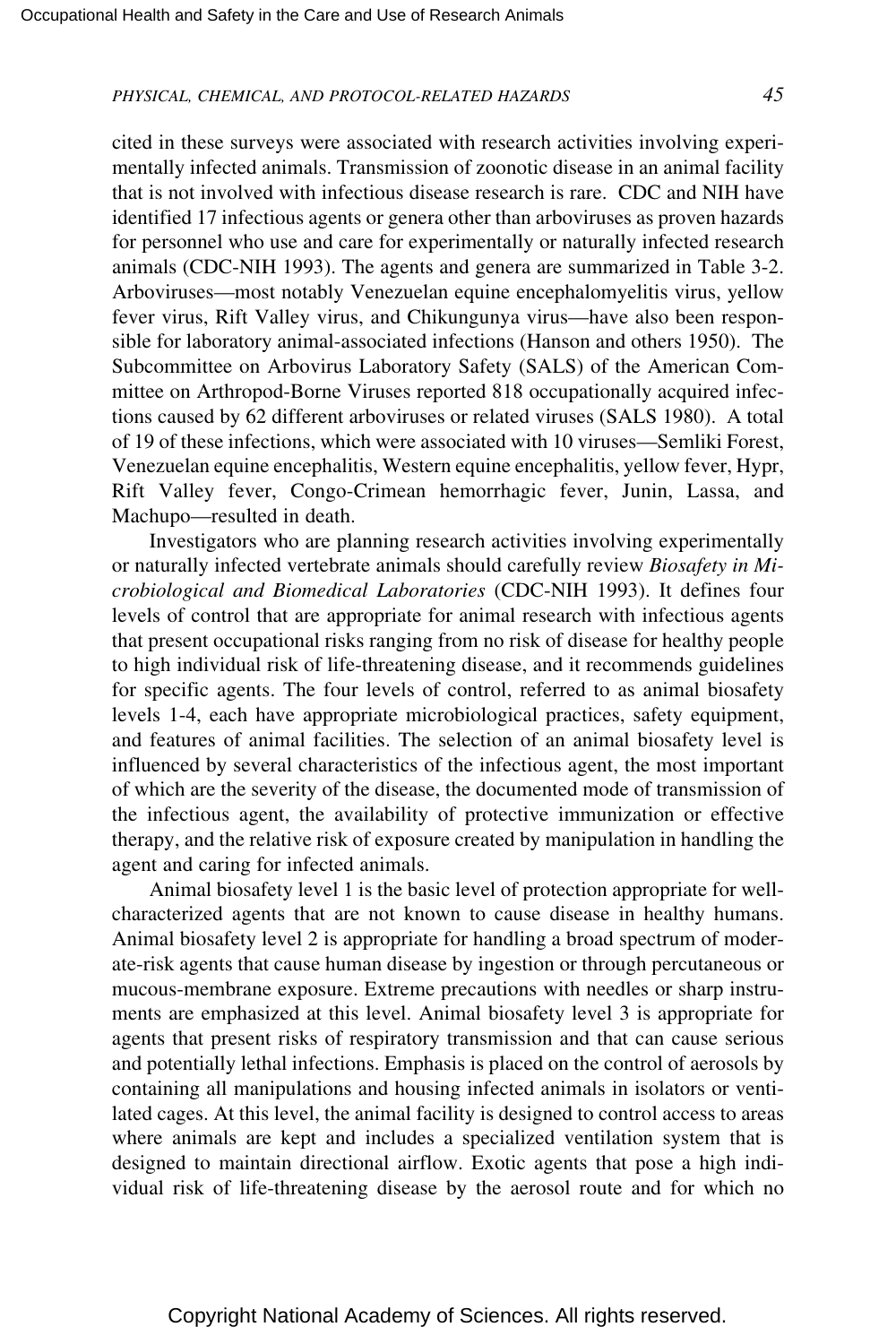| Pathogenic Agent                                                                                            | Animals                          | Comment                                                                                           | References                                                          |
|-------------------------------------------------------------------------------------------------------------|----------------------------------|---------------------------------------------------------------------------------------------------|---------------------------------------------------------------------|
| <b>Viral Agents</b><br><b>B</b> virus<br>(Circopithecine<br>herpesvirus 1) (formerly<br>Herpesvirus simiae) | Macaques                         | Contact with<br>experimentally and<br>naturally infected<br>animals                               | Holmes and others<br>1990. Palmer 1987                              |
| Hepatitis A virus                                                                                           | Nonhuman<br>primates             | Contact with<br>experimentally and<br>naturally infected<br>animals                               | Pike 1979                                                           |
| Lymphocytic<br>choriomeningitis virus                                                                       | Mice, hamsters,<br>guinea pigs   | Contact with<br>experimentally and<br>naturally infected<br>animals                               | Bowen and others<br>1975, Jahrling and<br>Peters 1992, Pike<br>1976 |
| Marburg virus                                                                                               | African Green<br>monkeys         | Contact with<br>naturally infected<br>animals                                                     | Martini & Siegert<br>1971<br>Martini 1973                           |
| Simian<br>immunodeficiency virus                                                                            | Macaques                         | Handling of blood<br>from experimentally<br>infected animals                                      | CDC 1992a.<br>Khabbaz and others<br>1992                            |
| Vesicular stomatitis virus                                                                                  | Livestock                        | Contact with naturally<br>infected animals                                                        | Hanson and others<br>1950, Patterson and<br>others 1958             |
| <b>Rickettsial Agents</b><br>Coxiella burnetii                                                              | Sheep                            | Contact with naturally<br>infected animals                                                        | CDC 1979, Spinelli<br>and others 1981                               |
| <b>Bacterial Agents</b><br>Brucella (B. abortus,<br>B. canis, B. melitensis,<br>$B. \; suis)$               | Cattle, dogs,<br>goats, swine    | Contact with<br>experimentally and<br>naturally infected<br>animals, presumed<br>aerosol exposure | Pike 1976                                                           |
| Campylobacter jejuni                                                                                        | Dogs, primates,<br>coyotes, etc. |                                                                                                   | Fox and others 1989                                                 |
| Chlamydia psittaci                                                                                          | <b>Birds</b>                     | Contact with<br>experimentally and<br>naturally infected<br>animals, presumed<br>aerosol exposure | Miller and others<br>1987, Pike 1976                                |

# TABLE 3-2 Reported Occupationally Acquired Infections Associated with Experimentally or Naturally Infected Research Animals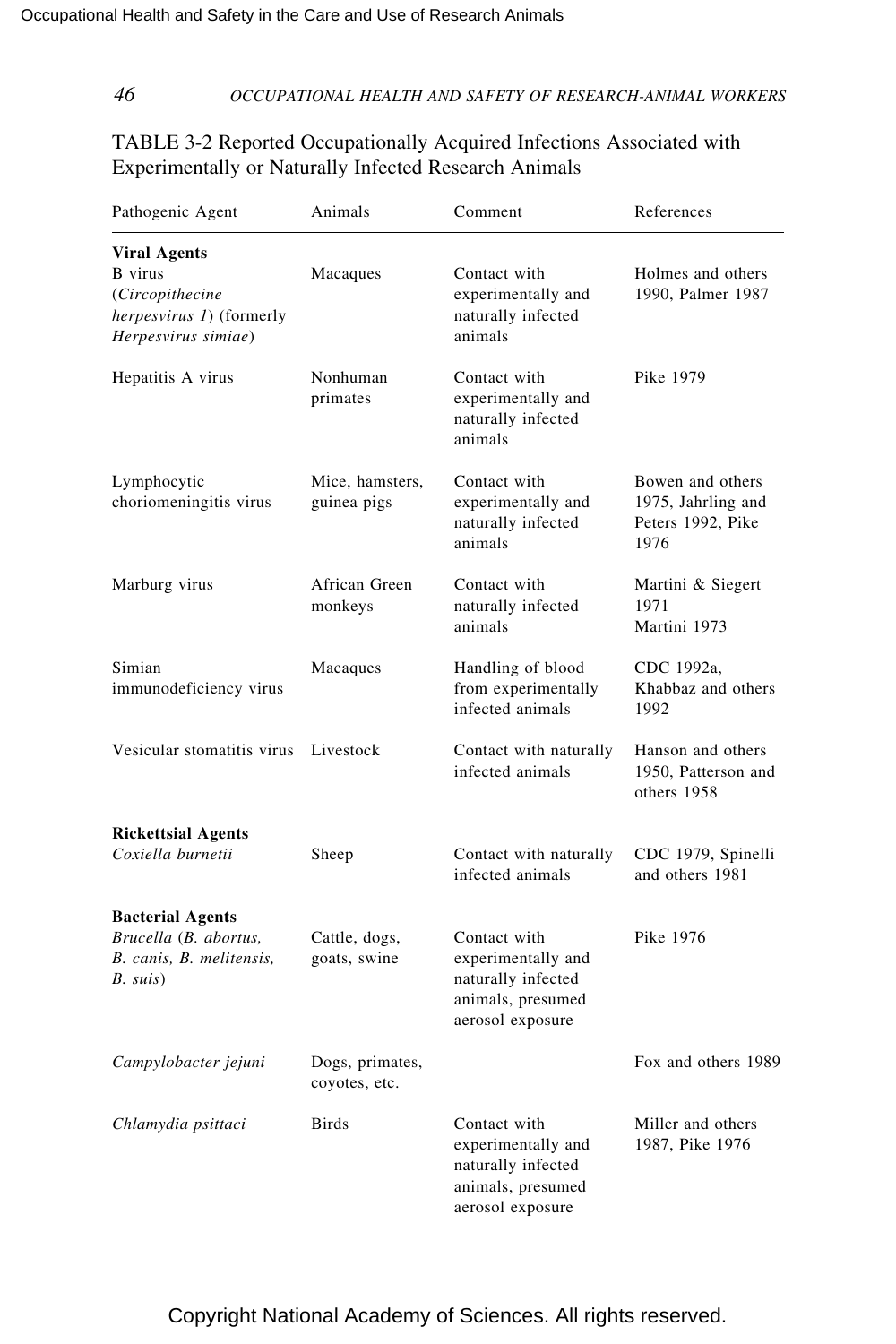# *PHYSICAL, CHEMICAL, AND PROTOCOL-RELATED HAZARDS 47*

# TABLE 3-2 Continued

| Pathogenic Agent                | Animals                                          | Comment                                                                                       | References                                                        |
|---------------------------------|--------------------------------------------------|-----------------------------------------------------------------------------------------------|-------------------------------------------------------------------|
| Francisella tularensis          | Rabbits                                          | Contact with<br>experimentally and<br>naturally infected<br>animals or their<br>ectoparasites | Pike 1976                                                         |
| Leptospira interrogans          | Rabbits, dogs,<br>rats, mice,<br>guinea pigs     | Contact with<br>experimentally and<br>naturally infected<br>animals                           | Richardson 1973                                                   |
| Legionella pneumophila          | Guinea pigs                                      | Aerosol or droplet<br>exposure during<br>animal challenge                                     | CDC 1976                                                          |
| Mycobacterium<br>tuberculosis   | Nonhuman<br>primates                             | Contact with<br>experimentally and<br>naturally infected<br>animals                           | Kaufmann and<br>Anderson 1978                                     |
| Salmonella spp.                 | Mice, rats,<br>dogs, cats                        | Contact with<br>experimentally and<br>naturally infected<br>animals                           | Grist and Emslie<br>1987. Miller and<br>others 1987, Pike<br>1976 |
| <i>Shigella</i> spp.            | Guinea pigs, rats,<br>mice, nonhuman<br>primates | Contact with<br>experimentally<br>infected animals                                            | Pike 1976                                                         |
| Streptobacillus<br>moniliformis | Rats                                             | Contact with<br>experimentally and<br>naturally infected<br>animals                           | Pike 1976                                                         |
| <b>Fungal Agents</b>            |                                                  |                                                                                               |                                                                   |
| Sporothrix schenckii            | Rats                                             | Bite from an<br>experimentally<br>infected animal                                             | Jeanselme and<br>Chevallier 1910,<br>1911                         |
| Microsporum,<br>Trichophyton    | Mice, rabbits,<br>guinea pigs                    | Contact with<br>experimentally and<br>naturally infected<br>animals                           | Hanel and Kruse<br>1967, McAleer<br>1980; Pike 1976               |

Source: CDC-NIH 1993.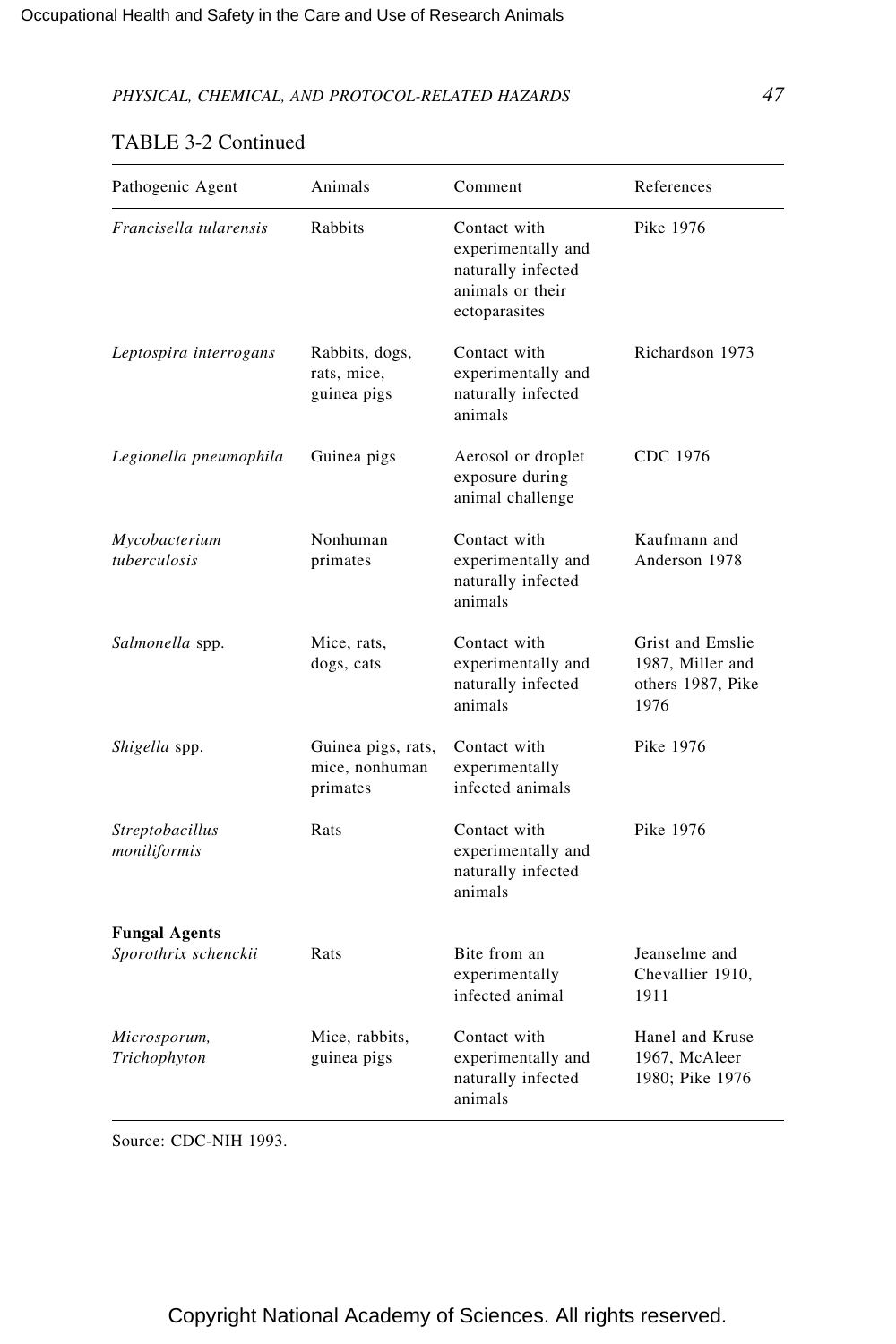treatment is available are restricted to animal biosafety level 4 high-containment facilities. Worker protection in these facilities is provided by the use of physically sealed glove boxes or fully enclosed barrier suits that supply breathing air. Most research involving experimentally and naturally infected vertebrate animals will be conducted at animal biosafety level 2 or 3. A summary of hazard control elements for these two animal biosafety levels is presented in Table 3-3. Animal biosafety level 1 is not addressed here because it represents normal housing without special precautions. Animal biosafety level 4 is not discussed because containment facilities for this work are limited to a few highly specialized institutions that have considerable experience in the handling of dangerous and exotic pathogens.

Research protocols involving emerging and re-emerging pathogens require careful planning and might require review of previous studies. Most of the literature on safety in handling infectious agents was published 3-4 decades ago, but it is still invaluable in planning safe experiments. Modern research can also present novel hazards that require careful review. For example, the potential occupational health and safety risks need to be considered before animal experiments are undertaken to evaluate the safety to humans of viral vectors that are being proposed for use in gene therapies. Similarly, studies with transgenic animals that express receptors for human pathogens or whose genomes contain proviral DNA for an infectious virus should be evaluated to determine whether safeguards appropriate for handling the wild-type infectious agent should be applied. Assistance in the determination of risk and the selection of appropriate safeguards can be found in the NIH *Guidelines for Research Involving Recombinant DNA Molecules* (NIH 1994). A recent revision of its Appendix B has a section (B-V) on frequently used viral agents, including viral vectors. These protocols might require approval of the institution or funding agency. The institution's biosafety committee and biosafety officer are valuable resources and should be consulted when experiments are being planned.

Several authoritative reference works provide excellent guidance for the safe handling of infectious microorganisms in research. Three that are particularly noteworthy are *Biosafety in the Laboratory: Prudent Practices for the Handling and Disposal of Infectious Materials* (NRC 1989), *Laboratory Safety: Principles and Practices* (Fleming and others 1995), and *Biosafety in Microbiological and Biomedical Laboratories* (CDC-NIH 1993).

Most-helpful practices to prevent occupationally acquired infections associated with the care and use of research animals are the following:

• Avoid the use of sharps whenever possible. Take extreme care when using a needle and syringe for inoculating research animals or when using sharps during necropsy procedures.

• Keep hands away from mouth, nose, and eyes.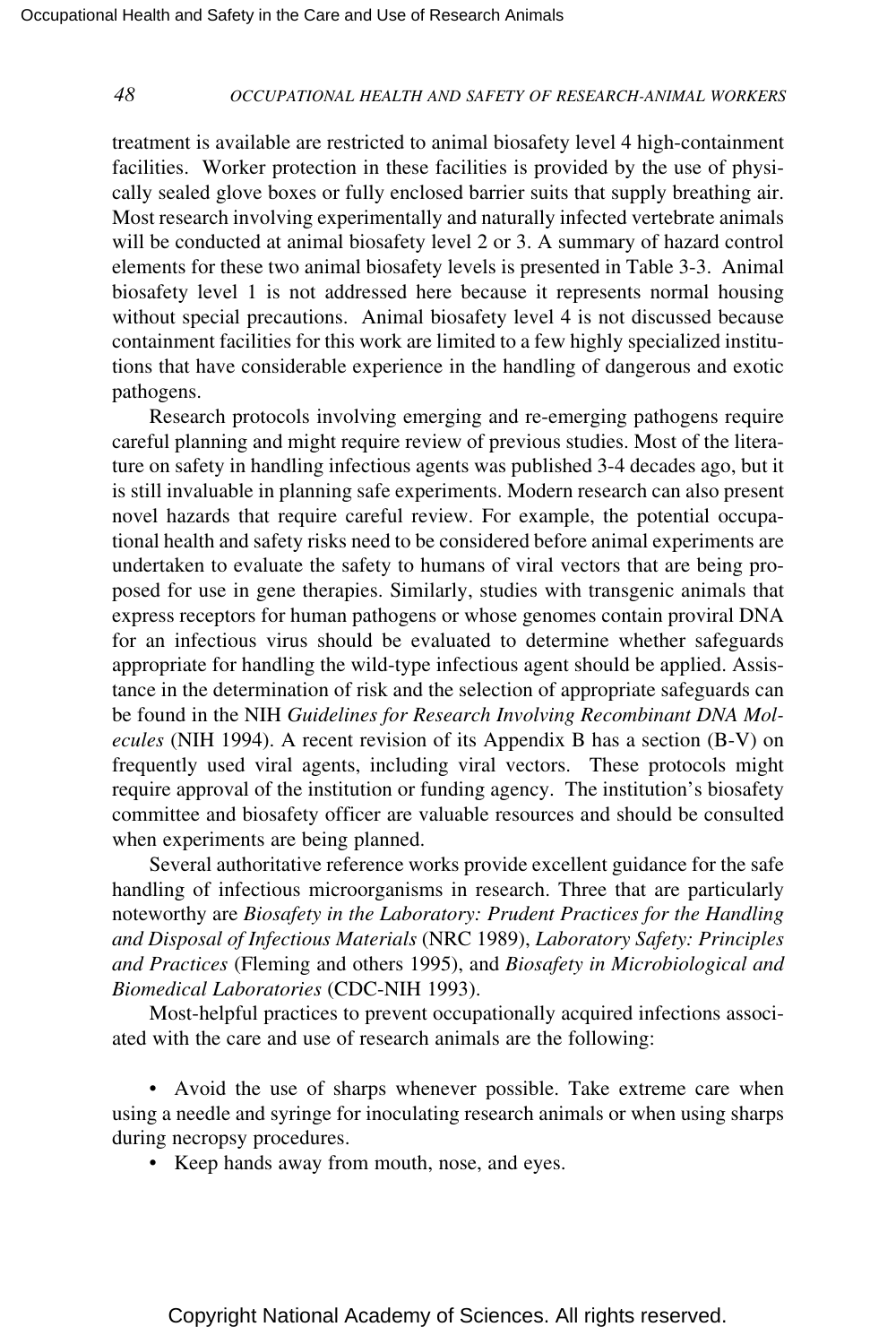| ļ           |                |  |
|-------------|----------------|--|
| I<br>I<br>l |                |  |
| l<br>I      | $\overline{1}$ |  |
|             |                |  |

| or Naturally Infected | Vertebrate Animals                                                                                                     | TABLE 3-3 Summary of Recommended Animal Biosafety Levels 2 and 3 for Research Programs that Involve Experimentally                                       |                                                                                                                                                        |                                                                                                                                             |
|-----------------------|------------------------------------------------------------------------------------------------------------------------|----------------------------------------------------------------------------------------------------------------------------------------------------------|--------------------------------------------------------------------------------------------------------------------------------------------------------|---------------------------------------------------------------------------------------------------------------------------------------------|
| Biosafety<br>Animal   | Agents                                                                                                                 | Practices                                                                                                                                                | Safety Equipment                                                                                                                                       | Facilities                                                                                                                                  |
| Level                 |                                                                                                                        |                                                                                                                                                          |                                                                                                                                                        |                                                                                                                                             |
| 2                     | varied severity; indigenous<br>Cause human disease of                                                                  | · Biohazard warning signs<br>· Good personal hygiene<br>• Limited access                                                                                 | containment equipment<br>used for necropsy and<br>· Primary barriers:                                                                                  | • Autoclave available<br>• No recirculation of<br>exhaust air                                                                               |
|                       | Hazard: percutaneous exposure,<br>(enteric pathogens)<br>mucous membrane exposure,<br>ingestion                        | • Decontamination of cages<br>· Personal protective<br>Sharps precautions<br>· Biosafety manual                                                          | equipment: laboratory<br>procedures with high<br>potential for creating<br>aerosols                                                                    | · Hand washing sink in<br>animal rooms                                                                                                      |
|                       | flexneri, Salmonella typhimurium,<br>HBV, HIV, Shigella<br>Toxoplasma gondii<br>Examples:                              | • Decontamination of<br>infectious waste<br>before washing                                                                                               | respiratory protection as<br>coats, gloves, face and<br>required                                                                                       |                                                                                                                                             |
| 3                     | lethal consequences;<br>Hazard: aerosol transmission<br>Cause human disease with<br>indigenous or exotic<br>serious or | • Decontamination of clothing<br>· Biohazard warning signs<br>Good personal hygiene<br>· Sharps precautions<br>• Controlled access<br>· Biosafety manual | containment equipment<br>used for all activities<br>materials or infected<br>involving infectious<br>· Primary barriers:<br>animals                    | · Physical separation from<br>· Self-closing double-door<br>$\bullet$ No recirculation of<br>access corridors<br>passage way<br>exhaust air |
|                       | tuberculosis, Brucella canis,<br>Examples: Mycobacterium<br>Coxiella Burnetii                                          | • Decontamination of all wastes<br>before bedding is removed<br>• Decontamination of cages<br>before laundering                                          | respiratory protection as<br>gowns, gloves, face and<br>equipment: laboratory<br>footwear as required<br>required, protective<br>· Personal protective | · Hand washing sink in<br>· Autoclave available<br>· Directional airflow<br>animal rooms<br>in facility                                     |
| Source: CDC-NIH 1993. |                                                                                                                        |                                                                                                                                                          |                                                                                                                                                        |                                                                                                                                             |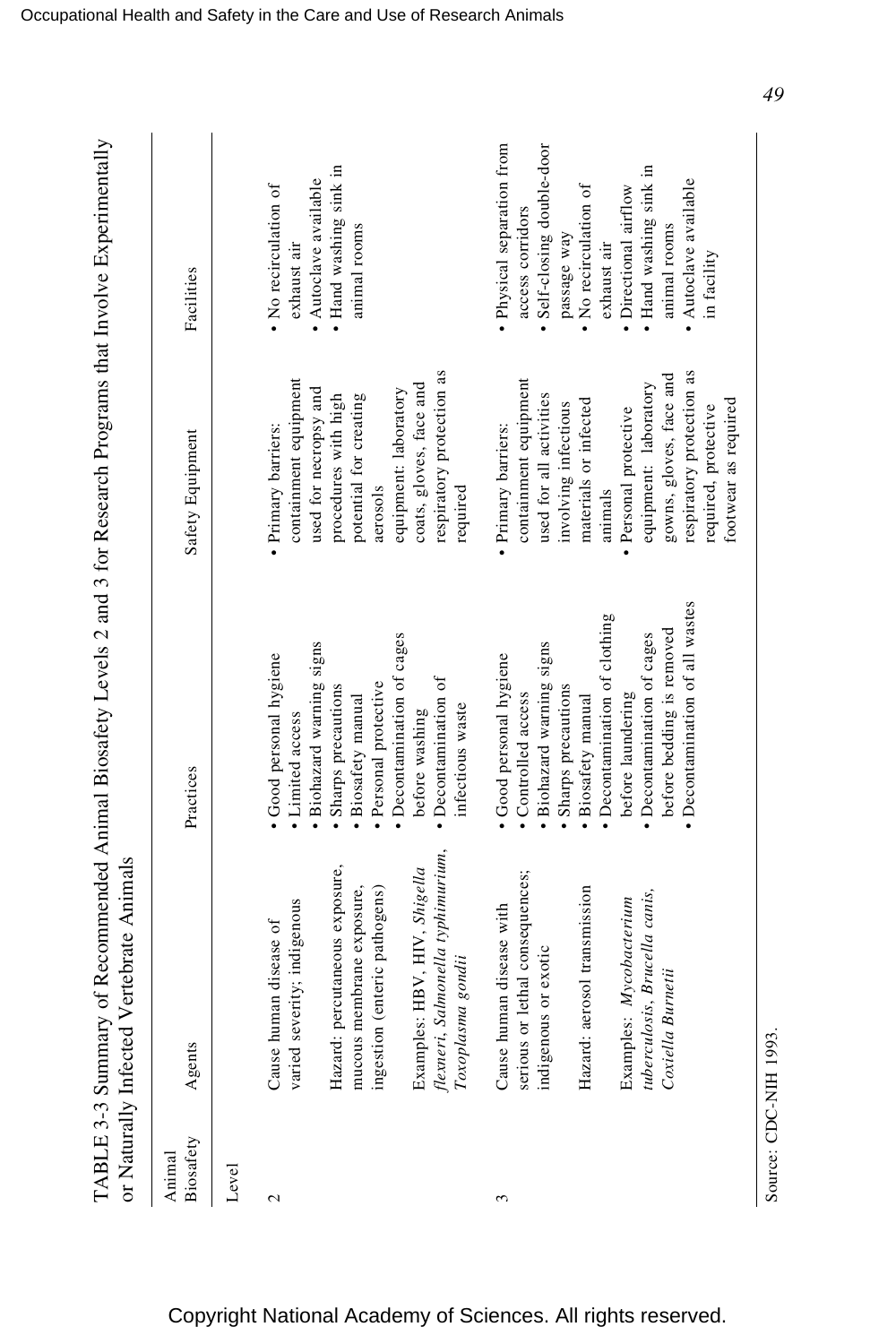• Wear protective gloves and a laboratory coat or gown in areas where research animals are kept.

• Remove gloves and wash hands after handling animals or tissues derived from them and before leaving areas where animals are kept.

• Use mechanical pipetting devices.

• Never eat, drink, smoke, handle contact lenses, apply cosmetics, or take or apply medicine in areas where research animals are kept.

• Perform procedures carefully to reduce the possibility of creating splashes or aerosols.

• Contain operations that generate hazardous aerosols in biological safety cabinets or other ventilated enclosures.

• Wear eye protection.

• Keep doors closed to rooms where research animals are kept.

• Promptly decontaminate work surfaces after spills of viable materials and when procedures are completed.

• Decontaminate infectious waste before disposal.

• Use secondary leakproof containers to store or transfer cultures, tissues, or specimens of body fluids.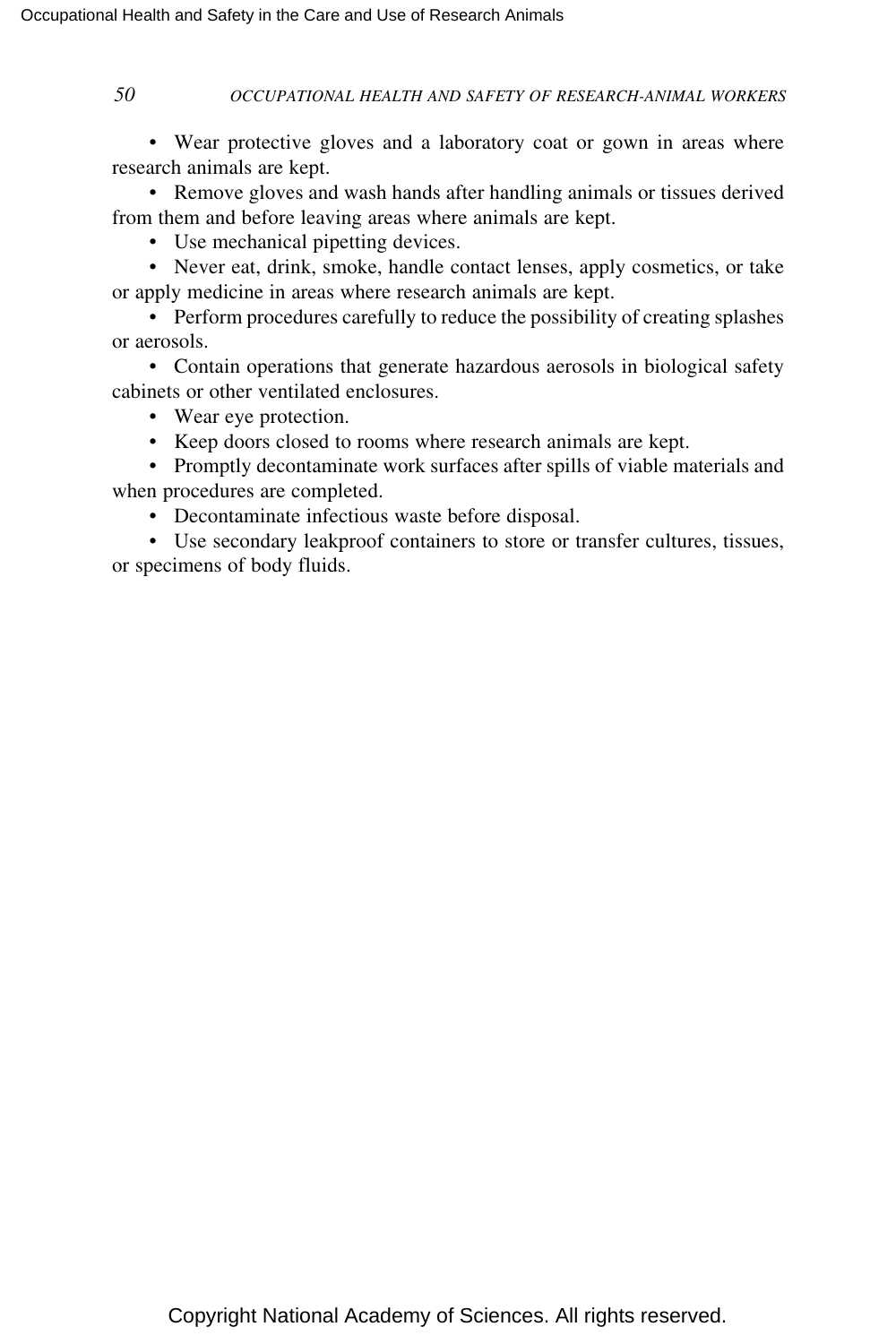# 4

# Allergens

Allergic reactions to animals are among the most common conditions that adversely affect the health of workers involved in the care and use of animals in research. One survey (Lutsky 1987) demonstrated that three-fourths of all institutions with laboratory animals had animal-care workers with allergic symptoms. The estimated prevalence of allergic symptoms in the general population of regularly exposed animal-care workers ranges from 10% to 44% (Hollander and others 1996, Knysak 1989). An estimated 10% of laboratory workers eventually develop occupation-related asthma.

Attempts have been made to determine whether persons with allergic conditions, such as allergic rhinitis (hay fever), are at higher risk than normal persons of developing animal-dander sensitivity when working with laboratory animals. On the basis of current estimates, up to 73% of persons with pre-existing allergic disease eventually develop allergy to laboratory animals (Agrup and others 1986, Platts-Mills and others 1986, Venables and others 1988). Allergy is most often manifested by nasal symptoms, itchy eyes, and rashes. Symptoms usually evolve over a period of exposure of 1-2 years. Occupation-related asthma, a more serious disorder, might develop in about 10% of persons with allergic disease who work with laboratory animals (Hunskaar and Fosse 1993). Occupation-related asthma not only can cause symptoms of cough, wheezing, and shortness of breath while the worker is exposed to laboratory animals, but also can lead to chronic symptoms (persisting for months to years) even after exposure ceases.

Workers exposed to laboratory animals can be categorized into several risk groups. The information cited above is shown in Table 4-1 for four risk groups based on history of allergic disease and sensitization to animal proteins. Except in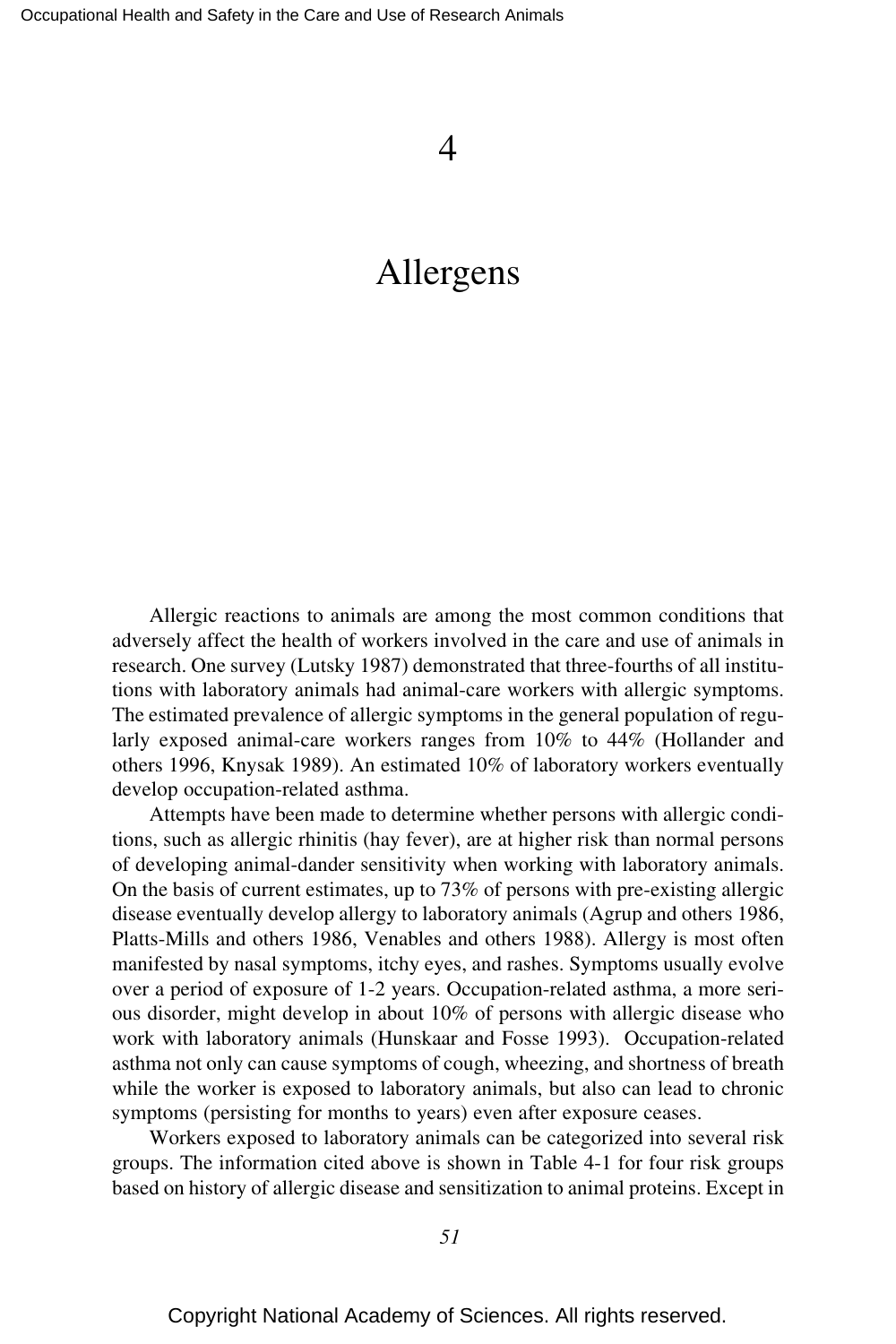| Risk Group   | History                                                              | Risk of allergic<br>reactions to<br>laboratory animals | Comment                                                                                                                                              |
|--------------|----------------------------------------------------------------------|--------------------------------------------------------|------------------------------------------------------------------------------------------------------------------------------------------------------|
| Normal       | No evidence of<br>allergic disease                                   | $~10\%$                                                | 90% of normal group<br>will never develop<br>symptoms in spite of<br>repeated animal contact                                                         |
| Atopic       | Pre-existing<br>allergic disease                                     | Up to $73%$                                            | Workers who become<br>sensitized to animal<br>proteins will eventually<br>develop symptoms on<br>exposure                                            |
| Asymptomatic | Immunoglobulin E<br>antibodies to<br>allergenic animal<br>proteins   | Up to $100\%$                                          | Risk of developing<br>allergic symptoms of<br>rhinitis, asthma, or<br>contact urticaria with<br>continued exposure is<br>high                        |
| Symptomatic  | Clinical symptoms<br>on exposure to<br>allergenic animal<br>proteins | 100%                                                   | 33% with chest<br>symptoms; $10\%$ of<br>group might develop<br>occupational asthma;<br>even minimal exposure<br>can lead to permanent<br>impairment |

# TABLE 4-1 Risk of Developing Allergy to Laboratory Animals

a few situations, a dose-response relationship that defines sensitization, induction of disease, and production of symptoms in association with specific allergen concentrations has not been established.

Contact urticaria ("hives") is typically due to the application of an allergen (usually a protein or glycoprotein) directly onto the skin. A common example is the development of wheal and flare reactions that produce welts when a person's skin and the tail of a mouse or rat come into contact. Scratches by cats and dogs can produce similar responses. Latex in rubber gloves is another cause of contact urticaria.

Although symptoms of asthma in laboratory-animal workers are most obvious in the work environment, they can also occur at night and awaken sufferers. In almost all asthmatic people with laboratory-animal allergy, nasal and eye symptoms preceded the development of asthma (Bland and others 1987).

In rare instances, a person who has become sensitized to an animal protein in the saliva of the animal experiences a generalized allergic reaction termed ana-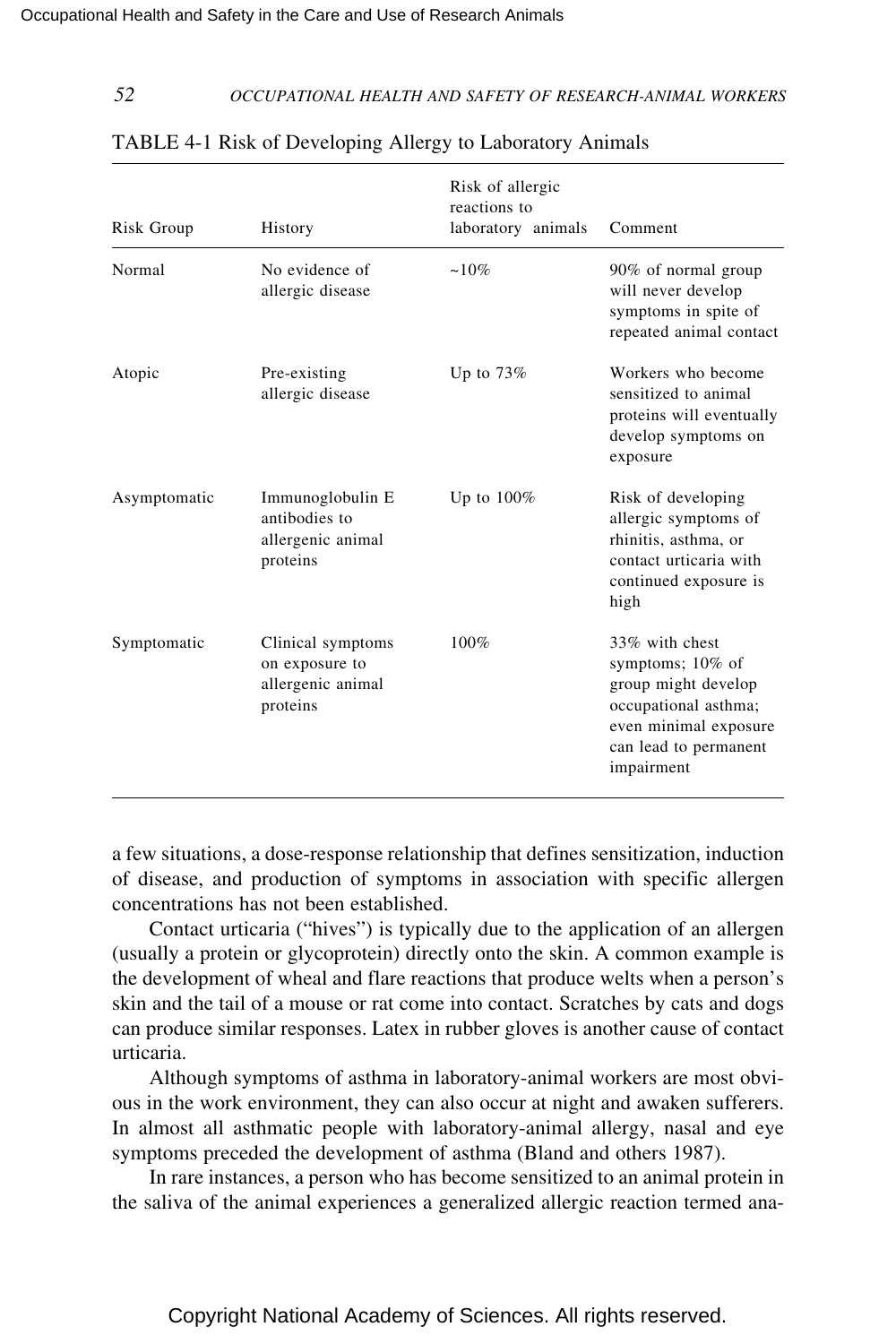# *ALLERGENS*

phylaxis when bitten by an animal (Teasdale and others 1993). People working in entomology laboratories can be exposed to stinging insects, such as bees, wasps and ants, which can cause similar reactions. Anaphylaxis can be evident as diffuse itching, hives, and swelling of the face, lips, and tongue. Some people experience difficulty in breathing because of laryngeal edema; others develop asthma with wheezing. In some instances, shock can lead to loss of consciousness. Anaphylactic reactions vary from mild generalized urticarial reactions to profound life-threatening reactions.

### **MECHANISMS OF ALLERGIC REACTIONS**

The allergic reactions described above are examples of classic immunoglobulin E-mediated reactions. Such reactions are the consequence of a series of immunological and biochemical events. First, a person is exposed to the allergen, which is usually a protein or glycoprotein. In the case of laboratory animal allergy, the route of exposure is most often due to airborne allergens (see Table 4-2). The allergen is processed by the macrophages or B lymphocytes and presented to T lymphocytes. Helper T lymphocytes stimulate B lymphocytes to produce antibodies of the immunoglobulin E (IgE) class specific for the allergen.

| Disorder                | Symptoms                                                                                                                                                                                                       | Signs                                                                                                                                   |
|-------------------------|----------------------------------------------------------------------------------------------------------------------------------------------------------------------------------------------------------------|-----------------------------------------------------------------------------------------------------------------------------------------|
| Contact urticaria       | Redness, itchiness of skin,<br>welts, hives                                                                                                                                                                    | Raised, circumscribed<br>erythematous lesions                                                                                           |
| Allergic conjunctivitis | Sneezing, itchiness, clear<br>nasal drainage, nasal congestion                                                                                                                                                 | Conjunctival vascular<br>engorgement, cheminosis, clear<br>discharge (usually bilateral)                                                |
| Allergic rhinitis       | Sneezing, itchiness, clear<br>nasal drainage, nasal congestion                                                                                                                                                 | Pale or edematous nasal<br>mucosa, clear rhinorrhea                                                                                     |
| Asthma                  | Cough, wheezing, chest tightness,<br>shortness of breath                                                                                                                                                       | Decreased breath sounds,<br>prolonged expiratory phase or<br>wheezing, reversible airflow<br>obstruction, airway<br>hyperresponsiveness |
| Anaphylaxis             | Generalized itching, hives,<br>throat tightness, eye or lip swelling,<br>difficulty in swallowing, hoarseness,<br>shortness of breath, dizziness,<br>fainting, nausea, vomiting,<br>abdominal cramps, diarrhea | Flushing, urticaria,<br>angioedema, stridor, wheezing,<br>hypotension                                                                   |

TABLE 4-2 Allergic Reactions to Laboratory-Animal Allergens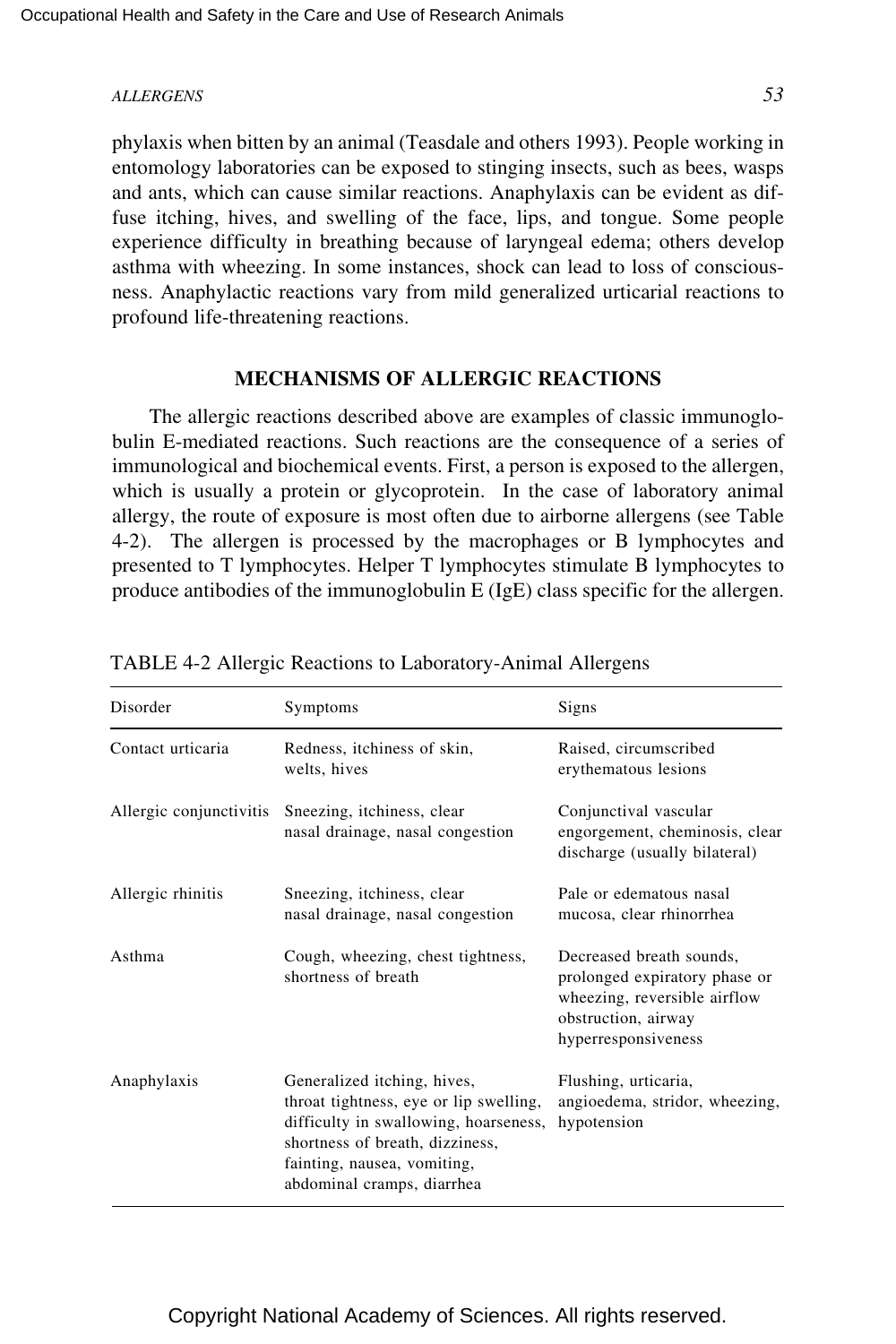IgE is found in the circulation in low concentrations and binds to mast cells and basophils. Mast cells are abundant in the respiratory tract, gastrointestinal tract, and skin, the main sites of allergic reactions. When a person so "sensitized" is reexposed to the same allergen, the allergen binds to IgE molecules and causes the release of histamine and other chemical mediators stored in the mast cells and basophils. The mediators, on contact with the relevant tissues, can produce hives, nasal congestion, sneezing, nasal drainage, coughing, wheezing, and shortness of breath.

All those reactions are termed "immediate hypersensitivity" responses because they are noted within 10-15 min of exposure to the allergen. However, it is now recognized that such reactions not only can occur immediately but also have a late component; that is, the symptoms can recur 4-6 h after exposure without further allergen stimulation.

Virtually all human beings are capable of developing allergic reactions; however, some individuals are more susceptible. These people (atopics) are more likely to develop IgE antibodies to allergens owing to an inherited tendency. This is an autosomal dominant trait with variable expression that has been linked to genetic markers on chromosome 5 (Blumenthal and Blumenthal 1996, Marsh and others 1994). Persons with atopy often develop allergic diseases, such as allergic rhinitis, asthma, and atopic dermatitis (eczema) when chronically exposed to allergens.

# **SPECIFIC ANIMALS THAT CAN PROVOKE ALLERGIC REACTIONS**

### **Rats**

Rats are among the most commonly used laboratory animals and are responsible for symptoms in a large portion of people who have laboratory-animal allergy. The major sources of rat-allergen exposure appear to be urine and saliva of the animal. A major rat-urine allergen with two isoforms has been identified: *Rat n 1A*, a pre-albumin, and *Rat n 1B* (α2-euglobulin) (Eggleston and others 1989, Longbottom 1980). These two proteins have some cross-reactivity, although they differ in molecular weight and isoelectric point. Their amino acid composition is similar, but their carbohydrate concentration differs. The amino acid sequence of *Rat n 1B* has been obtained (Laperche and others 1983).

Sampling methods have been developed to measure the amount of airborne allergen and the size of the airborne particles that contain rat allergen (Eggleston and others 1989; Platts-Mills and others 1986). Particles that contain rat allergen found in air samples from a rat vivarium vary from  $< 0.5$  to  $> 20 \mu m$  in aerodynamic equivalent diameter. Disturbance of rat litter leaves a substantial proportion of the smaller particles airborne for 15-35 min (Platts-Mills and others 1986); most of these particles are easily respirable.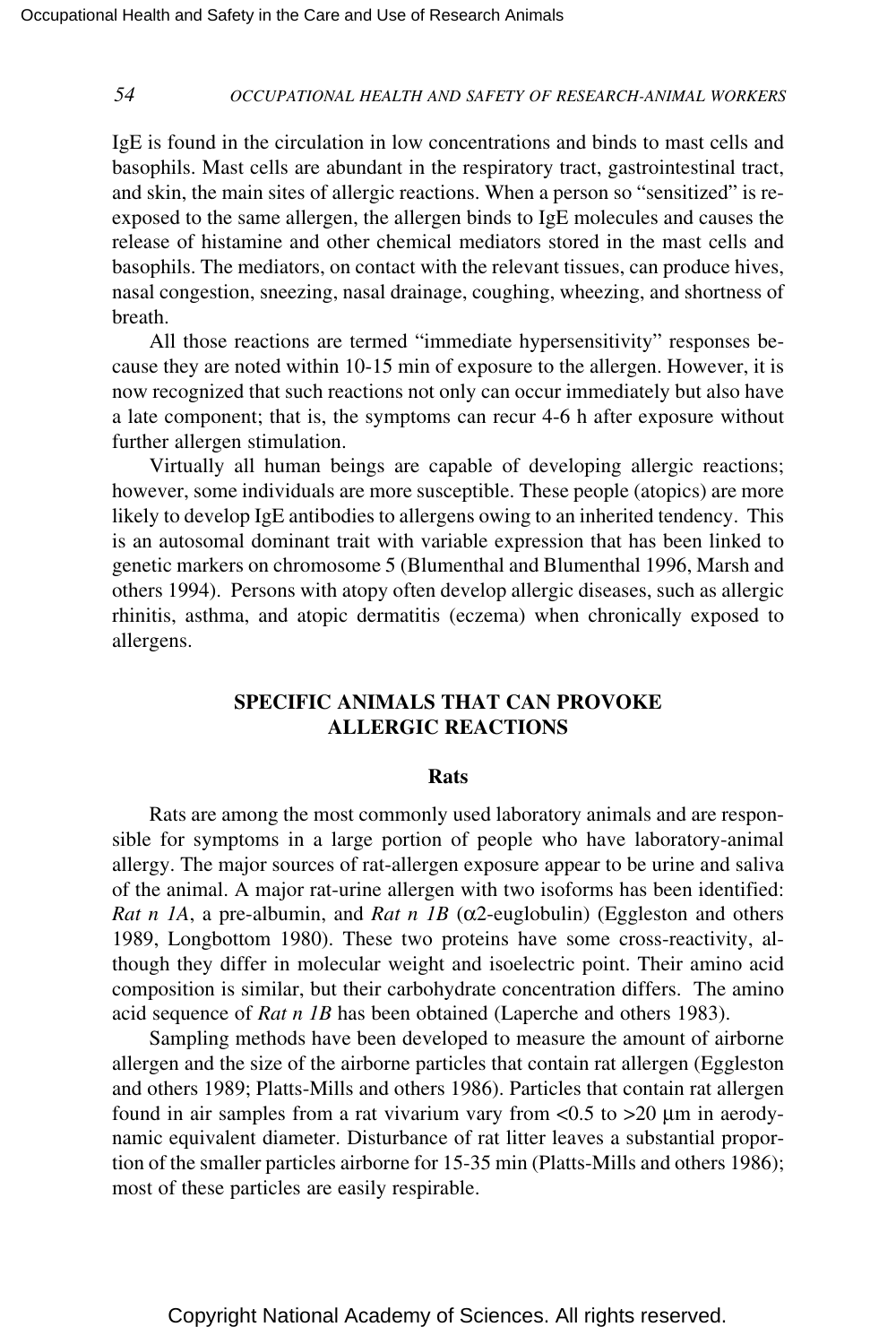### *ALLERGENS*

In a preliminary study of 335 workers exposed to rats, the risk of respiratory or skin symptoms was related to the duration of exposure to rat urinary protein concentrations of at least 1  $\mu$ g/m<sup>3</sup> of air sampled (Tee and others 1993), the concentrations most likely to be encountered by animal-care technicians. Allergic symptoms due to exposure to rats were more likely to develop in atopic subjects (those with pre-existing sensitivity to nonanimal allergens) than in nonatopic subjects.

Exposure concentrations are clearly task-related. Cage-cleaning resulted in a mean airborne *Rat n 1* concentration of 21 ng/m<sup>3</sup> (range, 8.1-69 ng/m<sup>3</sup>); handling rats for weighing, shaving, injections, and collection of blood and urine samples yielded a mean of 13 ng/m<sup>3</sup> (range, undetectable to 45 ng/m<sup>3</sup>); and surgery on anesthetized animals or euthanasia of unconscious animals yielded a mean of 3 ng/m<sup>3</sup> (range, undetectable to 12 ng/m<sup>3</sup>) (Eggleston and others 1989). It should be noted that these levels are an order of magnitude lower than reported by Tee and others (1993). This difference might be accounted for by the fact that Eggleston and co-workers measured for the specific allergen *Rat n 1,* whereas Tee and colleagues measured total airborne rat allergenic activity.

The importance of these exposures has been demonstrated in environmental challenge studies in which workers are exposed in rooms containing animals. Eggleston and co-workers (1990) measured airborne *Rat n 1* in a rat vivarium over the course of 1 h. The allergen concentration ranged from less than 1.5 to 310 ng/m3 and was much higher during cage-cleaning than during quiet activity. Of 12 rat-allergic volunteers working in this environment, all had nasal symptoms and evidence of histamine release in their nasal secretions during the period of exposure, and five had decreases in pulmonary function greater than 10%. This experiment demonstrated that occupational exposure was directly correlated with the development of nasal symptoms and asthma in the sensitized volunteers.

Airborne allergen concentrations depend on the balance between the rate of allergen production and the rate of removal. And the magnitude of exposure to rat allergens is directly proportional to the number of animals in the area. Urine is a major source of allergen, and contact with contaminated litter seems to be a major source of exposure (Gordon and others 1992). Ventilation might be an effective means to lower exposure when production of allergen is low, because of either a small number of animals or little disturbance of litter, but it might be ineffective when production is high. For example, Swanson and others (1990) found that it might take up to 127 air changes per hour to reduce exposures sufficiently to make symptoms unlikely when many rats were present in the sampling area.

# **Mice**

 ers. The major mouse allergen is a urinary protein, *Mus m 1. Mus m 1* has been Mice are another important source of allergen exposure of laboratory workmolecularly cloned and its amino acid sequence deduced. It is analogous in many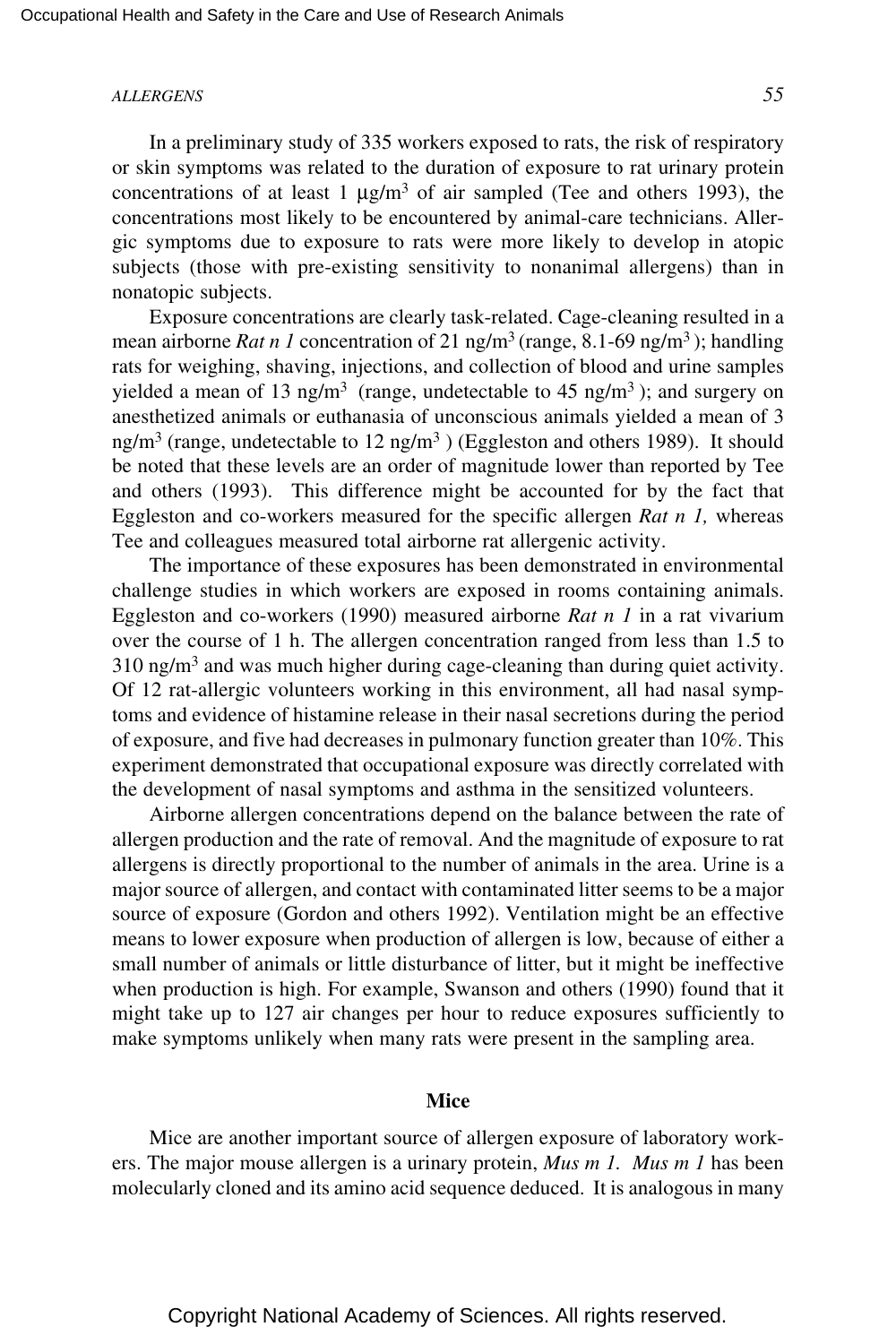ways to *Rat n 1B* in that it is produced in the liver and saliva, is secreted in the urine, and has 80% amino acid sequence homology with *Rat n 1B* (Clark and others 1984). Urine samples contain *Mus m 1* at a concentration 100 times that in serum, and male mice excrete 4 times as much of it as female mice (Lorusso and others 1986).

Air-sampling techniques have been developed to monitor concentrations of major mouse urinary proteins in the environment (Twiggs and others 1982). Airborne allergen concentrations range from 1.8 to 825 ng/m3, depending on the number of animals and the type of activity in the environment. The particles that contain most of the allergen vary from 6 to 18 µm in diameter (Price and Longbottom 1988). Sakaguchi and others (1989a) found that most of the airborne allergen in undisturbed air in a room containing 350 mice was trapped by a filter with a retention size greater than  $7 \mu m$ . In disturbed air (in which cage-cleaning was conducted), allergen concentration increased by up to 5 times and the proportion of small particles  $(1.1 \mu m)$  and smaller) increased by 3 times. Airborne concentrations are related to the number of mice present in the sampling area and the degree of work activity (Twiggs and others 1982).

### **Guinea Pigs**

Immunochemical studies have identified allergenic components in the dander, fur, saliva, and urine of guinea pigs (Walls and others 1985); urine appears to be the major source of allergen. Most guinea pig allergen activity is associated with particles greater than 5  $\mu$ m, but about 10% is found on particles smaller than 0.8 µm, which are small enough to penetrate into the lower respiratory tract (Swanson and others 1984).

### **Gerbils**

Gerbils are occasionally used as laboratory animals, and allergic sensitivity to them has been reported (Gutman and Bush 1993). The allergens involved have not been identified.

# **Rabbits**

Rabbits are used widely as laboratory animals and are a recognized cause of allergic symptoms in many workers. A major glycoprotein allergen has been described that appears to occur in the fur of the animals, and minor allergenic components found in rabbit saliva and urine have been identified (Warner and Longbottom 1991). Allergenic activity is associated with particles less than 2  $\mu$ m in diameter (Price and Longbottom 1988).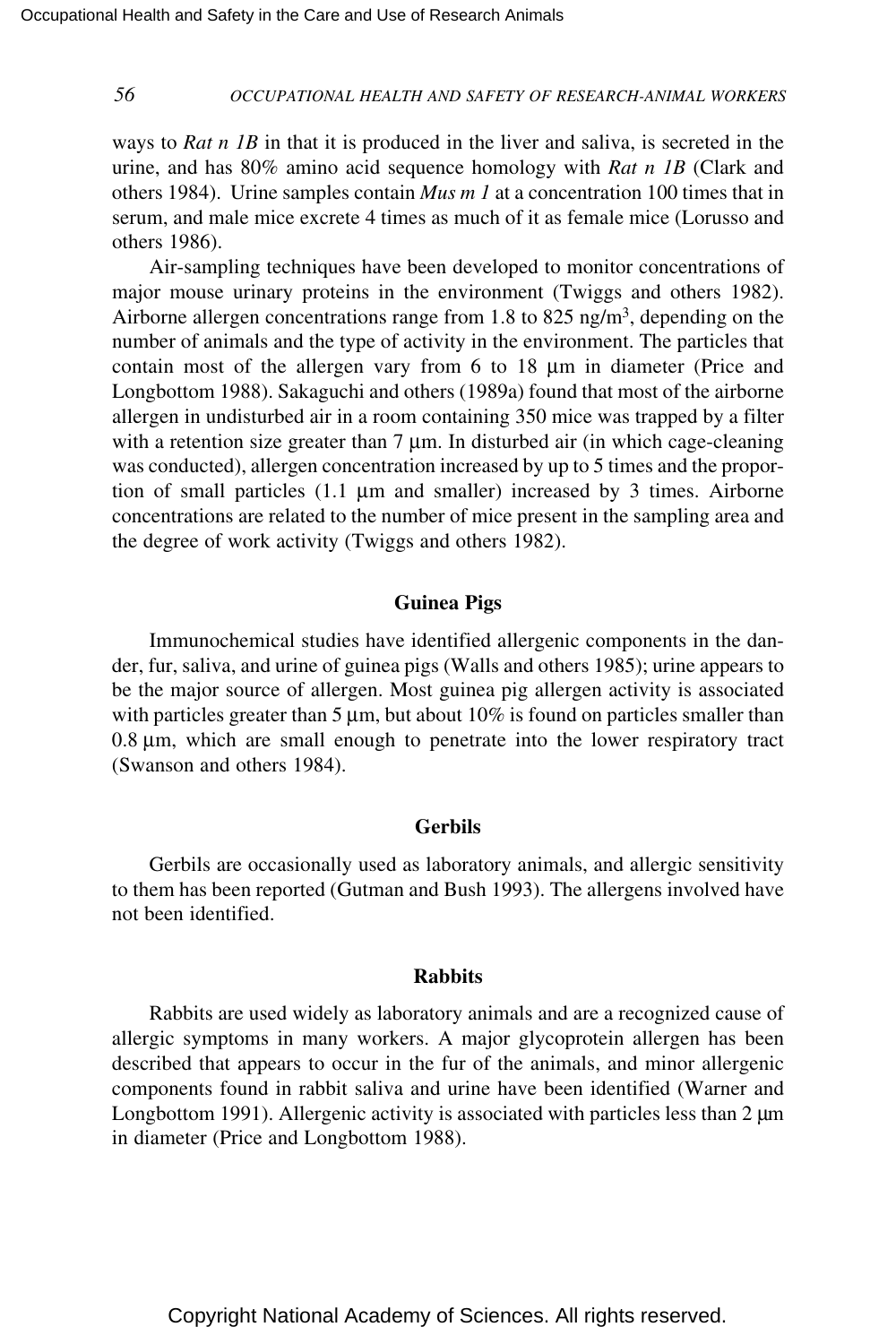### *ALLERGENS*

# **Cats**

Domestic cats are kept as pets by many people, and sensitization can occur outside the laboratory environment. Furthermore, allergy to cats might predispose workers to the development of allergy to laboratory animals, such as mice and rats (Hollander and others 1996). There is a close link between immunological sensitization and development of asthma in people sensitive to cats (Desjardins and others 1993). Those with pre-existing sensitivity might encounter worsening of their symptoms and possibly develop asthma during the course of their work exposure.

The major cat allergen is the protein *Fel d 1* (Kleine-Tebbe and others 1993). *Fel d 1* was first described by Ohman and colleagues (1974). It is produced in the sebaceous glands of the skin and coats the hair shafts (Woodfolk and others 1992). It is also produced in the saliva (Anderson and others 1985). *Fel d 1* has been molecularly cloned, its amino acid sequenced, and its allergenic structure analyzed (Morgenstern and others 1991). *Fel d 1* is found in all cats, and cross reactivity occurs throughout all species of cats. However, individual cats shed different amounts of the allergen (Wentz and others 1990), and male cats might shed more than female cats. A few people can become sensitized to cat albumin.

The size of particles that contain cat allergen varies, but many are less than 0.25 µm in diameter (Findlay and others 1983) and are easily carried deeply into the lung. Exposure to two cats that produced allergen at a concentration of 1.1-  $128$  ng/m<sup>3</sup> was sufficient to cause symptoms of rhinitis and asthma in 10 persons with cat sensitivity (VanMetre and others 1986). Cumulative doses of 80-98 ng of *Fel d 1* inhaled over 2 min can cause a sufficient decrease in pulmonary function to produce an asthma attack. Placing one cat in a room with a volume of  $33 \text{ m}^3$ increases the concentration of *Fel d 1* from nondetectable to 30-90 ng/m<sup>3</sup>, which would be sufficient to cause an asthma attack within 25 min in a sensitized person (VanMetre and others 1986).

Airborne *Fel d 1* remains suspended for long periods because of its small particles (Luczynska and others 1990). The allergen appears to be highly electrostatically charged and therefore sticks to surfaces, such as walls and laboratory benches (Wood and others 1992). It can be transferred from those materials to hands, or the materials can act as reservoirs and can hold large quantities of allergen in the absence of cats.

Decreasing the airborne concentrations of cat allergen can be attempted by washing the animal (Middleton 1991; Ohman and others 1983). Using a filtered vacuum cleaner, removing carpeting, running a high-efficiency air cleaner, and washing the cat(s) can decrease concentrations in the air (deBlay and others 1991). Simply increasing ventilation rates from eight to 40 air changes per hour in a room containing two female cats did not reduce the clearance of airborne cat allergen (Wood and others 1993). After removal of cats from the environment,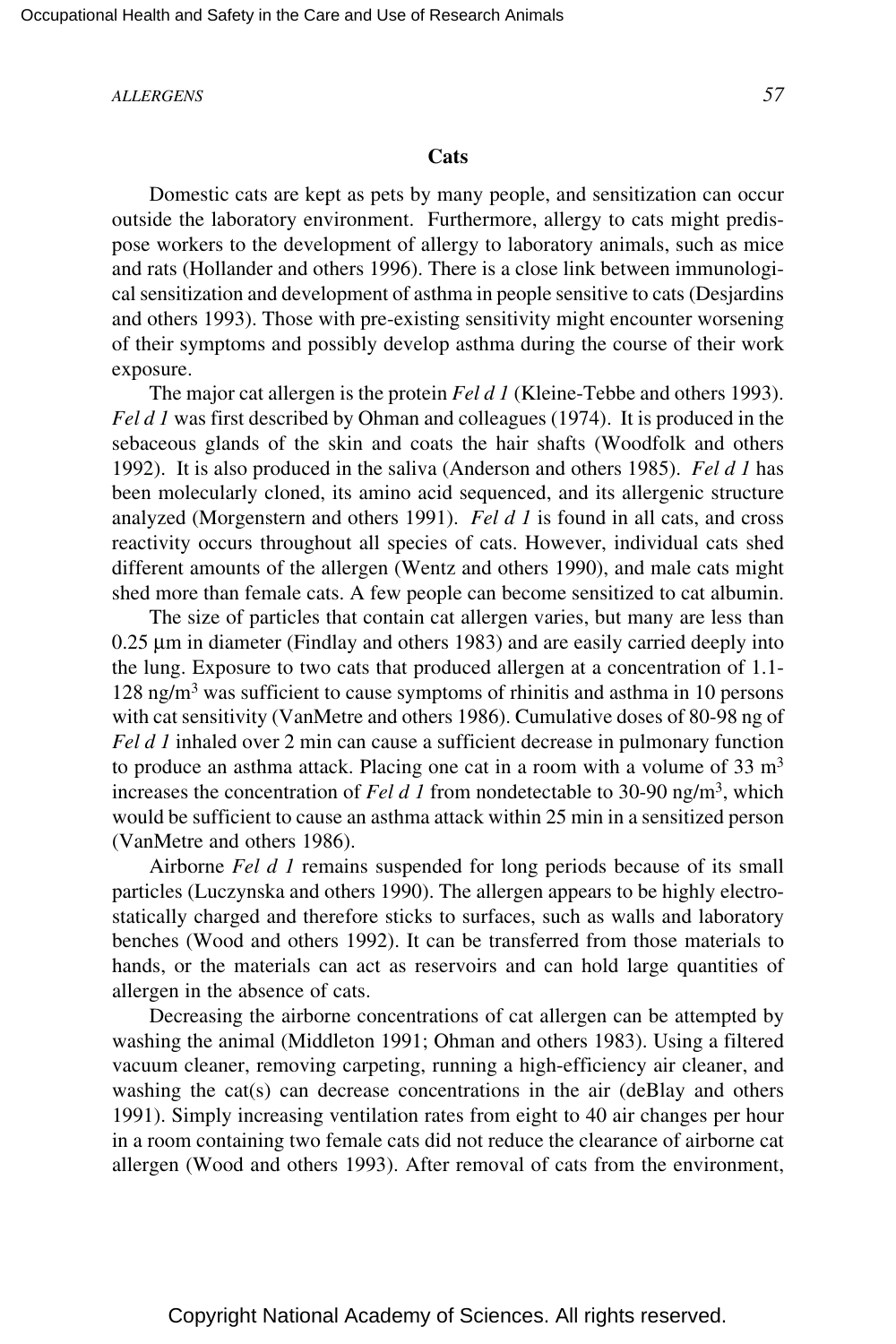the time for concentrations to reach those seen in areas where there has been no cat can be 20 weeks or more (Wood and others 1989).

In addition to cats themselves, it is now recognized that cat fleas can produce allergic symptoms in some people (Baldo 1993).

# **Dogs**

Like exposure to cats, exposure to domestic dogs outside the work environment can lead to sensitization and is also a risk factor for laboratory animal allergy (Hollander and others 1996). The major allergens of dogs are not as well studied as cat allergens, but an important allergen, *Can f 1*, has been identified (deGroot and others 1991; Schou and others 1991b). Collections of dust samples from homes with a dog in residence showed a *Can f 1* concentration of 120 µg/g of dust, compared with 3 µg/g where there was no dog (Schou and others 1991a). There is some question about cross reactivity among breeds of dogs, but the relevant information is not complete. Sources of exposure to dog allergens appear to be saliva, hair, and skin (Spitzauer and others 1993). Dog albumin has also been shown to be an important allergen (Spitzauer and others 1994). About 35% of people who are allergic to dogs have IgG antibody to albumin. The allergen has been molecularly cloned and shares amino acid sequence homology with other albumins.

#### **Primates**

Sensitization to primates is unusual. Despite widespread exposure to primates in research settings, few cases of sensitivity to primate allergens have been documented. Cases of sensitivity to lesser bushbaby (galago) and cottontop tamarin have been identified (Petry and others 1985). Allergenic activity was found in the dander of the latter. Whether other sources, such as saliva, are important is not clear.

### **Pigs**

Asthma and other respiratory symptoms have been attributed to pig exposures, particularly in farm operations. In general, the symptoms do not appear to be allergic but more often are related to exposure to high nitrogen concentrations, especially in confinement operations (Matson and others 1983; Zhou and others 1991). Occupational asthma was described in a person who apparently had allergic sensitivity to a urinary protein from pigs (Harries and Cromwell 1982).

### **Cattle**

Sensitivity to cattle has been reported in 15-20% of dairy farmers. The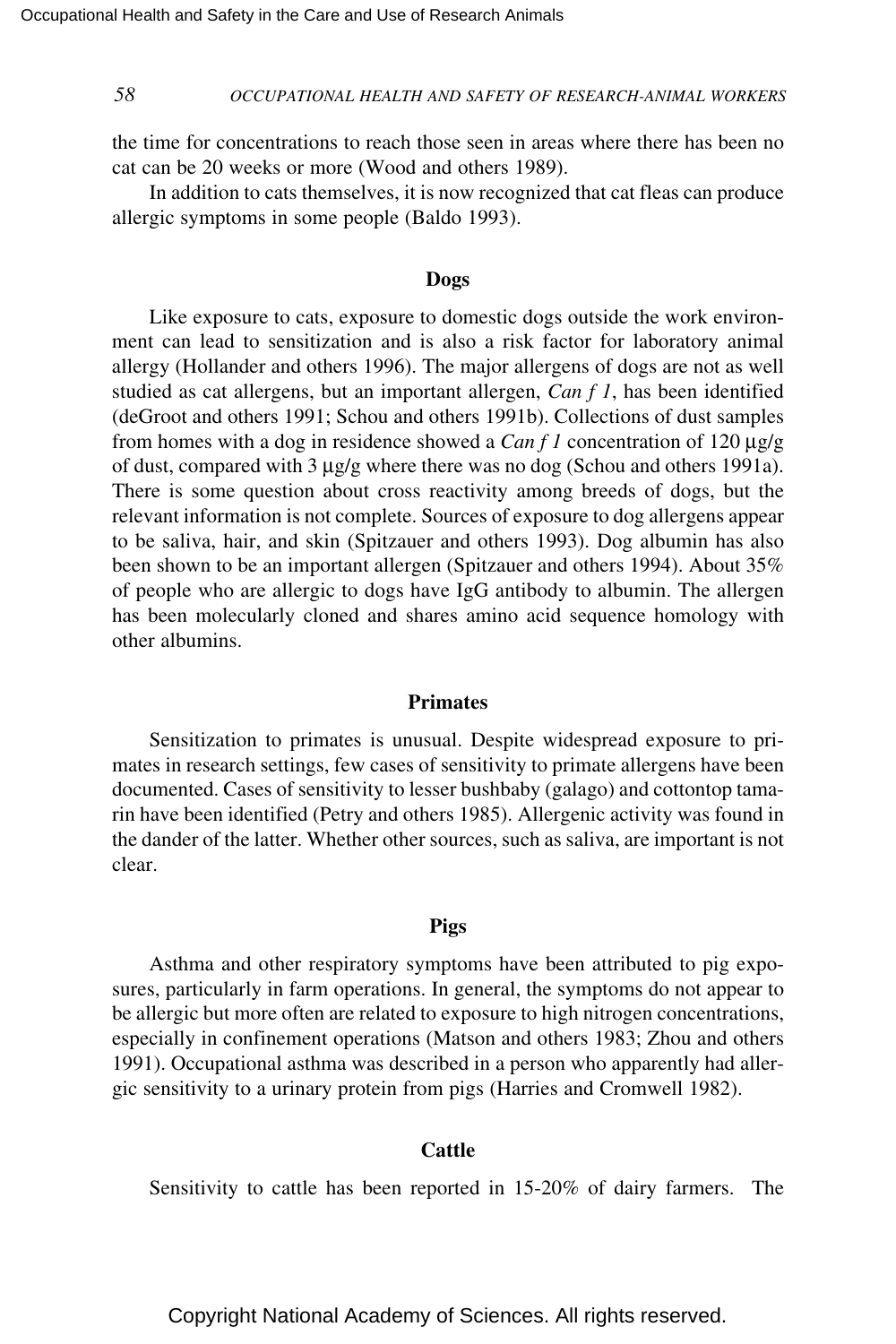### *ALLERGENS*

allergens have not been completely described, but components of dander and urine have been identified as allergenic (Ylönen and others 1992). A purified allergen with a molecular weight of 20-25 kilodaltons (kD) and an isoelectric point of 4.1 has been described (Ylönen and others 1994). Airborne cow-dander allergen concentrations in animal sheds range from 137 to 19,800 ng/m3.

#### **Horses**

Horses constitute a highly potent source of allergens. The nature of the allergens has not been established, but a 27-kD allergen from horse dander, skin scrapings, and albumin are important (Fjeldsgaard and Paulsen 1993). They appear to be shed by the skin and are highly sensitizing in some people. Formerly, the use of horse antiserum in treatment of infectious diseases led to serious reactions in sensitized persons, but the risk has been substantially reduced in recent years since the advent of human antisera.

### **Sheep**

Little information is available regarding sensitivity to sheep. Major allergens have not been identified. Contact dermatitis, possibly due to lanolin in the wool, can occur (Slavin 1993).

#### **Deer**

Some people have been shown to be sensitized to deer proteins. There is evidence of cross sensitivity between deer and horse allergens (Huwyler and Wüthrich 1992). Airborne reindeer epithelial allergens have been detected at 0.1- 3.9  $\mu$ g/m<sup>3</sup> (Reijula and others 1992).

# **Birds**

Exposure to birds can cause rhinitis and asthma symptoms. Birds are also a potential source of hypersensitivity pneumonitis, a lung condition in which a pneumonia-like illness develops after repeated exposure to the antigen. These allergic and hypersensitivity reactions are not mediated by IgE antibody. The symptoms and signs usually occur several hours after exposure and consist of cough, fever, chills, myalgia, and shortness of breath. People with hypersensitivity pneumonitis often have precipitating IgG antibodies to the protein in question. Various bird proteins have been identified as sources of antigens involved in both allergic reactions and hypersensitivity pneumonitis. These proteins are found in pigeon serum and droppings that contain serum.

*59*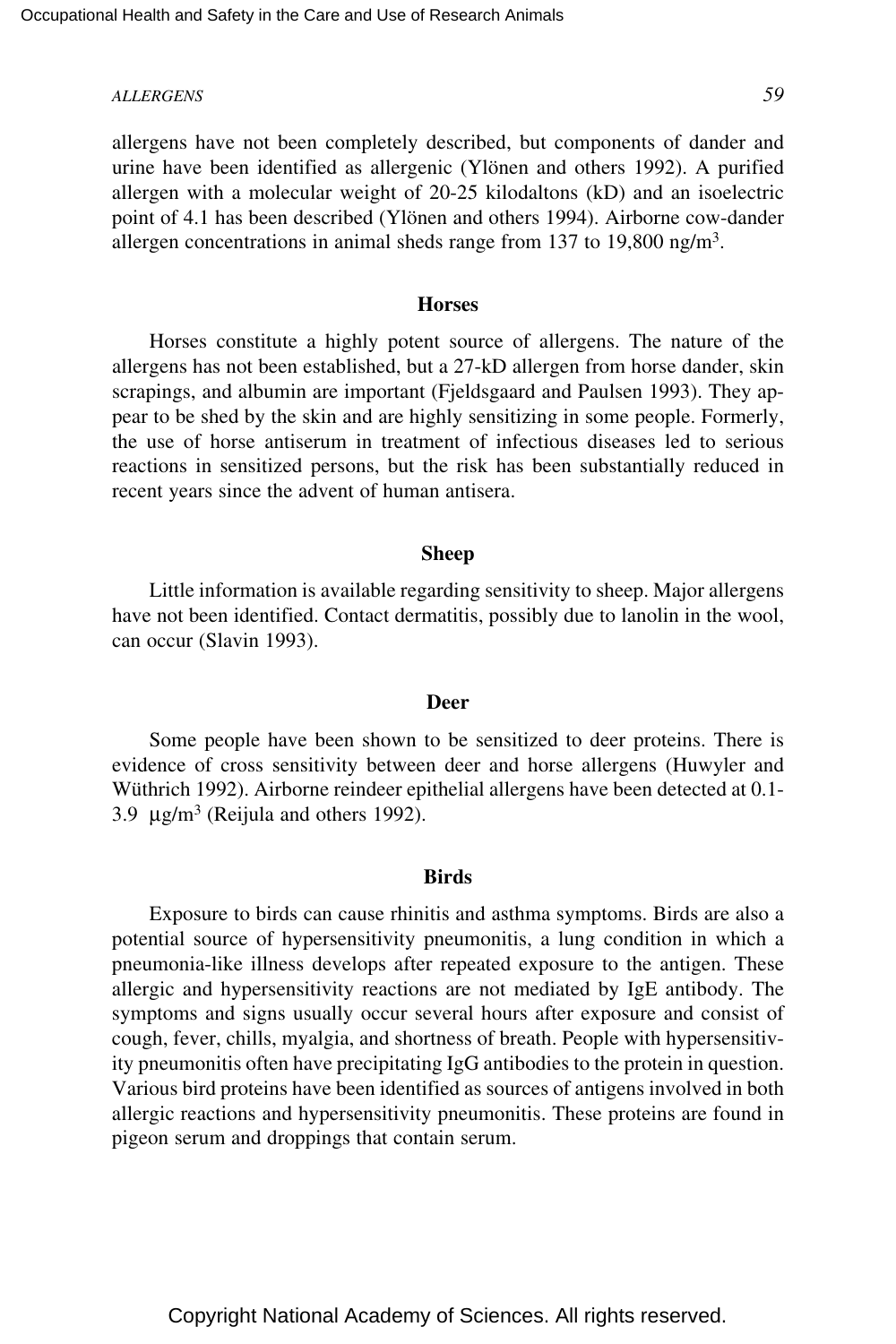#### **Reptiles**

Human sensitivity to reptiles and amphibians is rare. Cases of occupational asthma caused by frog proteins have been described (Chang-Yeung and Malo 1994), but otherwise the information is sparse.

## **Fish**

Fish proteins are a source of problems for people sensitized through inhalation. In the fish- and crab-processing industry and through the use of fish as a source of animal feed, some people have developed allergic rhinitis and asthma symptoms (Malo and Cartier 1993). Crustaceans and mollusks also pose problems in some laboratory workers. There is evidence that sensitization to airborne allergens from these sources can result in asthma (Malo and Cartier 1993).

#### **Insects**

Entomologists are at risk for developing sensitivity to insect proteins. People working in laboratories can be exposed to scales of moths, caterpillars, and other insects that result in sensitization. Beetles, mealworms, cockroaches, and other insects have been described as causing contact urticaria, rhinitis, and possibly asthma symptoms in laboratory workers (Gutman and Bush 1993).

## **PREVENTIVE MEASURES AND INTERVENTIONS**

Prudence suggests that efforts to minimize exposure to animal allergens would result in a reduction in the frequency of sensitization in laboratory-animal workers and a reduction in symptoms in those who have developed sensitivity. But there are few data to support that suggestion. In spite of a number of attempts to reduce or minimize exposure, laboratory-animal allergy remains an important problem. Further research is needed to determine which measures are effective in preventing and controlling symptoms of laboratory-animal allergy.

#### **Screening Programs**

Preplacement screening evaluations can be helpful in identifying and alerting persons who might be at risk for developing laboratory-animal allergy or asthma and educating them to take protective measures. The extent of the evaluations depends on the resources of the facility; at a minimum, a simple questionnaire that asks for a personal and family history of allergy (seasonal rhinitis or "hay fever," asthma, eczema, hives) and specifically allergy to laboratory animals (pets, as well as laboratory animals) should be completed. The presence of pre-existing allergic conditions in a person might increase likelihood of develop-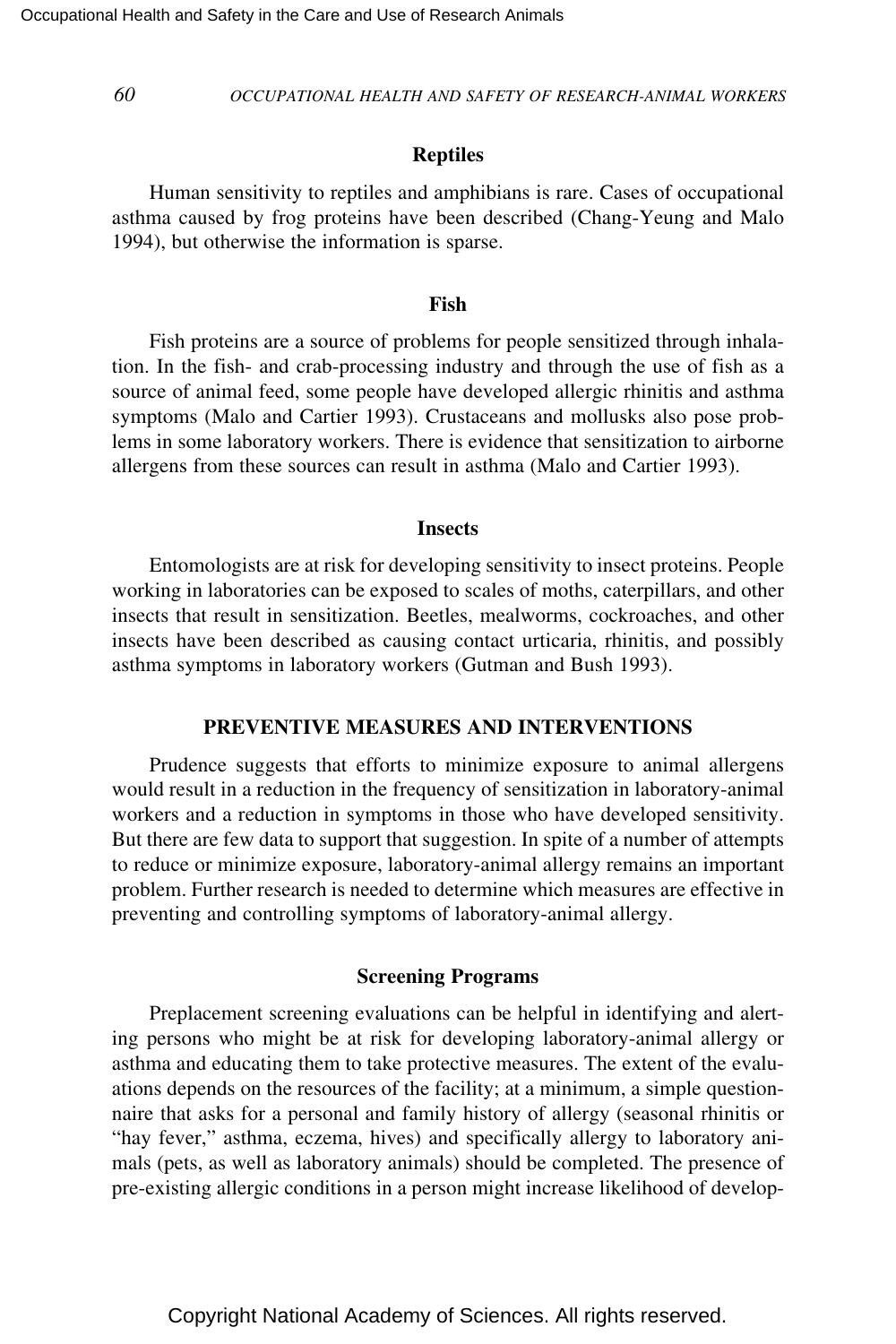#### *ALLERGENS*

ment of asthma in an occupational setting where there is exposure to laboratory animals. Because most people will not develop sensitivities beyond pre-existing conditions, this evaluation should not preclude employment. Skin testing or in vitro tests to detect the presence of specific IgE antibodies to animals and other allergens should be available but not required. Positive results can be used to place people with pre-existing sensitivity to laboratory animals in low-risk assignments or used diagnostically to demonstrate the development of sensitization in people who might later become symptomatic. Skin tests are usually applied by the prick or puncture method. Proteins are extracted from the allergen source, usually in a saline buffer, and applied to the skin of the subject, and the skin is pricked with a needle. The demonstration of a wheal and flare response within 10-15 min after application suggests the presence of an IgE-mediated allergic mechanism.

In some instances, a serological immunoassay, such as the radioallergosorbent test (RAST), or an enzyme-linked immunosorbent assay (ELISA) is used to detect the presence of specific IgE antibodies as an alternative to skin tests. In these immunoassays, the person's serum is incubated with the relevant allergenic protein bound to a support material, and the binding of IgE antibodies is detected with a radiolabeled (RAST) or enzyme-linked (ELISA) anti-IgE antibody system. Both skin tests and in vitro assays are reasonably reliable and sensitive in detecting allergy to animal protein, although the quality of materials available commercially for testing is variable.

Clearly, people with pre-existing laboratory animal sensitivity should avoid repetitive exposure. Sensitized people who have had 2 yr or more of experience working with laboratory animals might be at risk for developing airway hyperresponsiveness (asthma) as a result of laboratory animal exposure (Newill and others 1992). In addition to a screening questionnaire for the presence of asthma or asthma symptoms (coughing, wheezing, chest tightness, or shortness of breath), objective measurement of pulmonary function is encouraged. Spirometry, or peak expiratory flow rates, before and after the inhalation of a bronchodilator, are useful in detecting, evaluating the severity of, and monitoring occupation-related asthma.

In people who are chronically exposed to laboratory animals, annual screening should be done to detect those who are developing allergic symptoms (sneezing, nasal congestion, itchy eyes, cough, wheezing, shortness of breath, or hives) so that appropriate intervention measures can be taken to prevent long-term difficulties. Such screening should, at a minimum, consist of a questionnaire regarding allergic or asthma symptoms, and may include skin testing or an in vitro test for specific IgE antibodies to identify sensitization. Periodic monitoring of pulmonary function is recommended if asthma symptoms appear.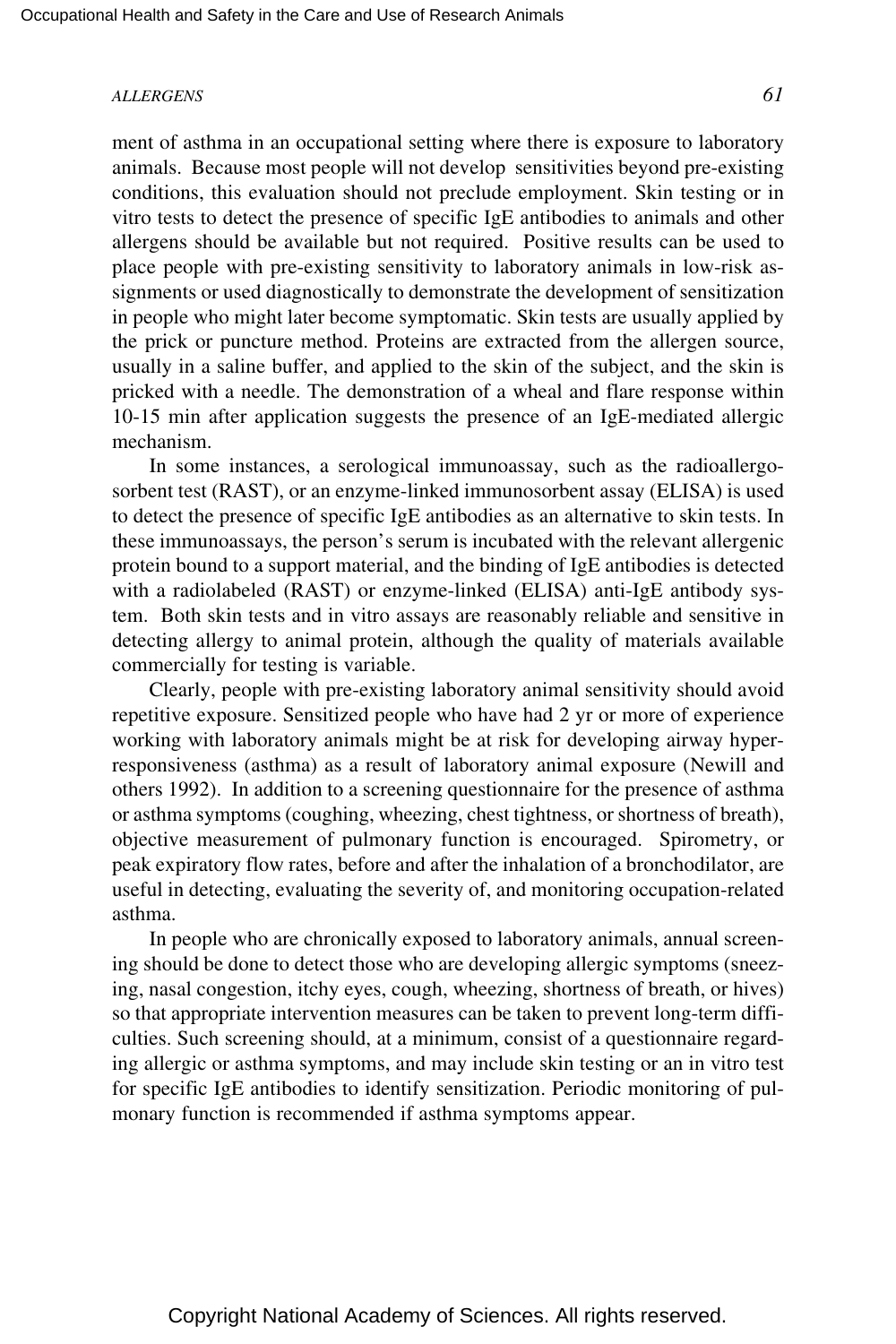## **Facility Design**

Attention to facility design can be helpful in reducing the incidence of laboratory animal allergy. The airborne-allergen load in an animal room depends on the rate of production, which is a function of the numbers of animals present, and the rate of removal, which is a function of ventilation. Achieving a substantial reduction of airborne allergen in a heavily populated area requires extremely high ventilation rates in excess of 100 air changes per hour (Swanson and others 1990). That might be possible with the use of high-efficiency-particulate-airfiltered (HEPA-filtered) laminar-flow units, but such measures can be extremely expensive.

Airborne concentrations of rat allergens also depend on the relative humidity of the environment. An increase in relative humidity from 54% to 77% was shown to reduce airborne rat-allergen concentrations substantially (Edwards and others 1983). This simple maneuver could be of benefit in reducing exposure in some facilities; however, raising humidity to 77% might exceed the optimal range for animals, produce employee discomfort, and induce mold growth.

Cage-emptying where loose bedding is used results in particularly high levels of allergen exposure. Use of ventilated hoods or work stations for cageemptying and cage-cleaning with filtered, recirculated air can reduce exposure. More detailed discussions of ventilation systems can be found in Hunskaar and Fosse (1993) and Bland and others (1987).

The type of caging will undoubtedly influence exposure to airborne allergens. Filter-top cages have been shown to reduce concentrations of airborne allergens, compared with conventional open-top cages (Gordon and others 1992; Sakaguchi and others 1990). Ventilated cage and rack systems that can reduce exposure are commercially available. Cage and rack systems that exhaust air through a HEPA filter system before returning it into the room substantiatially reduce the concentration of airborne rat allergen, *Rat n 1,* compared with non-HEPA-filtered cage racks (Ziemann and others 1992). However, data to support the routine use of these devices to prevent sensitization or reduce symptoms in workers have not appeared.

## **Work Practices**

Several work practices can reduce the potential development of laboratory animal allergy and perhaps alter its severity. Educational programs and codes of practice can greatly reduce the incidence (37% to 12% over 4 yr) and severity of allergic symptoms (Bothan and others 1987; Olfert 1993). Workers should be made aware of the risks and be instructed in proper measures to control and avoid exposure as much as possible. Those with a history of allergies and particularly those with known sensitivities to animals are at highest risk and so should be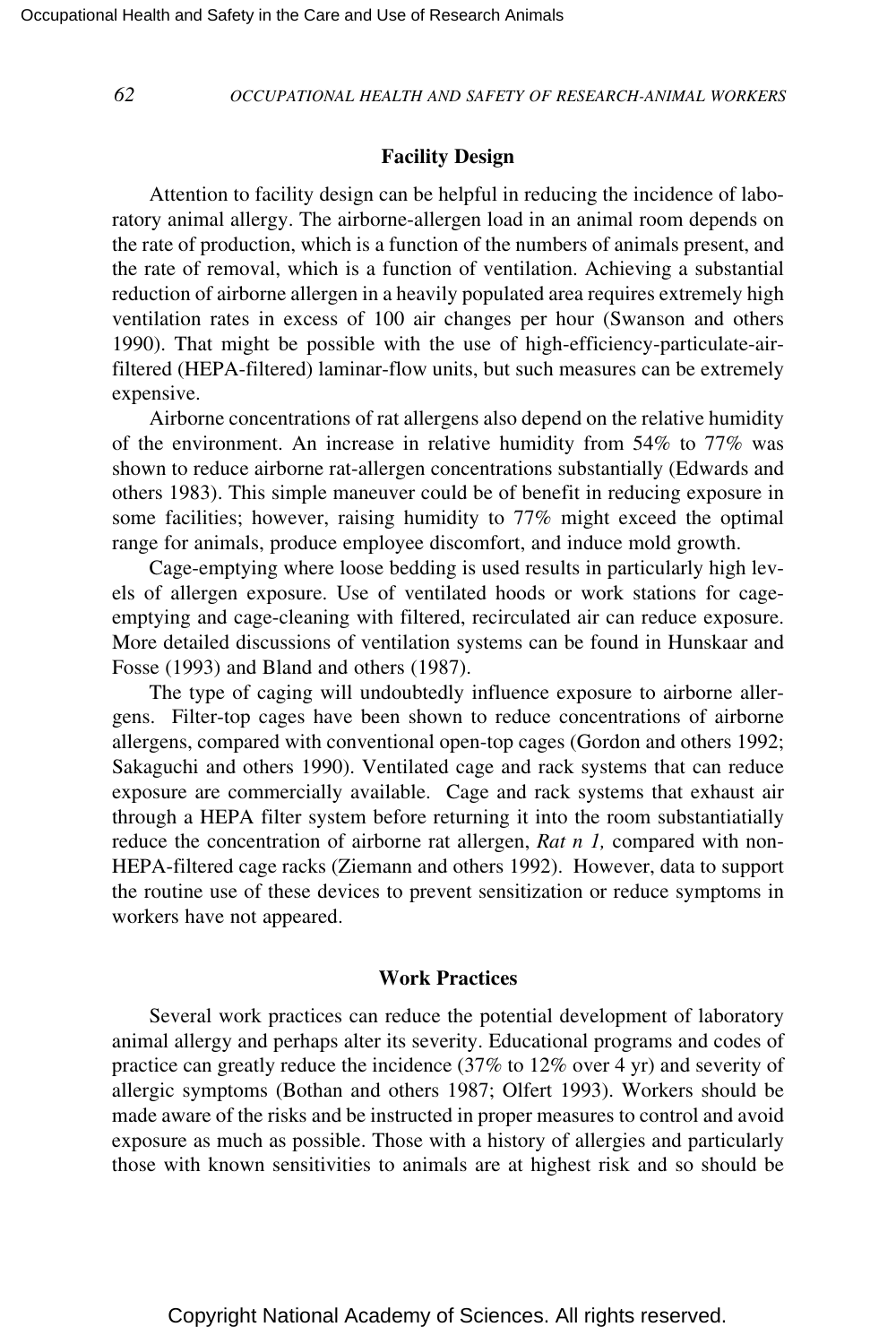#### *ALLERGENS*

especially sought out for education. Sensitized workers who develop asthma should be made aware that they might experience such symptoms not only when exposed to animals but also when they engage in exercise and other physical activities.

The *Guide for the Care and Use of Laboratory Animals* (NRC 1996) recommends that solid-bottom cages with bedding be used for mice and rats. Selection of bedding materials can be beneficial in reducing worker exposure. Use of noncontact absorbent pads, rather than such wood-based contact litter as chips and sawdust, substantially reduced airborne concentrations of rat urinary allergen (Gordon and others 1992).

Job assignment on entry into the laboratory animal work environment should be assessed. People with known risks are best assigned to tasks that minimize exposure. Some tasks—such as simple feeding, weighing, or necropsy—produce low levels of exposure, whereas cage cleaning can lead to high levels of exposure. Selection of job assignment is the first step to minimize exposure of people who have become sensitized or have developed symptoms.

#### **Personal Protective Equipment**

The use of protective equipment and clothing can minimize the chance of sensitization. Few data are available to determine which methods are most effective. However, surgical (cloth or paper) disposable masks are probably not effective. The use of gloves, laboratory coats, shoe covers, and other kinds of protective clothing that are worn only in the animal rooms should be encouraged. Frequent hand washing is important and showering after work might be of value.

Once a person develops allergic symptoms, surgical (cloth or paper) disposable masks are usually not effective. Some commercial dust respirators can exclude up to 98% of mouse urinary allergens (Sakaguchi and others 1989b). Highefficiency respirators are most likely to be of value, but they are cumbersome and often are not used appropriately (Hunskaar and Fosse 1993).

At a minimum, for symptomatic workers, the use of a dust-mist respirator certified by the National Institute for Occupational Safety and Health should be required to control symptoms. A filtered airhood device (Airstream Dustmaster® hood, Racal, Middlesex, UK) has been shown to be effective (Price and Longbottom 1988). The use of these devices and protective clothing is most successful in highly motivated workers who have some control over their exposure frequency. Employees using effective respiratory protection (respirators) will need respiratory fit-testing and medical clearance.

## **EVALUATION OF THE ALLERGIC WORKER**

When people develop allergic symptoms (sneezing, nasal congestion, itchy eyes, cough, wheezing, chest tightness, shortness of breath, or hives) related to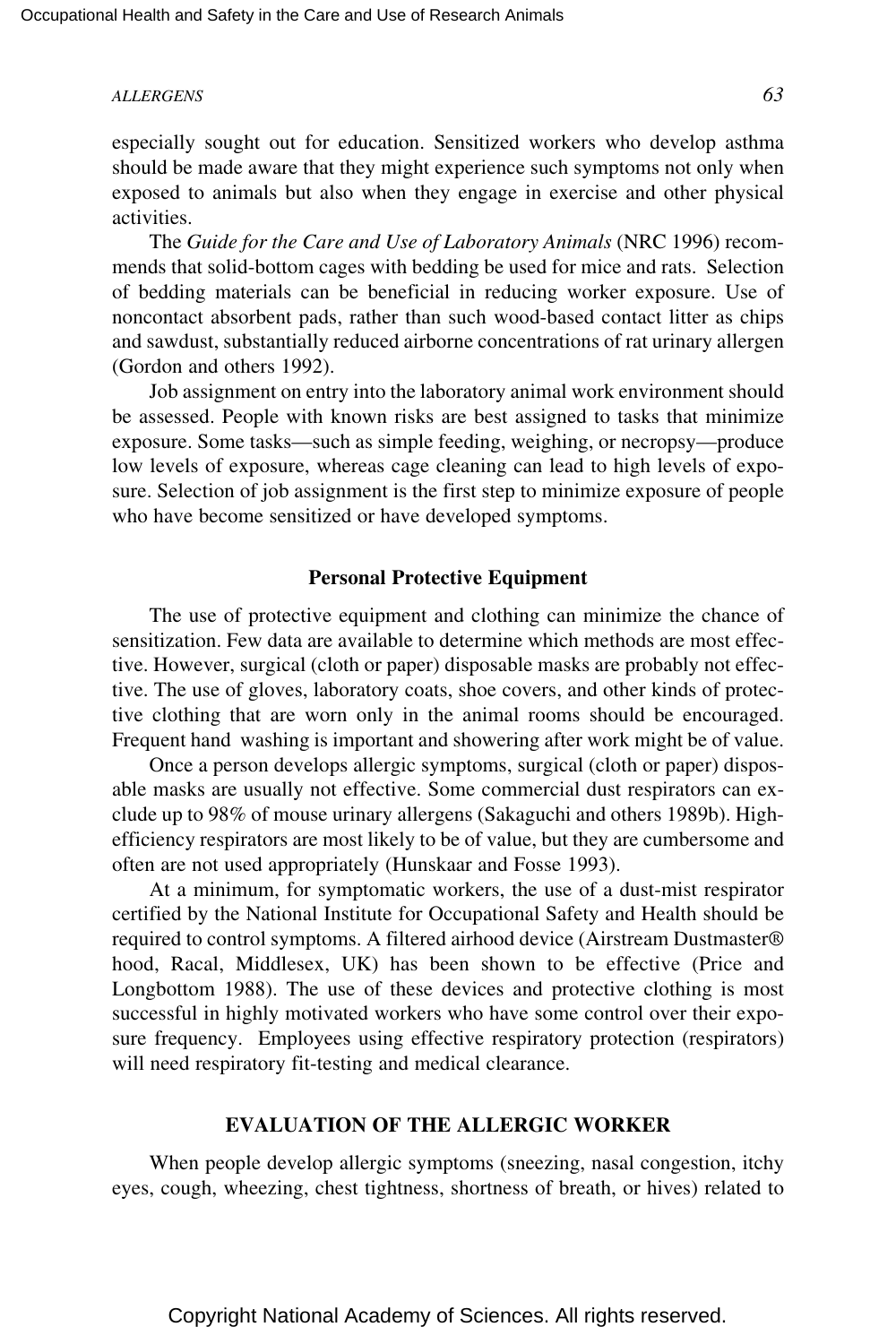laboratory animal exposures, consultation with appropriate physicians (allergists, pulmonologists, or occupational medicine specialists) is necessary so that an accurate diagnosis and effective management can be achieved. The American Academy of Allergy, Asthma, and Immunology can provide assistance (AAAAI, 611 East Wells St., Milwaukee, WI 53202. Ph: 414-272-6071; Fax: 276-3349; Web site [http://www.AAAAI.org\)](http://www.AAAAI.org). For personnel in research animal facilities suspected of having allergic problems, the diagnosis of animal sensitivity is based largely on the history of symptoms in conjunction with exposure. The diagnosis is confirmed by the demonstration of specific IgE antibodies to the allergen in question. Pulmonary-function measurements should be done to diagnose or assess asthma severity. Exposure-reduction and -avoidance measures should be undertaken when people become sensitized and develop symptoms resulting from their exposure. Medicines to reduce or prevent allergic or asthma symptoms might be necessary. Many highly sensitized people will continue to have symptoms in spite of exposure reduction and appropriate medications and therefore must avoid animal-allergen exposure completely.

In a few people, immunotherapy against cat and dog allergens has been undertaken with some degree of success (Alvarez-Cuesta and others 1994; Ohman and others 1983). Uncontrolled studies of immunotherapy against allergens of mice, rats, and rabbits have also demonstrated some improvement (Wahn and Siriganian 1980). In general, however, the use of immunotherapy as a means to protect workers from further symptoms has not been fully established.

Further information regarding the evaluation and treatment of workers allergic to laboratory animals can be obtained from professional organizations, such as the American Academy of Allergy, Asthma, and Immunology, the American College of Allergy, Asthma, and Immunology, and the American Thoracic Society.

## **ANAPHYLAXIS**

On rare occasions, an allergic worker might suffer an anaphylactic reaction to an animal bite (Teasdale and others 1993) or from puncture wounds from needles contaminated with laboratory animal protein (Watt and McSharry 1996). These reactions can progress rapidly and become potentially fatal, so physicians might recommend that allergic workers carry a self-administered form of epinephrine (e.g., Epi-Pen® or Ana-Kit®). In appropriate circumstances, it is helpful to instruct co-workers in emergency procedures, such as cardiopulmonary resuscitation.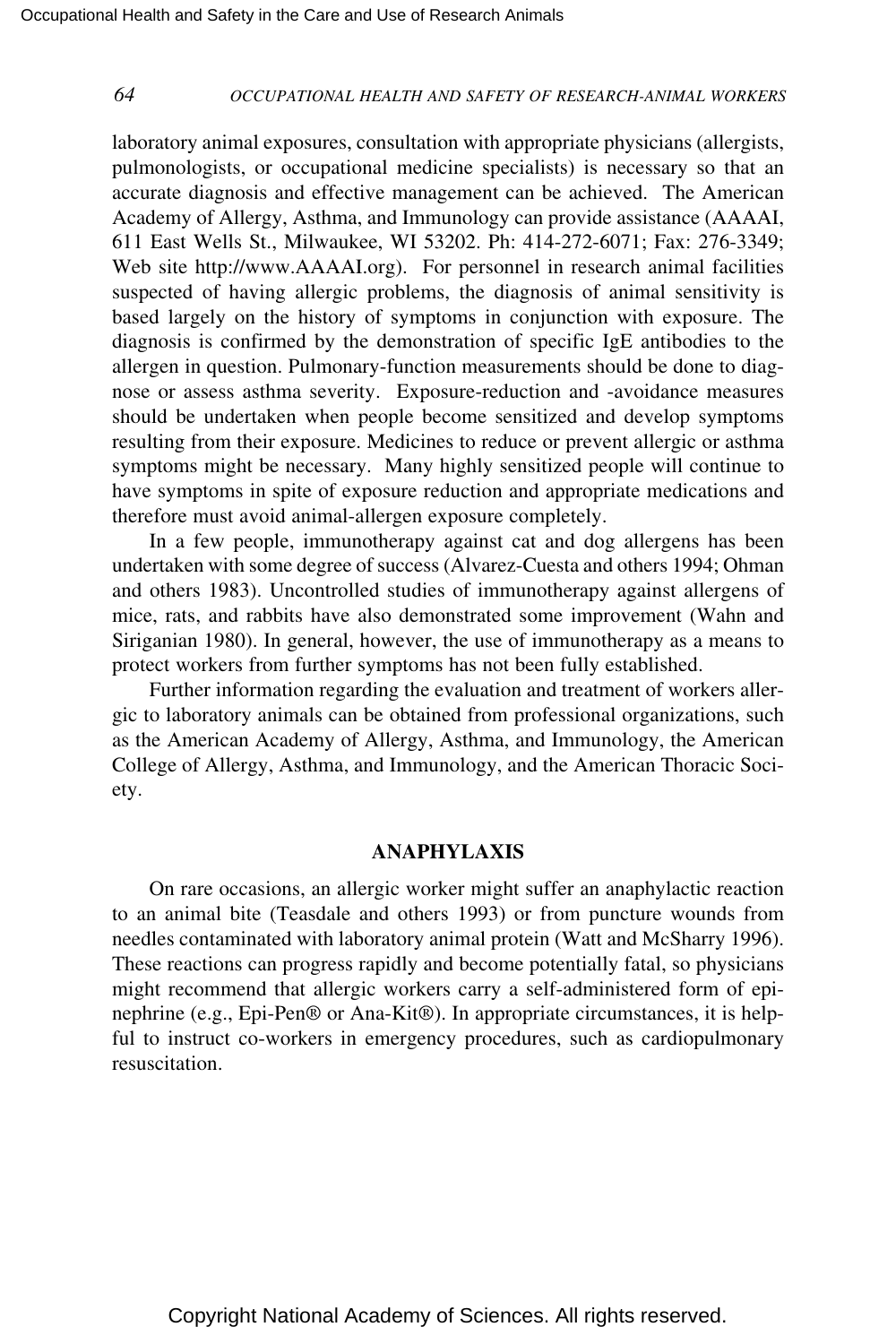## 5

# Zoonoses

The transmission of zoonotic disease in the laboratory-animal environment is uncommon, despite the number of animal pathogens that have the capacity to cause disease in humans. That is largely the result of the collaborating interactions and work of two groups. The laboratory-animal industry has had much success in providing high-quality laboratory animals of defined health status for use in research. And research institutions have developed comprehensive and responsive programs of veterinary care that have fostered the investigation of new disease findings and helped to ensure the continuing health of researchanimal populations. Quality veterinary care itself, however, is insufficient to prevent the transmission of zoonoses in a research institution. The repeated occurrences of laboratory-acquired Q fever and lymphocytic choriomeningitis and the emergence of newly recognized zoonoses point to a need for investigators to become more involved in their institutions' efforts to prevent occupationally acquired zoonotic disease. The occupational-medicine services might be first to observe the symptoms of zoonotic infection, but it is also important that the institutions' medical professionals become knowledgeable in methods for detecting and managing zoonoses for which workers at the institutions are at risk. All workers share the responsibility for protecting their own health. Personal hygiene affords a critical barrier to the transmission of zoonoses and should be reinforced routinely in an institution's educational efforts and materials, in group and laboratory meetings of involved personnel, and in messages that emphasize appropriate practices for the care and use of research animals.

The following discussion covers most of the zoonotic diseases important to laboratory-animal personnel. The emphasis is on likely occurrence and potential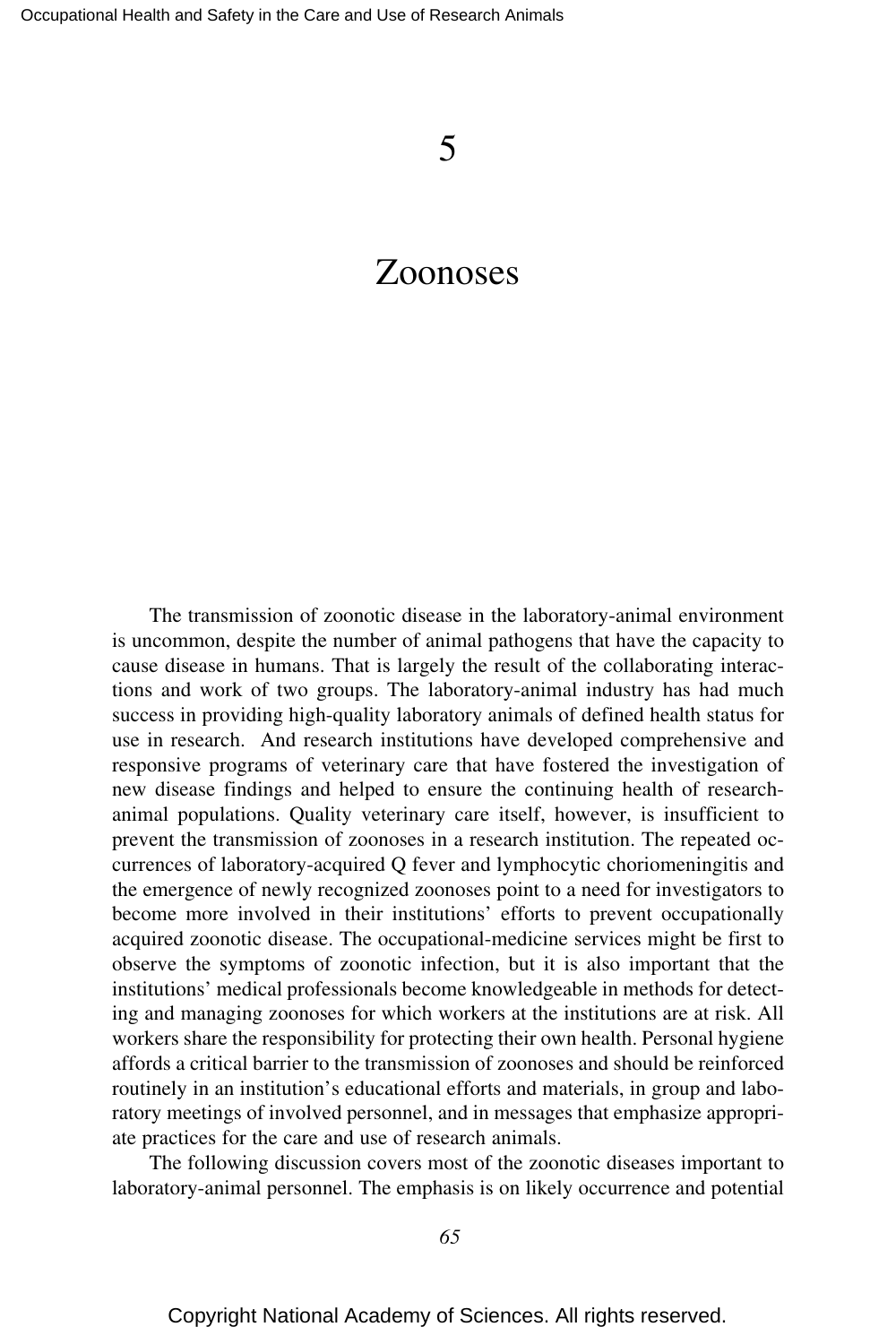for severity. Some uncommon zoonoses are covered only briefly even though they could have devastating effects if imported into the laboratory environment. In this regard, institutions should investigate situations that are peculiar to proposed research and instructional programs and that might pose special zoonotic hazards—e.g., the use of wild-caught birds or mammals or their fresh carcasses with their associated flora and fauna—before embarking on full-scale programs. That might occasionally necessitate the use of an integrated team from within the institution or of outside specialists or consultants to ensure that the researchanimal facilities and personnel expertise are conducive to safety.

The information on zoonotic diseases is organized by agent category. Major sections on viral diseases, rickettsial diseases, bacterial diseases, protozoal diseases, and fungal diseases are included. Material relevant to each zoonotic disease is presented under four headings: reservoir and incidence; mode of transmission; clinical signs, susceptibility, and resistance; and diagnosis and prevention. The discussion on reservoir and incidence addresses the natural infection in the animal host species. The three other headings deal specifically with the potential for and occurrence of occupationally acquired infection of persons involved in the care and use of animals in research.

Various source materials provide detailed information on zoonoses associated with laboratory animals (Fox and Lipman 1991, Fox and others 1984). Readers should find the Centers for Disease Control and Prevention (CDC) *Morbidity and Mortality Weekly Report* indispensable for reviewing contemporary issues pertaining to zoonotic outbreaks.

Although the subject of xenograft transplantation is beyond the scope of this report, vigilance for zoonoses should be an important aspect of all xenograft transplantations. An important consideration should be the potential for exchange of infectious agents between natural and foreign hosts. Xenograft transplantation can inadvertently introduce animal viruses into a new susceptible host. Infection in a new host might not always be apparent. Long-term management of the xenograft recipient is a necessary and prudent practice for maintaining vigilance because new, previously unidentified, pathogens can be anticipated to arise.

## **VIRAL DISEASES**

## **B-Virus Infection (Cercopithecine herpesvirus 1, CHV1)**

*Reservoir and Incidence*. First described in 1933 (Gay and Holden), B virus produces a life-threatening disease of humans that has resulted in several deaths in the last decade (CDC 1987, 1989a). In macaques, B virus produces a mild clinical disease similar to human herpes simplex. During primary infection, macaques can develop lingual or labial vesicles or ulcers, which generally heal within 1-2 wk. Keratoconjunctivitis or corneal ulcer also might be noted. After acute infection, latency can be established in the ganglia of the sensory nerves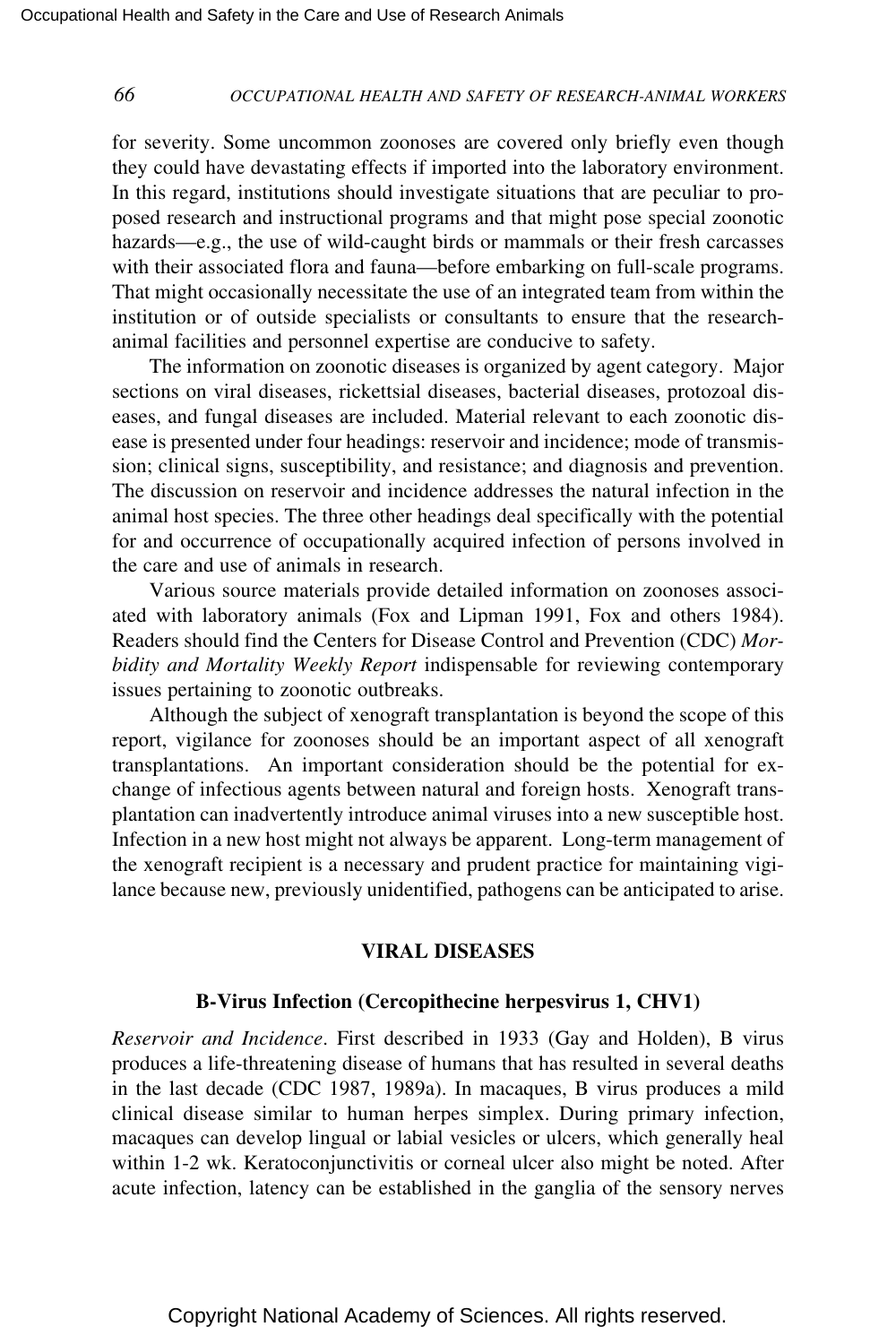serving the region in which virus was introduced. Reactivation of virus from the latent state can result in recurrent viral shedding from peripheral sites and is often associated with physical or psychological stressors, such as ultraviolet irradiation, immunosuppression, disruption of social hierarchy, or other stressful experimental situations (Zwartouw and Boulter 1984). The infection is usually transmitted between macaques via virus-laden secretions through close contact involving primarily the oral, conjunctival, and genital mucous membranes (Weigler 1995).

In a domestic macaque production colony with endemic infection, an agerelated increase in the incidence of B-virus infection occurred during adolescence as exposure to the agent continued; the incidence approached 100% in colonyborn animals by the end of their first breeding season (Weigler and others 1993). Seroconversion to a B-virus antibody-positive status among wild-caught rhesus monkeys also indicates that eventually 100% of the newly trapped animals acquire the infection. Consequently, B virus should be considered endemic among Asian monkeys of the genus *Macaca* unless the animals have been obtained from specific breeding colonies confirmed to be free of it. Although several species of New World monkeys and Old World monkeys other than members of the genus *Macaca* are known to succumb to fatal B-virus infection, only macaques are known to harbor B virus naturally (Holmes and others 1995).

*Mode of Transmission.* B virus is transmitted to humans primarily through exposure to contaminated saliva (in bites) and scratches. Transmission related to needlestick injury (Benson and others 1989) and exposure to infected nonhumanprimate tissues (Wells and others 1989) also has occurred. Fomite transmission through an injury obtained in handling contaminated caging was the cause of one identified infection (Palmer 1987). The transmission of B virus by the aerosol route is not thought to be important. Researchers in the field have suggested that asymptomatic human B-virus infection can occur (Benson and others 1989), but it is unknown whether viral reactivation and severe clinical disease can occur later. Human-to-human transmission was recently documented (CDC 1987).

*Clinical Signs, Susceptibility, and Resistance*. The incubation period between initial exposure and onset of clinical signs ranges from 2 d to about 1 mo, but the time at which symptoms arise after exposure can vary widely. After exposure by bite, scratch, other local trauma, or contamination of vulnerable sites, humans might develop a herpetiform vesicle at the site of inoculation. Early clinical signs and symptoms include myalgia, fever, headache, and fatigue and are followed by progressive neurological disease with numbness, hyperesthesia, paresthesia, diplopia, ataxia, confusion, urinary retention, convulsions, dysphagia, and an ascending flaccid paralysis.

*Diagnosis and Prevention*. After the outbreak of B-virus infection in monkey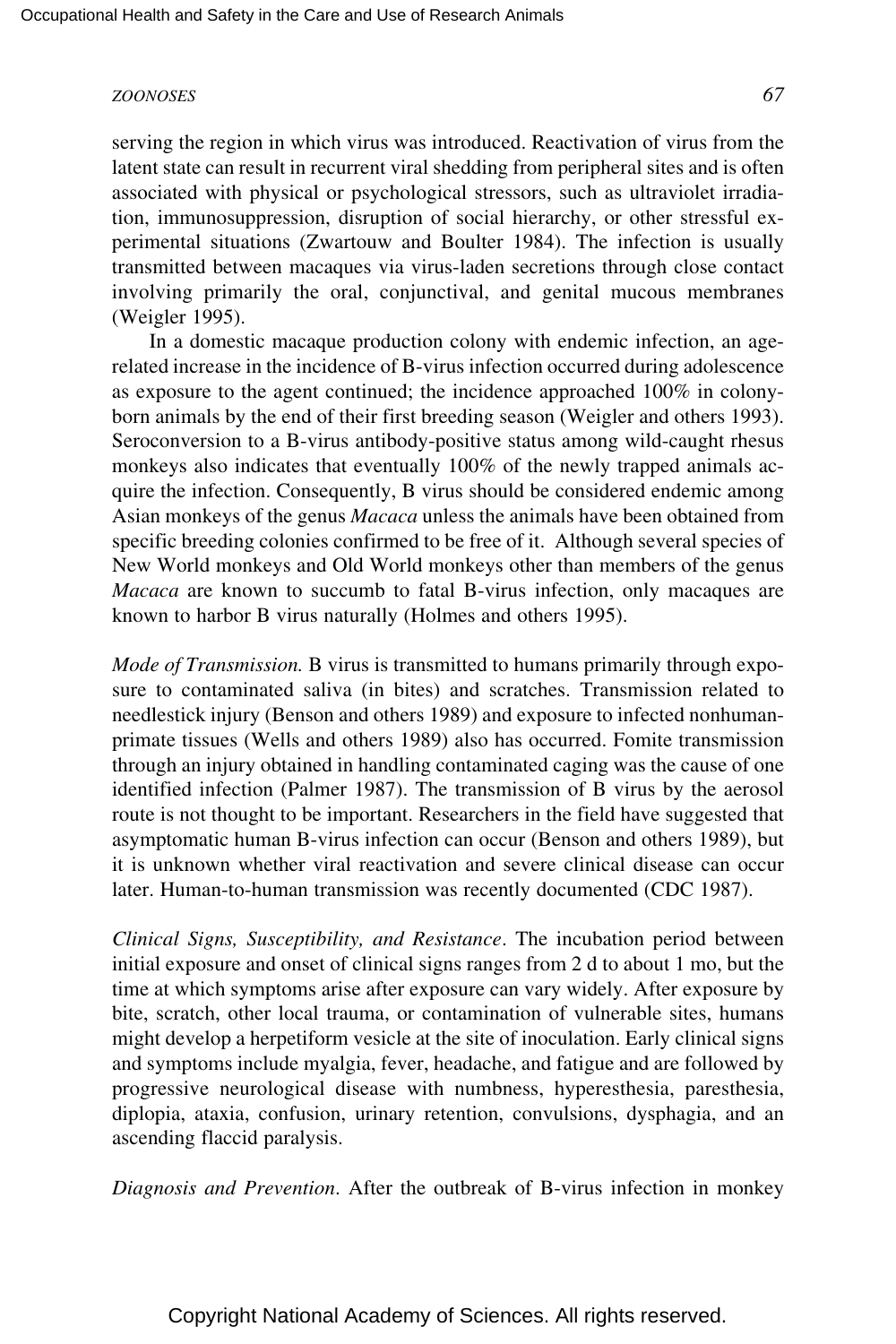handlers in 1987, CDC developed guidelines to prevent it in humans (CDC 1987), which were later revised by Holmes and others (1995). In brief, the recommendations emphasize the need for nonhuman-primate handlers to use protective clothing, including leather gloves and long-sleeved garments for hand and arm protection and face shields or masks and goggles to protect the eyes and mucous membranes from exposure to macaque secretions. Those barrier protections will minimize exposures. The use of latex gloves alone for hand protection should be reserved for the handling of monkeys that are under full chemical restraint. Chemical restraint or specialized restraining devices should be used with nonhuman primates whenever possible to minimize direct contact of personnel with alert monkeys. Despite those handling recommendations and the heightened awareness of the B-virus hazard among personnel, exposure of personnel to monkey bites and scratches remains common, as evidenced by the numerous injuries reported to testing laboratories and CDC (Hilliard 1992). Experimental studies with B virus in animals should be conducted at Animal Biosafety Level 3 (CDC-NIH 1993). Serological methods for the detection of serum antibody are used to diagnose prior exposure to and latent infection with B virus in both humans and animals (Katz and others 1986; Munoz and others 1988). Virus isolation from either the monkey or wound site is also performed, and restriction analysis or the polymerase chain reaction is used later to confirm its presence in any sample that yields a cytopathological result. The CDC recommendations specify that institutions should be prepared to handle patients with a suspect exposure promptly. The wound, if any, should be cleansed thoroughly, and serum samples and cultures should be obtained for serological study and virus isolation from both the patient and the monkey. The initiation of antiviral therapy with acyclovir or ganciclovir might also be warranted if history and symptoms are consistent with B-virus infection. The management of antiviral therapy in Bvirus-infected patients is controversial because increasing antibody titer has been demonstrated in a patient after the discontinuation of acyclovir therapy (Holmes and others 1995). Physicians should consult the Viral Exanthems and Herpesvirus Branch, Division of Viral Diseases, Centers for Disease Control and Prevention, Atlanta, GA 30333 (telephone, 404-329-1338) for assistance in case management. Additional information about B-virus diagnostic resources is available through the National Institutes of Health (NIH) B Virus Resource Laboratory, Department of Virology and Immunology, Southwest Foundation for Biomedical Research, P.O. Box 28147, San Antonio, TX 78228 (telephone, 210-674-1410).

## **Ebola-Virus Infection**

*Reservoir and Incidence*. Ebola hemorrhagic fever is a rare disease caused by a filovirus that is structurally identical with, but antigenically distinct from, Marburg-disease virus. Cases of disease related to this agent have been restricted to the continent of Africa. Sudan and Zaire strains of the virus have been shown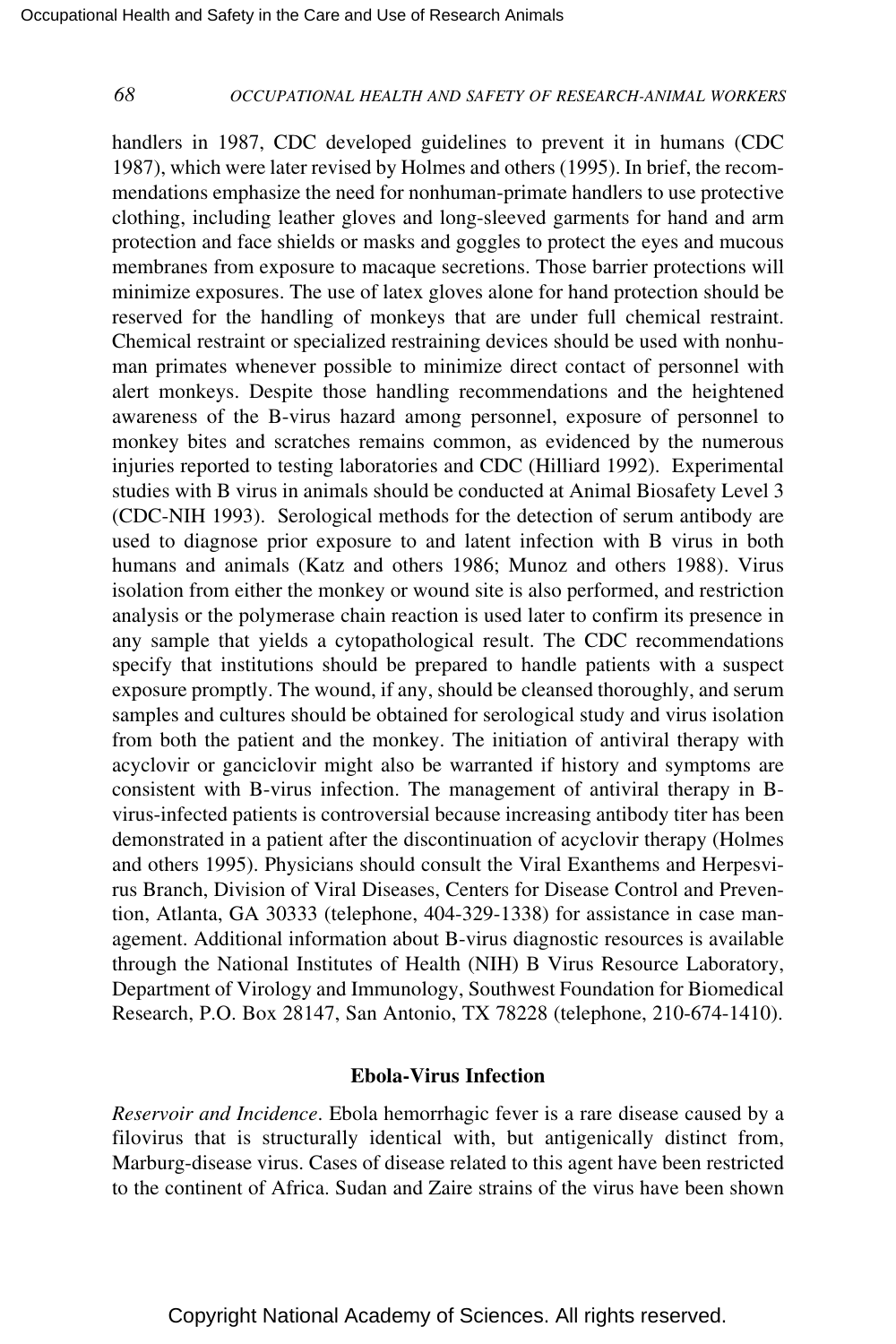experimentally to produce lethal infection in nonhuman primates in about 8 d, but monkeys have not been shown to be the natural reservoir (Dalgard and others 1992; Johnson 1990a); the natural reservoir for Ebola virus has not yet been identified.

The identification and isolation of an Ebola-like filovirus, Ebola-Reston, from macaques imported into the United States from the Philippines during 1989, the first appearance of an Ebola viral strain that did not originate in the continent of Africa, prompted the implementation of revised nonhuman-primate importation and handling guidelines (CDC 1989b, 1990). Although Ebola-Reston was less virulent than Ebola-Zaire or Ebola-Sudan in nonhuman primates, it also produced a hemorrhagic disease that involved multiple organ systems and produced death in 8-14 d in infected macaques. The natural reservoir of the Ebola-Reston strain has not been determined. However, a new strain of Ebola virus has been isolated from naturally infected chimpanzees from a wild troop that had experienced outbreaks of disease characterized by a hemorrhagic syndrome. Further study of this troop might begin to resolve questions about the natural reservoirs of the Ebola virus (Le Guenno and others 1995).

*Mode of Transmission*. Transmission of Ebola-virus infection during epidemics among humans generally has involved close contact, and the low secondaryattack rate suggests that transmission is not efficient (Murphy and others 1990). Sexual contact and nosocomial transmission through exposure to contaminated syringes and needles, infected tissues, blood, and other bodily fluids are important means of viral transmission. Aerosol transmission has not been a feature of the African Ebola-virus outbreaks to date, but it cannot be discounted completely. During the outbreak of Ebola-Reston disease in the nonhuman-primate colonies in the United States, its spread within rooms between animals without direct contact supported the possibility of droplet or aerosol transmission.

*Clinical Signs, Susceptibility, and Resistance*. In humans, the Zaire and Sudan strains produce a disease characterized by multifocal organ necrosis, coagulopathy, extensive visceral effusions, hemorrhagic shock, and death. Human infections with the Reston strain during the outbreak in nonhuman primates were subclinical but resulted in seroconversion.

*Diagnosis and Prevention*. A wide variety of techniques can be used to detect Ebola virus or the viral antigen. The infection is diagnosed serologically on the basis of antibody titer in indirect immunofluorescence assay, radioimmunoassay, and enzyme-linked immunosorbent assay.

The CDC-mandated procedures for importation of nonhuman primates limit the occurrence of this disease to facilities involved in importation (CDC 1990). Personnel in those facilities should become familiar with the specialized equipment and procedures used to minimize Ebola-virus transmission in the event of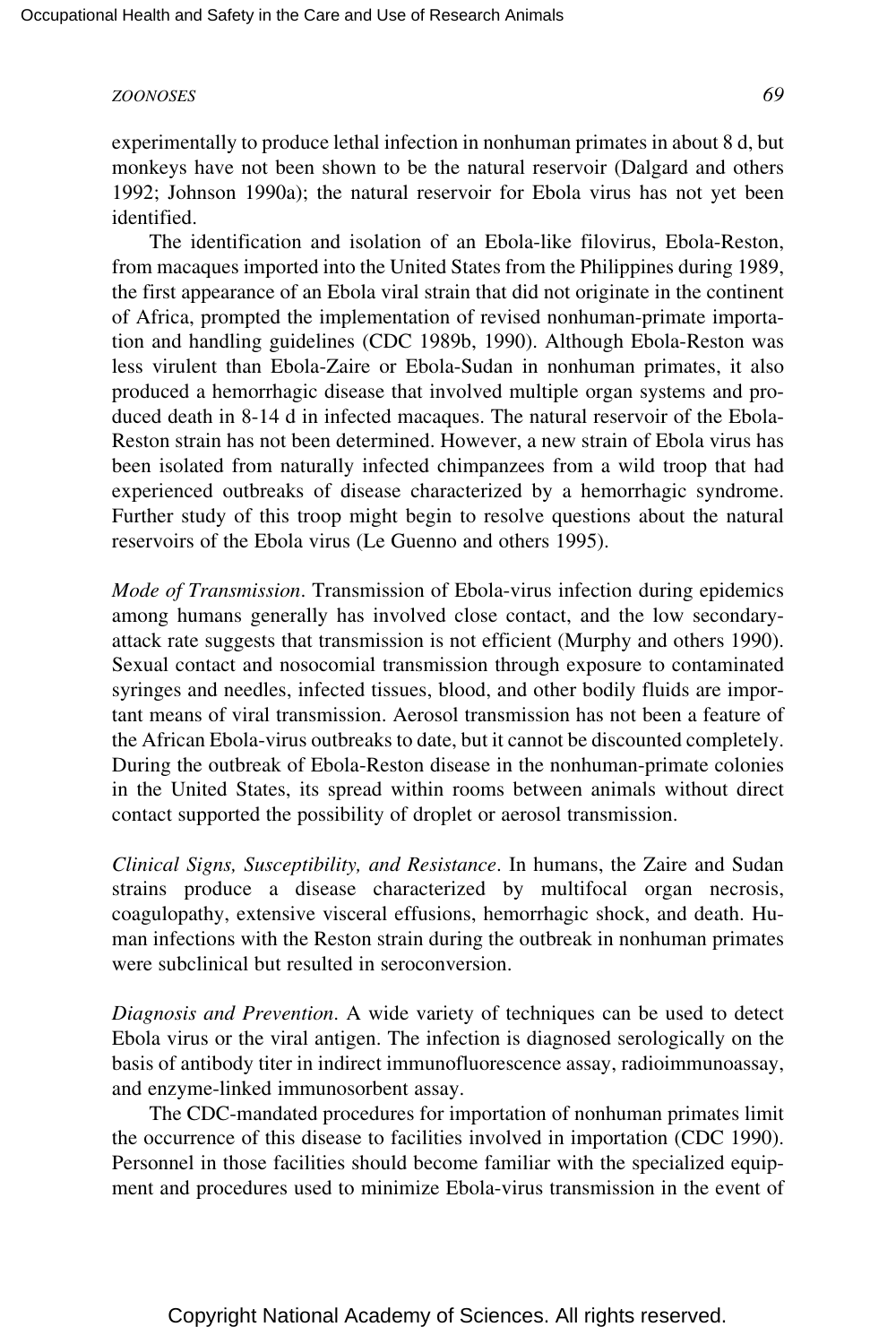an outbreak. Neither vaccines nor therapeutic pharmaceuticals are available for the prevention or treatment of Ebola-virus infection. The Subcommittee on Arbovirus Laboratory Safety (SALS) of the American Committee on Arthropod-Borne Viruses recommends that work with Ebola virus be conducted at the equivalent of Biosafety Level 4 (CDC-NIH 1993).

## **Marburg-Virus Disease**

*Reservoir and Incidence*. Marburg-virus disease has been recognized on only four occasions. The index cases involved 31 persons in three European laboratories who were handling tissues from African green monkeys; seven of the 31 died (Martini and Siegert 1971). There was no secondary spread of the disease among the monkeys in the facility, and no infections occurred among the animal-care staff (Martini 1973). Although African green monkeys, other nonhuman primates, and other animals are susceptible and succumb to fatal infection, the natural reservoir for the virus has not been determined (Benenson 1995a; Simpson and others 1968).

*Mode of Transmission*. The transmission of Marburg virus from animals to humans has involved direct contact with infected tissues. Aerosol transmission has been suggested as a means of transmission among monkeys (Hunt and others 1978). Person-to-person transmission occurs by direct contact with contaminated blood, secretions, organs, or semen.

*Clinical Signs, Susceptibility, and Resistance*. Marburg virus produces a serious disease, and apparently everyone is susceptible to it. After an incubation period of 4-16 d, humans develop fever, myalgia, headache, and conjunctival suffusion. Nausea, vomiting, and severe diarrhea appear within 2-3 d with thrombocytopenia and leukopenia. Other organ involvement can include pancreatitis, orchitis, hepatocellular necrosis, and a maculopapular rash. Abnormalities in the coagulation pattern indicative of disseminated intravascular coagulation occur and might be the proximate cause of death in one-fourth of the cases.

*Diagnosis and Prevention*. The diagnosis of Marburg-virus infection depends primarily on isolation of the virus from blood or tissue specimens. Immunofluorescent staining has demonstrated viral antigen in tissue samples with high concentrations of infectious materials. An immunofluorescence assay also has been developed to detect serum antibodies in recovering patients (Fox and Lipman 1991; Jahrling 1989).

SALS recommends that work with Marburg virus be conducted at the equivalent of Biosafety Level 4 (CDC-NIH 1993).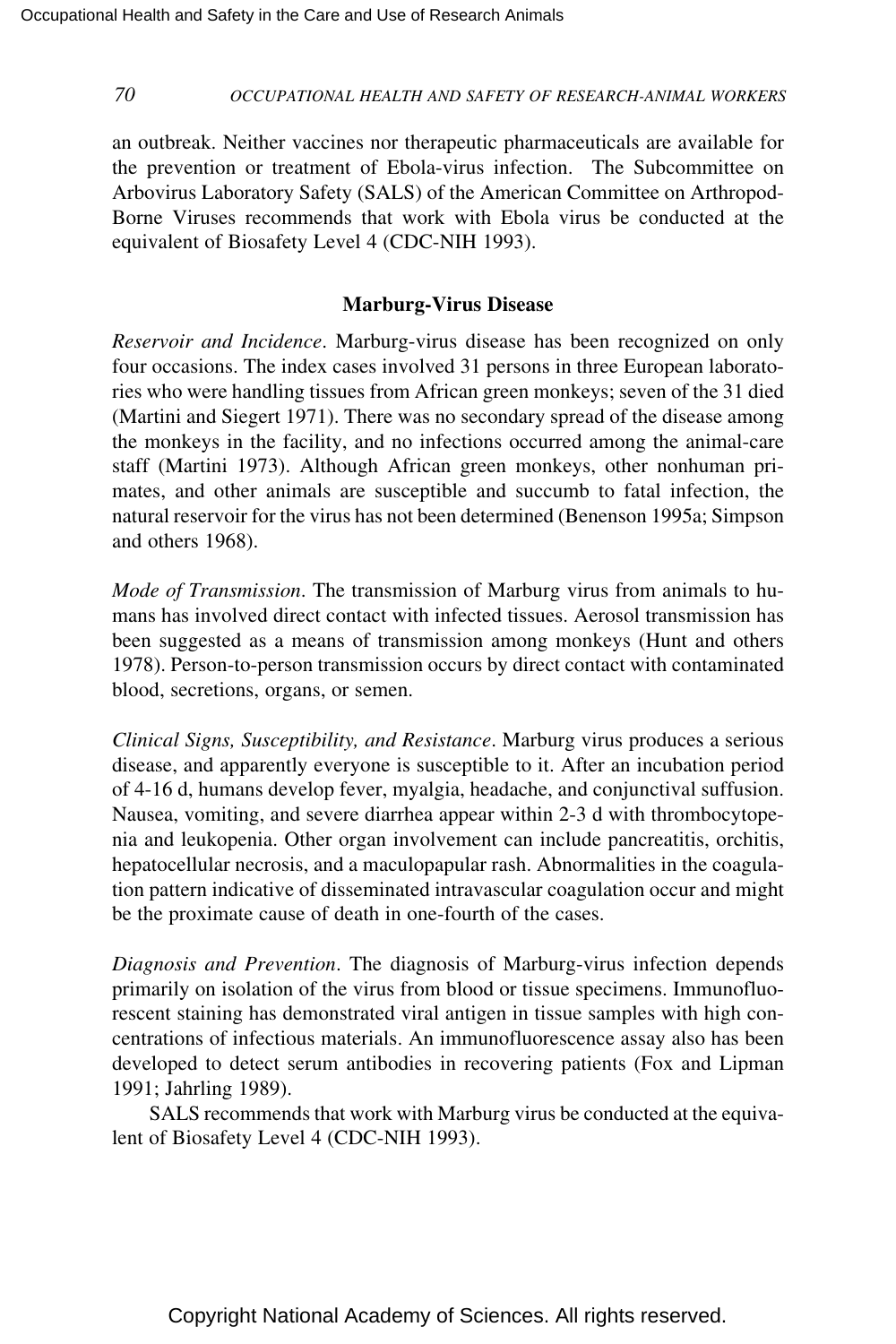*Reservoir and Incidence*. *Hantavirus* is one of several genera in the family Bunyaviridae that can cause severe hemorrhagic disease. The hantaviruses are widely distributed in nature among wild-rodent reservoirs, and the severity of the disease produced depends on the virulence of the strain involved (Gajdusek 1982; LeDuc 1987). Strains producing hemorrhagic fever with renal syndrome are prevalent in southeastern Asia and Japan and focally throughout Eurasia. Strains producing a less-severe form of the disease known as nephropathia endemica occur throughout Scandinavia, Europe, and western portions of the former Soviet Union. Outbreaks of hantavirus infection characterized by a severe pulmonary syndrome resulting in numerous deaths were recently recognized in the southwestern United States (CDC 1993a,b; CDC 1995, CDC 1996).

Rodents in numerous genera (*Apodemus*, *Clethrionomys*, *Mus*, *Rattus*, *Pitimys*, and *Microtus*) have been implicated in foreign outbreaks of the disease. In the United States, serological surveys have detected evidence of hantavirus infection in urban and rural areas involving the following rodents: *Rattus norvegicus*, *Peromyscus* spp., *Microtus californicus*, *Tamias* spp., and *Neotoma*  spp. (CDC 1993a,b; Tsai and others 1985). Numerous cases of hantavirus infection have occurred in laboratory animal facility people from exposure to infected rats (*Rattus*), including outbreaks in Korea, Japan, Belgium, France, and England (LeDuc 1987). There is also epidemiologic evidence that cats can become infected through rodent contact and potentially serve as a reservoir (Xu and others 1987).

*Mode of Transmission*. The transmission of hantavirus infection is through the inhalation of infectious aerosols, and extremely brief exposure times (5 min) have resulted in human infection. Rodents shed the virus in their respiratory secretions, saliva, urine, and feces for many months (Tsai 1987). Transmission of the infection also can occur by animal bite or when dried materials contaminated with rodent excreta are disturbed, allowing wound contamination, conjunctival exposure, or ingestion to occur (CDC 1993a,b). The recent cases that have occurred in the laboratory-animal environment have involved infected laboratory rats. In such an environment, the possibility of transmitting the infection from animal to animal by the transplantation of cells or tissues also should be considered (Kawamata and others 1987). Person-to-person transmission apparently is not a feature of hantavirus infection.

*Clinical Signs, Susceptibility, and Resistance.* The clinical signs are related to the strain of hantavirus involved. The form of the disease known as nephropathia endemica is characterized by fever, back pain, and a nephritis that causes only moderate renal dysfunction, from which the patient recovers; in the recent cases

Copyright National Academy of Sciences. All rights reserved.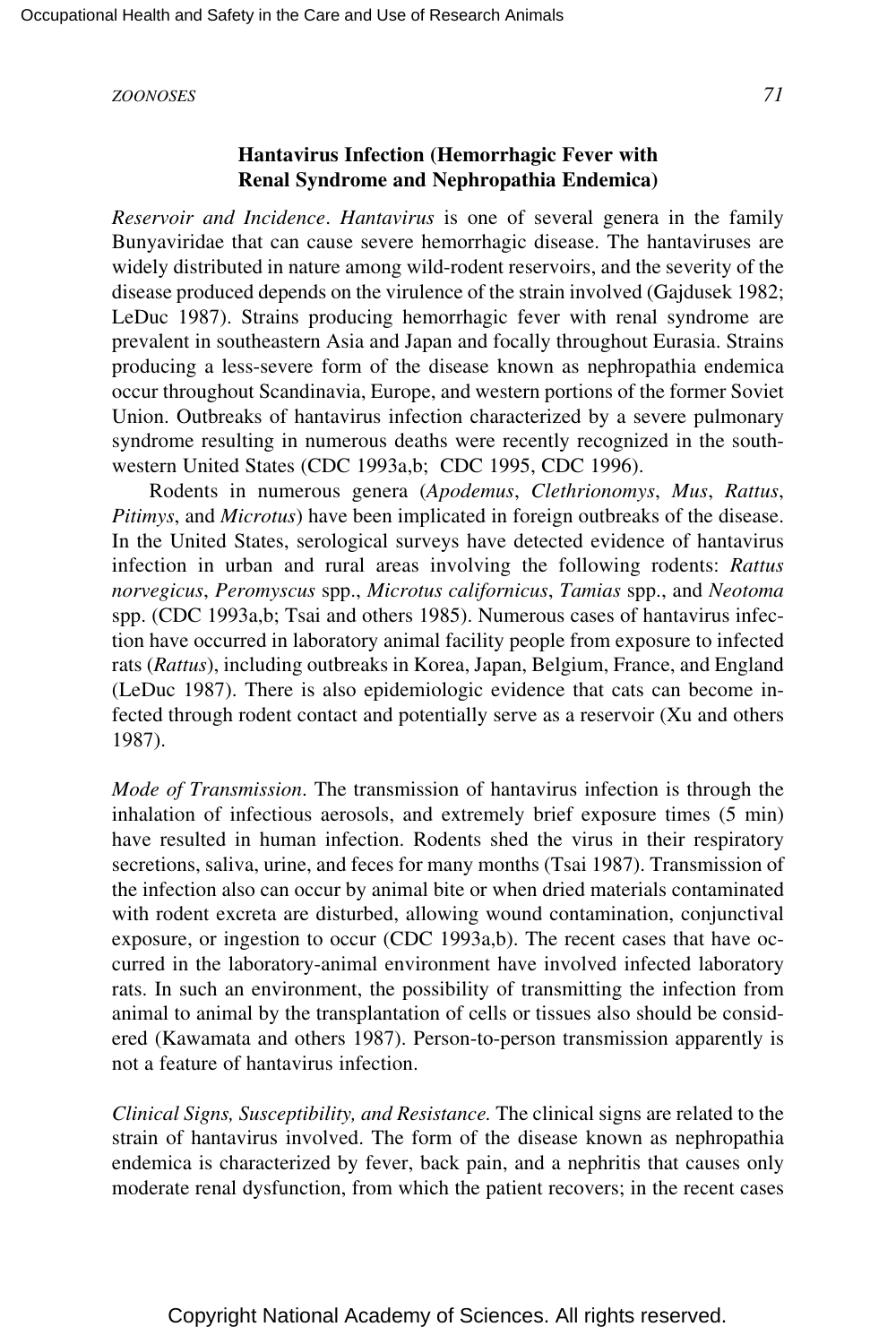in the United States, patients had fever, myalgia, headache, and cough followed by rapid respiratory failure (CDC 1993a,b). The form of the disease that has been noted after laboratory-animal exposure fits the classical pattern of hemorrhagic fever with renal syndrome; the infection is characterized by fever, headache, myalgia, and petechiae and other hemorrhagic manifestations, including anemia, gastrointestinal bleeding, oliguria, hematuria, severe electrolyte abnormalities, and shock (Lee and Johnson 1982).

*Diagnosis and Prevention*. Human hantavirus infections associated with the care and use of laboratory animals should be prevented through the isolation or elimination of infected rodents and rodent tissues before they can be introduced into resident laboratory-animal populations. Serodiagnostic tests are available for both animals and humans. Additional information about serological testing is available through the Special Pathogens Branch, Division of Viral and Rickettsial Diseases, National Center for Infectious Diseases, CDC. Rodent tumors and cell lines can be tested for hantavirus contamination with a modified rat-antibody production test. People suspected of having the infection might benefit from intravenous ribavirin therapy initiated early in the course of the disease (Morrison and Rathbun 1995). Hemodynamic maintenance and respiratory support are critical for these people after infection.

Animal Biosafety Level 2 is recommended for working with experimentally infected rodent species known not to excrete the virus. All work involving inoculation of the virus into *P. maniculatus* or other permissive species should be conducted at Animal Biosafety Level 4 (CDC 1994b).

## **Lymphocytic Choriomeningitis Virus Infection**

*Reservoir and Incidence*. Lymphocytic choriomeningitis (LCM) virus is a member of the family Arenaviridae, which consists of single-stranded-RNA viruses with a predilection for rodent reservoirs. Several important zoonoses are associated with this family, including Lassa fever and Argentine and Bolivian hemorrhagic fevers, but only LCM is important as a natural infection of laboratory animals. Human infection with LCM associated with laboratory-animal and pet contact has been recorded on numerous occasions (Fox and others 1984; Jahrling and Peters 1992). LCM is widely distributed among wild mice throughout most of the world and presents a zoonotic hazard. Many laboratory-animal species are infected naturally, including mice, hamsters, guinea pigs, nonhuman primates, swine, and dogs; but the mouse has remained the species of primary concern in the consideration of this disease, as it was in a recent outbreak of LCM in humans (Dykewicz and others 1992). Athymic, severe-combined-immunodeficiency (SCID), and other immunodeficient mice can pose a special risk of harboring silent, chronic infections and present a hazard to personnel (CDC-NIH 1993; Dykewicz and others 1992).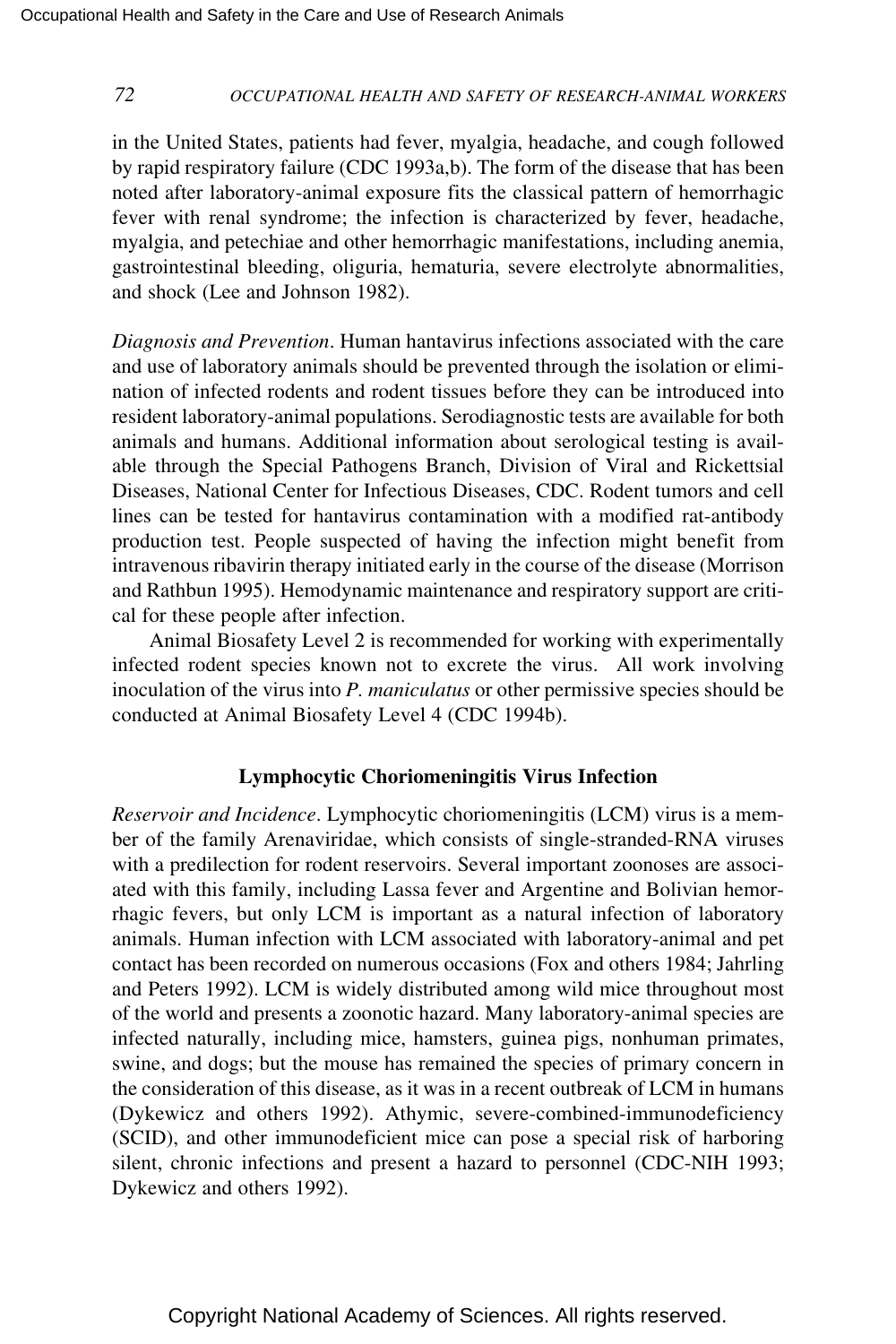*Mode of Transmission*. The LCM virus produces a pantropic infection under some circumstances and can be present in blood, cerebrospinal fluid, urine, nasopharyngeal secretions, feces, and tissues of infected natural hosts and possibly humans. Bedding material and other fomites contaminated by LCM-infected animals are potential sources of infection, as are infected ectoparasites. In endemically infected mouse and hamster colonies, the virus is transmitted in utero or early in the neonatal period and produces a tolerant infection characterized by chronic viremia and viruria without marked clinical disease; spread of LCM among animals via contaminated tumors and cell lines also should be recognized (Bhatt and others 1986; Nicklas and others 1993). Infection in humans can be by parenteral inoculation, inhalation, and contamination of mucous membranes or broken skin with infectious tissues or fluids from infected animals. Aerosol transmission is well documented. The virus can pose a special risk during pregnancy: that of infection of the fetus.

*Clinical Signs, Susceptibility, and Resistance*. Humans develop an influenza-like illness characterized by fever, myalgia, headache, and malaise after an incubation period of 1-3 wk. In severe cases of the disease, patients might develop a maculopapular rash, lymphadenopathy, meningoencephalitis, and, rarely, orchitis, arthritis, and epicarditis (Johnson 1990b). Central nervous system involvement has resulted in several deaths (Benenson 1995b).

*Diagnosis and Prevention*. Virus isolation from blood or spinal fluid in conjunction with immunofluorescence assay of inoculated cell cultures is the main method of diagnosing acute disease. Antibody is detectable with such an assay about 2 wk after the onset of illness. Prevention of this disease in the laboratory is achieved through the periodic serological surveillance of new animals that have inadequate disease profiles and of resident animal colonies at risk and through screening for the presence of LCM in all tumors and cell lines intended for animal passage. Intravenous ribavirin therapy substantially reduces mortality in patients infected with Lassa fever virus and also might be useful for LCM virus (Andrei and De Clercq 1993). Additional information about therapy and serological testing for LCM is available through the Special Pathogens Branch, Division of Viral and Rickettsial Diseases, National Center for Infectious Diseases, CDC.

Animal Biosafety Level 2 is recommended for studies in adult mice with mouse brain-passage strains. Animal Biosafety Level 3 should be used for work with infected hamsters (CDC-NIH 1993).

## **Poxvirus Diseases of Nonhuman Primates (Monkeypox and Benign Epidermal Monkeypox)**

*Reservoir and Incidence*. Monkeypox is an orthopoxvirus closely related to smallpox and produces a clinical disease similar to smallpox. Sporadic cases of the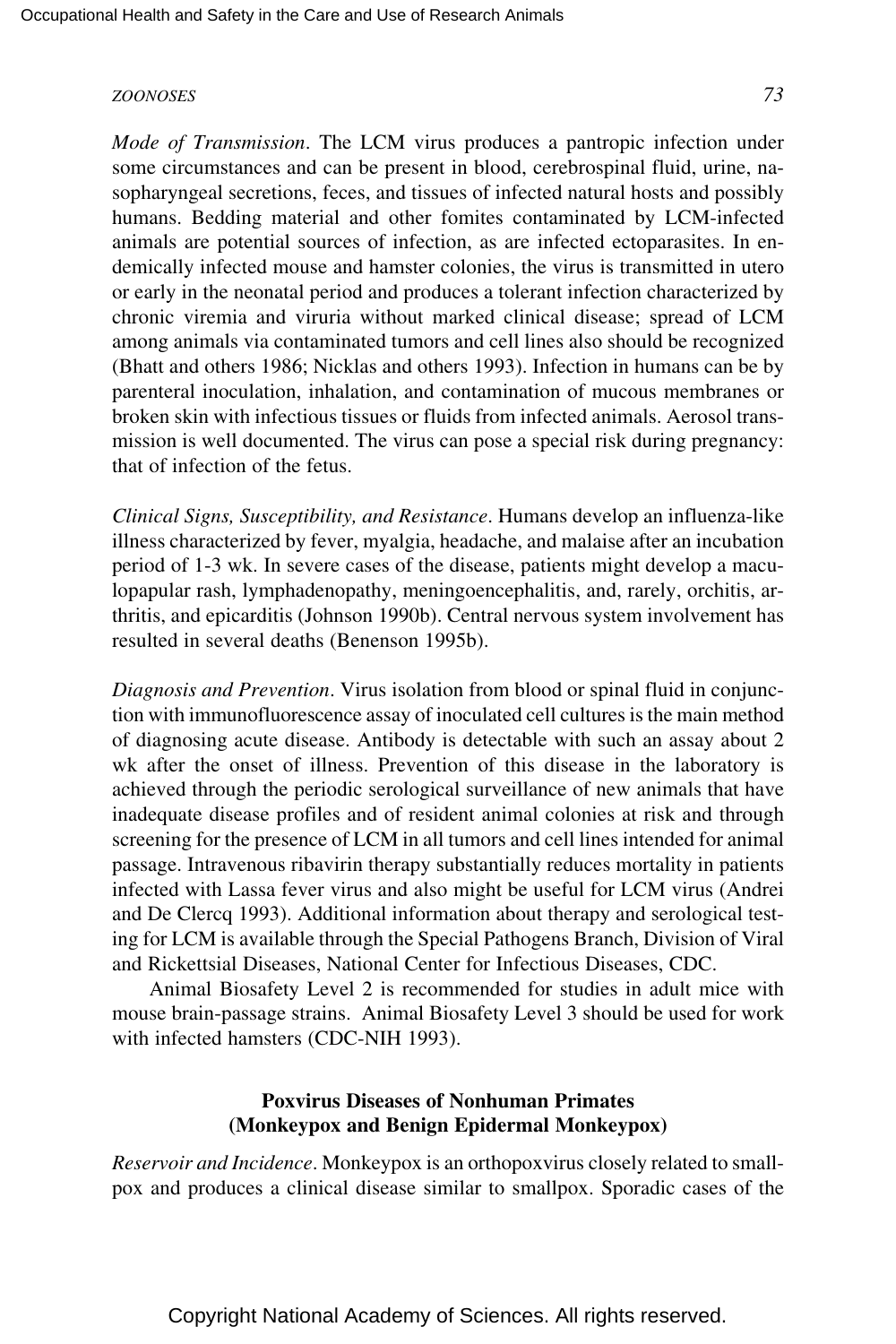human disease are noted in Africa. Recently, squirrels of the genera *Funisciurus*  and *Heliosciurus* have been identified as hosts and important reservoirs of the virus (Benenson 1995b). Natural outbreaks of monkeypox also have been recorded in nonhuman primates in the wild and laboratory settings (Fox and others 1984).

Benign epidermal monkeypox, or tanapox, is a poxvirus that affects monkeys of the genus *Presbytis* in Africa and captive macaques in the United States.

*Mode of Transmission*. The transmission of monkeypox from laboratory nonhuman-primate populations to humans has not been recorded. Human-to-human transmission of the agent has occurred, presumably through close contact with active lesions, recently contaminated fomites, or respiratory secretions. The possibility of zoonotic spread should be considered.

Benign epidermal monkeypox has been transmitted from monkeys to humans in the laboratory-animal environment (McNulty 1968). Direct contact with infected animals or contaminated fomites is necessary for disease transmission.

*Clinical Signs, Susceptibility, and Resistance*. Monkeypox is of interest and importance primarily because it produces a disease similar to smallpox characterized by fever, malaise, headache, severe backache, prostration, and occasional abdominal pain. Lymphadenopathy and a maculopustular rash develop later. Some patients develop a severe fulminating disease and die.

Benign epidermal monkeypox is characterized by the development of circumscribed, oval to circular, raised red lesions usually on the eyelids, face, body, or genitalia. The lesions regress spontaneously in 4-6 wk.

*Diagnosis and Prevention*. The diagnosis of poxvirus infections can be established on the basis of the characteristic structure of viral particles as seen with the electron microscope. Virus isolation on chick chorioallantoic membrane and characterization with specific biological tests are needed to differentiate among the various orthopoxviruses. Vaccinia vaccination is protective against monkeypox in humans and monkeys (Benenson 1995b).

## **Orf Disease (Contagious Ecthyma and Contagious Pustular Dermatitis)**

*Reservoir and Incidence*. Orf disease is a poxvirus infection that is endemic in many sheep flocks and goat herds throughout the United States and worldwide. The disease affects all age groups, although young animals are most often and most severely affected. Orf produces proliferative, pustular encrustations on the lips, nostrils, mucous membranes of the oral cavity, and urogenital orifices of infected animals (Fox and others 1984).

*Mode of Transmission*. Orf, a double-stranded-DNA virus, is transmitted to hu-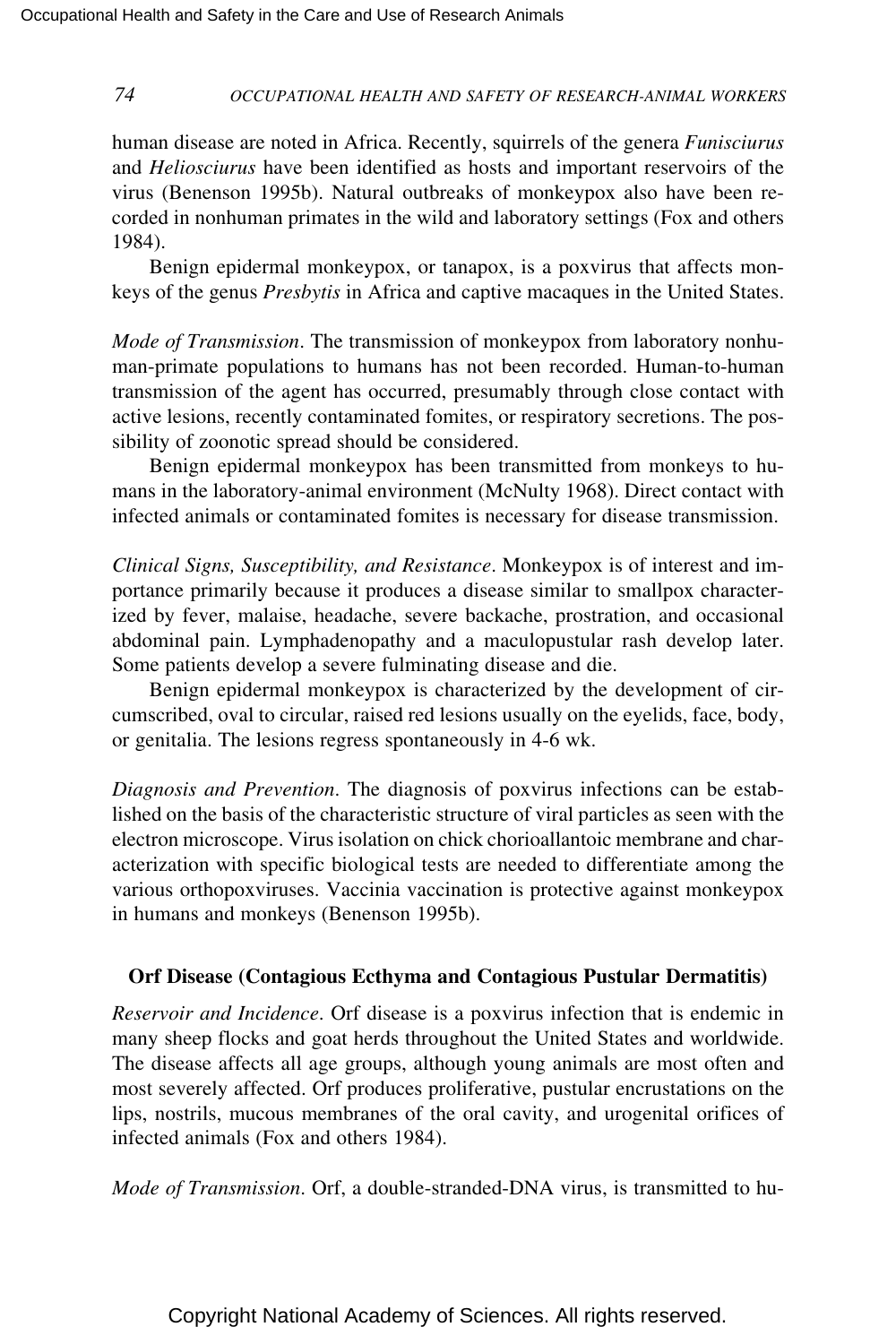*Clinical Signs, Susceptibility, and Resistance*. The disease in humans is usually characterized by the development of a solitary lesion on the hand, arm, or face. The lesion is initially maculopapular or pustular and progresses to a weeping proliferative nodule with central umbilication. Such lesions are sometimes mistaken for abscesses but should not be lanced. Occasionally, several nodules are present, each measuring up to 3 cm in diameter, persisting for 3-6 wk and regressing spontaneously. Regional adenitis is uncommon, and progression to generalized disease is considered rare (Erickson and others 1975).

*Diagnosis and Prevention*. The characteristic appearance of the lesion and a history of recent contact with sheep or goats are diagnostic of this condition in humans. Vaccination of susceptible sheep and goats is effective in preventing the disease. Personnel who handle sheep and goats should be cautioned to wear protective clothing and gloves and to practice good personal hygiene.

## **Measles (Rubeola)**

*Reservoir and Incidence*. Humans are the reservoir for measles. Nonhuman primates become infected through contact with human populations with endemic measles (Fox and others 1984). Both Old World and New World nonhuman primates are susceptible to infection (Fox and others 1984). The disease spreads rapidly through infected nonhuman-primate colonies; wild-caught nonhumanprimate populations often attain a 100% seroconversion rate within several weeks of capture. However, with the current emphasis on and success of domestic nonhuman-primate production, institutions could develop large populations of susceptible nonhuman primates.

*Mode of Transmission*. Measles, a highly communicable disease, is transmitted via infectious aerosols, contact with nasal or throat secretions, or contact with fomites freshly contaminated with infectious secretions.

*Clinical Signs, Susceptibility, and Resistance*. The clinical signs of measles are similar in nonhuman primates and humans. In humans, fever develops after an incubation period of about 10 d and is followed by conjunctivitis, coryza, cough, and Koplik's spots inside the mouth. Later, a characteristic exanthematous rash develops, beginning on the face, becoming generalized over the body, and ending sometimes in flaky desquamation. Complications of viral replication or second-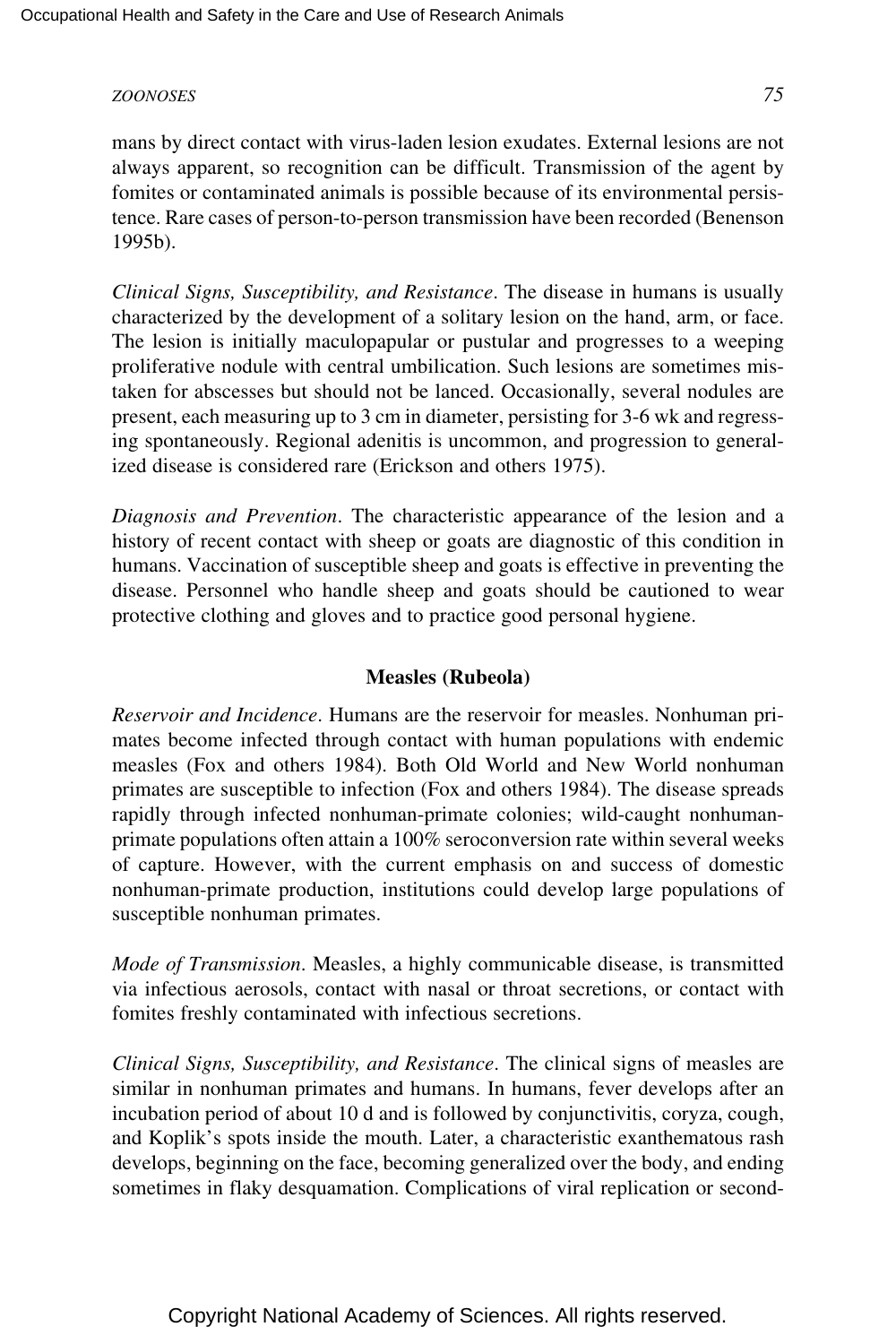ary bacterial infection can result in pneumonia, otitis media, diarrhea, or, rarely, encephalitis (Benenson 1995b).

*Diagnosis and Prevention*. Characteristic clinical signs generally make diagnostic methods unnecessary, but serology, immunofluorescent-antibody screening for virus in clinical specimens, or viral isolation can be used. Vaccination of all nonhuman-primate handlers against measles should be ensured, and vaccination of nonhuman-primate populations also should be considered.

## **Newcastle Disease**

*Reservoir and Incidence*. Newcastle disease is caused by a paramyxovirus. It is seen among wild, pet, and domestic birds, and wild birds transmit the infection to domestic-bird populations (Bryant 1984). The zoonotic potential of the agent in the laboratory environment has been realized on numerous occasions (Barkley and Richardson 1984).

*Mode of Transmission*. Aerosol transmission is the important means of spread, but contaminated food, water, and equipment also transmit infection within bird populations.

*Clinical Signs, Susceptibility, and Resistance*. The severity of the disease in birds depends on the pathogenicity of the infecting strain. Highly pathogenic strains have been largely excluded from flocks within the United States. Moderately pathogenic strains produce anorexia and respiratory disease in adult birds and neurological signs in young birds. The disease in humans is characterized by follicular conjunctivitis, mild fever, and respiratory involvement ranging from cough to bronchiolitis and pneumonia.

*Diagnosis and Prevention*. In the laboratory environment, the disease can be prevented by immunizing susceptible birds against it or obtaining birds from flocks known to be free of the agent. Good personal-hygiene practices also should be in place.

## **Hepatitis A**

*Reservoir and Incidence*. Humans are the primary reservoir for hepatitis A virus (HAV), and nonhuman-primate infections result from contact with infected humans. However, more than 200 cases of HAV infection in humans have been associated with nonhuman primates (Barkley and Richardson 1984), and many nonhuman-primate species are susceptible, including chimpanzees and other great apes, marmosets, owl monkeys, cynomolgus monkeys, and patas monkeys (Fox and Lipman 1991; Hollinger and Glombicki 1990). A recent outbreak of HAV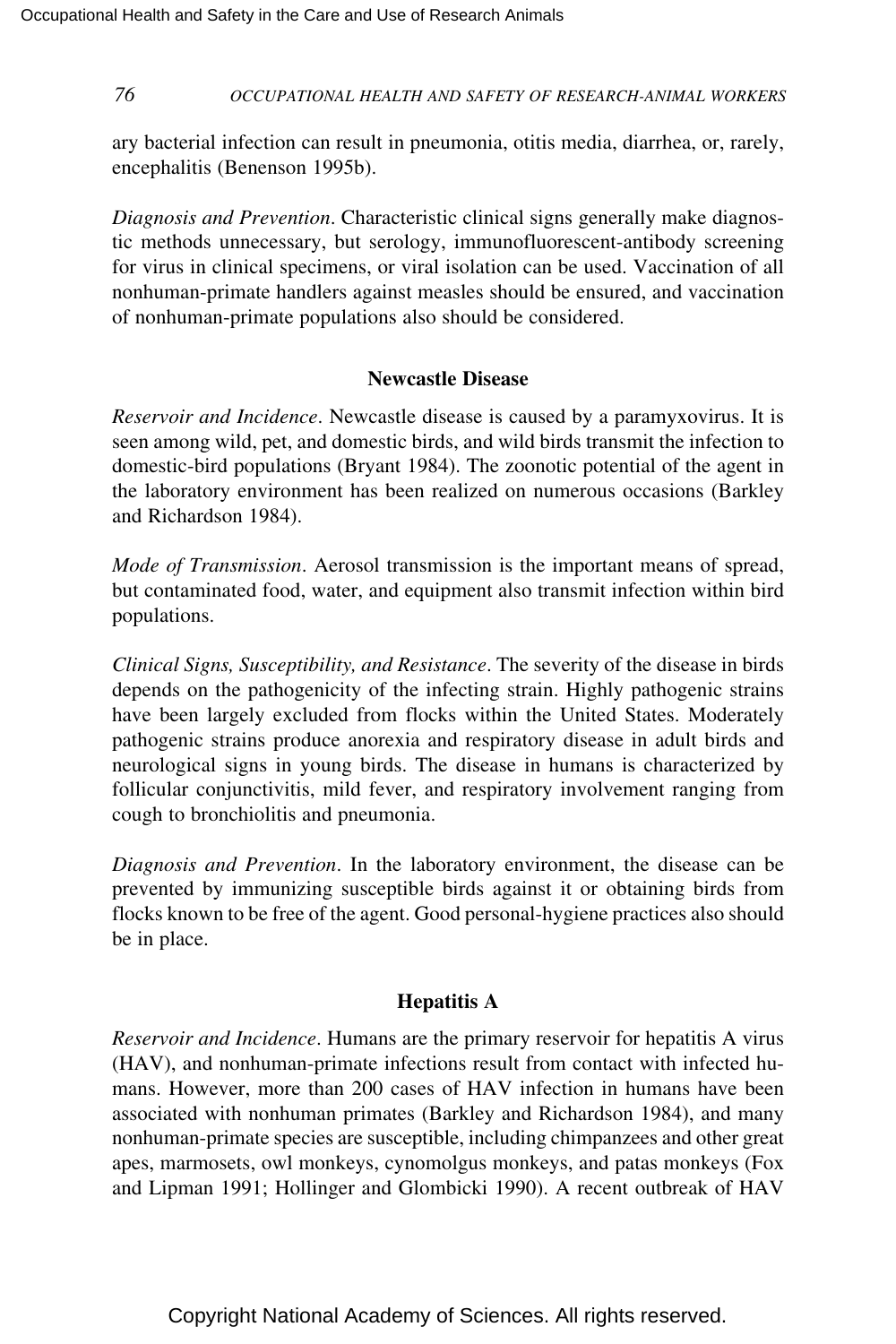infection in young, domestically reared rhesus monkeys has renewed the concern for potential zoonotic transmission (Lankas and Jensen 1987).

*Mode of Transmission*. HAV is transmitted by the fecal-oral route, and some outbreaks can be related to contaminated food and water.

*Clinical Signs, Susceptibility, and Resistance*. The disease in nonhuman primates is much less severe than the disease in humans and is often subclinical. Some species of nonhuman primates develop malaise, vomiting, jaundice, and increased serum concentrations of hepatic enzymes.

The disease in humans varies from a mild illness lasting 1-2 wk to a severely debilitating illness lasting several months. After an incubation period of about a month, patients experience an abrupt onset of fever, malaise, anorexia, nausea, and abdominal discomfort, followed within a few days by jaundice. Children often have mild disease without jaundice, whereas HAV infections in older patients can be fulminant and protracted with prolonged convalescence.

*Diagnosis and Prevention*. Enzyme immunoassay and radioimmunoassay are available for the demonstration of immunoglobulin M-specific anti-HAV in the serum or plasma. Alternatively, fecal samples can be tested for virus particles or viral antigen.

An approved vaccine is now available for the control of HAV infection in humans. Passive immunization with immune serum globulin has also been used at intervals of 4-6 mo for personnel in contact with recently imported chimpanzees (Fox and Lipman 1991). The use of protective clothing, good personal hygiene, and appropriate practices of sanitation of equipment and facilities also will minimize the potential for zoonotic transmission.

## **Hepatitis B, C, D, and E**

Humans are considered the natural host for hepatitis B, C, D, and E viruses (Benenson 1995b). Various nonhuman primates, particularly chimpanzees, can be infected experimentally, but only one case of natural infection has been reported (Kornegay and others 1985). Viral hepatitis B has been suggested in recently imported cynomolgus monkeys by the demonstration of hepatitis B surface antigen in hepatic cells (Kornegay and others 1985), but it was not associated with zoonotic disease transmission; these animals developed mild clinical disease characterized by anorexia, increased hepatic enzyme concentrations, and hyperbilirubinemia. Although natural infections of nonhuman primates with hepatitis B, C, D, and E viruses are extremely rare, personnel should adhere to appropriate precautions when handling nonhuman primates.

Animal Biosafety Level 2 practices, containment equipment, and facilities are recommended for activities using naturally or experimentally infected chim-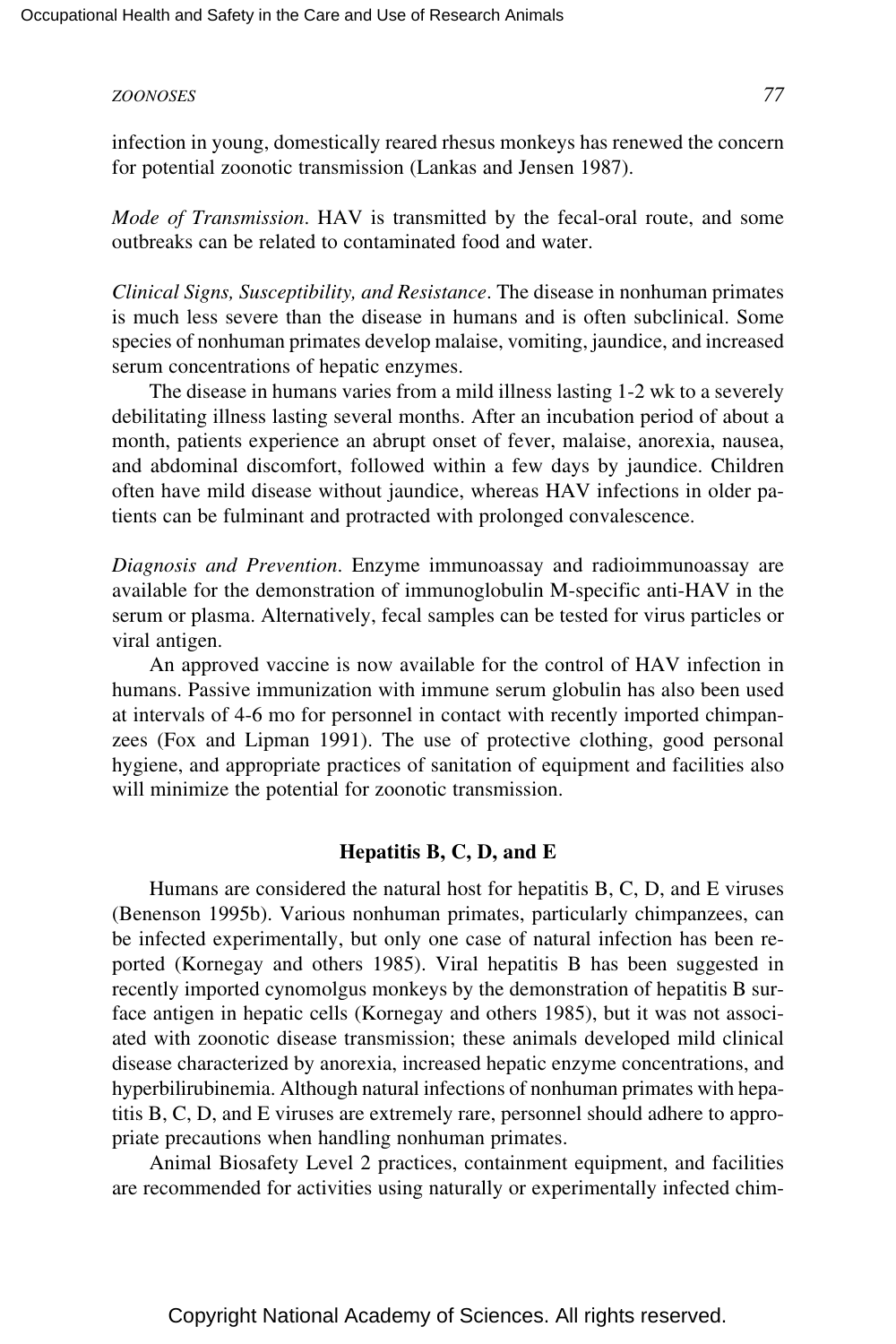panzees or other nonhuman primates. Licensed recombinant vaccines against hepatitis B are available and highly recommended for personnel involved in studies with hepatitis B virus (CDC-NIH 1993).

## **Simian Immunodeficiency Virus (SIV) Infection**

*Reservoir and Incidence*. Simian immunodeficiency virus (SIV) is a lentivirus that produces in rhesus monkeys and other susceptible macaque species a clinical syndrome that has many important parallels to AIDS. Although the seroprevalence of SIV in Asian macaques is low and most SIV infections in these species are related to their use as animal models of AIDS, the seroprevalence among wild-caught African green monkeys (*Cercopithecus aethiops*), which apparently does not manifest clinical signs, is about 30% or higher (Lairmore and others 1989).

*Mode of Transmission*. Transmission of SIV between monkeys is believed to require direct inoculation of open wounds or mucous membranes with infectious secretions. Aerosol transmission between monkeys has not been demonstrated where uninfected macaques have been housed in separate cages near SIV-infected monkeys (Lairmore and others 1989). The blood, secretions, and tissues of SIV-infected monkeys should be presumed to be infectious for persons potentially exposed to these materials. Two human cases of seroconversion associated with known exposure have been recognized (CDC 1992a; Khabbaz and others 1992), and a blind serological survey of other personnel working with SIV has identified perhaps an additional three seropositive persons. The possible inclusion of the aforementioned cases of known SIV exposure and the cross reactivity of SIV and HIV-2 in the assay used confounded the interpretation of the results of this survey (CDC 1992b). The person involved in the first case had a skin puncture caused accidentally by a needle contaminated by the blood of an infected macaque. In the second case, a laboratory worker who had hand and forearm dermatitis handled SIV-infected blood specimens without wearing gloves. The pattern of seroreactivity suggested the possibility of infection in the second case, and attempts to isolate SIV from this person were successful (Khabbaz and others 1992).

*Clinical Signs, Susceptibility, and Resistance*. Clinical signs have not been recorded in cases of human SIV exposure.

*Diagnosis and Prevention*. Serological techniques and virus isolation are available for the diagnosis of SIV exposure and infection. Personnel should be enrolled in a medical-surveillance program and maintain work practices consistent with the handling of bloodborne pathogens (CDC 1988). Animal Biosafety Level 2 practices, containment equipment, and facilities are recommended for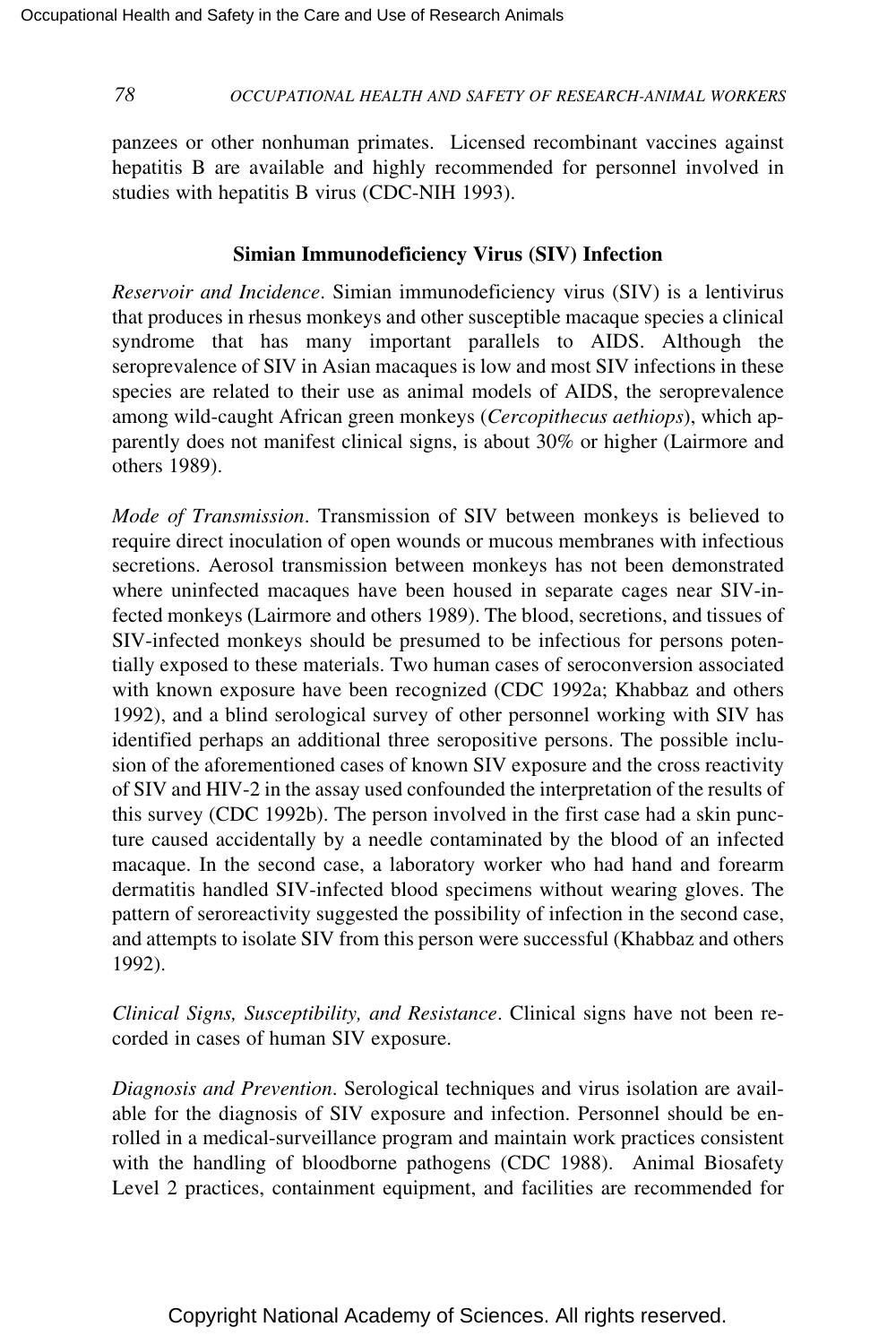activities using naturally or experimentally infected nonhuman primates or other animals.

#### **Rabies**

*Reservoir and Incidence*. Rabies occurs worldwide except for a few countries that have excluded the disease through animal-importation and animal-control programs and the aid of geographic barriers (Fox and others 1984). Rabies virus infects all mammals, but the main reservoirs are wild and domestic canines, cats, skunks, raccoons, bats, and other biting animals. The disease historically has not posed a problem in the laboratory-animal setting. However, the incidence of rabies in wildlife in the United States has been rising in recent years, and the possibility of rabies transmission to dogs or cats with uncertain vaccination histories and originating in an uncontrolled environment must be considered. In addition, rabies-susceptible wildlife introduced into the laboratory for special research investigations have the potential to harbor infection.

*Mode of Transmission*. Rabies virus is most commonly transmitted by the bite of a rabid animal or the introduction of virus-laden saliva into a fresh skin wound or an intact mucous membrane. Airborne transmission probably can occur in caves where rabid bats roost, but this mode of transmission is extremely unlikely in the laboratory (Benenson 1995b). The virus also has been transmitted through corneal transplants from persons with undiagnosed central nervous system disease. Personnel who handle tissue specimens or other materials potentially laden with rabies virus during necropsy or other procedures should be regarded as at risk for infection.

*Clinical Signs, Susceptibility, and Resistance*. Rabies produces an almost invariably fatal acute viral encephalomyelitis. Patients experience a period of apprehension and develop headache, malaise, fever, and indefinite sensory changes referred to the site of a prior animal-bite wound. Further progression of the disease is marked by paresis or paralysis, inability to swallow and the related hydrophobia, delirium, convulsions, and coma. Death is often due to respiratory paralysis.

*Diagnosis and Prevention*. Rabies usually is diagnosed with specific immunofluorescent antibody staining of brain tissue, corneal smears, mucosal scrapings, or frozen skin-biopsy specimens. Virus isolation also can be used to confirm the diagnosis. The most important factor in preventing human rabies, apart from the immediate and thorough cleaning of bite and scratch wounds, is control of the disease in the domestic-animal population. Stringent vaccination measures and enforced animal-control measures help to reduce the population at risk. Whenever possible, animals brought into the laboratory should have histories that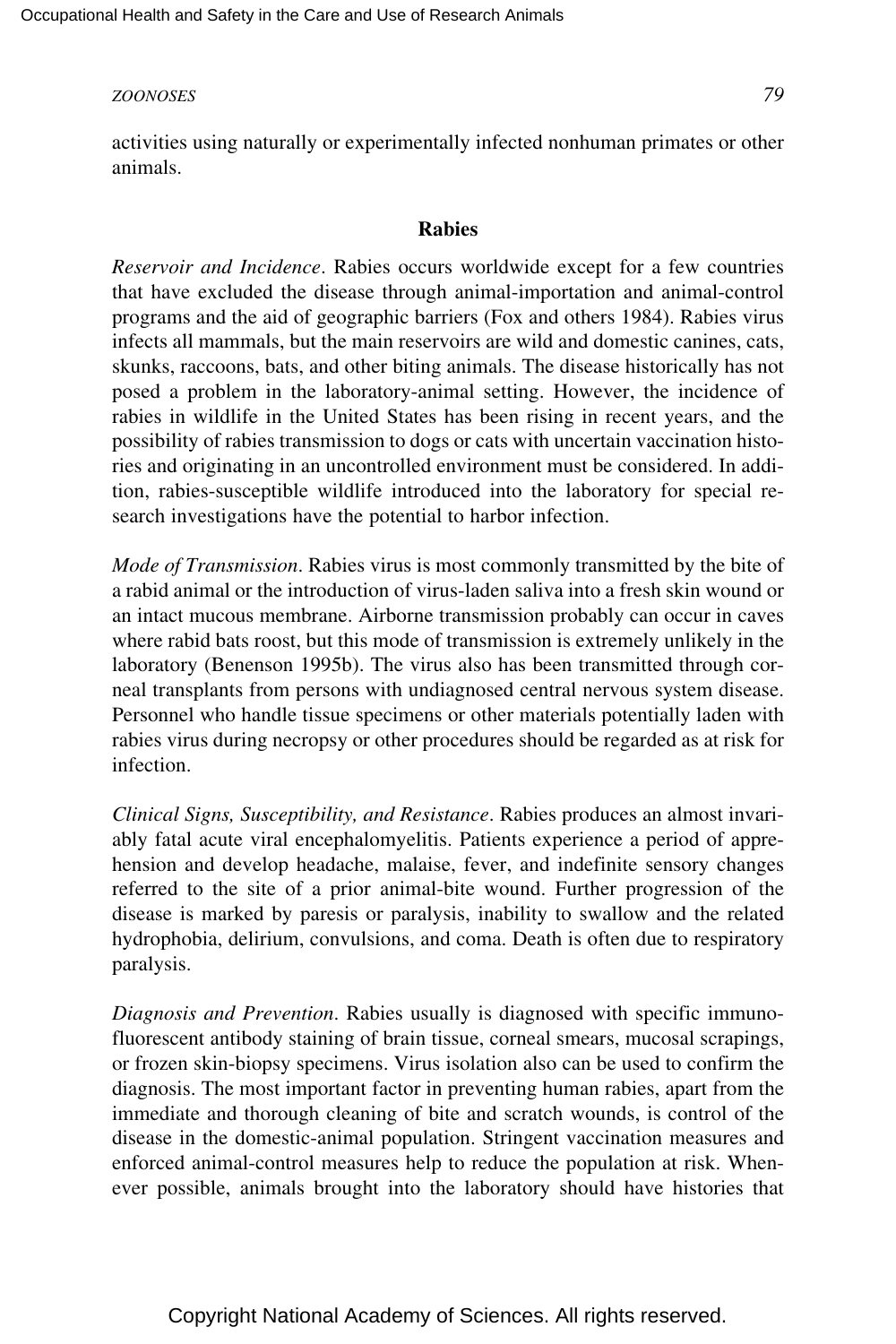preclude their exposure to rabies or ensure their having been vaccinated for this disease. Pre-exposure immunization should be available to personnel in high-risk categories, such as veterinarians, people who are working with or involved in the care of infected or inadequately characterized animals, and wildlife-conservation personnel who work in rabies-endemic areas. Animal Biosafety Level 2 practices, containment equipment, and facilities are recommended for activities using naturally or experimentally infected animals (CDC-NIH 1993).

## **Influenza**

*Reservoir and Incidence*. Humans are considered the reservoir for human-influenza viruses. Influenza-virus infections with different antigenic strains occur naturally in many animals, including avian species, swine, horses, mink, and seals (Benenson 1995b). Animal reservoirs are thought to contribute to the emergence of new human strains of influenza viruses, perhaps by reassortment of animal strains with human strains. In the laboratory, ferrets are highly susceptible to human influenza and often are used as experimental models of influenza (Fox and Lipman 1991).

*Mode of Transmission*. Transmission is by the airborne route and by direct contact. The transmission of animal-influenza strains from animals to humans is rare (CDC-NIH 1993). However, ferrets housed in the laboratory will develop epizootic infection concomitant with human outbreaks of the disease. Ferret-tohuman transmission of the virus also has been documented (Marini and others 1989).

*Clinical Signs, Susceptibility, and Resistance*. Influenza is an acute disease of the respiratory tract characterized by fever, headache, myalgia, prostration, coryza, sore throat, and cough. Viral pneumonia and gastrointestinal involvement manifested by nausea, vomiting, and diarrhea also can develop.

*Diagnosis and Prevention*. Personnel should wear appropriate protective clothing and practice good personal hygiene if contact with ferrets suspected of having influenza is unavoidable.

## **Arboviral Infection**

*Reservoir and Incidence*. The arboviruses (arthropod-borne viruses) are taxonomically diverse, each involving its own web of mammalian or avian hosts (or both) and specific arthropod vectors (Benenson 1995b; Tsai 1991). The presence of arboviral infection among laboratory animals generally would be restricted to situations where these agents are the focus of experimental study, wild-caught animals are brought into the laboratory for study, or nontraditional laboratory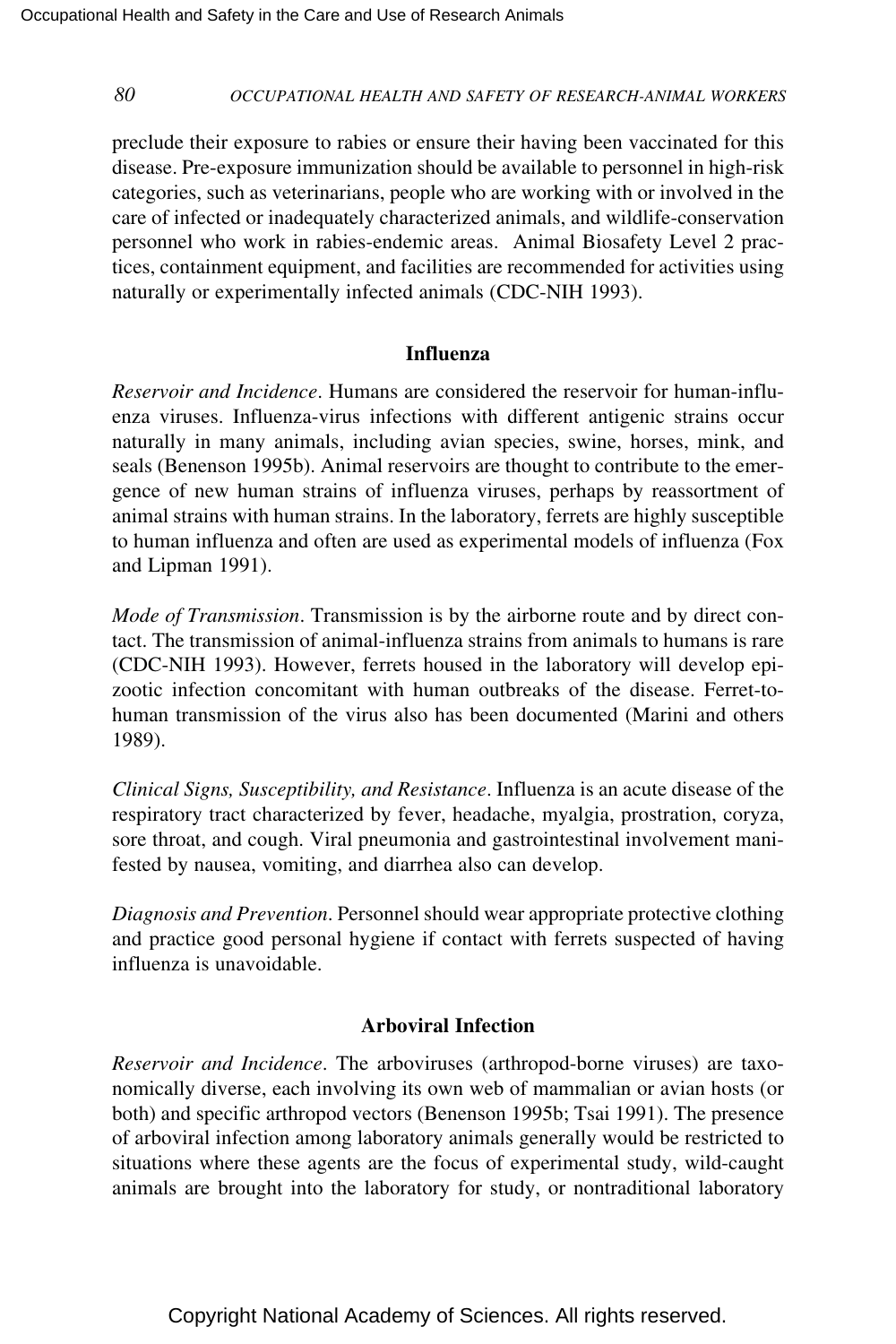animals are housed outdoors, permitting the perpetuation of the natural cycle of arboviral infection.

*Mode of Transmission*. Natural cycles of infection involve transmission from mosquitoes, ticks, midges, or sandflies (Benenson 1995b; Tsai 1991). In the laboratory setting, transmission can occur via parenteral inoculation, aerosol exposure, contamination of unprotected broken skin, and possibly animal bites (CDC-NIH 1993).

*Clinical Signs, Susceptibility, and Resistance*. The clinical manifestations of arboviral infections are diverse, including fever, hemorrhagic fever, rash, arthralgia, arthritis, meningitis, and encephalitis (Benenson 1995b).

*Diagnosis and Prevention*. Personnel involved in research-animal studies of arboviral infections should observe strictly the biosafety-level practices deemed appropriate for the particular arboviral agent (CDC-NIH 1993, SALS 1980). Institutions sponsoring research programs involving wild-caught animals should ensure that veterinary and occupational-health personnel have performed an adequate review of the scientific literature to establish a potential-disease profile for the animal species under study and have implemented corresponding measures for personnel protection.

## **RICKETTSIAL DISEASES**

## **Q Fever**

*Reservoir and Incidence*. Q fever is caused by the rickettsial agent *Coxiella burnetii*. *C. burnetii* has a worldwide distribution perpetuated in two intersecting cycles of infection—in domestic animals and in wildlife animals and their associated ticks. Infection is widespread within the domestic-animal cycle, which includes sheep, goats, and cattle. Cats, dogs, and domestic fowl also can be infected (Fox and others 1984). The prevalence of the infection among sheep is high throughout the United States, and sheep have been the primary species associated with outbreaks of the disease in laboratory-animal facilities (Bernard and others 1982). However, an outbreak of Q fever with one death in a human cohort exposed to a parturient cat and her litter and cases of the disease associated with exposure to rabbits indicate that other species should not be overlooked as possible sources of the infection in the laboratory environment (Langley and others 1988; Marrie and others 1990).

*Mode of Transmission*. Humans usually acquire this infection via inhalation of infectious aerosols, although transmission by ingestion has been recorded (Benenson 1995b). The organism is shed in urine, feces, milk, and especially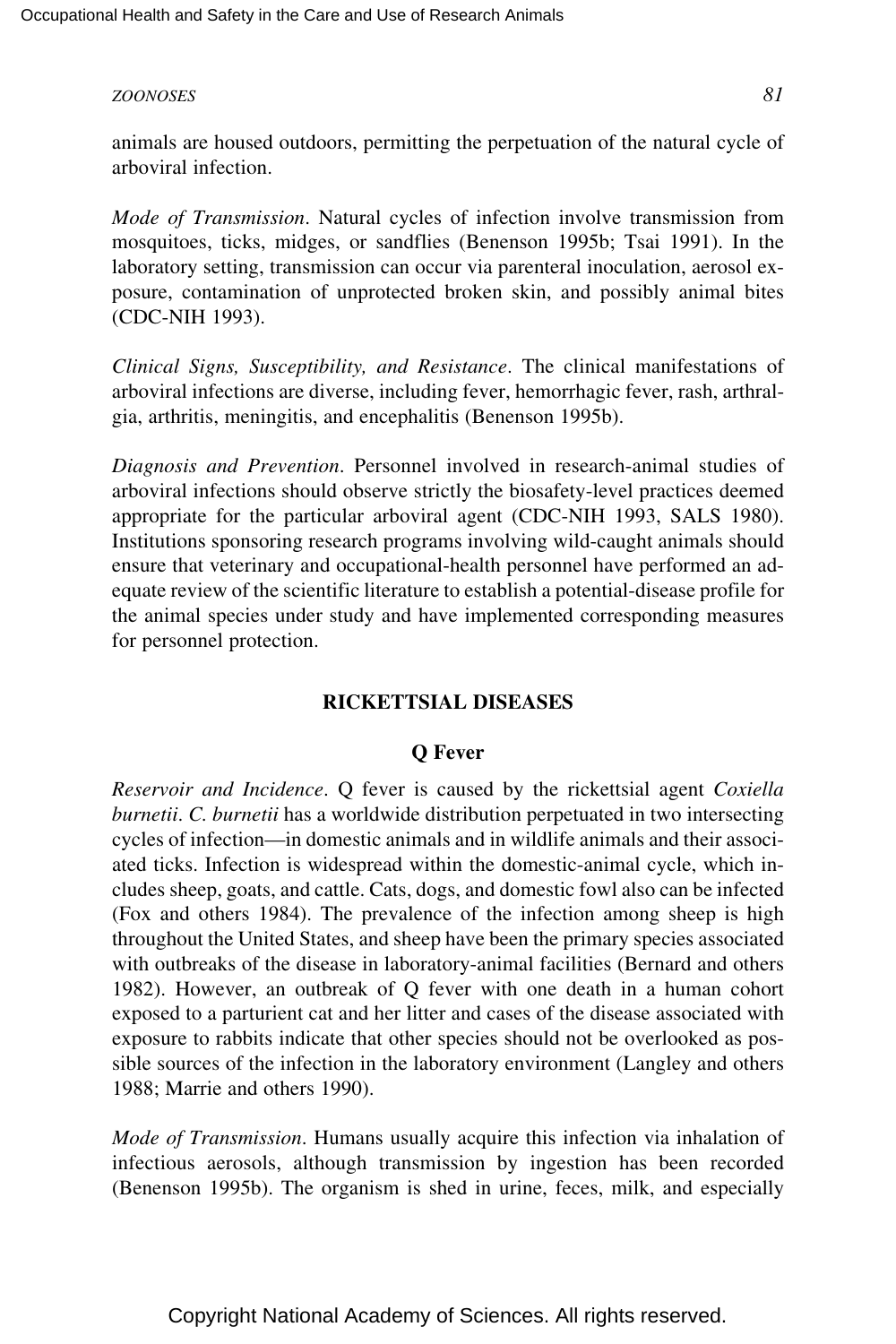birth products of domestic ungulates, which generally are asymptomatic. The placenta of an infected ewe can contain up to  $10<sup>9</sup>$  organisms per gram of tissue, and milk can contain  $10<sup>5</sup>$  organisms per gram (CDC-NIH 1993). The organism is resistant to desiccation and persists in the environment for long periods, contributing to the widespread dissemination of infectious aerosols. The risk of infection is high because the infectious dose by inhalation is less than 10 microorganisms (CDC-NIH 1993, Wedum and others 1972). The importance of those factors was evident in outbreaks of the disease associated with the use of pregnant sheep in research facilities in the United States when personnel became infected along the routes of sheep transport and in the vicinity of sheep surgery from contact with soiled linens (Bernard and others 1982).

*Clinical Signs, Susceptibility, and Resistance*. The disease in humans varies widely in duration and severity, and asymptomatic infection is possible. The disease often has a sudden onset with fever, chills, retrobulbar headache, weakness, malaise, and profuse sweating. In some cases, pneumonitis occurs with a nonproductive cough, chest pain, and few other signs. Acute pericarditis and acute or chronic granulomatous hepatitis also have been reported. Endocarditis can occur on native or prosthetic cardiac valves and often extends over a period of months or years and results in relapsing systemic infection. Most cases of Q fever resolve within 2 wk (Benenson 1995b). Persons with valvular heart disease should not work with *C. burnetii* (CDC-NIH 1993).

*Diagnosis and Prevention*. Serological methods available for the detection of a rise in specific antibody between acute and convalescent samples include microagglutination, immunofluorescent, complement fixation (CF), and ELISA tests. The organism can be isolated from blood or other tissues, but doing so poses a hazard for laboratory personnel.

Recommendations for the control of Q fever in a research facility are available and should be applied rigorously in surgical, laboratory, and housing areas used for sheep (Bernard and others 1982). In brief, the recommendations emphasize the need for the separation of sheep-research activities from other areas. Physical barriers or air-handling systems, the appropriate use and disposal of protective clothing, and the use of disinfectants in the sanitation and wastemanagement programs minimize the risk of exposure. Whenever possible, male or nonpregnant female sheep should be used in research programs. However, many research studies require the use of pregnant sheep. Neither antimicrobial therapy nor serological testing in combination with the culling of infected animals has led to the reliable development of disease-free flocks for use in biomedical-research programs (Fox and Lipman 1991). Serological monitoring of sheep for evidence of *C. burnetii* infection also is unrewarding because serological status is not a useful indicator of organism shedding. Since infected guinea pigs and other rodents may shed the organism in urine and feces, the CDC and NIH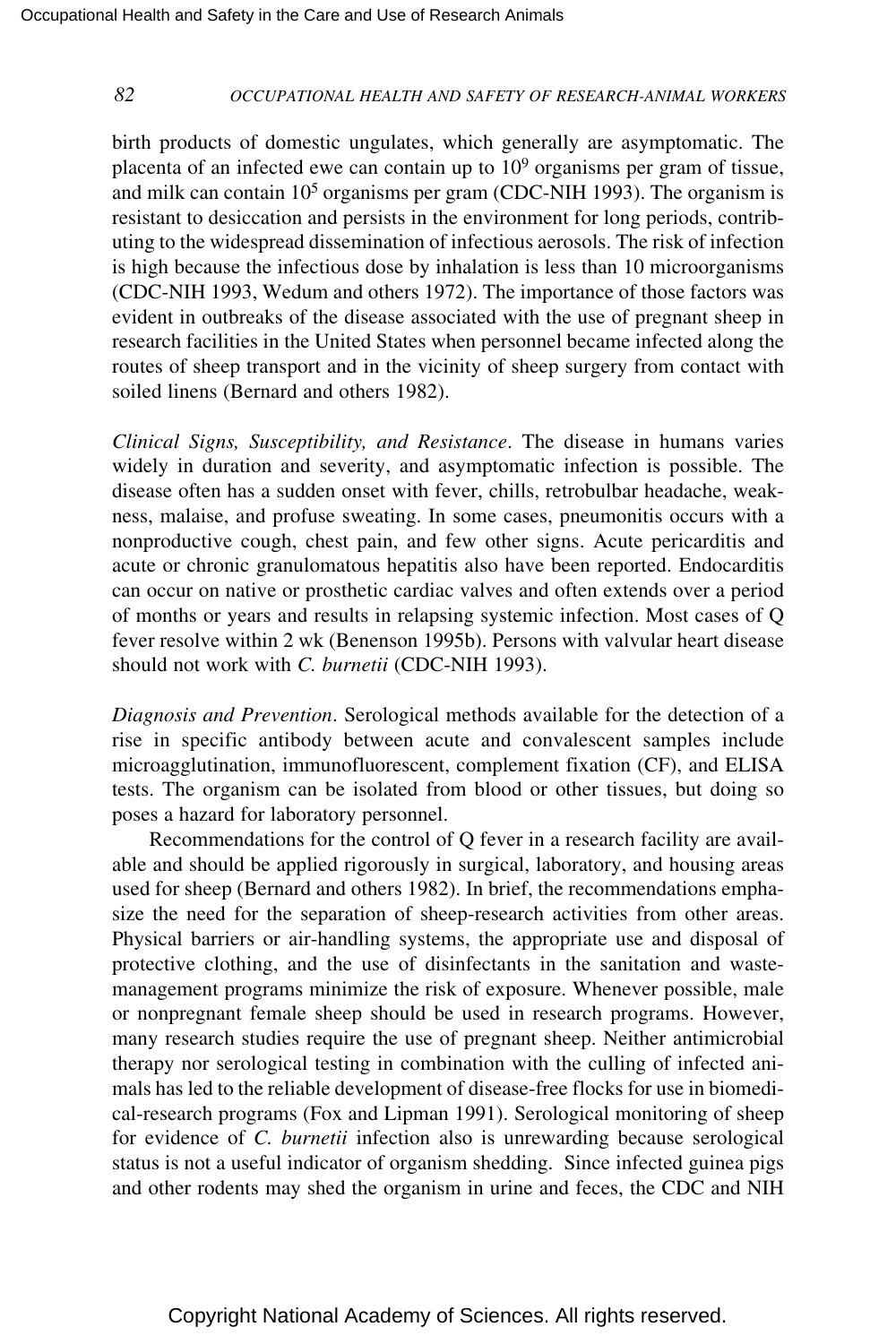recommend maintaining experimentally infected rodents under Animal Biosafety Level 3 (CDC-NIH 1993).

An investigational new Phase 1 Q-fever vaccine is available from the Special Immunizations Program, US Army Medical Research Institute for Infectious Disease (USAMRIID), Fort Detrick, Maryland 21701. The use of this vaccine should be limited to personnel at high risk of exposure who have no demonstrated sensitivity to Q-fever antigen.

#### **Cat-Scratch Fever**

*Reservoir and Incidence*. *Bartonella henselae*, a newly described rickettsial organism, has been directly associated with cat-scratch fever and bacillary angiomatosis, an unrelated condition that develops usually in people infected with the human immunodeficiency virus (Koehler and others 1994). This gram-negative, pleomorphic organism has a predilection for intracellular growth and has been demonstrated to produce chronic, asymptomatic bacteremia, especially in younger cats, for at least 2.5 mo and possibly as many as 17 mo. The organism has been isolated on fleas that fed on infected cats, and fleas have been shown to be capable of transmitting the organism between cats. This finding suggests that fleas could serve as a vector in zoonotic transmission (Chomel and others 1996). Results of a recent prevalence survey indicated that about 40% of pet and pound cats examined had blood cultures positive for the organism and six of 13 households with cats had at least one positive cat (Koehler and others 1994). Although cat-scratch fever usually has been associated with the scratch or bite of a young cat, other animals have been implicated, including dogs, monkeys, and porcupines (Goldstein 1990b). The incidence of the disease in humans is unknown; an estimate of 2.5 cases per 100,000 population per year has been proposed (Groves and others 1993).

*Mode of Transmission*. Of patients with the disease, 75% report having been bitten or scratched by a cat, and over 90% report a history of exposure to a cat. Most cases of the disease appear between September and February, and the incidence peaks in December (Fox and others 1984).

*Clinical Signs, Susceptibility, and Resistance*. The disease begins with inoculation of the organism into the skin of an extremity, usually a hand or forearm. A small erythematous papule appears at the site of inoculation several days later and is followed by vesicle and scab formation. The lesion resolves within a few days to a week. Several weeks later, regional lymphadenopathy appears, often in a solitary lymph node, and it can persist for months. Suppuration of the lymph node sometimes occurs. Fever, malaise, anorexia, headache, and splenomegaly can also be present. Other, less-frequent complications of the disease include periocular lymphadenopathy with palpebral conjunctivitis, central nervous sys-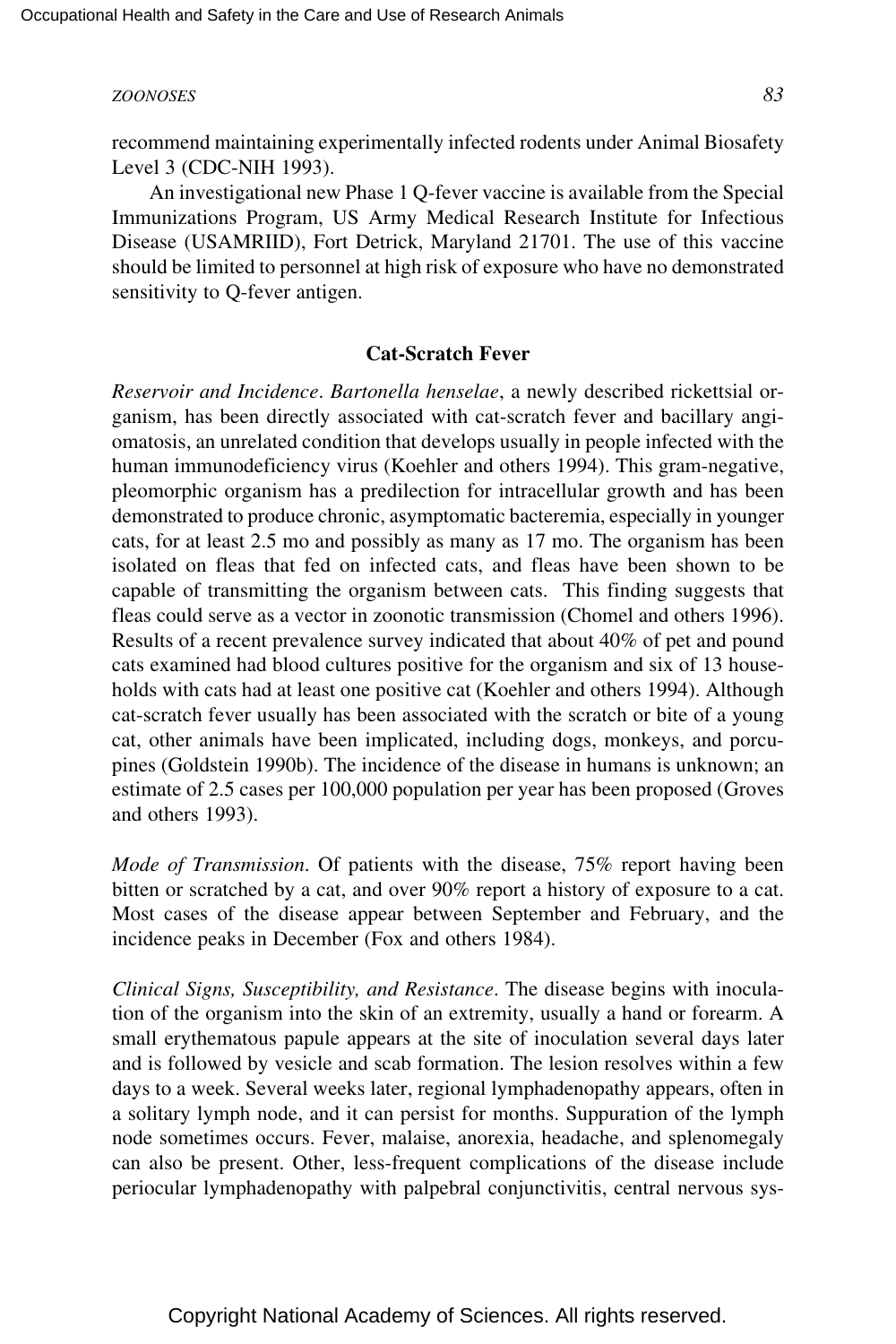tem involvement, osteolytic lesions, granulomatous hepatitis, and pneumonia. Cat-scratch fever can progress to a severe systemic or recurrent infection that is life-threatening in immunocompromised hosts. Such severe cases are reminiscent of bacillary angiomatosis, a condition of HIV-infected patients.

*Diagnosis and Prevention*. Isolation of the causative organism from the blood, a cutaneous lesion, or biopsy material is required for a definitive diagnosis of catscratch fever. Clinical signs, a history of cat contact, failure to isolate other bacteria from affected tissues, and histopathological examination of lymph-node biopsies are used for diagnosis by most physicians (Groves and others 1993). Many patients can be found to be serologically positive for *R. henselae* with the indirect fluorescent-antibody test.

The use of proper cat-handling techniques and protective clothing should minimize the likelihood of personnel exposure to the organism of cat-scratch fever. Clinical trials have indicated that antibiotic treatment can be used to eliminate the carrier state in cats (Koehler and others 1994), but this approach to disease prevention might be impeded by the current difficulty in detecting the carrier state. Flea-control measures should also be implemented.

## **Other Rickettsial Diseases**

*Reservoir and Incidence*. Dogs, rodents, and their ticks and fleas are the reservoirs for *Rickettsia rickettsia*. *R. akari*, *R. prowazekii*, and *R. typhi* are found in wild rodents and their associated fleas and mites (Fox and others 1984). *Ehrlichia canis* produces natural infection only in dogs; human infections result from the bites of infected ticks. These rickettsial infections are considered rare in the United States.

*Mode of Transmission*. Zoonotic transmission of these diseases in the laboratory has involved aerosols, accidental parenteral inoculation, and bites by natural ectoparasitic vectors (CDC-NIH 1993).

*Clinical Signs, Susceptibility, and Resistance*. These rickettsial diseases are characterized by fever, headache with encephalitis, myalgia, and a rash of varied distribution according to the species involved (Saah 1990). A rash does not develop in *E. canis* infections. Eschar development at the site of a vector bite is seen in *R. rickettsia* and *R. akari* infections.

*Diagnosis and Prevention.* The rickettsial diseases generally are diagnosed serologically with complement-fixation and direct immunofluorescence tests.

Concern for the zoonotic potential of these diseases in the laboratory should focus on situations where wild-caught rodents or other small mammals are brought into the laboratory for study or where feral-rodent infestation has oc-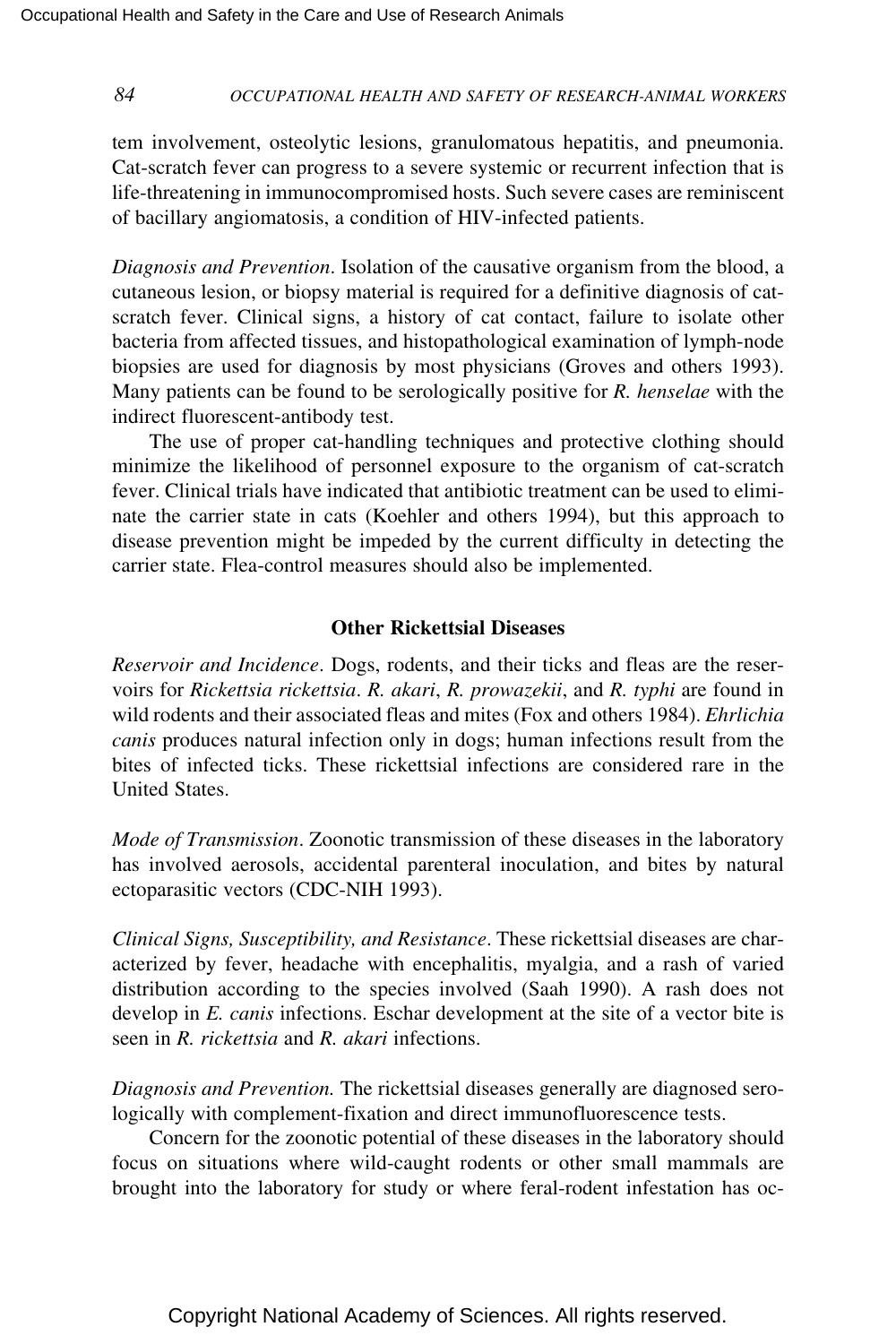curred. Ectoparasite control in such populations is essential, particularly the elimination of *Ornithonyssus bacoti*, a free-living mite capable of transmitting some of the rickettsial agents (Fox and others 1984). Personnel who are conducting studies with wild-caught animals also should be instructed to practice good laboratory safety and personal hygiene.

#### **BACTERIAL DISEASES**

#### **Tuberculosis**

*Reservoir and Incidence*. Tuberculosis of animals and humans is caused by acidfast bacilli of the genus *Mycobacterium*. Laboratory animals are potential reservoirs of several mycobacterial species, including *M. tuberculosis*, *M. aviumintracellulare*, *M. bovis*, *M. kansasii*, *M. simiae*, *M. marinum*, and *M. chelonae*  (Des Prez and Heim 1990; Saunders and Horowitz 1990). In addition to cattle, birds, and humans that serve as the main reservoirs for these mycobacteria, many laboratory animals—including nonhuman primates, swine, sheep, goats, rabbits, cats, dogs, and ferrets—are susceptible to infection and contribute to spread of the diseases (Fox and Lipman 1991). However, nonhuman primates are of primary importance in the consideration of these diseases in the laboratory-animal environment.

Contact with nonhuman primates infected with *Mycobacterium* spp. is a recognized risk factor in the development of a positive tuberculin skin reaction (Kaufman and others 1972). Nonhuman primates generally develop tuberculosis from humans during capture and exportation from parts of the world where the prevalence of the disease in humans and animals is high. However, the resurgence of human tuberculosis in the United States and the recognition of nosocomial outbreaks of multiple-drug-resistant tuberculosis (CDC 1994a) should serve as reminders that nonhuman primates can continue to be at risk for contracting tuberculosis from humans after introduction into established research colonies. The close confinement of these animals in holding facilities and in shipment crates creates an environment conducive to the spread of infection. The incidence of infection in a population varies with the species and the source of the primates. A recent survey of tuberculosis in 22,913 imported nonhuman primates in the United States yielded an incidence of 0.4% (CDC 1993c). Although macaques are considered to be particularly sensitive to infection with *M. tuberculosis*, surveillance programs for tuberculosis should be extended to all species of nonhuman primates (Bennett and others 1995; CDC 1993c; NRC 1980).

*Mode of Transmission*. *M. tuberculosis* is transmitted via aerosols from infected animals or tissues, and this mode of transmission also applies to most of the other mycobacterial species that might be encountered in laboratory-animal contact. Laboratory personnel involved in the care, use, or necropsy of infected animals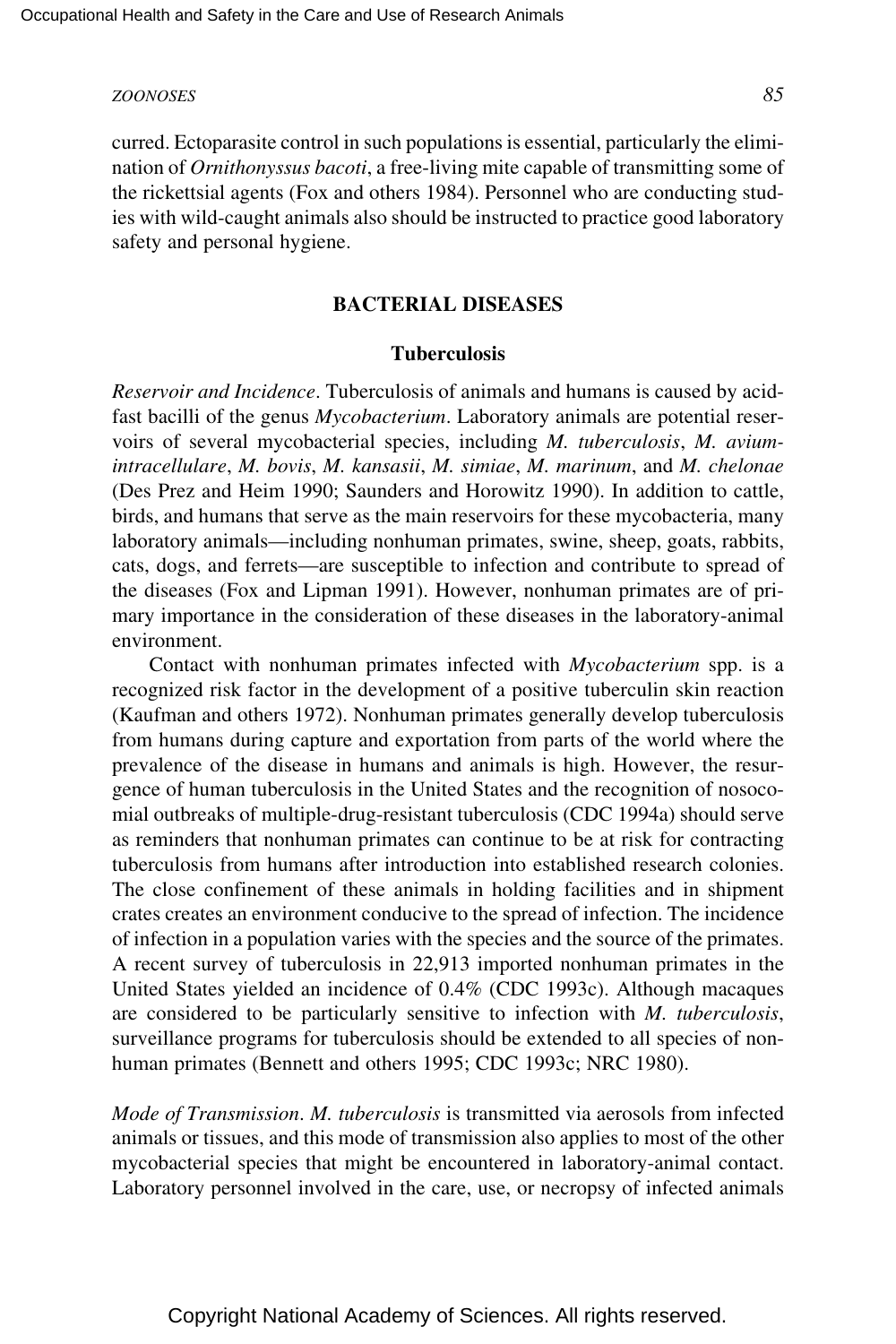are especially at risk for tuberculosis. Humans can contract the disease in the laboratory through exposure to infectious aerosols generated by the handling of dirty bedding, the use of high-pressure water sanitizers, or the coughing of animals with respiratory involvement. Other potential sources of exposure include fecal shedding by animals with enteric infection and skin exudates resulting from scrofuloderma or suppurative fistulated lymph nodes. Mycobacterial disease also can be spread by entry of the bacilli into the body by ingestion or wound contamination.

*Clinical Signs, Susceptibility, and Resistance*. The most common form of tuberculosis reflects the involvement of the pulmonary system and is characterized by cough, sputum production, and eventually hemoptysis. The incubation period for the development of a demonstrable primary lesion or a substantial secondary skin reaction is 4-12 wk. After that, the risk of progressive pulmonary or extrapulmonary disease remains highest during the next 1-2 yr, but recrudescence of a latent infection persists for the rest of a person's life. Extrapulmonary forms of the disease can involve any tissue or organ system and include disseminated (miliary) infections of multiple organs due to the hematogenous spread of the organism, regional lymphadenitis, tuberculous meningitis, and disease of the pericardium, pleura, skeleton, intestines, peritoneum, kidneys, and skin. General symptoms as the disease progresses include weight loss, fatigue, lassitude, fever, chills, and cachexia.

*Diagnosis and Prevention*. The diagnosis of tuberculosis in humans and nonhuman primates relies primarily on the use of the intradermal tuberculin test, chest radiography, and the demonstration of acid-fast bacilli in sputum smears. Definitive diagnosis can be obtained by isolating organisms in body fluids or biopsy specimens and identifying them with biochemical techniques or DNA probes. Additional information can be found in guidelines established for the diagnosis and control of tuberculosis in humans (American Thoracic Society 1992; CDC 1994a); revisions have been proposed recently.

The prevention and control of tuberculosis in a biomedical-research facility require personnel education, periodic surveillance for infection in nonhuman primates and their handlers, isolation and quarantine of any suspect animals and prompt euthanasia, necropsy, and microbiological and histopathological analysis of animals confirmed as positive. For extremely valuable animals, chemoprophylaxis with effective antituberculosis agents may be elected (Wolf and others 1988).

The CDC and NIH recommend Animal Biosafety Level 3 for animal studies using nonhuman primates experimentally or naturally infected with *M. tuberculosis* or *M. bovis*. Experimentally infected guinea pigs and mice pose a lesser risk to personnel because droplet nuclei are not produced by coughing in these species; however it is prudent to use Animal Biosafety Level 3 for these infected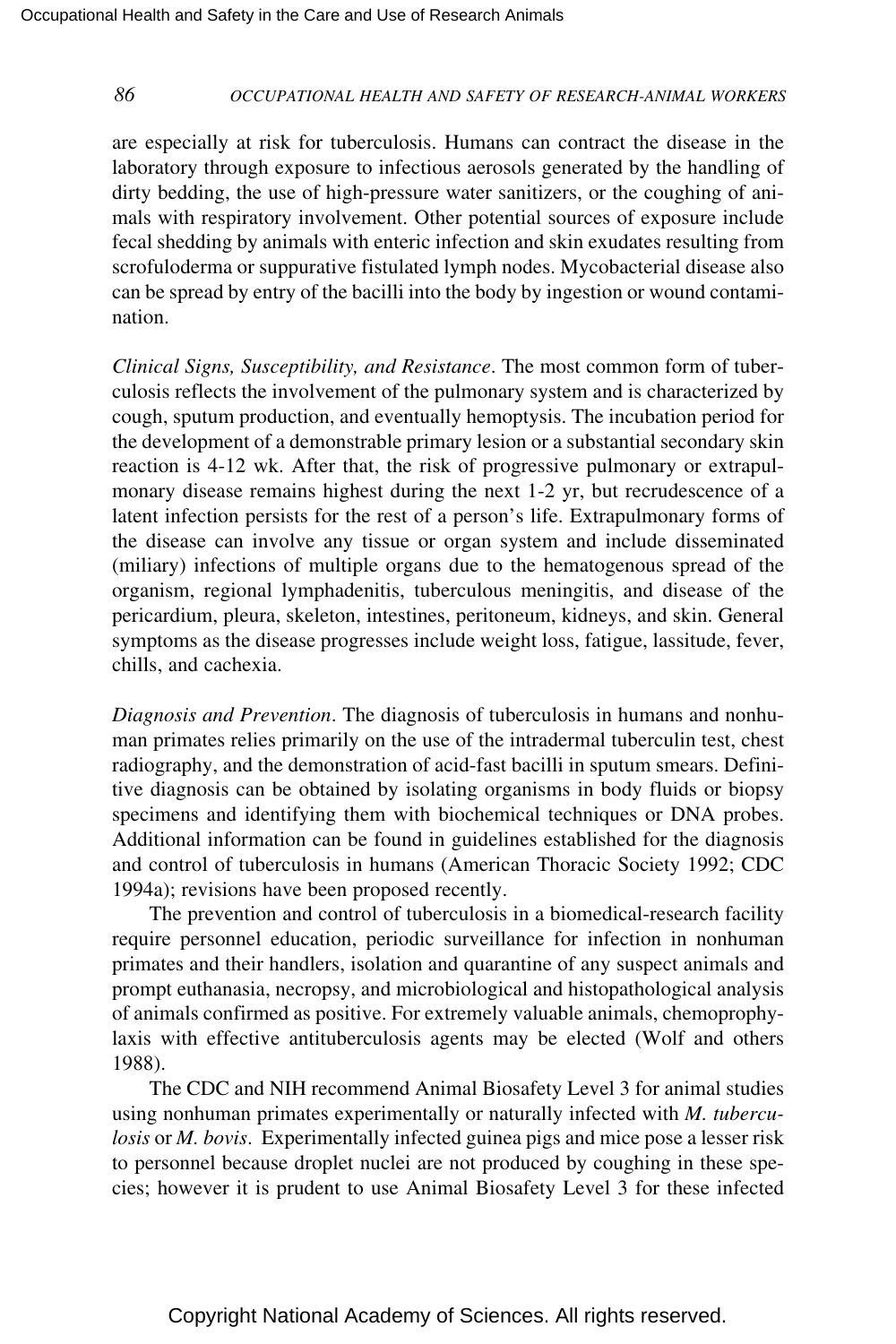laboratory animals because contaminated litter can be a source of infectious aerosols (CDC-NIH 1993).

The vaccination of nonhuman primates with the bacillus Calmette Guérin (BCG) strain of *M. bovis* also can be considered. However, the use of BCG does not prevent infection but only suppresses proliferation of the organism to prevent the development of clinical disease (Sutherland and Lindgren 1979). Furthermore, this vaccination complicates the use of the tuberculin test for surveillance because those vaccinated become skin-test-positive. Institutions should consider the implications of BCG vaccination as related to disease monitoring and management in nonhuman primates and the assignment of personnel to the care of these species. Personnel who convert to a positive tuberculin skin reaction should be evaluated further. Institutions should recognize the risk that such personnel pose for nonhuman-primate populations; it might warrant their reassignment to work with other animals. Consistent institutional policies should be developed to address this issue.

## **Psittacosis (Ornithosis, Parrot Fever, Chlamydiosis)**

*Reservoir and Incidence*. The genus *Chlamydia* contains three species: *C. psittaci*, *C. trachomatis*, and *C. pneumoniae*. Only *C. psittaci* is widely distributed among animals and is recognized as a zoonotic pathogen. *C. psittaci* is distributed widely among birds and mammals worldwide and occurs naturally among many laboratory species, including birds, mice, guinea pigs, rabbits, ruminants, swine, cats, ferrets, muskrats, and frogs (Fox and others 1984; Storz 1971).

*Mode of Transmission*. *C. psittaci* produces a diverse spectrum of conditions in animals, including conjunctivitis, pneumonitis, air sacculitis, pericarditis, hepatitis, enteritis, arthritis, meningoencephalitis, urethritis, endometritis, and abortion. Latency is a common characteristic of the infections and is especially important in the epizootology of the disease in birds; stress can reactivate enteric shedding of the organism and clinical signs. The organism is spread to humans from infectious material in exudates, secretions, or desiccated fecal material via direct contact or the aerosol route.

*Clinical Signs, Susceptibility, and Resistance*. In general, the *C. psittaci* strains associated with mammalian infections are less pathogenic for humans than the avian strains of the organism (Schachter and Dawson 1978). Human conjunctivitis has been observed in people involved in the care of cats with chlamydial conjunctivitis and pneumonitis (Schachter and others 1969). Human abortion resulting from infection with a *C. psittaci* strain that is associated with abortions in sheep also has been recorded (Hadley and others 1992).

The progression of disease in humans related to infection with avian strains of *C. psittaci* includes fever, headache, myalgia, chills, and upper or lower respi-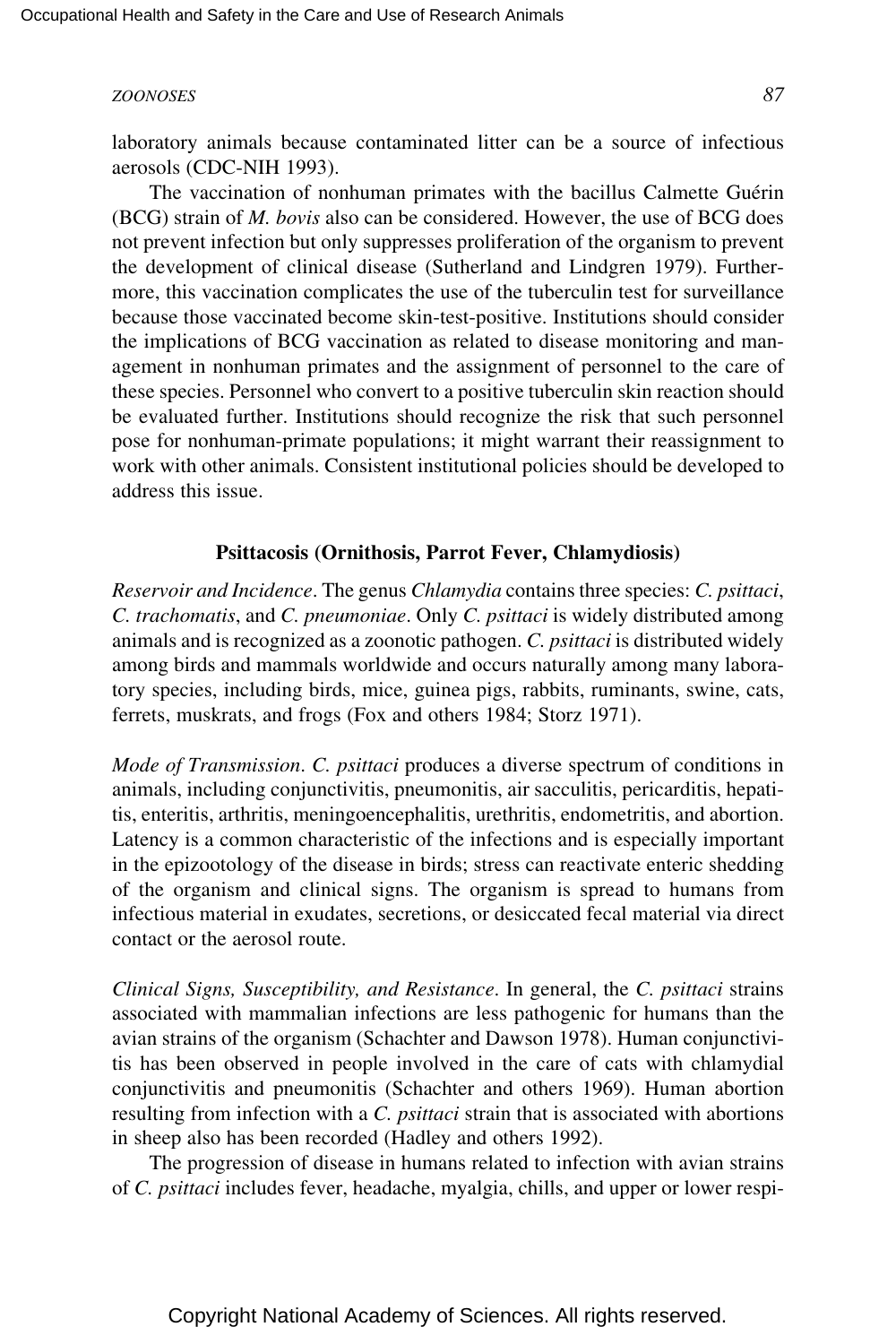ratory tract disease. More serious manifestations of disease also can occur, such as extensive pneumonia, hepatitis, myocarditis, thrombophlebitis, and encephalitis. Relapses occur in untreated infections (Benenson 1995b).

*Diagnosis and Prevention*. Psittacosis can be diagnosed with serological tests for specific antibody or isolation of the organism.

Psittacosis can be prevented by permitting birds only from disease-free flocks to be introduced into an animal facility. If wild-caught birds or birds of unknown disease status are brought into a facility, chlortetracycline chemoprophylaxis should be instituted in these birds. Cases of chlamydiosis in other animals should be treated promptly to prevent the spread of infection to personnel who work with them.

Animal Biosafety Level 2 practices, containment equipment and facilities, and respiratory protection are recommended for personnel working with naturally or experimentally infected caged birds (CDC-NIH 1993).

## **Rat-Bite Fever**

*Reservoir and Incidence*. Rat-bite fever is caused by either *Streptobacillus moniliformis* or *Spirillum minor*, two microorganisms that are present in the upper respiratory tracts and oral cavities of asymptomatic rodents, especially rats (Anderson and others 1983). These organisms are present worldwide in rodent populations,. although efforts by commercial suppliers of laboratory rodents to eliminate *Strep. moniliformis* from their rodent colonies now appear to have been largely successful. The form of the disease caused by *Spir. minor* can be differentiated clinically from the form due to *Strep. moniliformis* and is generally more common in Asia. Several cases of the disease in laboratory-animal handlers have been reported in recent years (Anderson and others 1983; Taylor and others 1984).

*Mode of Transmission*. Most human cases result from a bite wound inoculated with nasopharyngeal secretions, but sporadic cases have occurred without a history of rat bite. Infection also has been transmitted via blood of an experimental animal. Persons working or living in rat-infested areas have become infected even without direct contact with rats (Benenson 1995b).

*Clinical Signs, Susceptibility, and Resistance*. In *Strep. moniliformis* infections, patients develop chills, fever, malaise, headache, and muscle pain and then a maculopapular or petechial rash most evident on the extremities. Arthritis occurs in 50% of *Strep. moniliformis* cases but is considered rare in *Spir. minor* infections. One or more large joints usually become painful and enlarged and contain a serous to purulent effusion. Complications of untreated cases of the disease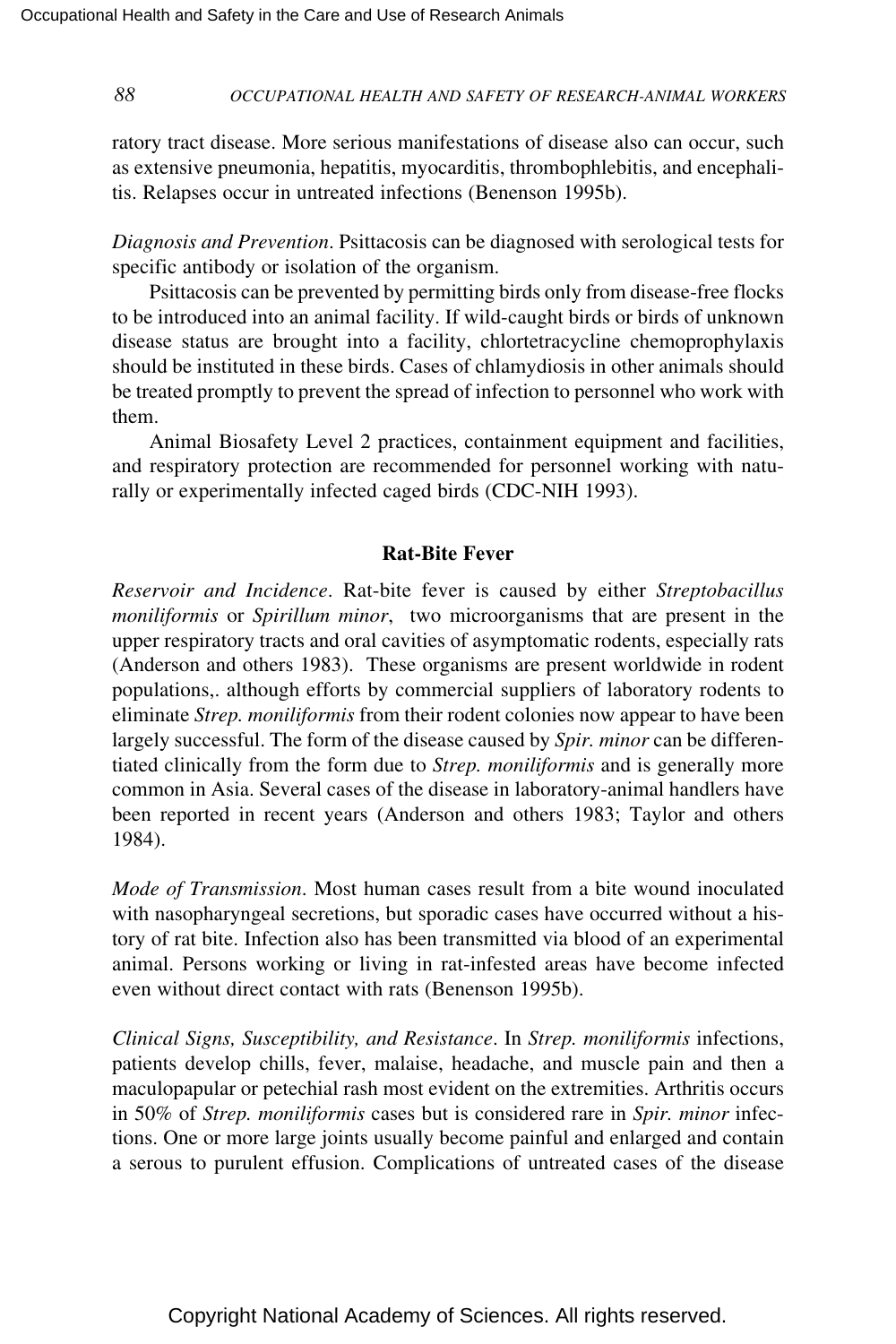include focal abscesses, endocarditis, and, less frequently, pneumonia, hepatitis, pyelonephritis, and enteritis.

*Diagnosis and Prevention*. The disease is diagnosed by isolating the causative organisms, both of which have unusual growth requirements (Fox and others 1984). *Strep. moniliformis* can be isolated in vitro from joint fluid, but *Spir. minor* requires animal inoculation and identification of the organism with darkfield microscopy.

Proper animal-handling techniques are critical to the prevention of rat-bite fever.

#### **Plague**

*Reservoir and Incidence*. Plague, caused by *Yersinia pestis*, has never been recognized as an important disease entity in the laboratory-animal setting. However, focal outbreaks of this once-devastating disease continue to be recognized worldwide, including in the United States, where the disease exists in wild rodents in the western one-third of the country. In the United States, most human cases are related to wild rodents, but cats, dogs, coyotes, rabbits, and goats have also been associated with human infection (Rollag and others 1981; Rosner 1987).

*Mode of Transmission*. Most human cases are the result of bites by infected fleas or contact with infected rodents. In human plague associated with nonrodent species, infection has resulted from bites or scratches, handling of infected animals (especially cats with pneumonic disease), ingestion of infected tissues, and contact with infected tissues. Nonrodent species can serve as transporters of fleas from infected rodents into the laboratory (Fox and others 1984).

*Clinical Signs, Susceptibility, and Resistance*. Human plague has a localized (bubonic) form and a septicemic form. In bubonic plague, patients have fever and large, swollen, inflamed, and tender lymph nodes, which can suppurate. The bubonic form can progress to septicemic plague with dissemination of the organism to diverse parts of the body, including the lungs and meninges. The development of secondary pneumonic plague is of special importance because aerosol droplets can serve as a source of primary pneumonic or pharyngeal plague, creating a potential for epidemic disease.

*Diagnosis and Prevention*. Many tests are used for early rapid diagnosis of plague, including direct microscopic examination of clinical specimens, a fluorescentantibody (FA) test of tissue specimens, and an antigen-capture ELISA test. Diagnosis is confirmed by culture and identification of the organism or demonstration of a change in antibody titer by a factor of 4 or more (Benenson 1995b).

Preventive measures in a laboratory-animal facility should encompass the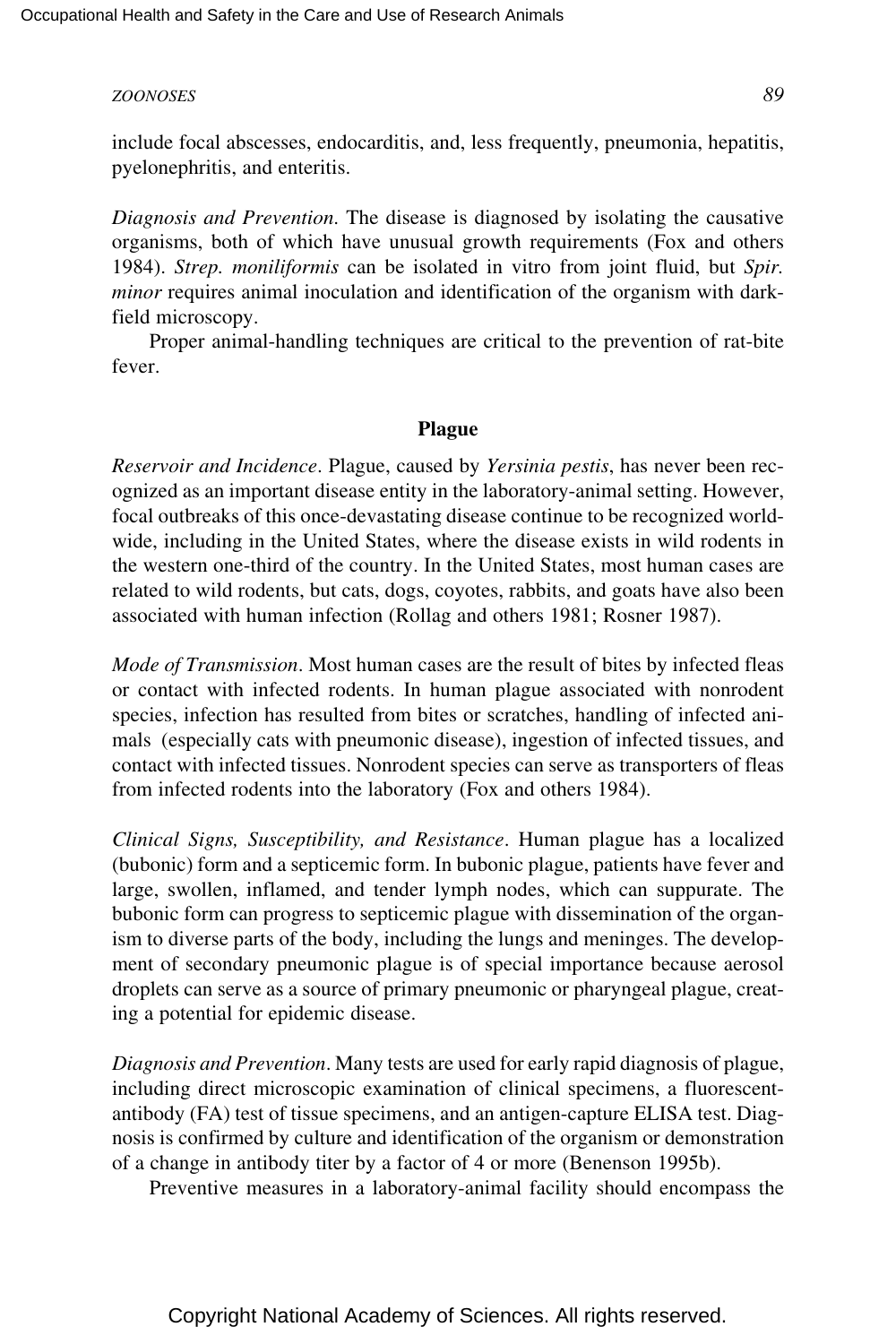control of wild rodents and the quarantine, examination, and ectoparasite treatment of incoming animals with potential infection. Those measures need to be applied continuously for animals that are housed outdoors and therefore have an opportunity for contact with plague-infected animals or their fleas. Vaccines are available for personnel in high-risk categories but confer only brief immunity (Benenson 1995b).

Animal Biosafety Level 2 practices, containment equipment and facilities are recommended for personnel working with naturally or experimentally infected animals (CDC-NIH 1993).

## **Brucellosis**

*Reservoir and Incidence*. The incidence of brucellosis, which is caused by *Brucella* spp., in agricultural species in the United States is low because eradication of the disease is emphasized. Foci of infection persist in cattle, swine, and ruminant populations. Although zoonotic transmission of the disease from those species is not considered important in the laboratory, *B. suis* of swine might achieve importance as the use of swine in the laboratory increases. *B. canis* in dogs remains a zoonotic hazard in the laboratory-animal facility; canine brucellosis has been identified in dog-production colonies and in 1-6% of dog populations, depending on the geographic area sampled (Fox and others 1984).

*Mode of Transmission*. Most of the reported human cases of *B. canis* infection have resulted from contact with aborting bitches, and placental tissues are typically rich in organisms in infected animals. *B. canis* also produces prolonged bacteremia and can be present in the urine of infected animals (Mumford and others 1975). Direct contact with the skin or mucous membranes during specimen handling or preparation in the laboratory has resulted in transmission; aerosol transmission also has resulted in large outbreaks of the disease in the laboratory setting. The portal of entry is less well defined in animal-associated transmission of the disease, and a low incidence of seroconversion after exposure might indicate a low likelihood of transmission of the disease.

*Clinical Signs, Susceptibility, and Resistance*. Human infection with *B. canis* is characterized by fever, headache, chills, myalgia, nausea, and weight loss. Bacteremia can occur, and other systemic involvement is manifested by generalized lymphadenopathy and splenomegaly. Subclinical and inapparent infections also can occur (Benenson 1995b), as evidenced by the seroconversion of 0.5% of asymptomatic military personnel who had contact with infected dogs (Mumford and others 1975).

*Diagnosis and Prevention*. Organism isolation and serological tests that show a rise in antibody titer are the principal means of diagnosis. Preventive measures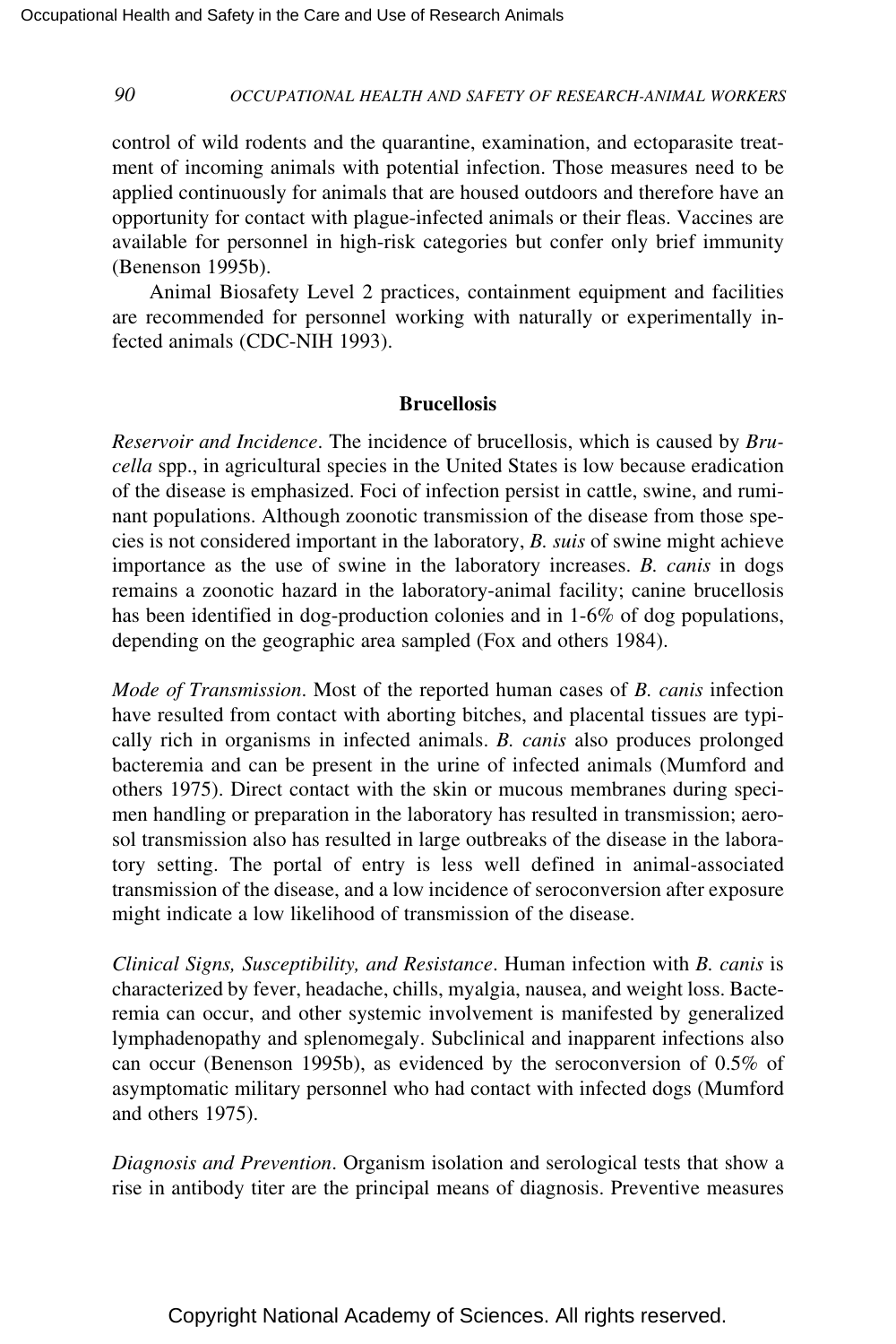should be aimed at excluding infected animals from the facility. Animal handlers should wear appropriate protective clothing and practice good personal hygiene to prevent transmission.

Animal Biosafety Level 3 practices, containment equipment and facilities are recommended for animal studies involving *B. canis*, *B. abortus*, *B. melitensis*, or *B. suis* (CDC-NIH 1993).

## **Leptospirosis**

*Reservoir and Incidence*. Leptospirosis has a worldwide distribution in domestic and wild animals. Rats, mice, field moles, hedgehogs, squirrels, gerbils, hamsters, rabbits, dogs, domestic livestock, other mammals, amphibians, and reptiles are among the animals that are considered reservoir hosts (Benenson 1995b; Hanson 1982). Pathogenic leptospires belong to the species *Leptospirosis interrogans* and are divided into serovars according to serological reactivity. In the United States, the predominant serovars are *L. icterohaemorrhagia* (in rats and dogs), *L. pomona* (in swine), *L. hardjo* (in cattle), *L. canicola* (in dogs), *L. autumnalis* (in raccoons), and *L. bratislava* (in swine). Rats and mice are common hosts of *L. ballum*, which also has been found in other wildlife, including skunks, rabbits, opossums, and wild cats (Fox and others 1984). The possibility of zoonotic transmission of leptospirosis from most animal species maintained in the laboratory would have to be considered. Several recent outbreaks of the disease in laboratory animals emphasize the continued importance of this zoonosis in the laboratory-animal facility (Alexander 1984; Barkin and others 1974; Geller 1979).

*Mode of Transmission*. Leptospires are shed in the urine of reservoir animals, which often remain asymptomatic and carry the organism in their renal tubules for years. Mice infected with *L. ballum* are believed to harbor the organism for life (Fox and others 1984). Transmission occurs through skin abrasions and mucous membranes and is often related to direct contact with urine or tissues of infected animals. Inhalation of infectious droplet aerosols and ingestion also are effective modes of transmission.

*Clinical Signs, Susceptibility, and Resistance*. The manifestations of this disease are diverse, ranging from inapparent infection to severe systemic illness (Benenson 1995b). Common features are fever with sudden onset, headache, chills, myalgia, and conjunctival suffusion. Other manifestations of the disease are orchitis, rash, hemorrhage into the skin and mucous membranes, hemolytic anemia, hepatorenal failure and jaundice, mental confusion with encephalitis, and pulmonary involvement.

*Diagnosis and Prevention*. Leptospirosis is diagnosed by showing rising anti-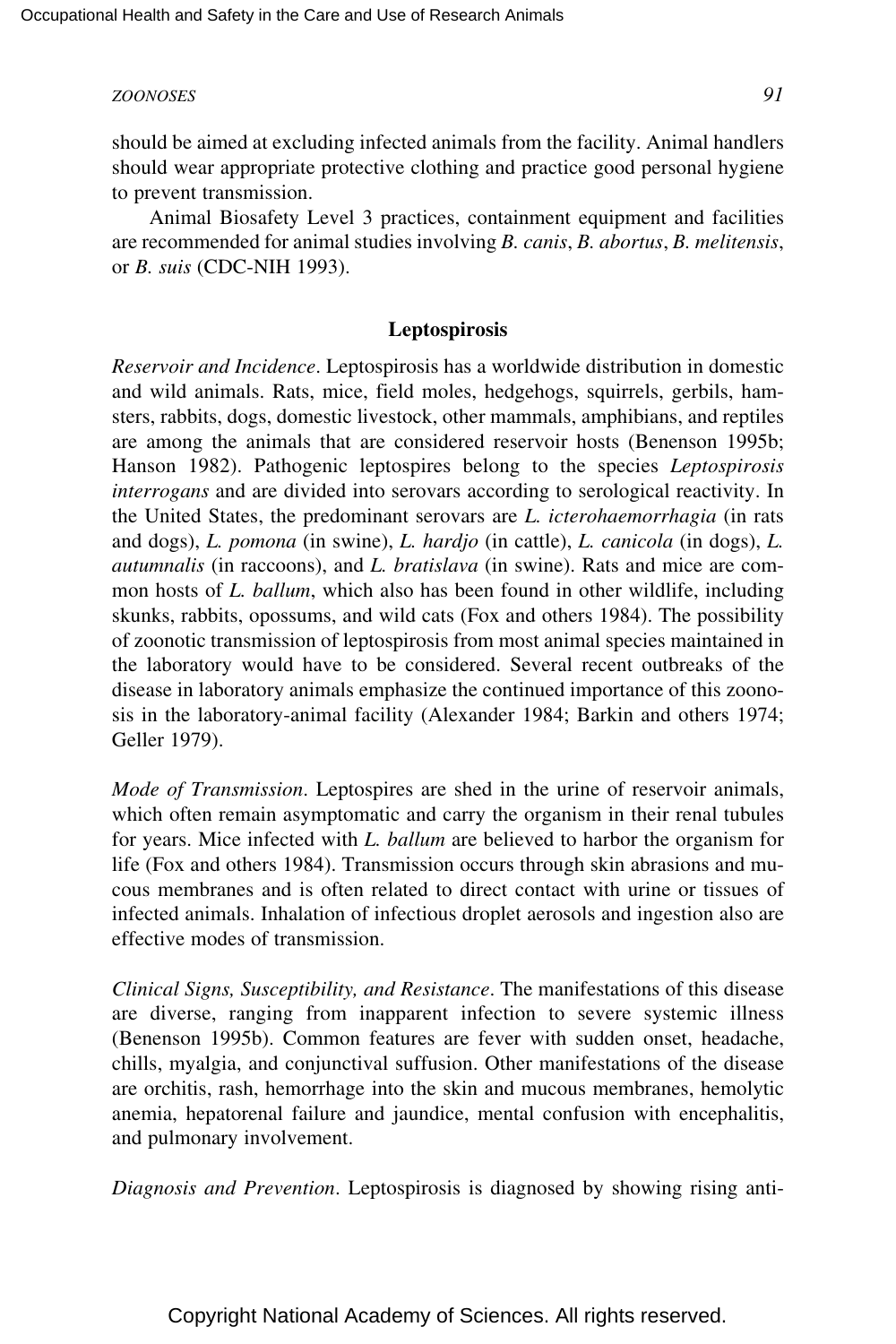body titers in serological tests, such as the microscopic agglutination test, or by isolating the organism. Efforts to prevent this zoonotic disease in a laboratoryanimal facility should focus on effective control of the infection in laboratoryanimal populations and use of protective clothing and gloves by personnel.

## **Campylobacteriosis**

*Reservoir and Incidence*. Organisms of the genus *Campylobacter* have been recognized as a leading cause of diarrhea in humans and animals in recent years, and numerous cases involving the zoonotic transmission of the organisms in pet and laboratory animals have been described (Blaser and others 1980; Deming and others 1987; Fox 1982; Fox and others 1989a,b; Russell and others 1990). Results of prevalence studies on dogs, cats, nonhuman primates, and group-housed animals suggest that young animals readily acquire the infection and shed the organism; young animals often are implicated as the source of infection in zoonotic transmission.

*Mode of Transmission*. The organism is transmitted by the fecal-oral route via contaminated food or water or direct contact with infected animals.

*Clinical Signs, Susceptibility, and Resistance*. Campylobacters produce an acute gastrointestinal illness, which in most cases is brief and self-limiting. The clinical signs of campylobacter enteritis include watery diarrhea, sometimes with mucus, blood, and leukocytes; abdominal pain; fever; and nausea and vomiting. The infection generally resolves with specific antimicrobial therapy. Unusual complications of the disease include a typhoid-like syndrome, reactive arthritis, hepatitis, interstitial nephritis, hemolytic-uremic syndrome, febrile convulsions, meningitis, and Guillain-Barré syndrome (Benenson 1995b, Blaser 1990).

*Diagnosis and Prevention*. Organism isolation is used to diagnose campylobacter infection. Although the treatment of animals with campylobacter enteritis is useful in the control of the infection, the attempt to eliminate the carrier state in asymptomatic animals might be less rewarding. Personnel should rely on the use of protective clothing, personal hygiene, and sanitation measures to prevent the transmission of the disease.

Animal Biosafety Level 2 is recommended for activities using naturally or experimentally infected animals (CDC-NIH 1993).

## **Salmonellosis**

*Reservoir and Incidence*. Enteric infection with *Salmonella* spp. has a worldwide distribution among humans and animals. Among the laboratory-animal species, rodents from many sources are now free from salmonella infection because of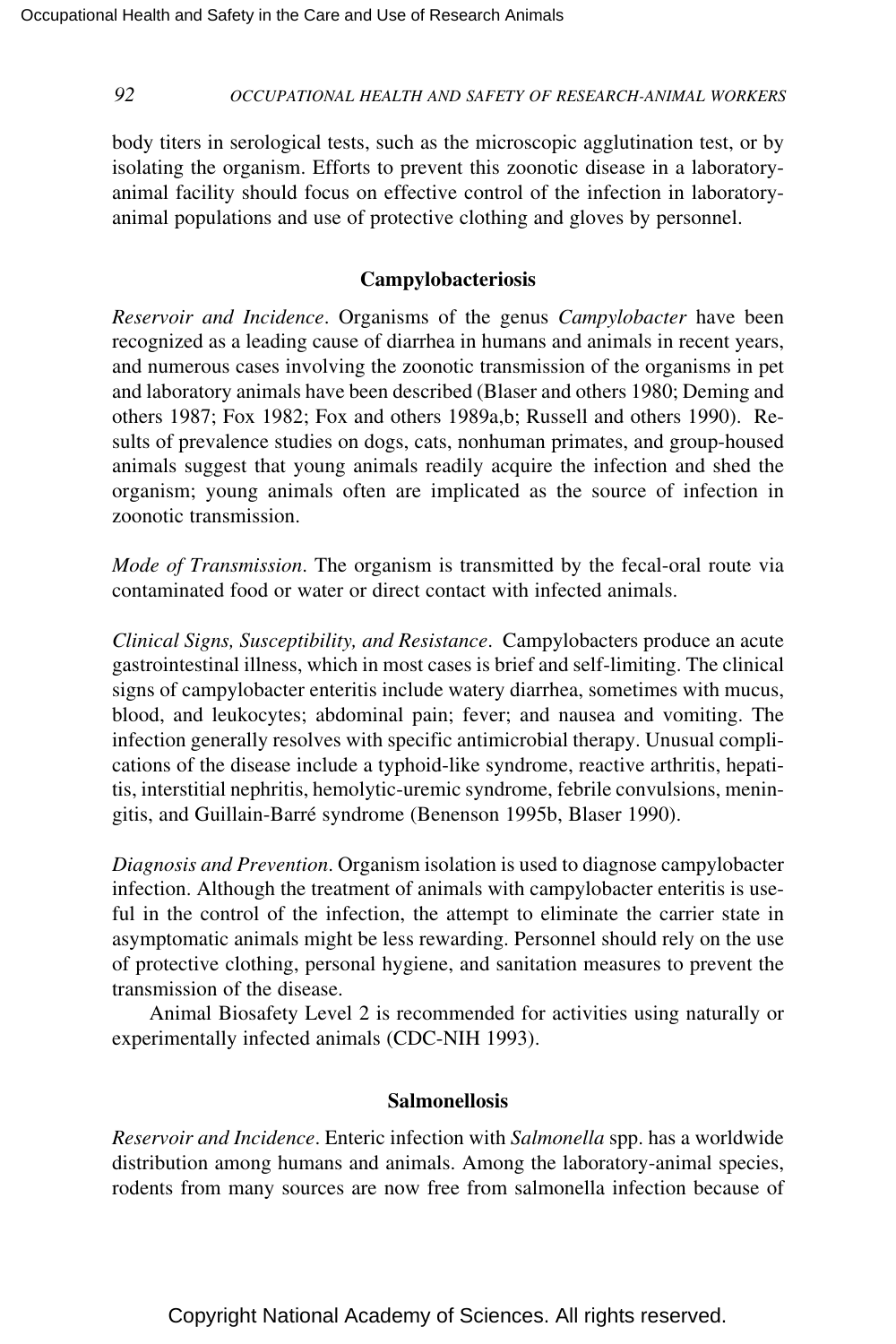successful programs of cesarean rederivation accompanied by rigorous management practices to exclude the recontamination of animal colonies. The pasteurization of feeds also has contributed to the control of salmonellae in laboratoryanimal populations. However, despite those efforts to eliminate the organisms in laboratory-animal populations, salmonella carriers continue to occur as a result of infection by contaminated food or other environmental sources of contamination and represent a source of infection for other animals and personnel who work with the animals (Nicklas 1987).

Results of recent surveys in dogs and cats have indicated that the prevalence of infection remains about 10% among random-source animals (Fox and Lipman 1991). Salmonellae continue to be recorded frequently among recently imported nonhuman primates (Tribe and Fleming 1983). Infection with salmonellae is nearly ubiquitous among reptiles; during the 1970s, salmonellosis in turtles was a major public-health concern, which was eventually controlled by restricting the sale of viable turtle eggs or live turtles with a carapace length of at least 10.2 cm to institutions with a scientific or educational mission. Avian sources are often implicated in foodborne cases of human salmonellosis, and birds should be considered likely sources of zoonotic transmission in a laboratory-animal facility.

*Mode of Transmission*. Salmonellae are transmitted by the fecal-oral route via food derived from infected animals or contaminated during preparation, contaminated water, or direct contact with infected animals.

*Clinical Signs, Susceptibility, and Resistance*. Salmonella infection produces an acute febrile enterocolitis; septicemia and focal infections occur as secondary complications (Benenson 1995b; Hook 1990). Focal infections can be localized in any tissue of the body, so the disease has diverse manifestations. Many host factors have been associated with increased severity of the disease, including infancy, old age, AIDS, neoplasia, immunosuppressive therapy or other debilitating condition, achlorhydria, gastrointestinal surgery, or prior or current broadspectrum antibiotic therapy.

*Diagnosis and Prevention*. Organism isolation with standard microbiological techniques is used to diagnose this infection. Concomitant isolation of the same organism as determined with appropriate molecular biology and molecular epidemiology can be used to implicate a suspect animal as a source of zoonotic transmission.

Whenever possible, animals known not to harbor salmonellae should be used in laboratory-animal facilities, and the combination of microbiological screening of individual animals or a representative sample of the animal population for the presence of salmonellae and isolation or elimination of carriers can aid in excluding the pathogen from an animal facility. The use of antibiotic treatment of salmonella-infected animals as a means of controlling the organism in a labora-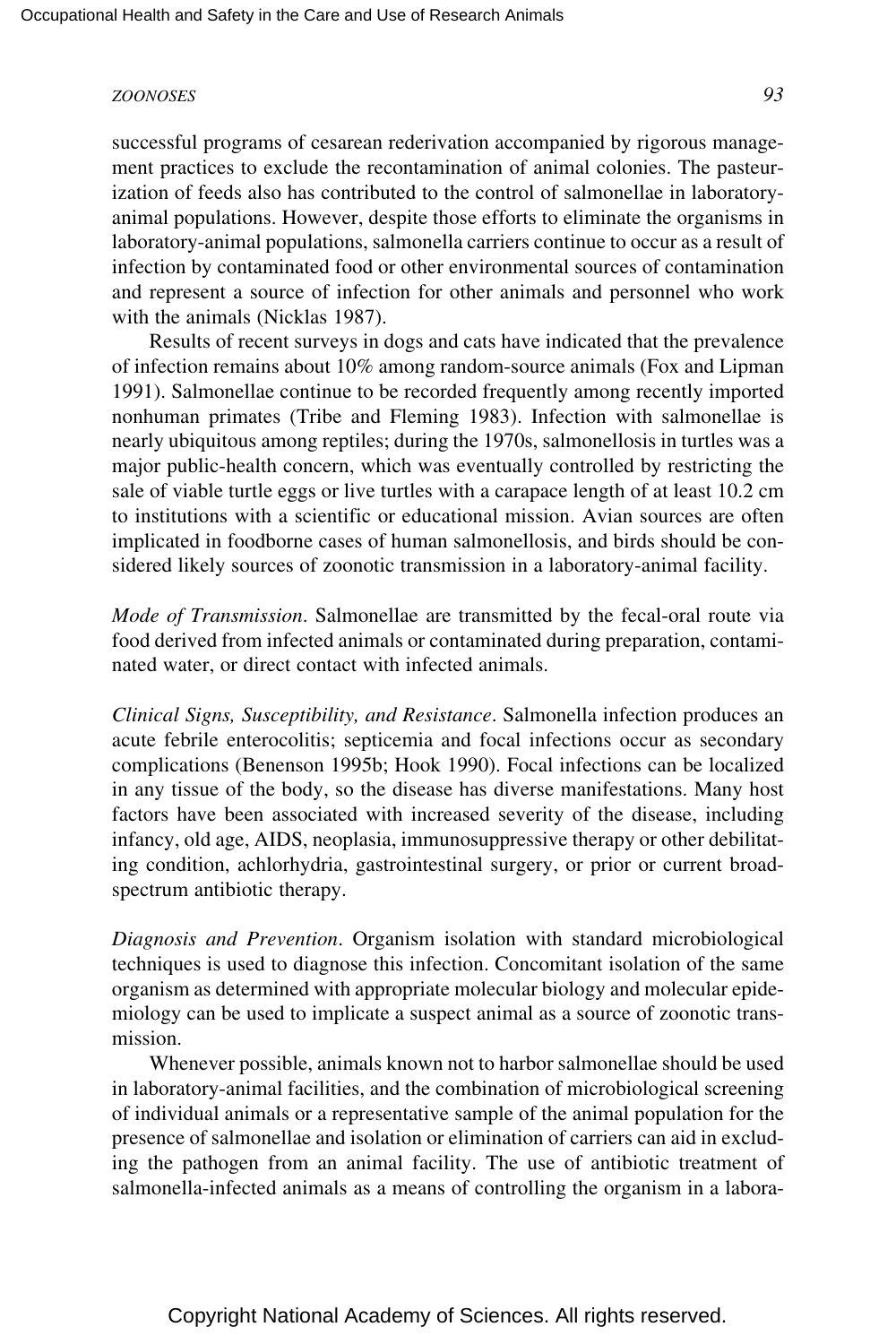tory-animal facility might not be rewarding, because antibiotic treatment can prolong the period of communicability (Benenson 1995b). Personnel should rely on the use of protective clothing, personal hygiene, and sanitation measures to prevent the transmission of the disease.

Animal Biosafety Level 2 is recommended for activities using naturally or experimentally infected animals (CDC-NIH 1993).

## **Shigellosis**

*Reservoir and Incidence*. Nonhuman primates are the only important reservoir for shigella infection in animal facilities (Fox and others 1984; Richter and others 1984), although zoonotic transmission of the organism from guinea pigs, other rodents, and dogs has been recorded under unique circumstances (Benenson 1995b; CDC-NIH 1993). Nonhuman primates can harbor several *Shigella* spp. that are pathogenic for humans, including *S. flexneri*, *S. sonnei*, and *S. dysenteriae*. The organisms produce in nonhuman primates a diarrheal disease similar to that seen in humans. Nonhuman-primate infections occur as a result of contact with other infected primates, including humans, or contaminated food, water, or fomites.

*Mode of Transmission*. Shigellosis is transmitted by a direct or indirect fecal-oral route. *Shigella* spp. are extremely infectious, requiring only 10-100 organisms to produce infection.

*Clinical Signs, Susceptibility, and Resistance*. Shigellosis is characterized by an acute onset of diarrhea accompanied by fever, nausea and sometimes vomiting, tenesmus, cramps, and toxemia (Benenson 1995b). In contrast with findings in salmonellosis, bacteremia is very uncommon. The diarrhea is often watery, containing blood, mucus, and pus; and it can be life-threatening in the elderly, debilitated, and malnourished. All age groups are susceptible to infection, but healthy adults infected with a small number of organisms can develop asymptomatic infection.

*Diagnosis and Prevention*. Routine microbiological methods are used to isolate and identify shigellae. The prevention of shigellosis in a laboratory-animal facility should be based on identification and treatment of the carrier state or disease in a nonhuman-primate reservoir (Fox and Lipman 1991). Personnel also should rely on the use of protective clothing, personal hygiene, and sanitation measures to prevent the transmission of the disease.

Animal Biosafety Level 2 is recommended for activities using naturally or experimentally infected animals (CDC-NIH 1993).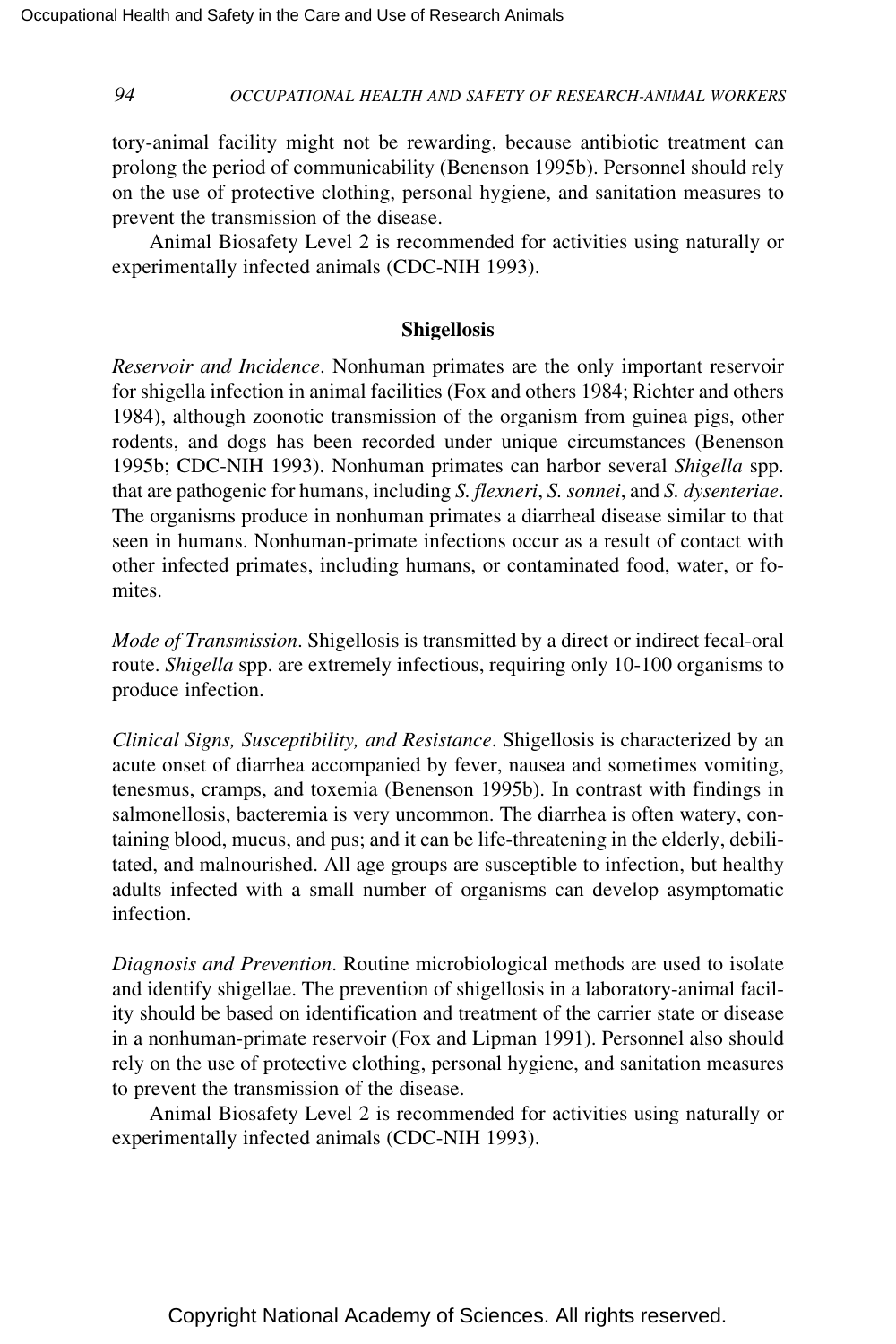## **Enteric Yersiniosis**

*Reservoir and Incidence*. *Yersinia enterocolitica* and *Y. pseudotuberculosis* are present in a wide variety of wild and domestic animals, which are considered the natural reservoirs for the organisms. The host species for *Y. enterocolitica* include rodents, rabbits, pigs, sheep, cattle, horses, dogs, and cats; *Y. pseudotuberculosis* has a similar host spectrum and also includes various avian species (Butler 1990). Human infections often have been associated with household pets, particularly sick puppies and kittens (Benenson 1995b). Occasional reports of yersinia infections in animals housed in the laboratory—such as guinea pigs, rabbits, and nonhuman primates—suggest that zoonotic yersinia infection should not be overlooked in this environment (Fox and others 1984).

*Mode of Transmission*. *Yersinia* spp. are transmitted by direct contact with infected animals through the fecal-oral route.

*Clinical Signs, Susceptibility, and Resistance*. *Y. enterocolitica* produces a gastroenterocolitis syndrome characterized by fever, diarrhea, and abdominal pain. In some cases, ulcerative mucosal lesions occur in the terminal ileum; they are often accompanied by mesenteric lymphadenitis mimicking the clinical presentation of acute appendicitis (Butler 1990). Other serious sequelae of infection include postinfectious arthritis, iritis, skin ulceration, hepatosplenic abscesses, osteomyelitis, and septicemia.

*Diagnosis and Prevention*. Most clinically important infections can be detected with routine enteric culturing methods, although cold enrichment, alkali treatment, or selective CIN agar can be used to enhance growth of the organisms. Laboratory animals with yersiniosis should be isolated and treated or culled from the colony. Personnel should rely on the use of protective clothing, personal hygiene, and sanitation measures to prevent the transmission of the disease.

## **PROTOZOAL DISEASES**

Vector-borne protozoal diseases generally are not considered a direct threat to personnel in laboratories, because the importation of vectors with hosts is highly improbable. However, accidental inoculation and wound contamination with infected tissue derivatives are conceivable means of transmitting plasmodal, trypanosomal, and leishmanial infections, and appropriate precautions should be taken by personnel who work with these agents in animals.

## **Toxoplasmosis**

*Reservoir and Incidence*. *Toxoplasma gondii* is a coccidian parasite with a world-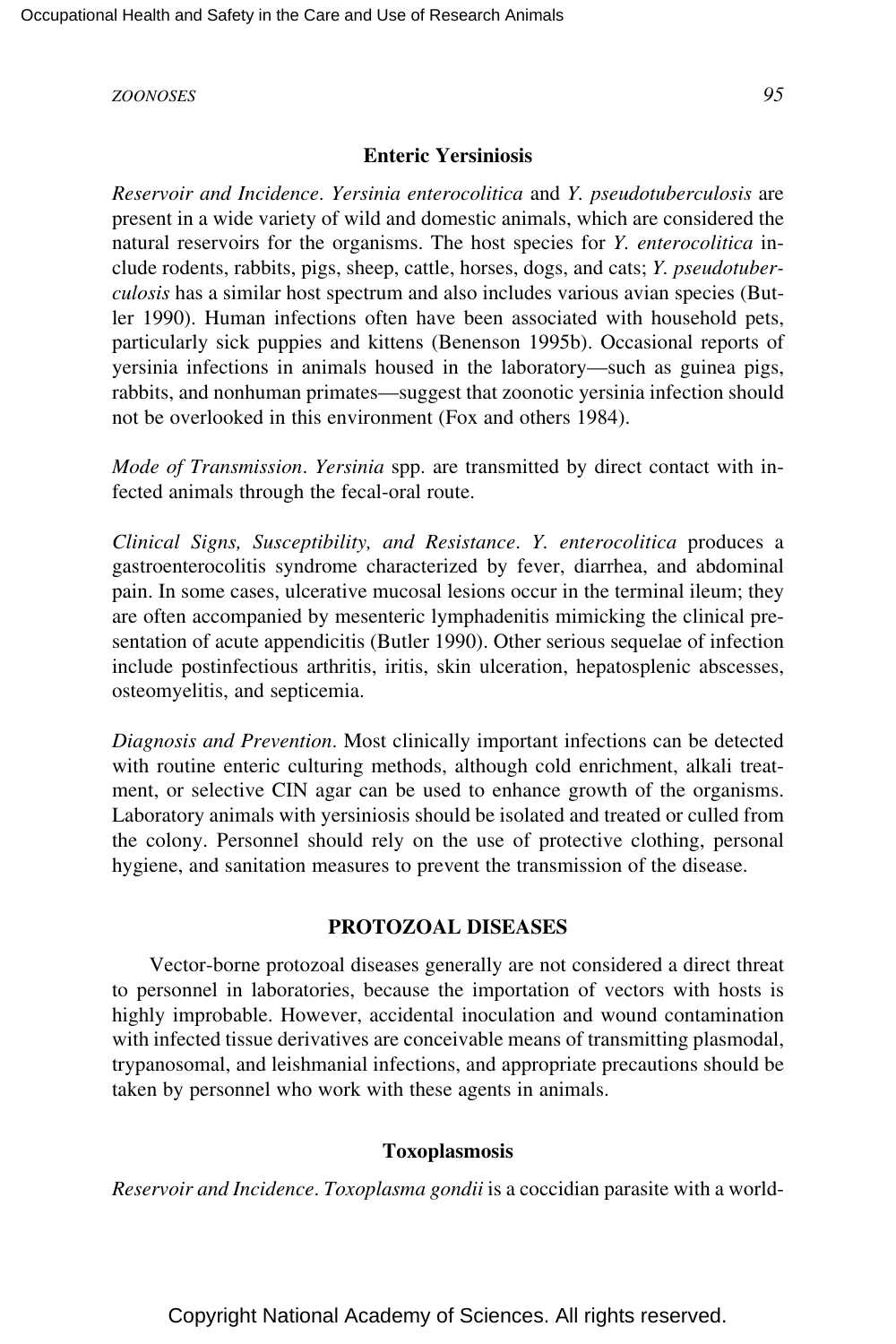wide distribution among warm-blooded animals. Wild and domestic felines are the only definitive hosts of this organism; they are infected by one another or through predation of an intermediate host, and they support all phases of the *T. gondii* life cycle in their intestinal tract, although numerous other tissues are also involved in feline toxoplasmosis (Dubey and Carpenter 1993). Results of serological surveys have indicated that 30-80% of cats have evidence of *T. gondii*  infection (Ladiges and others 1982). Intermediate hosts, including humans, can contract the infection from oocysts, which are present only in materials contaminated by cat feces, or by ingesting infectious bradyzoites or cystozoites encysted in the tissues of another infected animal. In a laboratory-animal facility, the control of this zoonosis is centered principally around the management of cats (Fox and others 1984). Although many other laboratory animals could serve as intermediate hosts and harbor *T. gondii* in extraintestinal sites, they have not proved to be important sources of zoonotic transmission in the laboratory environment.

*Mode of Transmission*. Infection results from the ingestion of infectious oocysts in food, water, or other sources contaminated by feline feces. The ingestion of uncooked or undercooked meat, especially pork and beef, is an important source of human infection. Consequently, human infection from improper handling of tissue of an infected intermediate host in the laboratory should be considered a remote possibility.

*Clinical Signs, Susceptibility, and Resistance*. Toxoplasmosis generally produces an asymptomatic or mild infection with fever, myalgia, arthralgia, lymphadenopathy, and hepatitis (Benenson 1995b). Toxoplasma infection can have severe consequences in pregnant women and immunologically impaired people. In a pregnant woman with a primary infection, rapidly dividing tachyzoites can circulate in the bloodstream and produce a transplacental infection of the fetus. In early pregnancy, the fetal infection can result in death of the fetus or chorioretinitis, brain damage, fever, jaundice, rash, hepatosplenomegaly, and convulsions at birth or shortly thereafter. Fetal infection during late gestation can result in mild or subclinical disease with delayed manifestations, such as recurrent or chronic chorioretinitis. Primary infection in immunosuppressed people can be characterized by maculopapular rash, pneumonia, skeletal myopathy, myocarditis, brain involvement, and death.

*Diagnosis and Prevention*. Toxoplasmosis can be diagnosed by finding the organism in clinical specimens, isolating it in an animal or cell culture, or demonstrating rising antibody titers.

Personnel should practice appropriate personal-hygiene practices and maintain rigorous sanitation of an animal facility to prevent exposure to toxoplasma. Unless they are known to have antibodies to toxoplasma, pregnant women should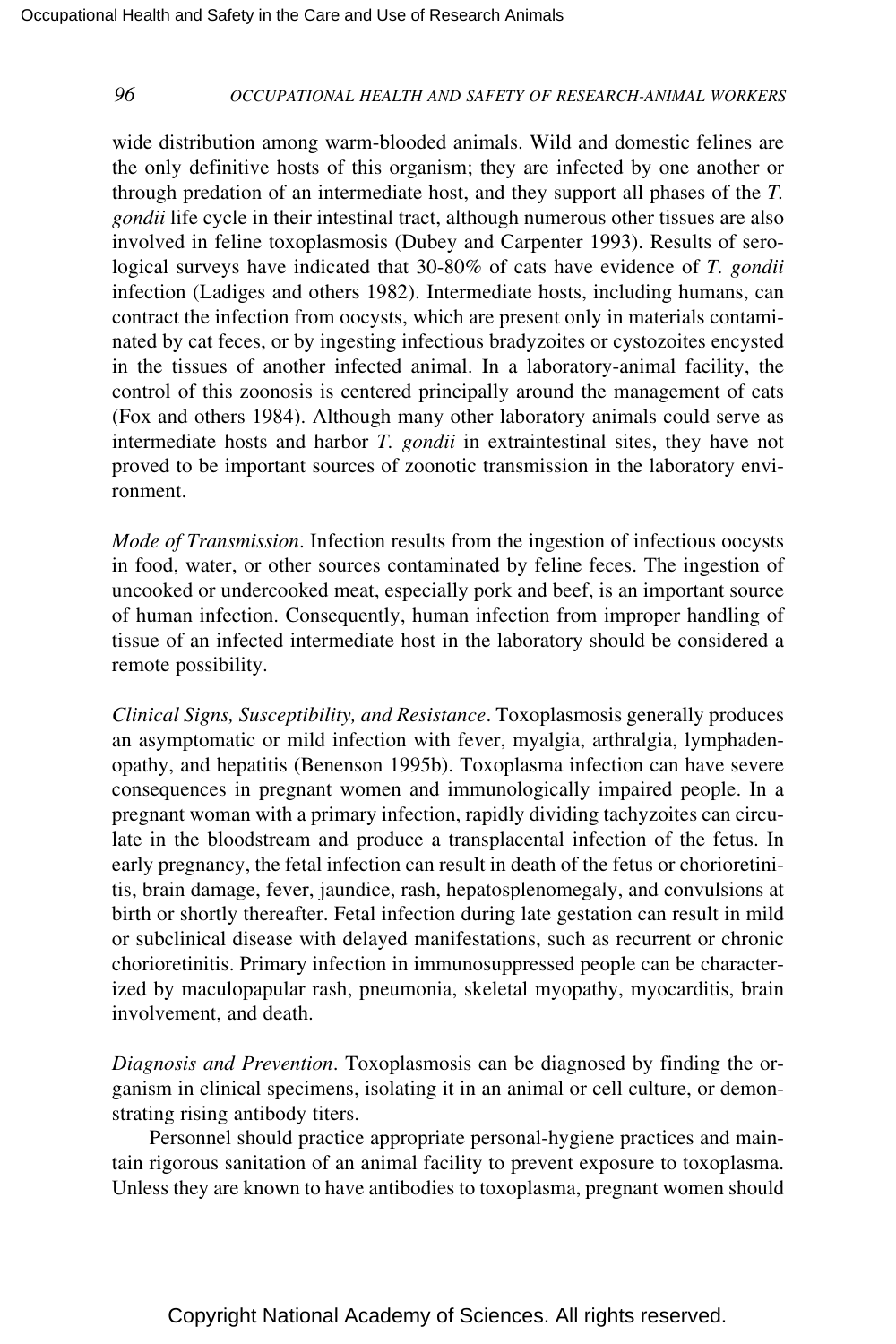#### *ZOONOSES 97*

be advised of the risk associated with fetal infection. Cat feces and litter should be disposed of promptly before sporocysts become infectious, and gloves should be worn in the handling of potentially infective material.

#### **Giardiasis**

*Reservoir and Incidence*. Many wild and laboratory animals serve as a reservoir for *Giardia* spp., although cysts from human sources are regarded as more infectious for humans than are those from animal sources (Benenson 1995c). Dogs, cats, and nonhuman primates are the laboratory animals most likely to be involved in zoonotic transmission. According to recent surveys of endoparasites in dogs, the prevalence of giardia generally ranges from 4 to 10% and approaches 100% in some breeding kennels (Jordan and others 1993; Kirkpatrick 1990).

*Mode of Transmission*. Giardiasis is transmitted by the fecal-oral route chiefly via cysts from an infected person or animal. The organism resides in the upper gastrointestinal tract where trophozoites feed and develop into infective cysts.

*Clinical Signs, Susceptibility, and Resistance*. Humans and animals have similar patterns of infection. Infection can be asymptomatic, but anorexia, nausea, abdominal cramps, bloating, and chronic, intermittent diarrhea are often seen. Although the organism is rarely invasive, severe infections can produce inflammation in the bile and pancreatic ducts and damage the duodenal and jejunal mucosa, resulting in the malabsorption of fat and fat-soluble vitamins.

*Diagnosis and Prevention*. Giardiasis is diagnosed by finding cysts or trophozoites in stool specimens or in duodenal aspirates of humans or animals. Identification and treatment of giardiasis in a laboratory-animal host in combination with effective personal-hygiene measures should reduce the potential for zoonotic transmission in a laboratory-animal facility.

## **Cryptosporidiosis**

*Reservoir and Incidence*. *Cryptosporidium* spp. have a cosmopolitan distribution and have been found in many animal species, including mammals, birds, reptiles, and fishes (Fayer and Ungar 1986). Cross-infectivity studies have shown a lack of host specificity for many of the organisms (Tzipori 1988). Among the laboratory animals, lambs, calves, pigs, rabbits, guinea pigs, mice, dogs, cats, and nonhuman primates can be infected with the organisms. Cryptosporidiosis is common in young animals, particularly ruminants and piglets.

*Mode of Transmission*. Cryptosporidiosis is transmitted by the fecal-oral route and can involve contaminated water, food, and possibly air (Soave and Weikel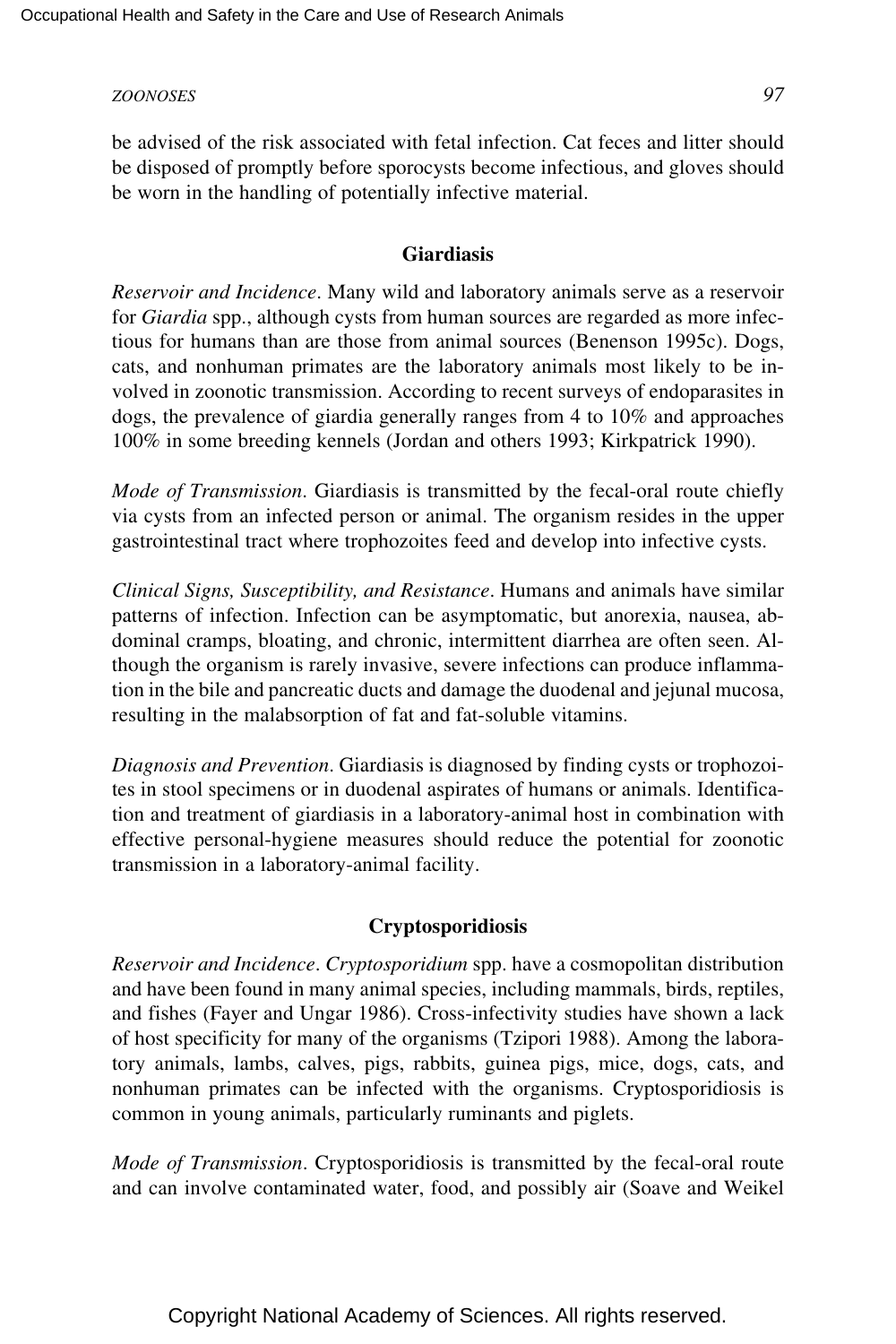1990). Many human cases involve human-to-human transmission or possibly the reactivation of subclinical infections. Several outbreaks of the disease have been associated with surface-water contamination; a recent waterborne epidemic in Milwaukee, Wisconsin, was believed to involve more than 370,000 people (Dresezen 1993). Zoonotic transmission of the disease to animal handlers has been recorded, including a recent report of cryptosporidiosis among handlers of infected infant nonhuman primates; this emphasizes the importance of this zoonosis in the laboratory-animal environment (Anderson 1982; Miller and others 1990; Reese and others 1982).

*Clinical Signs, Susceptibility, and Resistance*. Although cryptosporidiosis has become identified widely with immunosuppressed people, particularly AIDS patients, the ability of the organism to infect immunocompetent people also has been recognized. In humans, the disease is characterized by cramping, abdominal pain, profuse watery diarrhea, anorexia, weight loss, and malaise (Soave and Weikel 1990). Symptoms can wax and wane for up to 30 d, eventually resolving in immunocompetence. However, in AIDS patients, who might have an impaired ability to clear the parasite, the disease can have a prolonged course that contributes to death.

*Diagnosis and Prevention*. Cryptosporidiosis is diagnosed by finding the organism in stool specimens with immunofluorescent or other special staining techniques (Soave and Weikel 1990). Several samples might be necessary because of intermittent shedding of the organism. Appropriate personal-hygiene practices should be effective in preventing the spread of infection. No pharmacological treatment is effective for this infection.

## **Amebiasis**

*Reservoir and Incidence*. Humans serve as the reservoir for *Entamoeba histolytica*, the causative agent of amebiasis, although nonhuman-primate infections have been recorded (Fox and others 1984). The importance of nonhuman primates as a reservoir host appears to have diminished in recent years.

*Mode of Transmission*. The disease is transmitted by ingestion of amebic cysts that are present in the feces of infected animals.

*Clinical Signs, Susceptibility, and Resistance*. Clinical signs of amebiasis can range from mild abdominal discomfort with intermittent diarrhea containing blood and mucus to acute fulminating dysentery with fever, chills, and bloody or mucoid diarrhea. In severe cases, the organism can penetrate the colonic mucosa, become disseminated in the bloodstream, and produce liver, lung, or brain abscesses.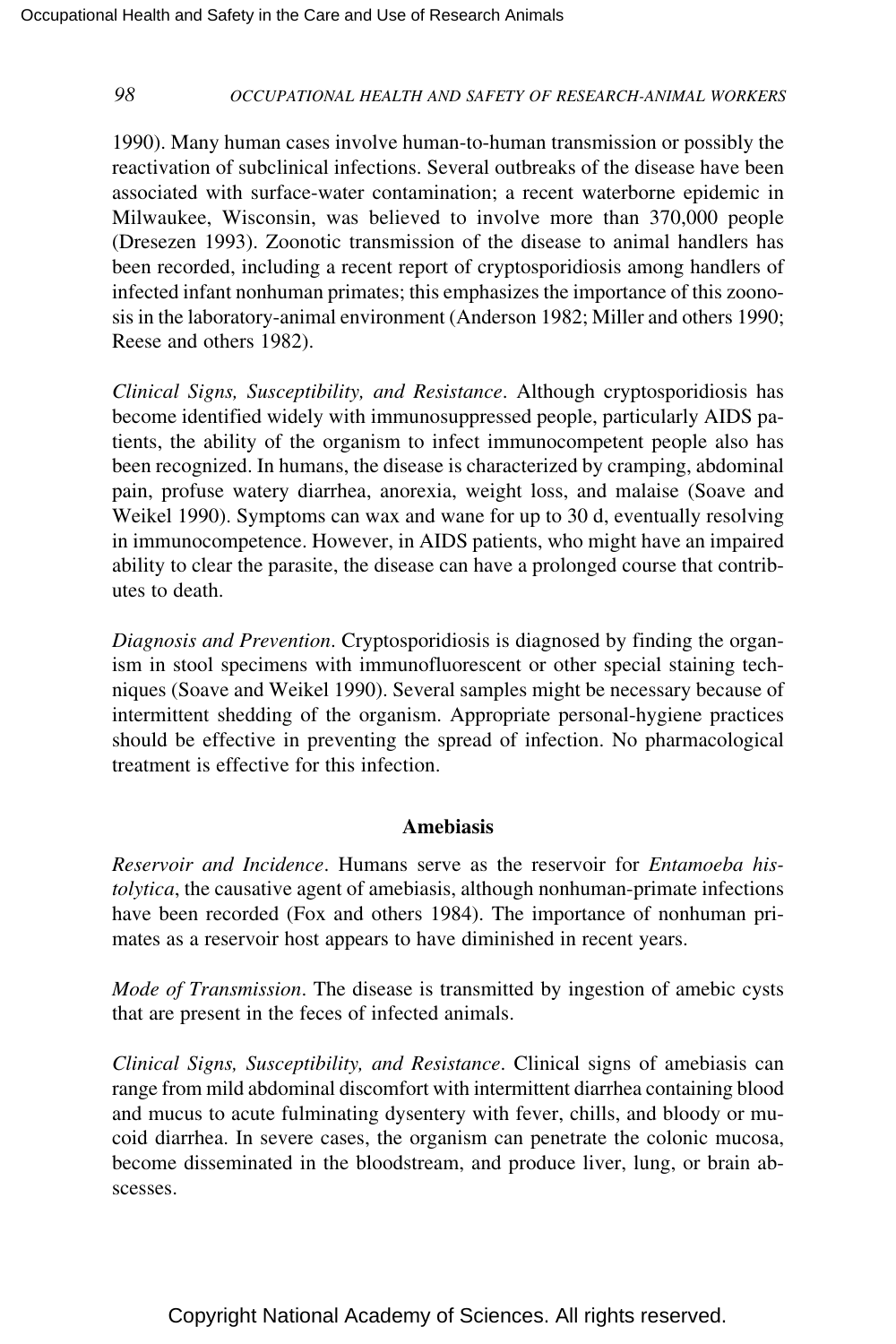#### *ZOONOSES 99*

*Diagnosis and Prevention*. The disease is diagnosed by finding cysts or trophozoites in fresh fecal specimens or other clinical specimens. Nonhuman-primate carriers of the infection should be identified and treated. Appropriate facility sanitation and personal-hygiene practices should prevent the zoonotic transmission of the agent.

#### **Balantidiasis**

*Reservoir and Incidence*. *Balantidium coli* has a worldwide distribution and is common in domestic swine, which generally are regarded as the main reservoir for human infection. Nonhuman primates also can harbor the organism enterically (Fox and others 1984).

*Mode of Transmission*. The agent is transmitted by the fecal-oral route.

*Clinical Signs, Susceptibility, and Resistance*. Most humans appear to have a high natural resistance to this infection. However, ulcerative colitis characterized by diarrhea, abdominal pain, tenesmus, nausea, and vomiting can occur in severe cases of the disease.

*Diagnosis and Prevention*. The treatment of clinically apparent infections in a laboratory-animal host should be coupled with good sanitation and personalhygiene practices to eliminate the zoonotic transmission of this organism in an animal facility.

### **FUNGAL DISEASES**

#### **Dermatomycosis**

*Reservoir and Incidence*. The dermatophytes have a cosmopolitan distribution; some dermatophytes have a regional geographic concentration (Benenson 1995b). These organisms cause ringworm in humans and animals, which continues to be common among dogs, cats, and livestock (Fox and others 1984). In the United States, several dermatophytes of animal origin are involved in the superficial mycoses of humans, including *Microsporum canis*, *Trichophyton mentagrophytes*, and *T. verrucosum*. *M. canis* is most prevalent in dogs, cats, and nonhuman primates and in human infections associated with these species, but it can also occur in rodents. *T. mentagrophytes* has been associated more commonly with ringworm in rodents and rabbits and occurs among laboratory personnel who work with these species and agricultural personnel who work around granaries, barns, and other rodent habitats. *T. verrucosum* is restricted generally to cases of ringworm in livestock and their agricultural attendants.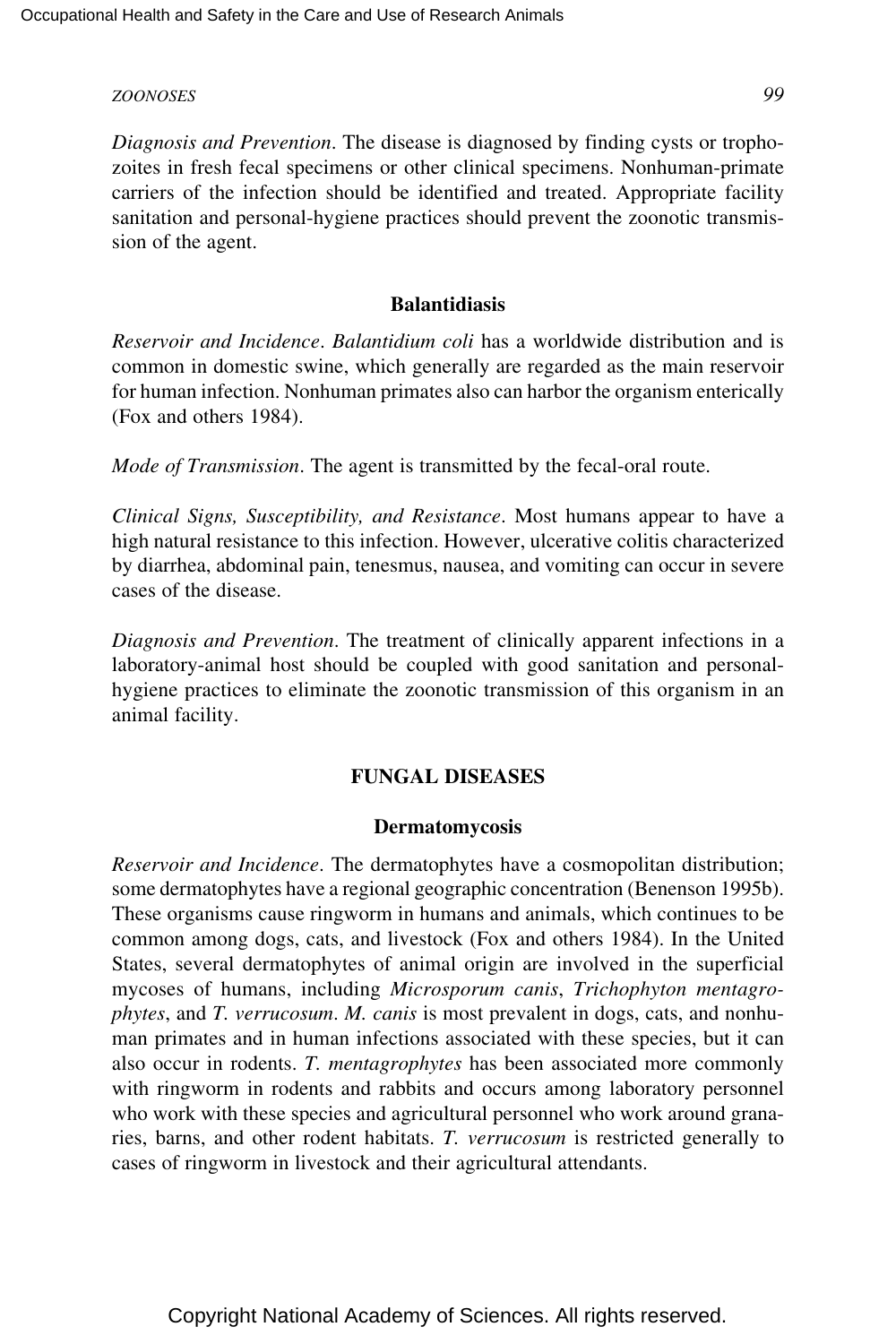*Mode of Transmission*. The transmission of dermatophyte infection from humans to animals is by direct skin-to-skin contact with infected animals or indirect contact with contaminated equipment or materials. Infected animals can have no, few, or difficult-to-detect skin lesions that result in transmission to unsuspecting persons. Dermatophyte spores can become widely disseminated and persistent in the environment, contaminating bedding, equipment, dust, surfaces, and air and resulting in the infection of personnel who do not have direct animal contact.

*Clinical Signs, Susceptibility, and Resistance*. The clinical expression of dermatomycosis depends on various host factors and the predilection of the organism. Dermatophytes generally grow in keratinized epithelium, hair, nails, horn, and feathers and are classified according to their optimal substrate as geophilic (soil), zoophilic (animals), or anthropophilic (human). Many of the zoophilic fungi are species-adapted and cause infection without inciting serious inflammatory lesions in their host species; however, in an aberrant host, such as a human, a vesicular or pustular eczematous lesion with intense inflammation and rapid regression can occur. Dermatophytes that are better adapted to humans produce focal, flat, spreading annular lesions that are clear in the center and crusted, scaly, and erythematous in the periphery. Lesions often are on the hands, arms, or other exposed areas, but invasive and systemic infections have been reported in immunocompromised people.

*Diagnosis and Prevention*. The definitive diagnosis of dermatomycosis is achieved by fungal culture and identification, but lesion appearance and scrapings of active lesions cleared in 10% potassium hydroxide and examined microscopically for fungal filaments can be used for a tentative diagnosis. In addition, about half of *M. canis* isolates and lesions are fluorescent in Wood's lamp examination.

Animals with suggestive lesions should be screened for dermatomycosis and isolated and treated if positive. The use of protective clothing, disposable gloves, and other appropriate personal-hygiene measures is essential to the reduction of this zoonosis in a laboratory-animal facility.

Animal Biosafety Level 2 practices and facilities are recommended for experimental animal activities with dermatophytes (CDC-NIH 1993).

## **Sporotrichosis**

*Reservoir and Incidence*. *Sporothrix schenckii* is a fungal agent reported in all parts of the world and generally associated with agricultural occupations. However, sporotrichosis has been reported in numerous laboratory-animal species, including dogs, cats, swine, cows, goats, rats, and armadillos (Werner and Werner 1993).

*Mode of Transmission*. Most cases of zoonotic transmission have implicated the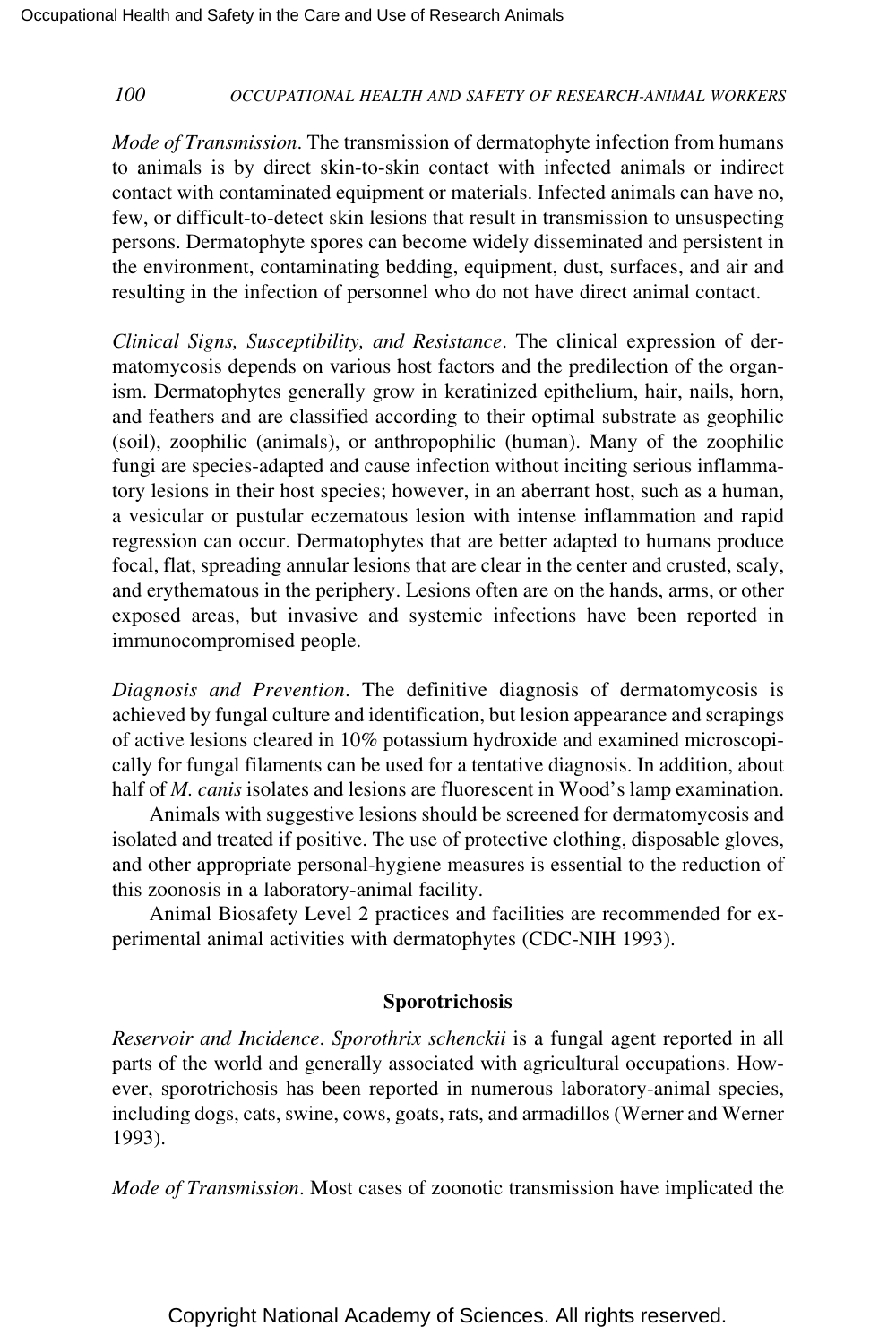#### *ZOONOSES 101*

direct inoculation of the fungus into bites or skin wounds inflicted by animals, but several people who have developed infections could not recall pre-existing skin lesions or skin injury in conjunction with exposure. Thus, this organism might be capable of penetrating intact skin.

*Clinical Signs, Susceptibility, and Resistance*. Humans usually develop a solitary nodule on the hand or extremity and nodular extension along the path of the lymphatic vessels. Ulceration and drainage of the lesions can occur. Arthritis, pneumonia, and other deep visceral infections occur as rare complications (Benenson 1995b).

*Diagnosis and Prevention*. Sporotrichosis is diagnosed by culture and identification of the organism with Sabouraud dextrose agar. Animals with known or suspected sporothrix infections should be isolated and treated, and personnel should practice appropriate personal-hygiene measures when handling these animals.

Animal Biosafety Level 2 practices and facilities are recommended for activities using naturally or experimentally infected animals (CDC-NIH 1993).

## **HELMINTH INFECTIONS**

Despite the large number of helminth-parasite infections that either are directly zoonotic or have cycles of infection that encompass animals and humans (see Table 5-1), the transmission of helminthic zoonoses in the laboratory-animal environment should be regarded as unlikely (Fox and others 1984). Many of the organisms have indirect life cycles that are interrupted in the laboratory environment or have ova embryonation periods that are long enough to permit removal of ova during routine sanitation before they become infective for humans (Flynn 1973). In addition to contemporary laboratory-animal management practices that impede zoonotic transmission of helminth parasites, animal-health conditioning practices should be in place to eliminate infections. The use of appropriate personal-hygiene practices also must be emphasized to eliminate any possibility of zoonotic infection.

#### **ARTHROPOD INFESTATIONS**

Very few ectoparasite infestations of humans are associated with the handling of conventional laboratory animals, but several have been reported (Fox and others 1984). Appropriate attention needs to be given to the control of this risk; animals are introduced from the wild, animals are used in studies under natural field conditions, or conventional laboratory animals are used in facilities whose vermin-control measures are inadequate to preclude the introduction of these agents on endemically infected wild-animal reservoirs.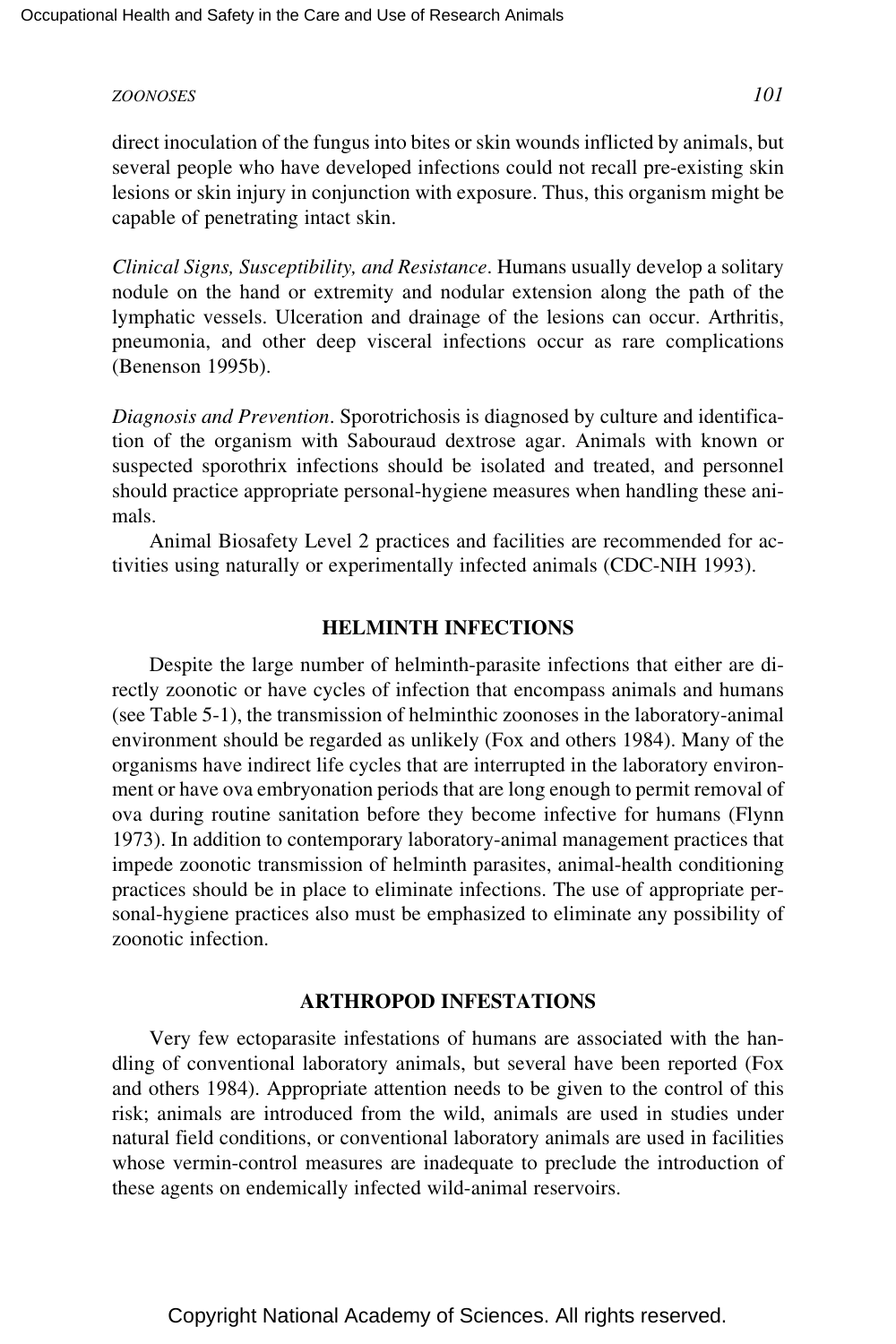| <b>Zoonosis</b>               | <b>Parasite</b>                  | Host                                            | <b>Comments</b>                                                                                                                                                                                                                                     |
|-------------------------------|----------------------------------|-------------------------------------------------|-----------------------------------------------------------------------------------------------------------------------------------------------------------------------------------------------------------------------------------------------------|
| Ascariasis                    | Ascaris<br><i>lumbricoides</i>   | Old World<br>primates                           | Infection occurs by ingestion<br>of embryonated eggs only;<br>embryonation, requiring 2<br>weeks or more, ordinarily<br>would not occur in laboratory;<br>heavy infections can produce<br>severe respiratory and<br>gastrointestinal tract disease. |
| Cestodiasis                   | Hymenolepis<br>nana              | Rat, mouse,<br>hamster,<br>nonhuman<br>primates | Intermediate host is not<br>essential to life cycle; direct<br>infection and internal<br>autoinfection can occur also;<br>heavy infections result in<br>abdominal distress, enteritis,<br>anal pruritus, anorexia, and<br>headache.                 |
| Larval migrans<br>(cutaneous) | Ancylostoma<br>$c$ <i>aninum</i> | Dog                                             | Transcutaneous infection causes<br>parasitic dermatitis called                                                                                                                                                                                      |
|                               | Ancylostoma<br>braziliense       | Dog, cat                                        | "creeping eruption."                                                                                                                                                                                                                                |
|                               | Ancylostoma<br>duodenale         | Dog, cat                                        |                                                                                                                                                                                                                                                     |
|                               | Uncinaria<br>stenocephala        | Dog, cat                                        |                                                                                                                                                                                                                                                     |
|                               | <b>Necator</b><br>americanus     | Dog, cat                                        |                                                                                                                                                                                                                                                     |

#### TABLE 5-1 Zoonotic Helminth Parasites of Laboratory Animals

Generally, human ectoparasite infestations are manifested as mild allergic dermatitis (see Table 5-2). The more-important, albeit rarer, risk associated with these infestations is transmission of zoonotic agents that can produce systemic disease with arthropods as a vector. Every major group of pathogenic organisms—including bacteria, rickettsiae, chlamydia, viruses, protozoa, spirochetes, and helminths—is represented among the agents transmitted by arthropod vectors, and personnel who work with research animals that potentially harbor these agents or the ectoparasite vectors should be informed of the hazard.

Rigorous ectoparasite-control programs should be instituted as part of the veterinary-care program, especially for wild-caught species that are brought into a laboratory, animals housed previously under field conditions, and animals with inadequate disease profiles from any source. The control of vermin in an animal facility also is essential; consideration should be given to the ectoparasite and disease evaluation of wild or feral rodents caught in an animal facility.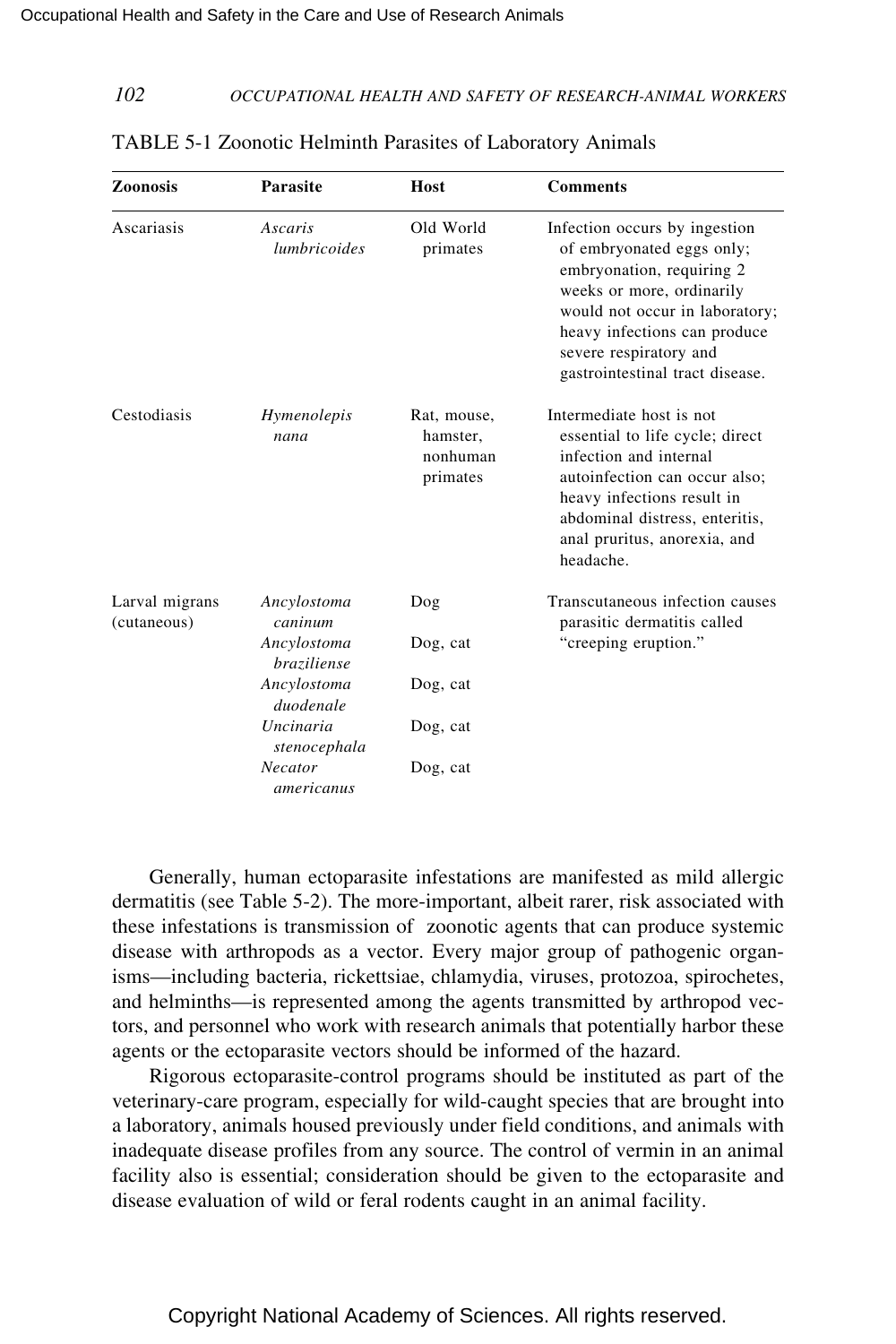# *ZOONOSES 103*

# TABLE 5-1 Continued

| <b>Zoonosis</b>                    | <b>Parasite</b>                                                                          | Host                                                     | <b>Comments</b>                                                                                                                                                                                        |
|------------------------------------|------------------------------------------------------------------------------------------|----------------------------------------------------------|--------------------------------------------------------------------------------------------------------------------------------------------------------------------------------------------------------|
| Larval migrans<br>(visceral)       | Toxocara canis<br>Toxocara cati<br>Toxocara leonina                                      | Dog<br>Cat<br>Dog, cat                                   | Chronic eosinophilic<br>granulomatous lesions<br>distributed throughout various<br>organs; should not be<br>encountered in laboratory.                                                                 |
| Strongyloidiasis                   | <i><u><b>Strongyloides</b></u></i><br>stercoralis.<br><b>Strongyloides</b><br>fulleborni | Old World<br>primates,<br>dog, cat                       | Oral and transcutaneous<br>infections can occur in animals<br>and humans; heavy infections<br>can produce dermatitis,<br>verminous pneumonitis, and<br>enteritis; internal autoinfection<br>can occur. |
| Oesophagostomiasis Oesophagostomum | spp.                                                                                     | Old World<br>primates                                    | Heavy infections result in<br>anemia; encapsulated parasitic<br>granulomas are usually<br>innocuous sequelae of<br>infection.                                                                          |
| Ternidens infection Ternidens      | deminutus                                                                                | Old World<br>primates                                    | Rare and asymptomatic.                                                                                                                                                                                 |
| Trichostrongylosis                 | Trichostrongylus<br>colubriformis,<br>Trichostrongylus<br>axei                           | Ruminants,<br>pig, dog,<br>rabbit, Old<br>World primates | Heavy infections produce<br>diarrhea.                                                                                                                                                                  |

Source: Adapted from: Fox and others 1984.

Copyright National Academy of Sciences. All rights reserved.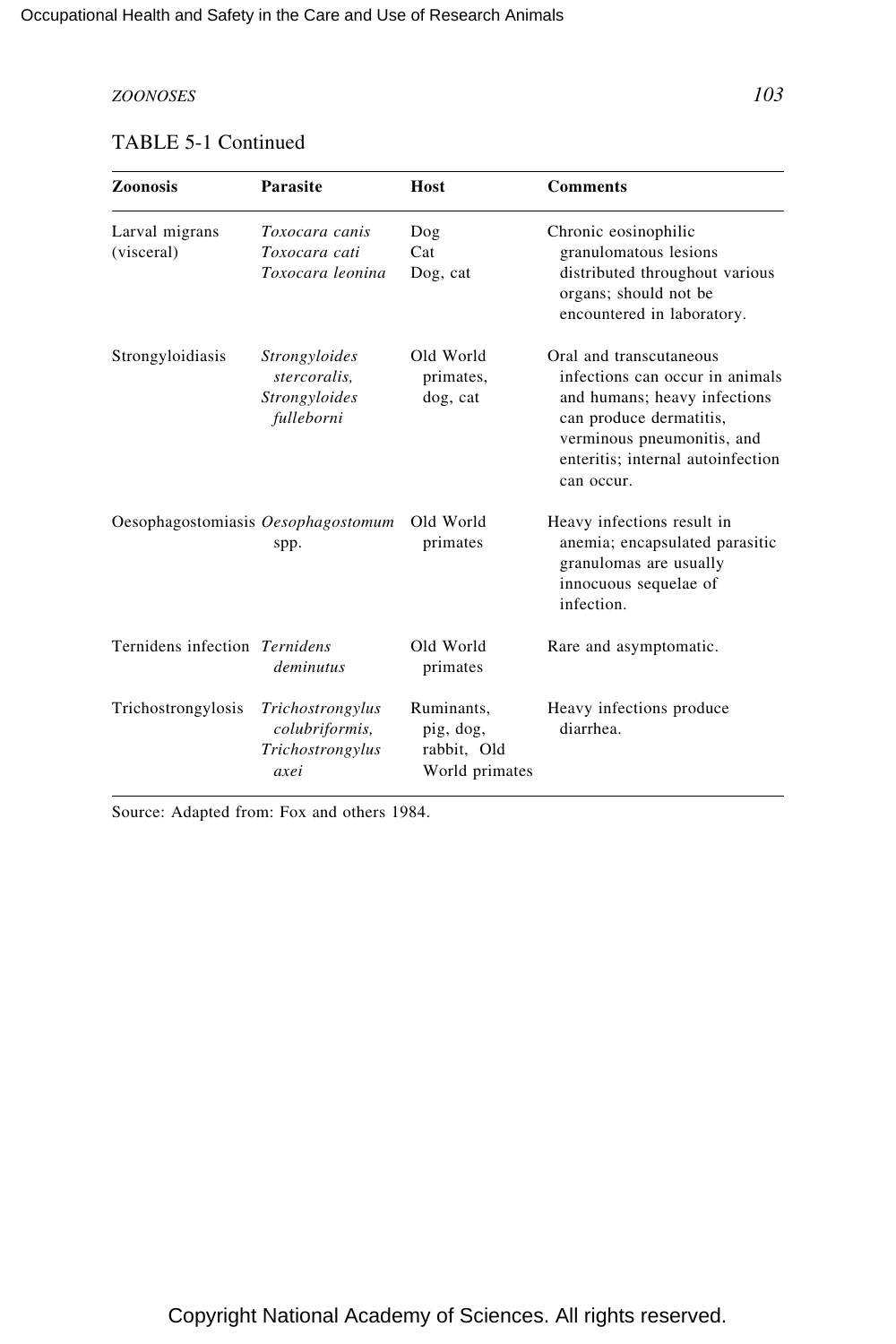| <b>Species</b>                     | Disease in<br><b>Humans</b> | Host                                     | <b>Comments</b>                                                                                                         |
|------------------------------------|-----------------------------|------------------------------------------|-------------------------------------------------------------------------------------------------------------------------|
| Fleas                              |                             |                                          |                                                                                                                         |
| Ctenocephalides felis,<br>C. canis | Dermatitis                  | Dog, cat                                 | Vector of Hymenolepis<br>diminuta, Dipylidium<br>canimum                                                                |
| Xenopsylla cheopsis                | Dermatitis                  | Mouse, rat,<br>wild rodents              | Vector of H. nana, H.<br>diminuta                                                                                       |
| Nasopsyllus fasciatus              | Dermatitis                  | Mouse, rat,<br>wild rodents              | Vector of H. nana, H.<br>diminuta, R. mooseri                                                                           |
| Leptopsylla segnis                 | Dermatitis                  | Rat                                      | Vector of H. diminuta, H.<br>nana, R. mooseri                                                                           |
| Pulex irritans                     | Irritation                  | Domestic animals<br>(especially pig)     |                                                                                                                         |
| Mites                              |                             |                                          |                                                                                                                         |
| Obligate skin mites                |                             |                                          |                                                                                                                         |
| Sarcoptes scabiei subspp.          | <b>Scabies</b>              | Mammals                                  |                                                                                                                         |
| Notoedres cati                     | Mange                       | Cat, dog, rabbit                         |                                                                                                                         |
| Nest-inhabiting parasites          |                             |                                          |                                                                                                                         |
| Ornithonyssus bacoti               | Dermatitis                  | vertebrates,<br>including birds          | Rodents and other Vector of western equine<br>encephalitis and St. Louis<br>encephalitis viruses,<br>Rickettsia mooseri |
| Allodermanyssus<br>sanguineus      | Dermatitis                  | Rodents,<br>particularly<br>Mus musculus | Vector of Rickettsia akari                                                                                              |
| Trixacarus cavae                   | Dermatitis                  | Guinea pig                               |                                                                                                                         |
| <b>Facultative mites</b>           |                             |                                          |                                                                                                                         |
| Cheyletiella spp.                  | Dermatitis                  | Cat, dog, rabbit<br>(bedding)            |                                                                                                                         |

# TABLE 5-2 Zoonotic Ectoparasites of Laboratory Animals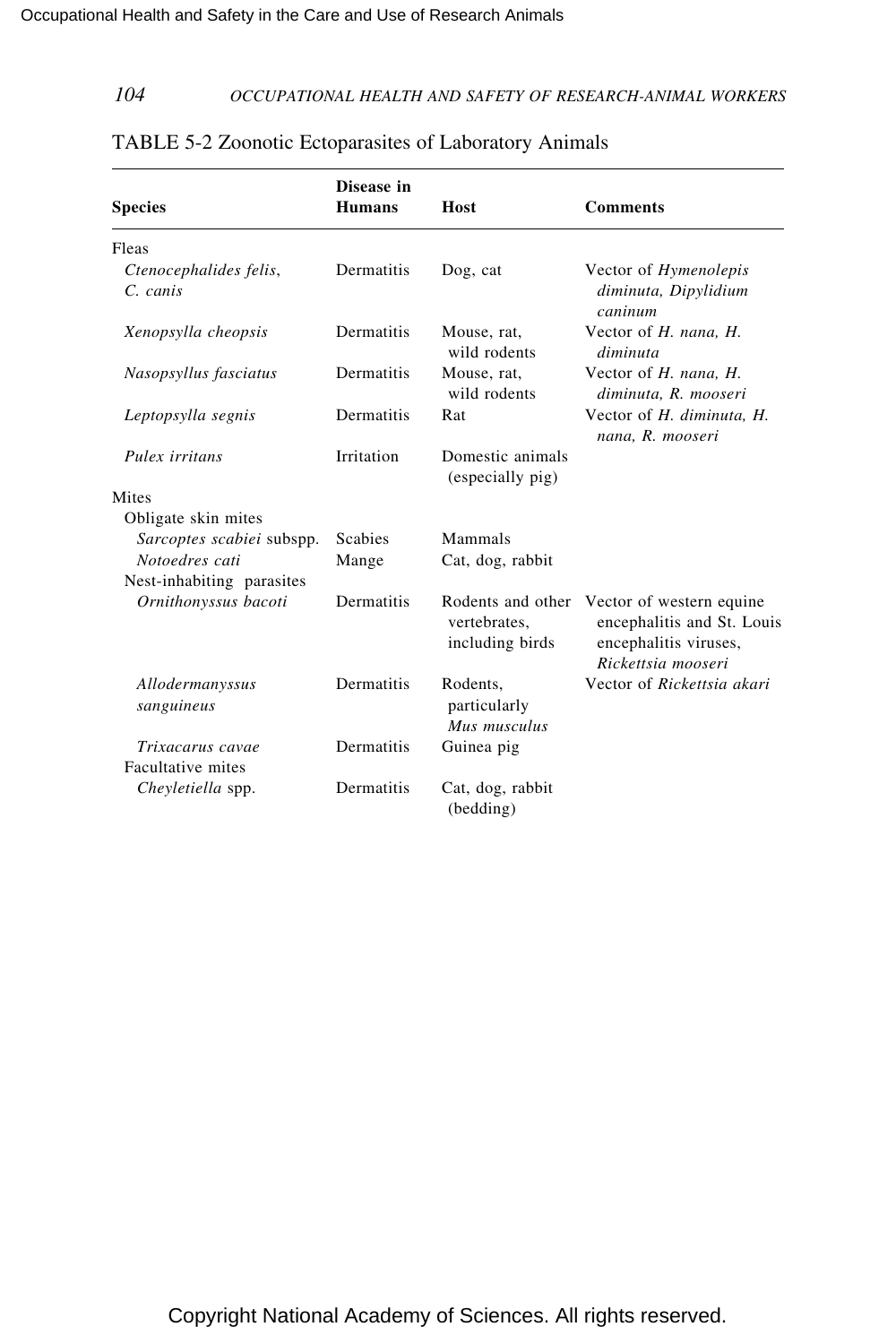## *ZOONOSES 105*

# TABLE 5-2 Continued

| <b>Species</b>                            | Disease in<br><b>Humans</b> | Host                                                              | <b>Comments</b>                                                                   |
|-------------------------------------------|-----------------------------|-------------------------------------------------------------------|-----------------------------------------------------------------------------------|
| <b>Ticks</b>                              |                             |                                                                   |                                                                                   |
| Rhipicephalus sanguineus                  | Irritation                  | Dog                                                               | Vector of Rickettsia<br>rickettsia, Francisella<br>tularensis, Ehrlichia<br>canis |
| Dermacentor variabilis                    | Irritation                  | Wild rodents,<br>cottontail rabbit.<br>dogs from<br>endemic areas | Vector of Rickettsia<br>rickettsia, Francisella<br>tularensis, Ehrlichia<br>canis |
| Dermacentor andersoni                     | Irritation                  | Small mammals,<br>uncommon on dog                                 | Vector of Rickettsia<br>rickettsia, Francisella<br>tularensis, Ehrlichia<br>canis |
| Dermacentor occidentalis                  | Irritation                  | Small mammals,<br>uncommon on dog                                 | Vector of Rickettsia<br>rickettsia, Francisella<br>tularensis, Ehrlichia<br>canis |
| Amblyomma americanum<br>Ixodes scapularis | Irritation<br>Irritation    | Wild rodents, dog                                                 |                                                                                   |
| Ixodes dammini                            | Irritation                  | Dog, wild rodents                                                 | Vector of <i>Borrelia</i><br>burgdorferi, Babesia<br>microtis                     |

Adapted from: Fox and others 1984.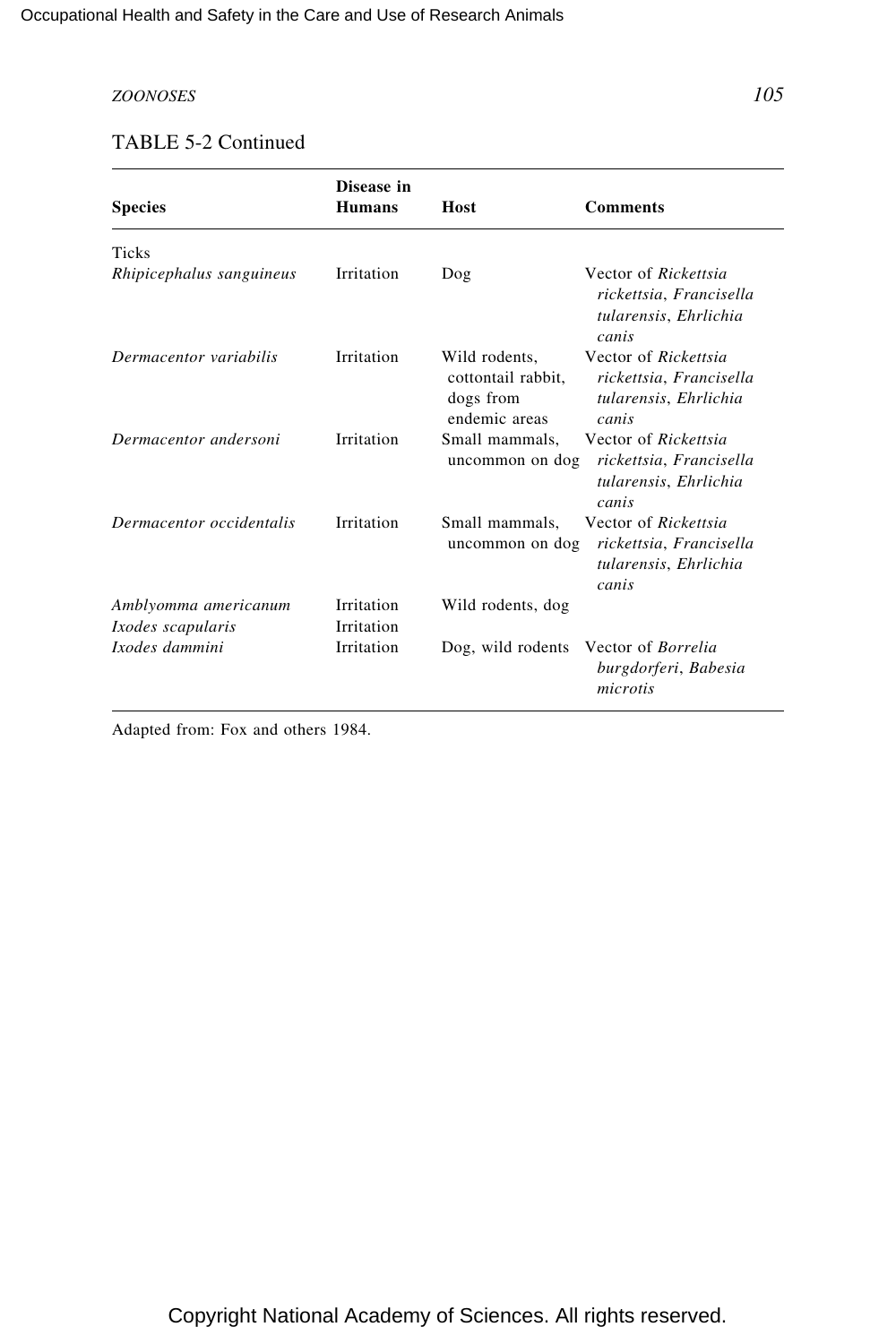6

# Principal Elements of an Occupational Health and Safety Program

Most institutions have developed effective programs for controlling hazards and minimizing occupational risks of injury and illness in the workplace. The motivation for and commitment to conducting occupational health and safety programs are derived from two principal sources: a moral obligation to safeguard employees from unnecessary risks and a regulatory requirement that employers provide a safe and healthful workplace for their employees. Many institutions that maintain an animal care and use program have an environmental health and safety office that involves people with expertise in chemical safety, biological safety, physical safety, industrial hygiene, health physics, engineering, environmental health, occupational health, fire safety, and toxicology or have corresponding technical resources available under other arrangements. The environmental health and safety office generally provides technical consultation, risk assessment, accident reviews, training, emergency response, waste management, recordkeeping, inspections and audits, and compliance monitoring. Those services assist institutional leaders and managers of the animal care and use activities in establishing health and safety policies and promoting high standards of safety. Services provided by the environmental health and safety office can be most helpful, however, when they are designed in collaboration with the institutional leaders, managers, and employees so as to ensure that the occupational health and safety program not only complies with regulations but is relevant and practical for the animal care and use program.

There are nine key elements of effective occupational health and safety programs: administrative procedures, facility design and operation, exposure control, education and training, occupational health-care services, equipment perfor-

*106*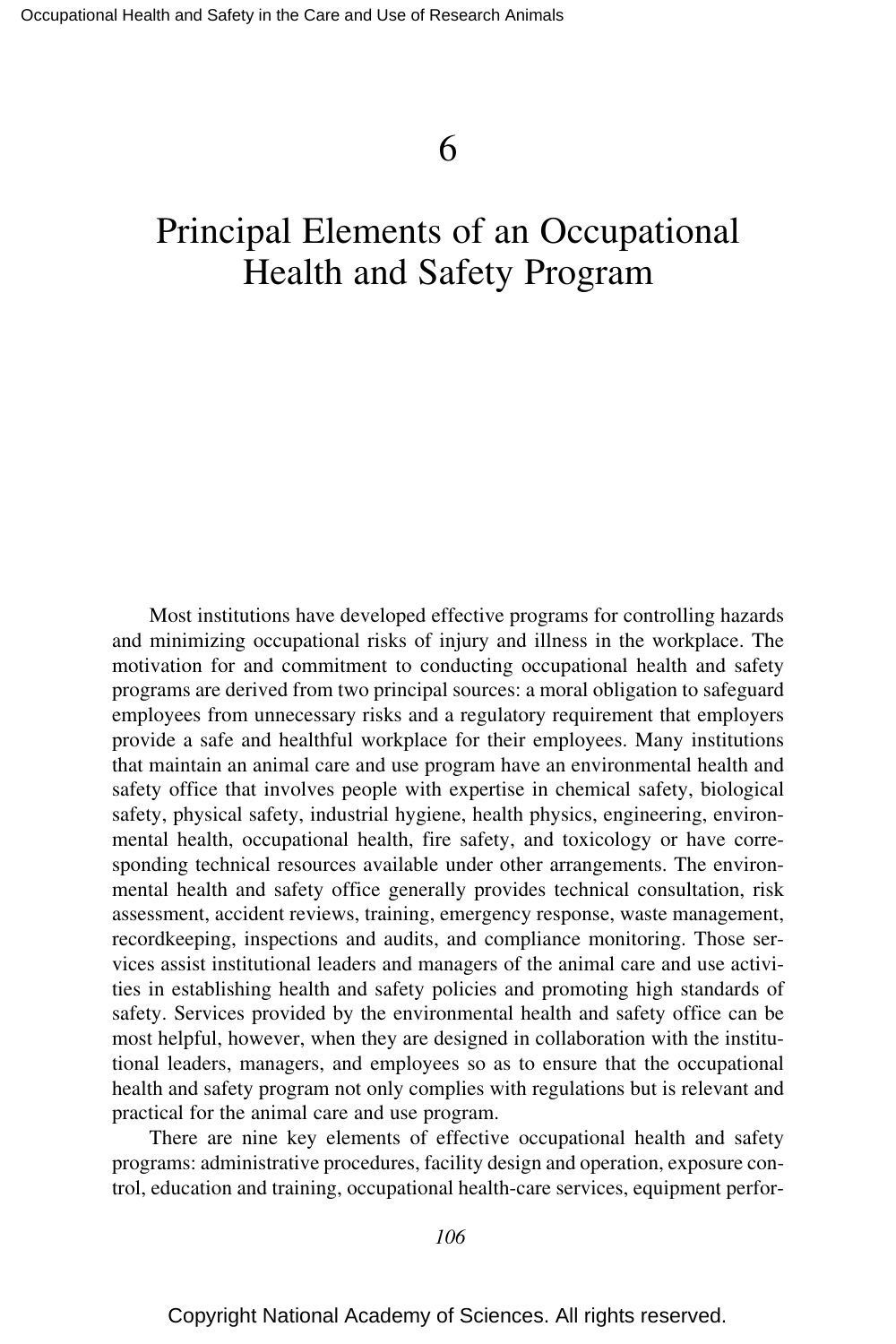## *PRINCIPAL ELEMENTS OF AN OCCUPATIONAL HEALTH AND SAFETY PROGRAM 107*

mance, information management, emergency procedures, and program evaluation. All but occupational health-care services are discussed in this chapter. The occupational health-care services are often the most difficult for an institution to plan and carry out because consensus on what needs to be done has not yet been established. This important element is discussed separately in Chapter 7.

## **ADMINISTRATIVE PROCEDURES**

Adequate administrative procedures are vital to the success of an occupational health and safety program. Administrative procedures are most effective if developed in collaboration with their users, and both managers and employees need to know their roles. Approval mechanisms established to authorize research activity should be clear, practical, and well publicized.

Procedures should be developed for conducting a health and safety review of research activities that involve infectious agents, recombinant-DNA molecules that are not exempt from federal guidelines, hazardous chemicals, radiation, or the use of animals that present unique hazards. Those procedures should be incorporated into the institutional animal care and use committee (IACUC) project-review process. An appropriate environmental health and safety professional can serve on the committee to participate in the review or be otherwise involved in the review process. Where substantial risks exist, researchers should be encouraged to incorporate health and safety procedures as an integral part of the research plan.

## **FACILITY DESIGN AND OPERATION**

During the design of a new facility or the renovation of an existing one, hazards associated with the care and use of animals should be addressed in a collaborative effort involving investigators who will use the facility, the manager and other principal staff of the institution's animal care and use program, and environmental health and safety staff. The design process begins with defining the species of animals expected to be housed in the facility and the nature of the research programs that will use them. Thorough consideration of hazards is necessary to ensure that the design will allow compliance with federal, state, and local government safety requirements and meet relevant accreditation standards. For example, adequate space should be made available for storage of hazardous materials and for the collection, storage, and processing of wastes. The potential users, the manager of the animal care and use program, a representative of the environmental health and safety staff, the building engineer, and the architect should remain involved in the design and construction process until completion.

Special consideration should be given to the ventilation system, space arrangement and layout, support areas, traffic patterns, and access to utilities and mechanical areas. Criteria for selecting mechanical systems and equipment should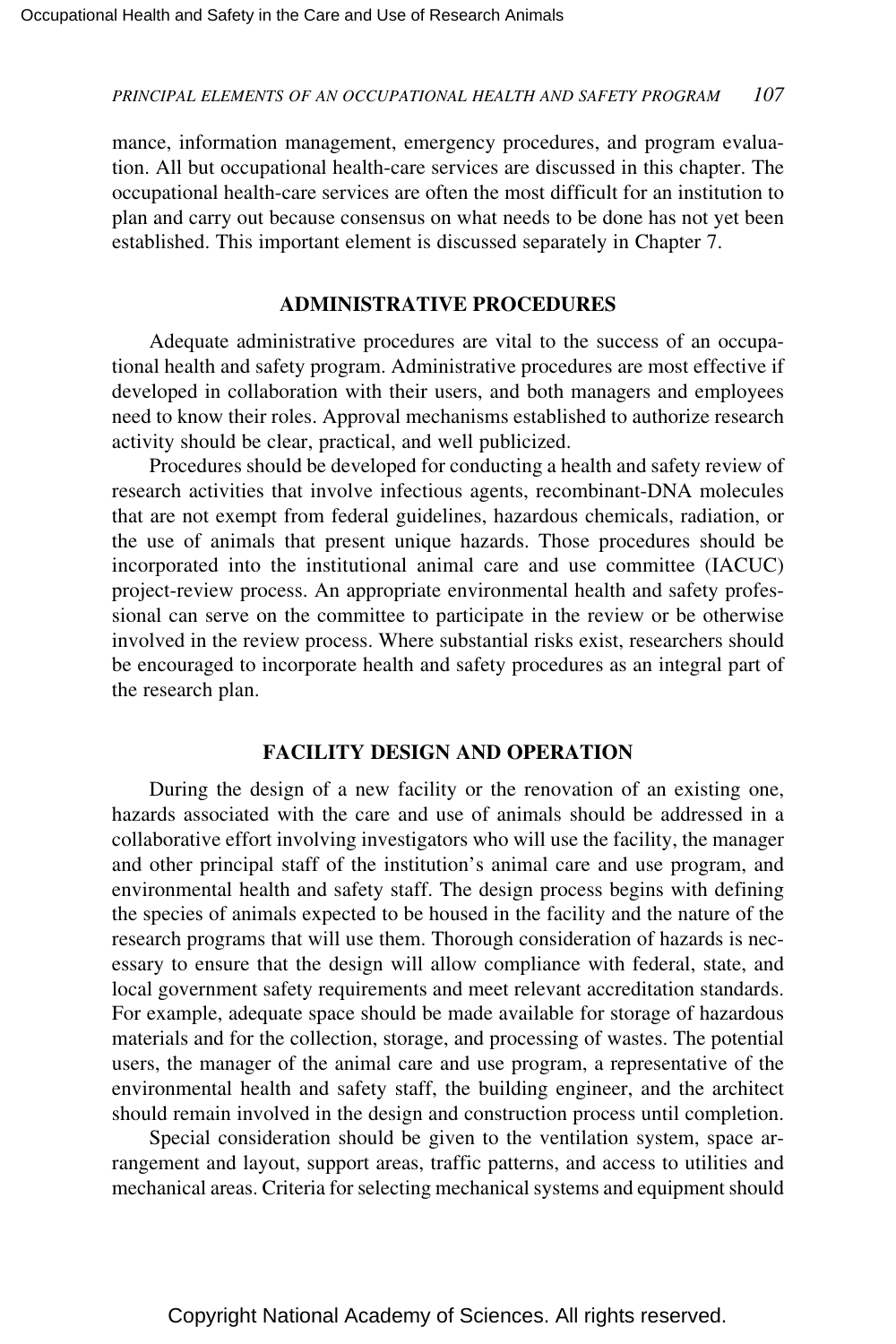be based on reliability, operational integrity, projected length of service, and ease of maintenance. The selection of space, layout of equipment, work surfaces, and traffic patterns will influence the operational effectiveness of the facility and the ease with which staff can maintain established administrative procedures for operating the facility safely. A program of preventive maintenance will ensure continued safe operation of a well-designed facility; this is an important aspect of occupational health and safety, particularly when efforts to minimize substantial risks require the use of engineering controls.

Careful attention should be given to prevention and control of ergonomic hazards in the design of animal facilities (NRC 1996). Engineering controls that reduce physical stress in repetitive operations and in the lifting and movement of heavy loads by animal care staff are important design objectives. Ergonomic design criteria should be used in the selection of fixed equipment, such as animal caging, necropsy tables, and sinks. Several authoritative references are available which provide comprehensive coverage of this important subject (CCAC 1993, DiBerardinis and others 1993, NRC 1996, Ruys 1991).

#### **EXPOSURE CONTROL METHODS**

Exposures to occupational hazards are controlled through the application of engineering controls, work practices, and the use of personal protective equipment. Those measures are used in a hierarchical structure. That is, it is first attempted to isolate workers from hazards with engineering controls. If engineering controls do not adequately control the exposure potential, work practices are modified to help to minimize exposure potential. Finally, personal protective equipment might be required to provide a barrier between employees and hazards that cannot be otherwise controlled.

## **Engineering Controls**

Engineering controls are a combination of safety equipment and physical features of the facility that help to minimize hazardous exposures of personnel and the surrounding environment. Safety equipment provides a barrier between employees and hazards, and physical features can prevent or reduce the potential for release of hazardous agents from the immediate work area. Some engineering controls commonly used in animal care and research are barriers and airlocks, chemical fume hoods, biological safety cabinets, and isolation cages.

Barriers help to confine potential contamination to areas where it is generated and to control access to these areas. In animal biosafety level 3 facilities (see Table 3-4), barriers isolate animal areas from other, adjacent areas. The principal barriers are exhaust air ventilation systems that provide directional airflow, architectural barriers that control access to the animal facility, and airlocks that help to maintain air pressure differentials to ensure the proper direction of airflow. Ac-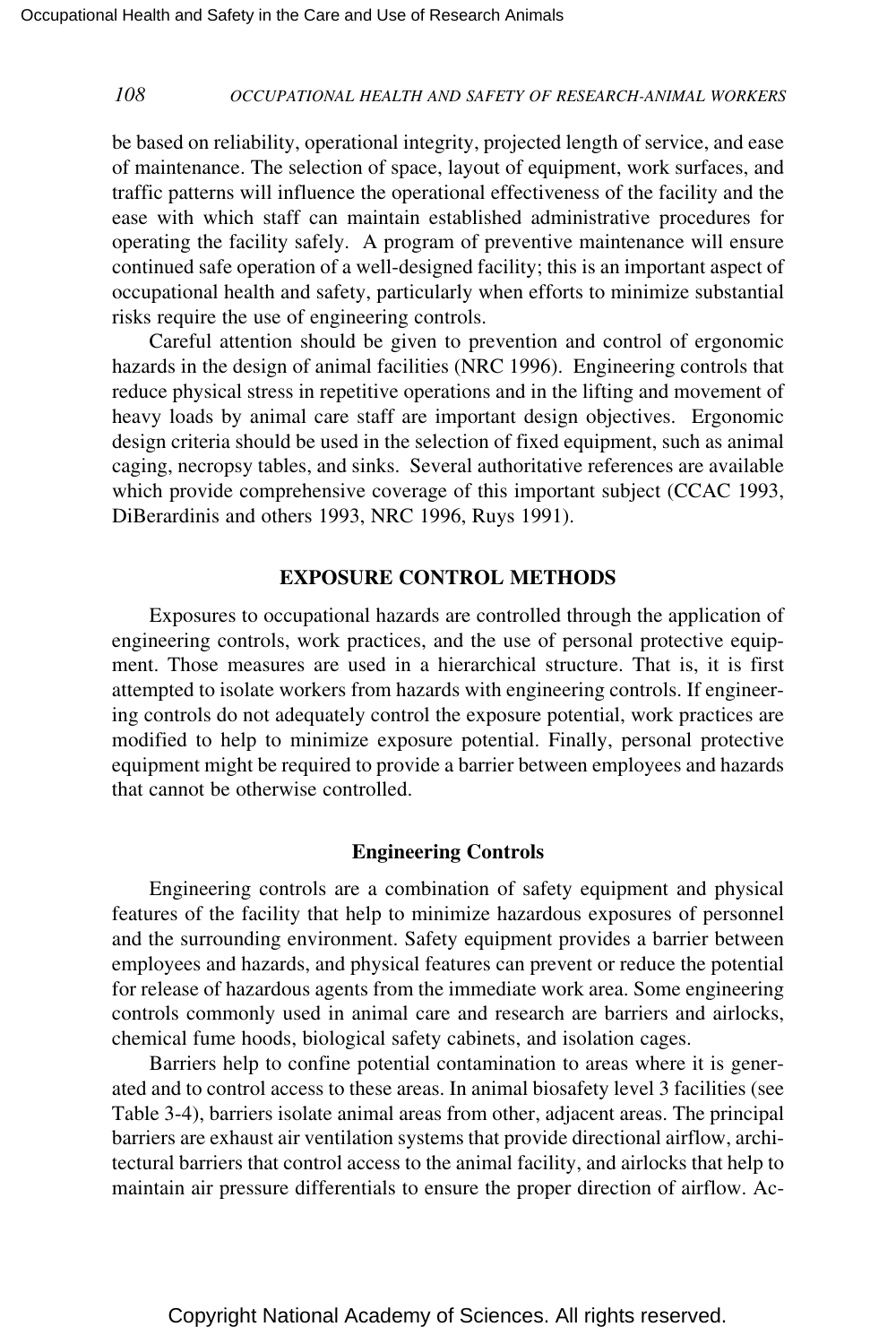#### *PRINCIPAL ELEMENTS OF AN OCCUPATIONAL HEALTH AND SAFETY PROGRAM 109*

cess control barriers also have value for any animal facility because they can be used to prevent unauthorized people from entering the animal facility; this kind of control is difficult to accomplish without constructing an access foyer or special entrance area through which authorized people must pass before entering the facility.

Chemical fume hoods are local exhaust devices that help to prevent toxic, offensive, and flammable vapors or dusts from entering a work area (DiBerardinis and others 1993, NRC 1995). They provide employee protection from such hazards as chemical spills, splashes or sprays, other accidentally released materials, fires, and minor explosions. Hoods should be properly located in the laboratory away from doors, supply air ducts, and high traffic areas. Hoods should be evaluated before use to ensure adequate face velocities (typically 80-100 ft/min) and the absence of excessive turbulence (NRC 1995). The hood installation should include a continuous airflow monitoring device to allow the user to check operating conditions before conducting hazardous procedures. If inadequate hood performance is suspected, correct operation should be verified before the hood is used. The hood sash opening should be kept as narrow as reasonably practicable to improve the overall performance of the hood. The containment capability of hoods is also influenced by the amount and placement of equipment in the hood, persons walking by the hood, and the opening and closing of doors. Careful technique by the user is essential in achieving optimal performance.

Biological safety cabinets are among the most effective, as well as the most commonly used, primary containment devices for work with infectious agents. Several types of cabinets are available, and authoritative references should be reviewed before a cabinet is selected for a particular experimental use (CDC-NIH 1993, Fleming and others 1995, Kruse and others 1991). As with any piece of laboratory equipment, personnel should be trained in the proper use of biological safety cabinets. Air balance and inward airflow are critical in the safe operation of these cabinets. Biological safety cabinets should be certified in accordance with the National Sanitation Foundation Standard 49 (NSF 1992). Containment can be compromised by interruption in airflow caused by insertion and removal of a worker's arms through the work opening, opening and closing of room access doors, and movement of staff near the cabinet. Fans, heating and air conditioning diffusers, and other air-handling devices near the cabinet can also disrupt airflow patterns. Biological safety cabinets have been configured to provide containment space for cleaning cages. They can protect both the animals and personnel from exposures to aerosols that are generated by cleaning procedures.

Cage filter tops are used in animal research to prevent cross contamination with infectious agents. They prevent transmission of agents between and among animals and people by preventing particles from entering the cage. Isolation cages with filter tops that fit tightly to the cage rim can constitute an effective barrier to transmission of agents by the aerosol route, but they should be used in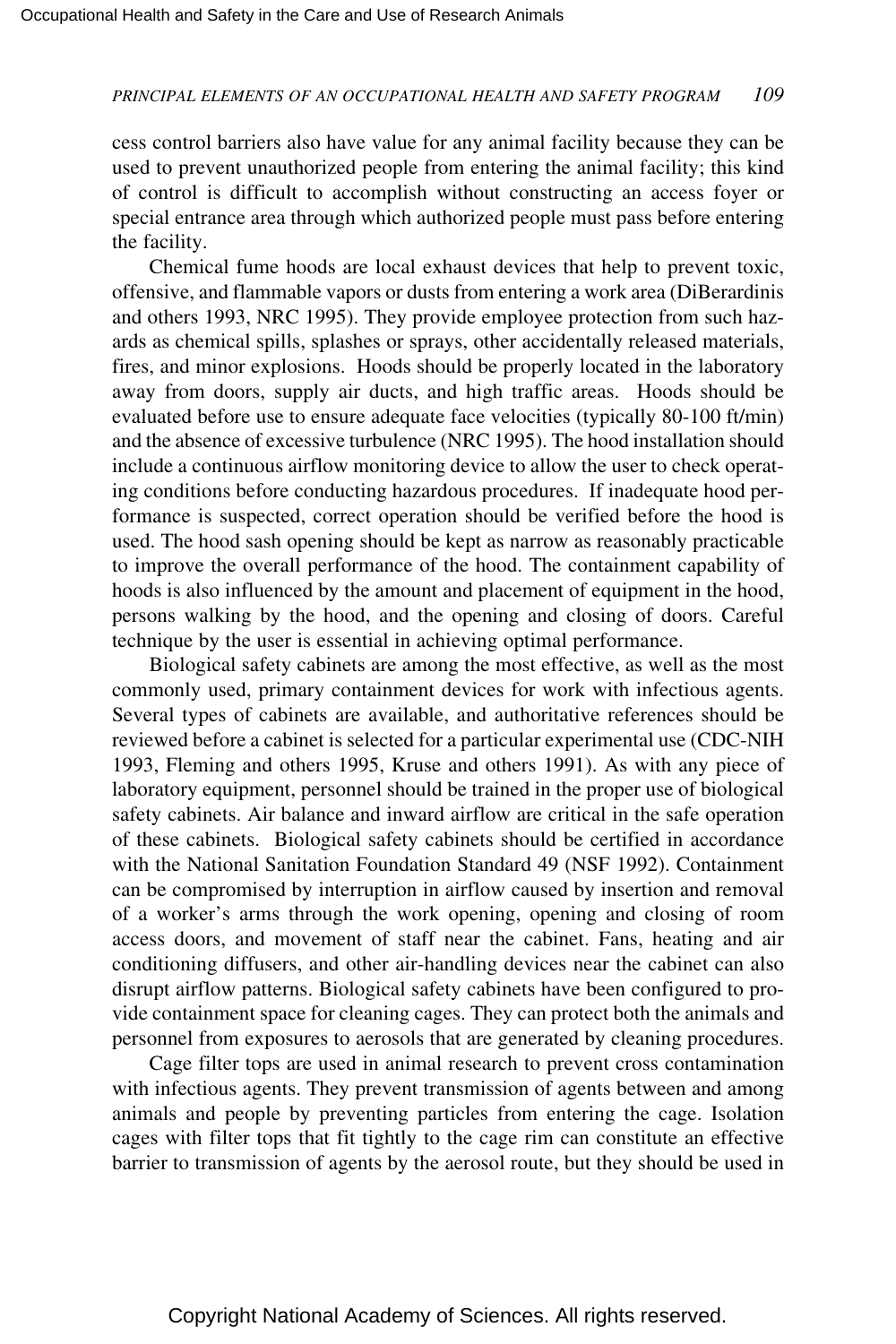conjunction with a biological safety cabinet to ensure containment during procedures that involve removing the cage top.

Ventilated caging systems also control hazards. Exhaust fans create a negative pressure gradient between the cage and the surrounding environment, and exhaust air is filtered with a high-efficiency-particulate-air (HEPA) filter before discharge into the animal room or the building exhaust; this combination can prevent the escape of bioaerosols from the animal environment.

Downdraft necropsy tables capture chemical vapors generated during necropsy. The tables are constructed with exhaust fans that produce a downdraft by drawing air through the work surface. Air velocities above the work surface, however, are not sufficient to capture aerosols that are generated by the procedure. The protective capacity of these tables can be compromised by air turbulence in the room, the size of the animal on the table, and general work practices. Their use should be carefully assessed by knowledgeable health and safety professionals.

Room ventilation is an important engineering control used to maintain comfortable temperature and humidity in the work area. Changing air continuously can reduce the concentration of airborne contaminants but does not replace the use of such containment devices as chemical fume hoods, biological safety cabinets, and filter top cages. A ventilation system that provides directional airflow can prevent the migration of airborne contaminants to unprotected space in the facility.

Cage cleaning and cage washing can result in high concentrations of particulate contaminants and very high heat loads from the cage washing equipment. Consequently, high ventilation rates are important for providing acceptable environmental conditions for personnel.

Local exhaust can be effective in controlling contaminants at the point of generation. Properly engineered and used canopy hoods and flexible exhaust ducts can substantially reduce occupational exposures to such hazards as animal dander and excreta liberated during cage cleaning, aerosols and vapors generated during anesthesia or necropsy, and heat emanating from cage cleaning or waste decontamination. Slot hoods can also be used in controlling these exposures, but their effectiveness depends on the correct static pressure, flow rate, and hood geometry (NRC 1995, p.# 190). Local exhaust devices are particularly useful for controlling emissions from equipment or procedures that cannot reasonably be contained in a hood (De Berardinis and others 1993, p.# 451). Local exhaust devices are not as effective as chemical fume hoods, so engineering and industrial hygiene professionals should be consulted to assist with selection or design for each specific application (NRC 1995, p.# 190).

#### **Work Practices**

Work practices are the most important element in controlling exposures.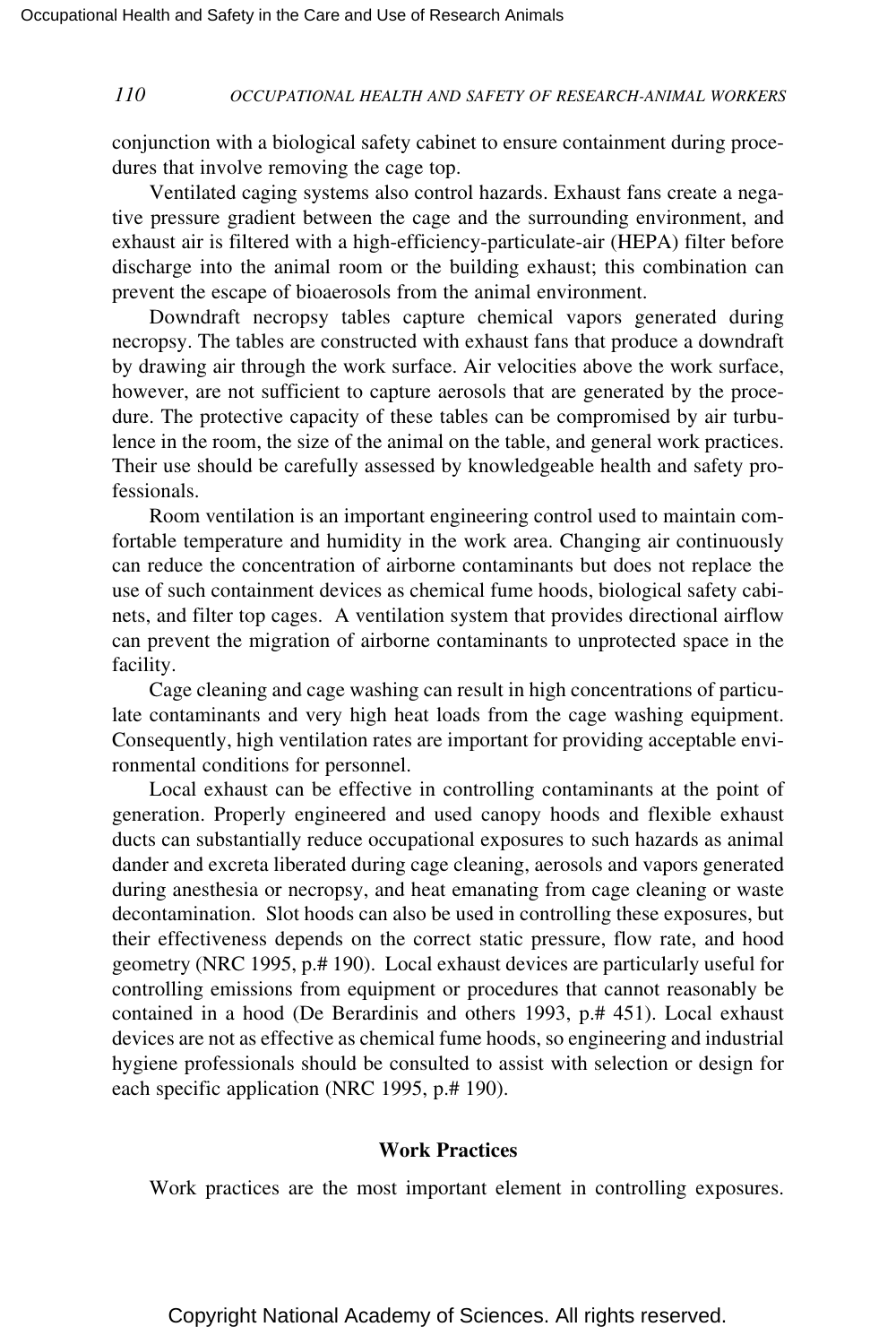## *PRINCIPAL ELEMENTS OF AN OCCUPATIONAL HEALTH AND SAFETY PROGRAM 111*

Employees should understand the hazards associated with the procedures that they are performing, recognize the route through which they can be exposed to those hazards, select work practices that minimize exposures, and through training and experience acquire the discipline and skill necessary to sustain proficiency in the conduct of safe practices. Several categories of work practices should be considered:

- Practices to reduce the number of employees at risk of exposure.
	- Restrict access to the work area.
	- Provide warnings of hazards and advice about special requirements.
- Practices to reduce exposures by direct and indirect contact.
	- Keep hands away from mouth, nose, eyes, and skin.
	- Wash hands when contaminated and when work activity is completed.
	- Decontaminate work surfaces before and after work and after spills of a hazardous agent.
	- Use appropriate methods to decontaminate equipment, surfaces, and wastes.
	- Substitute less-hazardous materials for hazardous materials whenever possible.
	- Wear personal protection equipment (gloves, gowns, and eye protection).
- Practices to reduce percutaneous exposures.
	- Eliminate the use of sharp objects whenever possible.
	- Use needles with self-storing sheaths or those designed to protect the user.
	- Keep sharp objects in view and limit use to one open needle at a time.
	- Use appropriate gloves to prevent cuts and skin exposure.
	- Select products with puncture-resistant features whenever possible.
	- Use puncture-resistant containers for the disposal of sharps.
	- Handle animals with care and proper restraint to prevent scratches and bites.
- Practices to reduce exposure by ingestion.
	- Use automatic pipetting aids; never pipette by mouth.
	- Do not smoke, eat, or drink in work areas used for the care and use of research animals.
	- Keep hands and contaminated items away from mouth.
	- Protect mouth from splash and splatter hazards.
- Practices to reduce exposure by inhalation.
	- Use chemical fume hoods, biological safety cabinets, and other containment equipment to control inhalation hazards.
	- Handle fluids carefully to avoid spills and splashes and the generation of aerosols.
	- Use in-line HEPA filters to protect the vacuum system.

Copyright National Academy of Sciences. All rights reserved.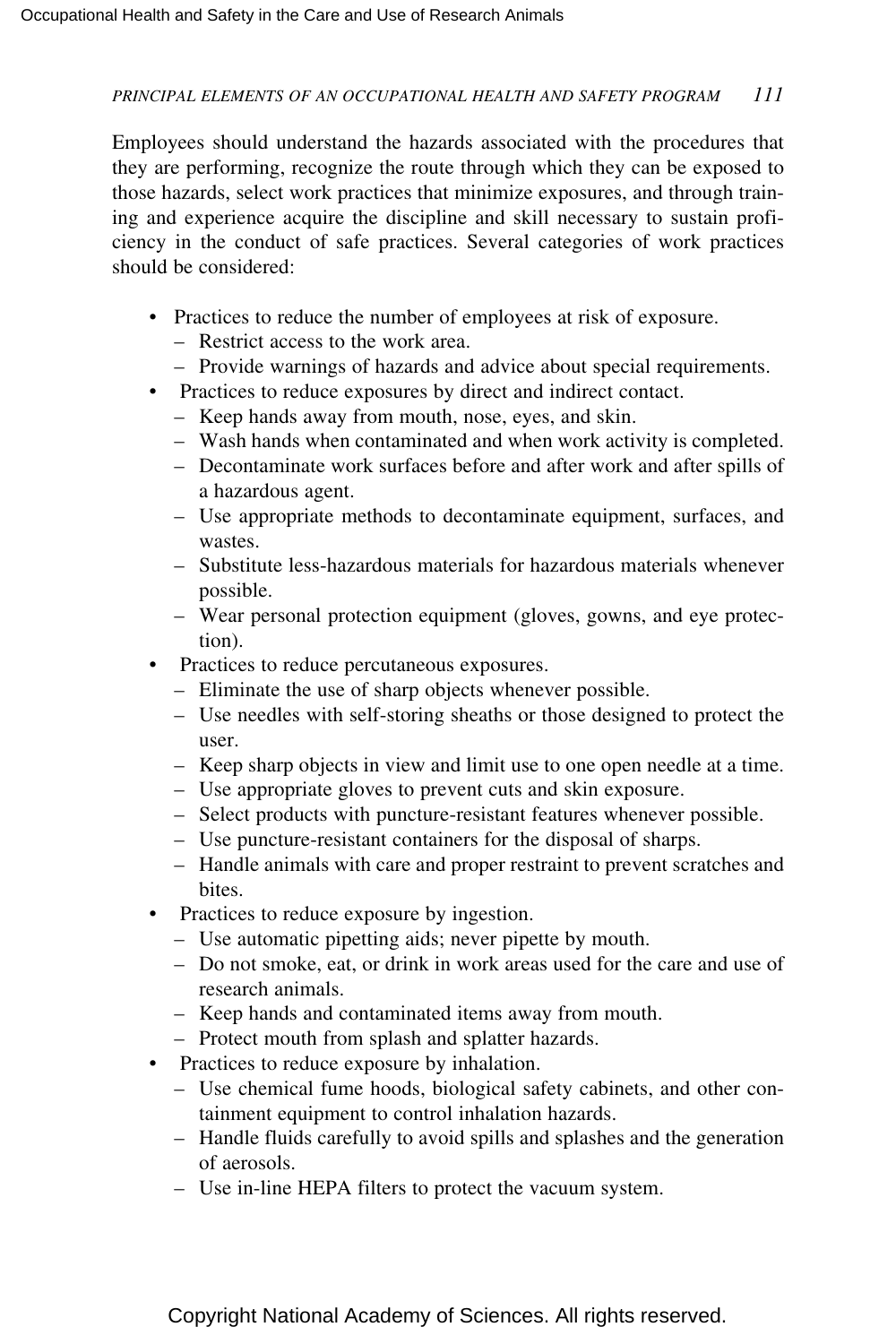## *Handling and Transport of Animals*

Safety precautions are needed during animal handling and animal transportation to prevent transmission of zoonotic agents to employees. Employees should wear personal protective equipment specifically chosen for the exposures that might be related to the animals being handled or transported. Safety concerns are relevant to all who have access to the animals being transported and those who receive and use them.

## *Personal Hygiene*

Scrupulous attention to personal hygiene is essential for all personnel who care for and use research animals. They should wash their hands before and after handling animals and whenever protective gloves are removed. There should be no eating, drinking, smoking, application of cosmetics, or other activities that can increase the risk of ingesting hazardous materials or contaminating mucous membranes in animal care and animal use areas.

## *Housekeeping*

All animal care areas, including areas in which hazardous materials are used or stored, should be kept neat and clean. Clutter can become contaminated and add to problems of employee exposure, area decontamination, and waste disposal. Work surfaces should be wiped with disinfectant before work begins, immediately after any spill, and at the end of the workday. Floors should be disinfected or decontaminated daily or weekly as appropriate to the potential hazards. Appropriate dust suppression methods should be routinely used. Wet mopping and the use of a HEPA-filtered vacuum cleaner are appropriate for suppressing dust.

## *Waste Disposal*

Wastes need to be removed at scheduled intervals based on the amount of waste generated and the risk posed by the hazardous agents in the waste material. Planning is required to ensure that sufficient space is available for on-site collection, storage, treatment, and disposal of waste. The disposal of hazardous wastes is subject to federal, state, and local regulations. The environmental health and safety staff should stay informed of regulations, which change often. They should keep all on-site generators of hazardous waste informed of disposal procedures to ensure that they are in compliance with current requirements.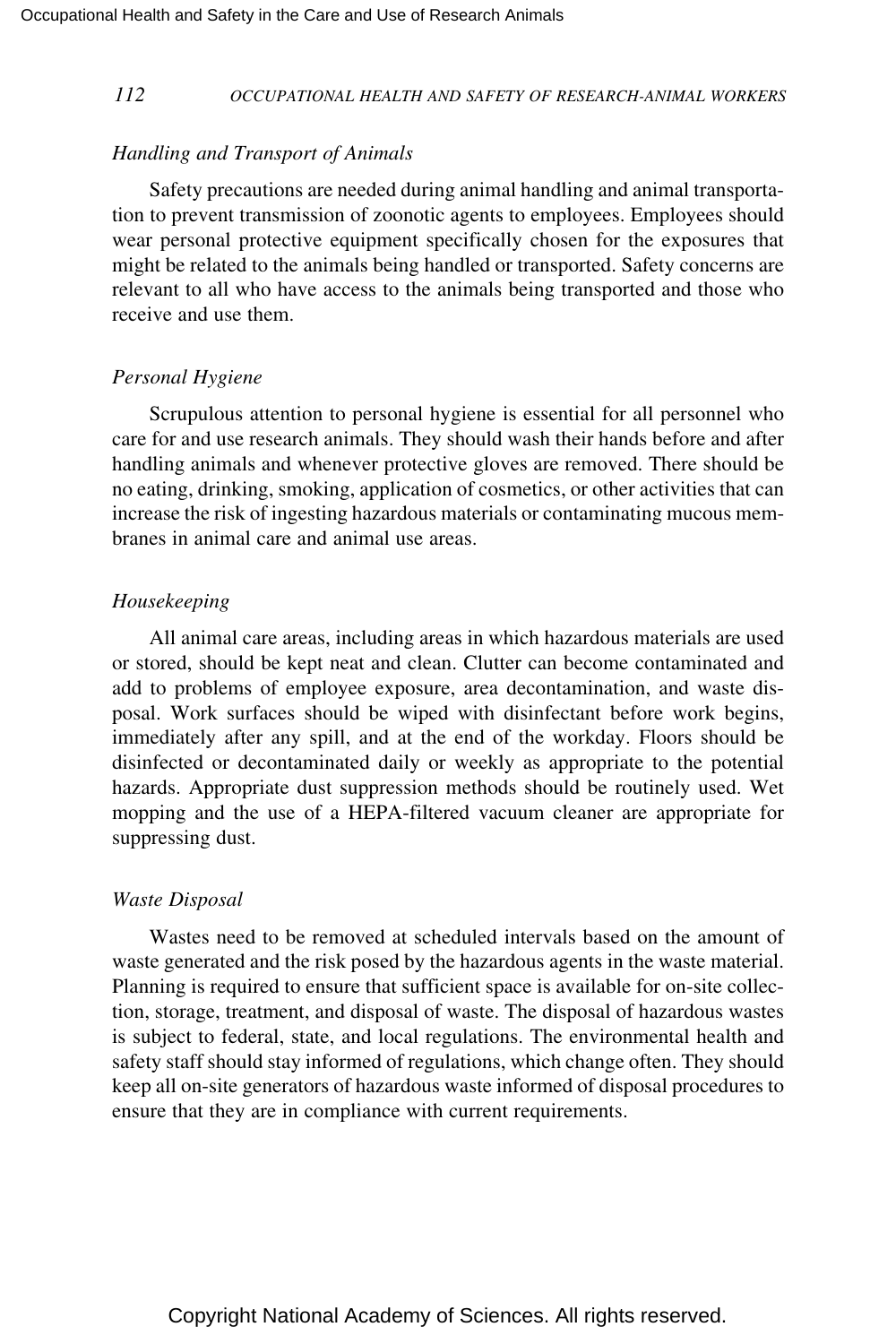#### *PRINCIPAL ELEMENTS OF AN OCCUPATIONAL HEALTH AND SAFETY PROGRAM 113*

#### *Restraint of Animals*

Species specific safe techniques should be used to restrain animals (NRC 1996, p.# 11). Physical restraint might require more than one animal handler. Hand catching of nonhuman primates should be discouraged; use of a pole and capture collar is a safe alternative. The use of mechanical restraint devices or chemical restraints can reduce the potential for escape or injury when animals are being examined or handled. Employees should be aware that physical restraint can increase the inherent risks associated with the animal by intensifying excretions, secretions, and aggressive behavior of the animal.

#### *Cleaning Cages*

Caution should be used in removing animals from their cages before cage cleaning to avoid escape. Contaminated shavings, feces, urine, and other potentially biohazardous, contaminated, or allergenic materials should be removed with methods that protect the workers (NRC 1996, p.# 43-4). Biological safety cabinets have been designed as bedding dump stations to protect workers from hazardous aerosols that might be generated during cage cleaning. Protective clothing is required to protect workers from contact and percutaneous exposure. The eyes, face, and body should be protected during use of hazardous chemicals. Automatic cage washers pose several problems that should be addressed, including excess noise that might require hearing protection and ergonomic deficiencies that might contribute to back injuries and repetitive-motion injuries. Sharp edges on cages and ancillary equipment should be identified and eliminated. Heat in cage washing areas might require changes in ventilation and work practices to avoid excessive heat exposure. Employees should wear appropriate footwear and remain vigilant to the ever-present hazard of wet, slippery surfaces.

#### **Personal Protective Equipment**

The use of personal protective equipment is the final measure for controlling exposures to potentially hazardous agents. Personal protective equipment provides a physical barrier to hazardous materials that might otherwise come into contact with employees' skin, eyes, mucous membranes, and clothing. The equipment should protect the part of the body that is reasonably expected to come into contact with hazardous agents. Selection should be based on specific knowledge of the potential hazards, experience, and sound professional judgment.

Gloves are the most commonly used personal protective clothing. Latex, vinyl, or other appropriate protective gloves should be worn for handling potentially contaminated animals or hazardous materials. Care should be taken to ensure that the glove material provides an adequate barrier against the expected hazard. For example, nitrile or rubber gloves might be required to protect against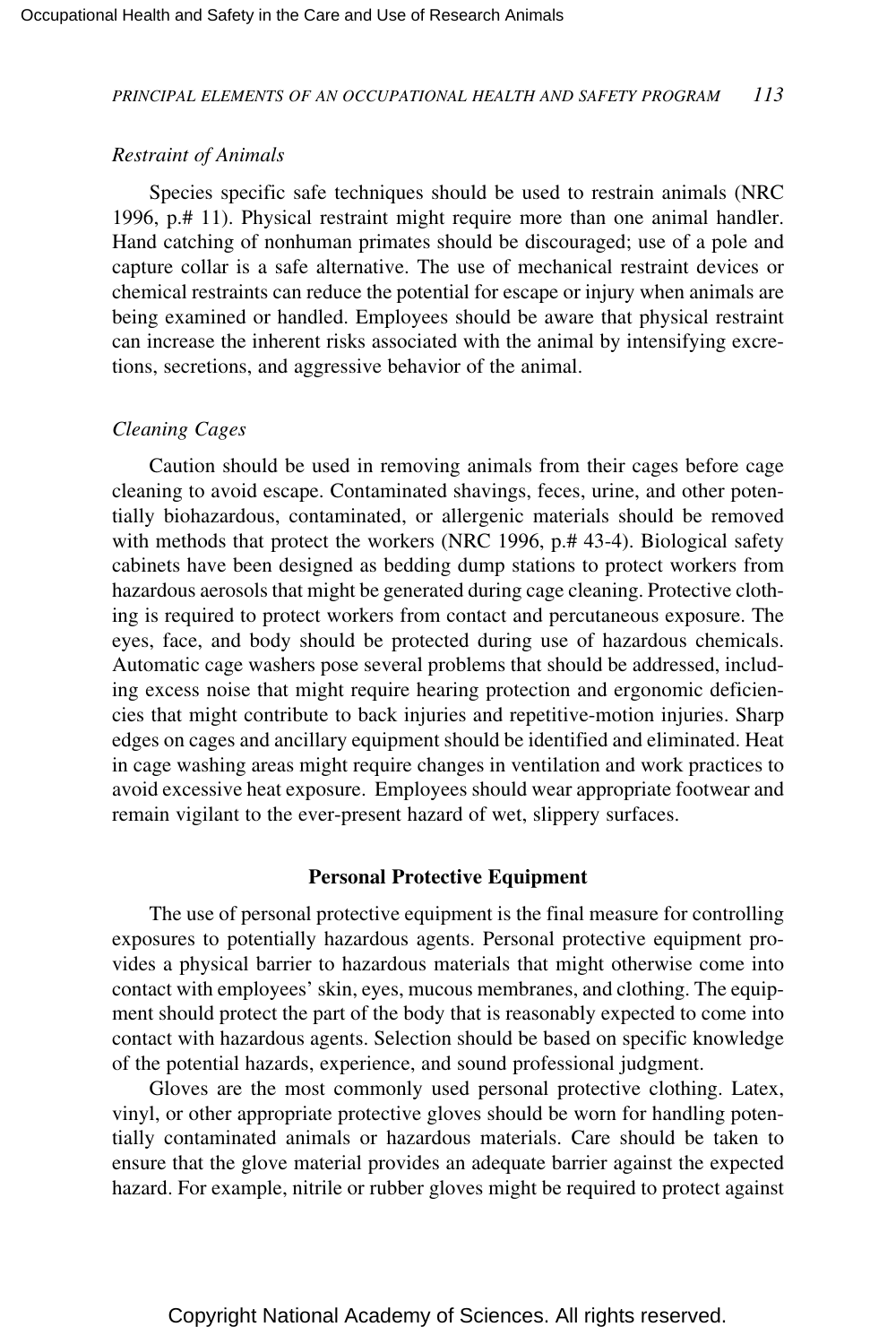some solvents, whereas thick leather would provide better protection against animal bites or scratches. Gloves should be long enough to cover the area to be protected.

Disposable vinyl or latex examination or surgical gloves should not be reused. Heavy duty rubber gloves will hold up well in cleaning and disinfecting; these are of the type commonly used for washing cages.

Uniforms, gowns, or laboratory coats are often provided to prevent contamination of animal care personnel by animal urine and feces. Such garb should not be worn outside the work area (unless it is covered). Protective clothing should be selected so that it provides an adequate barrier against the type and extent of exposure expected. For example, cage washing personnel might wear heavy rubber aprons to protect themselves when using strong detergents and cleaning agents. Safety shoes might be advisable for employees engaged in moving cage carts and other heavy equipment. Similar protective clothing might be needed by those who clean and disinfect animal rooms. The need to decontaminate and dispose of protective equipment is an important consideration in its selection. Reprocessing contaminated laundry can be more expensive than providing disposable gowns.

Face protection is advised if the eyes, nose, or mouth might be exposed through splashes or splatters of potentially hazardous agents. Safety glasses should be considered minimal eye protection and worn to prevent injury from projectiles, minor splashes, or contact of contaminated hands with eyes. Goggles or face shields might be needed for tasks involving infectious or hazardous liquids if there is a potential for splashing and splattering. Goggles or face shields are especially important when disinfectants and cleaning agents are used under pressure. Surgical masks also provide some protection of the mouth from splashes.

Respiratory protection might be necessary to control occupational exposures to aerosols. Employees who require respiratory protection should be enrolled in a respiratory program that is in compliance with OSHA standards. The selection and use of proper respiratory protection equipment should be coordinated through the environmental health and safety staff.

## **EDUCATION AND TRAINING**

Occupational health and safety objectives of an institution can be achieved only if employees know the hazards associated with their work activities; understand how the hazards are controlled through institutional policies, engineering controls, work practices, and personal protective equipment; and have sufficient skills to execute safe work practices proficiently. All that requires a multifaceted education and training effort that addresses the full range of health and safety issues related to the care and use of research animals. Approaches for providing an education and training effort depend on the size, resources, animal species,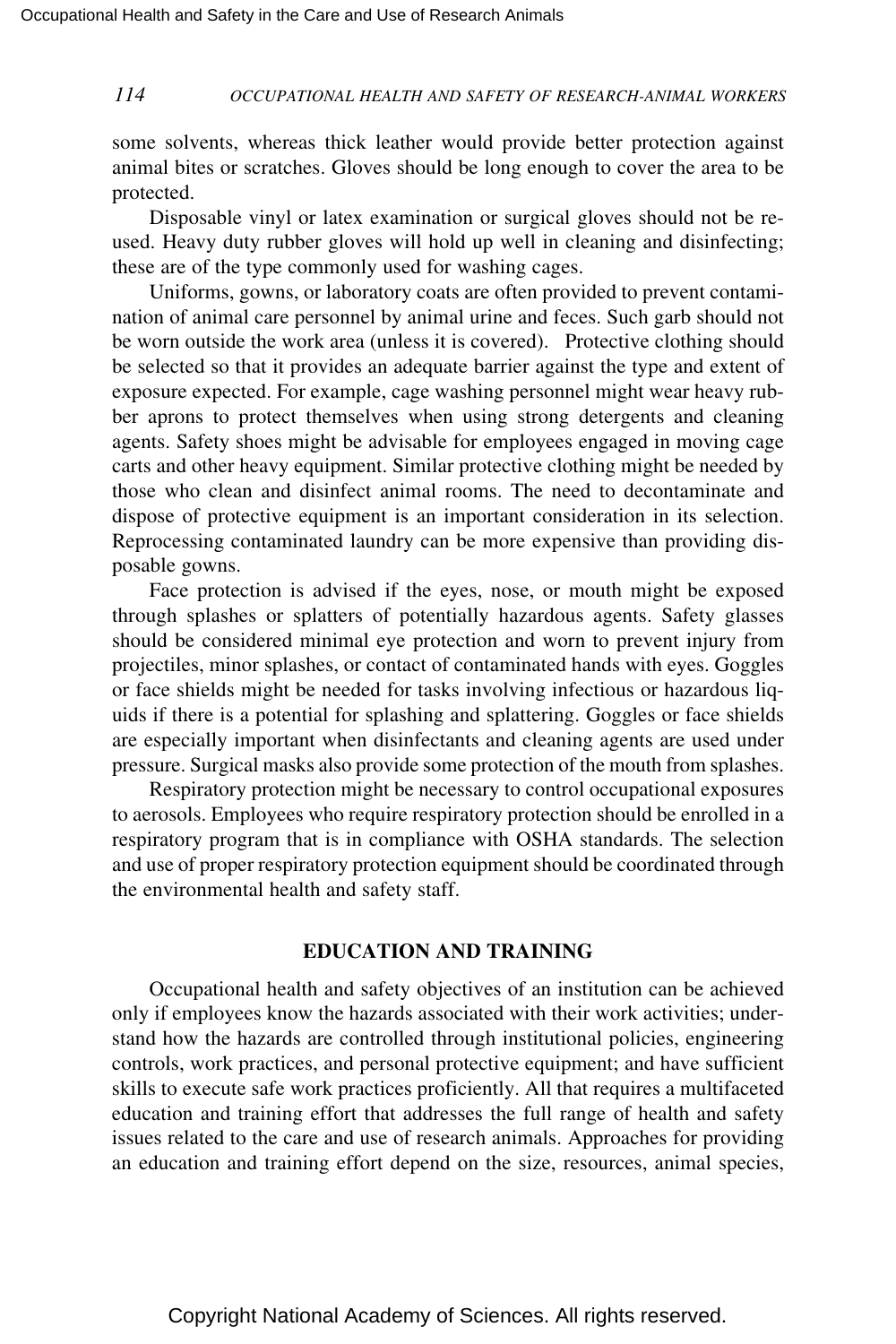research activities, staff experience, and technical expertise of the institution. However, successful programs have three common attributes:

• The occupational health and safety goals of the institution and how they will be achieved, including precise guidance on regulatory-compliance strategies, are clearly communicated to all employees. This function is commonly carried out by the environmental health and safety staff through formal orientation, distribution of written guidelines, and periodic refresher training.

• Employees are fully apprised of all relevant hazards and control strategies pertaining to their general work assignments. Information provided to employees is developed through the interaction of several key people, including a veterinarian or other professional familiar with zoonotic risks presented by the research animals, a health and safety professional who has knowledge of occupational hazards common to animal care and use and relevant hazard control strategies, and scientists who can assess the health risks associated with planned experimentation or research protocols. This interaction will define the knowledge needed by employees to protect themselves from hazards associated with their work and point to needs for further training.

• Supervisors in the animal care and research groups are actively involved in ensuring that their employees have acquired the necessary skills and attitudes to work safely. If deficiencies are present, on-the-job training supervised by an experienced employee is provided until appropriate standards of proficiency are demonstrated.

The involvement of scientists in the development of content for health and safety training is particularly important. Often, employees who routinely care for research animals are not placed under the direct supervision of the scientist who is responsible for the research project, so there can be gaps in communication of information that is necessary to protect the animal care staff or that could correct misperceptions about the risk of the research project. Such gaps could also place research animals at unnecessary risk. For example, research animals might be susceptible to disease when exposed to an animal care employee who is an active carrier of an infectious agent. The health and safety assessments of the scientists need to be conveyed both to the animal care staff and to their supervisors. Their understanding of the research objectives and the attendant hazards will help them to create and maintain a safe work environment in which the animal care staff can be integral and knowledgeable participants in the research activity.

Training should be a continuing process. It is best accomplished by identifying specific employees in a laboratory or animal care group to serve as a source of information, guidance, and instruction for their colleagues. The designated employees should be kept well informed of institutional health and safety requirements, safe practices, and relevant research and animal care hazards, and this requires a structured effort whereby the institutional experts in health and safety,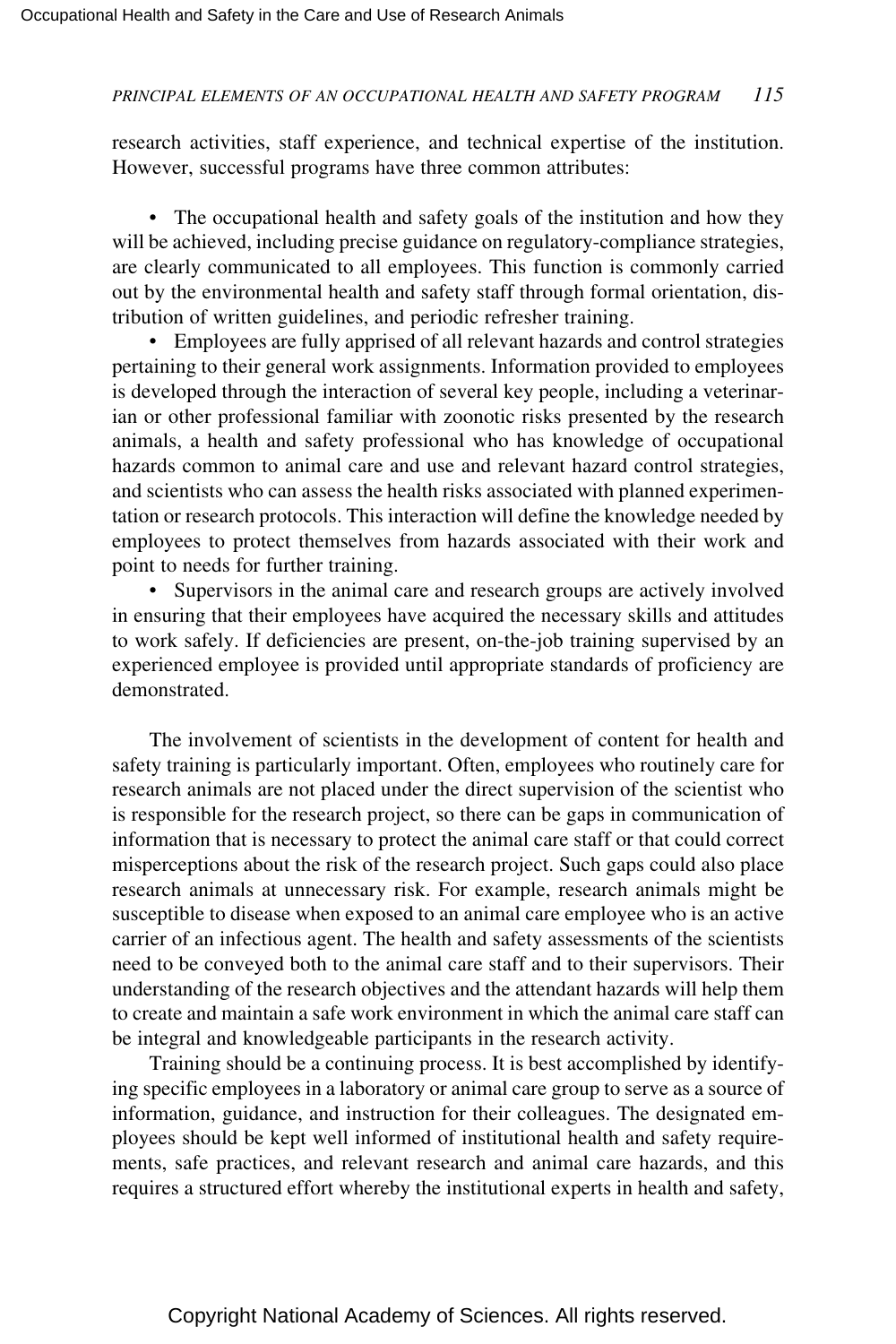animal care, and research interact with and advise them on all aspects of the institution's occupational health and safety program. Employees who serve in this way should have the recognition, confidence, and genuine support of their supervisors to carry out their important role effectively. The additional health and safety responsibilities are not likely to distract them substantially from the normal daily duties that they were hired to perform.

That approach has been successful in many research laboratories. Often, a laboratory manager oversees a laboratory's safety program and assigns specific aspects of the program, such as waste management or radiation safety, to other technical staff. The designated employees can serve as mentors and on-the-job trainers for new employees and provide guidance to more experienced workers as the need arises. These duties can be rotated among the experienced staff every several months—a practice that can quickly result in a highly informed and skilled workforce. Periodic group meetings are also helpful; they can serve as a forum for refresher training, provide opportunity for open discussion of safety concerns, and be used to review progress in achieving institutional health and safety goals.

An effective education and training program requires resources, administrative recordkeeping, and a mechanism for monitoring its efficiency, in addition to the interactive and mentoring efforts of key employees who provide relevant health and safety information. Investment of resources will produce a considerable return. A well-informed staff with safe work habits will minimize occupational injuries and illnesses. That in turn will reduce costs related to labor time, insurance, health care, disability, and legal actions.

Recordkeeping is an essential aspect of an education and training program. No program can succeed without knowledge of who needs what training and when such training has been provided. Training records are also required to satisfy specific requirements of federal and state environmental health and safety regulations. The institution's official responsible for ensuring maintenance of training records, usually the head of the environmental health and safety office, should strive to establish a simple system that presents the least administrative burden to everyone. A computer-based system should facilitate such an approach.

A wide variety of mechanisms exist for evaluating the success of the education and training program. Among these are site inspections, personnel reviews, injury and illness records, regulatory-compliance citations, and periodic questionnaires. The approach should be carefully designed and applied to provide information useful for both institution officials and employees.

## **EQUIPMENT PERFORMANCE**

The value of engineering controls in protecting the health and safety of employees depends on the performance and operational integrity of the protective equipment. The environmental health and safety office should include pro-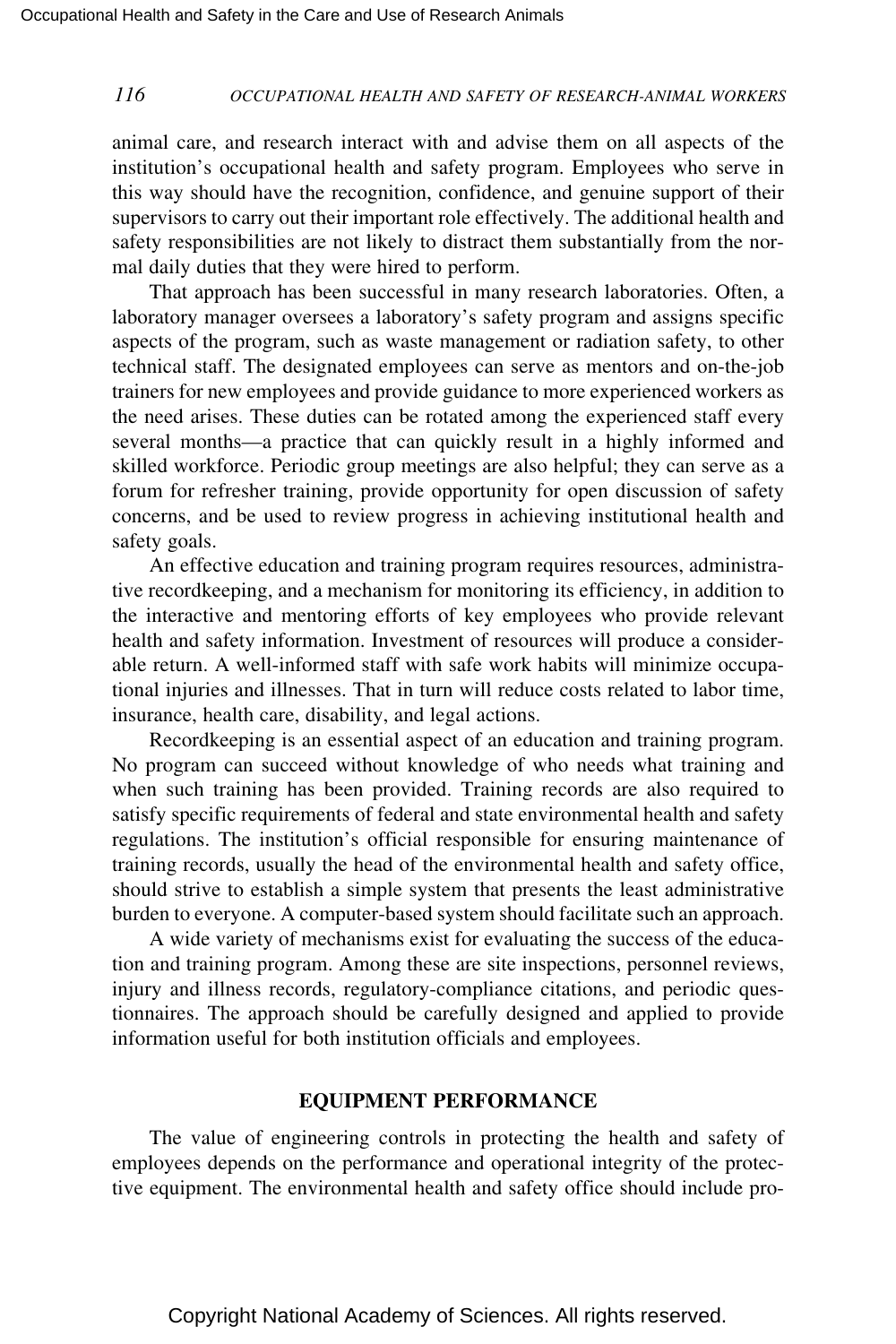## *PRINCIPAL ELEMENTS OF AN OCCUPATIONAL HEALTH AND SAFETY PROGRAM 117*

grams for certifying and monitoring equipment to ensure that it is capable of providing the necessary protection and maintaining adequate performance.

The American National Standards Institute (ANSI) has published consensus guidelines for laboratory ventilation systems (ANSI Standard Z9.5-1993), which include recommendations regarding chemical fume hood performance. The ANSI standards are excellent reference documents and provide relevant guidance for engineering control of hazards in the care and use of research animals. The following ANSI recommendations refer specifically to chemical fume hoods:

• A routine performance test should be conducted on every fume hood at least once a year or whenever a substantial change has been made in the operational characteristics of the system.

• Each hood should maintain an average face velocity of 80-120 ft/min with no face-velocity measurement more than 20% greater or less than the average.

• New and remodeled hoods should be equipped with a flow-measuring device.

Biological safety cabinets should be tested and certified after installation and whenever a stationary cabinet is moved and should be recertified at least once a year (CDC-NIH 1995). Performance certification criteria have been established by the National Sanitation Foundation (NSF 1992).

Ultraviolet (UV) radiation of 254-nanometer (254-nm) wavelength may be used to control airborne and surface microorganisms in various locations in an animal care and research facility. The biocidal capacity of UV bulbs decreases with time and is adversely affected by contamination with dust or chemical films. They should be cleaned once a week and replaced on a regular schedule or monitored at least once a year to verify adequate performance (Fleming and others 1995, p.# 233).

HEPA filtration units require periodic monitoring to ensure filtration efficiency (NSF 1992). Performance tests should be conducted at least once a year. Appropriate controls or decontamination should be used during replacement and certification because filters can become contaminated with potentially infectious agents, toxic chemicals, or radioisotopes during use.

Charcoal filtration is occasionally used to control the environmental release of toxic materials or radionuclides. Performance is difficult to certify, and performance testing should be specific to the hazard that is being controlled (Shapiro 1990, p.# 331). Performance should be monitored either by using continuous monitoring instruments, which are calibrated to the chemicals of concern and placed downstream of the exhaust-filter bed, or by periodically sampling the discharge air. An acceptable alternative to monitoring charcoal filtering systems is to replace the filters at established intervals that are based on their calculated effective life. Ductless fume hoods that use mainly activated charcoal filters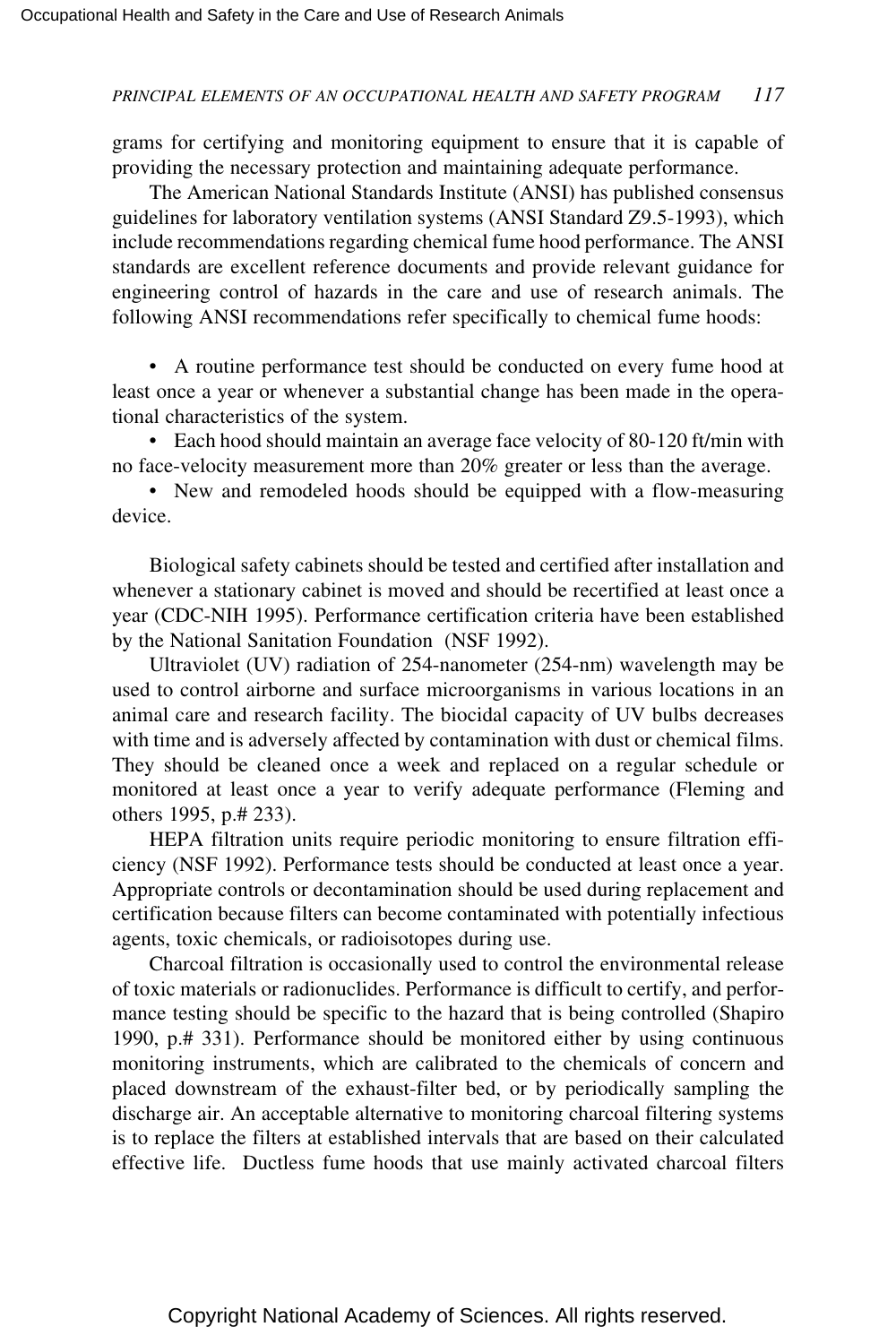should not be used for protection from volatile toxic compounds (Keimig and others 1991; NRC 1995, p.# 185).

Ventilation system performance should be checked periodically to document adequacy of room air exchanges and air pressure gradients in accordance with authoritative guidelines (NRC 1996). Air pressure gradients indicate airflow relationships; the frequency of monitoring them should be based on the degree of risk associated with the hazardous materials being used. Continuous readout monitoring instruments might be appropriate to provide instantaneous performance information in high containment facilities.

Effluent monitoring might be required by local ordinances designed to protect the sewage treatment works of the municipality. Specific, periodic monitoring might be required for ensuring compliance with discharge limits for chemical, biological, or radiological agents. Additional monitoring could also be necessary to demonstrate adequate control after accidental spills or releases of materials that might have entered the sewage system.

Validation and verification are important aspects of autoclave performance testing. The use of biological indicators that contain bacterial spores is an effective method of validating sterilization cycles for various load types. Monitoring of autoclave operational measures (temperature, pressure, and time) can verify performance routinely.

Fire protection systems and equipment (such as fire extinguishers) should be inspected and tested periodically to ensure operational integrity. Insurance companies and local fire authorities generally specify the frequency with which these inspections and tests should be performed.

## **INFORMATION MANAGEMENT**

Rapid access to employee-specific exposure information is increasingly important for efficient safety management. Documentation of occupational exposures, safety training, medical surveillance, and work related injury and illness is important for evaluating the occupational health and safety program of the institution, promoting health and safety, identifying new occupational risks, ensuring the cost effectiveness of program activities, and achieving regulatory compliance. On-line access to relevant health and safety information could improve the management and performance of occupational health and safety programs. It would facilitate the exchange of information between environmental health and safety, occupational health, animal care and use, and research staffs. On-line interactions could make it practical to develop records that are specific for each research protocol and that contain information relevant to each potentially exposed employee. Table 6-1 lists examples of information elements that can be shared in an occupational health and safety information-management network. Confidentiality and limited access to some kinds of information should be ensured.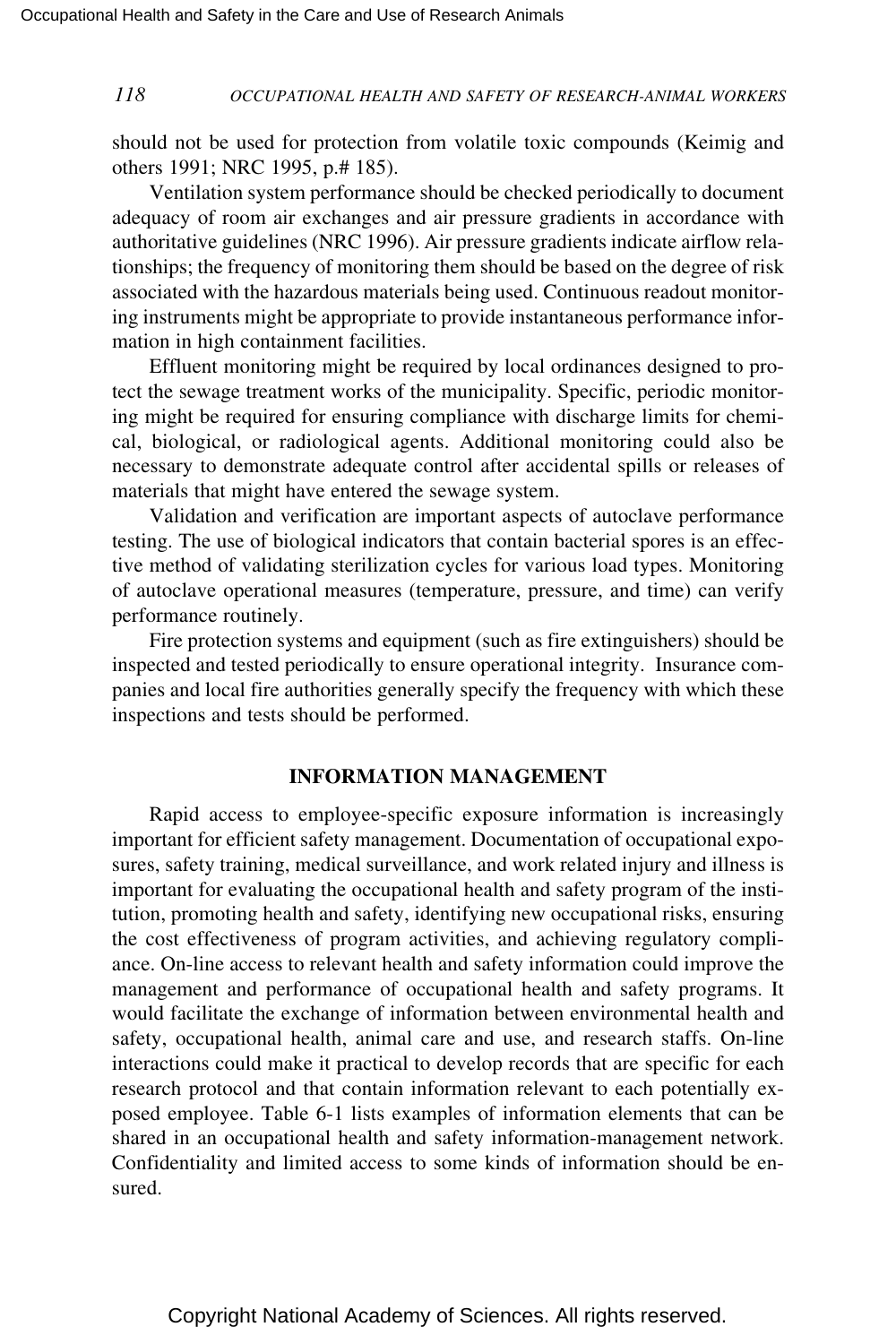| Activity                           | <b>Information Provided</b><br>by Activity                                                                                                                                           | <b>Information Received</b><br>by Activity                                                                                                                                                                                                                                            |
|------------------------------------|--------------------------------------------------------------------------------------------------------------------------------------------------------------------------------------|---------------------------------------------------------------------------------------------------------------------------------------------------------------------------------------------------------------------------------------------------------------------------------------|
| Animal care and use                | Job profile<br>Project risk data<br>Training records                                                                                                                                 | List of employees at risk<br>Employment risk indicators<br>Exposure and monitoring data<br>Health evaluation data<br>Health surveillance data<br>Health surveillance schedules<br>Material safety data sheets<br>Risk assessment data<br>Training schedules                           |
| Research                           | Job profile<br>Project risk data<br>Training records                                                                                                                                 | List of employees at risk<br>Employment risk indicators<br>Exposure and monitoring data<br>Health evaluation data<br>Health surveillance data<br>Health surveillance schedules<br>Material safety data sheets<br>Risk assessment data<br>Training schedules                           |
| Environmental<br>health and safety | Accident and injury<br>investigation data<br>Employment risk indicators<br>Exposure and monitoring data<br>Material safety data sheets<br>Risk assessment data<br>Training schedules | List of employees at risk<br>Hazardous materials<br>purchasing data<br>Health evaluation data<br>Health surveillance data<br>Job classification and position<br>descriptions<br>Job profile<br>OSHA 200 log data<br>Project risk data<br>Training records<br>Worker compensation data |
| Occupational health                | Health evaluation data<br>Health surveillance information<br>Health surveillance schedules                                                                                           | Accident and injury<br>investigation data<br>List of employees at risk<br>Employment risk indicators<br>Exposure and monitoring data<br>Job profile<br>Material safety data sheets<br>OSHA 200 log data<br>Risk assessment data<br>Worker compensation data                           |

# TABLE 6-1 Occupational Health and Safety Information-Management Network

continued on next page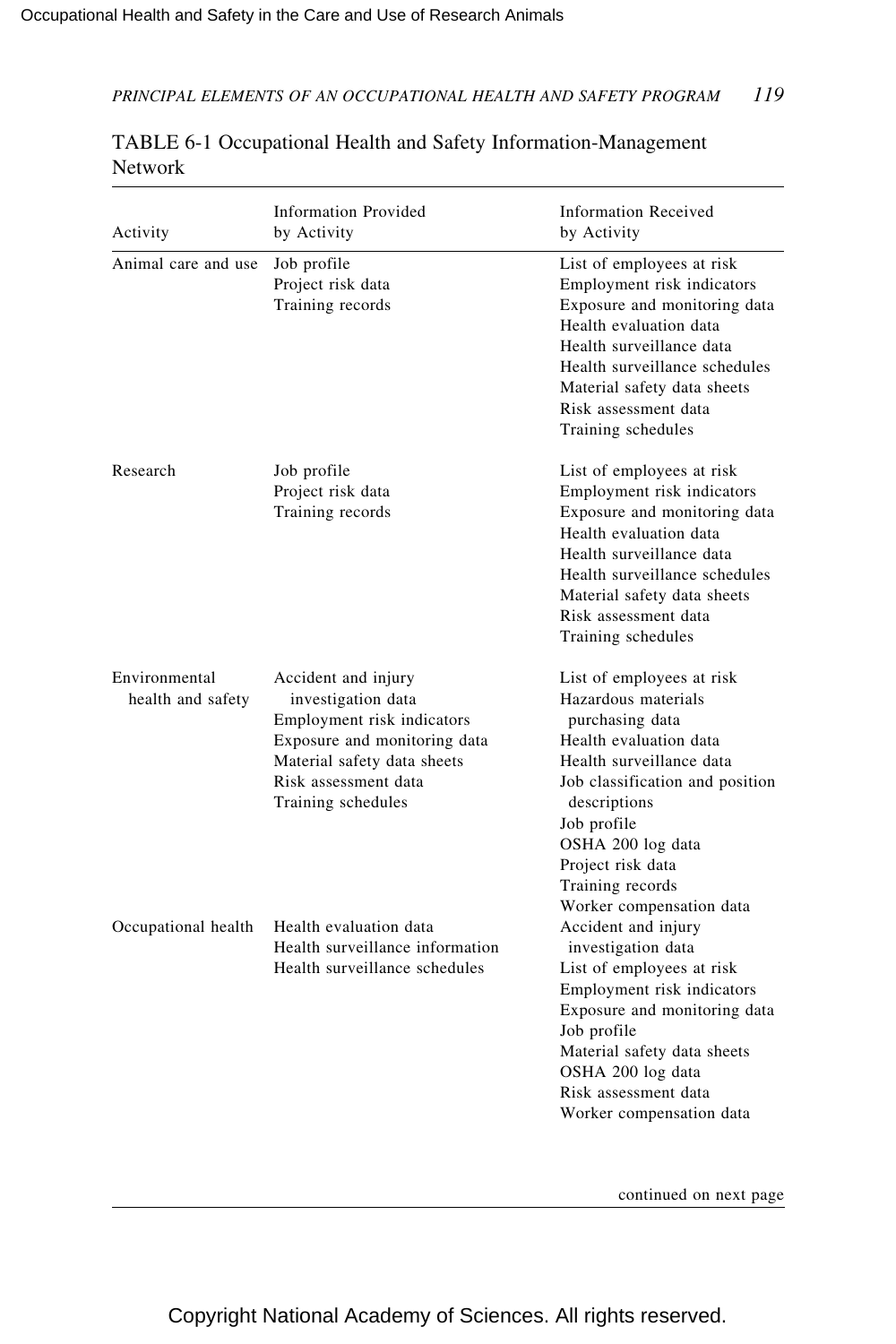| Activity                         | <b>Information Provided</b><br>by Activity                                                                                                                           | <b>Information Received</b><br>by Activity                                                                  |
|----------------------------------|----------------------------------------------------------------------------------------------------------------------------------------------------------------------|-------------------------------------------------------------------------------------------------------------|
| Administration and<br>management | List of employees at risk<br>Hazardous materials purchasing data<br>Job classification and position<br>descriptions<br>OSHA 200 log data<br>Worker compensation data | Accident and injury<br>investigation data<br>Employment risk indicators<br>Job profile<br>Project risk data |

TABLE 6-1 Continued

Computer links with other institutions through external networks, such as electronic mail, are useful for obtaining current health and safety information. Numerous safety bulletin boards are available for communicating with health and safety personnel throughout the world. Other specialty boards provide easy access to information regarding infectious, toxic, and radiological hazards.

### **EMERGENCY PROCEDURES**

All institutions should have emergency response plans. Emergency situations will occur, and they require a rapid, coordinated response to minimize harm to personnel and facilities. A rapid and appropriate response is not possible without an institutionally adopted written and tested plan.

An emergency response plan provides a structure for effective response by defining employee responsibilities, interactions between responding personnel, the sequence of response procedures, and availability of emergency equipment. The complexity of the plan will be dictated by the diversity of emergencies that are considered possible and the institutional capacity and ability to respond to emergencies with on-site personnel. Environmental health and safety personnel should be readily available to coordinate response efforts, and all off-site emergency responders should be well educated in the unique hazards and situations that might occur. All on-site employees should know their roles in responding to emergency situations.

The planning process should follow a logical progression that begins with identification of the types of emergency situations that are most likely to occur. That information is used to determine who should respond to each identified situation. Equipment requirements need to be determined by those who will respond to emergencies. After adoption of the written plan by the institution, training will need to be conducted and drills performed to test its efficacy.

The emergency response team for an animal facility should either include or have rapid access to health and safety, veterinary, and animal care personnel. Hazards related to the animal care and use program should be known to ensure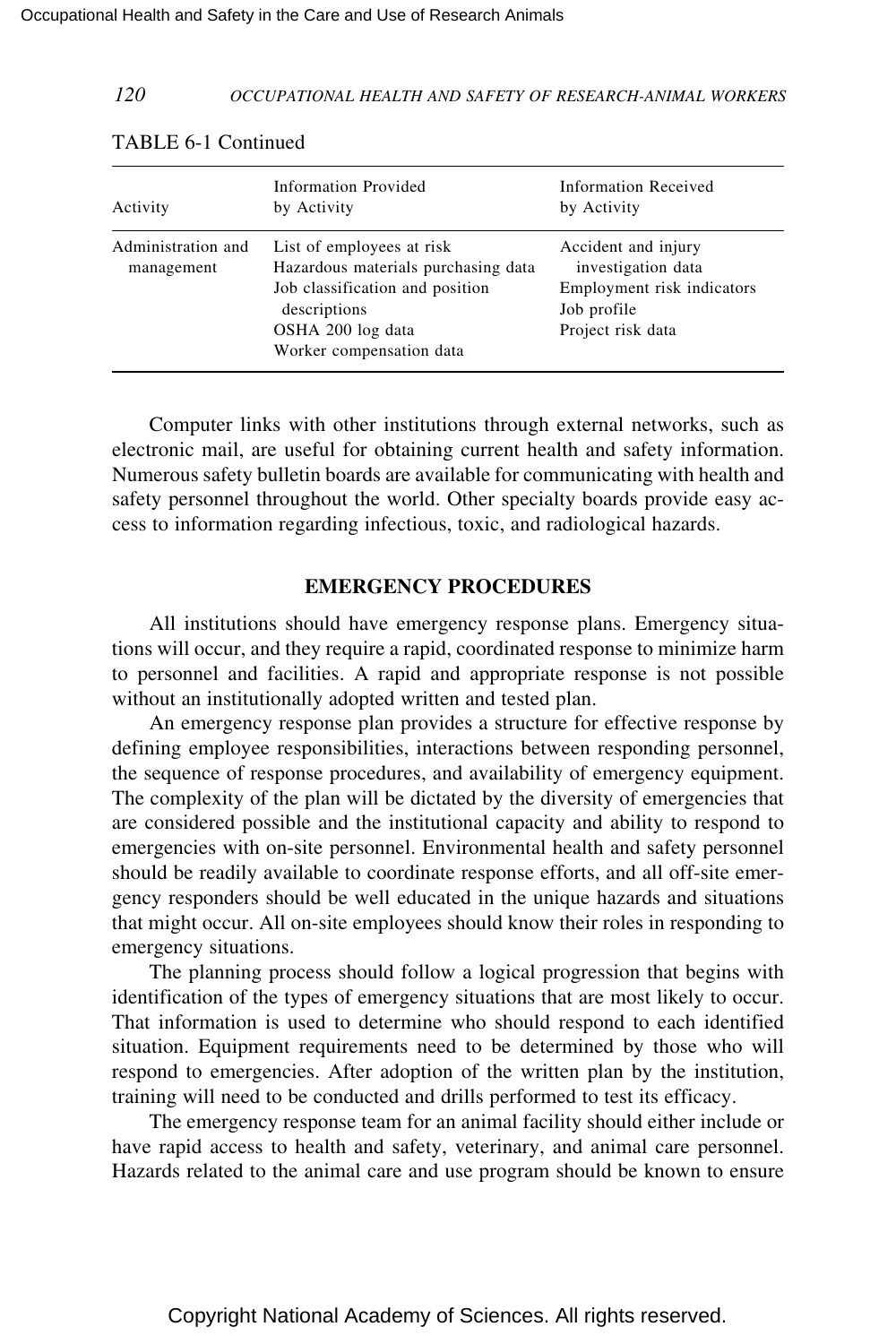#### *PRINCIPAL ELEMENTS OF AN OCCUPATIONAL HEALTH AND SAFETY PROGRAM 121*

that adequate equipment and training are available. All personnel involved in emergency response should know the limitations of their training and equipment and not perform activities for which they have not been trained.

Typically, the hierarchy for response will be to protect personnel, then animals, and finally the animal care facility and surrounding buildings. The plan should include provisions for moving or relocating animals to temporary housing facilities. The temporary facilities should be adequately equipped to address the needs of the different species that might require relocation.

Medical personnel should receive specific information on the unique hazards related to emergency response procedures in the animal facility. They will need to be prepared to support the potential exposures and injuries related to emergency responses. All injuries managed by medical personnel should be included in the system for reporting work related injuries and illnesses.

## **PROGRAM EVALUATION**

The quality and effectiveness of an institution's occupational health and safety program can be sustained only through periodic evaluations of the program and a commitment to respond to changing circumstances. Evaluations should be performed at the request of the senior official of the institution, who should act on the findings. The source of the request establishes institutionwide interest in the evaluations, involves top administration in the deliberations, and ensures close communication between the evaluation group and institutional officers.

Members of the evaluation group should be appointed by the senior official of the institution. The group should include appointees from each of the major activities in the occupational health and safety program. Individually, the members should be recognized by their peers as persons of good judgment. All should have a personal commitment to the objectives of the occupational health and safety program. Chairpersons of relevant committees should participate in the evaluation, and the managers of the environmental health and safety and occupational health activities should serve as resources for the group.

The evaluation should be based on objective data that will help in measuring the effectiveness of the program in reducing occupational risks to an acceptable minimum. Three general subjects should be emphasized: the institution's injury and illness experience, its regulatory-compliance performance, and the results of efforts to promote health and safety through continuing interactions among the major participants in the occupational health and safety program.

The data sources should include the results of exposure monitoring if performed for any purpose, worker compensation records, OSHA recordable injuries and illnesses, results of special health and safety studies or investigations, training records, minutes and reports of institutional health and safety committees and any related actions taken by the IACUC, and results of inspections conducted by regulatory agencies. Some institutions perform self-audits to identify deficien-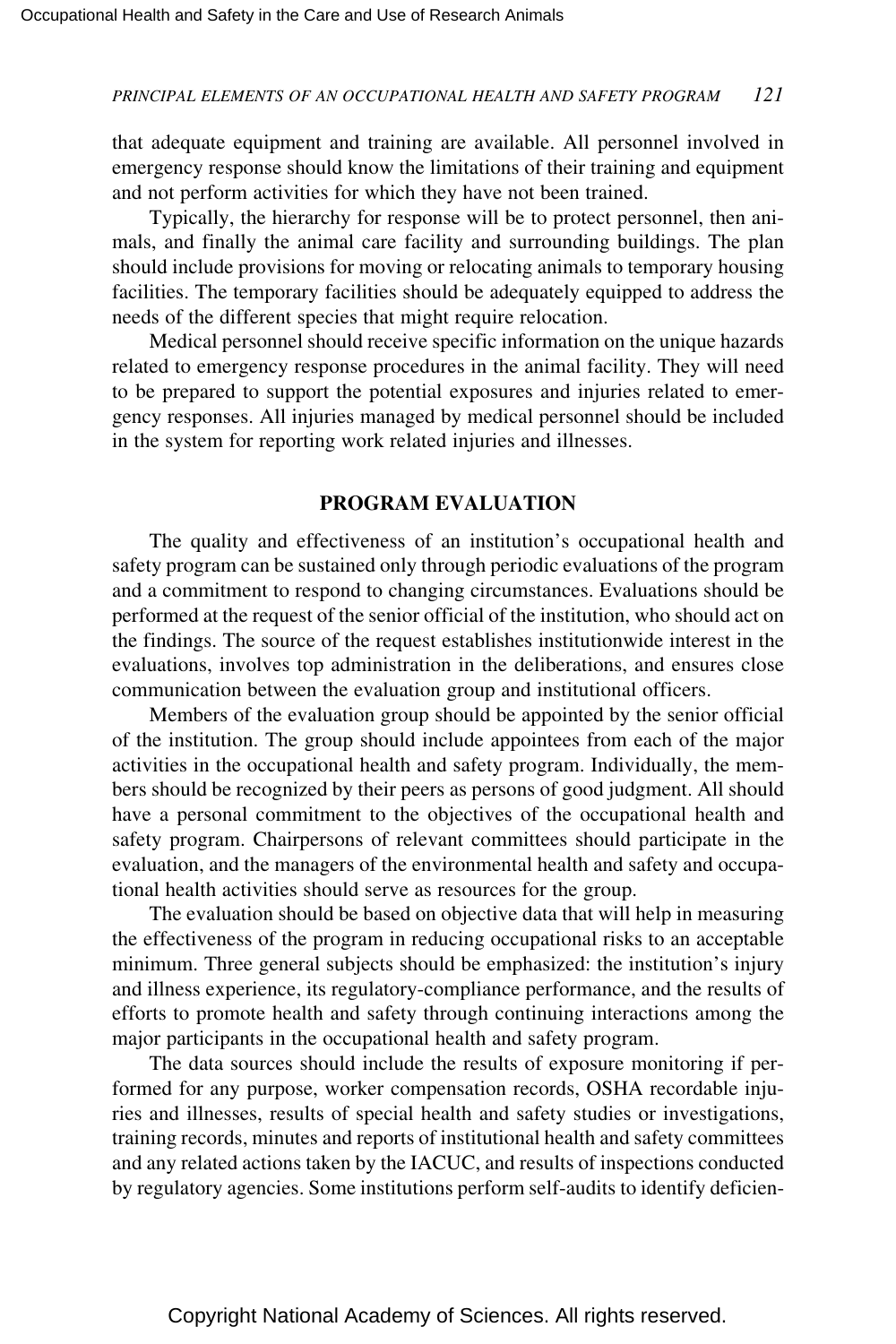cies or recommend improvements in their environmental, health, and safety regulatory-compliance activities; this approach is viewed favorably by most regulatory agencies.

The best measure of the effectiveness of interactions among the major participants in the program is whether the health and safety policies, rules, and recommended practices are relevant to the hazards that are present and can be implemented in a practical manner. That might well be a subjective assessment, but it is exceedingly important. Relevance and practicability influence attitudes, and positive attitudes toward the occupational health and safety program minimize risks.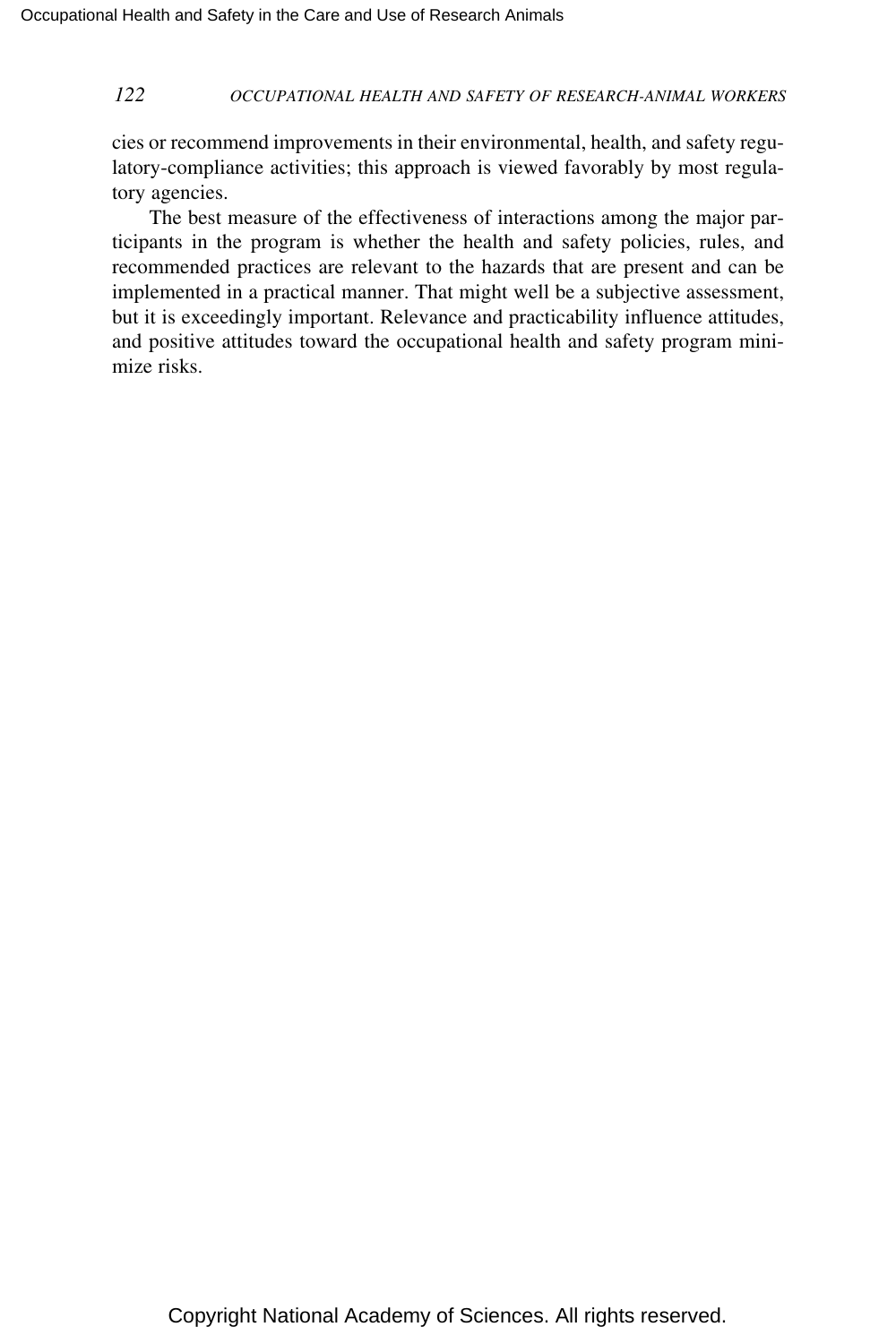7

# Occupational Health-Care Services

Part of the mission of an occupational health and safety program is to foster the prevention of occupationally acquired illnesses and injuries, the early recognition of health alterations due to occupational exposures, and the treatment and management of occupationally acquired illnesses and injuries. Ideally, the occupational health element of the occupational health and safety program encompasses a multifaceted occupational health-care service that complements the overall program and meets the institution's need for productivity and cost effectiveness. The occupational health-care service works within the occupational health and safety program to ensure that risks associated with the use of research animals are kept to an acceptable minimum.

The wide variety of acceptable arrangements for providing occupational health-care services reflects the variation in institutional needs and resources, including the size of the animal care and use program, the nature of the risks, and access to occupational health-care services. The services are provided by groups or individuals that have training or experience in occupational health. The providers include physicians, nurse practitioners, physician's assistants, and nurses. Each institution should select or contract for appropriate professional guidance and occupational health-care services to meet the occupational-health needs of its employees.

This chapter focuses on occupational health-care services appropriate for employees engaged in the care and use of research animals. The term *employee* is used as a functional term and refers to all persons whose duties place them near research animals, their derived products, and their tissues. The term is intended to include animal-care personnel, investigators and their technical staff, students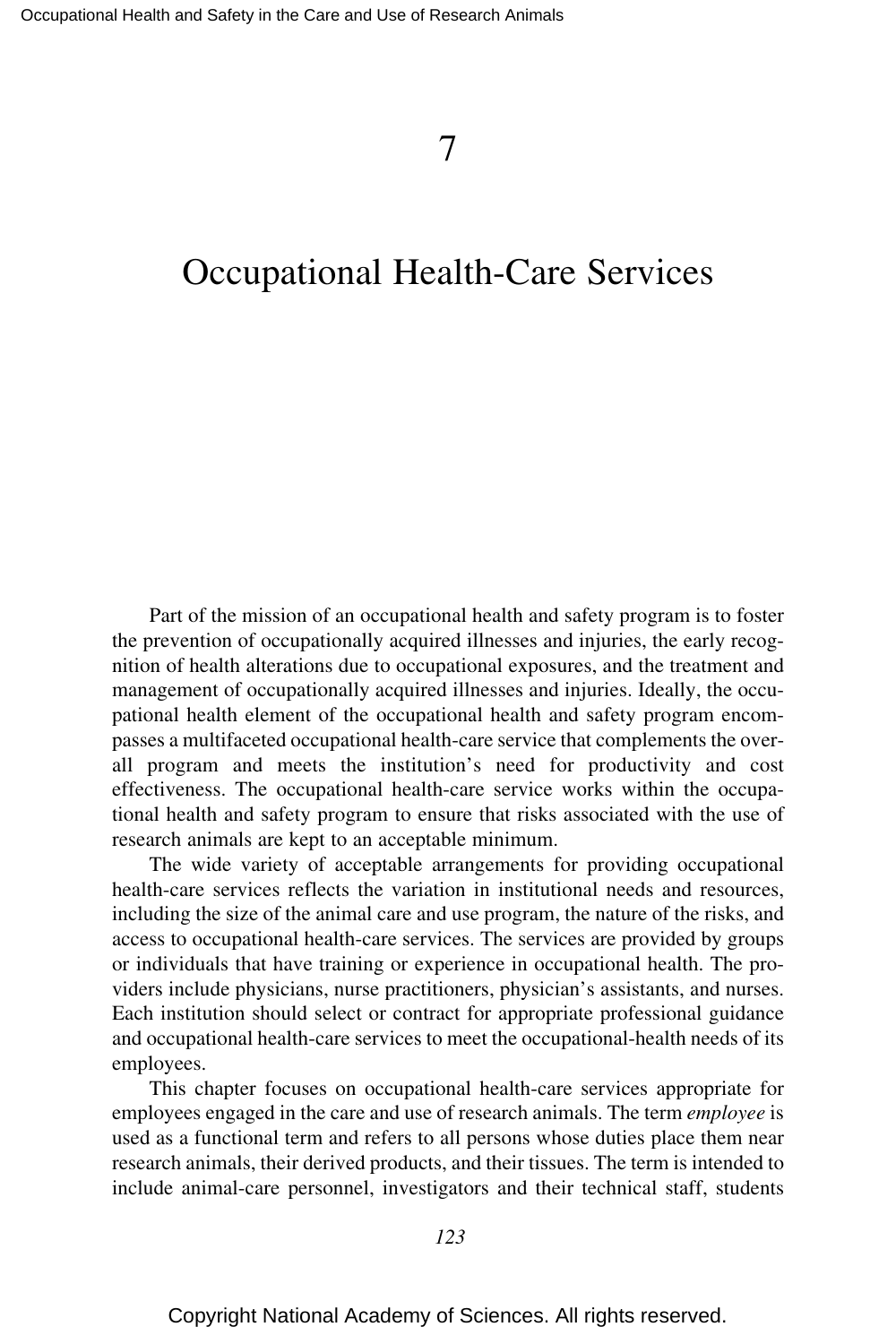and other trainees, volunteers, engineers, housekeepers, security officers, and maintenance personnel as appropriate. The occupational health-care services needed for employees vary with the health risk associated with their animalrelated research or support activities. Institutions should strive for consistency in the occupational health-care services provided for employees at comparable risk.

Institutions often do not provide occupational health-care services for contract employees who participate in an animal care and use program. If an institution does not provide services, it should confirm that contractors understand and accept their responsibility for the health and safety of contract workers. The contractor should provide occupational health-care services to its employees that are consistent with those provided by the institution to its employees. The institution with responsibility for the space where the contract workers work is obliged to communicate to the contractor the hazards and risks present in the worksite and rules and procedures for the maintenance of a safe environment, and the contractor is obliged to follow and enforce safe work practices.

## **FEDERAL REQUIREMENTS AND GUIDELINES FOR OCCUPATIONAL HEALTH-CARE SERVICES**

The Occupational Safety and Health Act mandates that employers provide a safe and healthful workplace for their employees. Occupational health-care services might be required for the institution to meet its responsibilities under the general-duty clause of the act and those specified in health standards promulgated by the Occupational Safety and Health Administration (OSHA). For example, an institution would be required under the OSHA bloodborne-pathogens standard (29 CFR 1910.1030) to provide hepatitis B vaccinations to employees who handle blood, organs, or other tissues from experimental animals infected with HBV and to make available to an employee a confidential medical evaluation immediately after exposure to animal tissues that are contaminated with a bloodborne pathogen. The OSHA standard on occupational exposure to hazardous chemicals in laboratories (29 CFR 1910.1450) requires medical surveillance when exposuremonitoring reveals an exposure routinely above the action level for an OSHAregulated substance, e.g., a time-weighted average (TWA) of 0.75 ppm or a shortterm exposure level (STEL) of 2.0 ppm for formaldehyde (29 CFR 1910.1048). However, OSHA action levels are unlikely to be exceeded in an animal care and use setting.

The *Public Health Service Policy on Humane Care and Use of Laboratory Animals*, which was revised in response to the Health Research Extension Act of 1986, requires institutions that receive federal funds to provide occupational health-care services to employees who work in laboratory animal facilities and have substantial animal contact. The National Institutes of Health *Guidelines for Research Involving Recombinant DNA Molecules* (NIH 1994) requires institutions that receive NIH support for recombinant-DNA research to provide occupa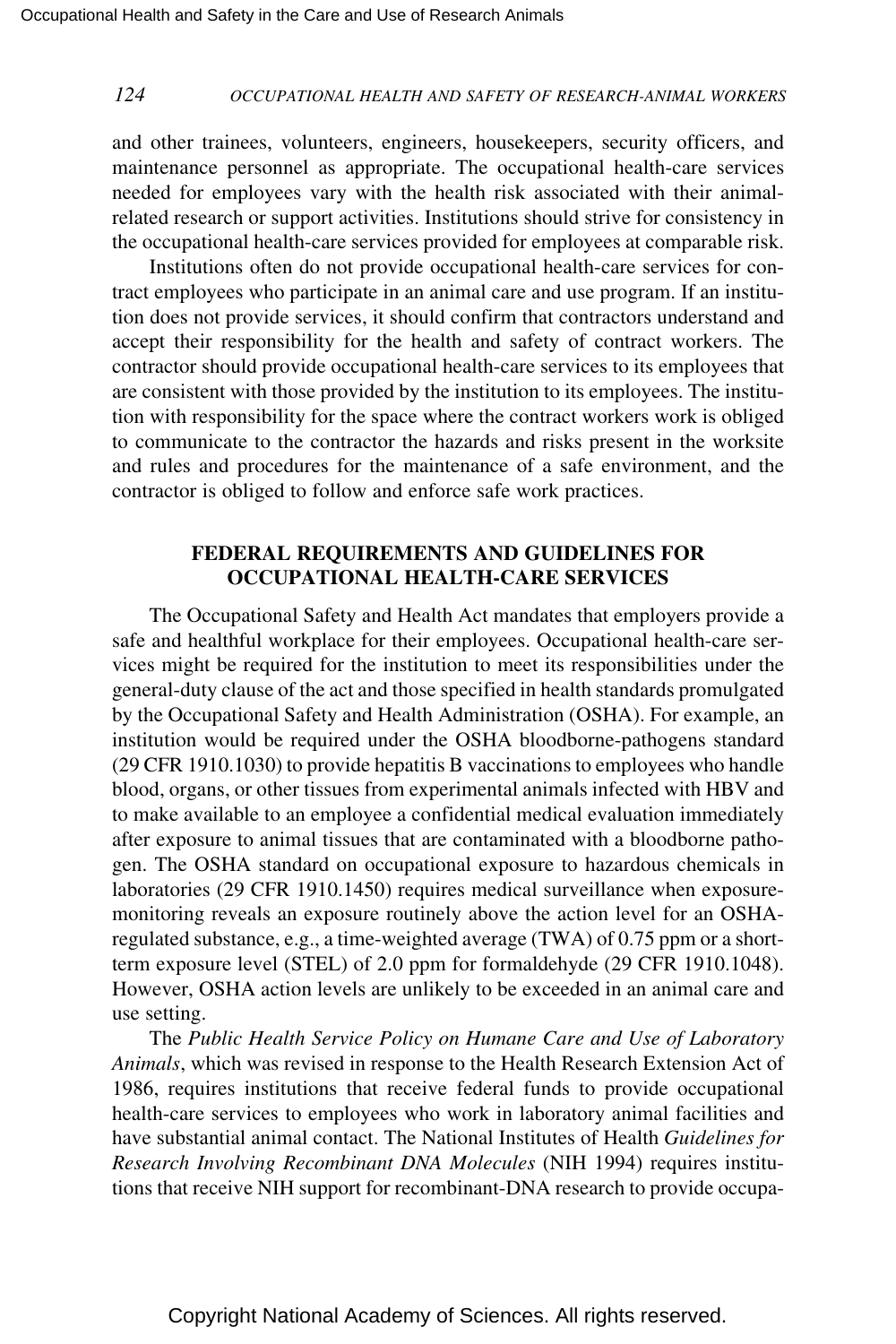*OCCUPATIONAL HEALTH-CARE SERVICES* 

tional health-care services to employees engaged in animal research involving viable recombinant-DNA-containing microorganisms that need biosafety level 3 or greater containment. The NIH guidelines suggest that, for this level of risk, occupational health-care services would include records of agents handled, active investigation of relevant illnesses, and maintenance of serial serum samples for monitoring serological changes that might result from employees' work experience.

Specific occupational health-care services are recommended in *Biosafety in Microbiological and Biomedical Laboratories* (CDC-NIH 1993) for employees engaged in research programs that involve experimentally or naturally infected vertebrate animals. These services are summarized in Table 7-1. This authoritative source should be consulted for further detail and guidance regarding the application of these recommendations to specific research situations.

## **ASSESSMENT OF HEALTH RISKS**

Employees who are involved in the care and use of research animals might face health risks for which specific health-care services should be provided. In most cases, effective use of good animal-care and occupational health and safety practices will be sufficient to protect the health of employees. But some work activities create higher risks of occupational injury and illness (such as handling of heavy cages, e.g., back injuries; direct handling of macaques, e.g., B-virus exposure; and removing litter from cages, e.g., increased exposure to allergens). Institutions are obliged to determine which activities and positions place employees at higher risks and to provide the necessary health-care services for them.

Substantial contact with research animals or their tissues is an important consideration in assessing health risks, although it is inadequate as the sole criterion for assessing risk. Several aspects of a job merit consideration, including exposure intensity, exposure frequency, the hazards associated with the animal being handled, the hazardous properties of the agents that are used in research, the susceptibility of the individual, and the occupational-health history of previous employees. Ultimately, the determination of risk and of the need for healthcare services is a matter of professional judgment, especially when the frequency and intensity of exposures to hazards are borderline. Risk associated with the care and use of research animals can be assessed in accordance with the criteria, classifications, and kinds of information listed in Table 7-2.

## **RESPONSIBILITIES OF AN OCCUPATIONAL HEALTH-CARE SERVICE**

An occupational health-care service has various important responsibilities:

• To commit to developing a detailed knowledge of the occupational haz-

Copyright National Academy of Sciences. All rights reserved.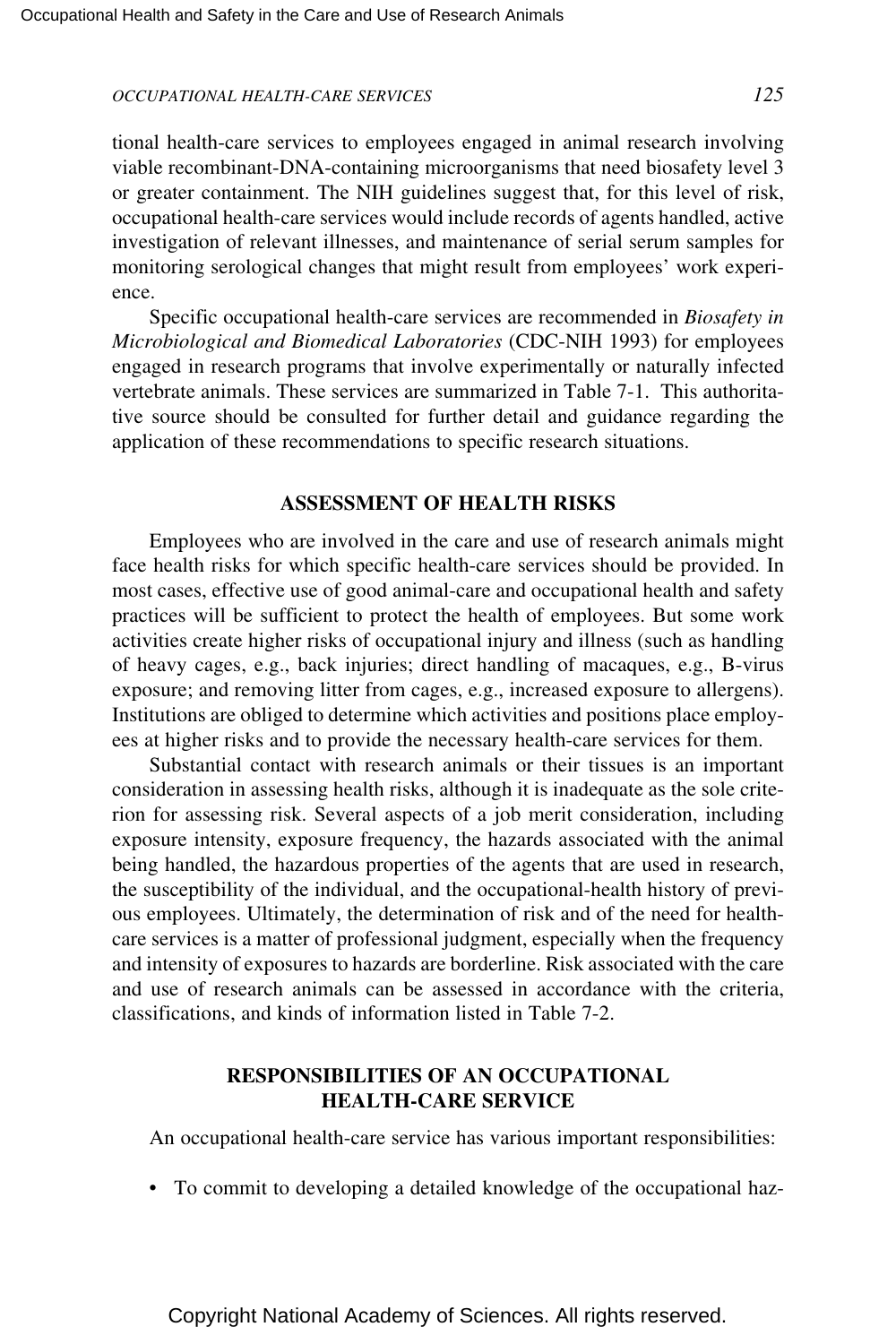| Practice                                            | Recommendation                                                                                                                                                                                                                                                                                                                                                                                                                                                                                     |
|-----------------------------------------------------|----------------------------------------------------------------------------------------------------------------------------------------------------------------------------------------------------------------------------------------------------------------------------------------------------------------------------------------------------------------------------------------------------------------------------------------------------------------------------------------------------|
| Limiting access                                     | Employees who are highly susceptible to infection with the<br>agent under study or for whom infection might be unusually<br>hazardous should not work in areas where the agent is<br>handled or where vertebrate animals that are experimentally<br>or naturally infected with the agent are used and cared for.                                                                                                                                                                                   |
| Collection and storage<br>of baseline serum samples | Biosafety level 2:<br>When appropriate, considering the agents handled (e.g., where<br>there is substantial risk of occupationally acquired infection<br>with the agent under study and methods are available to<br>measure immunologic response to the agent).                                                                                                                                                                                                                                    |
|                                                     | Biosafety level 3:<br>For all employees who have access to areas where the agent<br>under study is handled or where vertebrate animals that are<br>experimentally or naturally infected with the agent are used<br>and cared for and where methods are available to measure<br>immunologic response to the agent.                                                                                                                                                                                  |
| Serological surveillance                            | Periodic collection and testing of serum samples for at-risk<br>employees is recommended where there is substantial risk of<br>occupationally acquired infection with the agent under study<br>and methods are available to measure immunologic response<br>to the agent. Testing of the sample should be conducted at<br>each collection and the results communicated to the<br>employee.                                                                                                         |
| Immunization                                        | Immunizations are recommended for clearly identified at-risk<br>employees where a safe and effective vaccine or toxoid<br>exists (e.g., vaccines against hepatitis B, yellow fever,<br>rabies, and poliomyelitis, and toxoids against diphtheria and<br>tetanus). Decisions for giving less-efficacious vaccines,<br>those associated with high rates of local or systemic<br>reactions, or those which produce increasingly severe<br>reactions with repeated use should be carefully considered. |
| Screening tests                                     | Skin testing with purified protein derivative (PPD) of<br>previously skin-test-negative at-risk employees is<br>recommended.                                                                                                                                                                                                                                                                                                                                                                       |

TABLE 7-1 Federal Recommendations for Occupational Health-Care Services for Research Programs That Involve Experimentally or Naturally Infected Vertebrate Animals

Source: CDC-NIH 1993.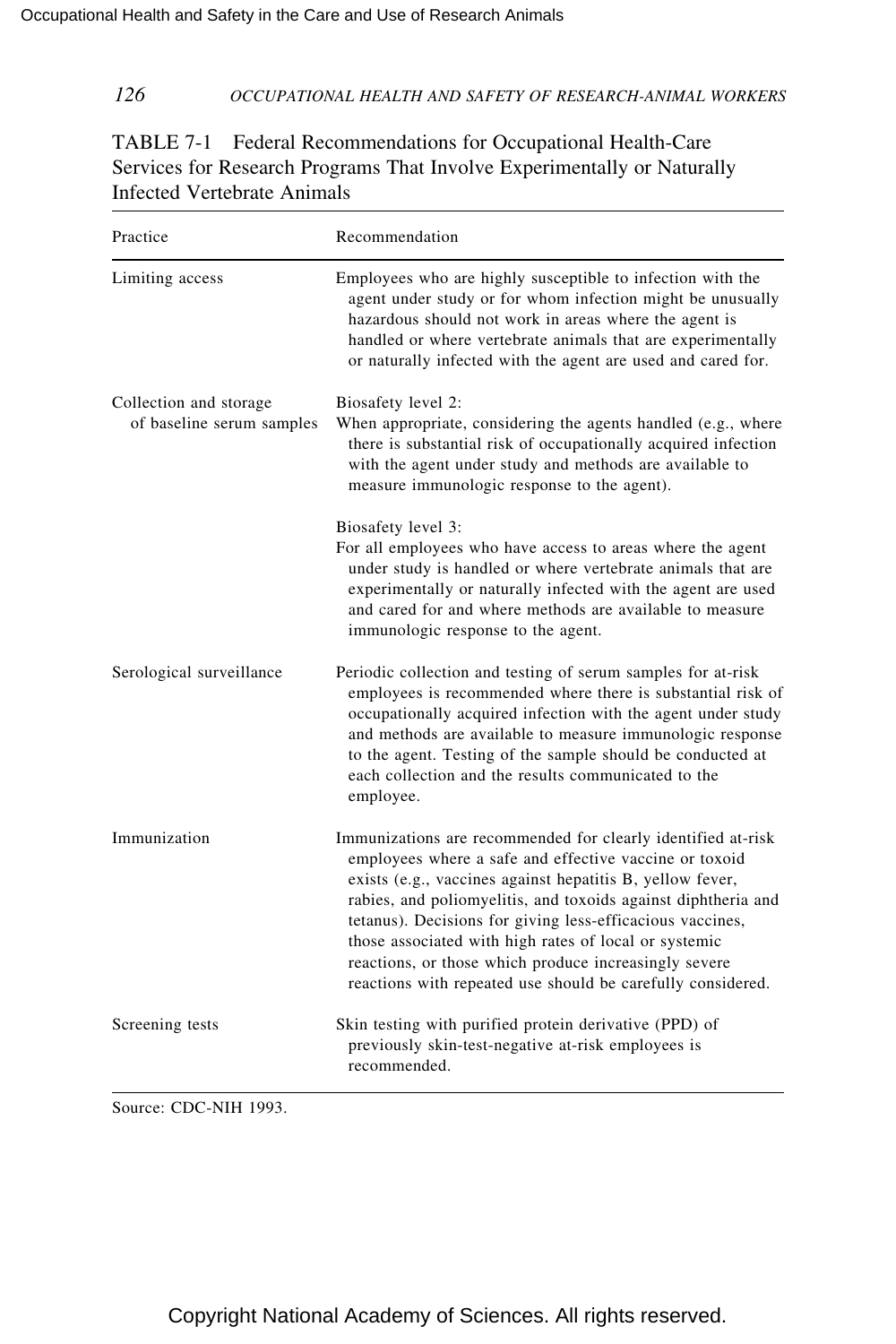#### *OCCUPATIONAL HEALTH-CARE SERVICES*

| Criterion                                                                    | Possible<br>Classifications                                                | <b>Information Sources</b>                                                                                                                                                   |
|------------------------------------------------------------------------------|----------------------------------------------------------------------------|------------------------------------------------------------------------------------------------------------------------------------------------------------------------------|
| Exposure intensity                                                           | High<br>Medium<br>Low<br>Absent                                            | Job profile, environmental health and<br>safety assessment, employee history                                                                                                 |
| Exposure frequency                                                           | 8 h/wk or more<br>Less than $8 \text{ h/wk}$<br>No direct contact<br>Never | Job profile, environmental health and<br>safety assessment, employee history                                                                                                 |
| Hazards posed by animals                                                     | Severe illness<br>Moderate illness<br>Mild illness<br>Illness unlikely     | Institutional veterinarian                                                                                                                                                   |
| Hazards posed by materials<br>used in or with animals                        | Severe illness<br>Moderate illness<br>Mild illness<br>Illness unlikely     | Material-safety data sheets; CDC-NIH<br>agent summary statements;<br>radiation-, chemical-, and<br>biological-safety committees;<br>environmental health and safety<br>staff |
| Susceptibility of employee                                                   | Direct threat <sup>a</sup><br>Permanent increase<br>Temporary increase     | Medical evaluation, review of<br>personal medical records                                                                                                                    |
| Expected incidence or<br>prevalence                                          | High<br>Medium<br>Low<br>Absent                                            | Published reports, industry experience                                                                                                                                       |
| History of occupational<br>illness or injury in the<br>position or workplace | Severe<br>Moderate<br>Mild<br>None                                         | Worker-compensation reports,<br>OSHA 200 log                                                                                                                                 |
| Regulatory requirements                                                      | Required for any<br>contact<br>Professional judgment<br>permitted          | Environmental health and safety<br>office, consultants, risk managers                                                                                                        |

# TABLE 7-2 Assessment of Risk Associated with Animal-Related Research

*a*Reasonable probability of substantial harm. Americans with Disabilities Act of 1990 (PL 101- 336).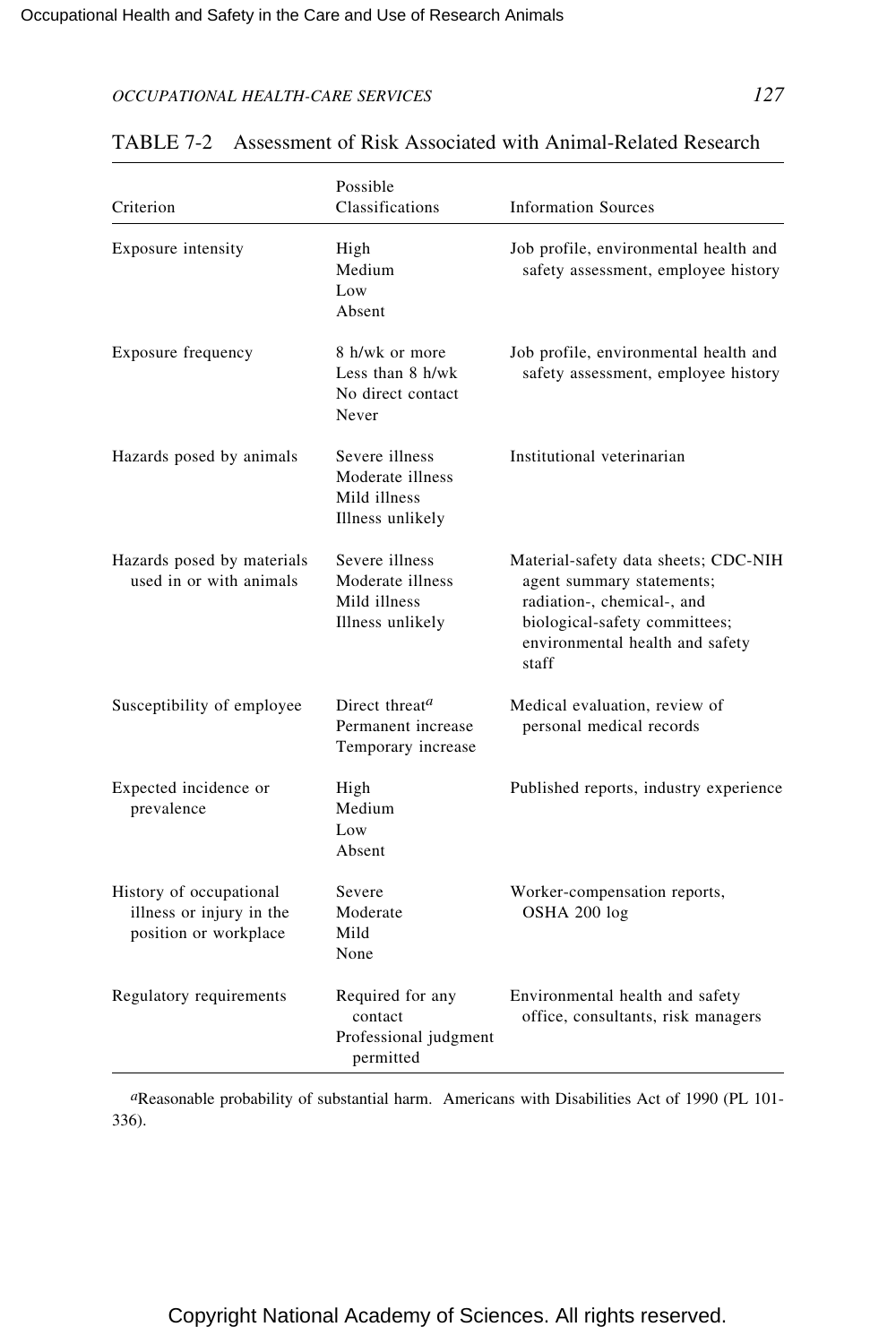ards of employees and an understanding of the temporal and spatial distribution of those hazards. These are referred to below as "that knowledge" and "that understanding."

• To understand the medical presentation of occupational illness and injuries for which employees are at risk.

• To understand the characteristics of the workforce, the nature of sensitivity or susceptibility factors among members of the workforce, and how these factors affect the ability of employees to perform their tasks.

• To apply that knowledge to an understanding of how employment presents a direct threat to employees' health.

• To communicate that understanding to the health, safety, and management teams to assist them in making program decisions that are based on the best available medical knowledge.

• To communicate that understanding to potential and current employees so that they can decide whether to accept potential hazards.

• To communicate the necessary medical information in the event of an occupational illness or injury in a timely fashion to persons with a need to know, including human-resources, worker-compensation, health and safety, and supervisory personnel.

• To strive to maintain objectivity in the face of conflicts that occur because of the occurrence of work-related illness or injury.

• To educate employees about early warning signs of occupational illness or injury that should prompt medical action or evaluation.

• To provide the institution a considered judgment, based whenever possible on aggregate information, as to the status of occupation-related illness and injury among employees.

• To participate in the identification of employees at high risk because of animal-related research.

The effectiveness with which those responsibilities are carried out depends on the health-care provider's knowledge of the employee health risks associated with the care and use of research animals at the institution. It also depends on the opportunity to foster genuine collaboration among all program activities of the institution that manage, support, and conduct the animal care and use program.

There is a major need for a basic, accessible body of knowledge about health risks to employees. Health-care providers need to have appropriate training and experience to establish and maintain an effective health-care service as part of an occupational health and safety program for employees involved in the care and use of research animals. The information needed to conduct an occupationalhealth program is typically acquired from many sources. It is essential that veterinarians, investigators, and environmental health and safety professionals participate in the orientation and continuing training of health-care providers about zoonoses, exposures, illnesses, and other health risks associated with the care and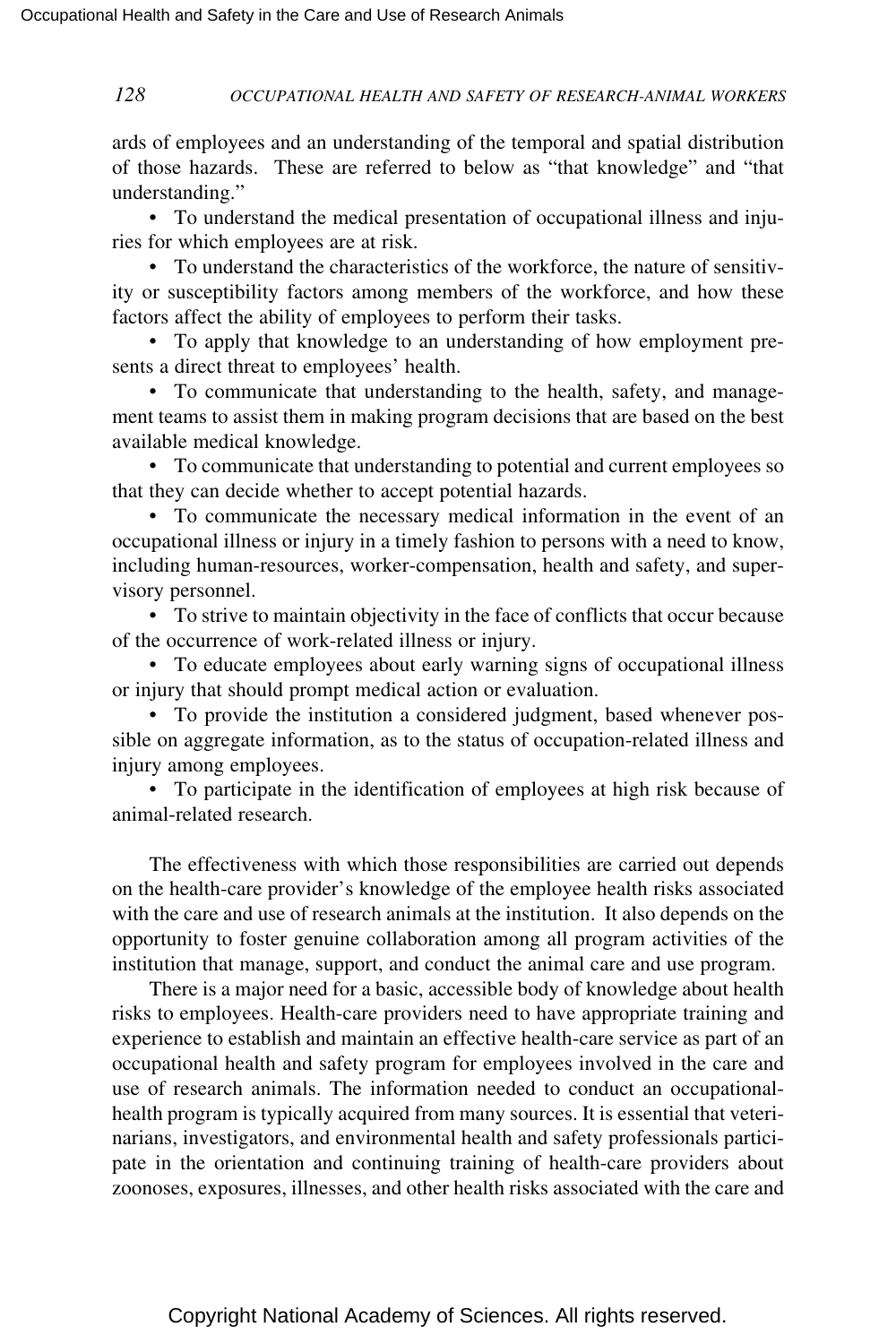*OCCUPATIONAL HEALTH-CARE SERVICES* 

use of research animals. Infectious-disease specialists, allergists, dermatologists, and pulmonologists might also have to be consulted about aspects of employee health.

#### **ACTIVITIES OF AN OCCUPATIONAL HEALTH-CARE SERVICE**

The selection of occupational health-care services is based on knowledge of occupational hazards, the nature of health risks associated with animal care and use activities at the institution, and the diversity of employees, the work environment, and the mission of the institution. An occupational health-care service that provides comprehensive health-care services to all employees engaged in the care and use of research animals without consideration of employee risks is expensive and might not convey the understanding that employees must have to minimize occupational-health risks. Greater value comes from occupational health-care services that are selectively and judiciously based on work activities that place employees at risk of occupational injury or illness. For example, a preplacement medical evaluation usually consists of a review of functional demands of a position, hazards associated with the animal species involved, potential experimental hazards, and the employee's medical history. Such an evaluation makes good sense if an employee is being assigned duties that require heavy lifting, the handling of animals that are known to be potential sources of zoonotic infections, the cleaning of cages, or the handling of bloodborne pathogens. But it would not be prudent or cost-effective to perform preplacement evaluations of employees only on the basis of substantial contact with research animals, because resources would be directed where hazards do not exist.

The occupational health-care services can include preplacement medical evaluations, periodic health evaluations, episodic health evaluations, analyses of adverse health outcomes, medical management of worker-compensation cases, immunizations, medical recordkeeping, serum-banking, exit evaluations, and nonoccupational health care. The value and relevance of those activities for employees at risk are discussed in the sections that follow. No activity should be selected for inclusion in an institution's occupational health-care service without consultation with environmental health and safety professionals and discussion with representatives of the research and animal care and use programs.

#### **Identification of Persons at High Risk**

The institution should identify employees at risk because of animal-related research and determine who should participate in the various activities provided by the health-care service. Categories of employees whose activities should be reviewed are investigators, technicians, animal-facility operators, clerical and other support personnel, students, trainees, visitors, maintenance and housekeep-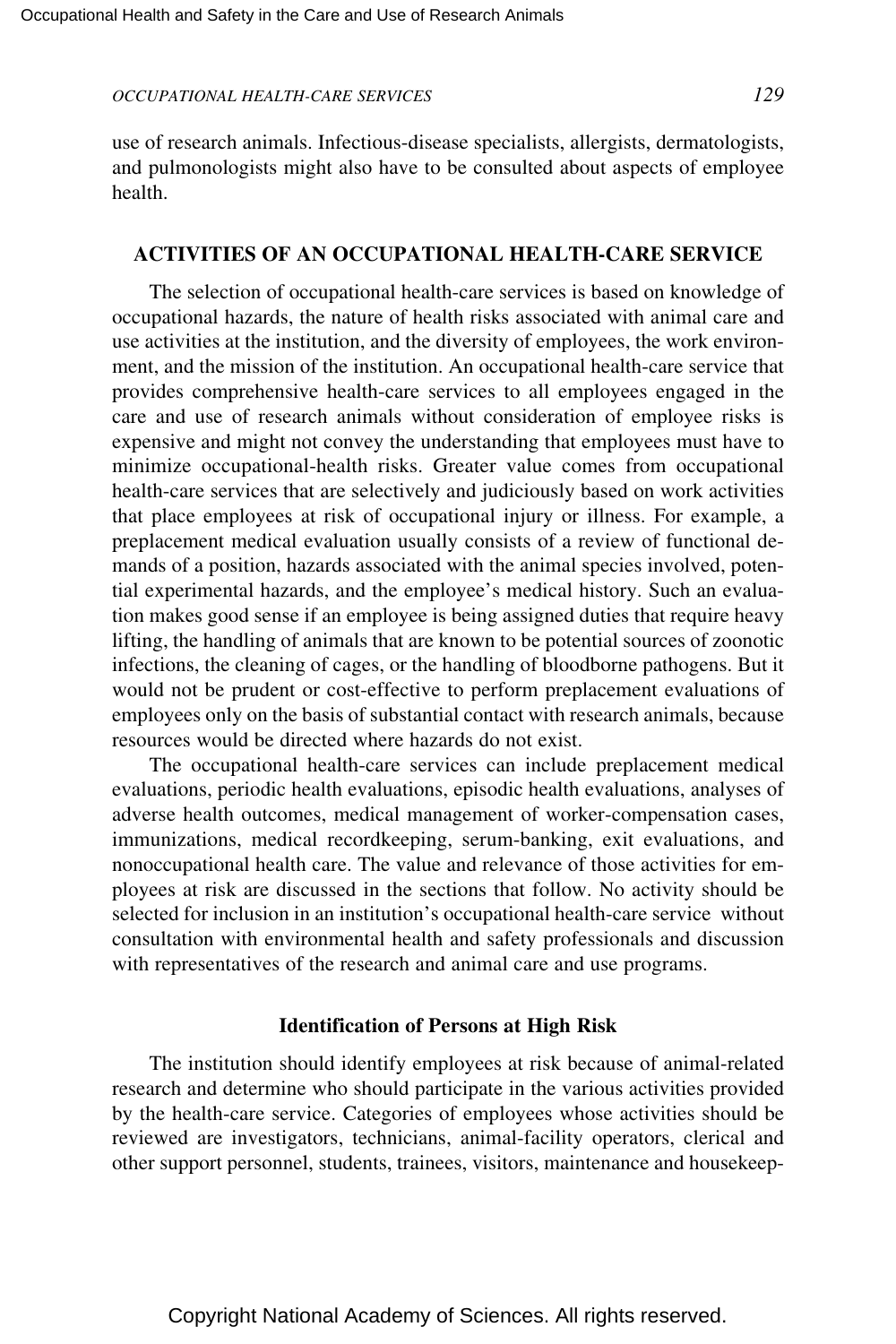ing personnel, engineers, and facility-management technicians. The service components that are needed vary with the nature and intensity of the risk.

## **Interaction with Environmental Health and Safety Staff**

Interaction between occupational health-care service staff and environmental health and safety staff is necessary to develop workplace-exposure information needed for health-care services. Such interaction constitutes a process for alerting environmental health and safety professionals to hazards that might require additional control. This interaction is also important for assessing risks associated with activities related to animal research and helps to establish criteria for selecting employees who will routinely receive health-care services.

## **Preplacement (Preassignment) Medical Evaluations**

The preplacement evaluation serves several functions in the occupational health-care service. Every employee who is identified to participate in various activities of the health-care service and is subject to substantial risk in the animal care and use program should undergo a preplacement medical evaluation. It establishes baseline health information on employees before exposure to the risks associated with animal-related research. Pre-existing conditions that can affect an employee's capability to perform the essential functions of his or her position without risk of substantial harm might be identified. Another function is to discuss medical conditions that might alter an employee's exposure-risk profile; these could include current conditions (such as tuberculosis) and possible future conditions (such as pregnancy in women of child-bearing age). Medical conditions that could temporarily alter fitness for duty or require on-site emergency treatment (such as diabetic hypoglycemia and epileptic seizures) can be noted, and appropriate contingency plans can be made. The preplacement medical evaluation also presents an opportunity for education about potential hazards in the workplace, the need for accommodation or personal protection, and medical symptoms that should prompt an employee to seek occupational-health evaluation between routine visits.

#### **Periodic Health Evaluations**

Scheduled, periodic health evaluations are often a key component of occupational-health programs. They are most useful when carefully designed to obtain information that can be used to verify the success of the occupational health and safety program in reducing occupational illness and injury. The components and frequency of evaluations depend on the nature of potential hazards. Symptoms of health alterations that are of insufficient severity to be labeled disease can prompt preventive measures. Knowledgeable and experienced people—including repre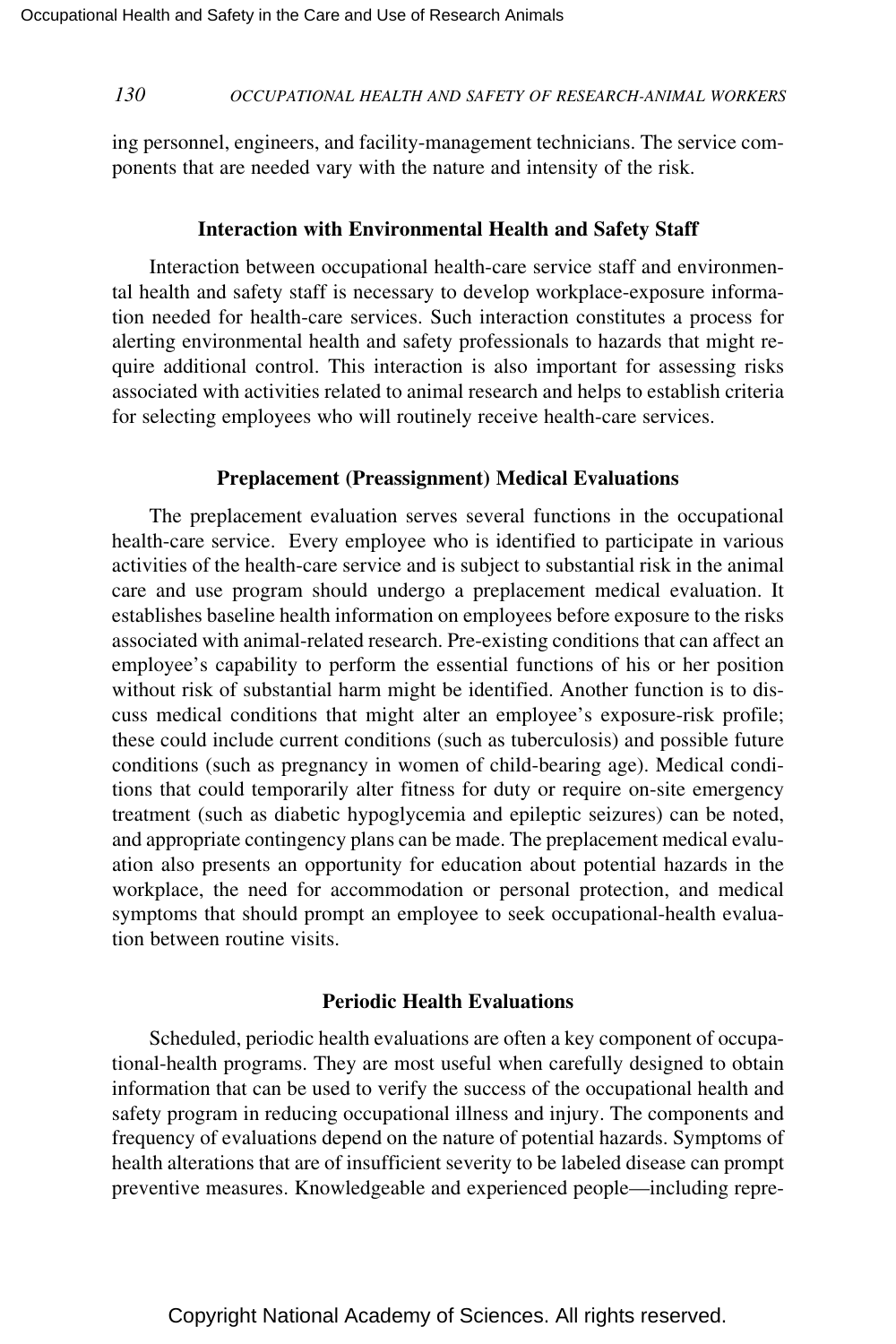*OCCUPATIONAL HEALTH-CARE SERVICES* 

sentatives of worker compensation, environmental health and safety, personnel (human resources), and the occupational health-care service—should determine the need for and design of periodic health evaluations. There should be a schedule for the re-evaluation of previous decisions, the interval for which depends on changes in exposure or workforce characteristics, injury and illness experience, and the availability of new guidance regarding good occupational-health practice.

Physical examinations need not be a routine part of periodic medical evaluations. Periodic workplace physical examinations are typically performed on healthy persons and rarely alter judgments about their fitness for duty. Resources can be better spent on aggregating and analyzing health-status information, performing worksite tours, and tailoring health programs to be specific to the circumstances of each worksite. The time spent with an employee in a medical evaluation might be better spent in taking a careful history based on a knowledge of worksite risks, informing the employees of the nature of hazards and the means of protecting against them, and warning signals of illness.

#### **Episodic Health Evaluations**

Persistent symptoms, symptoms that indicate the onset of a work-related illness, or the occurrence of a work-related injury should prompt appropriate medical evaluation and care. A physical examination focused on the chief complaint is typically needed as a routine part of an episodic health evaluation. The results of some evaluations (such as the finding of an eye injury) are referred directly to specialists, and a mechanism is needed to make the health-care service staff and the environmental health and safety staff also aware of them. As a general rule, any event that leads to medical evaluation and any loss of work time that is thought to be work-related should be reported to the occupational-health information system (BLS 1986).

## **Recognition, Evaluation, Recording, and Followup of Adverse Health Outcomes**

The incidence and prevalence of medical symptoms, injuries, or illnesses should be assessed periodically. Several mechanisms are used to recognize adverse health risks and adverse health outcomes. Incident reports are completed when medical symptoms occur as the result of a workplace event or exposure. They should be reviewed by the health-care service to determine whether medical evaluation is needed; the information should also be reviewed by the environmental health and safety staff to determine whether their involvement is needed.

"Near-miss reports" may be prepared by employees when equipment malfunction or performance error almost results in an accident or substantial expo-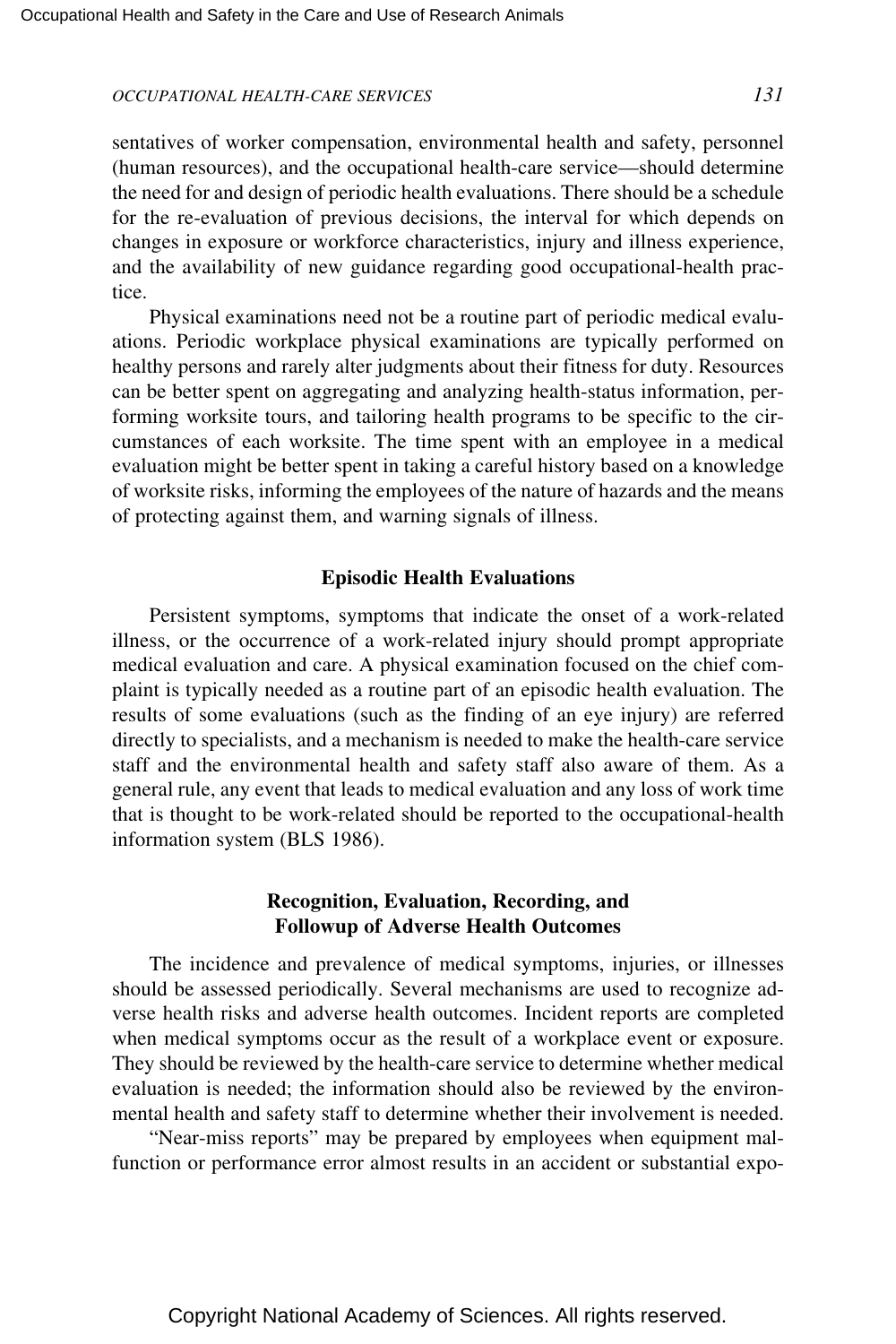sure. Near-miss reports are usually kept by the environmental health and safety staff but can be reviewed by health-care providers.

#### **Medical Management of Worker-Compensation Cases**

The management and treatment of worker-compensation cases by the occupational health-care service might be an effective way to reduce incidence, severity, and costs of occupational injuries and illnesses (McGrail and others 1995). This service can provide closer monitoring of an employee's ability to return to work than an outside provider unfamiliar with the work setting. Return-to-work examinations allow for review of injuries and illnesses (work-related or personal) not being followed by the occupational health-care service and can facilitate an appropriate and safe return to the worksite.

#### **Immunization**

Immunization programs are an accepted method of protecting people from some infectious diseases. The decision to immunize an employee should be made because of a clearly defined, recognized risk at the time of preplacement, periodic, or episodic health evaluations (guidance for administration of specific vaccines and toxoids—such as for hepatitis B, rabies, and tetanus—is provided by the Public Health Service Advisory Committee on Immunization Practices (IPAC 1996).

#### **Medical Recordkeeping**

It is the responsibility of the employer to maintain medical records related to an employee's participation in a health-care service activity. Many employers delegate that responsibility to a contract medical service, but there should be a provision for transfer of records if the contractual arrangement terminates.

Aggregation of occupational-health data is commonly overlooked. Preplacement and periodic health evaluations are performed on many workers, but their results are seldom analyzed in the aggregate for informational purposes. The information derived from aggregate data can be of great use in guiding program decisions. Consultation with epidemiologists can be useful because they understand how and why information should be aggregated.

#### **Serum-Banking**

Serum-banking is the collection and frozen storage of serum samples drawn from employees who might be at risk for occupationally acquired infection. Typically, the purpose of the program is to give the institution the ability to compare serum obtained after an acute illness or exposure with serum obtained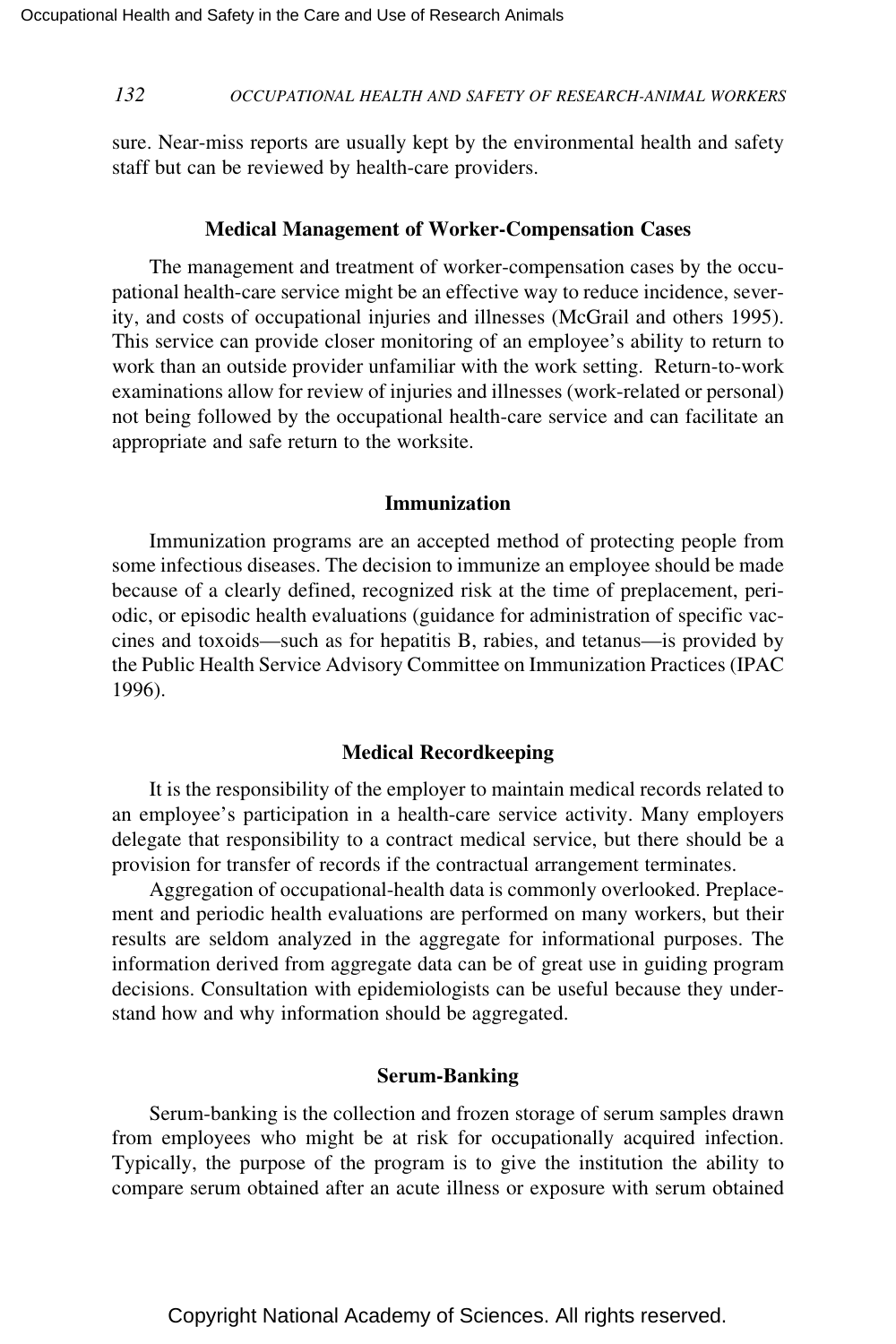*OCCUPATIONAL HEALTH-CARE SERVICES* 

before the illness or exposure began. Although serum-banking has generally been regarded as a standard component of occupational-health programs, it should be conducted only when there is a clear reason for obtaining the specimens and there is a plan to analyze the data as part of a risk-assessment strategy. CDC and NIH (CDC-NIH 1993) recommend serum-banking and serologic surveillance when a substantial risk of occupational illness is associated with an agent under study and methods are available to measure immunologic response to the agent (see Table 7-1).

Substantial issues should be considered in advance of instituting a serumbanking program, including chain of custody, confidentiality, identification and handling of samples, retention, potential deterioration of sample quality over time, and cost. The program should include informed consent of employees and allow them to decline to participate. The collection and storage of employee serum should not be performed in the absence of a functioning occupational health and safety program.

#### **Exit Evaluations**

An exit evaluation is defined as a medical evaluation performed when an employee terminates employment. Its purpose is to determine the employee's health status when exposure to potential hazards ceases. Such an evaluation has potential value for medical and legal reasons. As a practical matter, however, few employees are interested in undergoing evaluations when they leave an employer; after the final paycheck has been disbursed, there are few incentives for the employee to return. It is unlikely that information useful to an occupational health and safety program will be obtained from exit interviews.

#### **Nonoccupational Health Care**

The occupational health-care service should not be the source of primary medical care for employees. Its use as such a source is discouraged because it diverts resources from aspects of the program aimed at reducing workplace health risks.

Some employers choose to use the occupational health-care service for general health promotion, such as blood-pressure measurement, cholesterol screening, and education about healthy lifestyles. The enthusiasm for that kind of promotion should be tempered by an honest assessment of the institution's resources that are available for occupational health.

#### **PROGRAM EVALUATION**

Evaluation of the adequacy of a health-care service should focus on whether the health-care providers meet legal requirements and ethical guidelines, accom-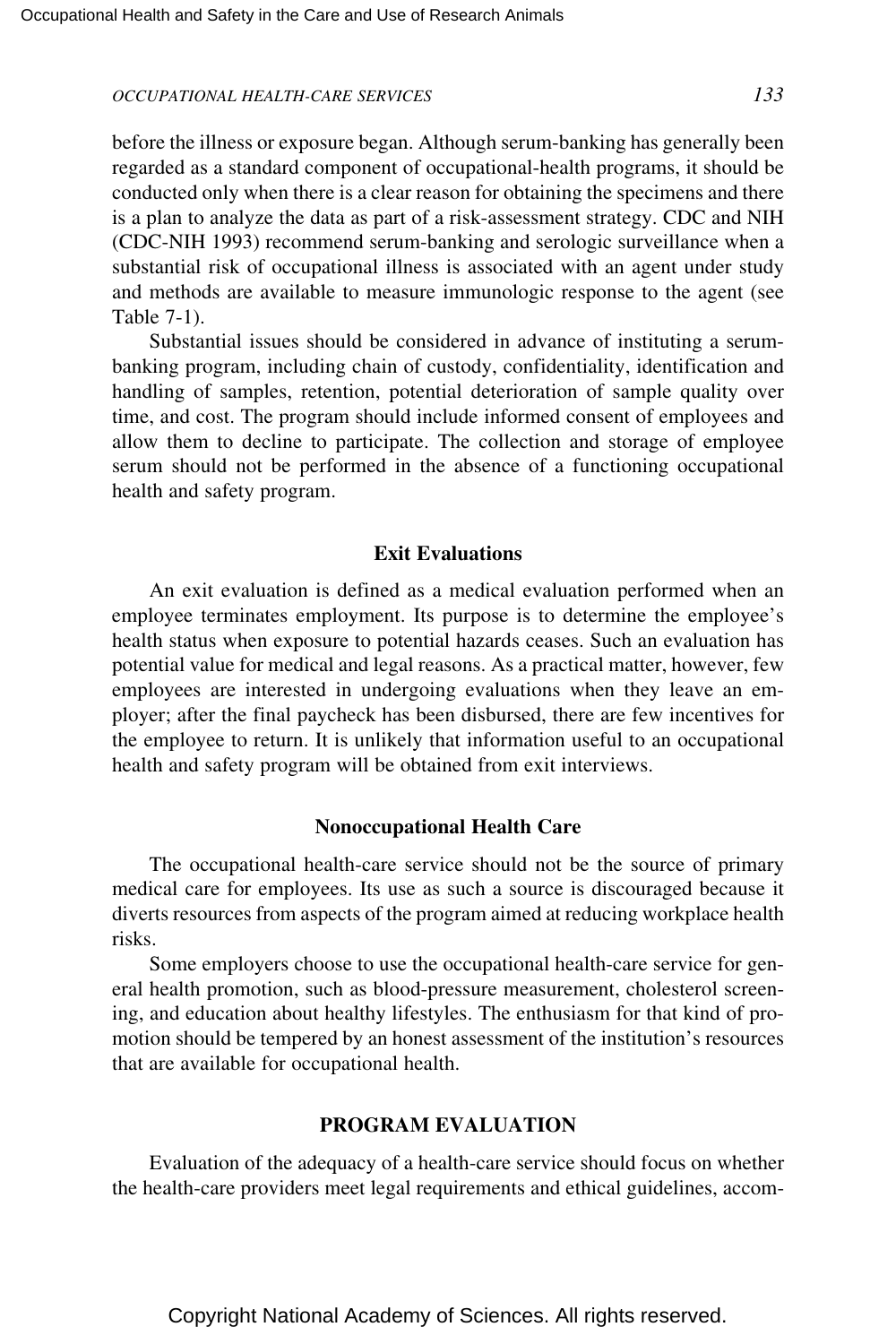plish the mission of the occupational-health program, recognize the essential elements of the health-care service, and deliver the appropriate components of the service.

The following conditions are indicators that a program is adequate:

• Health-care providers tour the facility and are knowledgeable about the workplace-hazard profile.

• The health-care service is aware of the occupational-health profiles of employees as reflected in the worker-compensation claims experience, the OSHA 200 log, first-aid reports, and incident reports.

• Medical histories elicit risk-related events (such as the frequency and severity of animal bites).

• The health-care service requests consultation from the environmental health and safety staff in the case of health alterations or occupational disease or injury.

• The health-care service participates in the development of activities of the occupational health and safety program.

• The health-care service provides information to the institution about the occurrence of work-related illnesses and injuries.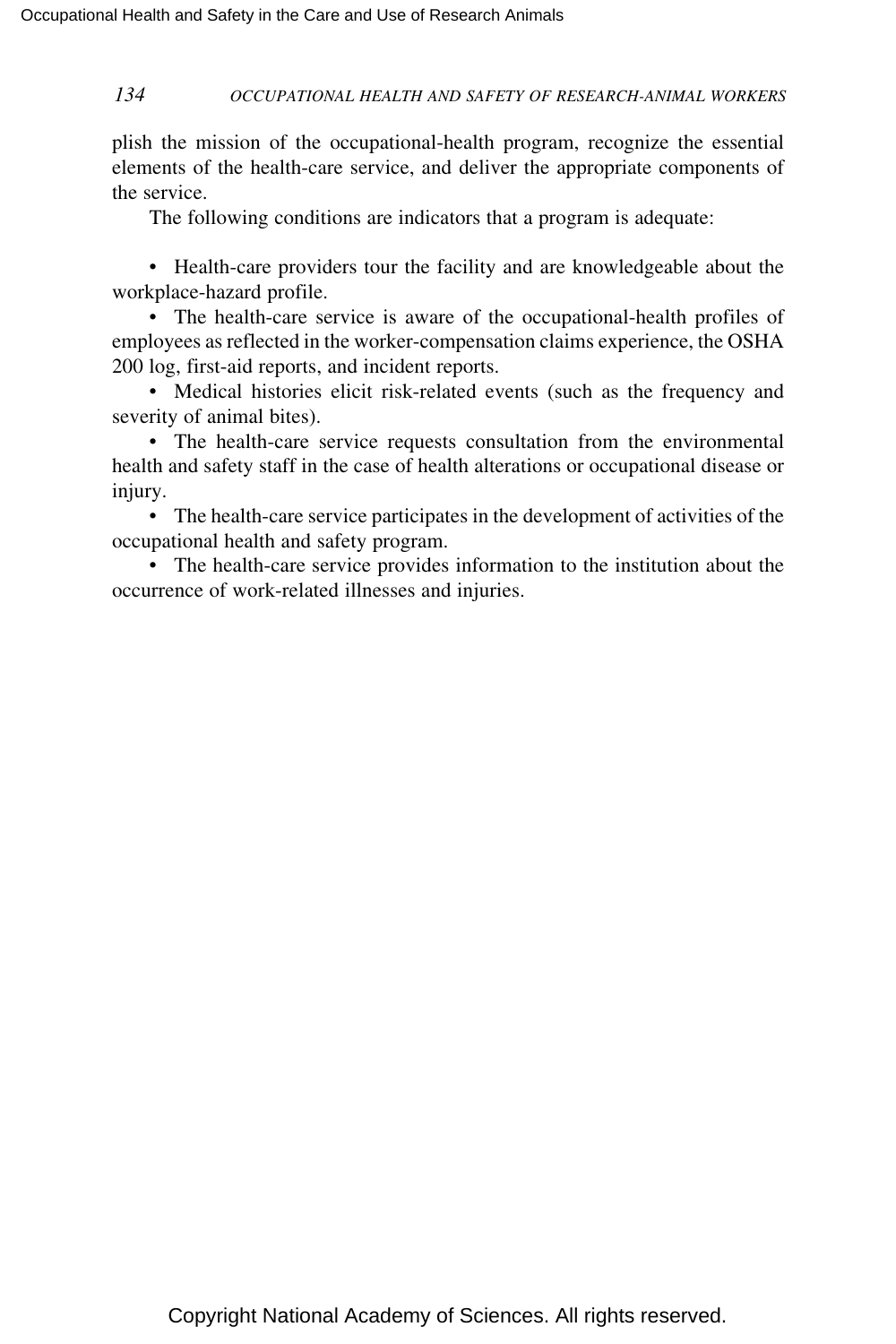# References

- ACGIH (American Conference of Governmental Industrial Hygienists) 1994. P. 100 in Threshold Limit Values (TLVs) for Chemical Substances and Physical Agents and Biological Exposure Indices. American Conference of Governmental Industrial Hygienists.
- Agrup, G., L. Belin, L. Sjostedt, and S. Skerfving. 1986. Allergy to laboratory animals in laboratory technicians and animal keepers. Br. J. Ind. Med. 43:192-98.
- Alexander, A. D. 1984. Leptospirosis in laboratory mice. Science 224:1158.
- Alvarez-Cuesta, E., J. Cuesta-Herranz, J. Puyana-Ruiz, C. Cuesta-Herranz, and A. Blanco-Quirós. 1994. Monoclonal antibody-standardized cat extract immunotherapy: risk-benefit effects from a double-blind placebo study. J. Allergy Clin. Immunol. 93:556-66.
- American Thoracic Society. 1990. Diagnostic standards and classification of tuberculosis. Am. Rev. Respir. Dis. 142:725-35.
- Anderson, B. C. 1982. Cryptosporidiosis: a review. J. Am. Vet. Med. Assoc. 180:1455-7.
- Anderson, L. C., S. L. Leary, and P. J. Manning. 1983. Rat-bite fever in animal research laboratory personnel. Lab. Anim. Sci. 33:292-4.
- Anderson, M. C., H. Baer, and J. L. Ohman, Jr. 1985. A comparative study of the allergies of cat, urine, serum, saliva, and pelt. J. Allergy Clin. Immunol. 76:563-9.
- Andrei, G., and E. De Clercq. 1993. Molecular approaches for the treatment of hemorrhagic fever virus infections. Antiviral Res. 22:45-75.
- ANSI (American National Standards Institute). 1986. Standard Z-136.1-1986. Safe Use of Lasers. New York: American National Standards Institute
- ASM (American Society of Microbiology). 1995. Laboratory Safety: Principles and Practices. Washington, D.C.:ASM Press.
- Baldo, B. A. 1993. Allergenicity of the cat flea. Clin. Exp. Allergy 23:347-9.
- Barkin, R. M., J. C. Guckian, and J. W. Glosser. 1974. Infection by *Leptospirum ballum*: a laboratory associated case. South. Med. J. 67:155-76.
- Barkley, W. E., and J. H. Richardson. 1984. The control of biohazards associated with the use of experimental animals. Pp. 595-602 in Laboratory Animal Medicine, J. G. Fox, B. J. Cohen, and F. M. Loew, eds. Orlando: Academic Press.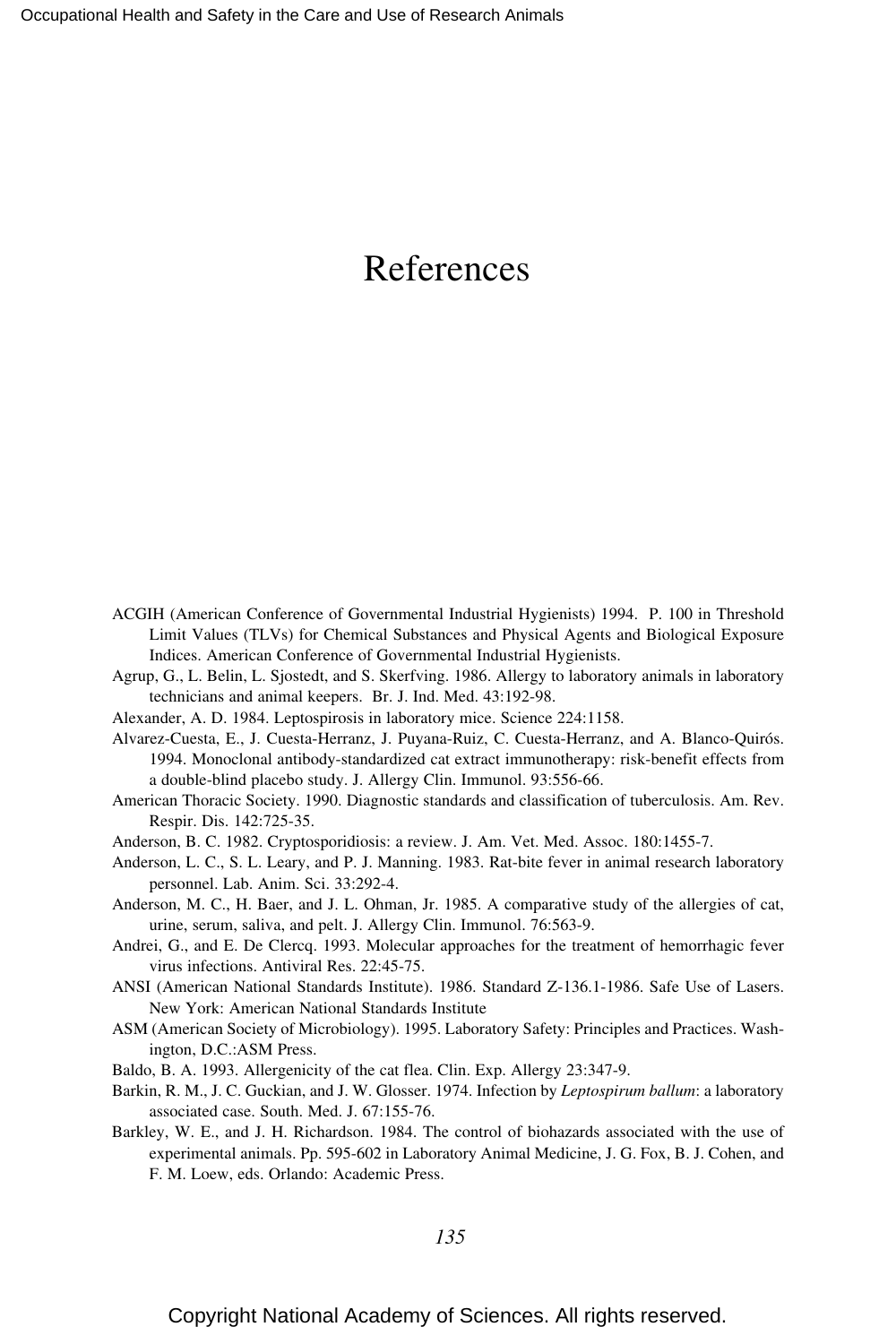- Benenson, A. S., ed. 1995a. Ebola-Marburg virus diseases. Pp. 159-60 in Control of Communicable Diseases Manual. 16th edition. Washington, D.C.: American Public Health Association.
- Benenson, A. S., ed. 1995b. Other infections associated with animal bites. Pp. 84-5 in Control of Communicable Diseases Manual. 16th edition. Washington, D.C.: American Public Health Association.
- Benenson, A. S., ed. 1995c. Giardiasis. Pp. 202-204 in Control of Communicable Diseases Manual. 16th edition. Washington, D.C.: American Public Health Association.
- Bennett, B. T., C. R. Abee, and R. Hendrickson, eds. 1995. Nonhuman Primates in Biomedical Research: Biology and Management. San Diego, Calif.: Academic Press.
- Benson, P. M., S. L. Malane, R. Banks, C. B. Hicks, and J. Hilliard. 1989. B virus (*Herpesvirus simiae*) and human infection. Arch. Dermatol. 125:1247-8.
- Bernard, K. W., G. L. Parham, W. G. Winkler, and C. G. Helmick. 1982. Q fever control measures: recommendations for research facilities using sheep. Inf. Control. 3:461-5.
- Bhatt, P. N., R. O. Jacoby, and S. W. Barthold. 1986. Contamination of transplantable murine tumors with lymphocytic choriomeningitis virus. Lab. Anim. Sci. 36:136-9.
- Biery, T. L. 1977. Venomous Arthropod Handbook. Washington, D.C.: US Government Printing Office.
- Bland, S. M., R. Evans, III, and J. C. Rivera. 1987. Allergy to laboratory animals in health care personnel. Occup. Med. 2:525-46.
- Blaser, M. J., F. M. LaForce, and N. A. Wilson. 1980. Reservoirs of human campylobacterosis. J. Infect. Dis. 141:665.
- Blaser, M. J. 1990. Campylobacter species. Pp. 1649-1656 in Principles and Practices of Infectious Diesase, G. L. Mandell, D. R. Gordon and J. E. Bennett, eds. New York: Churchill Livingstone.
- Blumenthal, J. B., and M. N. Blumenthal. 1996. Immunogenetics of Allergy and Asthma. Immunol. Allergy Clin. No. Amer. 16:517-34.
- Bothan, P. A., G. E. Davies, and E. L. Teasdale. 1987. Allergy to laboratory animals: a prospective study of its incidence and of the influence of atopy on its development. Br. J. Ind. Med. 44:627- 32.
- Bowen, G. A., C. H. Calisher, W. G. Winkler, A. L. Kraus, E. H. Fowler, R. H. Garman, D. W. Fraser, and A. R. Hinman. 1975. Laboratory studies of a lymphocytic choriomeningitis virus outbreak in man and laboratory animals. Am. J. Epidemiol. 102:233-40.
- Bryant, E. 1984. Biology and diseases of birds. Pp. 400-26 in Laboratory Animal Medicine, J. G. Fox, B. J. Cohen, and F. M. Loew, eds. Orlando: Academic Press.
- BLS (Bureau of Labor Statistics) U.S. Department of Labor. 1986. Recordkeeping Guidelines for Occupational Injuries and Illness. Washington, D.C.: US Government Printing Office.
- Butler, T. 1990. Yersinia species (including plague). Pp. 1748-56 in Principles and Practices of Infectious Diseases, G. L. Mandell, D. R. Gordon, and J. E. Bennett, eds. New York: Churchill Livingstone.
- CCAC (Canadian Council on Animal Care) 1993. Approaches to the Design and Development of Cost-Effective Laboratory Facilities. CCAC proceedings. Ottawa, Ontario, Canada: CCAC. 273 pp.
- CDC (Centers for Disease Control). 1976. Unpublished Data. Center for Infectious Diseases. US Department of Health, Education, and Welfare, Public Health Service.
- CDC (Centers for Disease Control). 1979. Q fever at a university research center-California. MMWR 20(13):147-8.
- CDC (Centers for Disease Control). 1987. B-virus infection in humans-Florida. MMWR 36:289-96.
- CDC (Centers for Disease Control). 1988. Guidelines to prevent simian immunodeficiency virus infection in laboratory workers and animal handlers. MMWR 37:693-4, 699-704.
- CDC (Centers for Disease Control). 1989a. B-virus infection in humans-Michigan. MMWR 38:453- 4.
- CDC (Centers for Disease Control). 1989b. Ebola virus infection in imported primates-Virginia. MMWR 38:831-2.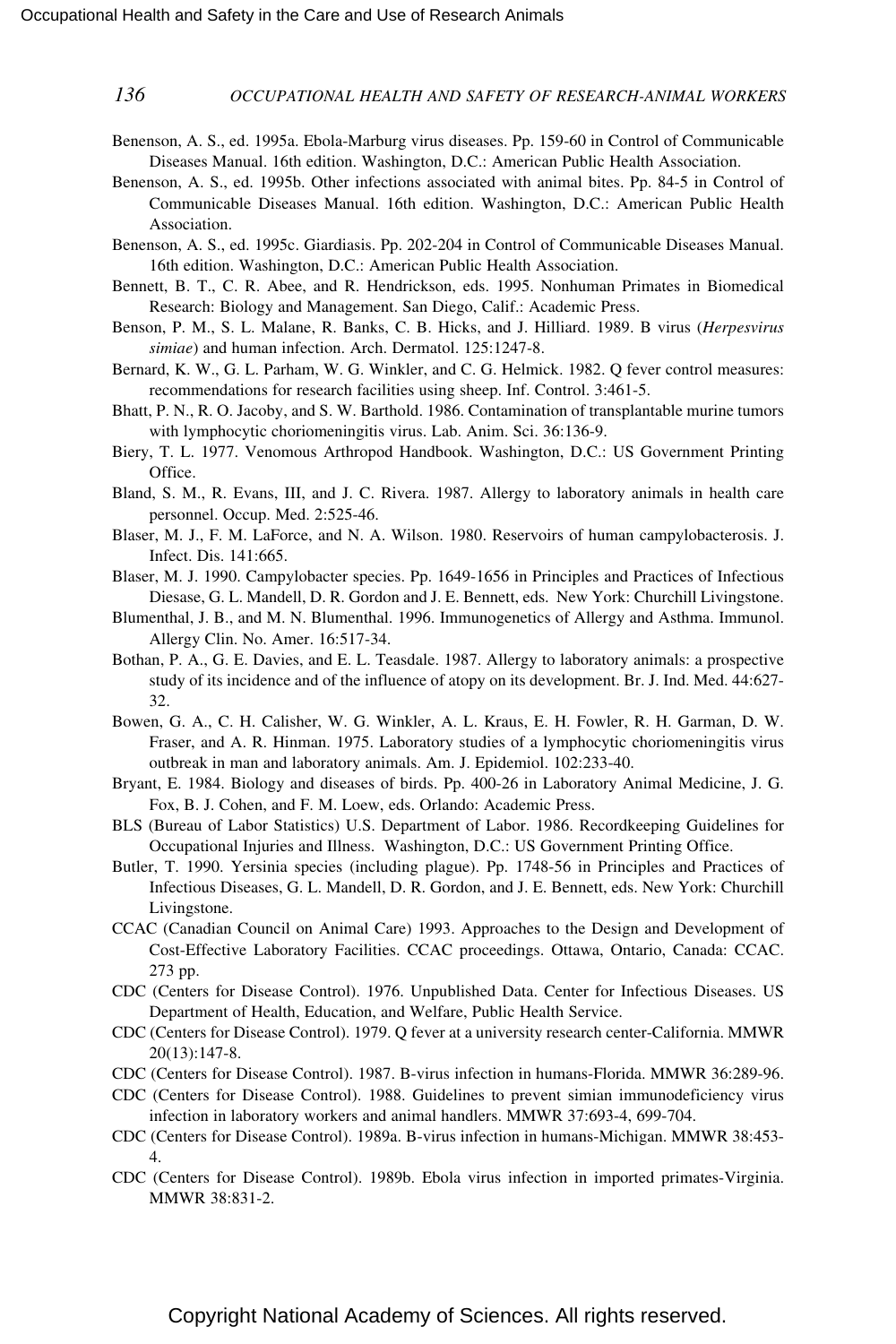- CDC (Centers for Disease Control). 1990. Update: Ebola-related filovirus infection in nonhuman primates and interim guidelines for handling nonhuman primates during transit and quarantine. MMWR 39:22-30.
- CDC (Centers for Disease Control). 1992a. Seroconversion to simian immunodeficiency virus in two laboratory workers. MMWR 41:678-81.
- CDC (Centers for Disease Control). 1992b. Anonymous survey for simian immunodeficiency virus (SIV) seropositivity in SIV-laboratory researchers-United States, 1992. MMWR 41:814-5.
- CDC (Centers for Disease Control and Prevention). 1993a. Hantavirus infection-southwestern United States: Interim recommendations for risk reduction. MMWR 42:(No. RR-11).
- CDC (Centers for Disease Control and Prevention). 1993b. Update: outbreak of hantavirus infectionsouthwestern United States. MMWR 42:441-3.
- CDC (Centers for Disease Control and Prevention). 1993c. Tuberculosis in imported nonhuman primates-United States, June 1990-May 1993. MMWR 42:572-5.
- CDC (Centers for Disease Control and Prevention). 1994a. Guidelines for preventing the transmission of Mycobacterium tuberculosis in health care facilities. MMWR 43:(No. RR-13).
- CDC (Centers for Disease Control and Prevention). 1994b. Laboratory Management of Agents Associated with Hantavirus Pulmonary Syndrome: Interium Biosafety Guidelines. MMWR 43:(No RR-7).
- CDC (Centers for Disease Control and Prevention). 1995. Methods for Trapping and Sampling Small Mammals for Virologic Testing. Atlanta: CDC.
- CDC (Centers for Disease Control and Prevention). 1996. Guidelines for Working with Rodents Potentially Infected with Hantavirus. Atlanta: CDC.
- CDC-NIH (Centers for Disease Control and Prevention-National Institutes of Health). 1993. Biosafety in Microbiological and Biomedical Laboratories, 3rd edition. HHS Publication No. (CDC) 93- 8395, Washington, D.C.: US Government Printing Office.
- CDC-NIH (Centers for Disease Control and Prevention-National Institutes of Health). 1995. Primary Containment for Biohazards: Selection, Installation and Use of Biological Safety Cabinets. Washington, D.C.: US Government Printing Office.
- CFR (Code of Federal Regulations). Title 29 Part 72. Centers for Disease Control. Interstate Shipment of Etiologic Agents FR 45 (141) Monday, July 21, 1980.
- CFR (Code of Federal Regulations). Title 49 Parts 171-180. Hazardous Materials Regulations. Department of Transportation. Research and Special Programs Administration. Docket HM-181. Final Rule 55 FR 52402 December 21, 1990; Revisions 56 FR 66124 December 20, 1991; revisions (to 49 CFR 171) 58 FR 12181.
- Chang-Yeung, M., and J-L. Malo. 1994. Aetiological agents in occupational asthma. Eur. Respir. J. 7:346-71.
- Chiodini, R. J., and J. P. Sundberg. 1981. Salmonellosis in reptiles: A review. Am. J. Epidemiol. 113: 494-9.
- Chomel, B.B., R.W. Kasten, K. Floyd-Hawkins, B. Chi., K. Yamamoto, J. Roberts-Wilson, A.N. Gurfield, R.C. Abbott, N.C. Pederson, J.E. Koehler. 1996. Experimental transmission of Bartonella henselae by the cat flea. J. Clin. Microbiol. 34(8):1952-6.
- Clark, A. J., P. M. Clissold, R. A. Shawi, P. Beatie, and J. Bishop. 1984. Structure of the mouse major urinary protein genes: different splicing configurations in the 3" -non-coding region. The EMBO J 3:1045-52.
- Dalgard, D. W., R. J. Hardy, S. L. Pearson, G. J. Pucak, R. V. Quander, P. M. Zack, C. J. Peters, and P. B. Jahrling. 1992. Combined simian hemorrhagic fever and Ebola virus infection in cynomolgus monkeys. Lab. Anim. Sci. 42(2):152-7.
- deBlay, F., M. D. Chapman, and T. A. E. Platts-Mills. 1991. Airborne cat allergen (*Fel d* 1): environmental control with the cat in situ. Am. Rev. Respir. Dis. 143:1334-9.
- deGroot, H., K. G. H. Goei, P. VanSwieten, and R. C. Aalberse. 1991. Affinity purification of a major and a minor allergen from dog extract: serologic activity of affinity-purified *Can f* 1 and of *Can f* 1-depleted extract. J. Allergy Clin. Immunol. 87:1056-65.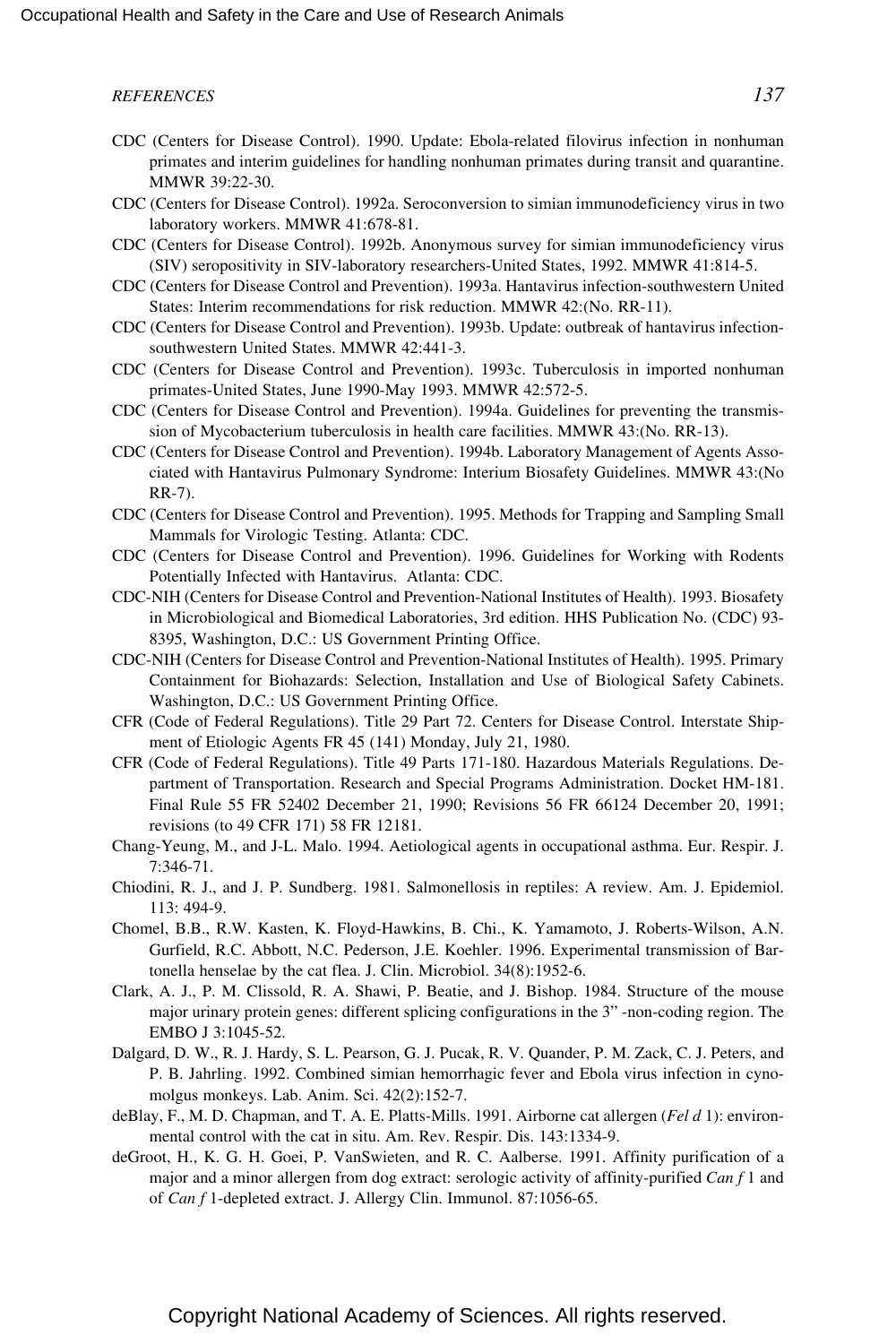- Deming, M. S., R. V. Tauxe, and P. A. Blake. 1987. *Campylobacter enteritis* at a university: transmission from eating chicken and from cats. Am. J. Epidemiol. 126:526.
- Des Prez, R. M., and C. R. Heim. 1990. *Mycobacterial tuberculosis*. Pp. 1877-1906 in Principles and Practices of Infectious Diseases, G. L. Mandell, D. R. Gordon, and J. E. Bennett, eds. New York: Churchill Livingstone.
- Desjardins, A., C. Benoit, H. Chezzo, J. L'Archevêque, C. Leblanc, L. Paquette, A. Cartier, and J. L. Malo. 1993. Exposure to domestic animals and risk of immunologic sensitization in subjects with asthma. J. Allergy Clin. Immunol. 91:979-86.
- DiBerardinis, L. J., J. S. Baum, M. W. First, G. T. Gatwood, E. F. Groden, and A. K. Seth. 1993. Guidelines for Laboratory Design: Health and Safety Considerations. 2nd ed. New York: John Wiley & Sons. 514 pp.
- Dreeszen, P. H. 1993. Milwaukee illness: a sick municipal water system's potential threat to lab animals. Lab Anim. 22:36-40.
- Dubey, J. P., and J. L. Carpenter. 1993. Histologically confirmed clinical toxoplasmosis in cats: 100 cases (1952-1990). J. Am. Vet. Med. Assoc. 203:1556-66.
- Dykewicz, C. A., V. M. Dato, S. P. Fisher-Hoch, M. V. Horwath, G. I. Perez-Oronoz, S. M. Ostroff, H. Gary, Jr., L. B. Schonberger, and J. B. McCormick. 1992. Lymphocytic choriomeningitis outbreak associated with nude mice in a research institute. J. Am. Med. Assoc. 267:1349-53.
- Edwards, R. G., M. F. Beeson, and J. M. Dewdney. 1983. Laboratory animal allergy: the measurement of airborne urinary allergens and effects of different environmental conditions. Lab. Anim. 17:235-9.
- Eggleston, P. A., C. A. Newill, A. A. Ansari, A. Pustelnik, S-R. Lou, R. Evans III, D. G. Marrh, J. L. Longbottom, and M. Corn. 1989. Task-related variation in airborne concentrations of laboratory animal allergens: studies with *Rat n* I. J. Allergy Clin. Immunol. 84:347-52.
- Eggleston, P. A., A. A. Ansari, B. Ziemann, N. F. Adkinson, Jr., and M. Corn. 1990. Occupational challenge studies with laboratory workers allergic to rats. J. Allergy Clin. Immunol. 86:63-72.
- Erickson, G. A., E. A. Cabrey and G. A. Gustafson. 1975. Generalized contagious ecthyma in a sheep rancher: diagnostic consideration. J. Am. Vet. Med. Assoc. 166:262-3.
- Fayer, R., and B. L. P. Ungar. 1986. Cryptosporidium spp. and cryptosporidiosis. Microbiol. Rev. 50:458-83.
- Findlay, S. R., E. Stosky, K. Leitermann, Z. Hemady, and J. L. Ohman, Jr. 1983. Allergens detected in association with airborne particles capable of penetrating into the peripheral lung. Am. Rev. Respir. Dis. 128:1008-12.
- Fjeldsgaard, B. E., and B. Smestad Paulsen. 1993. Comparison of IgE-binding antigens in horse dander and a mixture of horsehair and skin scrapings. Allergy 48:535-41.
- Fleming, D. O., J. Richardson, J. Tulis, and D. Vesley, eds. 1995. Laboratory Safety: Principles and Practices. 2nd edition. Washington, D.C.: ASM Press. 406 pp.
- Flynn, R. J. 1973. Parasites of Laboratory Animals. Ames: Iowa State University Press.
- Fowler, M. E. 1986. Restraint. Pp. 38-50 in Zoo and Wildlife Animal Medicine, 2nd Edition, M. E. Fowler, ed. Philadelphia: W. B. Saunders.
- Fox, J. G. 1982. Campylobacter: a "new" disease in laboratory animals. Lab. Anim. Sci. 32:625.
- Fox, J. G., C. E. Newcomer, and H. Rozmiarek. 1984. Selected zoonoses and other health hazards. Pp. 614-48 in Laboratory Animal Medicine, J. G. Fox, B. J. Cohen and F. M. Loew, eds. Orlando: Academic Press.
- Fox, J. G., N. S. Taylor, and J. L. Penner. 1989a. Investigation of zoonotic acquired *Campylobacter jejuni* enteritis with serotyping and restriction endonuclease DNA analysis. J. Clin. Micro. 27:2423.
- Fox, J. G., K. O. Maxwell, and N. S. Taylor. 1989b. *Campylobacter upsaliensis* isolated from cats as identified by DNA relatedness and biochemical features. J. Clin. Microbiol. 27:2376.
- Fox, J. G., and N. S. Lipman. 1991. Infections transmitted by large and small laboratory animals. Pp. 131-63 in Infectious Disease Clinics of North America, Vol. 5, R. C. Moellering, Jr., D. J. Weber, and A. N. Weinberg, eds. Philadelphia: W. B. Saunders.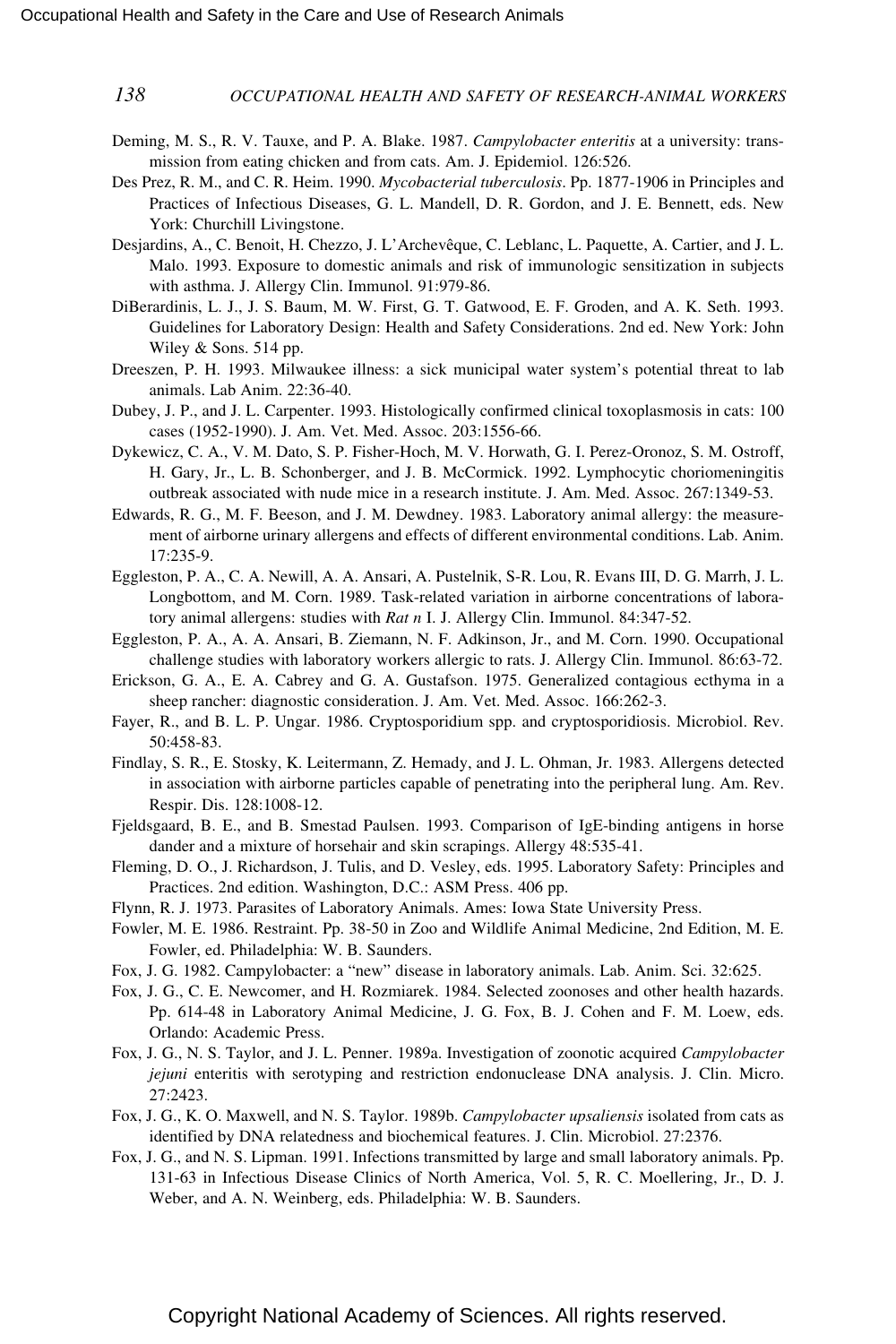- Gajdusek, D. C. 1982. Muroidvirus nephropathies and muroid viruses of the hantaan virus group. Scand. J. Infect. Dis., Suppl. 36:96-108.
- Gay, F. P., and M. Holden. 1933. The herpes encephalitis problem. II. J. Infect. Dis. 53:287-303.
- Gnann, J. W., Jr., G. S. Bressler, C. A. Bodet, and C. K. Avent. 1983. Human blastomycosis after a dog bite. Ann. Int. Med. 98:48-9.
- Geller, E. H. 1979. Health hazards for man. Pp. 402-7 in The Laboratory Rat, H. J. Baker, J. R. Lindsey, and S. H. Weisbroth, eds. New York: Academic Press.
- Goldstein, E. J. C. 1990a. Bites. Pp. 834-7 in Principles and Practices of Infectious Diseases, G. L. Mandell, D. R. Gordon, and J. E. Bennett, eds. New York: Churchill Livingstone.
- Goldstein, E. J. C. 1990b. Household pets and human infections. Pp. 117-130 in Infectious Disease Clinics of North America, Vol. 5, R. C. Moellering, Jr., D. J. Weber, and A. N. Weinberg, eds. Philadelphia: W. B. Saunders.
- Gordon, S., R. D. Tee, D. Lowson, J. Wallace, and A. J. Newman-Taylor. 1992. Reduction of airborne allergenic urinary problems from laboratory rats. Br. J. Ind. Med. 49:416-22.
- Grandin, T. 1987. Animal handling. Vet. Clin. N. Am.—Large Animal. 3(2):323-38.
- Grist, N. R., and J. A. N. Emslie. 1985. Infections in British clinical laboratories, 1982-3. J. Clin. Pathol. 38:721-5.
- Grist, N. R., and J. A. N. Emslie. 1987. Infections in British clinical laboratories, 1984-5. J. Clin. Pathol. 40:826-9.
- Groves, M. G., J. D. Hoskins, and K. S. Harrington. 1993. Cat scratch disease: An update. Compendium 15:441-8.
- Gutman, A. A., and R. K. Bush. 1993. Allergens and other factors important in atopic disease. Pp. 93-158 in Allergic Diseases: Diagnosis and Management. R. Patterson, L. C. Grammer, P. A. Greenberger, and C. R. Zeiss, eds. Philadelphia: J. B. Lippincott.
- Hadley, K. M., D. Carrington, C. E. Crew, A. A. Gibson, and W. S. Hislop. 1992. Ovine chlamydiosis in an abattoir worker. J. Inf. 25 Suppl. 1:105-9.
- Halstead, B. W. 1978. Poisonous and Venomous Marine Animals of the World. Princeton: Darwin Press.
- Hanel, E., Jr., and R. H. Kruse. 1967. Laboratory-acquired mycoses. Department of the Army, Miscellaneous Publication 28.
- Hanson, R. P., and others**.** 1950. Human infections with the virus of vesicular stomatitis. J. Lab. Clin. Med. 36:754-758.
- Hanson, R. P., S. E. Sulkin, E. L. Buescher, W. McD. Hammond, R. W. McKinney, and T. E. Work. 1967. Arbovirus infections of laboratory workers. Science 158:1283-1286.
- Hanson, L. E. 1982. Leptospirosis in domestic animals: the public health perspective. Am. J. Vet. Med. Assoc. 181:1505.
- Harries, M. G., and O. Cromwell. 1982. Occupational asthma caused by allergy to pigs' urine. Br. Med. J. 284:867.
- Heidam, L. Z. 1984. Spontaneous abortions among laboratory workers: A follow-up study. J. Epi. Comm. Health 38:36-41.
- Hilliard, J. 1992. Diagnosis of *Herpesvirus simiae* infection. Res. Resources Reporter. Nat. Inst. Health. March. Washington, D.C.:NCRR.
- Hollander, A., G. Doekes, and D. Heederik. 1996. Cat and dog allergy and total IgE as risk factors for laboratory animal allergy. J. Allergy Clin. Immunol. 98:545-54.
- Hollinger, R. B., and P. A. Glombicki. 1990. Hepatitis A virus. Pp. 1383-95 in Principles and Practices of Infectious Diseases, G. L. Mandell, D. R. Gordon, and J. E. Bennett, eds. New York: Churchill Livingstone.
- Holmes, G. P., J. K. Hilliard, K. C. Klontz, A. H. Rupert, C. M. Schindler, E. Parrish, D. G. Griffin, G. S. Ward, N. D. Bernstein, T. W. Bean, M. R. Ball, J. A. Brady, M. H. Wilder, and J. E. Kaplan. 1990. B birus (*Herpesvirus simiae*) infection in humans: epidemiologic investigation of a cluster. Ann. Intern. Med. 112:833-9.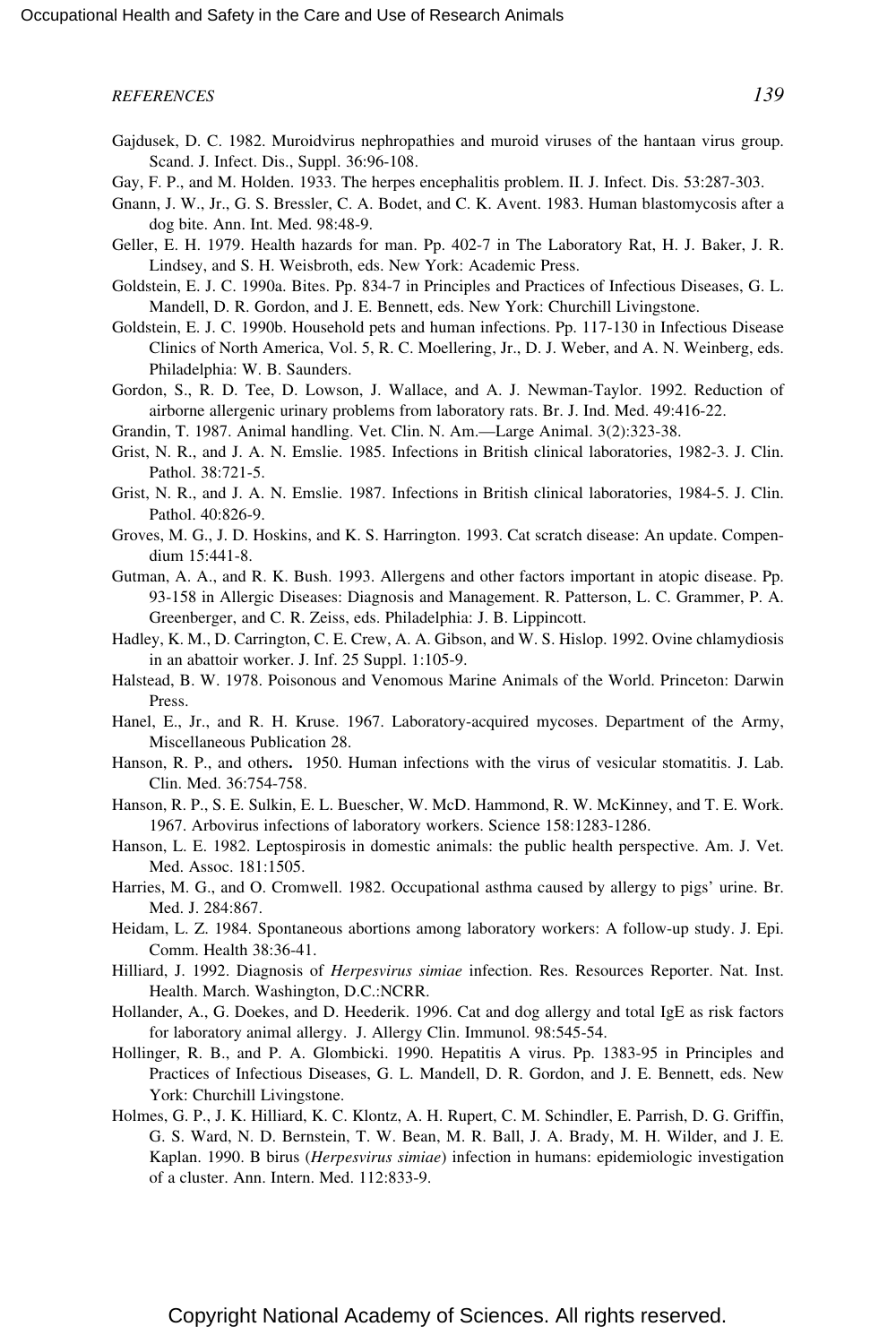- Holmes, G. P., L. E. Chapman, J. A. Stewart, S. E. Straus, J. K. Hilliard, D. S. Davenport, and the B Virus Working Group. 1995. Guidelines for the prevention and treatment of B-virus infections in exposed persons. Clin. Inf. Dis. 20:421-39.
- Hook, E. W. 1990. Salmonella species (including typhoid fever). Pp. 1700-13 in Principles and Practices of Infectious Diseases, G. L. Mandell, D. R. Gordon, and J. E. Bennett, eds. New York: Churchill Livingstone.
- Hotchin, J., E. Sikora, W. Kinch, A. Hinman, and J. Woodal. 1974. Lymphocytic choriomeningitis in a hamster colony causes infection of hospital personnel. Science 185:1173-4.
- Hunskaar, S., and R. Fosse. 1993. Allergy to laboratory mice and rats: a review of its prevention, management, and treatment. Lab. Anim. 27:206-21.
- Hunt, R. D., W. W. Carlton, and N. W. King. 1978. Viral diseases. Pp. 1313 in Pathology of Laboratory Animals, K. Benischrke, F. M. Garner, and T. C. Jones, eds. New York: Springer-Verlag.
- Huwyler, T., and B. Wüthrich. 1992. A case of fallow deer allergy. Allergy 47:574-5.
- IPAC (Immunization Practices Advisory Committee). 1996. CDC (Center for Disease Control and Prevention) publishes frequent updates of recommended immunization practices. Contact CDC or visit their web site for specific agents and diseases of interest.
- Jacobson, J. T., R. B. Orlob, and J. L. Clayton. 1985. Infections acquired in clinical laboratories in Utah. J. Clin. Microbiol. 21:486-9.
- Jahrling, P. B. 1989. Arenaviruses and filoviruses. Pp. 857-891 in Diagnostic Procedures for Viral, Rickettsial and Chlamydial Infections, N. J. Schmidt and R. W. Emmons, eds. Washington, D. C.: American Public Health Association.
- Jahrling, P. B., and C. J. Peters. 1992. Lymphocytic choriomeningitis virus, a neglected pathogen of man. Arch. Pathol. Lab. Med. 116:486-8.
- Jeanselme, E., and P. Chevallier. 1910. Chancres sporotrichosiques des doigts produits par la morsur d'un rat inocule de sporotrichose. Bull. Mem. Soc. Med. Hop. (Paris) 30:176-8.
- Jeanselme, E., and P. Chevallier. 1911. Transmission de la sporotrichose a l'homme par les morsures d'un rat blanc inocule avec une nouvelle variete de *Sporotrichum*: lymphangite gommeuse ascendante. Bull. Mem. Soc. Med. Hop. (Paris) 31:287-301.
- Johnson, K. M. 1990a. Marburg and ebola viruses. Pp. 1303-6 in Principles and Practices of Infectious Diseases, G. L. Mandell, D. R. Gordon, and J. E. Bennett, eds. New York: Churchill Livingstone.
- Johnson, K. M. 1990b. Lymphocytic choriomeningitis virus, lassa virus (Lassa Fever) and other arenaviruses. Pp. 1329-34 in Principles and Practices of Infectious Diseases, G. L. Mandell, D. R. Gordon, and J. E. Bennett, eds. New York: Churchill Livingstone.
- Jordan, H. E., S. T. Mullins, and M. E. Stebbins. 1993. Endoparasitism in dogs: 21,583 cases (1981- 1990). J. Am. Vet. Med. Assoc. 203:547-9.
- Katz, D., J. K. Hilliard, R. Eberle, and S. L. Lipper. 1986. ELISA for detection of group common and virus specific antibodies in human and simian sera induced by herpes simplex and related simian viruses. J. Virol. Methods 14:99-109.
- Kaufman, A. F., J. L. Moulthrop, and R. M. Moore. 1972. A perspective of simian tuberculosis in the United States-1972. J. Med. Primatol. 4:278-86.
- Kaufmann, A. F., and D. C. Anderson. 1978. Tuberculosis control in nonhuman primates. Pp. 227-34 in Mycobacterial Infections of Zoo Animals, R. J. Montali, ed. Washington, D.C.: Smithsonian Institution Press.
- Kawamata, J., T. Yamanouchi, K. Dohmae, H. Miyamoto, M. Takahaski, K. Yamanishi, T. Kurata, and H. W. Lee. 1987. Control of Laboratory acquired hemorrhagic fever with renal syndrome (HFRS) in Japan. Lab. Anim. Sci. 37:431-6.
- Keimig, S. N., N. Esmen, S. Erdal , and E. Sansone. 1991. Solvent desorption from carbon beds in ducted and non-ducted laboratory fume hoods. Appl. Occupational Environ. Hyg. 67(7):592- 597.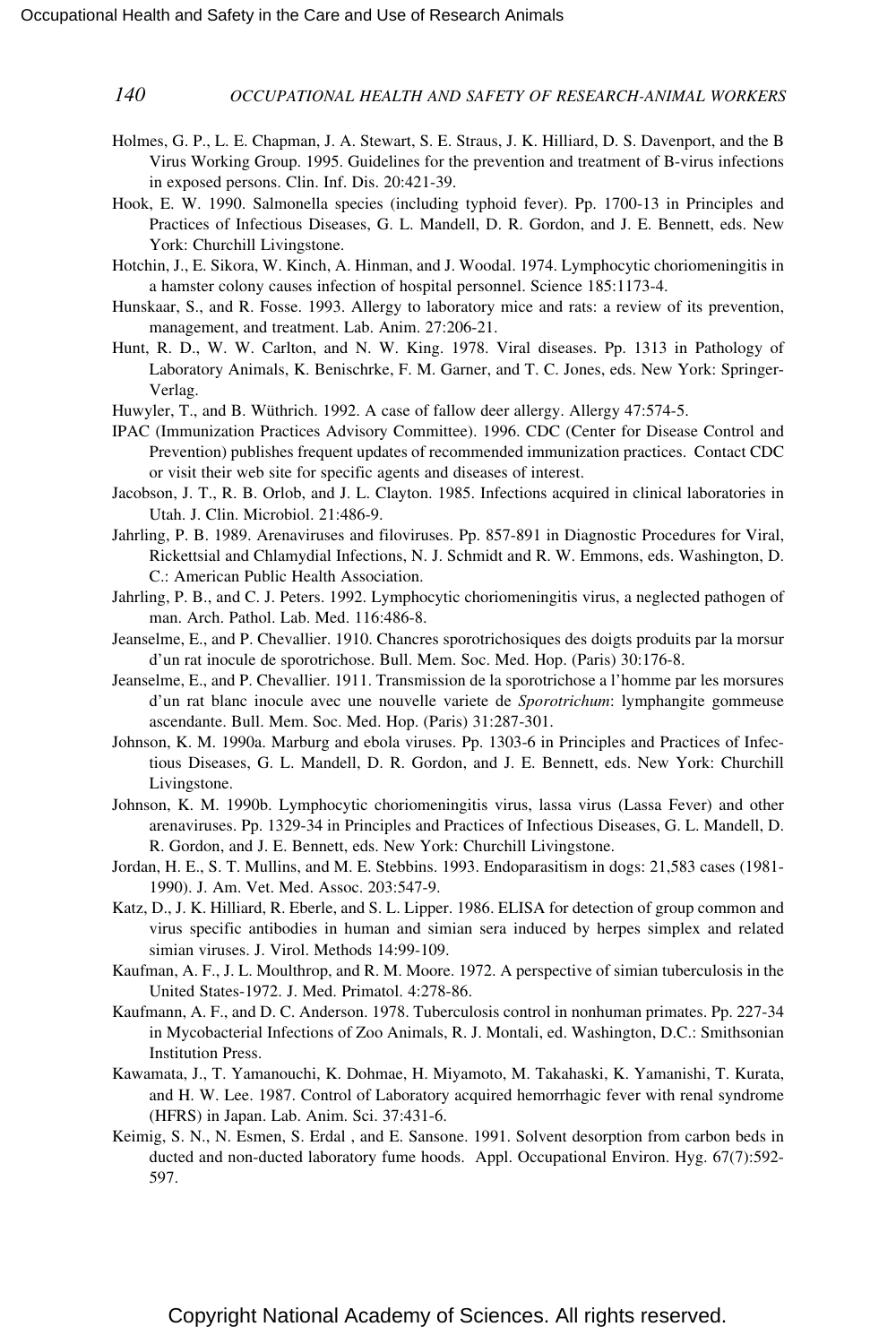- Kesel, M. L. 1990. Handling, restraint, and common sampling and administration techniques in laboratory species. Pp. 333-61 in The Experimental Animal in Biomedical Research, Vol. 1, B. E. Rollin and M. L. Kesel, eds. Boca Raton: CRC Press.
- Khabbaz, R. F., T. Rowe, M. Murphey-Corb, W. M. Heneine, C. A. Schable, J. R. George, C. P. Pau, B. S. Parekh, M. D. Lairmore, J. W. Curran, J. E. Kaplan, G. Schochetman, and T. M. Folks. 1992. Simian immunodeficiency virus needlestick accident in a laboratory worker. Lancet 340:271-3.
- Kirkpatrick, C. E. 1990. Enteric protozoal infections. Pp. 804-14 in Infectious Diseases of the Dog and Cat, C. E. Greene, ed. Philadelphia: W. B. Saunders.
- Kleine-Tebbe, J., A. Kleine-Tebbe, S. Jeep, C. Schou, H. Løwenstein, and G. Kunkel. 1993. Role of the major allergen (*Fel d* 1) in patients sensitized to cat allergens. Int. Arch. Allergy Immunol. 100:256-62.
- Knysak, D. 1989. Animal aeroallergens. Immunol. Allergy Clin. No. Amer. 9:357-64.
- Koehler, J. E., C. A. Glaser, and J. W. Tappero. 1994. *Rochalimaea henselae* infection: a new zoonosis with the domestic cat as a reservoir. J. Am. Med. Assoc. 271:531-5.
- Kornegay, R. W., W. E. Giddens, Jr., G. L. Van Hoosier, Jr., and W. R. Morton. 1985. Subacute nonsuppurative hepatitis associated with hepatitis B virus infection in two cynomolgus monkeys. Lab. Anim. Sci. 35:400-4.
- Kruse, R. M., W. M. Puckell, and J. M. Richardson. 1991. Biological Safety Cabinetry. Clin. Microbiol Rev. 8:207-241.
- Ladiges, W. C., R. F. DiGiacomo, and R. A. Yamaguchi. 1982. Prevalence of Toxoplasma gondii antibodies and oocysts in pound-source cats. J. Am. Vet. Med. Assoc. 180:1334-5.
- Lairmore, M. D., J. E. Kaplan, M. D. Daniel, N. W. Lerche, P. L. Nara, H. M. McClure, J. W. McVicar, R. W. McKinney, M. Hendry, P. Gerone, M. Rayfield, D. O. Johnsen, R. Purcell, J. Gibbs, J. Allan, J. L. Ribas, H. J. Klein, P. B. Jahrling, and B. Brown. 1989. Guidelines for the prevention of simian immunodeficiency virus infection in laboratory workers and animal handlers. J. Med. Primatol. 18:167-74.
- Langley, J. M., T. H. Marrie, and A. Covert. 1988. Poker player's pneumonia: an urban outbreak of Q fever following exposure to a parturient cat. N. Engl. J. Med. 319:354-6.
- Lankas, G. R., and R. D. Jensen. 1987. Evidence of hepatitis A infection in immature rhesus monkeys. Vet. Pathol. 24:340.
- Laperche, Y., K. R. Lynch, K. P. Dolan, P. Piegelson. 1983. Tissue-specific control of  $\alpha_{21}$ glubulin gene expression: constitutive syntheses in the submaxillary gland. Cell 32:453-60.
- Lee, H. W., and K. M. Johnson. 1982. Laboratory-acquired infections with hantaan virus, the etiologic agent of Korean hemorrhagic fever. J. Inf. Dis. 146:645-51.
- Legge, M. 1986. Reproductive hazards in laboratory environments. Australian J. Med. Lab. Sci. 7:44-7.
- Le Guenno, B. P., P. Formentry, M. Wyers, P. Gounon, F. Walker, C. Boesch. 1995. Isolation and partial characterization of a new strain of Ebola virus. Lancet 345:1271-1274.
- Longbottom, J. L. 1980. Purification and characterization of allergens from the urines of mice and rats. P. 483-90 in Oehling, A. I. Glazer, E. Mathov, and C. Arbesman, eds. Advances in Allergology and Appl Immunol. Oxford: Pergamon Press.
- Lorusso, J. R., S. Moffat, and J. L. Ohman, Jr. 1986. Immunologic and biochemical properties of the major mouse urinary allergen (*Mus m* 1). J. Allergy Clin. Immunol. 78:928-37.
- Luczynska, C. M., Y. Li, M. D. Chapman, and T. A. E. Platts-Mills. 1990. Airborne concentrations and particle size distribution of allergen derived from domestic cats (Felis domesticus). Am. Rev. Respir. Dis. 141:361-7.
- LeDuc, J. W. 1987. Epidemiology of hantaan and related viruses. Lab. Anim. Sci. 37:413-8.
- Lutsky, I. 1987. A worldwide survey of management practices inn laboratory animal allergy. Ann. Allergy 58:243-7.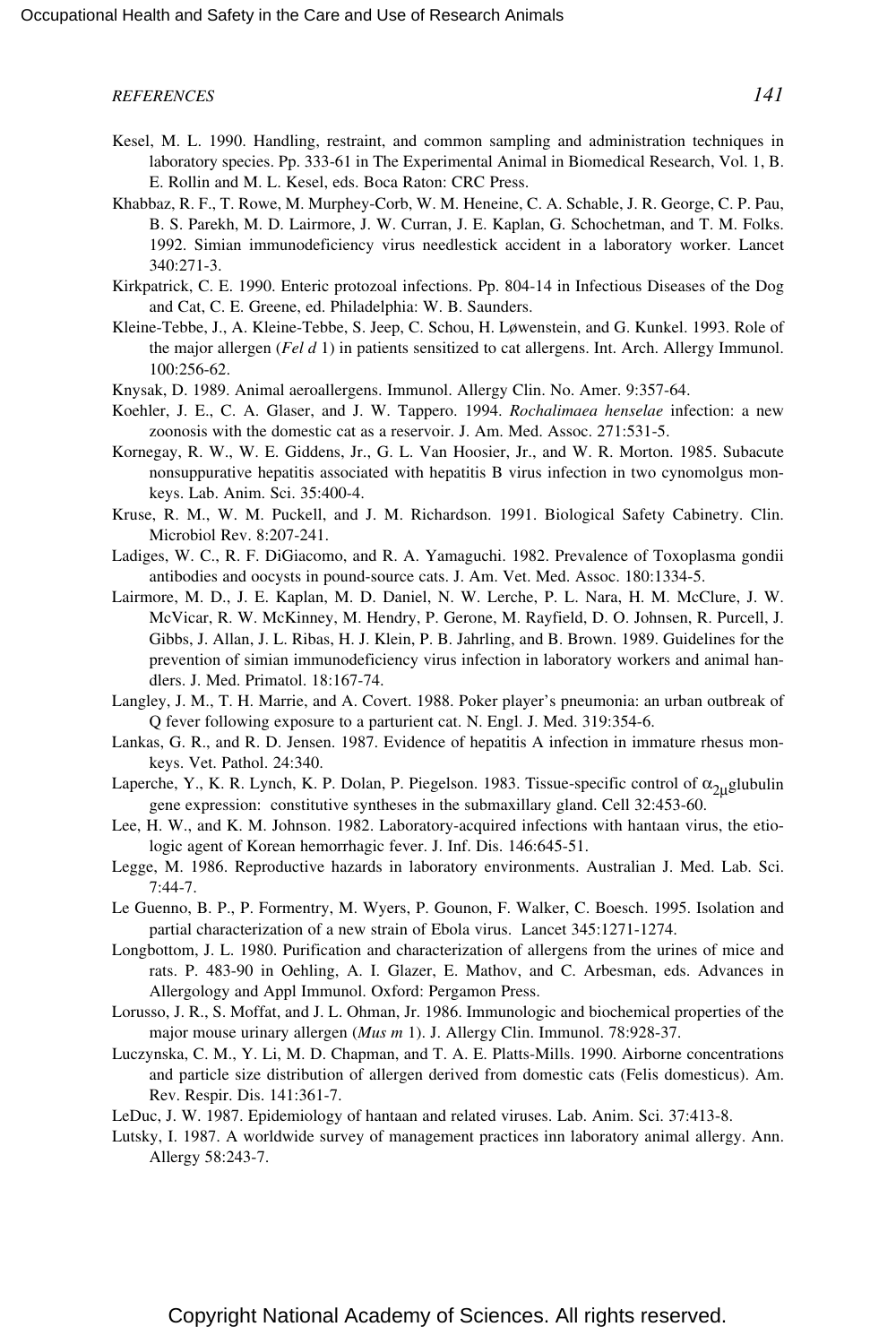- Malo, J-L., and A. Cartier. 1993. Occupational reactions in the seafood industry. Chin. Reviews Allergy 11:223-40.
- Marini, R. P., J. A. Adkins, and J. G. Fox. 1989. Proven or potential zoonotic diseases of ferrets. Am. J. Vet. Med. Assoc. 195:990.
- Marrie, T. J., W. F. Schlech, C. J. Williams, and L. Yates. 1990. Q fever pneumonia associated with exposure to wild rabbits. Lancet 1:427-9.
- Marsh, D. G., J. D. Neely, D. R. Breazeale, B. Ghosh, L. R. Friedhoff, E. Ehrlich-Kautzky, C. Schou, G. Kwishnaswamy, and T. H. Beaty. 1994. Linkage analysis of IL-4 and other chormosome 5Q31.1 markers and total immunoglobulin E concentrations. Science 264:1252-5.
- Martini, G. A., and R. Siegert, eds. 1971. Marburg virus disease. Virology Monograph, Vol. 11. Vienna: Springer-Verlag.
- Martini, G. A. 1973. Marburg virus. Postgrad. Med. J. 49:542.
- Matson, S. C., M. C. Swanson, C. E. Reed, and J. W. Yunginger. 1983. IgE and IgG-immune mechanisms do not mediate occupation-related respiratory or systemic symptoms in hog farmers. J. Allergy Clin. Immunol. 72:299-304.
- McAleer, R. 1980. An epizootic in laboratory guinea pigs due to *Trichophyton mentagrophytes*. Aust. Vet. J. 56:234-6.
- McNulty, W. P. 1968. A pox disease of monkeys transmitted to man: clinical and histological features. Arch. Dermatol. 97:286-93.
- McGrail, M.P., S.P. Tsai and E.J. Bernacki. 1995. A comprehensive initiative to manage the incidence and cost of occupational injury and illness. J. Occup. Environ. Med. 37(11):1263-1268.
- Middleton, E., Jr. 1991. Asthma, inhaled allergens, and washing the cat. Am. Rev. Respir. Dis. 143:1209-10.
- Miller, C. D., J. R. Songer, and J. F. Sullivan. 1987. A twenty-five year review of laboratory acquired human infections at the National Animal Disease Center. Am. Ind. Hyg. Assoc. J. 48:271-5.
- Miller, R. A., M. A. Bronsdon, L. Kuller, and W. R. Morton. 1990. Clinical and parasitological aspects of cryptosporidiosis in nonhuman primates. Lab. Anim. Sci. 40:42-6.
- Moore, R. M., Jr., B. R. Zehmer, J. I. Moultrop, and J. L. Parker. 1977. Surveillance of animal-bite cases in the United States. Arch. Environ. Health 32:267-70.
- Morgenstern, J. P., I. J. Griffith, A. W. Brauer, B. L. Rogers, J. F. Bond, M. D. Chapman, and M. C. Kuo. 1991. Amino acid sequence of *Fel d* 1, the major allergen of the domestic cat: protein sequence analysis and cDNA cloning. Proc. Natl. Acad. Sci. 8:9690-4.
- Morrison, Y. Y., and R. C. Rathbun. 1995. Hantavirus pulmonary syndrome: the Four Corners disease. Ann. Pharmacotherapy 29:57-65.
- Mumford, R. S., R. D. Weaver, C. Patton, J. C. Feely, and R. H. Feldman. 1975. Canine brucellosis: a clinical and epidemiological study of two cases. J. Am. Med. Assoc. 321:1267-9.
- Munoz, R. M., S. L. Lipper, and J. K. Hilliard. 1988. Identification of *Herpesvirus simiae* type specific polypeptides in a human outbreak of this virus. Abstract 198 in 13th Annual Herpesvirus Workshop. Irvine: University of California.
- Murphy, F. A., M. P. Kiley, and S. P. Fisher-Hoch. 1990. Filoviridae. Pp. 933-42 in Virology, 2nd edition., B. N. Fields and D. M. Kmpe, eds. New York: Raven Press.
- Nenzen, B. 1990. Cancer: a threat to laboratory personnel. Arbetsmiljoe 3:10-2.
- Newill, C. A., V. L. Prenger, J. E. Fish, R. Evans III, E. L. Diamond, Q. Wei, and P. A. Eggleston. 1992. Risk factors for increased airway responsiveness to methacholine challenge among laboratory animal workers. Am. Rev. Respir. Dis. 146:1494-1500.
- Nicklas, W. 1987. Introduction of salmonellae into a centralized laboratory animal facility by infected day old chicks. Lab. Anim. 21:161-3.
- Nicklas, W., V. Kraft, and B. Meyer. 1993. Contamination of transplantable tumors, cell lines, and monoclonal antibodies with rodent viruses. Lab. Anim. Sci. 43:296-300.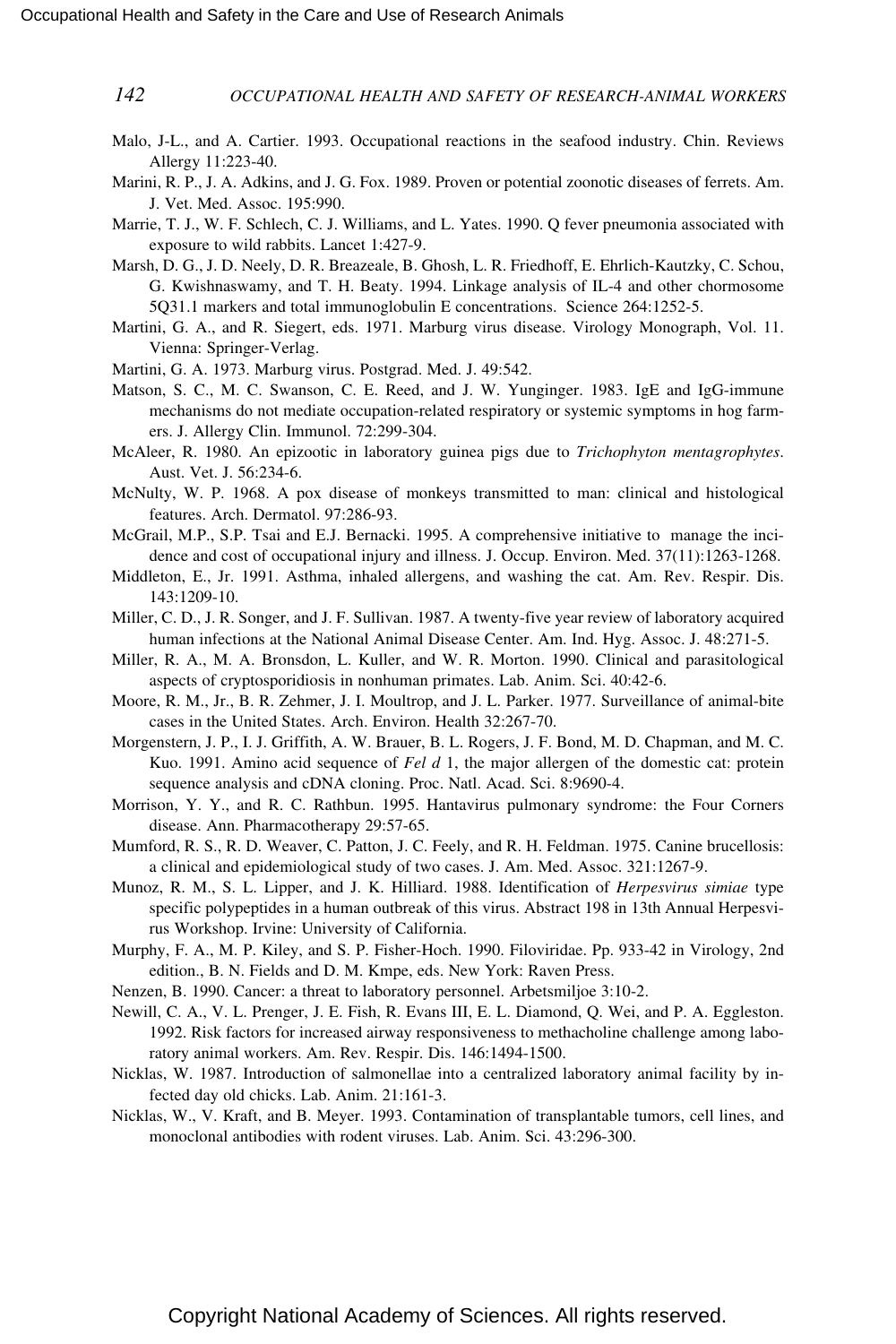- NIH (National Institutes of Health). 1994. NIH Guidelines for Research Involving Recombinant DNA Molecules. National Institutes of Health. 59 FR 34496 June 24, 1994. Amended 59 FR 40170, August 5, 1994. Amended 60 FR 20726, April 27, 1995. Amended 61 FR 1482, January 19, 1995. Amended 61 FR 10004, March 12, 1996.
- NIOSH (National Institute for Occupational Safety and Health). 1991. Work Practices Guide for Manual Lifting. DHHS Pub. No. 81-122. Washington, D.C.: US Government Printing Office.
- NRC (National Research Council), Institute of Laboratory Animal Resources Subcommittee on Care and Use of Nonhuman Primates. 1980. Laboratory Animal Management: Nonhuman Primates. Washington, D.C.: National Academy Press.
- NRC (National Research Council), Committee on Hazardous Substances in the Laboratory. 1981. Prudent Practices for Handling Hazardous Chemicals in Laboratories. Washington, D.C.: National Academy Press.
- NRC (National Research Council), Committee on Hazardous Biological Substances in the Laboratory. 1989. Biosafety in the Laboratory: Prudent Practices for the Handling and Disposal of Infectious Materials. Washington, D.C.: National Academy Press.
- NRC (National Research Council), Committee on the Study of Prudent Practices for Handling, Storage, and Disposal of Chemicals in Laboratories. 1995. Prudent Practices in the Laboratory: Handling and Disposal of Chemicals. Washington, D.C.: National Academy Press.
- NRC (National Research Council), Institute of Laboratory Animal Resources Committee to Revise the Guide for the Care and Use of Laboratory Animals. 1996. Guide for the Care and Use of Laboratory Animals, 7th edition.Washington, D.C.: National Academy Press.
- NSC (National Safety Council). 1988. Fundamentals of Industrial Hygiene, 3rd edition. B.A. Plog, ed. Chicago: NSC.
- NSF (National Sanitation Foundation). 1992. Standard 49, Class II (Laminar Flow) Biohazard Cabinetry. Ann Arbor, MI.
- Ohman, J. L., F. C. Lowell, and K. J. Bloch. 1974. Allergens of mammalian origin III. Properties of a major feline allergen. J. Immunol. 13:1668-77.
- Ohman, J. H., H. Baer, M. C. Anderson, K. Leiterman, and P. Brown. 1983. Surface washing of living cats: an improved method of obtaining clinically relevant allergen. J. Allergy Clin. Immunol. 72:288-93.
- Olfert, E. 1993. Allergies to laboratory animals: aspects of monitoring and control. Lab. Anim. Feb 1993:32-5.
- Palmer, A. E. 1987. *Herpesvirus simiae*: historical perspective. J. Med. Primatol. 16:99-130.
- Patterson, W. C., L. O. Mott, and E. W. Jenney. 1958. A study of vesicular stomatitis in man. J. Am. Vet. Med. Assoc. 133(1):57-62.
- Petry, R. W., M. J. Voss, L. A. Kroutil, W. Crowley, R. K. Bush, and W. W. Busse. 1985. Monkey dander asthma. J. Allergy Clin. Immunol. 75:268-71.
- Pike, R. M. 1976. Laboratory-associated infections: summary and analysis of 3,921 cases. Health Lab. Sci. 13:105-14.
- Pike, R. M. 1979. Laboratory-associated infections: incidence, fatalities, causes and prevention. Ann. Rev. Microbiol. 33:41-66.
- Platts-Mills, T. A. E., P. W. Heymann, J. L. Longbottom, and S. R. Wilkins. 1986. Airborne allergens associated with asthma: particle sizes carrying dust mite and rat allergens measured with a cascade impactor. J. Allergy Clin. Immunol. 77:850-7.
- Price, J. A., and J. L. Longbottom. 1988. ELISA method for measurement of airborne levels of major laboratory animal allergens. Clin. Allergy 18:95-107.
- Reese, N. C., W. L. Current, J. V. Ernst, and W. S. Barley. 1982. Cryptosporidiosis of man and calf: a case report and results of experimental infections in mice and rats. Am. J. Trop. Med. Hyg. 31:226-9.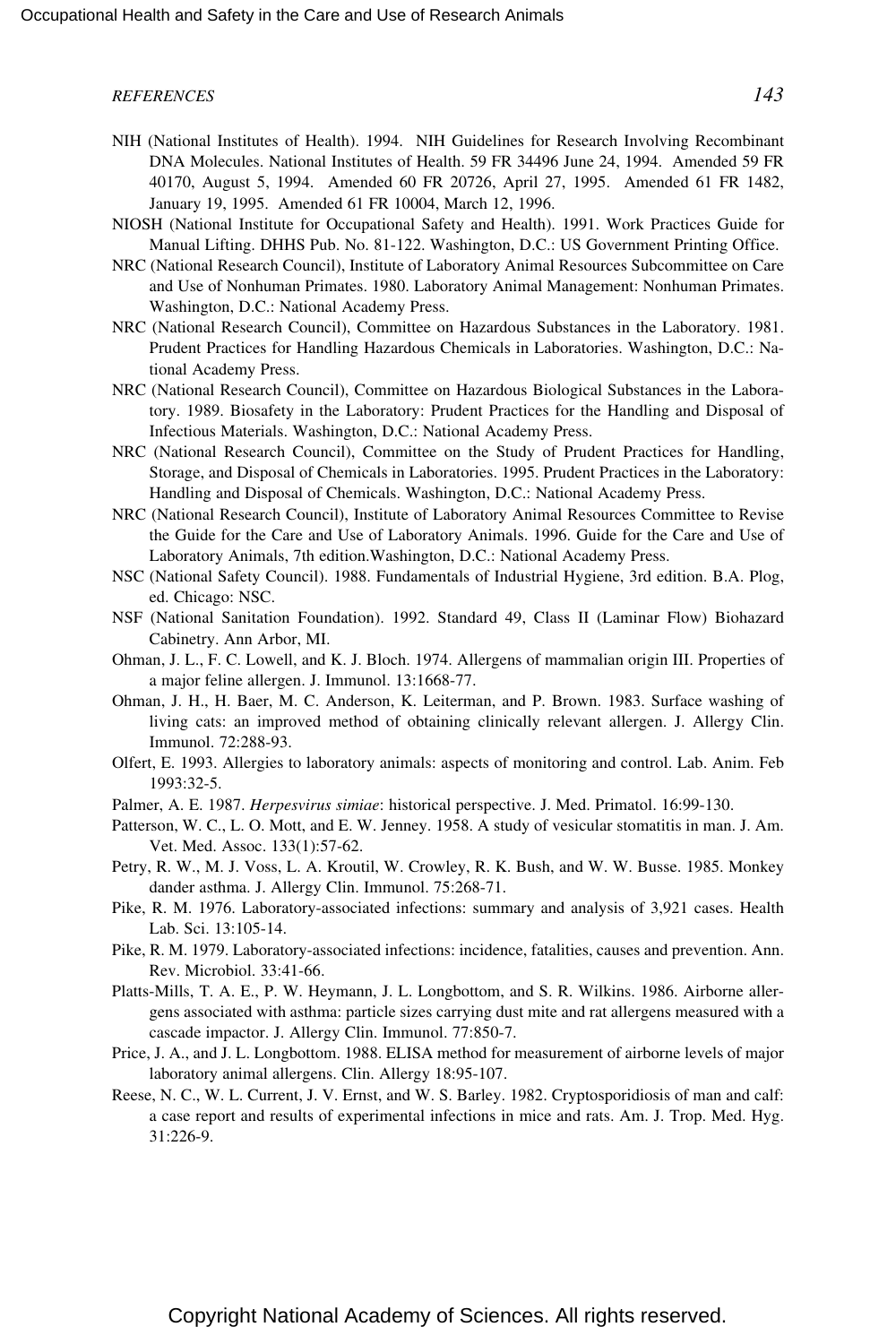- Reijula, K., T. Virtanen, L. Halmepuro, H. Anttonen, R. Mäntyjäri, and J. Hassi. 1992. Detection of airborne reindeer epithelial antigen by enzyme-linked immunosorbent assay inhibition. Allergy 47:203-6.
- Richardson, J. H. 1973. Provisional summary of 109 laboratory-associated infections at the Centers for Disease Control, 1947-1973. Presented at the 16th Annual Biosafety Conference, Ames, Iowa. [Abstract]
- Richter, C. B., N. D. M. Lehner, and R. V. Henrickson. 1984. Primates. Pp. 298-373 in Laboratory Animal Medicine, J. G. Fox, B. J. Cohen, and F. M. Loew, eds. Orlando: Academic Press.
- Rollag, O. J., M. R. Skeels, L. J. Nims, J. P. Thilsted, and J. M. Mann. 1981. Feline plague in New Mexico: a report of five cases. J. Am. Vet. Med. Assoc. 179:1381-3.
- Rosner, W. W. 1987. Bubonic plague. J. Am. Vet. Med. Assoc. 191:406.
- Russell, F. E. 1983. Snake Venom Poisoning. Great Neck: Scholium International.
- Russell, R. G., J. I. Sarmiento, and J. G. Fox. 1990. Evidence of reinfection with multiple strains of *C. jejuni* and *C. coli* in *Macaca nemistrina* housed under hyperendemic conditions. Infect. Immun. 58:2149.
- Ruys, T. Ed. 1991. Handbook of Facilities Planning. Vol. 2: Laboratory Animal Facilities. New York: Van Nostrand Reinhold. 422 pp.
- Saah, A. J. 1990. Rickettsiosis. Pp. 1463-5 in Principles and Practices of Infectious Diseases, G. L. Mandell, D. R. Gordon, and J. E. Bennett, eds. New York: Churchill Livingstone.
- Sakaguchi, M. S. Inouye, H. Miyazawa, H. Kamimura, M. Kimura, and S. Yamazai. 1989a. Particle size of airborne mouse crude and defined allergens. Lab. Anim. Sci. 39:234-6.
- Sakaguchi, M., S. Inoye, H. Miyazawa, H. Kamimura, M. Kimura, and S. Yamazaki. 1989b. Evaluation of dust respirators for elimination of mouse aeroallergens. Lab. Anim. Sci. 39:63-6.
- Sakaguchi, M., S. Inouye, H. Miyazawa, H. Kamimura, M. Kimura, and S. Yamazaki. 1990. Evaluation of countermeasures for reduction of mouse airborne allergens. Lab. Anim. Sci. 40:613-5.
- SALS (Subcommittee on Arbovirus Laboratory Safety) 1980. Laboratory safety for arboviruses and certain other viruses of vertebrates. Am. J. Trop. Med. Hyg. 29(6):1359-81.
- Sanford, J. P. 1985. Snake bites. Pp. 1841-3 in Cecil Textbook of Medicine, J. G. Wyngaarden and L. H. Smith, Jr., eds. Philadelphia: W. B. Saunders.
- Saunders, Jr., W. E., and E. A. Horowitz. 1990. Other mycobacterial species. Pp. 1914-25 in Principles and Practices of Infectious Diseases, G. L. Mandell, D. R. Gordon, and J. E. Bennett, eds. New York: Churchill Livingstone.
- Schachter, J., H. B. Oster, and K. B. Meyer. 1969. Human infection with the agent of feline pneumonitis. Lancet 1:1063-5.
- Schachter, J., and C. R. Dawson. 1978. Human Chlamydial Infections. Littleton: PSG Publishing.
- Schou, C., V. G. Svendsen, and H. Løwenstein. 1991a. Purification and characterization of the major dog allergen, *Can f* 1. Clin. Exp. Allergy 21:321-8.
- Schou, C., G. N. Hansen, T. Lintner, and H. Løwenstein. 1991b. Assay for the major dog allergen, *Can f* 1: Investigation of house dust samples and commercial dog extracts. J. Allergy Clin. Immunol. 88:847-53.
- SDS (Supplementary Data System). 1986. Washington, D.C.: US Bureau of Labor Statistics.
- Shapiro, J. 1990. Radiation Protection: A Guide for Scientists and Physicians. 3rd ed. Cambridge, Mass.: Harvard University Press.
- Simpson, D. I. H., E. D. T. Bowen, and W. F. Bright. 1968. Vervet monkey disease: experimental infection of monkeys with the causative agent and antibody studies in wild-caught monkeys. Lab. Anim. 2:75.
- Slavin, R. G. 1993. Contact dermatitis. Pp. 553-8 in Allergic Diseases: Diagnosis and Management. R. Patterson, L. C. Grammer, P. A. Greenberger, and C. R. Zeiss, eds. Philadelphia: J. B. Lippencott.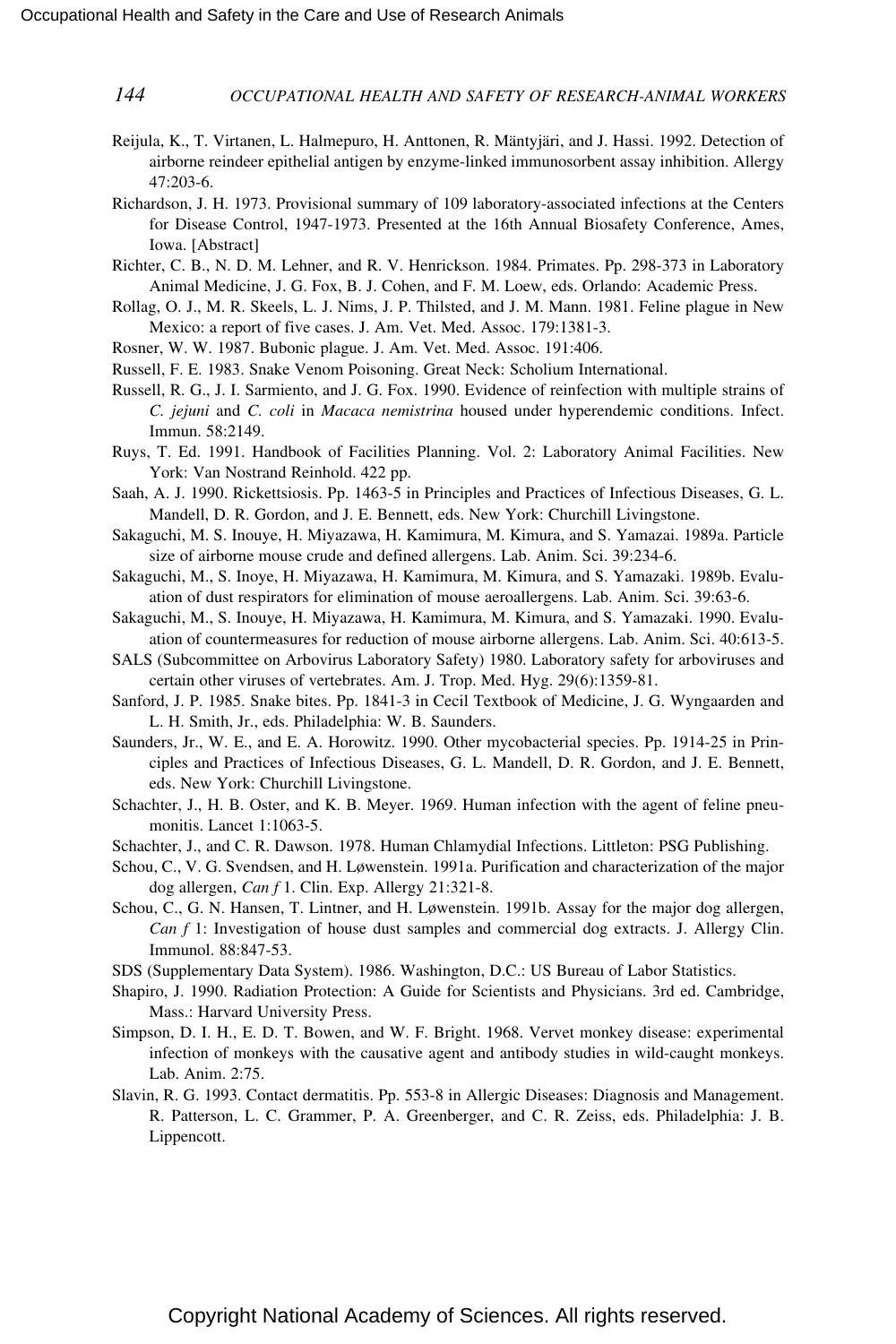- Soave, R., and C. S. Weikel. 1990. Cryptosporidium and other protozoa including *Isospora*, *Sarcocystis*, *Balantidium coli* and *Blastocystis*. Pp. 2122-30 in Principles and Practices of Infectious Diseases, G. L. Mandell, D. R. Gordon, and J. E. Bennett, eds. New York: Churchill Livingstone.
- Spinelli, J. S.,M. S. Ascher, D. L. Brooks, S. K. Dritz, H. A. Lewis, R.H. Morrish, L. Rose, and R. Ruppanner. 1981. Q fever crisis in San Francisco: controlling a sheep zoonosis in a lab animal facility. Lab. Anim. 10(3):24-7.
- Spitzauer, S., C. Schwiger, J. Anrather, C. Ebner, O. Scheiner, D. Kraft, and H. Rumpold. 1993. Characterization of dog allergens by means of immunoblotting. Int. Arch. Allergy Immunol. 100:60-7.
- Spitzauer, S., C. Schweiger, W. R. Sperr, B. Pandjaitan, P. Valent, S. Muhl, C. Ebner, O. Scheiner, D. Kraft, H. Rumpold, and R. Balenta. 1994. Molecular characterization of dog albumin as a cross-reactive allergen. J. Allergy Clin. Immunol. 93:614-27.
- Storz, J. 1971. Chlamydia and Chlamydia-Induced Diseases. Springfield, Ill.: Charles C Thomas.
- Strandberg, M., K. Sandback, O. Axelson, and O. Sundell. 1970. Spontaneous abortion among women in hospital laboratories. Lancet 1:384-5.
- Strickoff, R. S., and D. B. Walters. 1990. Laboratory Health and Safety Handbook. New York: Wiley-Interscience.
- Sullivan, J. F., J. R. Songer, and I. E. Estrem. 1978. Laboratory-acquired infections at the National Animal Disease Center, 1960-1976. Health Lab. Sci. 15(1):58-64.
- Sutherland, I., and I. Lindgren. 1979. The protective effect of BCG vaccination as indicated by autopsy studies. Tubercle 60:225-31.
- Swanson, M. C., M. K. Agarwal, J. W. Yunginger, and C. E. Reed. 1984. Guinea-pig derived allergens. Am. Rev. Respir. Dis. 129:844-9.
- Swanson, M. C., A. R. Campbell, M. T. O'Hollaren, and C. E. Reed. 1990. Role of ventilation, air filtration, and allergen production rate in determining concentrations of rat allergens in the air of animal quarters. Am. Rev. Respir. Dis. 141:1578-81.
- Taylor, A. F., T. G. Stephenson, and H. A. Giese. 1984. Rat bite fever in a college student. MMWR 33:318.
- Teasdale, E. L., G. E. Davies, and A. Slovak. 1993. Anaphylaxis after bites by rodents. Br. Med. J. 286:1480.
- Tee, R. D., S. Gordon, M. Nieuwenhuijen, P. Cullinan, D. Lowson, and A. Neuman Taylor. 1993. Exposure-response relationships in rat exposed workers. J. Allergy Clin. Immunol. 91:239. [abstract]
- Tribe, G. W., and M. P. Fleming. 1983. Biphasic enteritis in imported cynomolgus (*Macaca fascicularis*) monkeys infected with *Shigella*, *Salmonella* and *Campylobacter*. Lab. Anim. 17:65-9.
- Tsai, T. F. 1987. Hemorrhagic fever with renal syndrome: mode of transmission to humans. Lab. Anim. Sci. 37:428-30.
- Tsai, T. F. 1991. Arboviral infections in the United States. Pp. 73-102 in Infectious Disease Clinics of North America, Vol. 5, R. C. Moellering, Jr., D. J. Weber, and A. N. Weinberg, eds. Philadelphia: W. B. Saunders.
- Tsai, T. F., S. P. Bauer, D. R. Sasso, S. G. Whitfield, J. B. McCormick, T. C. Caraway, L. MacFarland, H. Bradford, and T. Kurata. 1985. Serological and virological evidence of a hantaan virus-related enzootic in the United States. J. Infect. Dis. 152:126-36.
- Twiggs, J. T., M. K. Agarwal, M. J. E. Dahlberg, and J. W. Yunginger. 1982. Immunochemical measurement of airborne mouse allergen in a laboratory animal facility. J. Allergy Clin. Immunol. 69:522-6.
- Tzipori, S. 1988. Cryptosporidiosis in perspective. Adv. Parasitol. 27:63-129.
- US Congress. 1971. Atomic Energy Act of 1946 and Amendments. Joint Committee on Atomic Energy. Washington, D.C.: US Government Printing Office.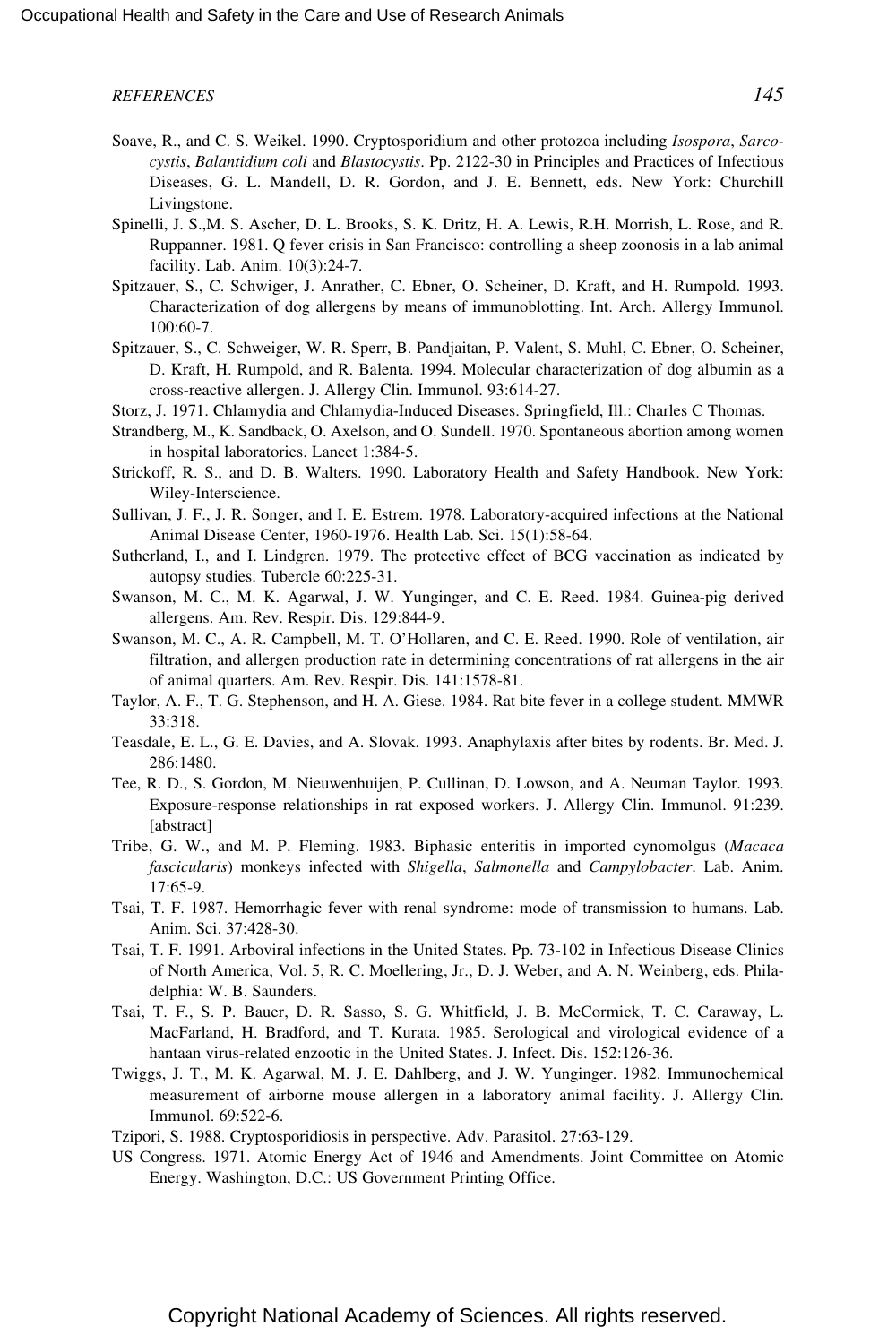- VanMetre, T. E., Jr., D. G. Marsh, N. F. Adkinson, Jr., J. E. Fish, A. Kagey-Sobotka, P. S. Norman, E. B. Radden, Jr., and G. L. Rosenberg. 1986. Dose of cat (Felis domesticus) allergen 1 (*Fel d*  I) that induces asthma. J. Allergy Clin. Immunol. 78:62-75.
- Venables, K. M., R. D. Tee, E. R. Hawkins, D. J. Gordon, C. J. Wale, T. H. Lam, N. M. Farrer, P. J. Baxter, and A. J. Newman Taylor. 1988. Laboratory animal allergy in a pharmaceutical company. Br. J. Ind. Med. 45:660-6.
- Wahn, U., and R. P. Siriganian. 1980. Efficacy and specificity of immunotherapy with laboratory animal allergen extracts. J. Allergy Clin. Immunol. 65:413-21.
- Walls, A. F., A. J. Newman-Taylor, and J. L. Longbottom. 1985. Allergy to guinea pigs: identification of specific allergens in guinea pig dust by crossed radioimmunoelectrophoresis and investigation of the possible origin. Clin. Allergy 15:535-46.
- Warner, J. A., and J. L. Longbottom. 1991. Allergy to rabbits. Allergy 46:481-91.
- Watt, A. D. and C. P. McSharry. 1996. Laboratory animal allergy: anaphylaxis from a needle injury. Occup. Environ. Med. 53:573-74.
- Weigler, B. J., D. W. Hird, J. K. Hilliard, N. W. Lerche, J. A. Roberts, and L. M. Scott. 1993. Epidemiology of cercopithecine Herpesvirus 1 (B virus) infection and shedding in a large breeding cohort of rhesus macaques. J. Infect. Dis. 167:257-67.
- Weigler, B.J., F. Scinicariello, and J. K. Hilliard. 1995. Risk of venereal B virus (cercopithecine herpesvirus 1) transmission in rhesus monkeys using molecular epidemiology. J. Infect. Dis. 171:1139-43.
- Wedum, A.G., W. E. Barkley, A. Hellman. 1972. Handling of Infectious agents. J. Am. Vet. Med. Assoc. 161:1557-1567.
- Wells, D. L., S. L. Lipper, and J. Hilliard. 1989. *Herpesvirus simiae* contamination of primary rhesus monkey kidney cell cultures: CDC recommendations to minimize risks to laboratory personnel. Diagn. Microbiol. Infect. Dis. 12:333-5.
- Wentz, P. E., M. C. Swanson, and C. E. Reed. 1990. Variability of cat-allergen shedding. J. Allergy Clin. Immunol. 85:94-8.
- Werner, A. H., and B. E. Werner. 1993. Feline sporotrichosis. Comp. Cont. Educ. Pract. Vet. 15:1189- 97.
- Wolf, R. H., S. V. Gibson, E. A. Watson, and G. B. Baskin. 1988. Multidrug chemotherapy of tuberculosis in rhesus monkeys. Lab. Anim. Sci. 38:25-33.
- Wood, R. A., M. D. Chapman, N. F. Adkinson, Jr., and P. A. Eggleston. 1989. The effect of cat removal on allergen content in household-dust samples. J. Allergy Clin. Immunol. 83:730-4.
- Wood, R. A., K. E. Mudd, and P. A. Eggleston. 1992. The distribution of cat and dust mite allergens on wall surfaces. J. Allergy Clin. Immunol. 89:126-30.
- Wood, R. A., A. N. Laheri, and P. A. Eggleston. 1993. The aerodynamic characteristics of cat allergen. Clin. Exp. Allergy 23:733-9
- Woodfolk, J., C. Luczynska, F. deBlay, M. D. Chapman, and T. A. E. Platts-Mills. 1992. Cat allergy. Ann. Allergy 69:273-5.
- Xu, Z. Y., Y. W. Tang, L. Y. Kan, and T. F. Tsai. 1987. Cats—source of protection or infection? Am. J. Epidemiol. 126:942-948.
- Ylönen, J., R. Mäntyjäri, A. Taivainen, and T. Virtanen. 1992. IgG and IgE antibody response to cow dander and urine in farmers with cow-induced asthma. Clin. Exp. Allergy 22:83-90.
- Ylönen, J., T. Virtanen, L. Hormanheimo, S. Parkkinen, J. Pelkonen, and R. Mäntyjärvi. 1994. Affinity purification of the major bovine allergen by a novel monoclonal antibody. J. Allergy Clin. Immunol. 93:851-858.
- Zhou, C., T. S. Hurst, D. W. Cockcroft, and J. A. Dorsman. 1991. Increased airway responsiveness in swine farmers. Chest 99:941-944.
- Ziemann, B., M. Corn, A.A. Ansari, and P. Eggleston. 1992 The effectiveness of the Duo-flo Bioclean Unit for controlling airborne antigen levels. Am. Ind. Hyg. Assoc. J. 53:138-45.
- Zwartouw, H. W., and E. A. Boulter. 1984. Excretion of B virus in monkeys and evidence of genital infection. Lab. Anim. 18:65-70.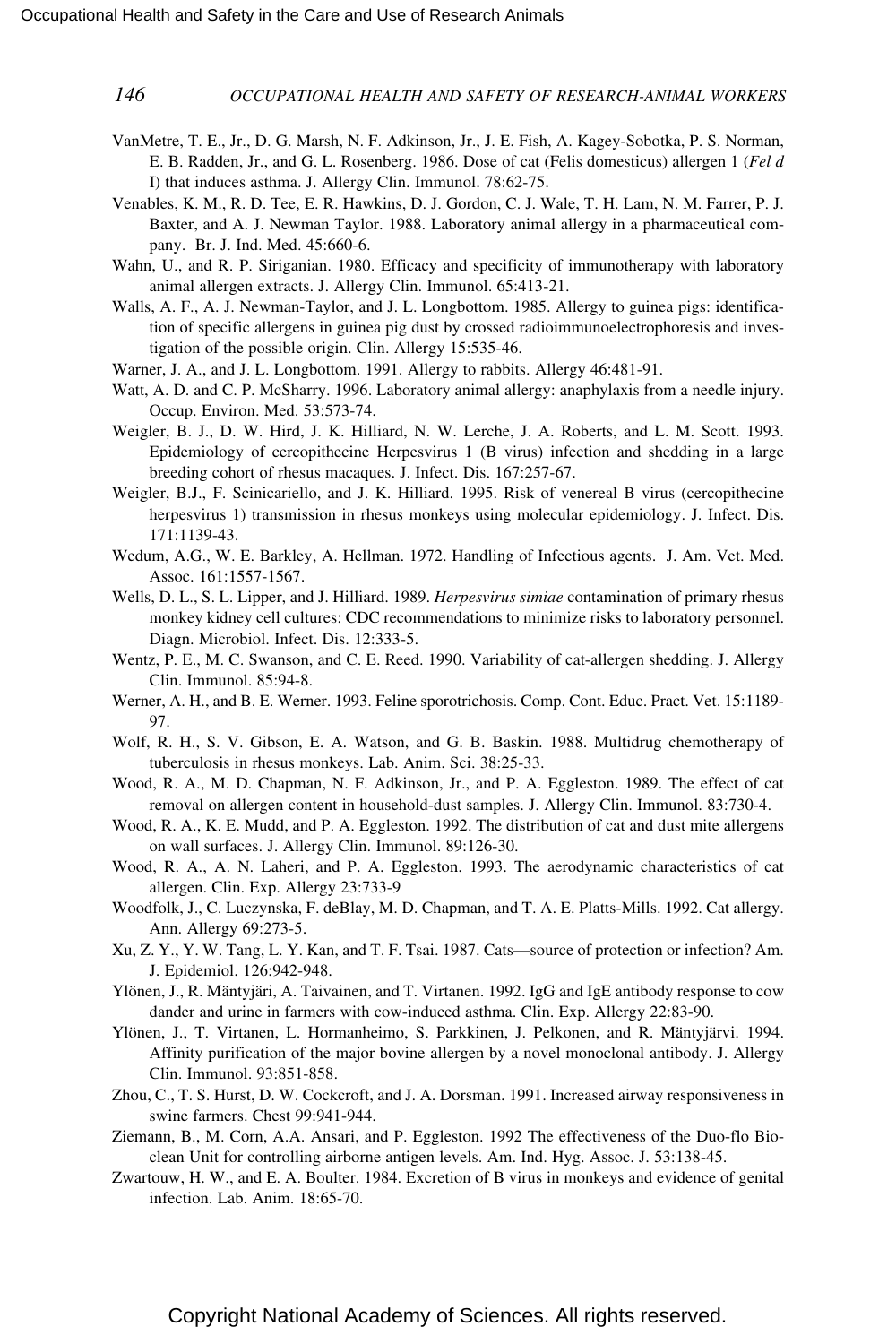# Index

# **A**

AAAAI. *See* American Academy of Allergy, Asthma, and Immunology Abscesses, 34 Access control barriers, 108-109, 126 Accidents, 15, 25 Accountability and responsibility, 4, 15-17 Acoustical hazards. *See* Hazards, physical Administration and management, 2, 4, 8, 16-18, 22, 121. *See also*  Commitment, element of consistency in, 4, 13, 15, 124 procedures, 6, 107 style and structure of, 23 Adverse-reaction report data, 27, 29 Aerosol transmission, 45, 48-49, 55-56, 73, 76, 85 African green monkeys, 46, 70, 78 Agricultural Research Service (ARS), 26 AIDS. *See* Susceptibility of employees Airborne exposures. *See* Aerosol transmission Air hoods. *See* Respirators Airway hyperresponsiveness. *See* Asthma Allergens. *See* Hazards Allergic conjunctivitis, 53

Allergic rhinitis, 53-54, 59-60 Amebiasis, 98-99 American Academy of Allergy, Asthma, and Immunology (AAAAI), 64 American National Standards Institute (ANSI), 117 Amphibians, 60 Anaphylaxis, 52-53, 64 Anesthetic gases, 42-43 Animal and Plant Health Inspection Service (APHIS), 26 Animal biosafety levels, 45, 81 Level 2 practices, 49, 72, 77, 80, 88, 90, 92, 94, 100-101 Level 3 practices, 49, 68, 73, 83, 86, 91 Level 4 practices, 48, 70 Animal care and use programs, 4, 18-20, 22, 112. *See also* Site inspections addressing occupational health in, 8 progress in, 1 Animal-control measures, 79 Animals. *See also* individual species species-specific responses to, 12, 107 wild, 13, 66-67, 79-81, 101-102 (*See also* Rodents, wild)

*147*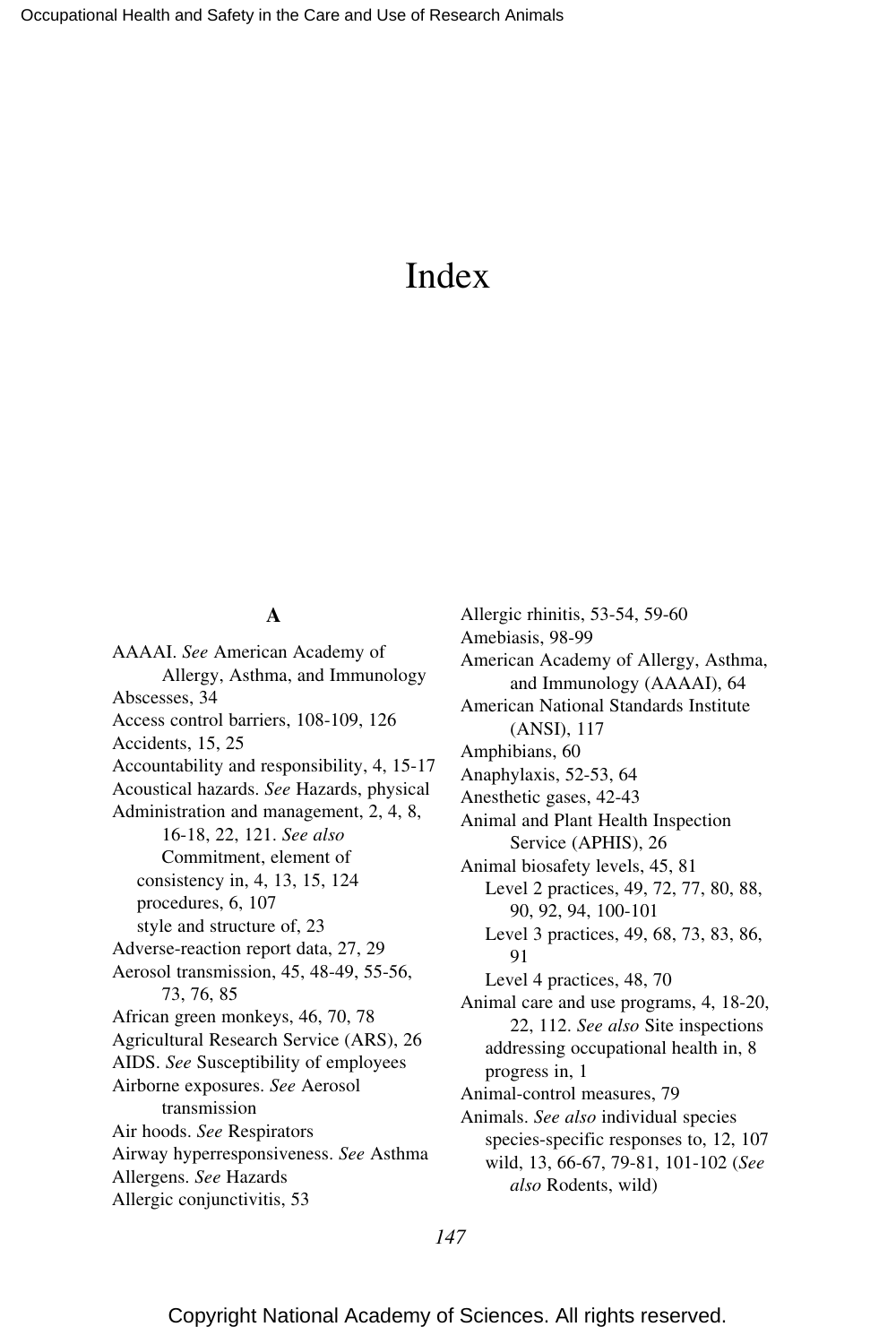#### *148 INDEX*

ANSI. *See* American National Standards Institute (ANSI) APHIS. *See* Animal and Plant Health Inspection Service (APHIS) Approvals required, 21, 39, 48 Arboviral infections, 45-46, 80-81 ARS. *See* Agricultural Research Service Arthritis, septic, 34 Arthropod-borne viruses. *See* Arboviral infections Arthropod infestations, 101-102, 104-105 Asthma, 51, 53-54, 57-63 Atopy, 54 Authorizations required. *See* Approvals required

#### **B**

Back injuries, 40 Bacterial pathogens, 46-47, 85-95 Balantidiasis, 99 Benign epidermal monkeypox, 73-74 Biological hazards. *See* Hazards Biological safety cabinets, 109-111, 117 *Biosafety in Microbiological and Biomedical Laboratories,* 45, 48, 125 *Biosafety in the Laboratory: Prudent Practices for the Handling and Disposal of Infectious Materials,* 48 Biosafety levels. *See* Animal biosafety levels Birds, 46, 59, 81-82, 85, 87-88, 93, 104 Bites and scratches. *See* Hazards, physical Bloodborne pathogens. *See* Hazards, biological Breathing, difficulty in, 53 Brucellosis, 34, 46, 90-91 Bubonic plague, 89-90 Bursitis, 40 B-virus infection, 27, 34, 46, 66-68

# **C**

Cage cleaning. *See* Housekeeping practices

Cages, 62, 109-110 Campylobacteriosis, 46, 92 Cardiopulmonary resuscitation, 64 Carpal-tunnel syndrome, 40 Cats, 57-58, 71, 79, 81, 83-85, 95-97, 99- 100, 102-104 Cat-scratch fever, 34, 83-84 Cattle, 46, 58-59, 85, 91 Cellulitis, 34 Centers for Disease Control and Prevention (CDC), 5, 25, 45, 66, 68, 72 Cercopithecine herpesvirus 1 (CHV1). *See*  B-virus infection Chemical fume hoods. *See* Respirators Chemical inventory data, 25 Chemical restraint, 15, 33, 35, 68 Chemicals, hazardous. *See* Hazards, chemical Chemoprophylaxis, 86, 88 Chlamydiosis. *See* Psittacosis Choriomeningitis, lymphocytic. *See*  Lymphocytic choriomeningitis CHV1. *See* B-virus infection Cleaning hazards. *See* Housekeeping practices Collaboration. *See* Coordination within programs Commitment, element of, 4, 8, 13, 15, 23- 24, 121 Compliance Database data, 29-30 Compliance issues, 17, 23, 107. *See also*  Approvals required; Regulatory requirements Compressed-gas cylinders, 36 Computer links, 120 Confidentiality, 118 Conjunctivitis, allergic, 53 Consultants, using, 30-31, 64, 129, 132 Contagious ecthyma, 34, 74-75 Coordination within programs, 2-5, 8, 13, 15, 18, 21, 65 *Coxiella burnetii. See* Q fever Coyotes, 46 Credibility issues, 15 Cryptosporidiosis, 97-98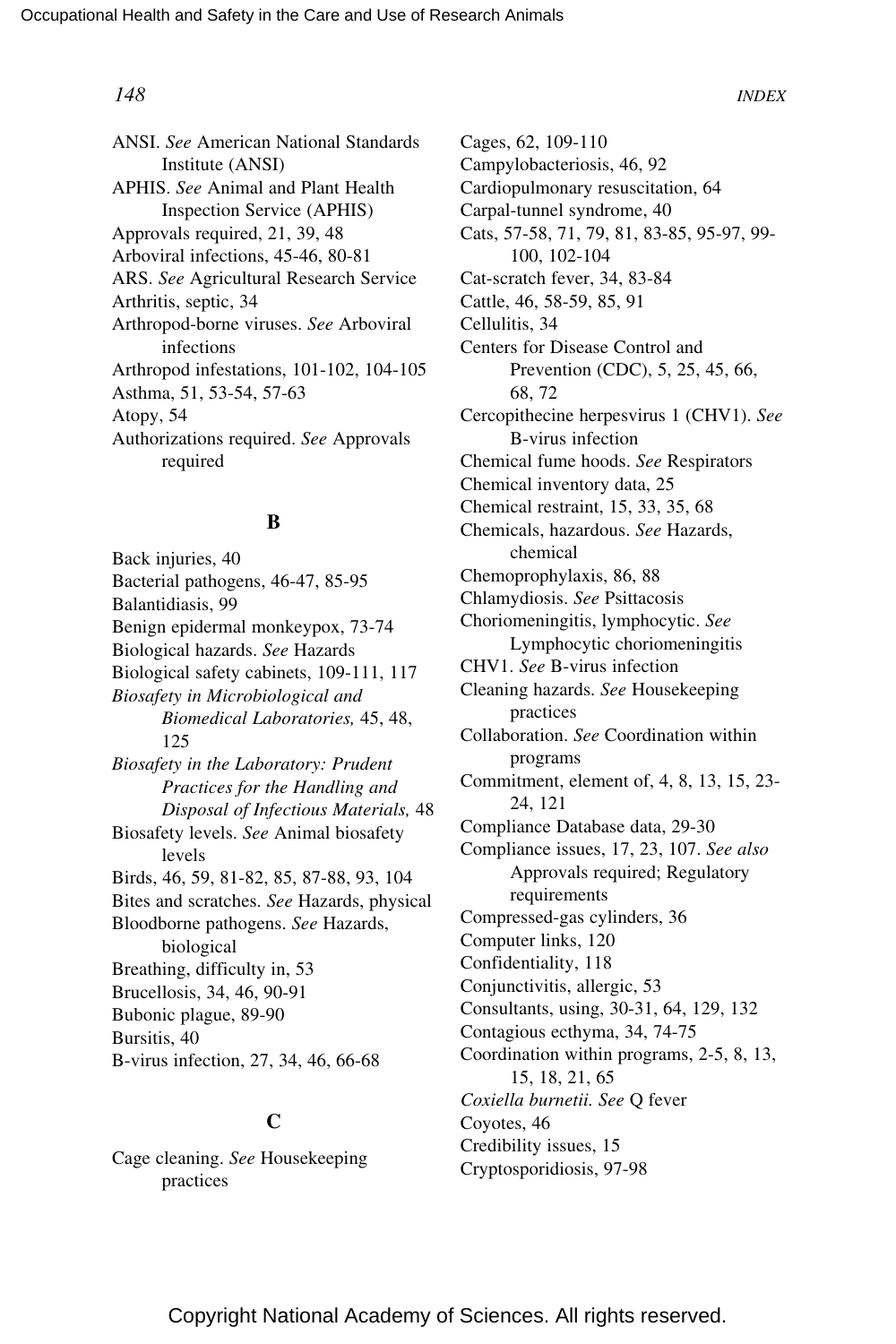#### *INDEX 149*

Custodial service. *See* Housekeeping practices Cylinders, compressed-gas, 36

#### **D**

Deer, 59 **Dermatitis** atopic, 54 contact, 59 contagious pustular (*See* Orf disease) Dermatomycosis, 47, 99-100 Disinfectants, 42-43 Documentation, 118 Dogs, 46-47, 58, 79, 81, 84-85, 90-91, 95, 97, 99-100, 102-105 Dust-mist respirators. *See* Respirators

#### **E**

Ebola-Reston virus, 69 Ebola-virus infection, 68-70 Ecthyma, contagious. *See* Orf disease Ectoparasitic infestations, 34, 74-75 Eczema. *See* Dermatitis, atopic Edema, laryngeal, 53 Education and training, 4, 6, 12-14, 17, 34, 39-40, 62-63, 65, 114-116 Electric hazards. *See* Hazards, physical Electromagnetic radiation. *See* Ionizing radiation ELISA. *See* Enzyme-linked immunosorbent assay Emergency procedures, 6, 120-121. *See also* Accidents Employees defined (*See* Occupational health and safety programs, participation in) at risk, 4, 12, 17, 22, 111, 120, 129- 130 (*See also* Hazards, perceived; Screening programs; Susceptibility of employees) Endocarditis, 34 Engineering controls, 108-110 Enteric yersiniosis, 95

Envenomation, 34 Environmental health and safety programs, 2, 4, 6-7, 9, 18, 21-22, 29, 106 Environmental Protection Agency, 2 Enzyme-linked immunosorbent assay (ELISA), 61 Epinephrine, self-administered, 64 Episodic health evaluations, 10, 29, 131 Equipment, dangerous, 40-41 Equipment performance, 6, 25, 116-118 Ergonomic hazards, 40, 108. *See also*  Hazards, physical Evaluation program, 6, 121-122, 133-134 of workers, 63-64, 124, 130-131, 133 (*See also* Episodic health evaluations) Experimentation. *See* Research Exposure, 4, 13-14, 43, 55, 125, 127 controlling, 4, 25, 108-114

# **F**

Facilities, 17, 107-108 design, 6, 62 operation, 6 Federal Bureau of Labor Statistics data, 27-28 Ferrets, 80, 85 Filoviruses. *See* Ebola-Reston Filter-top cages, 62, 109-110 Fires. *See* Hazards, physical First-aid log data, 27, 29, 134 First Report of Injury or Illness data, 27- 28 Fish, 60 Flammable materials, classes of, 35 Flea-control measures, 84 Fleas. *See* Insects Flight zone, 33 Fowl. *See* Birds Fume hoods. *See* Respirators Funding agencies, requirements of, 2 Fungal pathogens, 34, 47, 99-101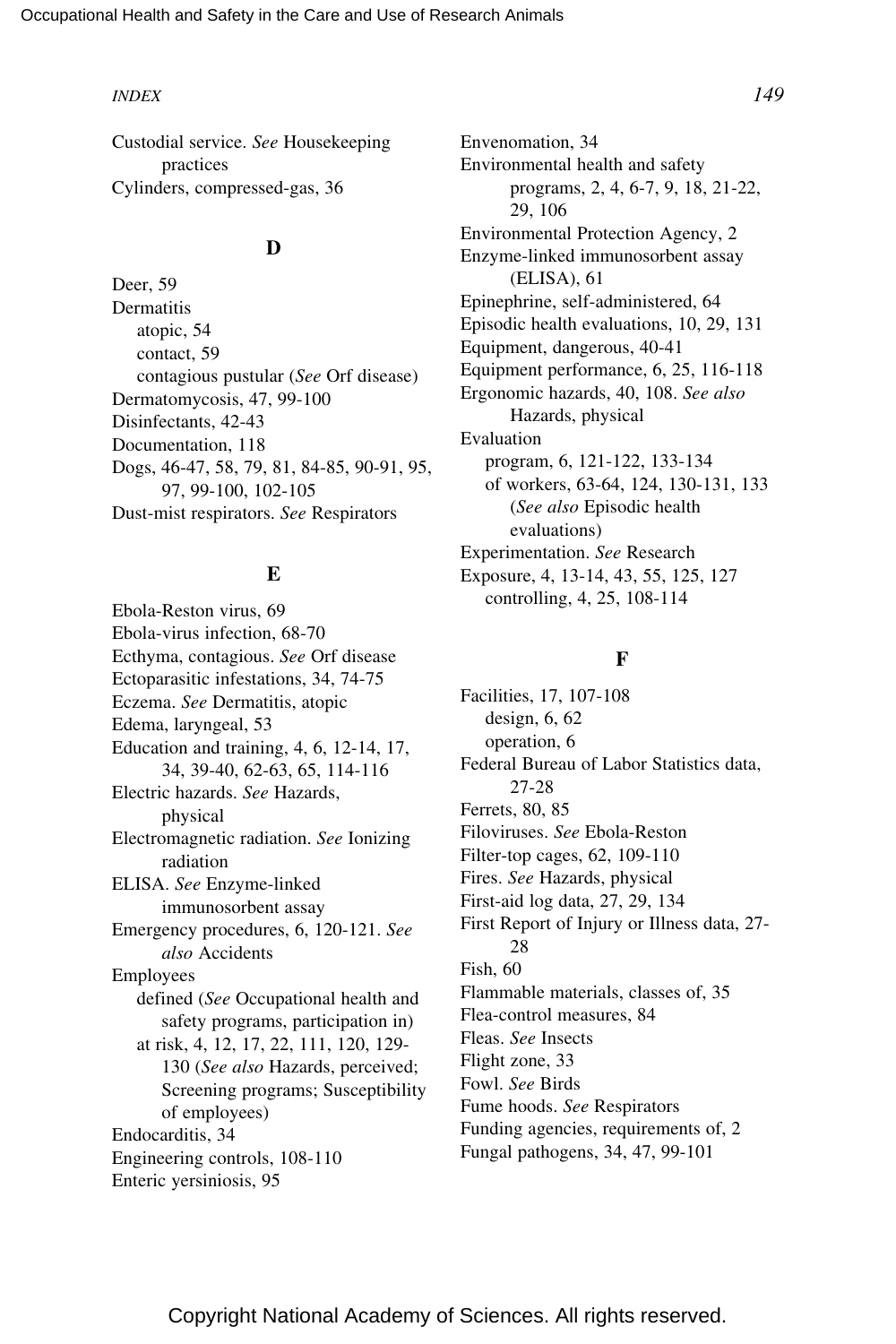Gene therapy research, 48. *See also Guidelines for Research Involving Recombinant DNA Molecules*  Gerbils, 56 Giardiasis, 97 Goats, 46-47, 74-75, 85

**G** 

*Guide for the Care and Use of Laboratory Animals,* 63

Guidelines. *See* Rules and guidelines

*Guidelines for Research Involving* 

*Recombinant DNA Molecules,* 48, 124

Guinea pigs, 46-47, 56, 95, 104

#### **H**

Hamsters, 46, 102 Hantavirus infection, 34, 71-72 Hazard Communication Standard, 42 Hazard information, sources of, 25-26 Hazards. *See also* Laboratory safety allergens, 3, 5-6, 24, 26, 51-64 (*See also* Evaluation, of workers) mechanisms of, 53-54 preventive measures, 60-64 biological, 7, 127 (*See also* Approvals required) infectious agents, 2, 7, 12-13, 44-48, 124 radiation sources, 12, 20-21, 36-39 chemical, 2, 5, 12-14, 24, 42-44 defined, 26 identifying (*See* Risk Assessment) novel, 47 perceived, 24 physical, 3, 5, 7, 24, 26, 32-41, 127 (*See also* Housekeeping practices) bites and scratches, 33-34, 44, 52-53 electricity, 36 fires, 35, 118 noise, 41 trauma, 40 protocol-related (*See* Research, protocol-related hazards of)

undetected, 14, 31 unknown, 44, 66 zoonoses, 3, 6, 14, 20, 44-45, 65-105 HBV. *See* Hepatitis-B virus (HBV) Health and safety risks. *See* Hazards Health Research Extension Act of 1986, 124 Helminth-parasite infections, 101-103 Hemorrhagic fever. *See* Hantavirus infection; Lymphocytic choriomeningitis (LCM) virus infection HEPA filtration. *See* High-efficiencyparticulate-air-filtered (HEPAfiltered) laminar-flow ventilation Hepatitis A virus, 46, 76-77 Hepatitis B virus (HBV), 7, 77-78, 124 Hepatitis C, D, and E viruses, 77-78 High efficiency-particulate-air-filtered (HEPA-filtered) laminar-flow ventilation, 62, 110-112, 117 High-pressure lines, 36 Hives. *See* Anaphylaxis; Edema, laryngeal; Uticaria, contact Hoods. *See* Respirators Horses, 59 Housekeeping practices, 39, 110, 112-113 Human-influenza viruses, 80 Human-resources function, 22 Husbandry, animal. *See* Animal care and use programs Hygiene, personal, 48-50, 63, 65, 111-112 Hypersensitivity, 54, 59

# **I**

IACUC. *See* Institutional animal care and use committee ILAR. *See* Institute of Laboratory Animal Resources Immunizations. *See* Vaccinations Immunotherapy, 64 Influenza-virus infections, 80 Information management, 6, 118-120. *See also* Occupational health and safety information, sources of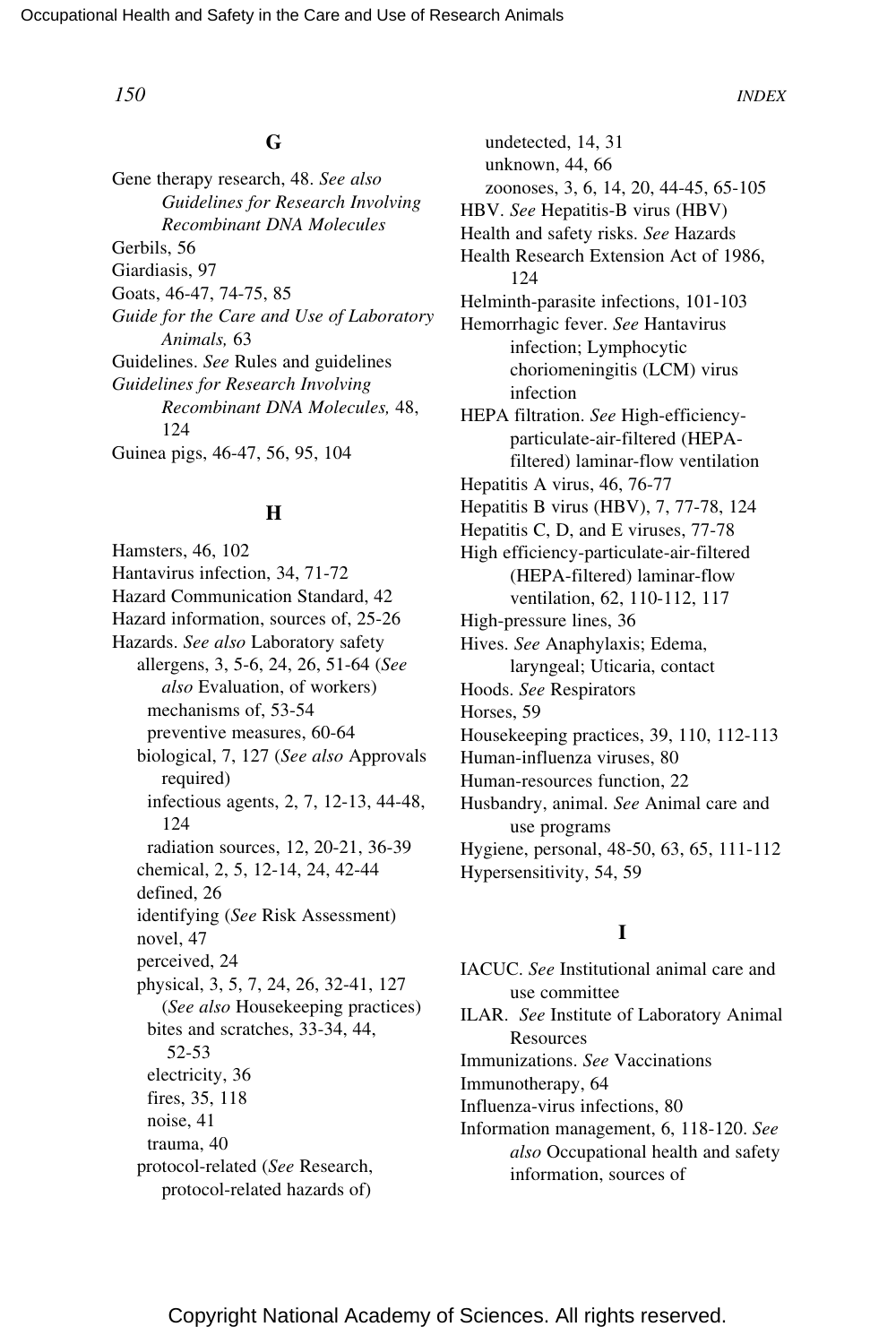#### *INDEX 151*

Insects, 58, 60, 83-84 Inspections. *See* Site inspections Institute of Laboratory Animal Resources, 25 Institutional animal care and use committee (IACUC), 2, 5, 18-21, 107, 121 Institutions categories of, 1-2 functional parts of, 4, 16-22 mission, 4, 123 obligations of, 1, 16, 124 Interactions between departments, 18-19, 130, 134. *See also* Coordination within programs Ionizing radiation, 38-39. *See also*  Hazards, biological IPAC. *See* Public Health Service Advisory Committee on Immunization Practices Irradiation. *See* Ionizing radiation

### **J**

Janitorial service. *See* Housekeeping practices Job descriptions, 12, 22

#### **L**

Laboratory safety, 2, 42, 65, 85, 110-114 *Laboratory Safety: Principles and Practices,* 48 Laboratory standard. *See* Occupational Exposure to Hazardous Chemicals in Laboratories Laryngeal edema, 53 Laser radiation, 37-38. *See also* Hazards, biological Lassa fever, 72 LCM. *See* Lymphocytic choriomeningitis (LCM) virus infection Lentivirus infections. *See* Simian immunodeficiency virus (SIV) infection Leptospirosis, 47, 91-92

Lifting injuries, 40 Lighting, low, 36 Livestock, 46, 99. *See also* individual species Lymphocytic choriomeningitis (LCM) virus infection, 14, 46, 65, 72-73

#### **M**

Macaques, 46, 69, 74, 78, 85, 125 Machinery, dangerous, 40-41 Management. *See* Administration and management Marburg-virus disease, 46, 70 Material-Safety Data Sheets (MSDSs), 25, 35, 127 Measles, 75-76 Medical-surveillance programs, 78, 124, 134 Meningitis, 34 Mice, 46-47, 55-56, 91, 102, 104 Monitoring, 4, 13, 15, 22, 61, 116. *See also* Recordkeeping of effluent, 118 Monkeypox, 73-74 Monkeys, various, 76-78. *See also* African green monkeys; Macaques *Morbidity and Mortality Weekly Report,*  66 MSDSs. *See* Material-Safety Data Sheets Multidisciplinary approaches, 9

### **N**

National Animal Disease Center (NADC), 26 National Center for Infectious Diseases, 72-73 National Fire Protection Association (NFPA), 35 National Institute for Occupational Safety and Health (NIOSH), 25, 40, 63 National Institutes of Health (NIH), 5, 26, 45, 68, 124-125 National Research Council, 1, 5 recommendations by, 8-10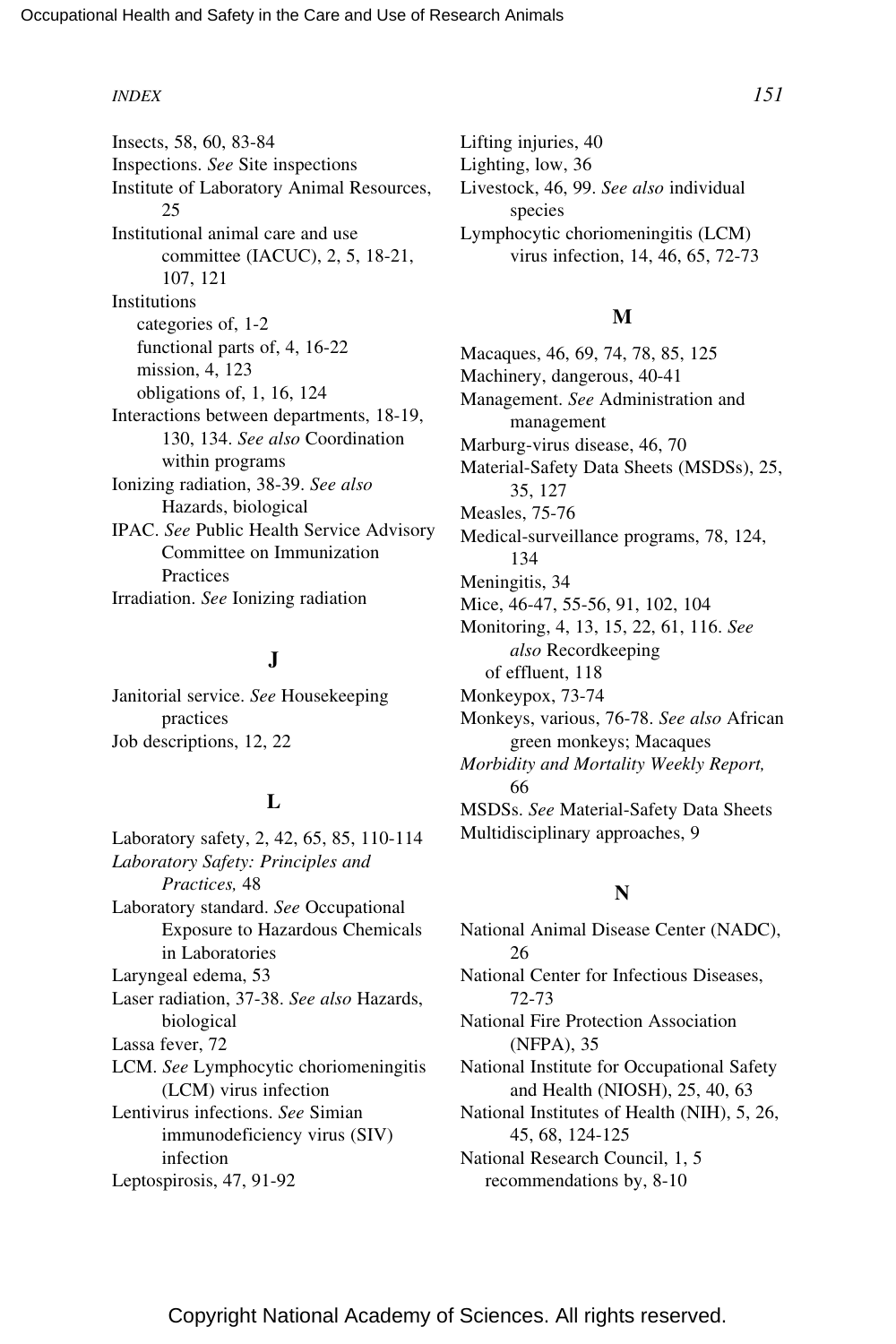#### *152*

National Safety Council (NSC), 38 National Sanitation Foundation (NSF), 117 Near-miss reports, 131-132 Neuropathia endemica. *See* Hantavirus infection Newcastle disease, 76 NFPA. *See* National Fire Protection Association NIH. *See* National Institutes of Health NIOSH. *See* National Institute for Occupational Safety and Health Noise. *See* Hazards, physical Nonparticulate radiation. *See* Ionizing radiation NSC. *See* National Safety Council NSF. *See* National Sanitation Foundation

### **O**

Occupational Exposure to Hazardous Chemicals in Laboratories, 42 Occupational health and safety information, sources of, 26-30 Occupational health and safety programs, 18, 22 costs of, 5, 30-31 developing, 4-5, 17, 23-31 elements of, 6, 106-122 participation in, 9, 11-13, 123-124 Occupational health and safety risks. *See*  Hazards Occupational health-care service, 6-7, 123-134 activities of, 129-133 limitations of, 133 responsibilities of, 125-129 Occupational health log data, 27, 29, 119 Occupational Safety and Health Administration (OSHA), 2, 7, 21, 25, 35, 41, 114, 121, 124 Occupations, categories of, 2 Orf disease, 34, 74-75 Orientation. *See* Education and training Ornithosis. *See* Psittacosis Orthopox virus. *See* Monkeypox

OSHA. *See* Occupational Safety and Health Administration (OSHA) OSHA Form 101. *See* Supplementary Record of Occupational Injury or Illness (OSHA Form 101) data OSHA 200 log data, 27-29, 119-120, 127, 134 Osteomyelitis, 34

# **P**

Paramyxovirus infection. *See* Newcastle disease Parrot fever. *See* Psittacosis Personal protective equipment, 14, 17, 41, 49, 63, 111-114 Pesticides, 42-43 Physical examinations, 7, 9-10. *See also*  Evaluation, of workers Physical hazards. *See* Hazards Pigs. *See* Swine Plague, 89-90 Pneumonitis, 59 Poxvirus diseases. *See* Benign epidermal monkeypox; Monkeypox; Orf disease Preexisting conditions, 60-61 Primates (nonhuman), 33, 46-47, 58, 76- 77, 85-87, 94-95, 97, 99, 102-103 Priority-setting of hazards, 24 Professional societies, 25 Protective equipment. *See* Personal protective equipment Protozoal pathogens, 95-99 *Prudent Practices in the Laboratory: Handling and Disposal of Chemicals,* 42, 44 Psittacosis, 46, 87-88 Public Health Service, 7 Advisory Committee on Immunization Practices (IPAC), 132 *Public Health Service Policy on Humane Care and Use of Laboratory Animals,* 124 Pulmonary function, monitoring, 61, 64 Pustular dermatitis. *See* Orf disease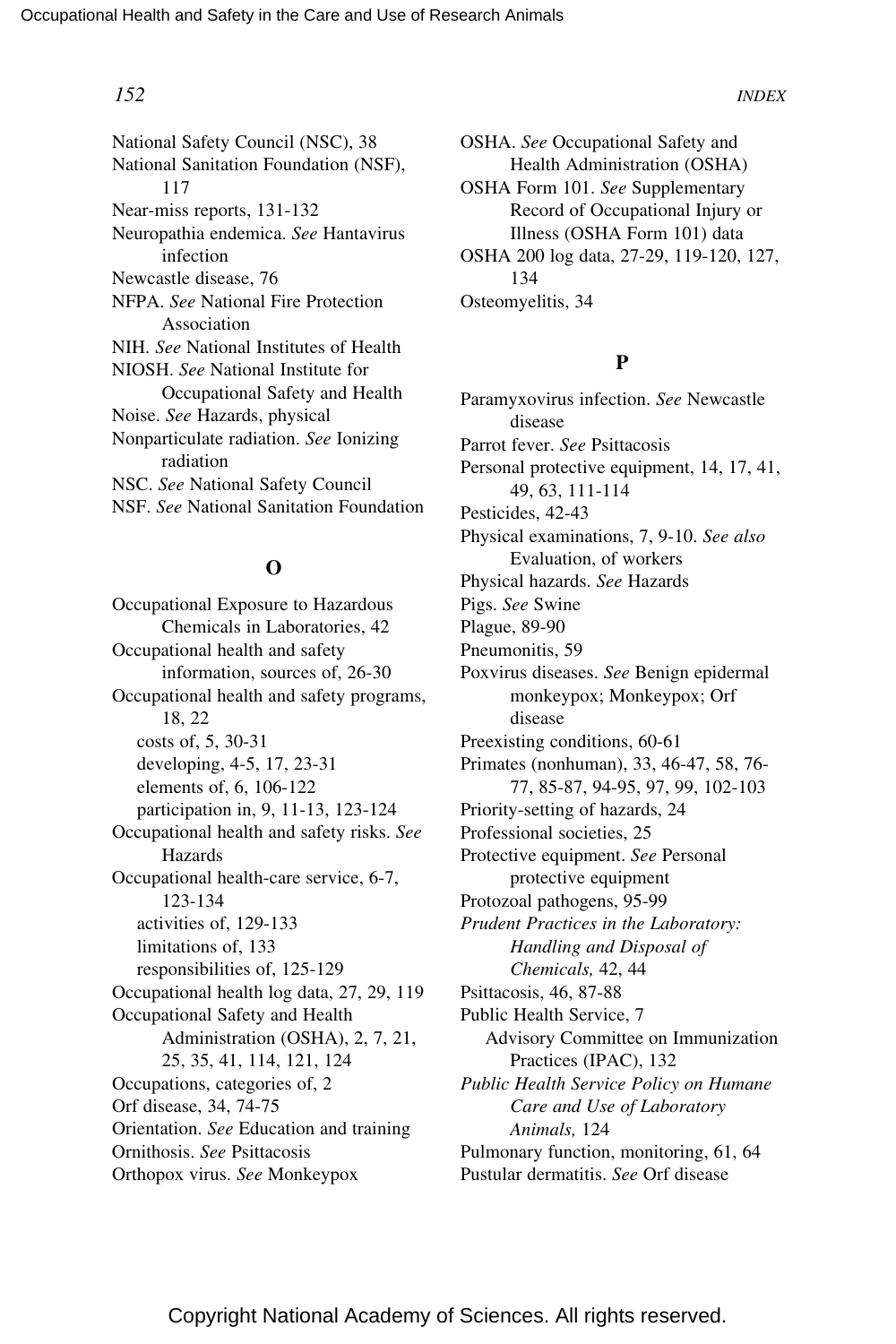*INDEX 153* 

#### **Q**

Q fever, 14, 46, 65, 81-83

#### **R**

Rabbits, 47, 56, 85, 95, 99, 103-105 Rabies virus, 34, 79-80 Radiation, ionizing. *See* Ionizing radiation Radioallergosorbent test (RAST), 61 Radioisotopes. *See* Hazards, biological Ranking hazards, 26 RAST. *See* Radioallergosorbent test Rat-bite fever, 34, 47, 88-89 Rats, 47, 54-55, 91, 102, 104 Recordkeeping, 4, 13, 15, 116, 132 Refresher training. *See* Education and training Regulatory requirements, 2, 5, 7, 24, 112, 127 Reporting requirements, 15, 20, 131-132 Reptiles, 60, 93. *See also* Envenomation Research, 4, 18, 21 complexity of, 43-44 protocol-related hazards of, 5, 7, 43-50 reviews of protocols, 25, 115-116 Resource development. *See* Occupational health and safety programs, costs of Respirators, 63, 109-111, 114 Responsibility and accountability, 4, 15- 17 Restraint, 68, 113. *See also* Chemical restraint Rhesus monkeys, wild-caught, 67 Rhinitis, allergic, 53-54, 59-60 Rickettsial pathogens, 46, 81-85 Risk assessment of, 4-9, 13-14, 20, 24-30, 125, 127 defined, 26 Rodents, 99. *See also* Guinea pigs; Mice; Rats wild, 71-72, 84, 89-90, 104-105 Rubeola. *See* Measles Rules and guidelines, 4, 13-15

# **S**

Safety awards, 23 Safety bulletins and reports, 25 Safety cabinets, 109-111, 117 Salmonellosis, 47, 92-94 SALS. *See* Subcommittee on Arbovirus Laboratory Safety Scratches. *See* Hazards, physical Screening programs, 60-61, 126 SDS. *See* Supplementary Data System (SDS) data Sedation. *See* Chemical restraint Septic arthritis, 34 Serum collection, 7, 9-10, 126, 132-133 Sharps, controlling, 34-35, 48, 111 Sheep, 46, 59, 74-75, 81-82, 85 Shigellosis, 47, 94 Simian immunodeficiency virus (SIV) infection, 46, 78-79 Site inspections, 20-21, 25, 116, 134. *See also* Animal care and use programs SIV. *See* Simian immunodeficiency virus (SIV) infection Snake bite, 34 Sporotrichosis, 47, 100-101 Stomatitis virus, 46 Subcommittee on Arbovirus Laboratory Safety (SALS), 45, 70 Supplementary Data System (SDS) data, 27-28 Supplementary Record of Occupational Injury or Illness (OSHA Form 101) data, 28-29 Surveillance programs. *See* Medicalsurveillance programs Susceptibility of employees, 7, 127-128 AIDS-related, 98 Swine, 46, 58, 85, 90-91, 97, 99, 103-104

# **T**

Tanapox. *See* Benign epidermal monkeypox Tennis elbow, 40 Tenosynovitis, 34 Tetanus, 34